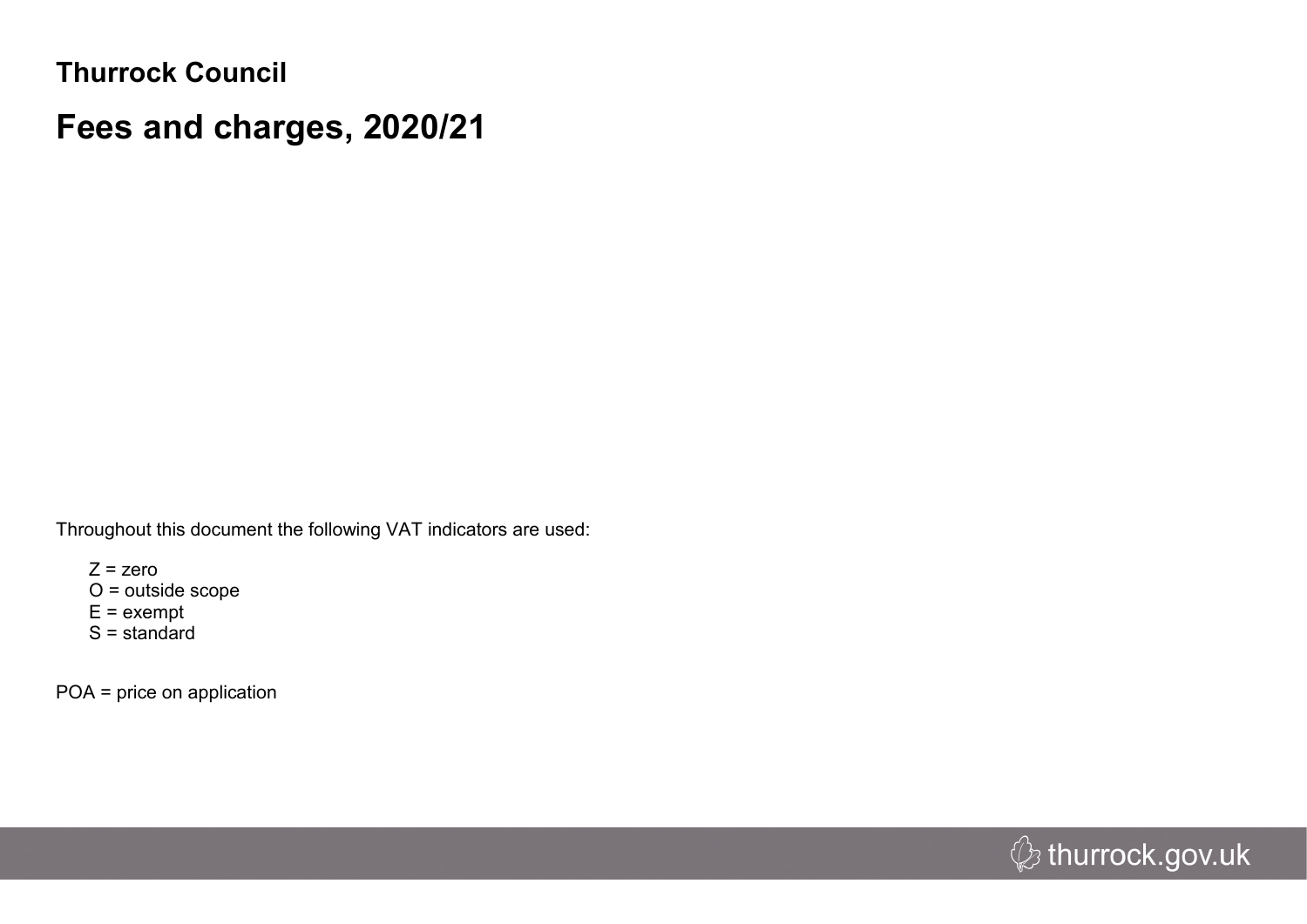| New, Removed,<br><b>Unchanged</b> |
|-----------------------------------|
| UNCHANGED                         |
| UNCHANGED                         |
| UNCHANGED                         |
| UNCHANGED                         |
| UNCHANGED                         |
| <b>NEW</b>                        |
| UNCHANGED                         |
| UNCHANGED                         |
| UNCHANGED                         |
| UNCHANGED                         |
| UNCHANGED                         |
| UNCHANGED                         |
| UNCHANGED                         |
| UNCHANGED                         |
| UNCHANGED                         |
| UNCHANGED                         |
| UNCHANGED                         |
| UNCHANGED                         |
| UNCHANGED                         |
| UNCHANGED                         |
| UNCHANGED                         |
| UNCHANGED                         |
| UNCHANGED                         |
| UNCHANGED                         |
| UNCHANGED                         |
| UNCHANGED                         |
| UNCHANGED                         |
| UNCHANGED                         |
| UNCHANGED                         |
| UNCHANGED<br>UNCHANGED            |
| UNCHANGED                         |
| UNCHANGED                         |
| UNCHANGED                         |

| Name of fee or Charge                                                                                                                                      | <b>Directorate</b>         | <b>Overview and Scrutiny</b><br><b>Committee</b> | Owner            | Statutory/<br><b>Discretionary</b><br><b>Charge</b> | <b>VAT Status</b><br>19/20 | <b>Charge excl. VAT</b><br>2019/20                | <b>VAT Amount</b><br>2019/20 | <b>Charge incl. VAT</b><br>2019/20               | <b>VAT</b><br>20/21 | Charge excl. VAT<br>2020/21                       | <b>VAT Amount</b><br>2020/21 | <b>Charge incl. VAT</b><br>2020/21                        | year<br>(incl. VAT) | Change from last Change from last<br>year<br>(% incl. VAT) | New, Remove<br><b>Unchanged</b> |
|------------------------------------------------------------------------------------------------------------------------------------------------------------|----------------------------|--------------------------------------------------|------------------|-----------------------------------------------------|----------------------------|---------------------------------------------------|------------------------------|--------------------------------------------------|---------------------|---------------------------------------------------|------------------------------|-----------------------------------------------------------|---------------------|------------------------------------------------------------|---------------------------------|
| Blue Badges - Application Fee                                                                                                                              | Adults, housing and Health | Health & Wellbeing                               | catherine wilson |                                                     | $\Omega$                   | 10.00                                             |                              | 10.00                                            | $\Omega$            | 10.00                                             |                              | 10.00                                                     |                     | $\sim$                                                     | <b>UNCHANGED</b>                |
| Concierge Charge - Extra Care (sheltered accommodation)                                                                                                    | Adults, housing and Health | Health & Wellbeing                               | catherine wilson |                                                     | $\Omega$                   | $40.00$ $f$                                       | $\sim$ $-$                   | 40.00                                            | $\circ$             | 40.00                                             |                              | 40.00                                                     |                     | $\sim$ $  \sim$                                            | <b>UNCHANGED</b>                |
| Meals on Wheels - Service not applicable 2015-16 - Per meal for services at day centres - Mid day meal                                                     | Adults, housing and Health | Health & Wellbeing                               | catherine wilson | D.                                                  | $\Omega$                   | 4.00                                              |                              | 4.00                                             | $\circ$             | 4.00                                              |                              | 4.00                                                      |                     | $\sim$                                                     | UNCHANGED                       |
| Meals on Wheels - Service not applicable 2015-16 - Per meal served at home                                                                                 | Adults, housing and Health | Health & Wellbeing                               | catherine wilson | - D                                                 | $\Omega$                   | $4.00$   f                                        |                              | 4.00                                             | $\overline{O}$      | 4.00                                              |                              | 4.00                                                      |                     | $\sim$                                                     | <b>UNCHANGED</b>                |
| Meals on Wheels - Service not applicable 2015-16 - Per meal served at Luncheon Club                                                                        | Adults, housing and Health | Health & Wellbeing                               | catherine wilson |                                                     | $\Omega$                   | 4.00                                              |                              | 4.00                                             | $\overline{O}$      | 4.00                                              |                              | 4.00                                                      |                     | $\sim$                                                     | <b>UNCHANGED</b>                |
| Pendant Alarms - Private Housing Tennant (Per week)                                                                                                        | Adults, housing and Health | Health & Wellbeing                               | catherine wilson | - D                                                 | $\Omega$                   |                                                   |                              |                                                  | $\Omega$            |                                                   |                              |                                                           |                     |                                                            | <b>NEW</b>                      |
| Respite Care for Adults with Disabilities - per session                                                                                                    | Adults, housing and Health | Health & Wellbeing                               | catherine wilson |                                                     | $\Omega$                   | 20.00                                             |                              | 20.00                                            | $\circ$             | 20.00                                             |                              | 20.00                                                     |                     | $\sim$                                                     | <b>UNCHANGED</b>                |
| Support service for Elizabeth Gardens per household                                                                                                        | Adults, housing and Health | Health & Wellbeing                               | catherine wilson |                                                     | $\Omega$                   | 40.00                                             | $\sim$ $-$                   | 40.00                                            | $\circ$             | 40.00                                             |                              | 40.00                                                     |                     | $\sim$                                                     | UNCHANGED                       |
| Transport - Per Journey (these charges are for Thurrock Residents)                                                                                         | Adults, housing and Health | Health & Wellbeing                               | catherine wilson |                                                     | $\Omega$                   | $2.00$   f                                        |                              | 2.00                                             | $\overline{O}$      | 2.00                                              |                              | 2.00                                                      |                     | $\sim$                                                     | UNCHANGED                       |
| <b>Client Contributions</b>                                                                                                                                | Adults, housing and Health | Health & Wellbeing                               | catherine wilson | <b>D</b>                                            | $\Omega$                   | Subject to<br>individual financial<br>assessments |                              | Subject to<br>individual financia<br>assessments |                     | Subject to<br>individual financial<br>assessments |                              | Subject to<br>-   individual financial   £<br>assessments |                     | $\sim$                                                     | <b>UNCHANGED</b>                |
| Deferred Payments                                                                                                                                          | Adults, housing and Health | Health & Wellbeing                               | catherine wilson |                                                     | <sup>O</sup>               | 144.00 $\pm$                                      | $\sim$ $-$                   | 144.00                                           | $\circ$             | 144.00                                            |                              | 144.00                                                    |                     | $\sim$                                                     | UNCHANGED                       |
| Domiciliary Care (per hour)                                                                                                                                | Adults, housing and Health | Health & Wellbeing                               | catherine wilson | D.                                                  | റ                          | 13.00 $\vert$ £                                   |                              |                                                  | 13.00 E             | 13.00                                             |                              | 13.00                                                     | $\mathbf{f}$        |                                                            | UNCHANGED                       |
| Direct Payments - Agency Rate                                                                                                                              | Adults, housing and Health | Health & Wellbeing                               | catherine wilson | - D                                                 | $\Omega$                   | 13.00                                             |                              | 13.00                                            |                     | 13.00                                             |                              | 13.00                                                     |                     | $\sim$                                                     | <b>UNCHANGED</b>                |
| Residential Accommodation Charges - Homes for Older people (per week)                                                                                      | Adults, housing and Health | Health & Wellbeing                               | catherine wilson |                                                     | $\Omega$                   | 600.00                                            |                              | 600.00                                           | $\Omega$            | 600.00                                            |                              | 600.00                                                    |                     | $\sim$                                                     | <b>UNCHANGED</b>                |
| External spot Commissioned Residential Placement - Standard Room                                                                                           | Adults, housing and Health | Health & Wellbeing                               | catherine wilson |                                                     |                            | 465.42                                            |                              | 465.42                                           | $\Omega$            | 465.42                                            |                              | 465.42                                                    |                     | $\sim$                                                     | <b>UNCHANGED</b>                |
| External spot Commissioned Residential Placement - Higher Needs                                                                                            | Adults, housing and Health | Health & Wellbeing                               | catherine wilson |                                                     |                            | 496.07                                            |                              | 496.07                                           | $\Omega$            | 496.07                                            |                              | 496.07                                                    |                     | $\sim$                                                     | <b>UNCHANGED</b>                |
| <b>External spot Commissioned Nursing Placement</b>                                                                                                        | Adults, housing and Health | Health & Wellbeing                               | catherine wilson |                                                     | $\Omega$                   | 534.75                                            |                              | 534.7                                            | $\Omega$            | 534.75                                            |                              | 534.75                                                    |                     | $\sim$                                                     | <b>UNCHANGED</b>                |
| External spot Commissioned Dementia Placement                                                                                                              | Adults, housing and Health | Health & Wellbeing                               | catherine wilson |                                                     | $\Omega$                   | $520.83$ f                                        | $\sim$                       | 520.83                                           | $\circ$             | 520.83                                            |                              | 520.83                                                    |                     | $\sim$                                                     | <b>UNCHANGED</b>                |
| Additional spot Commissioned Services - Full Cost Recovery                                                                                                 | Adults, housing and Health | Health & Wellbeing                               | catherine wilson |                                                     | $\Omega$                   | <b>Full Cost</b>                                  |                              | <b>Full Cost</b>                                 |                     | <b>Full Cost</b>                                  |                              |                                                           |                     |                                                            | <b>UNCHANGED</b>                |
| Interim bed - Collins House                                                                                                                                | Adults, housing and Health | Health & Wellbeing                               | catherine wilson |                                                     |                            | $465.42$ f                                        |                              | 465.4                                            | $\circ$             | 465.42                                            |                              | 465.42                                                    |                     | $\sim$                                                     | <b>UNCHANGED</b>                |
| Reenablement Bed                                                                                                                                           | Adults, housing and Health | Health & Wellbeing                               | catherine wilson |                                                     | $\Omega$                   | Exempt (up to 6<br>weeks)                         |                              | Exempt (up to 6<br>weeks)                        | $\Omega$            | Exempt (up to 6<br>weeks)                         |                              |                                                           |                     | $\sim$                                                     | <b>UNCHANGED</b>                |
| HMOs 5 year License (Fees for single tenancies and shared houses) - 2 to 5 rooms - Landlord Accredited<br>(Application Fee £550, License Fee £425)         | Adults, housing and Health | Housing                                          | Dulal Ahmed      | - D                                                 | $\Omega$                   | 975.00 £                                          | $\sim$ $-$                   | 975.00                                           | $\overline{O}$      | 975.00                                            | $\sim$ $-$                   | 975.00                                                    |                     |                                                            | UNCHANGED                       |
| HMOs 5 year License (Fees for single tenancies and shared houses) - 2 to 5 rooms - Non Accredited<br>(Application Fee £625, License Fee £505)              | Adults, housing and Health | Housing                                          | Dulal Ahmed      | - D                                                 | $\Omega$                   | $1,130.00$ f                                      | $\sim$ $ \sim$               | 1,130.00                                         | $\overline{O}$      | 1,130.00                                          |                              | 1,130.00                                                  |                     |                                                            | UNCHANGED                       |
| HMOs 5 year License (Fees for single tenancies and shared houses) - 6 to 10 rooms - Landlord Accredited<br>(Application Fee £570, License £455)            | Adults, housing and Health | Housing                                          | Dulal Ahmed      |                                                     |                            | $1,025.00$ f                                      |                              | 1,025.00                                         | $\Omega$            | 1,025.00                                          |                              | $1,025.00$ £                                              |                     | $\sim$                                                     | UNCHANGED                       |
| HMOs 5 year License (Fees for single tenancies and shared houses) - 6 to 10 rooms - Non Accredited<br>(Application Fee £650, License Fee £530)             | Adults, housing and Health | Housing                                          | Dulal Ahmed      |                                                     | . O                        | $1,180.00$   f                                    |                              | 1,180.00                                         | $\Omega$            | 1,180.00                                          |                              | 1,180.00                                                  |                     | $\sim 100$                                                 | UNCHANGED                       |
| HMOs 5 year License (Fees for single tenancies and shared houses) - 11 to 15 rooms - Landlord Accredited<br>(Application Fee £680, License Fee £450)       | Adults, housing and Health | Housing                                          | Dulal Ahmed      |                                                     | $\Omega$                   | 1,130.00                                          | $\sim$ $-$                   | 1,130.00                                         | $\circ$             | 1,130.00                                          |                              | 1,130.00                                                  |                     | $\sim 100$                                                 | UNCHANGED                       |
| HMOs 5 year License (Fees for single tenancies and shared houses) - 11 to 15 rooms - Non Accredited<br>(Application Fee £780, License Fee £520)            | Adults, housing and Health | Housing                                          | Dulal Ahmed      |                                                     | $\Omega$                   | $1,300.00$   f                                    |                              | 1,300.00                                         | $\Omega$            | 1,300.00                                          |                              | 1,300.00                                                  |                     | $\sim$ $-$                                                 | <b>UNCHANGED</b>                |
| HMOs 5 year License (Fees for single tenancies and shared houses) - 16 to 20 rooms - Landlord Accredited<br>(Application Fee £670, License Fee £565)       | Adults, housing and Health | Housing                                          | Dulal Ahmed      |                                                     | $\Omega$                   | 1,235.00                                          |                              | 1,235.00                                         | $\Omega$            | 1,235.00                                          |                              | 1,235.00                                                  |                     | $\sim$ $ \sim$                                             | <b>UNCHANGED</b>                |
| HMOs 5 year License (Fees for single tenancies and shared houses) - 16 to 20 rooms - Non Accredited<br>(Application Fee £770, License Fee £565)            | Adults, housing and Health | Housing                                          | Dulal Ahmed      |                                                     | . O                        | $1,335.00$ f                                      |                              | 1,335.00                                         | $\Omega$            | 1,335.00                                          |                              | $1,335.00$ £                                              |                     | $\sim$ $ \sim$                                             | UNCHANGED                       |
| New HMOs 5 year License (Fees for single tenancies and shared houses) - 21 to 29 rooms - Landlord<br>Accredited (Application Fee £760, License Fee £660)   | Adults, housing and Health | Housing                                          | Dulal Ahmed      |                                                     | $\Omega$                   | $1,420.00$ f                                      |                              | 1,420.00                                         | $\Omega$            | 1,420.00                                          |                              | 1,420.00                                                  |                     | $\sim$ $ \sim$                                             | <b>UNCHANGED</b>                |
| New HMOs 5 year License (Fees for single tenancies and shared houses) - 21 to 29 rooms - Non Accredited<br>(Application Fee £870, License Fee £760)        | Adults, housing and Health | Housing                                          | Dulal Ahmed      |                                                     | $\Omega$                   | $1,630.00$   f                                    |                              | 1,630.00                                         | $\Omega$            | 1,630.00                                          |                              | 1,630.00                                                  |                     | $\sim$ $ \sim$                                             | <b>UNCHANGED</b>                |
| New HMOs 5 year License (Fees for single tenancies and shared houses) - 30 or more rooms - Landlord<br>Accredited (Application Fee £900, License Fee £745) | Adults, housing and Health | Housing                                          | Dulal Ahmed      |                                                     | $\Omega$                   | $1,645.00$ f                                      | $\sim$ $-$                   | 1,645.00                                         | $\Omega$            | 1,645.00                                          |                              | 1,645.00                                                  |                     | $\sim$ $ \sim$                                             | <b>UNCHANGED</b>                |
| New HMOs 5 year License (Fees for single tenancies and shared houses) - 30 or more rooms - Non Accredited<br>(Application Fee £1,025, License Fee £865)    | Adults, housing and Health | Housing                                          | Dulal Ahmed      |                                                     |                            | $1,890.00$   £                                    | $\sim$ $-$                   | 1,890.00                                         |                     | 1,890.00                                          |                              | 1,890.00                                                  |                     | $\sim$ $ \sim$                                             | <b>UNCHANGED</b>                |
| Renewable HMO's License (5 year-no changes or management regulation breaches) - 2 to 5 rooms - Landlord<br>Accredited                                      | Adults, housing and Health | Housing                                          | Dulal Ahmed      | - D                                                 | $\Omega$                   | 485.00 £                                          | $\sim$ $ \sim$               | 485.00                                           | $\overline{O}$      | 485.00                                            |                              | 485.00                                                    | £                   | $\sim$                                                     | UNCHANGED                       |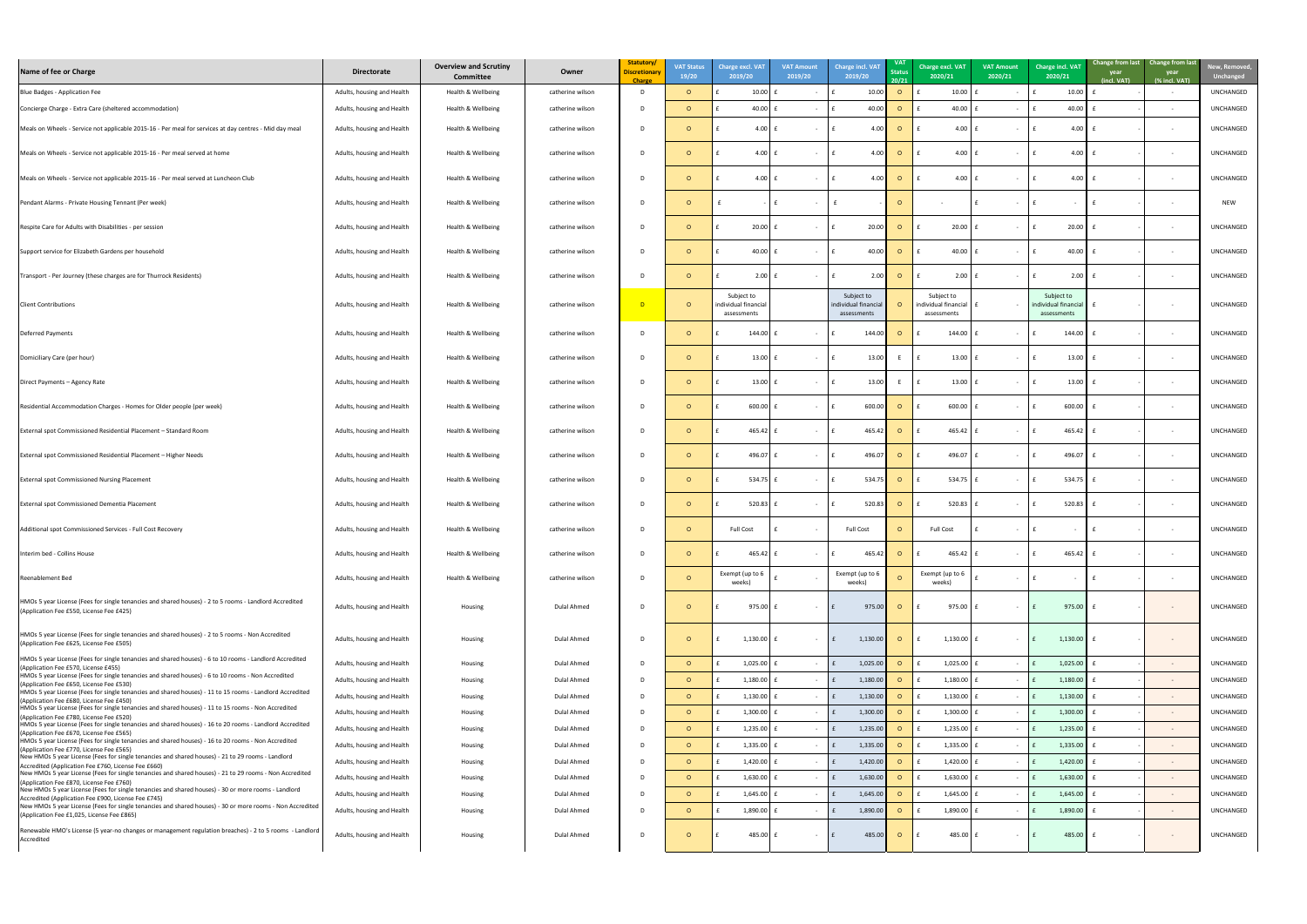| New, Removed,<br><b>Unchanged</b>    |
|--------------------------------------|
| UNCHANGED                            |
| UNCHANGED                            |
| UNCHANGED                            |
| UNCHANGED                            |
| UNCHANGED                            |
| UNCHANGED                            |
| UNCHANGED                            |
| UNCHANGED                            |
| UNCHANGED                            |
| UNCHANGED                            |
| UNCHANGED                            |
| <b>UNCHANGED</b>                     |
| UNCHANGED                            |
| INCREASED                            |
| <b>INCREASED</b>                     |
| <b>INCREASED</b>                     |
| UNCHANGED                            |
| UNCHANGED                            |
| UNCHANGED                            |
| UNCHANGED                            |
| <b>INCREASED</b>                     |
| UNCHANGED                            |
| INCREASED<br>INCREASED               |
| INCREASED<br><b>INCREASED</b>        |
| <b>INCREASED</b>                     |
| <b>INCREASED</b><br>INCREASED        |
| INCREASED<br>INCREASED               |
| INCREASED                            |
| <b>INCREASED</b>                     |
| <b>INCREASED</b><br><b>INCREASED</b> |
| UNCHANGED                            |
| UNCHANGED                            |
|                                      |
| UNCHANGED                            |
| UNCHANGED                            |
|                                      |
| UNCHANGED                            |
|                                      |
|                                      |

| Name of fee or Charge                                                                                                                                                                              | <b>Directorate</b>                                       | <b>Overview and Scrutiny</b><br><b>Committee</b> | Owner                      | Statutory/<br><b>Discretionary</b><br><b>Charge</b> | <b>VAT Status</b><br>19/20 | <b>Charge excl. VAT</b><br>2019/20         | <b>VAT Amount</b><br>2019/20 | <b>Charge incl. VAT</b><br>2019/20         | <b>VAT</b><br><b>Status</b><br>20/21 | <b>Charge excl. VAT</b><br><b>VAT Amount</b><br>2020/21<br>2020/21 | <b>Charge incl. VAT</b><br>2020/21         | year<br>(incl. VAT) | Change from last Change from last<br>year<br>(% incl. VAT) | New, Remove<br><b>Unchanged</b>      |
|----------------------------------------------------------------------------------------------------------------------------------------------------------------------------------------------------|----------------------------------------------------------|--------------------------------------------------|----------------------------|-----------------------------------------------------|----------------------------|--------------------------------------------|------------------------------|--------------------------------------------|--------------------------------------|--------------------------------------------------------------------|--------------------------------------------|---------------------|------------------------------------------------------------|--------------------------------------|
| Renewable HMO's License (5 year-no changes or management regulation breaches) - 2 to 5 rooms - Non<br>Accredited                                                                                   | Adults, housing and Health                               | Housing                                          | Dulal Ahmed                |                                                     | $\Omega$                   | 560.00                                     | $\sim$                       | 560.00                                     | $\Omega$                             | 560.00                                                             | 560.00                                     |                     |                                                            | UNCHANGED                            |
| Renewable HMO's License (5 year-no changes or management regulation breaches) - 6 to 10 - Landlord<br>Accredited                                                                                   | Adults, housing and Health                               | Housing                                          | Dulal Ahmed                |                                                     | $\circ$                    | $515.00$   1                               | $\sim$ $ \sim$               | 515.00                                     | $\Omega$                             | 515.00                                                             | 515.00<br>$\sim$                           |                     | $\sim$                                                     | <b>UNCHANGED</b>                     |
| Renewable HMO's License (5 year-no changes or management regulation breaches) - 6 to 10 - Non<br>Accredited                                                                                        | Adults, housing and Health                               | Housing                                          | Dulal Ahmed                |                                                     | O                          | $590.00$                                   | $\sim$                       | 590.00                                     | $\Omega$                             | 590.00                                                             | 590.00                                     |                     |                                                            | <b>UNCHANGED</b>                     |
| Renewable HMO's License (5 year-no changes or management regulation breaches) - 11 to 15 - Landlord<br>Accredited                                                                                  | Adults, housing and Health                               | Housing                                          | Dulal Ahmed                | D.                                                  | O                          | 565.00                                     | $\sim$                       | 565.00                                     | $\Omega$                             | 565.00                                                             | 565.00                                     |                     |                                                            | <b>UNCHANGED</b>                     |
| Renewable HMO's License (5 year-no changes or management regulation breaches) - 11 to 15 - Non<br>Accredited                                                                                       | Adults, housing and Health                               | Housing                                          | Dulal Ahmed                | D                                                   | $\circ$                    | 650.00                                     | $\sim$                       | 650.00                                     |                                      | 650.00                                                             | 650.00                                     |                     |                                                            | <b>UNCHANGED</b>                     |
| Renewable HMO's License (5 year-no changes or management regulation breaches) - 16 to 20 - Landlord<br>Accredited                                                                                  | Adults, housing and Health                               | Housing                                          | Dulal Ahmed                |                                                     | $\Omega$                   | 615.00                                     | $\sim$                       | 615.00                                     |                                      | 615.00                                                             | 615.00                                     |                     | $\sim$                                                     | <b>UNCHANGED</b>                     |
| Renewable HMO's License (5 year-no changes or management regulation breaches) - 16 to 20 - Non<br>Accredited                                                                                       | Adults, housing and Health                               | Housing                                          | Dulal Ahmed                |                                                     | O                          | 710.00                                     | $\sim$                       | 710.00                                     |                                      | 710.00                                                             | 710.00                                     |                     | $\sim$ $-$                                                 | <b>UNCHANGED</b>                     |
| Renewable HMO's License (5 year-no changes or management regulation breaches) - 21 to 29 - Landlord<br>Accredited                                                                                  | Adults, housing and Health                               | Housing                                          | <b>Dulal Ahmed</b>         |                                                     | O                          | $710.00$ 1                                 | $\sim$ $-$                   | 710.00                                     |                                      | 710.00                                                             | 710.00                                     |                     | $\sim$                                                     | <b>UNCHANGED</b>                     |
| Renewable HMO's License (5 year-no changes or management regulation breaches) - 21 to 29 - Non<br>Accredited                                                                                       | Adults, housing and Health                               | Housing                                          | Dulal Ahmed                |                                                     | $\Omega$                   | $815.00$ f                                 | $\sim$                       | 815.00                                     |                                      | 815.00                                                             | 815.00                                     |                     |                                                            | UNCHANGED                            |
| Renewable HMO's License (5 year-no changes or management regulation breaches) - 30 or more units -<br>Landlord Accredited                                                                          | Adults, housing and Health                               | Housing                                          | <b>Dulal Ahmed</b>         |                                                     | $\Omega$                   | $820.00$ f                                 | $\sim$ $-$                   | 820.00                                     |                                      | 820.00                                                             | 820.00                                     |                     |                                                            | <b>UNCHANGED</b>                     |
| Renewable HMO's License (5 year-no changes or management regulation breaches) - 30 or more units - Non<br>Accredited                                                                               | Adults, housing and Health                               | Housing                                          | Dulal Ahmed                |                                                     | $\Omega$                   | 945.00 $E$                                 |                              | 945.00 $\vert$                             | $\overline{O}$                       | 945.00                                                             | 945.00<br><b>Contract Contract</b>         |                     |                                                            | UNCHANGED                            |
| Other Misc. Income - Change of Manager or Ownership - Accredited landlord                                                                                                                          | Adults, housing and Health                               | Housing                                          | Dulal Ahmed                |                                                     | $\Omega$                   | $150.00$ $E$                               | $\sim$                       | 150.00                                     |                                      | 150.00                                                             | 150.00                                     |                     | $\sim$ $-$                                                 | <b>UNCHANGED</b>                     |
| Other Misc. Income - Change of Manager or Ownership - Non Accredited                                                                                                                               | Adults, housing and Health                               | Housing                                          | <b>Dulal Ahmed</b>         |                                                     | $\Omega$                   | $173.00$ f                                 | $\sim$ $-$                   | 173.00                                     | $\Omega$                             | 173.00                                                             | 173.00<br>$\sim$ $-$                       |                     | $\sim$                                                     | <b>UNCHANGED</b>                     |
| Assisting with Licensing application (First 30 minutes free for accredited landlords, thereafter £50.00 per hou                                                                                    | Adults, housing and Health                               | Housing                                          | <b>Dulal Ahmed</b>         |                                                     | $\Omega$                   | $62.00$ E                                  | $\sim$ $-$                   | 62.00                                      |                                      | 63.86                                                              | 63.86                                      | 1.86                | $+3.00%$                                                   | INCREASED                            |
| pro rata) - Landlord Accredited<br>Assisting with Licensing application (First 30 minutes free for accredited landlords, thereafter £50.00 per hou                                                 | Adults, housing and Health                               | Housing                                          | Dulal Ahmed                | D.                                                  | $\Omega$                   | $62.00$ E                                  | $\sim$ $-$                   | 62.00                                      | $\Omega$                             | 63.86                                                              | 63.86                                      | 1.86                | $+3.00%$                                                   | <b>INCREASED</b>                     |
| pro rata) - Non Accredited<br>Failure to comply with an improvement notice [section 30] - Minimum Charge, capped at £30k maximum                                                                   | Adults, housing and Health                               | Housing                                          | Dulal Ahmed                |                                                     | $\circ$                    | $1,500.00$ f                               | $\sim$ $ \sim$               | 1,500.00                                   | $\circ$                              | 1,545.00                                                           | 1,545.00                                   | 45.00               | $+3.00%$                                                   | <b>INCREASED</b>                     |
| Offences in relation to licensing of Houses in Multiple Occupation [section 72] - Minimum Charge, capped a                                                                                         |                                                          |                                                  |                            |                                                     |                            |                                            |                              |                                            |                                      |                                                                    |                                            |                     |                                                            |                                      |
| £30k maximum<br>Offences in relation to licensing of houses under Part 3 of the Act [Section 95] - Minimum Charge, capped at                                                                       | Adults, housing and Health                               | Housing                                          | Dulal Ahmed                |                                                     | $\Omega$                   | $2,500.00$ f                               | $\sim$ $ \sim$               | 2,500.00                                   | $\Omega$                             | 2,500.00                                                           | 2,500.00<br>$\sim$ $\sim$                  |                     | $\sim$                                                     | UNCHANGED                            |
| £30k maximum<br>Offences of contravention of an overcrowding notice [section 139] - Minimum Charge, capped at £30k                                                                                 | Adults, housing and Health                               | Housing                                          | Dulal Ahmed                |                                                     | $\Omega$                   | $2,500.00$ f                               | $\sim$ $ \sim$               | 2,500.00                                   | $\Omega$                             | 2,500.00                                                           | 2,500.00<br>$\sim$ $\sim$                  |                     | $\sim$ $-$                                                 | <b>UNCHANGED</b>                     |
| maximum                                                                                                                                                                                            | Adults, housing and Health                               | Housing                                          | Dulal Ahmed                |                                                     | $\Omega$                   | $1,000.00$                                 | $\sim$                       | 1,000.00                                   | $\Omega$                             | 1,000.00                                                           | 1,000.00<br>$\sim$ $  \sim$ $ -$           |                     | $\sim$                                                     | <b>UNCHANGED</b>                     |
| Failure to comply with management regulations in respect of Houses in Multiple Occupation [section 234]<br>Minimum Charge, capped at £30k maximum                                                  | Adults, housing and Health                               | Housing                                          | Dulal Ahmed                |                                                     | - 0                        | $1,550.00$ f                               | $\sim$ $ \sim$               | 1,550.00                                   | $\Omega$                             | 1,550.00                                                           | 1,550.00                                   |                     | $\sim$ $-$                                                 | <b>UNCHANGED</b>                     |
| Travellers Charges - Rent/ Water/ Amenity                                                                                                                                                          | Adults, housing and Health                               | Housing                                          | Dulal Ahmed                |                                                     | $\Omega$                   | 105.60                                     | $\sim$                       | 105.60                                     | $\Omega$                             | 108.77<br>$\sim$                                                   | 108.77                                     | 3.17                | +3.00%                                                     | <b>INCREASED</b>                     |
|                                                                                                                                                                                                    |                                                          |                                                  |                            |                                                     |                            | £1000 initial fine,<br>increasing to £5000 |                              | £1000 initial fine,<br>increasing to £5000 |                                      | £1000 initial fine,<br>increasing to £5000                         | £1000 initial fine,<br>increasing to £5000 |                     |                                                            |                                      |
| Offences for Smoke & Carbon Monoxide Alarm Regulations non compliance                                                                                                                              | Adults, housing and Health                               | Housing                                          | <b>Dulal Ahmed</b>         |                                                     | - റ                        | for repetition                             |                              | for repetition                             |                                      | for repetition                                                     | for repetition                             |                     |                                                            | <b>UNCHANGED</b>                     |
| Private Housing Services - Housing Enforcement Notices - 1 to 4 Hazards - 1 Bed accomodation                                                                                                       | Adults, housing and Health                               | Housing                                          | <b>Dulal Ahmed</b>         |                                                     | $\Omega$                   | within 2 years.<br>$355.00$ $\vert$        | $\sim$ $-$                   | within 2 years.<br>355.00                  | $\Omega$                             | within 2 years.<br>365.65                                          | within 2 years.<br>365.65                  | 10.65               | +3.00%                                                     | <b>INCREASED</b>                     |
| Private Housing Services - Housing Enforcement Notices - 1 to 4 Hazards - 2 Bed accomodation                                                                                                       | Adults, housing and Health                               | Housing                                          | <b>Dulal Ahmed</b>         |                                                     | $\Omega$                   | 400.00                                     | $\sim$                       | 400.00                                     |                                      | 412.00                                                             | 412.00                                     | 12.00               | +3.00%                                                     | INCREASED                            |
| Private Housing Services - Housing Enforcement Notices - 1 to 4 Hazards - 3 Bed accomodation                                                                                                       | Adults, housing and Health                               | Housing                                          | <b>Dulal Ahmed</b>         |                                                     | $\Omega$                   | 440.00                                     | $\sim$ $-$                   | 440.00                                     | $\Omega$                             | 453.20                                                             | 453.20<br>$\sim$ $ \sim$                   | 13.20               | +3.00%                                                     | INCREASED                            |
| Private Housing Services - Housing Enforcement Notices - 1 to 4 Hazards - 4 Bed accomodation                                                                                                       | Adults, housing and Health                               | Housing                                          | <b>Dulal Ahmed</b>         |                                                     | $\Omega$<br>$\Omega$       | 530.00                                     | $\sim$ $-$                   | 530.00                                     |                                      | 545.90                                                             | 545.90<br>$\sim$ $ \sim$ $-$               | 15.90               | +3.00%                                                     | INCREASED                            |
| Private Housing Services - Housing Enforcement Notices - 1 to 4 Hazards - 5 or 6 Bed accomodation                                                                                                  | Adults, housing and Health                               | Housing                                          | Dulal Ahmed                |                                                     |                            | 575.00                                     | $\sim 10^{-10}$              | 575.00                                     | $\Omega$                             | 592.25                                                             | 592.25<br>$\sim 10^{-10}$ m $^{-1}$        | 17.25               | +3.00%                                                     | INCREASED                            |
| Private Housing Services - Housing Enforcement Notices - 1 to 4 Hazards - over 6 Bed or HMO accomodation                                                                                           | Adults, housing and Health                               | Housing                                          | <b>Dulal Ahmed</b>         |                                                     | $\Omega$                   | $690.00$ f                                 | $\sim$ $-$                   | 690.00                                     |                                      | 710.70                                                             | 710.70<br>$\sim$ $ \sim$                   | 20.7 <sub>C</sub>   | +3.00%                                                     | <b>INCREASED</b>                     |
| Private Housing Services - Housing Enforcement Notices - 5 or more Hazards - 1 Bed accomodation                                                                                                    | Adults, housing and Health                               | Housing                                          | <b>Dulal Ahmed</b>         |                                                     | $\Omega$                   | 440.00                                     | $\sim 100$                   | 440.00                                     | $\Omega$                             | 453.20                                                             | 453.20<br>$\sim 100$                       | 13.20               | +3.00%                                                     | INCREASED                            |
| Private Housing Services - Housing Enforcement Notices - 5 or more Hazards - 2 Bed accomodation                                                                                                    | Adults, housing and Health                               | Housing                                          | <b>Dulal Ahmed</b>         |                                                     | $\Omega$<br>$\Omega$       | 485.00                                     | $\sim 100$                   | 485.00                                     | $\Omega$<br>$\Omega$                 | 499.55<br>$\sim$ $ \sim$<br>545.90                                 | 499.55                                     | 14.55               | $+3.00%$<br>$+3.00%$                                       | <b>INCREASED</b><br><b>INCREASED</b> |
| Private Housing Services - Housing Enforcement Notices - 5 or more Hazards - 3 Bed accomodation<br>Private Housing Services - Housing Enforcement Notices - 5 or more Hazards - 4 Bed accomodation | Adults, housing and Health<br>Adults, housing and Health | Housing<br>Housing                               | Dulal Ahmed<br>Dulal Ahmed |                                                     | $\Omega$                   | $530.00$   1<br>$630.00$ $E$               | $\sim$ $-$                   | 530.00<br>630.00                           | - റ                                  | 648.90                                                             | 545.90<br>648.90                           | 15.90<br>18.90      | +3.00%                                                     | <b>INCREASED</b>                     |
| Private Housing Services - Housing Enforcement Notices - 5 or more Hazards - 5 or 6 Bed accomodation                                                                                               | Adults, housing and Health                               | Housing                                          | Dulal Ahmed                |                                                     |                            | $675.00$ £                                 |                              | 675.00                                     | $\Omega$                             | 695.25                                                             | $695.25$ f                                 | 20.25               | $+3.00%$                                                   | <b>INCREASED</b>                     |
| Private Housing Services - Housing Enforcement Notices - 5 or more Hazards - over 6 Bed or HMO                                                                                                     |                                                          |                                                  |                            |                                                     |                            |                                            |                              |                                            |                                      |                                                                    |                                            |                     |                                                            |                                      |
| accomodation                                                                                                                                                                                       | Adults, housing and Health                               | Housing                                          | <b>Dulal Ahmed</b>         |                                                     | $\Omega$                   | $750.00$ £                                 | $\sim$ $-$                   | 750.00                                     | $\Omega$                             | 772.50                                                             | 772.50                                     | 22.50               | $+3.00%$                                                   | <b>INCREASED</b>                     |
| Private Housing Services - Housing Non Statutory work for Border Agency (per case)                                                                                                                 | Adults, housing and Health                               | Housing                                          | Dulal Ahmed                |                                                     | $\Omega$                   | $165.00$ f                                 | $\sim$                       | 165.00                                     | $\overline{O}$                       | 169.95                                                             | 169.95                                     | 4.95                | $+3.00%$                                                   | <b>INCREASED</b>                     |
| Offences for Energy Efficency Regulations 2015 non compliance - registered false or misinformation on PRS<br>Exemption Register capped at 1k                                                       | Adults, housing and Health                               | Housing                                          | Dulal Ahmed                |                                                     | $\Omega$                   | $1,000.00$ £                               | $\sim$                       | 1,000.00                                   |                                      | 1,000.00                                                           | 1,000.00                                   |                     | $\sim$                                                     | UNCHANGED                            |
| Offences for Energy Efficency Regulations 2015 non compliance - sub standard property let with EPC E or                                                                                            | Adults, housing and Health                               | Housing                                          | Dulal Ahmed                |                                                     | $\Omega$                   | $1,000.00$ f                               | $\sim$ $-$                   | 1,000.00                                   | $\Omega$                             | 1,000.00                                                           | 1,000.00                                   |                     | $\sim$ $-$                                                 | <b>UNCHANGED</b>                     |
| below, capped at 4k<br>Mobile Home Licensing Fee [ 1- 10 pitches]                                                                                                                                  | Adults, housing and Health                               | Housing                                          | Dulal Ahmed                |                                                     |                            |                                            |                              |                                            |                                      |                                                                    |                                            |                     |                                                            |                                      |
| Mobile Homes initial set up - Application Fee                                                                                                                                                      | Adults, housing and Health                               | Housing                                          | Dulal Ahmed                |                                                     | $\Omega$                   | $556.00$                                   | $\sim$                       | 556.00                                     |                                      | 556.00                                                             | 556.00                                     |                     | $\sim$                                                     | <b>UNCHANGED</b>                     |
| Application to Transfer a Site Licence                                                                                                                                                             | Adults, housing and Health                               | Housing                                          | <b>Dulal Ahmed</b>         |                                                     | $\Omega$                   | $253.00$ f                                 | $\sim$                       | 253.00                                     | $\Omega$                             | 253.00                                                             | 253.00                                     |                     | $\sim$ $-$                                                 | <b>UNCHANGED</b>                     |
| Application to Amend a Site Licence                                                                                                                                                                | Adults, housing and Health                               | Housing                                          | <b>Dulal Ahmed</b>         |                                                     | $\Omega$                   | $319.00$ f                                 | $\sim$                       | 319.00                                     | $\Omega$                             | 319.00                                                             | 319.00                                     |                     | $\sim$ $-$                                                 | <b>UNCHANGED</b>                     |
| Mobile Home Licensing Fee [ 11- 20pitches]                                                                                                                                                         | Adults, housing and Health                               | Housing                                          | Dulal Ahmed                |                                                     |                            |                                            |                              |                                            |                                      |                                                                    |                                            |                     |                                                            |                                      |
| Mobile Homes initial set up - Application Fee                                                                                                                                                      | Adults, housing and Health                               | Housing                                          | <b>Dulal Ahmed</b>         |                                                     |                            | 600.00                                     | $\sim$ $ \sim$               | 600.00                                     | $\Omega$                             | 600.00                                                             | 600.00                                     |                     | $\sim$                                                     | UNCHANGED                            |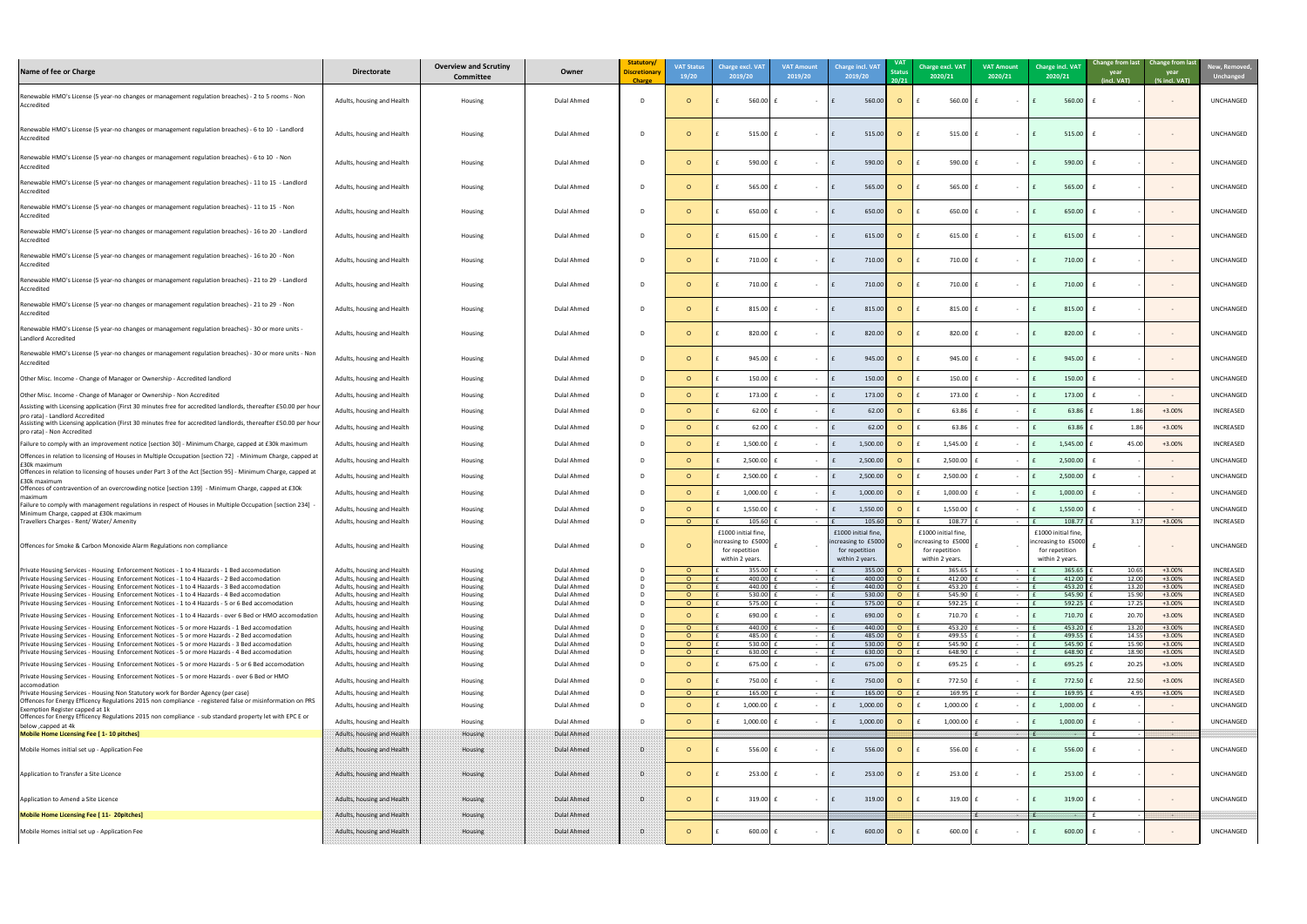| New, Removed,<br>Unchanged           |
|--------------------------------------|
| UNCHANGED                            |
| UNCHANGED                            |
|                                      |
| UNCHANGED                            |
| UNCHANGED                            |
| UNCHANGED                            |
| UNCHANGED                            |
|                                      |
| UNCHANGED                            |
| UNCHANGED                            |
|                                      |
| UNCHANGED                            |
| UNCHANGED                            |
| UNCHANGED                            |
| UNCHANGED<br>UNCHANGED               |
| UNCHANGED<br>INCREASED               |
| INCREASED                            |
| UNCHANGED<br>UNCHANGED               |
| UNCHANGED<br><b>INCREASED</b>        |
| INCREASED<br>INCREASED               |
| <b>INCREASED</b><br><b>INCREASED</b> |
| <b>INCREASED</b><br>UNCHANGED        |
| UNCHANGED<br>INCREASED               |
| UNCHANGED                            |
| INCREASED                            |
| INCREASED                            |
| INCREASED<br>INCREASED               |
| INCREASED<br>INCREASED               |
| INCREASED<br>INCREASED               |
| INCREASED<br>INCREASED               |
| INCREASED                            |
| INCREASED<br>INCREASED               |
| INCREASED<br>UNCHANGED               |
| INCREASED                            |
| <b>INCREASED</b><br>INCREASED        |
| UNCHANGED<br>UNCHANGED               |
| UNCHANGED<br>UNCHANGED               |
| UNCHANGED<br><b>INCREASED</b>        |
| INCREASED<br>INCREASED               |
| UNCHANGED                            |
| UNCHANGED                            |
| UNCHANGED                            |
| UNCHANGED                            |

| Name of fee or Charge                                                                                                                                               | <b>Directorate</b>                                       | <b>Overview and Scrutiny</b><br><b>Committee</b> | Owner                                                    | Statutory/<br><b>Discretionary</b><br><b>Charge</b> | <b>VAT Status</b><br>19/20 | <b>Charge excl. VA1</b><br>2019/20 | <b>VAT Amount</b><br>2019/20 | <b>Charge incl. VAT</b><br>2019/20 | <b>VAT</b><br>20/21 | Charge excl. VAT<br>2020/21 | <b>VAT Amount</b><br>2020/21 | <b>Charge incl. VAT</b><br>2020/21 | Change from last Change from last<br>year<br>year<br>(incl. VAT)<br>(% incl. VAT) | <b>New, Remove</b><br><b>Unchanged</b> |
|---------------------------------------------------------------------------------------------------------------------------------------------------------------------|----------------------------------------------------------|--------------------------------------------------|----------------------------------------------------------|-----------------------------------------------------|----------------------------|------------------------------------|------------------------------|------------------------------------|---------------------|-----------------------------|------------------------------|------------------------------------|-----------------------------------------------------------------------------------|----------------------------------------|
| Application to Transfer a Site Licence                                                                                                                              | Adults, housing and Health                               | Housing                                          | Dulal Ahmed                                              | $\Gamma$                                            |                            | 253.00                             |                              | 253.00                             | $\circ$             | 253.00                      |                              | 253.00                             | $\sim$                                                                            | UNCHANGED                              |
| Application to Amend a Site Licence                                                                                                                                 | Adults, housing and Health                               | Housing                                          | Dulal Ahmed                                              | $\mathbf{D}$                                        |                            | $319.00$ f                         |                              | 319.00                             | $\Omega$            | 319.00                      |                              | 319.00                             | $\sim$ $ \sim$                                                                    | <b>UNCHANGED</b>                       |
| Mobile Home Licensing Fee [ 21- 50 pitches]                                                                                                                         | Adults, housing and Health                               | Housing                                          | Dulal Ahmed                                              |                                                     |                            |                                    |                              |                                    |                     |                             |                              |                                    |                                                                                   |                                        |
| Mobile Homes initial set up - Application Fee                                                                                                                       | Adults, housing and Health                               | Housing                                          | Dulal Ahmed                                              | D                                                   |                            | 644.00                             |                              | 644.00                             | $\circ$             | 644.00                      |                              | 644.00                             | $\sim$                                                                            | UNCHANGED                              |
| Application to Transfer a Site Licence                                                                                                                              | Adults, housing and Health                               | Housing                                          | <b>Dulal Ahmed</b>                                       | D                                                   |                            | 253.00                             |                              | 253.00                             | $\Omega$            | 253.00                      |                              | 253.00                             | $\sim$                                                                            | <b>UNCHANGED</b>                       |
| Application to Amend a Site Licence                                                                                                                                 | Adults, housing and Health                               | Housing                                          | Dulal Ahmed                                              | $\Gamma$                                            |                            | 319.00                             |                              | 319.00                             | $\circ$             | 319.00                      |                              | 319.00                             | $\sim$                                                                            | <b>UNCHANGED</b>                       |
| Mobile Home Licensing Fee [ 51 -99 pitches]                                                                                                                         | Adults, housing and Health                               | Housing                                          | Dulal Ahmed                                              |                                                     |                            |                                    |                              |                                    |                     |                             |                              |                                    |                                                                                   |                                        |
| Mobile Homes initial set up - Application Fee                                                                                                                       | Adults, housing and Health                               | Housing                                          | Dulal Ahmed                                              | - D                                                 |                            | 688.00                             |                              | 688.00                             | $\circ$             | 688.00                      |                              | 688.00                             | $\sim$                                                                            | UNCHANGED                              |
| Application to Transfer a Site Licence                                                                                                                              | Adults, housing and Health                               | Housing                                          | Dulal Ahmed                                              | D                                                   |                            | 253.00                             |                              | 253.00                             | $\circ$             | 253.00                      |                              | 253.00                             | $\sim$                                                                            | UNCHANGED                              |
| Application to Amend a Site Licence                                                                                                                                 | Adults, housing and Health                               | Housing                                          | Dulal Ahmed                                              | D.                                                  |                            | 319.00                             | $\sim$                       | 319.00                             | $\circ$             | 319.00                      |                              | 319.00                             | $\sim$ $-$                                                                        | UNCHANGED                              |
| Mobile Home Licensing Fee [ 100 pitches +]                                                                                                                          | Adults, housing and Health                               | Housing                                          | Dulal Ahmed                                              |                                                     |                            |                                    |                              |                                    |                     |                             |                              |                                    |                                                                                   |                                        |
| Mobile Homes initial set up - Application Fee                                                                                                                       | Adults, housing and Health                               | Housing                                          | Dulal Ahmed                                              | D                                                   |                            | 732.00                             |                              | 732.00                             | $\circ$             | 732.00                      |                              | 732.00                             | $\sim$ $ \sim$                                                                    | UNCHANGED                              |
| Application to Transfer a Site Licence                                                                                                                              | Adults, housing and Health                               | Housing                                          | Dulal Ahmed                                              | D                                                   |                            | $253.00$ $\vert$ :                 |                              | 253.00                             | $\circ$             | 253.00                      |                              | 253.00                             | $\sim$ $ \sim$                                                                    | UNCHANGED                              |
| Application to Amend a Site Licence                                                                                                                                 | Adults, housing and Health                               | Housing                                          | <b>Dulal Ahmed</b>                                       | D.                                                  |                            | $319.00$ f                         |                              | 319.00                             | $\overline{O}$      | $319.00$ 1                  |                              | 319.00                             |                                                                                   | UNCHANGED                              |
| Court Protection - Appointment to Court<br>Court Protection - Mangement Fee                                                                                         | Adults, housing and Health<br>Adults, housing and Health | Health & Wellbeing<br>Health & Wellbeing         | Jo Freeman<br>Jo Freeman                                 | $\mathsf{D}$                                        |                            | 745.00  <br>775.00                 |                              | 745.00<br>775.00                   | $\circ$<br>$\circ$  | 745.00<br>775.00            |                              | 745.00<br>775.00                   | $\sim$ $ \sim$<br>$\sim 10^{-10}$                                                 | UNCHANGED<br>UNCHANGED                 |
| Court Protection - Anuual Report Fee                                                                                                                                | Adults, housing and Health                               | Health & Wellbeing                               | Jo Freeman                                               |                                                     |                            | 216.00                             |                              | 216.00                             | $\overline{O}$      | 216.00                      |                              | 216.00                             | $\sim 10^{-10}$                                                                   | <b>UNCHANGED</b>                       |
| Qualification Courses for 19+<br>Adult learners not in full time education elsewhere standard rate course                                                           | Adults, housing and Health<br>Adults, housing and Health | Children's<br>Children's                         | Michele Lucus/Jaki Bradley<br>Michele Lucus/Jaki Bradley | $\mathbf{D}$<br>D.                                  |                            | 4.85                               |                              | 4.85                               |                     | 5.10                        |                              | $5.10$                             | 0.25<br>$+5.15%$                                                                  | <b>INCREASED</b>                       |
| as above - weighted rate course eg hairderessing floristry, courses requiring hired external venues or where                                                        | Adults, housing and Health                               | Children's                                       | Michele Lucus/Jaki Bradley                               |                                                     |                            | 6.50                               |                              | 6.50                               |                     | 6.80                        |                              | 6.80                               | $+4.62%$                                                                          | <b>INCREASED</b>                       |
| courses do not target priority learners<br>Adult learners in receipt of JSA ESA Universal Credit                                                                    | Adults, housing and Health                               | Children's                                       | Michele Lucus/Jaki Bradley                               |                                                     |                            | FREE                               |                              | FREE                               |                     | Free of Charge              |                              | Free of Charge                     | $\sim$ $ \sim$                                                                    | UNCHANGED                              |
| Adult leraners in receipt of other state benefits who earn less than £330 per month                                                                                 | Adults, housing and Health                               | Children's                                       | Michele Lucus/Jaki Bradley                               |                                                     |                            | FREE                               |                              | <b>FREE</b>                        |                     | Free of Charge              |                              | Free of Charge                     | $\sim$ $ \sim$                                                                    | UNCHANGED                              |
| Adult learners 24+ joining courses Level 3 & above<br>Adult Learners 19+ in full time education elsewhere or who do not meet residency eligibility                  | Adults, housing and Health<br>Adults, housing and Health | Children's<br>Children's                         | Michele Lucus/Jaki Bradley<br>Michele Lucus/Jaki Bradley |                                                     |                            | VARIABLE<br>12.50                  |                              | VARIABLE<br>12.50                  |                     | Variable Charge<br>13.25    |                              | Variable Charge<br>13.25           | $\sim$ $ \sim$<br>$+6.00%$<br>0.75                                                | UNCHANGED<br><b>INCREASED</b>          |
| Community Learning for learners 19+                                                                                                                                 | Adults, housing and Health                               | Children's                                       | Michele Lucus/Jaki Bradley                               | m.                                                  |                            |                                    |                              |                                    |                     |                             |                              |                                    |                                                                                   |                                        |
| Tuition fee statndard rate (universal Offer)<br>Concessionary rate (adults in receipt of state benefit and over 65                                                  | Adults, housing and Health<br>Adults, housing and Health | Children's<br>Children's                         | Michele Lucus/Jaki Bradley<br>Michele Lucus/Jaki Bradley |                                                     |                            | 4.85<br>3.20                       |                              | 4.85<br>3.20                       |                     | 5.10<br>3.40                |                              | 5.10<br>3.40                       | $+5.15%$<br>0.25<br>$+6.25%$<br>0.20                                              | INCREASED<br><b>INCREASED</b>          |
| Weighted courses / or where courses do not target priority learners                                                                                                 | Adults, housing and Health                               | Children's                                       | Michele Lucus/Jaki Bradley                               |                                                     |                            | 6.50                               |                              | 6.50                               |                     | 6.80                        |                              | 6.80                               | $+4.62%$<br>0.30                                                                  | INCREASED                              |
| Concessionary rate (adults in receipt of state benefit and over 65<br>Tuition fee for supported learning course                                                     | Adults, housing and Health<br>Adults, housing and Health | Children's<br>Children's                         | Michele Lucus/Jaki Bradley<br>Michele Lucus/Jaki Bradley |                                                     |                            | 4.00<br>4.00                       |                              | 4.00<br>4.00                       |                     | 4.20<br>4.20                |                              | 4.20<br>4.20                       | +5.00%<br>0.20<br>+5.00%<br>0.20                                                  | INCREASED<br><b>INCREASED</b>          |
| Family Learning English Maths & Language                                                                                                                            | Adults, housing and Health                               | Children's                                       | Michele Lucus/Jaki Bradley                               |                                                     |                            | <b>FREE</b>                        |                              | FREE                               |                     | <b>FREE</b>                 |                              | Free of Charge                     | $\sim$ $ \sim$                                                                    | UNCHANGED                              |
| Family Learning wider FL per session<br>Tution Fee taster courses per session                                                                                       | Adults, housing and Health<br>Adults, housing and Health | Children's<br>Children's                         | Michele Lucus/Jaki Bradley<br>Michele Lucus/Jaki Bradley |                                                     |                            | FREE<br>15.00                      |                              | <b>FREE</b><br>15.00               |                     | <b>FREE</b><br>15.75        |                              | Free of Charge<br>15.75            | $\sim 100$<br>+5.00%<br>0.75                                                      | UNCHANGED<br><b>INCREASED</b>          |
| Community Led learning targeted provsion, community engagement upto 12 hours                                                                                        | Adults, housing and Health                               | Children's                                       | Michele Lucus/Jaki Bradley                               |                                                     |                            | <b>FREE</b>                        |                              | <b>FREE</b>                        |                     | <b>FREE</b>                 |                              | Free of Charge                     | $\sim 100$                                                                        | UNCHANGED                              |
| non eligible learners<br>LETTINGS/SOCIAL MEMBERSHIP                                                                                                                 | Adults, housing and Health<br>Adults, housing and Health | Children's<br>Children's                         | Michele Lucus/Jaki Bradley<br>Michele Lucus/Jaki Bradley |                                                     |                            | 12.50                              |                              | 12.50                              |                     | 13.25                       |                              | 13.25                              | $+6.00%$<br>0.75                                                                  | <b>INCREASED</b>                       |
| Commercial Rate charge per hour                                                                                                                                     | Adults, housing and Health                               | Children's                                       | Michele Lucus/Jaki Bradley                               |                                                     |                            |                                    |                              |                                    |                     |                             |                              |                                    |                                                                                   |                                        |
| Hall                                                                                                                                                                | Adults, housing and Health<br>Adults, housing and Health | Children's<br>Children's                         | Michele Lucus/Jaki Bradley<br>Michele Lucus/Jaki Bradley |                                                     |                            | 75.00<br>40.00                     |                              | 75.00<br>40.00                     |                     | 78.75<br>42.00              |                              | 78.75<br>42.00                     | $+5.00%$<br>3.75<br>2.00<br>+5.00%                                                | <b>INCREASED</b><br><b>INCREASED</b>   |
| Large Room<br>small room/meeting room                                                                                                                               | Adults, housing and Health                               | Children's                                       | Michele Lucus/Jaki Bradley                               |                                                     |                            | 30.00                              |                              | 30.00                              |                     | 31.50                       |                              | 31.50                              | +5.00%<br>1.50                                                                    | <b>INCREASED</b>                       |
| IT Room<br><b>Thurrock Council/Charitable Organisiations</b>                                                                                                        | Adults, housing and Health<br>Adults, housing and Health | Children's<br>Children's                         | Michele Lucus/Jaki Bradley<br>Michele Lucus/Jaki Bradley | $\Gamma$                                            |                            | 60.00                              |                              | 60.00                              |                     | 63.00                       |                              | 63.00                              | +5.00%<br>3.00                                                                    | <b>INCREASED</b>                       |
| Hall                                                                                                                                                                | Adults, housing and Health                               | Children's                                       | Michele Lucus/Jaki Bradley                               |                                                     |                            | 56.25                              |                              | 56.25                              |                     | 59.10                       |                              | 59.10                              | +5.07%<br>2.85                                                                    | <b>INCREASED</b>                       |
| Large Room<br>small room/meeting room                                                                                                                               | Adults, housing and Health<br>Adults, housing and Health | Children's<br>Children's                         | Michele Lucus/Jaki Bradley<br>Michele Lucus/Jaki Bradley |                                                     |                            | 30.00<br>22.50                     |                              | 30.00<br>22.50                     |                     | 31.50<br>23.65              |                              | 31.50<br>23.65                     | 1.50<br>+5.00%<br>1.15<br>$+5.11%$                                                | <b>INCREASED</b><br><b>INCREASED</b>   |
| IT Room                                                                                                                                                             | Adults, housing and Health                               | Children's                                       | Michele Lucus/Jaki Bradley                               |                                                     |                            | 45.00                              |                              | 45.00                              |                     | 47.25                       |                              | 47.25                              | 2.25<br>+5.00%                                                                    | <b>INCREASED</b>                       |
| Hall or Room - outside opening hours (Monday & Friday evening)<br>Saturday only                                                                                     | Adults, housing and Health<br>Adults, housing and Health | Children's<br>Children's                         | Michele Lucus/Jaki Bradley<br>Michele Lucus/Jaki Bradley |                                                     |                            | 78.75<br>100.00                    |                              | 78.75<br>100.00                    |                     | 82.75<br>105.00             |                              | 82.75<br>105.00                    | 4.00<br>+5.08%<br>5.00<br>$+5.00%$                                                | <b>INCREASED</b><br><b>INCREASED</b>   |
| Social Membership Groups during opening hours (term time).                                                                                                          | Adults, housing and Health                               | Children's                                       | Michele Lucus/Jaki Bradley                               |                                                     |                            |                                    |                              |                                    |                     |                             |                              |                                    |                                                                                   |                                        |
| Room                                                                                                                                                                | Adults, housing and Health<br>Adults, housing and Health | Children's<br>Children's                         | Michele Lucus/Jaki Bradley<br>Michele Lucus/Jaki Bradley |                                                     |                            | 10.25<br>8.00                      |                              | 10.25<br>8.00                      |                     | 10.80<br>8.40               |                              | 10.80<br>8.40                      | 0.55<br>+5.37%<br>+5.00%<br>0.40                                                  | INCREASED<br><b>INCREASED</b>          |
| Hall or room - Outside of opening hours                                                                                                                             | Adults, housing and Health                               | Children's                                       | Michele Lucus/Jaki Bradley                               |                                                     |                            | 32.50                              |                              | 32.50                              |                     | 34.15                       |                              | 34.15                              | +5.08%<br>1.65                                                                    | INCREASED                              |
| Social Area<br><b>Pre School Fees</b>                                                                                                                               | Adults, housing and Health<br>Adults, housing and Health | Children's<br>Children's                         | Michele Lucus/Jaki Bradley<br>Michele Lucus/Jaki Bradley | D.                                                  |                            | FREE                               |                              | FREE                               |                     | FREE                        |                              | Free of Charge                     | $\sim$ $ \sim$                                                                    | UNCHANGED                              |
| 2-3 year olds charge is per session (3hours)                                                                                                                        | Adults, housing and Health                               | Children's                                       | Michele Lucus/Jaki Bradley                               |                                                     |                            | 18.00                              |                              | 18.00                              |                     | 19.00                       |                              | 19.00                              | 1.00<br>+5.56%                                                                    | INCREASED                              |
| 3-5 year olds<br>Lunch club                                                                                                                                         | Adults, housing and Health<br>Adults, housing and Health | Children's<br>Children's                         | Michele Lucus/Jaki Bradley<br>Michele Lucus/Jaki Bradley |                                                     |                            | 17.00<br>3.50                      |                              | 17.00<br>3.50                      |                     | 17.85<br>3.60               |                              | 17.85<br>3.60                      | 0.85<br>+5.00%<br>0.10<br>$+2.86%$                                                | INCREASED<br>INCREASED                 |
| Cultural Services - Borrowers Lost Tickets - Adult - First Loss                                                                                                     | Adults, housing and Health                               | Health & Wellbeing                               | Natalie Warren                                           |                                                     |                            | 2.60                               |                              | 2.60                               |                     | 2.60                        |                              | 2.60                               | $\sim 100$                                                                        | UNCHANGED                              |
| Cultural Services - Borrowers Lost Tickets - Adult - Second and subsequent loss<br>Cultural Services - Children's Lost Tickets - First Loss                         | Adults, housing and Health<br>Adults, housing and Health | Health & Wellbeing<br>Health & Wellbeing         | Natalie Warren<br>Natalie Warren                         |                                                     |                            | 3.10<br>free                       |                              | 3.10<br>free                       |                     | 3.10<br>free                |                              | 3.10<br>free                       | $\sim$ $ \sim$<br>$\sim$ $ \sim$                                                  | UNCHANGED<br>UNCHANGED                 |
| Cultural Services - Children's Lost Tickets - Second Loss                                                                                                           | Adults, housing and Health                               | Health & Wellbeing                               | Natalie Warren                                           |                                                     |                            | 2.60                               | $\sim$ $-$                   | 2.60                               | - റ                 | 2.60                        |                              | 2.60                               | $\sim$ $ \sim$                                                                    | UNCHANGED                              |
| Cultural Services - Catalogue Requests - Requests from Library catalogue<br>Cultural Services - Catalogue Requests - Requests from Library catalogues outside Essex | Adults, housing and Health<br>Adults, housing and Health | Health & Wellbeing<br>Health & Wellbeing         | Natalie Warren<br>Natalie Warren                         |                                                     |                            | free<br>7.25                       |                              | free<br>7.25                       | $\Omega$            | free<br>7.50                |                              | free<br>7.50                       | $\sim$ $ \sim$<br>0.25<br>$+3.45%$                                                | UNCHANGED<br>INCREASED                 |
| Cultural Services - Catalogue Requests - Requests from the British Library                                                                                          | Adults, housing and Health                               | Health & Wellbeing                               | Natalie Warren                                           |                                                     |                            | 22.80                              |                              | 22.80                              | - റ                 | 23.60                       |                              | 23.60                              | $+3.51%$<br>0.80                                                                  | INCREASED                              |
| Cultural Services - Catalogue Requests - British Library lending renewals                                                                                           | Adults, housing and Health                               | Health & Wellbeing                               | Natalie Warren                                           | D.                                                  | $\Omega$                   | 4.95                               | $\sim$ $ \sim$               | 4.95                               | $\overline{O}$      | 5.15                        |                              | 5.15                               | $+4.04%$<br>0.20                                                                  | INCREASED                              |
| Cultural Services - Damaged and Lost items - Books for which no current value can be traced - Adults books                                                          | Adults, housing and Health                               | Health & Wellbeing                               | Natalie Warren                                           | D.                                                  |                            | 30.00                              |                              | 30.00                              | <b>O</b>            | 30.00                       |                              | 30.00                              | $\sim$                                                                            | <b>UNCHANGED</b>                       |
| Cultural Services - Damaged and Lost items - Books for which no current value can be traced - Children's                                                            | Adults, housing and Health                               | Health & Wellbeing                               | Natalie Warren                                           | D.                                                  |                            | $20.00$ f                          | $\sim$ $-$                   | 20.00                              | $\circ$             | $20.00$ 1                   |                              | 20.00                              | $\sim$ $ \sim$                                                                    | <b>UNCHANGED</b>                       |
| Cultural Services - Lost compact disc cassette inserts/ Cases and book wallets - Book wallets                                                                       | Adults, housing and Health                               | Health & Wellbeing                               | Natalie Warren                                           |                                                     | $\Omega$                   | 1.60                               |                              | 1.60                               | $\overline{O}$      | 1.60                        |                              | 1.60                               | $\sim 100$ m $^{-1}$                                                              | UNCHANGED                              |
| Cultural Services - Lost compact disc cassette inserts/ Cases and book wallets - Compact Disc/CD Rom case                                                           | Adults, housing and Health                               | Health & Wellbeing                               | Natalie Warren                                           |                                                     |                            | 2.10                               |                              | 2.10                               | $\overline{O}$      | 2.10                        |                              | 2.10                               | $\sim$ $ \sim$                                                                    | UNCHANGED                              |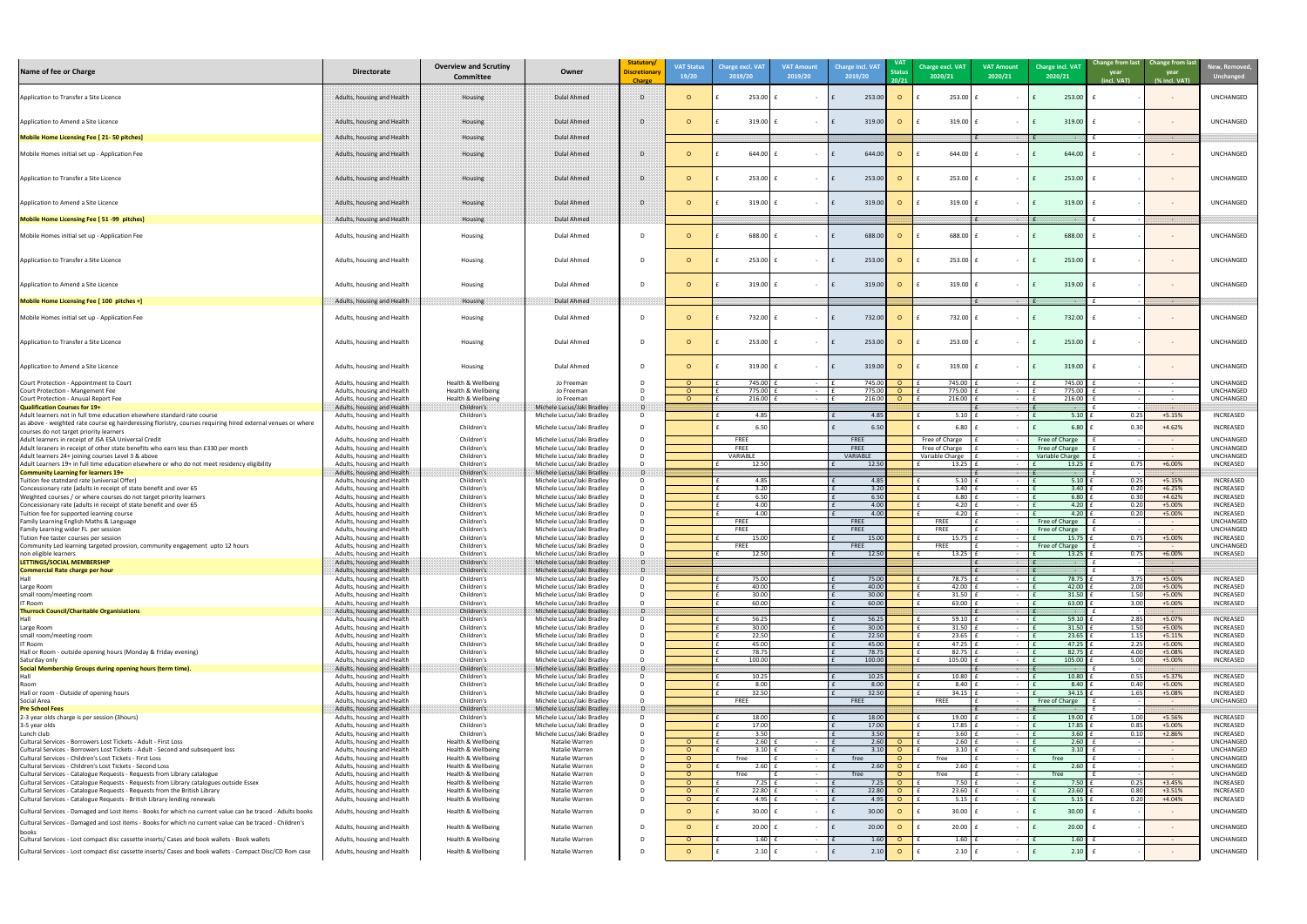| Name of fee or Charge                                                                                                                                                                                 | <b>Directorate</b>                                       | <b>Overview and Scrutiny</b><br><b>Committee</b> | Owner                            | Statutory/<br><b>Discretionary</b><br>Charge | <b>VAT Status</b><br>19/20 | <b>Charge excl. VAT</b><br>2019/20 | <b>VAT Amount</b><br>2019/20           | <b>Charge incl. VAT</b><br>2019/20 | 20/21     | Charge excl. VAT<br>2020/21 | <b>VAT Amount</b><br>2020/21 | Charge incl. VAT<br>2020/21 | Change from last Change from last<br>year<br>(incl. VAT) | year<br>(% incl. VAT)                                | <b>New, Remove</b><br><b>Unchanged</b> |
|-------------------------------------------------------------------------------------------------------------------------------------------------------------------------------------------------------|----------------------------------------------------------|--------------------------------------------------|----------------------------------|----------------------------------------------|----------------------------|------------------------------------|----------------------------------------|------------------------------------|-----------|-----------------------------|------------------------------|-----------------------------|----------------------------------------------------------|------------------------------------------------------|----------------------------------------|
| Cultural Services - Lost compact disc cassette inserts/ Cases and book wallets - Compact Disc/CD Rom or                                                                                               | Adults, housing and Health                               | Health & Wellbeing                               | Natalie Warren                   |                                              |                            | <b>Full Cost</b>                   | $\sim$                                 | <b>Full Cost</b>                   |           | <b>Full Cost</b>            |                              | <b>Full Cost</b>            |                                                          |                                                      | <b>UNCHANGED</b>                       |
| Cassette insert<br>Cultural Services - Lost compact disc cassette inserts/ Cases and book wallets - DVD case                                                                                          | Adults, housing and Health                               | Health & Wellbeing                               | Natalie Warren                   |                                              | $\cap$                     | 2.10                               | $\sim 100$ m $^{-1}$                   | 2.10                               | <u>_റ</u> | 2.10                        | $\sim 100$ m $^{-1}$         |                             |                                                          | $\sim 10^{-10}$                                      | UNCHANGED                              |
| Cultural Services - Lost compact disc cassette inserts/ Cases and book wallets - DVD insert                                                                                                           | Adults, housing and Health                               | Health & Wellbeing                               | Natalie Warren                   |                                              | _റ_                        | <b>Full Cost</b>                   | $\sim$ $ \sim$                         | <b>Full Cost</b>                   |           | <b>Full Cost</b>            |                              | <b>Full Cost</b>            |                                                          | <b>Contract Contract</b>                             | <b>UNCHANGED</b>                       |
| Cultural Services - DVD - Children's DVD Hire - Each item/ week<br>Cultural Services - DVD - Children's DVD Hire - Maximum charge - 8 weeks                                                           | Adults, housing and Health<br>Adults, housing and Health | Health & Wellbeing<br>Health & Wellbeing         | Natalie Warren<br>Natalie Warren |                                              | റ<br>- റ                   | 1.00<br>8.00                       | $\sim 100$<br>$\sim$ $ \sim$           | 1.00<br>8.00                       |           | 1.00<br>8.00                |                              | 1.00<br>8.00                |                                                          | $\sim 100$<br>$\sim 10^{-10}$                        | <b>UNCHANGED</b><br><b>UNCHANGED</b>   |
| Cultural Services - DVD - Children's DVD Hire - Overdue: item/ week                                                                                                                                   | Adults, housing and Health                               | Health & Wellbeing                               | Natalie Warren                   |                                              | - റ                        | 1.00                               | $\sim$ $-$                             | 1.00                               |           | 1.00                        |                              | 1.00                        |                                                          | $\sim 100$                                           | <b>UNCHANGED</b>                       |
| Cultural Services - DVD - Non Fiction DVD Hire - Each item/ week<br>Cultural Services - DVD - Non Fiction DVD Hire - Maximum charge - 8 weeks                                                         | Adults, housing and Health<br>Adults, housing and Health | Health & Wellbeing<br>Health & Wellbeing         | Natalie Warren<br>Natalie Warren |                                              | - റ<br>- റ                 | 1.00<br>8.00                       | $\sim$                                 | 1.00<br>8.00                       |           | 1.00<br>8.00                |                              | 1.00<br>8.00                |                                                          | $\sim$ $ \sim$<br>$\sim 100$                         | <b>UNCHANGED</b><br><b>UNCHANGED</b>   |
| Cultural Services - DVD - Non Fiction DVD Hire - Overdue: item/ week                                                                                                                                  | Adults, housing and Health                               | Health & Wellbeing                               | Natalie Warren                   |                                              | ം                          | 1.00                               | $\sim$                                 | 1.00                               |           | 1.00                        |                              | 1.00                        |                                                          | $\sim 100$                                           | <b>UNCHANGED</b>                       |
| Cultural Services - DVD - TV and Feature Films Hire - Each item/ week<br>Cultural Services - DVD - TV and Feature Films Hire - Maximum charge - 8 weeks                                               | Adults, housing and Health<br>Adults, housing and Health | Health & Wellbeing<br>Health & Wellbeing         | Natalie Warren<br>Natalie Warren |                                              | <u>ി</u><br>റ              | 1.00<br>8.00                       | $\sim$<br>$\sim$ $-$                   | 1.00<br>8.00                       |           | 1.00<br>8.00                |                              | 1.00<br>8.00                |                                                          | $\sim$ $ \sim$<br>$\sim$ $ \sim$                     | <b>UNCHANGED</b><br><b>UNCHANGED</b>   |
| Cultural Services - DVD - TV and Feature Films Hire - Overdue: item/ week                                                                                                                             | Adults, housing and Health                               | Health & Wellbeing                               | Natalie Warren                   |                                              |                            | 1.00                               | $\sim$ $-$                             | 1.00                               |           | 1.00                        | $\sim$ $-$                   | 1.00                        |                                                          | $\sim 100$                                           | <b>UNCHANGED</b>                       |
| Cultural Services - Libraries - Fines - Books - Day 1<br>Cultural Services - Libraries - Fines - Books - Day 2                                                                                        | Adults, housing and Health<br>Adults, housing and Health | Health & Wellbeing<br>Health & Wellbeing         | Natalie Warren<br>Natalie Warren |                                              | റ                          | 0.20<br>0.40                       | $\sim 100$ m $^{-1}$<br>$\sim$ $-$     | 0.20<br>0.40                       |           | 0.20<br>0.40                | $\sim$                       | 0.20<br>0.40                |                                                          | $\sim 100$<br>$\sim$ $ \sim$                         | <b>UNCHANGED</b><br><b>UNCHANGED</b>   |
| Cultural Services - Libraries - Fines - Books - Day 3                                                                                                                                                 | Adults, housing and Health                               | Health & Wellbeing                               | Natalie Warren                   |                                              |                            | 0.60                               | $\sim$ $-$                             | 0.60                               |           | 0.60                        | $\sim$ $-$                   | 0.60                        |                                                          | $\sim 100$                                           | <b>UNCHANGED</b>                       |
| Cultural Services - Libraries - Fines - Books - Day 4<br>Cultural Services - Libraries - Fines - Books - Day 5                                                                                        | Adults, housing and Health<br>Adults, housing and Health | Health & Wellbeing<br>Health & Wellbeing         | Natalie Warren<br>Natalie Warren |                                              |                            | 0.80<br>1.00                       | $\sim 100$ m $^{-1}$<br>$\sim$ $ \sim$ | 0.80<br>1.00                       |           | 0.80<br>1.00                | $\sim$ $-$<br>$\sim$ $-$     | 0.80<br>1.00                |                                                          | $\sim 100$ m $^{-1}$<br><b>Contract Contract</b>     | <b>UNCHANGED</b><br><b>UNCHANGED</b>   |
| Cultural Services - Libraries - Fines - Books - Day 6                                                                                                                                                 | Adults, housing and Health                               | Health & Wellbeing                               | Natalie Warren                   |                                              | റ                          | 1.20                               | $\sim$ $ \sim$                         | 1.20                               |           | 1.20                        |                              | 1.20                        |                                                          | $\sim 100$                                           | <b>UNCHANGED</b>                       |
| Cultural Services - Libraries - Fines - Books - Day 7<br>Cultural Services - Libraries - Fines - per week after the first week                                                                        | Adults, housing and Health<br>Adults, housing and Health | Health & Wellbeing<br>Health & Wellbeing         | Natalie Warren<br>Natalie Warren |                                              | $\cap$<br>- 0              | 1.40<br>1.40                       | $\sim 100$<br>$\sim$                   | 1.40<br>1.40                       |           | 1.40<br>1.40                |                              | 1.40<br>1.40                |                                                          | $\sim 100$<br>$\sim 100$                             | <b>UNCHANGED</b><br><b>UNCHANGED</b>   |
| Cultural Services - Libraries - Fines - Books - Maximum Charge (8 weeks)                                                                                                                              | Adults, housing and Health                               | Health & Wellbeing                               | Natalie Warren                   |                                              |                            | 11.20                              | $\sim$ $-$                             | 11.20                              |           | 11.20                       |                              | 11.20                       |                                                          | $\sim 10^{-10}$                                      | <b>UNCHANGED</b>                       |
| Cultural Services - Libraries - Language Courses - Multiple sets for 12 weeks                                                                                                                         | Adults, housing and Health                               | Health & Wellbeing                               | Natalie Warren<br>Natalie Warren |                                              | റ                          | 3.60<br>1.50                       | $\sim$<br>$\sim$ $-$                   | 3.60<br>1.50                       |           | 3.60<br>1.50                |                              | 3.60<br>1.50                |                                                          | $\sim$ $ \sim$                                       | <b>UNCHANGED</b><br><b>UNCHANGED</b>   |
| Cultural Services - Libraries - Language Courses - Single item for 3 weeks<br>Cultural Services - Libraries - Recorded Sound - All spoken word for children (Tape or CD)                              | Adults, housing and Health<br>Adults, housing and Health | Health & Wellbeing<br>Health & Wellbeing         | Natalie Warren                   |                                              |                            | Free                               | $\sim$ $-$                             | Free                               |           | Free                        | $\sim$ $-$                   | Free                        |                                                          | $\sim 100$<br><b>Contract Contract</b>               | <b>UNCHANGED</b>                       |
| Cultural Services - Libraries - Recorded Sound - Compact Disc Hire - 1 week loan                                                                                                                      | Adults, housing and Health                               | Health & Wellbeing                               | Natalie Warren                   |                                              |                            | 1.15                               | $\sim$                                 | 1.15                               |           | 1.15                        |                              | 1.15                        |                                                          | <b>Contract Contract</b>                             | UNCHANGED                              |
| Cultural Services - Libraries - Recorded Sound - Spoken Word on CD - 3 week loan - 1 to 3 discs<br>Cultural Services - Libraries - Recorded Sound - Spoken Word on CD - 3 week loan - 4 or more discs | Adults, housing and Health<br>Adults, housing and Health | Health & Wellbeing<br>Health & Wellbeing         | Natalie Warren<br>Natalie Warren |                                              |                            | 2.60<br>2.60                       | $\sim$ $-$<br>$\sim$ $-$               | 2.60<br>2.60                       |           | 3.00<br>3.00                | $\sim$ $-$<br>$\sim$         | 3.00<br>3.00                | 0.40<br>0.40                                             | +15.38%<br>$+15.38%$                                 | INCREASED<br><b>INCREASED</b>          |
| Cultural Services - Computer Printouts - B&W or Colour                                                                                                                                                | Adults, housing and Health                               | Health & Wellbeing                               | Natalie Warren                   |                                              |                            | 0.25                               | 0.05                                   | 0.30                               | - റ       | 0.25                        | 0.05                         | 0.30                        |                                                          | $\sim 100$ m $^{-1}$                                 | <b>UNCHANGED</b>                       |
| Cultural Services - Music sets and Play sets - Music set hire (Obtained through Essex CC) - Chamber music (3<br>or more parts)                                                                        | Adults, housing and Health                               | Health & Wellbeing                               | Natalie Warren                   |                                              |                            | Essex cc charges                   |                                        | Essex cc charges                   |           | Essex CC                    |                              | <b>Essex CC</b>             |                                                          | $\sim$                                               | DECREASED                              |
| Cultural Services - Music sets and Play sets - Music set hire (Obtained through Essex CC) - Orchestral set                                                                                            | Adults, housing and Health                               | Health & Wellbeing                               | Natalie Warren                   |                                              |                            | Essex cc charges                   |                                        | Essex cc charges                   |           | Essex CC                    |                              | <b>Essex CC</b>             |                                                          |                                                      | DECREASED                              |
| Cultural Services - Music sets and Play sets - Music set hire (Obtained through Essex CC) - Play sets hire (3-15                                                                                      |                                                          |                                                  |                                  |                                              |                            |                                    |                                        |                                    |           |                             |                              |                             |                                                          |                                                      |                                        |
| copies)                                                                                                                                                                                               | Adults, housing and Health                               | Health & Wellbeing                               | Natalie Warren                   |                                              |                            | Essex cc charges $\parallel$ f     |                                        | Essex cc charges                   |           | <b>Essex CC</b>             |                              | Essex CC                    |                                                          |                                                      | DECREASED                              |
| Cultural Services - Music sets and Play sets - Music set hire (Obtained through Essex CC) - Sheets (Per set)                                                                                          | Adults, housing and Health                               | Health & Wellbeing                               | Natalie Warren                   |                                              |                            | Essex cc charges                   |                                        | Essex cc charges                   |           | Essex CC                    |                              | <b>Essex CC</b>             |                                                          | $\sim$ $\sim$                                        | DECREASED                              |
| Cultural Services - Music sets and Play sets - Music set hire (Obtained through Essex CC) - Vocal Scores (Per                                                                                         | Adults, housing and Health                               | Health & Wellbeing                               | Natalie Warren                   |                                              |                            | 1.67                               | $0.33$ $E$                             | 2.00                               |           | 1.67                        | 0.33                         | 2.00                        | 0.00                                                     | $\sim$                                               | <b>INCREASED</b>                       |
| item).<br>Cultural Services - Photocopiers - Single copy A3 size - Colour                                                                                                                             | Adults, housing and Health                               | Health & Wellbeing                               | Natalie Warren                   |                                              |                            | 1.67                               | $0.33$ $E$                             | 2.00                               |           | 1.67                        | 0.33                         | 2.00                        | 0.00                                                     | <b>Contract Contract Contract</b>                    | <b>INCREASED</b>                       |
| Cultural Services - Photocopiers - Single copy A3 size - Monochrome                                                                                                                                   | Adults, housing and Health                               | Health & Wellbeing                               | Natalie Warren                   |                                              |                            | 0.25                               | $0.05$ $E$                             | 0.30                               |           | 0.25                        | 0.05                         | 0.30                        |                                                          | <b>Contract Contract Contract</b>                    | <b>UNCHANGED</b>                       |
| Cultural Services - Photocopiers - Single copy A4 size - Colour<br>Cultural Services - Photocopiers - Single copy A4 size - Monochrome                                                                | Adults, housing and Health<br>Adults, housing and Health | Health & Wellbeing<br>Health & Wellbeing         | Natalie Warren<br>Natalie Warren |                                              |                            | 0.83<br>0.13                       | $0.17$ $f$<br>$0.02$ $f$               | 1.00<br>0.15                       |           | 0.83<br>0.13                | 0.17<br>0.03                 | 1.00<br>0.16                | 0.01                                                     | $\sim 100$ m $^{-1}$<br>$+6.67%$                     | <b>UNCHANGED</b><br><b>UNCHANGED</b>   |
| Cultural Services - Photocopiers - 50+ Copies (price per copy) - Monochrome Only - A3                                                                                                                 | Adults, housing and Health                               | Health & Wellbeing                               | Natalie Warren                   |                                              |                            | 0.13                               | $0.02$   £                             | 0.15                               |           | 0.17                        | 0.03                         | 0.20                        | 0.05                                                     | +33.33%                                              | <b>INCREASED</b>                       |
| Cultural Services - Photocopiers - 50+ Copies (price per copy) - Monochrome only - A4<br>- Cultural Services - Premises Hire - Outside Opening Hours - Hire of complete building requiring opening    | Adults, housing and Health                               | Health & Wellbeing                               | Natalie Warren                   |                                              |                            | 0.09                               | $0.01$ E                               | 0.10                               |           | 0.09                        | 0.01                         | 0.10                        | $-0.00$                                                  | $\sim 100$ m $^{-1}$                                 | <b>UNCHANGED</b>                       |
| <b>Commercial Organisations</b>                                                                                                                                                                       | Adults, housing and Health                               | Health & Wellbeing                               | Natalie Warren                   |                                              |                            | 35.00                              |                                        | 35.00                              |           | 40.00                       |                              | 40.00                       | 5.00                                                     | $+14.29%$                                            | INCREASED                              |
| Cultural Services - Premises Hire - Outside Opening Hours - Hire of complete building requiring opening                                                                                               | Adults, housing and Health                               | Health & Wellbeing                               | Natalie Warren                   |                                              |                            | 20.00                              | $\sim$ $-$                             | 20.00                              |           | 30.00                       |                              | 30.00                       | 10.00                                                    | +50.00%                                              | INCREASED                              |
| <b>Statutory and Policital Parties</b><br>Cultural Services - Premises Hire - Outside Opening Hours - Hire of complete building requiring opening                                                     |                                                          |                                                  |                                  |                                              |                            |                                    |                                        |                                    |           |                             |                              |                             |                                                          |                                                      |                                        |
| <b>Voluntary Sector</b>                                                                                                                                                                               | Adults, housing and Health                               | Health & Wellbeing                               | Natalie Warren                   |                                              |                            |                                    |                                        |                                    |           | 30.00                       |                              | 30.00                       | 30.00                                                    |                                                      | <b>NEW</b>                             |
| Cultural Services - Premises Hire - Outside Opening Hours - Hire of complete building (with registered key<br>holder) - Statutory and Political Parties                                               | Adults, housing and Health                               | Health & Wellbeing                               | Natalie Warren                   |                                              |                            |                                    |                                        |                                    |           | 25.00                       |                              | 25.00                       | 25.00                                                    |                                                      | NEW                                    |
| Cultural Services - Premises Hire - Outside Opening Hours - Hire of complete building (with registered key                                                                                            | Adults, housing and Health                               | Health & Wellbeing                               | Natalie Warren                   |                                              |                            |                                    |                                        |                                    |           | 20.00                       |                              | 20.00                       | 20.00                                                    |                                                      | NEW                                    |
| holder) - Voluntary Sector<br>Cultural Services - Premises Hire - During Opening Hours - Hire of meeting rooms seating over 30 people -                                                               |                                                          |                                                  |                                  |                                              |                            |                                    |                                        |                                    |           |                             |                              |                             |                                                          |                                                      |                                        |
| <b>Commercial Organisations</b>                                                                                                                                                                       | Adults, housing and Health                               | Health & Wellbeing                               | Natalie Warren                   |                                              |                            | 25.00                              |                                        | 25.00                              |           | 40.00                       |                              | 40.00                       | 15.00                                                    | +60.00%                                              | INCREASED                              |
| Cultural Services - Premises Hire - During Opening Hours - Hire of meeting rooms seating over 30 people -<br><b>Statutory and Political Parties</b>                                                   | Adults, housing and Health                               | Health & Wellbeing                               | Natalie Warren                   |                                              |                            |                                    |                                        |                                    |           | 30.00                       |                              | 30.00                       | 30.00                                                    |                                                      | <b>NEW</b>                             |
| Cultural Services - Premises Hire - During Opening Hours - Hire of meeting rooms seating over 30 people -                                                                                             | Adults, housing and Health                               | Health & Wellbeing                               | Natalie Warren                   |                                              |                            |                                    |                                        |                                    |           | 25.00                       |                              | 25.00                       | 25.00                                                    |                                                      | <b>NEW</b>                             |
| <b>Voluntary Sector</b><br>Cultural Services - Premises Hire - During Opening Hours - Hire of meeting rooms seating under 30 people -                                                                 |                                                          |                                                  |                                  |                                              |                            |                                    |                                        |                                    |           |                             |                              |                             |                                                          |                                                      |                                        |
| <b>Commercial Organisations</b>                                                                                                                                                                       | Adults, housing and Health                               | Health & Wellbeing                               | Natalie Warren                   |                                              |                            |                                    |                                        |                                    |           | 20.00                       |                              | 20.00                       | 20.00                                                    |                                                      | <b>NEW</b>                             |
| Cultural Services - Premises Hire - During Opening Hours - Hire of meeting rooms seating under 30 people -<br><b>Statutory and Political Parties</b>                                                  | Adults, housing and Health                               | Health & Wellbeing                               | Natalie Warren                   |                                              |                            |                                    | $\sim$                                 |                                    |           | 15.00                       |                              | 15.00                       | 15.00                                                    |                                                      | <b>NEW</b>                             |
| Cultural Services - Premises Hire - During Opening Hours - Hire of meeting rooms seating under 30 people -                                                                                            | Adults, housing and Health                               | Health & Wellbeing                               | Natalie Warren                   |                                              |                            |                                    |                                        |                                    |           | 10.00                       |                              | 10.00                       | 10.00                                                    |                                                      | <b>NEW</b>                             |
| <b>Voluntary Sector</b><br>Cultural Services - Premises Hire - During Opening Hours - Hire of meeting rooms seating up to 4 people -                                                                  |                                                          |                                                  |                                  |                                              |                            |                                    |                                        |                                    |           |                             |                              |                             |                                                          |                                                      |                                        |
| <b>Commercial Organisations</b>                                                                                                                                                                       | Adults, housing and Health                               | Health & Wellbeing                               | Natalie Warren                   |                                              |                            |                                    |                                        |                                    |           | 10.00                       |                              | 10.00                       | 10.00                                                    |                                                      | <b>NEW</b>                             |
| Cultural Services - Premises Hire - During Opening Hours - Hire of meeting rooms seating up to 4 people -<br><b>Statutory and Political Parties</b>                                                   | Adults, housing and Health                               | Health & Wellbeing                               | Natalie Warren                   |                                              |                            |                                    |                                        |                                    |           | 10.00                       |                              | $10.00$                     | 10.00                                                    |                                                      | <b>NEW</b>                             |
| Cultural Services - Premises Hire - During Opening Hours - Hire of meeting rooms seating under 30 people -                                                                                            | Adults, housing and Health                               | Health & Wellbeing                               | Natalie Warren                   |                                              |                            |                                    | $\sim$                                 |                                    |           | 5.00                        | $\sim$ $\sim$                | 5.00                        | 5.00                                                     |                                                      | NEW                                    |
| <b>Voluntary Sector</b><br>Cultural Services - Sales - Adult fiction - Hardback                                                                                                                       | Adults, housing and Health                               | Health & Wellbeing                               | Natalie Warren                   |                                              |                            | 0.50                               | $\sim$ $-$                             | 0.50                               |           | 0.50                        | $\sim$                       | 0.50                        |                                                          | $\sim$ $ \sim$                                       | <b>UNCHANGED</b>                       |
| Cultural Services - Sales - Adult fiction - Paperback                                                                                                                                                 | Adults, housing and Health                               | Health & Wellbeing                               | Natalie Warren                   |                                              |                            | 0.25                               | $\sim$ $ \sim$                         | 0.25                               |           | 0.25                        | $\sim$ $-$                   | 0.25                        |                                                          | $\sim$ $ \sim$                                       | <b>UNCHANGED</b>                       |
| Cultural Services - Sales - Adult non fiction - Hardback                                                                                                                                              | Adults, housing and Health                               | Health & Wellbeing                               | Natalie Warren                   |                                              |                            | 0.50<br>0.25                       | $\sim 100$                             | 0.50                               |           | 0.50                        | $\sim$                       | 0.50                        |                                                          | $\sim 100$ m $^{-1}$                                 | <b>UNCHANGED</b><br><b>UNCHANGED</b>   |
| Cultural Services - Sales - Adult non fiction - Paperback<br>Cultural Services - Sales - CD's                                                                                                         | Adults, housing and Health<br>Adults, housing and Health | Health & Wellbeing<br>Health & Wellbeing         | Natalie Warren<br>Natalie Warren |                                              |                            | 0.50                               | $\sim$ $ \sim$<br>$\sim$ $ \sim$       | 0.25<br>0.50                       |           | 0.25<br>0.50                | $\sim$<br>$\sim$             | 0.25<br>0.50                |                                                          | $\sim 100$<br>$\sim 100$                             | <b>UNCHANGED</b>                       |
| Cultural Services - Sales - Children's - Hardback                                                                                                                                                     | Adults, housing and Health                               | Health & Wellbeing                               | Natalie Warren                   |                                              |                            | 0.50                               | $\sim$ $ \sim$                         | 0.50                               |           | 0.50                        |                              | 0.50                        |                                                          | $\sim 100$                                           | <b>UNCHANGED</b>                       |
| Cultural Services - Sales - Children's - Paperback<br>Cultural Services - Sales - DVD's                                                                                                               | Adults, housing and Health<br>Adults, housing and Health | Health & Wellbeing<br>Health & Wellbeing         | Natalie Warren<br>Natalie Warren |                                              |                            | 0.25<br>0.83                       | $\sim$ $-$<br>$0.17$ $E$               | 0.25<br>1.00                       |           | 0.25<br>0.83                | $\sim$<br>0.17               | 0.25<br>1.00                |                                                          | $\sim$ $ \sim$ $-$<br>$\sim$ $ \sim$                 | <b>UNCHANGED</b><br><b>UNCHANGED</b>   |
| Cultural Services - Fax - Incoming - Each                                                                                                                                                             | Adults, housing and Health                               | Health & Wellbeing                               | Natalie Warren                   |                                              |                            | 0.83                               | $0.02$ $E$                             | 1.00                               |           | 0.83                        | 0.17                         | 1.00                        |                                                          | $\sim$ $ \sim$                                       | UNCHANGED                              |
| Cultural Services - Fax - Outgoing - Additional page - Elsewhere<br>Cultural Services - Fax - Outgoing - Additional page - Europe                                                                     | Adults, housing and Health<br>Adults, housing and Health | Health & Wellbeing<br>Health & Wellbeing         | Natalie Warren<br>Natalie Warren |                                              |                            | 1.42<br>0.92                       | $0.28$ $f$<br>$0.18$ $E$               | 1.70<br>1.10                       |           | 1.42<br>0.92                | 0.28<br>0.18                 | 1.70<br>1.10                | 0.00<br>0.00                                             | <b>Contract</b><br><b>Contract</b>                   | <b>INCREASED</b><br><b>INCREASED</b>   |
| Cultural Services - Fax - Outgoing - Additional page - UK                                                                                                                                             | Adults, housing and Health                               | Health & Wellbeing                               | Natalie Warren                   |                                              |                            | 0.50                               | $0.10$ $E$                             | 0.60                               |           | 0.50                        | 0.10                         | 0.60                        |                                                          | <b>Contract Contract</b>                             | <b>UNCHANGED</b>                       |
| Cultural Services - Fax - Outgoing - Fax to free numbers (Admin charge)<br>Cultural Services - Fax - Outgoing - First Page - Elsewhere                                                                | Adults, housing and Health<br>Adults, housing and Health | Health & Wellbeing<br>Health & Wellbeing         | Natalie Warren<br>Natalie Warren |                                              |                            | 0.42<br>2.67                       | $0.08$ $E$<br>$0.53$ $E$               | 0.50<br>3.20                       |           | 0.42<br>2.67                | 0.08<br>0.53                 | 0.50<br>3.20                | 0.00<br>0.00                                             | $\sim$ $ \sim$<br><b>Contract</b>                    | UNCHANGED<br><b>INCREASED</b>          |
| Cultural Services - Fax - Outgoing - First Page - Europe                                                                                                                                              | Adults, housing and Health                               | Health & Wellbeing                               | Natalie Warren                   |                                              |                            | 2.25                               | $0.45$ $E$                             | 2.70                               |           | 2.25                        | 0.45                         | 2.70                        | $-0.00$                                                  | $\sim$ $ \sim$                                       | UNCHANGED                              |
| Cultural Services - Fax - Outgoing - First Page - UK<br>Cultural Services -Internet and Word processing - Use of the internet - first 2 Hours                                                         | Adults, housing and Health<br>Adults, housing and Health | Health & Wellbeing<br>Health & Wellbeing         | Natalie Warren<br>Natalie Warren |                                              |                            | 0.92                               | $0.18$ $E$<br>$\sim$ $ \sim$           | 1.10                               |           | 0.92<br>free                | 0.18<br>$\sim$ $ \sim$       | 1.10<br>Free                | 0.00                                                     | <b>Contract Contract</b><br><b>Contract Contract</b> | INCREASED<br>NEW                       |
| Cultural Services -Internet and Word processing - Word processing - Black and white                                                                                                                   | Adults, housing and Health                               | Health & Wellbeing                               | Natalie Warren                   |                                              |                            | 0.25                               | 0.05                                   | 0.30                               |           | 0.25                        | 0.05                         | 0.30                        |                                                          | $\sim 100$                                           | <b>UNCHANGED</b>                       |
| Cultural Services -Internet and Word processing - Word processing - Colour                                                                                                                            | Adults, housing and Health                               | Health & Wellbeing                               | Natalie Warren                   |                                              |                            | 0.25                               | $0.05$ $E$                             | 0.30                               |           | 0.25                        | 0.05                         | 0.30                        |                                                          | $\sim 1000$ km s $^{-1}$                             | UNCHANGED                              |
| Charge for Attendance at Day Centres - Per Session                                                                                                                                                    | Adults, housing and Health                               | Health & Wellbeing                               | Roger harris                     |                                              |                            | $10.00$   f                        | $\sim$ $-$                             | 10.00                              |           | 10.00                       |                              | $10.00$ f                   |                                                          | $\sim$                                               | UNCHANGED                              |
| Sheltered Housing Visitor's Room - Per night per person                                                                                                                                               | Adults, housing and Health                               | Housing                                          | Sue Kane                         |                                              | $\Omega$                   | 12.00                              |                                        | 12.00                              | $\Omega$  | 12.00                       |                              | $12.00$ $E$                 |                                                          |                                                      | UNCHANGED                              |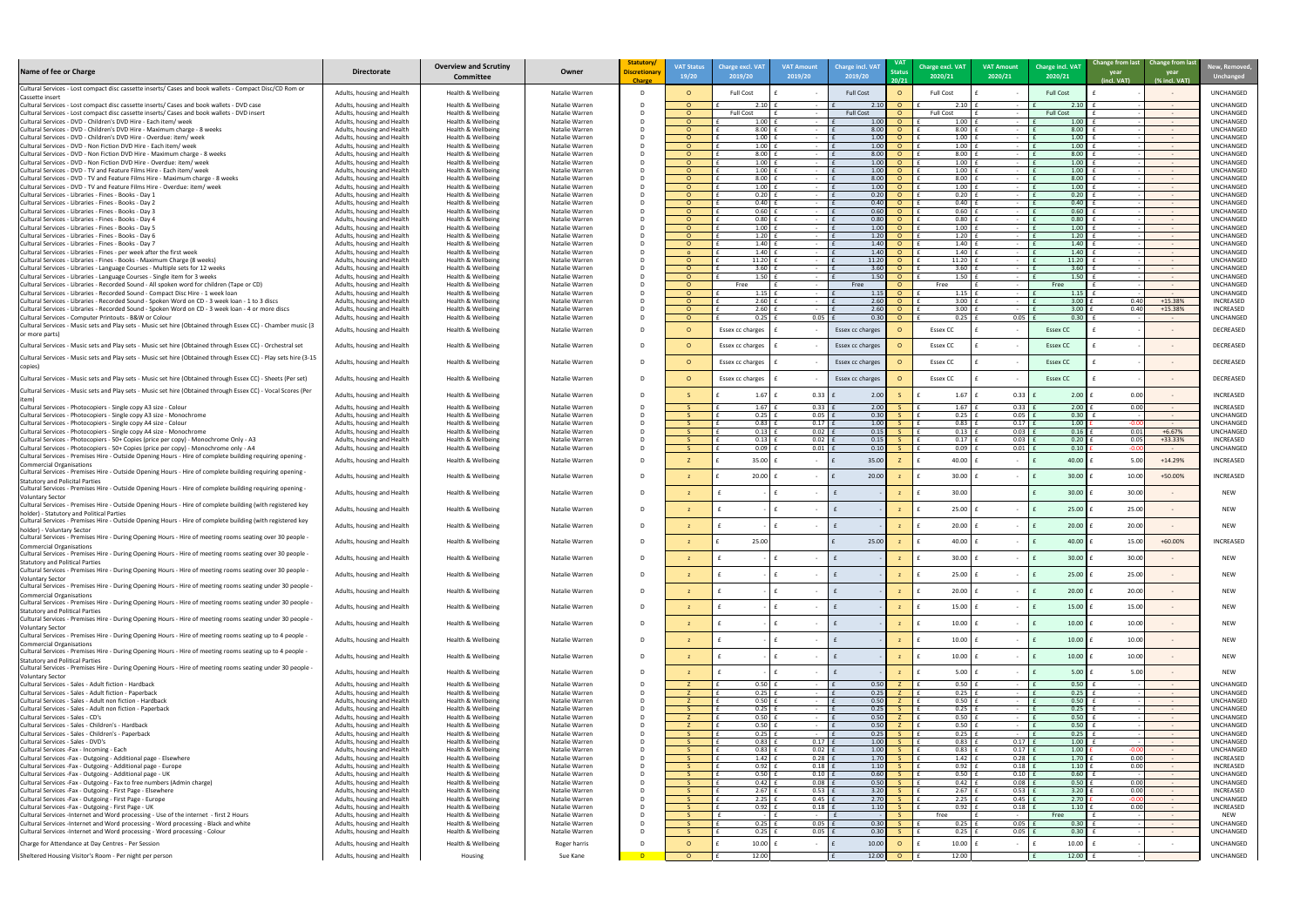| New, Removed,<br><b>Unchanged</b> |  |
|-----------------------------------|--|
| UNCHANGED                         |  |
| INCREASED                         |  |
| <b>INCREASED</b>                  |  |
| <b>INCREASED</b>                  |  |
| INCREASED                         |  |
| INCREASED                         |  |
| INCREASED                         |  |
| <b>INCREASED</b>                  |  |
| INCREASED                         |  |
| INCREASED<br>INCREASED            |  |
| <b>INCREASED</b>                  |  |
| INCREASED                         |  |
| INCREASED<br>INCREASED            |  |
| <b>INCREASED</b>                  |  |
| INCREASED                         |  |
| <b>INCREASED</b>                  |  |
| <b>INCREASED</b>                  |  |
| INCREASED                         |  |
| INCREASED                         |  |
| <b>INCREASED</b>                  |  |
| INCREASED                         |  |
| INCREASED                         |  |
| INCREASED<br>INCREASED            |  |
| INCREASED                         |  |
| INCREASED                         |  |
| INCREASED                         |  |
| INCREASED                         |  |
| <b>INCREASED</b>                  |  |
| INCREASED                         |  |
| <b>INCREASED</b>                  |  |
| <b>INCREASED</b>                  |  |
| <b>INCREASED</b>                  |  |
| <b>INCREASED</b>                  |  |
| <b>INCREASED</b>                  |  |
| <b>INCREASED</b>                  |  |
| INCREASED                         |  |
| <b>INCREASED</b>                  |  |
| INCREASED                         |  |
| INCREASED<br>INCREASED            |  |
| INCREASED                         |  |
| INCREASED                         |  |
| INCREASED                         |  |
| INCREASED                         |  |
| <b>INCREASED</b>                  |  |
| <b>INCREASED</b>                  |  |
| <b>INCREASED</b>                  |  |

| Name of fee or Charge                                                                                                                                                                                        | <b>Directorate</b>         | <b>Overview and Scrutiny</b><br><b>Committee</b> | Owner                            | Statutory<br><b>Discretionary</b><br>Charge | <b>VAT Status</b><br>19/20 | Charge excl. VA1<br>2019/20 | <b>VAT Amount</b><br>2019/20 | <b>Charge incl. VAT</b><br>2019/20 |          | Charge excl. VAT<br>2020/21 | <b>VAT Amount</b><br>2020/21 | Charge incl. VAT<br>2020/21 | Change from last Change from last<br><b>year</b><br>(incl. VAT) | year<br>(% incl. VAT) | New, Remove<br><b>Unchanged</b>      |
|--------------------------------------------------------------------------------------------------------------------------------------------------------------------------------------------------------------|----------------------------|--------------------------------------------------|----------------------------------|---------------------------------------------|----------------------------|-----------------------------|------------------------------|------------------------------------|----------|-----------------------------|------------------------------|-----------------------------|-----------------------------------------------------------------|-----------------------|--------------------------------------|
| Dispersed Alarms - Lifeline Private                                                                                                                                                                          | Adults, housing and Health | Housing                                          | Tina Mitchell                    | - D                                         |                            | 17.00                       | $3.40$ $\vert$               | 20.40                              |          | 17.00                       | 3.40                         | 20.40                       |                                                                 | $\sim 100$ m $^{-1}$  | UNCHANGED                            |
| Children's Care and Targeted Outcomes - Children with disabilities - Summer Play Scheme - Per day, per child<br>(If funding is secured then the charge will reduce)                                          | Children's                 | Children's                                       | Clare Moore                      |                                             |                            | 17.50                       |                              | 17.50                              | $\Omega$ | 18.00                       |                              | 18.00                       | 0.50                                                            | $+2.86%$              | <b>INCREASED</b>                     |
| Learning and Universal Outcomes - Grangewaters - Celebration Groups (Up to 10 participants) - 14-18 years<br>old (1.5 hours)                                                                                 | Children's                 | Children's                                       | Michelle Lucas                   |                                             |                            | $151.00$ $f$                |                              | 151.00                             |          | 153.40                      |                              | 153.40                      | 2.40                                                            | $+1.59%$              | INCREASED                            |
| Learning and Universal Outcomes - Grangewaters - Celebration Groups (Up to 10 participants) - 14-18 years                                                                                                    | Children's                 | Children's                                       | Michelle Lucas                   |                                             |                            | $276.00$ f                  |                              | 276.00                             |          | 284.00                      |                              | 284.00                      | 8.00                                                            | $+2.90%$              | INCREASED                            |
| old (3 hours)<br>Learning and Universal Outcomes - Grangewaters - Celebration Groups (Up to 10 participants) - Under 14<br>years old (1.5 hours)                                                             | Children's                 | Children's                                       | Michelle Lucas                   |                                             |                            | 151.00                      |                              | 151.00                             |          | 155.50                      |                              | 155.50                      | 4.50                                                            | $+2.98%$              | INCREASED                            |
| Learning and Universal Outcomes - Grangewaters - Celebration Groups (Up to 10 participants) - Under 14                                                                                                       | Children's                 | Children's                                       | Michelle Lucas                   |                                             |                            | $276.00$   1                |                              | 276.00                             |          | 284.00                      |                              | 284.00                      | 8.00                                                            | $+2.90%$              | <b>INCREASED</b>                     |
| years old (3 hours)<br>Learning and Universal Outcomes - Grangewaters - Club Use of Site - Grangewaters Angling Club                                                                                         | Children's                 | Children's                                       | Michelle Lucas                   |                                             |                            | 6,650.00                    | $\sim$                       | 6,650.00                           |          | 6,982.50                    |                              | 6,982.50                    | 332.50                                                          | +5.00%                | INCREASED                            |
| Learning and Universal Outcomes - Grangewaters - Club Use of Site - Grangewaters Working Newfoundlands<br>(Per dog, per visit)                                                                               | Children's                 | Children's                                       | Michelle Lucas                   |                                             |                            | 5.25                        |                              | 5.25                               |          | 5.50                        |                              | 5.50                        | 0.25                                                            | $+4.76%$              | INCREASED                            |
| Learning and Universal Outcomes - Grangewaters - Club Use of Site - Leonberger Dog Training Club (Per dog,<br>per visit)                                                                                     | Children's                 | Children's                                       | Michelle Lucas                   |                                             |                            | 5.25                        |                              | 5.25                               |          | 5.50                        |                              | 5.50                        | 0.25                                                            | +4.76%                | INCREASED                            |
| Learning and Universal Outcomes - Grangewaters - Club Use of Site - Thurrock Angling Club<br>Learning and Universal Outcomes - Grangewaters - Club Use of Site - Thurrock Motorboat & Waterski Club          | Children's                 | Children's                                       | Michelle Lucas                   |                                             |                            | 9,725.00                    | $\sim$ $ \sim$               | 9,725.00                           |          | 10,211.00                   | $\sim$ 100 $\sim$            | 10,211.00                   | 486.00                                                          | +5.00%                | <b>INCREASED</b>                     |
| (Per visit)                                                                                                                                                                                                  | Children's                 | Children's                                       | Michelle Lucas                   |                                             |                            | $205.00$   f                |                              | 205.00                             |          | 215.25                      |                              | 215.25                      | 10.25                                                           | +5.00%                | INCREASED                            |
| Learning and Universal Outcomes - Grangewaters - Corporate Groups - Activity duration (1.5 hours)<br>Learning and Universal Outcomes - Grangewaters - Corporate Groups - Activity duration (3 hours)         | Children's<br>Children's   | Children's<br>Children's                         | Michelle Lucas<br>Michelle Lucas |                                             |                            | 56.00<br>97.00              |                              | 56.00<br>97.00                     |          | 57.68<br>99.90              |                              | 57.68<br>99.90              | 1.68<br>2.90                                                    | +3.00%<br>$+2.99%$    | <b>INCREASED</b><br><b>INCREASED</b> |
| Learning and Universal Outcomes - Grangewaters - Corporate Groups - Activity duration (4.5 hours)                                                                                                            | Children's                 | Children's                                       | Michelle Lucas                   |                                             |                            | 135.00                      |                              | 135.00                             |          | 139.00                      |                              | 139.00                      | 4.00                                                            | $+2.96%$              | INCREASED                            |
| Learning and Universal Outcomes - Grangewaters - Corporate Groups - Activity duration (6 hours)<br>Learning and Universal Outcomes - Grangewaters - Day visits (Groups aged 19 and over, excluding corporate | Children's                 | Children's                                       | Michelle Lucas                   |                                             |                            | 168.00                      |                              | 168.00                             |          | 173.00                      |                              | 173.00                      | 5.00                                                            | $+2.98%$              | INCREASED                            |
| bookings) - Up to 10 people (Full day, 4 sessions)                                                                                                                                                           | Children's                 | Children's                                       | Michelle Lucas                   |                                             |                            | $418.00$   1                |                              | 418.00                             |          | 430.00                      |                              | 430.00                      | 12.00                                                           | $+2.87%$              | <b>INCREASED</b>                     |
| Learning and Universal Outcomes - Grangewaters - Day visits (Groups aged 19 and over, excluding corporate<br>bookings) - Up to 10 people (Half day, 2 sessions)                                              | Children's                 | Children's                                       | Michelle Lucas                   |                                             |                            | $227.00$ f                  |                              | 227.00                             |          | 233.00                      |                              | 233.00                      | 6.00                                                            | $+2.64%$              | <b>INCREASED</b>                     |
| Learning and Universal Outcomes - Grangewaters - Day visits (Groups aged 19 and over, excluding corporate<br>bookings) - Up to 10 people (Single session)                                                    | Children's                 | Children's                                       | Michelle Lucas                   |                                             |                            | $124.00$ $\pm$              |                              | 124.00                             |          | 127.70                      |                              | 127.70                      | 3.70                                                            | +2.98%                | INCREASED                            |
| Learning and Universal Outcomes - Grangewaters - Day visits (Groups up to and including 18 years) - Up to 10<br>people (Single session)                                                                      | Children's                 | Children's                                       | Michelle Lucas                   |                                             |                            | $124.00$ f                  |                              | 124.00                             |          | 127.70                      |                              | 127.70                      | 3.70                                                            | +2.98%                | INCREASED                            |
| Learning and Universal Outcomes - Grangewaters - Day visits (Groups up to and including 18 years) - Up to 10<br>people (Full day, 4 sessions)                                                                | Children's                 | Children's                                       | Michelle Lucas                   |                                             |                            | 418.00 $\pm$                |                              | 418.00                             |          | 430.00                      |                              | 430.00                      | 12.00                                                           | $+2.87%$              | INCREASED                            |
| Learning and Universal Outcomes - Grangewaters - Day visits (Groups up to and including 18 years) - Up to 10<br>people (Half day, 2 sessions)                                                                | Children's                 | Children's                                       | Michelle Lucas                   |                                             |                            | $227.00$ £                  |                              | 227.00                             |          | 233.00                      |                              | 233.00                      | 6.00                                                            | $+2.64%$              | INCREASED                            |
| Learning and Universal Outcomes - Duke of Edinburgh's Award Expedition packages (per person per day)                                                                                                         | Children's                 | Children's                                       | Michelle Lucas                   |                                             |                            | 40.00                       |                              | 40.00                              |          | 41.20                       |                              | 41.20                       | 1.20                                                            | +3.00%                | INCREASED                            |
| Learning and Universal Outcomes - Grangewaters - Family Groups - Up to 2 adults and 2 children (Full day, 4<br>sessions)                                                                                     | Children's                 | Children's                                       | Michelle Lucas                   |                                             |                            | $314.00$   f                |                              | 314.00                             |          | 323.40                      |                              | 323.40                      | 9.40                                                            | $+2.99%$              | INCREASED                            |
| Learning and Universal Outcomes - Grangewaters - Family Groups - Up to 2 adults and 2 children (Half day, 2<br>sessions)                                                                                     | Children's                 | Children's                                       | Michelle Lucas                   |                                             |                            | 178.00                      |                              | 178.00                             |          | 183.30                      |                              | 183.30                      | 5.30                                                            | $+2.98%$              | INCREASED                            |
| Learning and Universal Outcomes - Grangewaters - Family Groups - Up to 2 adults and 2 children (Single<br>session)                                                                                           | Children's                 | Children's                                       | Michelle Lucas                   |                                             |                            | 97.00                       |                              | 97.00                              |          | 99.90                       |                              | 99.90                       | 2.90                                                            | +2.99%                | INCREASED                            |
| Learning and Universal Outcomes - Grangewaters - Family Groups - Up to 2 adults and 4 children (Full day, 4<br>sessions)                                                                                     | Children's                 | Children's                                       | Michelle Lucas                   |                                             |                            | 324.00                      |                              | 324.00                             |          | 333.70                      |                              | 333.70                      | 9.70                                                            | $+2.99%$              | INCREASED                            |
| Learning and Universal Outcomes - Grangewaters - Family Groups - Up to 2 adults and 4 children (Half day, 2<br>sessions)                                                                                     | Children's                 | Children's                                       | Michelle Lucas                   |                                             |                            | 194.00                      |                              | 194.00                             |          | 199.80                      |                              | 199.80                      |                                                                 | $+2.99%$              | INCREASED                            |
| Learning and Universal Outcomes - Grangewaters - Family Groups - Up to 2 adults and 4 children (Single<br>session)                                                                                           | Children's                 | Children's                                       | Michelle Lucas                   |                                             |                            | 110.00                      |                              | 110.00                             |          | 113.30                      |                              | 113.30                      | 3.30                                                            | +3.00%                | INCREASED                            |
| Learning and Universal Outcomes - Grangewaters - School Holiday Periods Only - Activity Sessions (per<br>session per person charge)                                                                          | Children's                 | Children's                                       | Michelle Lucas                   |                                             |                            | 8.00                        |                              | 8.00                               |          | 8.25                        |                              | 8.25                        | 0.25                                                            | $+3.13%$              | INCREASED                            |
| Learning and Universal Outcomes - Grangewaters Outdoor Education Centre - Accommodation only (per<br>person per night)                                                                                       | Children's                 | Children's                                       | Michelle Lucas                   |                                             |                            | 17.00                       |                              | 17.00                              |          | 17.50                       |                              | 17.50                       | 0.50                                                            | $+2.94%$              | INCREASED                            |
| Learning and Universal Outcomes - Grangewaters Outdoor Education Centre - Residential Visits (Up to and<br>including 18 years old) - Full Board (2 days, 1 night)                                            | Children's                 | Children's                                       | Michelle Lucas                   |                                             |                            | $141.00$ f                  |                              | 141.00                             |          | 145.20                      |                              | 145.20                      | 4.20                                                            | +2.98%                | INCREASED                            |
| Learning and Universal Outcomes - Grangewaters Outdoor Education Centre - Residential Visits (Up to and                                                                                                      | Children's                 | Children's                                       | Michelle Lucas                   |                                             |                            | $217.00$ f                  |                              | 217.00                             |          | 223.50                      |                              | 223.50                      | 6.50                                                            | +3.00%                | INCREASED                            |
| including 18 years old) - Full Board (3 days, 2 night)<br>Learning and Universal Outcomes - Grangewaters Outdoor Education Centre - Residential Visits (Up to and                                            | Children's                 | Children's                                       | Michelle Lucas                   |                                             |                            | $297.00$ $f$                |                              | 297.00                             |          | 305.90                      |                              | 305.90                      | 8.90                                                            | +3.00%                | INCREASED                            |
| including 18 years old) - Full Board (4 days, 3 night)<br>Learning and Universal Outcomes - Grangewaters Outdoor Education Centre - Residential Visits (Up to and                                            | Children's                 | Children's                                       | Michelle Lucas                   |                                             |                            | $372.00$ $f$                | $\sim$ $-$                   | 372.00                             |          | 383.10                      |                              | 383.10                      | 11.10                                                           | +2.98%                | INCREASED                            |
| including 18 years old) - Full Board (5 days, 4 night)<br>Learning and Universal Outcomes - Grangewaters Outdoor Education Centre - Residential Visits (Up to and                                            | Children's                 | Children's                                       | Michelle Lucas                   |                                             |                            | $97.50$ $f$                 |                              | 97.50                              |          | 100.40                      |                              | 100.40                      | 2.90                                                            | $+2.97%$              | INCREASED                            |
| including 18 years old) - Self catering (2 days, 1 night)<br>Learning and Universal Outcomes - Grangewaters Outdoor Education Centre - Residential Visits (Up to and                                         | Children's                 | Children's                                       | Michelle Lucas                   |                                             |                            | $151.00$ $f$                |                              | 151.00                             |          | 155.50                      |                              | 155.50                      | 4.50                                                            | $+2.98%$              | INCREASED                            |
| including 18 years old) - Self catering (3 days, 2 night)<br>Learning and Universal Outcomes - Grangewaters Outdoor Education Centre - Residential Visits (Up to and                                         |                            |                                                  |                                  |                                             |                            |                             |                              |                                    |          |                             |                              |                             |                                                                 |                       |                                      |
| including 18 years old) - Self catering (4 days, 3 night)<br>Learning and Universal Outcomes - Grangewaters Outdoor Education Centre - Residential Visits (Up to and                                         | Children's                 | Children's                                       | Michelle Lucas                   |                                             |                            | $212.00$ f                  |                              | 212.00                             |          | 218.30                      |                              | 218.30                      | 6.30                                                            | $+2.97%$              | INCREASED                            |
| including 18 years old) - Self catering (5 days, 4 night)<br>Learning and Universal Outcomes - Grangewaters Outdoor Education Centre - Residential Visits (Up to and                                         | Children's                 | Children's                                       | Michelle Lucas                   |                                             |                            | 264.00                      |                              | 264.00                             |          | 271.90                      |                              | 271.90                      | 7.90                                                            | $+2.99%$              | INCREASED                            |
| including 19 years old) - Camping - Per person per night<br>Learning and Universal Outcomes - Grangewaters Outdoor Education Centre - Residential Visits (Up to and                                          | Children's                 | Children's                                       | Michelle Lucas                   |                                             |                            | 6.00                        |                              | 6.00                               |          | 6.20                        |                              | 6.20                        | 0.20                                                            | $+3.33%$              | INCREASED                            |
| including 19 years old) - Full Board (2 days, 1 night)<br>Learning and Universal Outcomes - Grangewaters Outdoor Education Centre - Residential Visits (Up to and                                            | Children's                 | Children's                                       | Michelle Lucas                   |                                             |                            | $141.00$ $f$                |                              | 141.00                             |          | 145.20                      |                              | 145.20                      | 4.20                                                            | $+2.98%$              | INCREASED                            |
| including 19 years old) - Full Board (3 days, 2 night)<br>Learning and Universal Outcomes - Grangewaters Outdoor Education Centre - Residential Visits (Up to and                                            | Children's                 | Children's                                       | Michelle Lucas                   |                                             |                            | $217.00$ f                  |                              | 217.00                             |          | 223.50                      |                              | 223.50                      | 6.50                                                            | +3.00%                | INCREASED                            |
| including 19 years old) - Full Board (4 days, 3 night)                                                                                                                                                       | Children's                 | Children's                                       | Michelle Lucas                   |                                             |                            | $297.00$ £                  |                              | 297.00                             |          | 305.90                      |                              | 305.90                      | 8.90                                                            | $+3.00%$              | INCREASED                            |
| Learning and Universal Outcomes - Grangewaters Outdoor Education Centre - Residential Visits (Up to and<br>including 19 years old) - Full Board (5 days, 4 night)                                            | Children's                 | Children's                                       | Michelle Lucas                   |                                             |                            | $372.00$ $f$                |                              | 372.00                             |          | 383.10                      |                              | 383.10                      | 11.10                                                           | $+2.98%$              | INCREASED                            |
| Learning and Universal Outcomes - Grangewaters Outdoor Education Centre - Residential Visits (Up to and<br>including 19 years old) - Self catering (2 days, 1 night)                                         | Children's                 | Children's                                       | Michelle Lucas                   |                                             |                            | 97.50 $\vert$ f             |                              | 97.50                              |          | 100.40                      |                              | 100.40                      | 2.90                                                            | $+2.97%$              | INCREASED                            |
| Learning and Universal Outcomes - Grangewaters Outdoor Education Centre - Residential Visits (Up to and<br>including 19 years old) - Self catering (3 days, 2 night)                                         | Children's                 | Children's                                       | Michelle Lucas                   |                                             |                            | $151.00$ $f$                |                              | 151.00                             |          | 155.50                      |                              | 155.50                      | 4.50                                                            | $+2.98%$              | INCREASED                            |
| Learning and Universal Outcomes - Grangewaters Outdoor Education Centre - Residential Visits (Up to and<br>including 19 years old) - Self catering (4 days, 3 night)                                         | Children's                 | Children's                                       | Michelle Lucas                   |                                             |                            | $212.00$ $f$                |                              | 212.00                             |          | 218.30                      |                              | 218.30                      | 6.30                                                            | $+2.97%$              | INCREASED                            |
| Learning and Universal Outcomes - Grangewaters Outdoor Education Centre - Residential Visits (Up to and<br>including 19 years old) - Self catering (5 days, 4 night)                                         | Children's                 | Children's                                       | Michelle Lucas                   |                                             |                            | $264.00$ $f$                |                              | 264.00                             |          | 271.90                      |                              | 271.90                      | 7.90                                                            | $+2.99%$              | INCREASED                            |
| Learning and Universal Outcomes - Grangewaters Outdoor Education Centre - Catering Package (Breakfast,<br>Lunch and Evening Meal) - Minimum 10 Persons - Charge is per person per day                        | Children's                 | Children's                                       | Michelle Lucas                   |                                             |                            | $21.00$   f                 | $\sim$ $-$                   | 21.00                              |          | 21.60                       |                              | 21.60                       | 0.60                                                            | $+2.86%$              | INCREASED                            |
| Learning and Universal Outcomes - Grangewaters Outdoor Education Centre - Training Lodge / Dining Cabins -<br>Full Day Charge                                                                                | Children's                 | Children's                                       | Michelle Lucas                   |                                             |                            | $65.00$ $f$                 |                              | 65.00                              |          | 67.00                       |                              | 67.00                       | 2.00                                                            | +3.08%                | INCREASED                            |
| Learning and Universal Outcomes - Grangewaters Outdoor Education Centre - Training Lodge / Dining Cabins -<br>Half Day Charge                                                                                | Children's                 | Children's                                       | Michelle Lucas                   |                                             |                            | $37.00$ f                   |                              | 37.00                              |          | 38.10                       |                              | 38.10                       | 1.10                                                            | $+2.97%$              | INCREASED                            |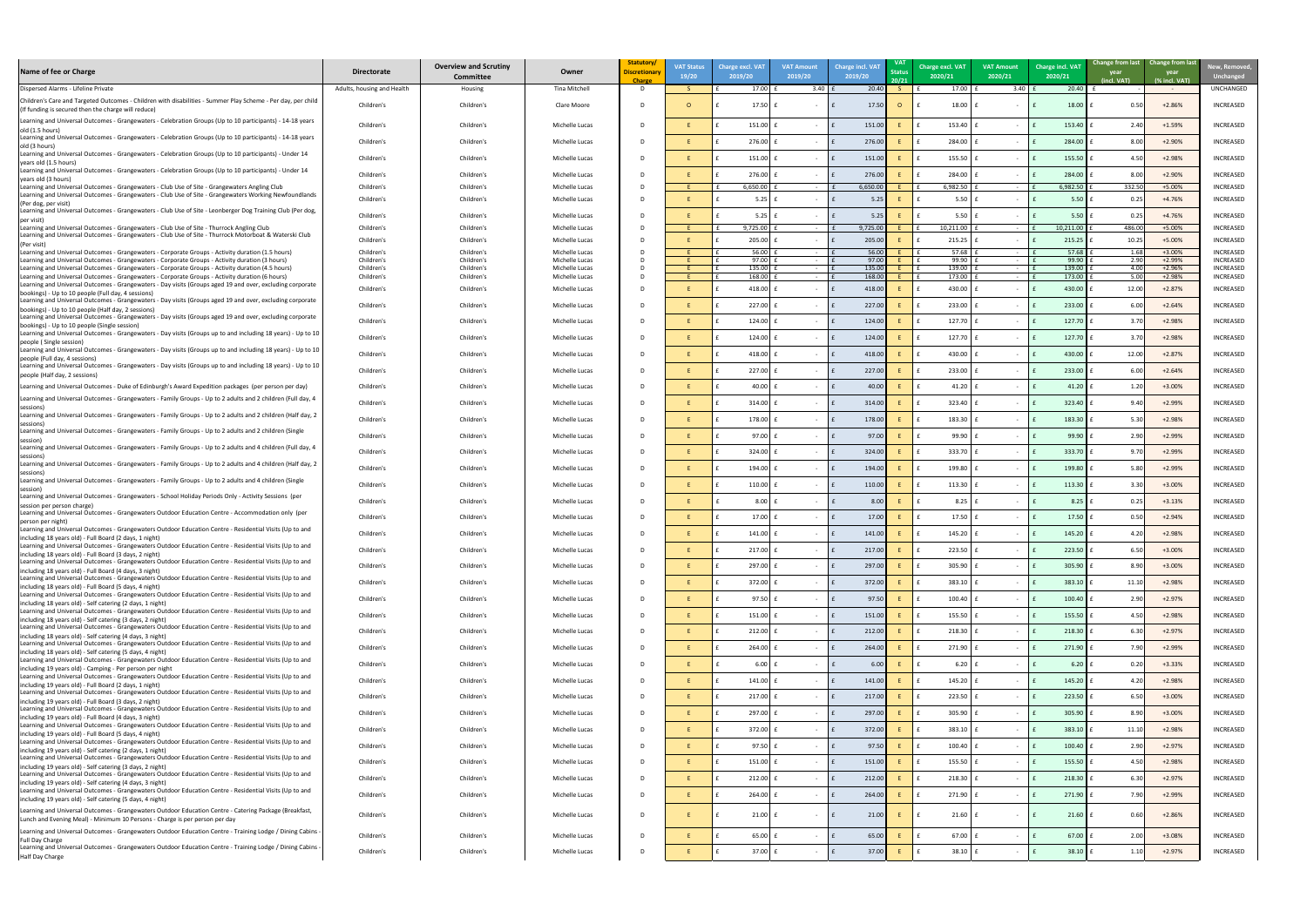| New, Removed,<br><b>Unchanged</b>    |  |
|--------------------------------------|--|
| INCREASED                            |  |
| <b>INCREASED</b>                     |  |
| INCREASED                            |  |
| INCREASED                            |  |
| <b>INCREASED</b>                     |  |
| <b>INCREASED</b><br><b>INCREASED</b> |  |
| <b>INCREASED</b>                     |  |
| INCREASED                            |  |
| <b>INCREASED</b>                     |  |
| INCREASED<br><b>INCREASED</b>        |  |
| <b>INCREASED</b>                     |  |
| <b>INCREASED</b><br><b>INCREASED</b> |  |
| INCREASED                            |  |
| INCREASED                            |  |
| INCREASED                            |  |
| INCREASED<br>INCREASED               |  |
| <b>INCREASED</b>                     |  |
| INCREASED                            |  |
|                                      |  |
| INCREASED                            |  |
| INCREASED                            |  |
| INCREASED                            |  |
| INCREASED                            |  |
| INCREASED                            |  |
| INCREASED                            |  |
| INCREASED                            |  |
| INCREASED<br>INCREASED               |  |
| INCREASED                            |  |
| <b>INCREASED</b>                     |  |
| INCREASED                            |  |
| UNCHANGED<br>INCREASED               |  |
| INCREASED                            |  |
| INCREASED<br>INCREASED               |  |
| INCREASED                            |  |
| INCREASED<br>INCREASED               |  |
| INCREASED                            |  |
| INCREASED<br>INCREASED               |  |
| INCREASED                            |  |
| INCREASED<br>INCREASED               |  |
| INCREASED                            |  |
| INCREASED<br>INCREASED               |  |
| INCREASED                            |  |
| INCREASED<br><b>INCREASED</b>        |  |
| <b>INCREASED</b>                     |  |
| <b>INCREASED</b><br><b>INCREASED</b> |  |
| <b>INCREASED</b>                     |  |
| <b>INCREASED</b><br>INCREASED        |  |
| <b>INCREASED</b>                     |  |
| INCREASED<br><b>INCREASED</b>        |  |
| UNCHANGED                            |  |
| UNCHANGED                            |  |
| UNCHANGED                            |  |
| INCREASED                            |  |
| INCREASED<br>NEW                     |  |
| UNCHANGED                            |  |
| <b>NEW</b>                           |  |
| <b>NEW</b>                           |  |

| Name of fee or Charge                                                                                                                                                                                    | <b>Directorate</b>                                                 | <b>Overview and Scrutiny</b><br><b>Committee</b>   | Owner                             | Statutory/<br><b>Discretionary</b><br><b>Charge</b> | <b>VAT Status</b><br>19/20 | Charge excl. VA<br>2019/20    | <b>VAT Amount</b><br>2019/20 | <b>Charge incl. VAT</b><br>2019/20 | 20/21          | Charge excl. VAT<br>2020/21                 | <b>VAT Amount</b><br>2020/21 | <b>Charge incl. VAT</b><br>2020/21          | Change from last Change from last<br>year<br>year<br>(% incl. VAT)<br>(incl. VAT) | New, Remove<br><b>Unchanged</b>      |
|----------------------------------------------------------------------------------------------------------------------------------------------------------------------------------------------------------|--------------------------------------------------------------------|----------------------------------------------------|-----------------------------------|-----------------------------------------------------|----------------------------|-------------------------------|------------------------------|------------------------------------|----------------|---------------------------------------------|------------------------------|---------------------------------------------|-----------------------------------------------------------------------------------|--------------------------------------|
| Learning and Universal Outcomes - Grangewaters Outdoor Education Centre - Training Lodge / Dining Cabins                                                                                                 | Children's                                                         | Children's                                         | Michelle Lucas                    |                                                     |                            | 14.00                         |                              | 14.00                              |                | 14.40                                       |                              | 14.40                                       | $+2.86%$<br>0.40                                                                  | INCREASED                            |
| Hourly Charge (minimum 2 hours)<br>Learning and Universal Outcomes - Grangewaters Outdoor Education Centre - Celebration Groups up to 10                                                                 | Children's                                                         | Children's                                         | Michelle Lucas                    |                                                     |                            | $146.00$                      |                              | 146.00                             |                | 153.30                                      |                              | 153.30                                      | $+5.00%$<br>7.30                                                                  | <b>INCREASED</b>                     |
| people - Single Activity<br>Learning and Universal Outcomes - Grangewaters Outdoor Education Centre - Celebration Groups up to 10                                                                        |                                                                    |                                                    |                                   |                                                     |                            |                               |                              |                                    |                |                                             |                              |                                             |                                                                                   |                                      |
| Ipeople - Double Activity                                                                                                                                                                                | Children's                                                         | Children's                                         | Michelle Lucas                    |                                                     |                            | $264.00$ f                    | $\sim$                       | 264.00                             |                | 271.90                                      |                              | 271.90                                      | +2.99%<br>7.90                                                                    | <b>INCREASED</b>                     |
| Learning and Universal Outcomes - Nursery Places - Hourly rate 3 - 5 year olds<br>Learning and Universal Outcomes - Nursery Places - Hourly rate 2 year olds                                             | Children's<br>Children's                                           | Children's<br>Children's                           | Michelle Lucas<br>Michelle Lucas  | D                                                   |                            | 5.70<br>6.00                  |                              | 5.70<br>6.00                       |                | 5.90<br>6.20                                |                              | 5.90<br>6.20                                | 0.20<br>$+3.51%$<br>0.20<br>$+3.33%$                                              | <b>INCREASED</b><br><b>INCREASED</b> |
| Learning and Universal Outcomes - Nursery Places - Babies 8am - 1pm or 1pm -6pm -per day                                                                                                                 | Children's                                                         | Children's                                         | Michelle Lucas                    |                                                     |                            | 32.50                         |                              | 32.50                              |                | 33.50                                       |                              | 33.50                                       | 1.00<br>+3.08%                                                                    | <b>INCREASED</b>                     |
| Learning and Universal Outcomes - Nursery Places - Babies 8am - 1pm or 1pm -6pm -per week                                                                                                                | Children's                                                         | Children's                                         | Michelle Lucas                    | D                                                   |                            | 162.50                        | $\sim$ $-$                   | 162.50                             |                | 167.40                                      |                              | 167.40                                      | 4.90<br>$+3.02%$                                                                  | INCREASED                            |
| Learning and Universal Outcomes - Nursery Places - Babies Full placement costs 8am to 6.15pm- per day                                                                                                    | Children's                                                         | Children's                                         | Michelle Lucas                    |                                                     |                            | 65.00                         |                              | 65.00                              |                | 67.00                                       |                              | 67.00                                       | +3.08%<br>2.00                                                                    | <b>INCREASED</b>                     |
| Learning and Universal Outcomes - Nursery Places - Babies Full placement costs 8am to 6.15pm- per week                                                                                                   | Children's                                                         | Children's                                         | Michelle Lucas                    |                                                     |                            | 300.00                        | $\sim$ $-$                   | 300.00                             |                | 310.00                                      |                              | 310.00                                      | $+3.33%$<br>10.00                                                                 | <b>INCREASED</b>                     |
| Learning and Universal Outcomes - Nursery Places - 2-3- year-olds 8am - 1pm or 1pm -6pm -per day                                                                                                         | Children's                                                         | Children's                                         | Michelle Lucas                    |                                                     |                            | 30.00                         | $\sim$                       | 30.00                              |                | 31.00                                       |                              | 31.00                                       | 1.00<br>$+3.33%$                                                                  | <b>INCREASED</b>                     |
| Learning and Universal Outcomes - Nursery Places - 2-3- year-olds 8am - 1pm or 1pm -6pm -per week<br>Learning and Universal Outcomes - Nursery Places - 2-3 year-olds Full placement costs per week      | Children's<br>Children's                                           | Children's<br>Children's                           | Michelle Lucas<br>Michelle Lucas  |                                                     |                            | 145.00<br>280.00              | $\sim$ $-$<br>$\sim$ $ \sim$ | 145.00<br>280.00                   |                | 149.30<br>288.00                            |                              | 149.30<br>288.00                            | 4.30<br>$+2.97%$<br>$+2.86%$<br>8.00                                              | <b>INCREASED</b><br><b>INCREASED</b> |
| Learning and Universal Outcomes - Nursery Places - 2-3 year-olds Full placement costs per day                                                                                                            | Children's                                                         | Children's                                         | Michelle Lucas                    |                                                     |                            | 55.00                         | $\sim$                       | 55.00                              |                | 56.65                                       |                              | 56.65                                       | 1.65<br>$+3.00%$                                                                  | <b>INCREASED</b>                     |
| Learning and Universal Outcomes - Nursery Places - cooked lunch each<br>Learning and Universal Outcomes - Nursery Places - 3-5- year-olds 8am - 1pm or 1pm -6pm -per day                                 | Children's<br>Children's                                           | Children's<br>Children's                           | Michelle Lucas<br>Michelle Lucas  |                                                     |                            | 3.25<br>28.50                 |                              | 3.25<br>28.50                      |                | 3.35<br>29.35                               |                              | 3.35<br>29.35                               | +3.08%<br>0.10<br>0.85<br>$+2.98%$                                                | <b>INCREASED</b><br><b>INCREASED</b> |
| Learning and Universal Outcomes - Nursery Places - 3-5 - year-olds 8am - 1pm or 1pm -6pm -per week                                                                                                       | Children's                                                         | Children's                                         | Michelle Lucas                    |                                                     |                            | $142.50$ $\vert$              |                              | 142.50                             |                | 146.80                                      |                              | 146.80                                      | $+3.02%$<br>4.3 <sub>0</sub>                                                      | <b>INCREASED</b>                     |
| Learning and Universal Outcomes - Nursery Places - 3-5 year-olds Full placement costs per week                                                                                                           | Children's                                                         | Children's                                         | Michelle Lucas                    |                                                     |                            | 280.00                        |                              | 280.00                             |                | 288.40                                      |                              | 288.40                                      | $+3.00%$<br>8.40                                                                  | <b>INCREASED</b>                     |
| Learning and Universal Outcomes - Nursery Places - 3-5 year-olds Full placement costs per day                                                                                                            | Children's                                                         | Children's                                         | Michelle Lucas                    |                                                     |                            | 62.00                         |                              | 62.00                              |                | 63.90                                       |                              | 63.90                                       | 1.90<br>+3.06%                                                                    | <b>INCREASED</b>                     |
| Learning and Universal Outcomes - Nursery Places - Hourly rate babies 0-2 year olds                                                                                                                      | Children's                                                         | Children's                                         | Michelle Lucas                    |                                                     |                            | 6.50<br>28.00                 |                              | 6.50<br>28.00                      |                | 6.70<br>28.90                               |                              | 6.70<br>28.90                               | 0.20<br>+3.08%<br>0.90<br>$+3.21%$                                                | <b>INCREASED</b><br><b>INCREASED</b> |
| Learning and Universal Outcomes - Nursery Places - Babies 9am -1pm or 1pm -5pm -per day<br>Music Services - Loan of Musical Instruments for pupils studying through the Music Hub (Ranged fee            | Children's                                                         | Children's<br>Children's                           | Michelle Lucas                    |                                                     |                            | £12.50 - £25.00               | $\sim$                       |                                    |                | $£13 - £26$                                 |                              |                                             |                                                                                   | <b>INCREASED</b>                     |
| dependent on instrument)                                                                                                                                                                                 | Children's                                                         |                                                    | Michelle Lucas                    |                                                     |                            |                               |                              | £12.50 - £25.00                    |                |                                             |                              | $£13 - £26$                                 | $\sim$ $ \sim$                                                                    |                                      |
| Music Services - Loan of Musical Instruments for external hirers (Ranged fee dependent on instrument)                                                                                                    | Children's                                                         | Children's                                         | Michelle Lucas                    |                                                     |                            | £20.00 - £100.00              |                              | £20.00 - £100.00                   |                | £20.60 - £103                               |                              | £20.60 - £103                               | $\sim$ $ \sim$                                                                    | <b>INCREASED</b>                     |
| Individual and small group tuition (fee pro-rata dependent on duration and numbers) - per hour charge                                                                                                    | Children's                                                         | Children's                                         | Michelle Lucas                    |                                                     |                            | £32.70<br>(variable pro-rata) |                              | £32.70<br>(variable pro-rata)      |                | £33.70 (Variable<br>Pro-rata)               |                              | £33.70 (Variable<br>Pro-rata)               |                                                                                   | INCREASED                            |
| - Learning and Universal Outcomes - Grangewaters Outdoor Education Centre - Private Tuition - First Person<br>1.5 Hour Session                                                                           | Children's                                                         | Children's                                         | Michelle Lucas                    |                                                     |                            | $49.00$   1                   |                              | 49.00                              |                | 50.50                                       |                              | 50.50                                       | 1.50<br>+3.06%                                                                    | <b>INCREASED</b>                     |
| Learning and Universal Outcomes - Grangewaters Outdoor Education Centre - Private Tuition - First Person - 3<br>Hour Session                                                                             | Children's                                                         | Children's                                         | Michelle Lucas                    |                                                     |                            | 84.00                         |                              | 84.00                              |                | 86.50                                       |                              | 86.50                                       | $+2.98%$<br>2.50                                                                  | <b>INCREASED</b>                     |
| Learning and Universal Outcomes - Grangewaters Outdoor Education Centre - Private Tuition - First Person -                                                                                               | Children's                                                         | Children's                                         | Michelle Lucas                    |                                                     |                            | $110.00$                      |                              | 110.00                             |                | 113.30                                      |                              | 113.30                                      | $+3.00%$<br>3.30                                                                  | INCREASED                            |
| 4.5 Hour Session<br>Learning and Universal Outcomes - Grangewaters Outdoor Education Centre - Private Tuition - Additional                                                                               | Children's                                                         | Children's                                         | Michelle Lucas                    |                                                     |                            | 27.00                         |                              | 27.00                              |                | 27.80                                       |                              | 27.80                                       | +2.96%<br>0.80                                                                    | INCREASED                            |
| Person - 1.5 Hour Session<br>Learning and Universal Outcomes - Grangewaters Outdoor Education Centre - Private Tuition - Additional                                                                      | Children's                                                         | Children's                                         | Michelle Lucas                    |                                                     |                            | 44.00                         |                              | 44.00                              |                | 45.30                                       |                              | 45.30                                       | $+2.95%$<br>1.30                                                                  | INCREASED                            |
| Person - 3 Hour Session<br>Learning and Universal Outcomes - Grangewaters Outdoor Education Centre - Private Tuition - Additional                                                                        |                                                                    |                                                    |                                   |                                                     |                            |                               |                              |                                    |                |                                             |                              |                                             |                                                                                   |                                      |
| Person - 4.5 Hour Session                                                                                                                                                                                | Children's                                                         | Children's                                         | Michelle Lucas                    |                                                     |                            | 60.00                         |                              | 60.00                              |                | 61.80                                       |                              | 61.80                                       | $+3.00%$                                                                          | <b>INCREASED</b>                     |
| Bulky Waste Collections - Collection and disposal of up to three items<br>Bulky Waste Collections - Each additional item                                                                                 | <b>Environment and Highways</b><br><b>Environment and Highways</b> | Cleaner, Greener, Safer<br>Cleaner, Greener, Safer | Andy Kelly<br>Andy Kelly          |                                                     |                            | 30.00<br>8.00                 | $\sim$ $-$<br>$\sim$         | 30.00<br>8.00                      |                | 30.90<br>8.24                               |                              | 30.90<br>8.24                               | $+3.00%$<br>0.90<br>$+3.00%$<br>0.24                                              | <b>INCREASED</b><br><b>INCREASED</b> |
| Domestic Waste - Supply of a replacement wheelie bin where broken or lost                                                                                                                                | <b>Environment and Highways</b>                                    | Cleaner, Greener, Safer                            | Andy Kelly                        |                                                     |                            | 35.00                         | $\sim$ $ \sim$               | 35.00                              |                | 36.00                                       |                              | 36.00                                       | $+2.86%$<br>1.00                                                                  | <b>INCREASED</b>                     |
| Domestic Waste - Supply of 1100 refuse or recycling bin for Managing Agent including delivery<br>Domestic Waste - Supply of a replacement wheelie bin where broken or lost - reduced rate if resident is | <b>Environment and Highways</b>                                    | Cleaner, Greener, Safer                            | Andy Kelly                        |                                                     |                            | 325.00                        | 65.00                        | 390.00                             |                | 334.75                                      | 66.95                        | 401.70                                      | $+3.00%$<br>11.70                                                                 | <b>INCREASED</b>                     |
| claiming benefits or is over 60                                                                                                                                                                          | <b>Environment and Highways</b>                                    | Cleaner, Greener, Safer                            | Andy Kelly                        |                                                     |                            | 18.00                         |                              | 18.00                              |                | 18.50                                       |                              | 18.50                                       | $+2.78%$<br>0.50                                                                  | <b>INCREASED</b>                     |
| Parks - Commercial Hire of Parks and Open Spaces - Price on Applications<br>Parks - Bowls - Thurrock Bowls Assoc - Exclusive use of 8 greens - Over 60                                                   | <b>Environment and Highways</b><br><b>Environment and Highways</b> | Cleaner, Greener, Safer<br>Cleaner, Greener, Safer | Jahur Ali<br>Jahur Ali            |                                                     |                            | POA<br>129.00                 | $\sim$<br>$\sim$ $-$         | POA<br>129.00                      |                | POA<br>135.00                               |                              | POA<br>135.00                               | $\sim$ $ \sim$<br>$+4.65%$<br>6.00                                                | <b>UNCHANGED</b><br><b>INCREASED</b> |
| Parks - Bowls - Thurrock Bowls Assoc - Exclusive use of 8 greens - Under 18                                                                                                                              | <b>Environment and Highways</b>                                    | Cleaner, Greener, Safer                            | Jahur Ali                         |                                                     |                            | 77.00                         | $\sim$ $-$                   | 77.00                              |                | 80.00                                       |                              | 80.00                                       | +3.90%<br>3.00                                                                    | <b>INCREASED</b>                     |
| Parks - Bowls - Thurrock Bowls Assoc - Exclusive use of 8 greens - Under 60<br>Parks - Cricket - Adult Pitch per match (10 games or more)                                                                | Environment and Highways<br><b>Environment and Highways</b>        | Cleaner, Greener, Safer<br>Cleaner, Greener, Safer | Jahur Ali<br>Jahur Ali            |                                                     |                            | 165.00<br>96.00               | $\sim$<br>$\sim$             | 165.00<br>96.00                    |                | 170.00<br>100.00                            | $\sim$ 100 $\sim$            | 170.00<br>100.00                            | 5.00<br>$+3.03%$<br>4.00<br>$+4.17%$                                              | <b>INCREASED</b><br><b>INCREASED</b> |
| Parks - Cricket - Adult Pitch per match (less than 10 games)                                                                                                                                             | <b>Environment and Highways</b>                                    | Cleaner, Greener, Safer                            | Jahur Ali                         |                                                     |                            | 96.00                         | 19.20                        | 115.20                             |                | 105.00                                      | 21.00                        | 126.00                                      | 10.80<br>+9.38%                                                                   | <b>INCREASED</b>                     |
| Parks - Cricket - Youth Pitch per match (10 games or more)<br>Parks - Cricket - Youth Pitch per match (less than 10 games)                                                                               | <b>Environment and Highways</b><br><b>Environment and Highways</b> | Cleaner, Greener, Safer<br>Cleaner, Greener, Safer | Jahur Ali<br>Jahur Ali            |                                                     |                            | 44.00<br>44.00                | $\sim$<br>8.80               | 44.00<br>52.80                     |                | 48.00<br>48.00                              | 9.60                         | 48.00<br>57.60                              | 4.00<br>+9.09%<br>+9.09%<br>4.80                                                  | <b>INCREASED</b><br><b>INCREASED</b> |
| Parks - Football - Adult Pitch with Changing Facilities per match (10 games or more)                                                                                                                     | <b>Environment and Highways</b>                                    | Cleaner, Greener, Safer                            | Jahur Ali                         |                                                     |                            | 82.00                         | $\sim$                       | 82.00                              |                | 85.00                                       |                              | 85.00                                       | 3.00<br>+3.66%                                                                    | <b>INCREASED</b>                     |
| Parks - Football - Adult Pitch with Changing Facilities per match (less than 10 games)<br>Parks - Football - Adult Pitch with Changing Facilities per season (max 16 games)                              | <b>Environment and Highways</b><br><b>Environment and Highways</b> | Cleaner, Greener, Safer<br>Cleaner, Greener, Safer | Jahur Ali<br>Jahur Ali            |                                                     |                            | 82.00<br>1,035.00             | 16.40                        | 98.4<br>1,035.00                   |                | 85.00<br>1,100.00                           | 17.00                        | 102.00<br>1,100.00                          | +3.66%<br>3.60<br>65.00<br>$+6.28%$                                               | <b>INCREASED</b><br><b>INCREASED</b> |
| Parks - Football - Child Pitch per match (10 games or more)                                                                                                                                              | <b>Environment and Highways</b>                                    | Cleaner, Greener, Safer                            | Jahur Ali                         |                                                     |                            | 40.00                         |                              | 40.00                              |                | 42.00                                       |                              | 42.00                                       | $+5.00%$<br>2.00                                                                  | <b>INCREASED</b>                     |
| Parks - Football - Child Pitch per match (less than 10 games)<br>Parks - Football - Child Pitch per season (max 16 games)                                                                                | <b>Environment and Highways</b>                                    | Cleaner, Greener, Safer<br>Cleaner, Greener, Safer | Jahur Ali<br>Jahur Ali            |                                                     |                            | 40.00<br>$507.00$   1         | 8.00                         | 48.00<br>507.00                    |                | 42.00<br>550.00                             | 8.40                         | 50.40<br>550.00                             | 2.40<br>+5.00%<br>43.00<br>$+8.48%$                                               | <b>INCREASED</b><br><b>INCREASED</b> |
| Parks - Football - Mini Pitch per match (10 games or more)                                                                                                                                               | Environment and Highways<br><b>Environment and Highways</b>        | Cleaner, Greener, Safer                            | Jahur Ali                         |                                                     |                            | 20.50                         |                              | 20.50                              |                | 22.00                                       |                              | 22.00                                       | $+7.32%$<br>1.50                                                                  | <b>INCREASED</b>                     |
| Parks - Football - Mini Pitch per match (less than 10 games)                                                                                                                                             | <b>Environment and Highways</b>                                    | Cleaner, Greener, Safer<br>Cleaner, Greener, Safer | Jahur Ali<br>Jahur Ali            |                                                     |                            | 20.50<br>96.00                | $4.10$ f                     | 24.60                              |                | 22.00<br>105.00                             | 4.40                         | 26.40<br>105.00                             | 1.80<br>$+7.32%$<br>9.00<br>+9.38%                                                | <b>INCREASED</b><br><b>INCREASED</b> |
| Parks - Football - Mini Pitch per season (max 16 games)<br>Parks - Football - Youth Pitch per match (10 games or more)                                                                                   | <b>Environment and Highways</b><br>Environment and Highways        | Cleaner, Greener, Safer                            | Jahur Ali                         |                                                     |                            | 50.00                         |                              | 96.00<br>50.00                     |                | 54.00                                       |                              | 54.00                                       | 4.00<br>+8.00%                                                                    | <b>INCREASED</b>                     |
| Parks - Football - Youth Pitch per match (less than 10 games)                                                                                                                                            | <b>Environment and Highways</b>                                    | Cleaner, Greener, Safer                            | Jahur Ali                         |                                                     |                            | 50.00                         | 10.00                        | 60.00                              |                | 54.00                                       | 10.80                        | 64.80                                       | $+8.00%$<br>4.80                                                                  | INCREASED                            |
| Parks - Football - Youth Pitch per season (max 16 games)<br>Parks - Rugby - Adult Pitch per match (10 games or more)                                                                                     | <b>Environment and Highways</b><br><b>Environment and Highways</b> | Cleaner, Greener, Safer<br>Cleaner, Greener, Safer | Jahur Ali<br>Jahur Ali            |                                                     |                            | 608.00<br>82.00               | $\sim$                       | 608.00<br>82.00                    |                | 650.00<br>90.00                             |                              | 650.00<br>90.00                             | $+6.91%$<br>42.00<br>8.00<br>+9.76%                                               | INCREASED<br>INCREASED               |
| Parks - Rugby - Adult Pitch per match (less than 10 games)                                                                                                                                               | <b>Environment and Highways</b>                                    | Cleaner, Greener, Safer                            | Jahur Ali                         |                                                     |                            | 82.00                         | 16.40                        | 98.40                              |                | 90.00                                       | 18.00                        | 108.00                                      | 9.60<br>+9.76%                                                                    | INCREASED                            |
| Parks - Rugby - Adult Pitch per season (max 16 games)<br>Parks - Rugby - Mini Pitch per match (10 games or more)                                                                                         | <b>Environment and Highways</b><br><b>Environment and Highways</b> | Cleaner, Greener, Safer<br>Cleaner, Greener, Safer | Jahur Ali<br>Jahur Ali            |                                                     |                            | 1,035.00<br>20.50             | $\sim$ $-$                   | 1,035.00<br>20.50                  |                | 1,100.00<br>22.00                           |                              | 1,100.00<br>22.00                           | 65.00<br>$+6.28%$<br>$+7.32%$<br>1.50                                             | INCREASED<br>INCREASED               |
| Parks - Rugby - Mini Pitch per match (less than 10 games)                                                                                                                                                | <b>Environment and Highways</b>                                    | Cleaner, Greener, Safer                            | Jahur Ali                         |                                                     |                            | 20.50                         | 4.10                         | 24.60                              |                | 22.00                                       | 4.40                         | 26.40                                       | $+7.32%$<br>1.80                                                                  | INCREASED                            |
| Parks - Rugby - Mini Pitch per season (max 16 game)<br>Parks - Rugby - Youth Pitch per match (10 games or more)                                                                                          | <b>Environment and Highways</b><br><b>Environment and Highways</b> | Cleaner, Greener, Safer<br>Cleaner, Greener, Safer | Jahur Ali<br>Jahur Ali            |                                                     |                            | 96.00<br>50.00                |                              | 96.00<br>50.00                     |                | 105.00<br>54.00                             |                              | 105.00<br>54.00                             | 9.00<br>+9.38%<br>4.00<br>+8.00%                                                  | INCREASED<br>INCREASED               |
| Parks - Rugby - Youth Pitch per match (less than 10 games)                                                                                                                                               | <b>Environment and Highways</b>                                    | Cleaner, Greener, Safer                            | Jahur Ali                         |                                                     |                            | 50.00                         | 10.00                        | 60.00                              |                | 54.00                                       | 10.80                        | 64.80                                       | $+8.00%$<br>4.80                                                                  | INCREASED                            |
| Parks - Rugby - Youth Pitch per season (max 16 games)<br>Abandoned Vehicles - Administration charge for removal of vehicle from private property when directed by                                        | <b>Environment and Highways</b>                                    | Cleaner, Greener, Safer                            | Jahur Ali                         |                                                     |                            | 608.00                        |                              | 608.00                             |                | 650.00                                      |                              | 650.00                                      | $+6.91%$<br>42.00                                                                 | INCREASED                            |
| Management company or Private Landowner<br>Abandoned vehicles - Where collection and disposal is carried out by the Council's authorised contractor -                                                    | <b>Environment and Highways</b>                                    | Cleaner, Greener, Safer                            | Phil Carver                       |                                                     |                            | $75.00$ f                     |                              | 75.00                              |                | 75.00                                       |                              | 75.00                                       |                                                                                   | UNCHANGED                            |
| Storage (When taken into safe custody) per day<br>Abandoned vehicles - Where collection and disposal is carried out by the Council's authorised contractor - To                                          | <b>Environment and Highways</b>                                    | Cleaner, Greener, Safer                            | Phil Carver                       |                                                     |                            | 20.83                         | 4.17                         | 25.00                              |                | 20.83                                       | $4.17$   1                   | 25.00                                       | $\sim$ $ \sim$                                                                    | UNCHANGED                            |
| take vehicle into storage - Vehicle Upright, undamaged and accessible.                                                                                                                                   | <b>Environment and Highways</b>                                    | Cleaner, Greener, Safer                            | <b>Phil Carver</b>                |                                                     |                            | 208.33                        | $41.67$ f                    | 250.00                             |                | 208.33                                      | 41.67                        | 250.00                                      | $-0.00$<br>$\sim$ $ \sim$                                                         | UNCHANGED                            |
| Council Managed Allotments - 1x10 Rod plot<br>Council Managed Allotments - 1x5 Rod (1/2 size plot)                                                                                                       | <b>Environment and Highways</b><br><b>Environment and Highways</b> | Cleaner, Greener, Safer<br>Cleaner, Greener, Safer | Jahur Ali<br>Jahur Ali            |                                                     |                            | 103.00<br>55.00               | $\sim$ $-$                   | 103.00<br>55.00                    |                | 105.00<br>56.50                             |                              | 105.00<br>56.50                             | 2.00<br>$+1.94%$<br>$+2.73%$                                                      | <b>INCREASED</b><br>INCREASED        |
| Tolerance Policy - Portable toilets 1 day - 4 weeks                                                                                                                                                      | <b>Environment and Highways</b>                                    | Cleaner, Greener, Safer                            | Phil Carver                       |                                                     |                            |                               |                              |                                    |                | 170.00                                      | 34.00                        | 204.00                                      | 204.00<br>$\sim 100$                                                              | NEW                                  |
| Enforcement Fees - Depositing Litter - no discount for early repayment                                                                                                                                   | <b>Environment and Highways</b>                                    | Cleaner, Greener, Safer                            | <b>Phil Carver</b>                |                                                     |                            | $150.00$                      |                              | 150.00                             |                | 150.00                                      |                              | 150.00                                      | $\sim$ $ \sim$                                                                    | UNCHANGED                            |
| Enforcement Fees Wifull Obstruction of the highway<br>Enforcement Fees - engine idling                                                                                                                   | <b>Environment and Highways</b><br><b>Environment and Highways</b> | Cleaner, Greener, Safer<br>Cleaner, Greener, Safer | <b>Phil Carver</b><br>Phil Carver |                                                     |                            |                               |                              |                                    | $\overline{O}$ | 100.00<br>£20 to £40 if<br>unpaid before 28 |                              | 100.00<br>£20 to £40 if<br>unpaid before 28 | 100.00<br>$\sim$ $ \sim$                                                          | <b>NEW</b><br>NEW                    |
|                                                                                                                                                                                                          |                                                                    |                                                    |                                   |                                                     |                            |                               |                              |                                    |                | davs                                        |                              | days                                        |                                                                                   |                                      |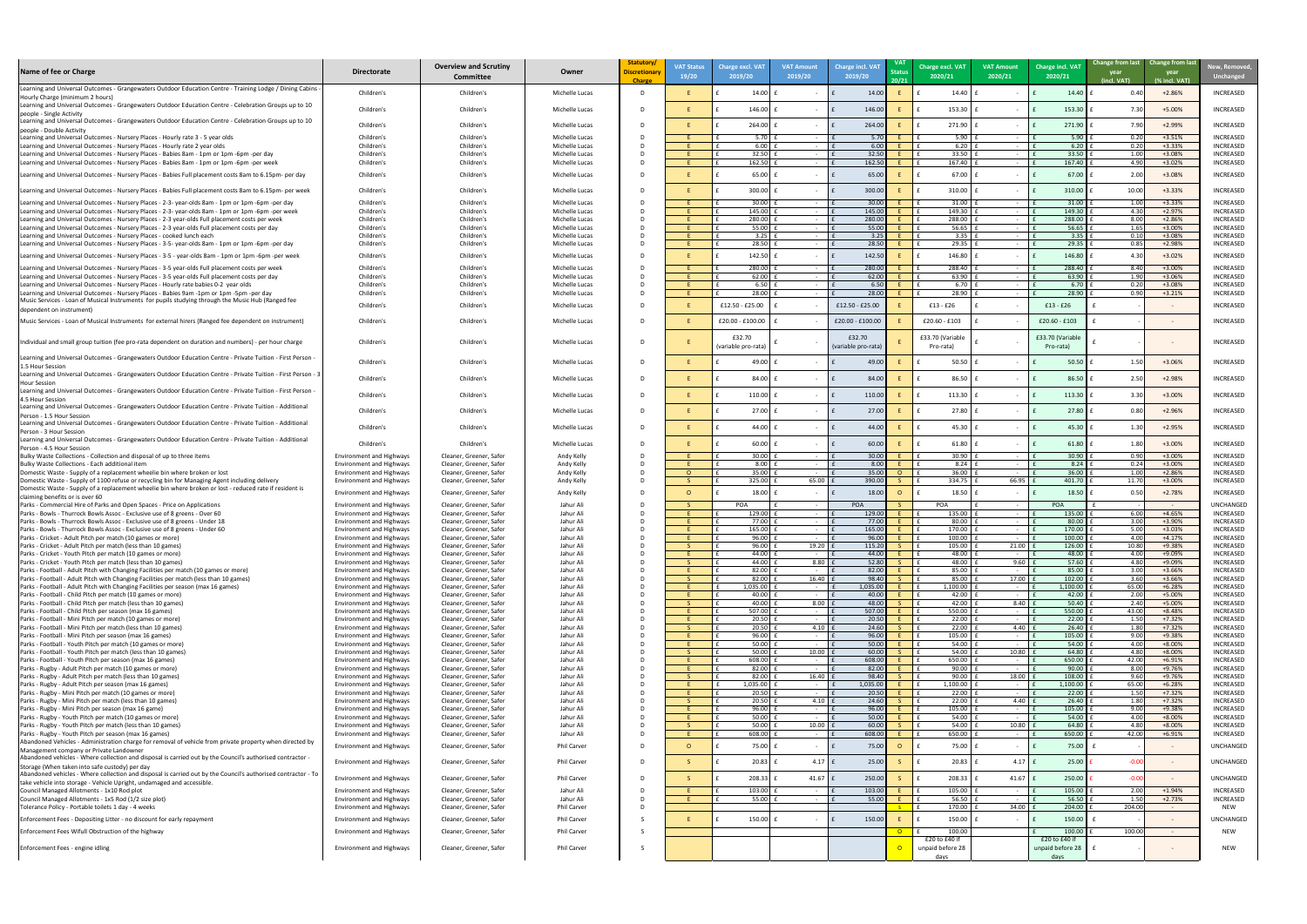| t | New, Removed,<br><b>Unchanged</b>    |
|---|--------------------------------------|
|   | <b>NEW</b>                           |
|   | NEW                                  |
|   | <b>NEW</b><br><b>NEW</b>             |
|   | <b>NEW</b><br>UNCHANGED              |
|   | <b>NEW</b><br><b>NEW</b>             |
|   | <b>NEW</b>                           |
|   | <b>NEW</b><br><b>NEW</b>             |
|   | <b>NEW</b><br><b>NEW</b>             |
|   | NEW                                  |
|   | NEW<br>NEW                           |
|   | <b>NEW</b><br><b>NEW</b>             |
|   | UNCHANGED                            |
|   | UNCHANGED                            |
|   |                                      |
|   | UNCHANGED                            |
|   | UNCHANGED<br>UNCHANGED               |
|   | UNCHANGED                            |
|   | UNCHANGED                            |
|   | UNCHANGED                            |
|   | UNCHANGED                            |
|   | UNCHANGED                            |
|   | UNCHANGED                            |
|   | <b>INCREASED</b>                     |
|   | INCREASED                            |
|   |                                      |
|   | UNCHANGED                            |
|   | UNCHANGED                            |
|   | <b>INCREASED</b><br>INCREASED        |
|   | <b>INCREASED</b>                     |
|   | INCREASED                            |
|   | INCREASED                            |
|   | INCREASED                            |
|   | <b>INCREASED</b>                     |
|   | <b>INCREASED</b>                     |
|   | <b>INCREASED</b>                     |
|   | <b>INCREASED</b>                     |
|   | <b>INCREASED</b>                     |
|   |                                      |
|   | <b>INCREASED</b>                     |
|   |                                      |
|   | INCREASED                            |
|   | INCREASED                            |
|   | INCREASED                            |
|   | INCREASED<br>INCREASED               |
|   | <b>INCREASED</b><br><b>INCREASED</b> |
|   |                                      |
|   | INCREASED                            |
|   | INCREASED<br>UNCHANGED               |
|   | UNCHANGED                            |
|   | UNCHANGED<br>UNCHANGED               |
|   | UNCHANGED<br>NEW                     |
|   | <b>NEW</b>                           |

| Name of fee or Charge                                                                                                                                                                                                 | <b>Directorate</b>                                                 | <b>Overview and Scrutiny</b><br>Committee                | Owner                                   | Statutory/<br><b>Discretionary</b><br><b>Charge</b> | <b>VAT Status</b><br>19/20 | <b>Charge excl. VAT</b><br>2019/20 | <b>VAT Amount</b><br>2019/20          | <b>Charge incl. VAT</b><br>2019/20 | <b>VAT</b><br><b>Status</b><br>20/21 | Charge excl. VAT<br>2020/21 | <b>VAT Amount</b><br>2020/21 | <b>Charge incl. VAT</b><br>2020/21 | Change from last Change from last<br>year<br>(incl. VAT) | year<br>(% incl. VAT)            | New, Remove<br><b>Unchanged</b>      |
|-----------------------------------------------------------------------------------------------------------------------------------------------------------------------------------------------------------------------|--------------------------------------------------------------------|----------------------------------------------------------|-----------------------------------------|-----------------------------------------------------|----------------------------|------------------------------------|---------------------------------------|------------------------------------|--------------------------------------|-----------------------------|------------------------------|------------------------------------|----------------------------------------------------------|----------------------------------|--------------------------------------|
| Enforcement fees - Duty of care Domestic waste                                                                                                                                                                        | <b>Environment and Highways</b>                                    | Cleaner, Greener, Safer                                  | Phil Carver                             |                                                     |                            |                                    |                                       |                                    | $\overline{O}$                       | 400.00                      |                              | 400.00                             | 400.00                                                   |                                  | <b>NEW</b>                           |
| Enforcement Fees - Failure to comply with a notice requiring works to prevent soil and refuse escaping onto<br>the street or into a sewer                                                                             | <b>Environment and Highways</b>                                    | Cleaner, Greener, Safer                                  | Phil Carver                             |                                                     |                            |                                    |                                       |                                    |                                      | 100.00                      |                              | 100.00                             | 100.00                                                   |                                  | <b>NEW</b>                           |
| Enforcement Fees - Pitching of stalls, booths or stands or encamping on a highway                                                                                                                                     | <b>Environment and Highways</b>                                    | Cleaner, Greener, Safer                                  | Phil Carver                             |                                                     |                            |                                    |                                       |                                    | $\Omega$                             | 100.00                      |                              | 100.00                             | 100.00                                                   |                                  | <b>NEW</b>                           |
| Enforcement Fees - Depositing anything on the highway to the interpretation of the user<br>Enforcement Fees - Failure to comply with a notice requiring removal of tree or shrub                                      | <b>Environment and Highways</b><br><b>Environment and Highways</b> | Cleaner, Greener, Safer<br>Cleaner, Greener, Safer       | Phil Carver<br>Phil Carver              |                                                     |                            |                                    |                                       |                                    | $\Omega$                             | 100.00<br>100.00            |                              | 100.00<br>100.00                   | 100.00<br>100.00                                         | $\sim$ $ \sim$                   | <b>NEW</b><br><b>NEW</b>             |
| Enforcement Fees - Unauthorised Disposal of Waste (Fly-tipping) - no discount for early repayment                                                                                                                     | <b>Environment and Highways</b>                                    | Cleaner, Greener, Safer                                  | Phil Carver                             |                                                     |                            | 400.00                             |                                       | 400.00                             | $\Omega$                             | 400.00                      |                              | 400.00                             |                                                          | $\sim$ $ \sim$                   | <b>UNCHANGED</b>                     |
| Enforcement Fees - Depositing material on a made up carriageway<br>Enforcement Fees - Depositing material etc. within 15 feet from the centre of a made up carriageway                                                | <b>Environment and Highways</b><br><b>Environment and Highways</b> | Cleaner, Greener, Safer<br>Cleaner, Greener, Safer       | Phil Carver<br>Phil Carver              |                                                     |                            |                                    |                                       |                                    | $\Omega$                             | 100.00<br>100.00            |                              | 100.00<br>100.00                   | 100.00<br>100.00                                         | $\sim$ $ \sim$                   | <b>NEW</b><br><b>NEW</b>             |
| Enforcement Fees - Using stall etc. for road side sales in certain circumstances                                                                                                                                      | <b>Environment and Highways</b>                                    | Cleaner, Greener, Safer                                  | Phil Carver                             |                                                     |                            |                                    |                                       |                                    |                                      | 100.00                      |                              | 100.00                             | 100.00                                                   |                                  | <b>NEW</b>                           |
| Enforcement Fees - Failure to secure removal of a skip<br>Enforcement Fees - Failure to comply with conditions of permission                                                                                          | <b>Environment and Highways</b><br><b>Environment and Highways</b> | Cleaner, Greener, Safer<br>Cleaner, Greener, Safer       | Phil Carver<br>Phil Carver              |                                                     |                            |                                    |                                       |                                    | $\Omega$                             | 100.00<br>100.00            |                              | 100.00<br>100.00                   | 100.00<br>100.00                                         |                                  | <b>NEW</b><br><b>NEW</b>             |
| Enforcement Fees - Failure to remove or reposition builders skip                                                                                                                                                      | <b>Environment and Highways</b>                                    | Cleaner, Greener, Safer                                  | Phil Carver                             |                                                     |                            |                                    |                                       |                                    | $\Omega$                             | 100.00                      |                              | 100.00                             | 100.00                                                   |                                  | <b>NEW</b>                           |
| Enforcement Fees - Failure to secure lighting or other markings on a builders skip with name and address                                                                                                              | <b>Environment and Highways</b>                                    | Cleaner, Greener, Safer                                  | Phil Carver                             |                                                     |                            |                                    |                                       |                                    |                                      | 100.00                      |                              | 100.00                             | 100.00                                                   |                                  | <b>NEW</b>                           |
| Enforcement Fees - Erecting a building, fence or hedge on a highway<br>Enforcement Fees - Depositing a builders skip on a highway without permission                                                                  | <b>Environment and Highways</b><br><b>Environment and Highways</b> | Cleaner, Greener, Safer<br>Cleaner, Greener, Safer       | Phil Carver<br>Phil Carver              |                                                     |                            |                                    |                                       |                                    |                                      | 100.00<br>100.00            |                              | 100.00<br>100.00                   | 100.00<br>100.00                                         |                                  | <b>NEW</b><br><b>NEW</b>             |
| Enforcement Fees - Unlicensed street trading                                                                                                                                                                          | <b>Environment and Highways</b>                                    | Cleaner, Greener, Safer                                  | Phil Carver                             |                                                     |                            |                                    |                                       |                                    |                                      | 100.00                      |                              | 100.00                             | 100.00                                                   |                                  | <b>NEW</b>                           |
| Enforcement Fees - Failure to produce a Street Trading licence on demand<br>Enforcement Fees - Contravention of condition of street trading licence or temporary license                                              | <b>Environment and Highways</b><br><b>Environment and Highways</b> | Cleaner, Greener, Safer<br>Cleaner, Greener, Safer       | Phil Carver<br>Phil Carver              |                                                     |                            |                                    |                                       |                                    | $\Omega$                             | 100.00<br>100.00            |                              | 100.00<br>100.00                   | 100.00<br>100.00                                         |                                  | <b>NEW</b><br><b>NEW</b>             |
| Enforcement Fees - Failure to Produce Authority (Waste Transfer Notes) - no discount for early repayment                                                                                                              | <b>Environment and Highways</b>                                    | Cleaner, Greener, Safer                                  | Phil Carver                             |                                                     |                            | 300.00                             |                                       | 300.00                             |                                      | 300.00                      |                              | 300.00                             |                                                          |                                  | UNCHANGED                            |
| Enforcement Fees - Failure to Furnish Documentation (Waste Carriers Licence) - no discount for early                                                                                                                  |                                                                    |                                                          |                                         |                                                     |                            |                                    |                                       |                                    |                                      |                             |                              |                                    |                                                          |                                  |                                      |
| repayment                                                                                                                                                                                                             | <b>Environment and Highways</b>                                    | Cleaner, Greener, Safer                                  | Phil Carver                             |                                                     |                            | 300.00                             | $\sim$                                | 300.00                             |                                      | 300.00                      |                              | 300.00                             |                                                          | $\sim$ $ \sim$                   | <b>UNCHANGED</b>                     |
| Enforcement Fees - Unauthorised Distribution of Free Printed Matter / Literature - no discount for early<br>repayment                                                                                                 | <b>Environment and Highways</b>                                    | Cleaner, Greener, Safer                                  | Phil Carver                             |                                                     |                            | 150.00                             | $\sim$                                | 150.00                             |                                      | 150.00                      |                              | 150.00                             |                                                          | $\sim$ $ \sim$                   | <b>UNCHANGED</b>                     |
| Enforcement Fees - Failure to Comply with a Waste Receptacles Notice - no discount for early repayment                                                                                                                | <b>Environment and Highways</b>                                    | Cleaner, Greener, Safer                                  | Phil Carver                             |                                                     |                            | 110.00                             | $\sim$                                | 110.00                             |                                      | 110.00                      |                              | 110.00                             |                                                          | $\sim$ $-$                       | <b>UNCHANGED</b>                     |
| Enforcement Fees - Nuisance Parking - no discount for early repayment<br>Enforcement Fees - Abandoning a Vehicle - no discount for early repayment                                                                    | <b>Environment and Highways</b><br><b>Environment and Highways</b> | Cleaner, Greener, Safer<br>Cleaner, Greener, Safer       | Phil Carver<br>Phil Carver              |                                                     |                            | 100.00<br>200.00                   | $\sim$ $ \sim$<br>$\sim$ $ \sim$      | 100.00<br>200.00                   |                                      | 100.00<br>200.00            | $\sim$ $-$<br>$\sim$ $ \sim$ | 100.00<br>200.00                   |                                                          | $\sim$ $ \sim$<br>$\sim$ $ \sim$ | <b>UNCHANGED</b><br><b>UNCHANGED</b> |
| Enforcement Fees - Graffiti - no discount for early repayment                                                                                                                                                         | <b>Environment and Highways</b>                                    | Cleaner, Greener, Safer                                  | Phil Carver                             |                                                     |                            | $150.00$                           | $\sim$ $ \sim$                        | 150.00                             |                                      | 150.00                      |                              | 150.00                             |                                                          | $\sim$ $-$                       | <b>UNCHANGED</b>                     |
| Enforcement Fees - Fly-Posting - no discount for early repayment                                                                                                                                                      | <b>Environment and Highways</b>                                    | Cleaner, Greener, Safer                                  | Phil Carver                             |                                                     |                            | $150.00$                           |                                       | 150.00                             |                                      | 150.00                      |                              | 150.00                             |                                                          |                                  | <b>UNCHANGED</b>                     |
| Enforcement Fees - Failure to Comply with a Community Protection Notice - no discount for early repayment                                                                                                             | <b>Environment and Highways</b>                                    | Cleaner, Greener, Safer                                  | Phil Carver                             |                                                     |                            | 100.00                             |                                       | 100.00                             |                                      | 100.00                      |                              | 100.00                             |                                                          |                                  | UNCHANGED                            |
| Enforcement Fees - Failure to Comply with a Public Space Protection Order - no discount for early repayment                                                                                                           | <b>Environment and Highways</b>                                    | Cleaner, Greener, Safer                                  | Phil Carver                             |                                                     |                            | 100.00                             | $\sim$ $ \sim$                        | 100.00                             |                                      | 100.00                      |                              | 100.00                             |                                                          | $\sim$ $ \sim$                   | UNCHANGED                            |
| Enforcement Fees - Dog Fouling - no discount for early repayment                                                                                                                                                      | <b>Environment and Highways</b>                                    | Cleaner, Greener, Safer                                  | Phil Carver                             |                                                     |                            | 150.00                             | $\sim$ $ \sim$                        | 150.00                             |                                      | 150.00                      |                              | 150.00                             |                                                          | $\sim$ $ \sim$                   | <b>UNCHANGED</b>                     |
| Burial Grounds - Part 1 Interment - Exclusive right of Burial - In a full size grave-Lawn Section                                                                                                                     | <b>Environment and Highways</b>                                    | Cleaner, Greener, Safer                                  | Vincent Taylor                          |                                                     |                            | 795.00                             | $\sim$ $-$                            | 795.00                             |                                      | 818.50                      |                              | 818.50                             | 23.50                                                    | $+2.96%$                         | INCREASED                            |
| Burial Grounds - Part 1 Interment - Exclusive right of Burial - In a full size grave-Traditional grave where                                                                                                          | <b>Environment and Highways</b>                                    | Cleaner, Greener, Safer                                  | Vincent Taylor                          |                                                     |                            | $1,620.00$                         | $\sim$ $ \sim$                        | 1,620.00                           |                                      | 1,668.50                    |                              | 1,668.50                           | 48.50                                                    | +2.99%                           | INCREASED                            |
| available<br>Burial Grounds - Part 1 Interment - There is no burial fee or associated memorial permit fee payable for any                                                                                             |                                                                    |                                                          |                                         |                                                     |                            |                                    |                                       |                                    |                                      |                             |                              |                                    |                                                          |                                  |                                      |
| resident of the Borough aged 5 and under<br>Burial Grounds - Part 1 Interment - In a grave - Buried or cremated remains of a resident aged 5 years and                                                                | <b>Environment and Highways</b><br><b>Environment and Highways</b> | Cleaner, Greener, Safer<br>Cleaner, Greener, Safer       | <b>Vincent Taylor</b><br>Vincent Taylor |                                                     |                            |                                    | $\sim$                                |                                    |                                      |                             |                              |                                    |                                                          | $\sim$ $ \sim$                   | <b>UNCHANGED</b>                     |
| lunder<br>Burial Grounds - Part 1 Interment - In a grave - Buried or cremated remains of a resident aged 6 to under 16                                                                                                |                                                                    |                                                          |                                         |                                                     |                            |                                    |                                       |                                    |                                      |                             |                              |                                    |                                                          |                                  |                                      |
|                                                                                                                                                                                                                       | <b>Environment and Highways</b>                                    | Cleaner, Greener, Safer                                  | Vincent Taylor                          |                                                     |                            |                                    | $\sim$ $ \sim$                        |                                    |                                      |                             |                              |                                    |                                                          | $\sim$ $ \sim$                   | <b>UNCHANGED</b>                     |
| Burial Grounds - Part 1 Interment - In a grave - Person aged 16 year and over<br>Burial Grounds - Part 1 Interment - In a grave - Cremated remains in full size grave                                                 | <b>Environment and Highways</b><br><b>Environment and Highways</b> | Cleaner, Greener, Safer<br>Cleaner, Greener, Safer       | Vincent Taylor<br>Vincent Taylor        |                                                     |                            | 650.00<br>326.00                   | $\sim$ $ \sim$<br>$\sim 100$          | 650.00<br>326.00                   |                                      | 669.50<br>335.50            | $\sim$ $-$<br>$\sim$ $-$     | 669.50<br>335.50                   | 19.50<br>9.50                                            | +3.00%<br>$+2.91%$               | INCREASED<br>INCREASED               |
| Burial Grounds - Part 2 Memorial Gardens Section - Additional interment of ashes and replacement plaque fo                                                                                                            | <b>Environment and Highways</b>                                    | Cleaner, Greener, Safer                                  | Vincent Taylor                          |                                                     |                            | 227.00                             | $\sim 100$                            | 227.00                             |                                      | 233.50                      |                              | 233.50                             |                                                          | $+2.86%$                         | INCREASED                            |
| further 7 years where original subscription has: Less than 4 years to run<br>Burial Grounds - Part 2 Memorial Gardens Section - Additional interment of ashes and replacement plaque for                              |                                                                    |                                                          |                                         |                                                     |                            |                                    |                                       |                                    |                                      |                             |                              |                                    |                                                          |                                  |                                      |
| further 7 years where original subscription has: More than 4 years to run                                                                                                                                             | <b>Environment and Highways</b>                                    | Cleaner, Greener, Safer                                  | Vincent Taylor                          |                                                     |                            | 162.00                             | $\sim$ $ \sim$                        | 162.00                             |                                      | 166.50                      |                              | 166.50                             | 4.50                                                     | $+2.78%$                         | <b>INCREASED</b>                     |
| Burial Grounds - Part 2 Memorial Gardens Section - Cremated Remains Section - Exclusive Right of Burial for a                                                                                                         | <b>Environment and Highways</b>                                    | Cleaner, Greener, Safer                                  | Vincent Taylor                          |                                                     |                            | 335.00                             | $\sim$                                | 335.00                             |                                      | 345.00                      |                              | 345.00                             | 10.00                                                    | +2.99%                           | INCREASED                            |
| forty year period<br>Burial Grounds - Part 2 Memorial Gardens Section - Cremated Remains Section - Interment of Ashes                                                                                                 | <b>Environment and Highways</b>                                    | Cleaner, Greener, Safer                                  | Vincent Taylor                          |                                                     |                            | 326.00                             | $\sim$                                | 326.00                             |                                      | 335.50                      | $\sim$                       | 335.50                             | 9.50                                                     | $+2.91%$                         | INCREASED                            |
| Burial Grounds - Part 2 Memorial Gardens Section - Erection of memorial plaque only for 7 years (no ashes to                                                                                                          | <b>Environment and Highways</b>                                    | Cleaner, Greener, Safer                                  | Vincent Taylor                          |                                                     |                            | 194.00                             | $\sim$                                | 194.00                             |                                      | 199.50                      |                              | 199.50                             |                                                          | $+2.84%$                         | INCREASED                            |
| nter)<br>Burial Grounds - Part 2 Memorial Gardens Section - Includes plaque for 7 years & loose interment of ashes                                                                                                    | <b>Environment and Highways</b>                                    | Cleaner, Greener, Safer                                  | Vincent Taylor                          |                                                     |                            | 249.00                             | $\sim$ $ \sim$                        | 249.00                             |                                      | 256.00                      |                              | 256.00                             | 7.00                                                     | $+2.81%$                         | INCREASED                            |
| Burial Grounds - Part 2 Memorial Gardens Section - Renewal of 7 year subscription - With existing plaque                                                                                                              | <b>Environment and Highways</b>                                    | Cleaner, Greener, Safer                                  | Vincent Taylor                          |                                                     |                            | 129.00                             | $\sim$ $ \sim$                        | 129.00                             |                                      | 132.50                      |                              | 132.50                             |                                                          | $+2.71%$                         | <b>INCREASED</b>                     |
| Burial Grounds - Part 2 Memorial Gardens Section - Renewal of 7 year subscription - With replacement plaque                                                                                                           | <b>Environment and Highways</b>                                    | Cleaner, Greener, Safer                                  | Vincent Taylor                          |                                                     |                            | 194.00                             | $\sim$ $ \sim$                        | 194.00                             |                                      | 199.50                      |                              | 199.50                             | 5.50                                                     | $+2.84%$                         | INCREASED                            |
|                                                                                                                                                                                                                       |                                                                    |                                                          |                                         |                                                     |                            |                                    |                                       |                                    |                                      |                             |                              |                                    |                                                          |                                  |                                      |
| Burial Grounds - Part 2 - Kerb Plaque - replacement                                                                                                                                                                   | <b>Environment and Highways</b>                                    | Cleaner, Greener, Safer                                  | Vincent Taylor                          |                                                     |                            | 75.00                              | $\sim$ $ \sim$                        | 75.00                              |                                      | 77.00                       |                              | 77.00                              | 2.00                                                     | $+2.67%$                         | <b>INCREASED</b>                     |
| Burial Grounds - Part 3 Monuments, Gravestones, Tablets & Monumental Inscriptions - For the right to erect<br>or place on a grave in respect of which an exclusive right of burial has not been granted: a tablet not | <b>Environment and Highways</b>                                    | Cleaner, Greener, Safer                                  | Vincent Taylor                          |                                                     |                            | $162.00$                           | $\sim$ $ \sim$                        | 162.00                             |                                      | 166.50                      |                              | 166.50                             | 4.50                                                     | $+2.78%$                         | <b>INCREASED</b>                     |
| exceeding $20'' \times 18'' \times 6''$ base<br>Burial Grounds - Part 3 Monuments, Gravestones, Tablets & Monumental Inscriptions - The fees indicated for                                                            | <b>Environment and Highways</b>                                    |                                                          |                                         |                                                     |                            | 81.00                              |                                       |                                    |                                      | 83.00                       |                              |                                    |                                                          | $+2.47%$                         | INCREASED                            |
| Part 3 include the first inscription, for each inscription after the first<br>Burial Grounds - Part 3 Monuments, Gravestones, Tablets & Monumental Inscriptions - Permit for Lawn Grave                               |                                                                    | Cleaner, Greener, Safer                                  | Vincent Taylor                          |                                                     |                            |                                    | $\sim$ $ \sim$                        | 81.00                              |                                      |                             |                              | 83.00                              | 2.00                                                     |                                  |                                      |
| Memorial<br>Burial Grounds - Part 3 Monuments, Gravestones, Tablets & Monumental Inscriptions - Permit for Traditiona                                                                                                 | <b>Environment and Highways</b>                                    | Cleaner, Greener, Safer                                  | Vincent Taylor                          |                                                     |                            | $184.00$                           | $\sim$ $ \sim$                        | 184.00                             |                                      | 189.50                      |                              | 189.50                             | 5.50                                                     | +2.99%                           | INCREASED                            |
| <b>Grave Memorial</b>                                                                                                                                                                                                 | <b>Environment and Highways</b>                                    | Cleaner, Greener, Safer                                  | Vincent Taylor                          |                                                     |                            | 226.00                             | $\sim$ $ \sim$                        | 226.00                             |                                      | 232.50                      |                              | 232.50                             | 6.50                                                     | $+2.88%$                         | INCREASED                            |
| Burial Grounds - Part 3 Other Burial Fees - Permit to Work on a Headstone<br>Burial Grounds - Part 5 Other Burial Fees - Additional Plaque                                                                            | <b>Environment and Highways</b><br><b>Environment and Highways</b> | Cleaner, Greener, Safer<br>Cleaner, Greener, Safer       | Vincent Taylor<br>Vincent Taylor        |                                                     |                            | 77.00<br>147.50                    | $\sim$ $ \sim$<br>29.50 $\frac{1}{2}$ | 77.00<br>177.00                    |                                      | 79.00<br>151.67             | 30.33                        | 79.00<br>182.00                    | 2.00<br>5.00                                             | $+2.60%$<br>$+2.82%$             | INCREASED<br>INCREASED               |
| Burial Grounds - Part 5 Other Burial Fees - Memorial bench                                                                                                                                                            | <b>Environment and Highways</b>                                    | Cleaner, Greener, Safer                                  | Vincent Taylor                          |                                                     |                            | $1,407.50$   1                     | $281.50$ $f$                          | 1,689.00                           |                                      | 1,449.58                    | 289.92                       | 1,739.50                           | 50.50                                                    | +2.99%                           | INCREASED                            |
| Burial Grounds - Part 5 Other Burial Fees - Memorial tree (New trees no longer available) Interment of second<br>set of ashes for existing memorial trees only                                                        | <b>Environment and Highways</b>                                    | Cleaner, Greener, Safer                                  | Vincent Taylor                          |                                                     |                            | 326.00                             | $\sim$ $ \sim$                        | 326.00                             |                                      | 335.50                      |                              | 335.50                             | 9.50                                                     | $+2.91%$                         | INCREASED                            |
| Burial Grounds - Part 4 Other Burial Fees - Transfer of grant of exclusive right of burial fee for registering the<br>transfer and endorsing the deed                                                                 | <b>Environment and Highways</b>                                    | Cleaner, Greener, Safer                                  | Vincent Taylor                          |                                                     |                            | 77.00                              | $\sim$ $ \sim$                        | 77.00                              |                                      | 79.00                       |                              | 79.00                              | 2.00                                                     | $+2.60%$                         | INCREASED                            |
| Burial Grounds - Part 4 Other Burial Fees - Transfer of grant of exclusive burial where a Statutory Declaration                                                                                                       | <b>Environment and Highways</b>                                    | Cleaner, Greener, Safer                                  | Vincent Taylor                          |                                                     |                            | $103.00$                           | $\sim$ $ \sim$                        | 103.00                             |                                      | 106.00                      |                              | 106.00                             | 3.00                                                     | $+2.91%$                         | INCREASED                            |
| is reguired<br>Burial Grounds - Part 4 Other Burial Fees - Search Fees for Historical records                                                                                                                         | <b>Environment and Highways</b>                                    | Cleaner, Greener, Safer                                  | Vincent Taylor                          |                                                     |                            | 26.00                              | $\sim$                                | 26.00                              |                                      | 26.00                       |                              | 26.00                              |                                                          | $\sim$ $ \sim$                   | <b>UNCHANGED</b>                     |
| Transport - MOT Test Station Services - MOT'S class 4 and 7<br>Transport - MOT Test Station Services - MOT'S class 4 and 7 Retest Fee                                                                                 | <b>Environment and Highways</b><br><b>Environment and Highways</b> | Planning, Transport, Regen<br>Planning, Transport, Regen | <b>Matt Trott</b><br>Matt Trott         |                                                     |                            | 35.00<br>15.00                     | $\sim$ $ \sim$<br>$\sim$ $ \sim$      | 35.00<br>15.00                     |                                      | 35.00<br>15.00              | $\sim$ $-$<br>$\sim$ $-$     | 35.00<br>15.00                     |                                                          | $\sim$ $ \sim$<br>$\sim$ $ \sim$ | <b>UNCHANGED</b><br><b>UNCHANGED</b> |
| Transport - MOT Test Station Services - MOT'S class 5                                                                                                                                                                 | <b>Environment and Highways</b>                                    | Planning, Transport, Regen                               | <b>Matt Trott</b>                       |                                                     |                            | 50.00                              | $\sim$ $ \sim$                        | 50.00                              |                                      | 50.00                       | $\sim$ $-$                   | 50.00                              |                                                          | $\sim 100$                       | <b>UNCHANGED</b>                     |
| Transport - MOT Test Station Services - MOT'S class 5 Retest Fee<br>Street Naming and Numbering - New Properties - Each additional property address thereafter                                                        | <b>Environment and Highways</b><br>Environment and Highways        | Planning, Transport, Regen<br>Planning, Transport, Regen | Matt Trott<br>Peter Wright              |                                                     |                            | 20.00                              | $\sim$ $ \sim$                        | 20.00                              | <u>റ</u>                             | 20.00<br>40.00              | $\sim$ $-$<br>$\sim 100$     | 20.00<br>40.00                     | 40.00                                                    | $\sim$ $ \sim$                   | UNCHANGED<br>NEW                     |
| Highway Gully Attendance (Key Retrival)                                                                                                                                                                               | <b>Environment and Highways</b>                                    | Planning, Transport, Regen                               | Peter Wright                            |                                                     |                            |                                    |                                       |                                    | $\overline{0}$                       | 150.00                      | $\sim$ $-$                   | 150.00                             | 150.00                                                   |                                  | NEW                                  |
|                                                                                                                                                                                                                       |                                                                    |                                                          |                                         |                                                     |                            |                                    |                                       |                                    |                                      |                             |                              |                                    |                                                          |                                  |                                      |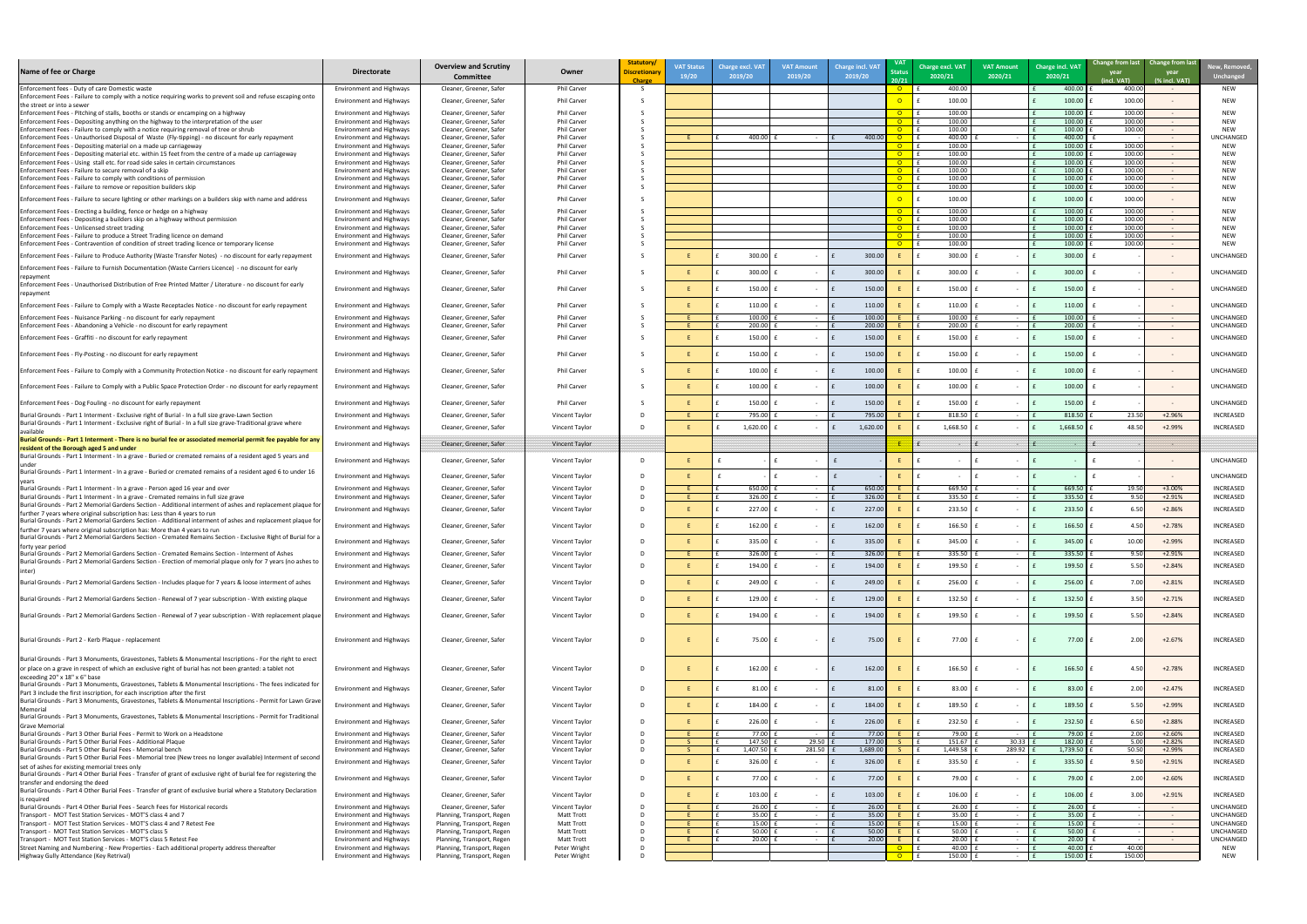| New, Removed,<br><b>Unchanged</b>                                                                                                                                                                 |  |
|---------------------------------------------------------------------------------------------------------------------------------------------------------------------------------------------------|--|
| <b>NEW</b>                                                                                                                                                                                        |  |
| <b>NEW</b>                                                                                                                                                                                        |  |
| NEW                                                                                                                                                                                               |  |
| <b>INCREASED</b>                                                                                                                                                                                  |  |
| UNCHANGED                                                                                                                                                                                         |  |
| UNCHANGED                                                                                                                                                                                         |  |
| UNCHANGED                                                                                                                                                                                         |  |
| UNCHANGED                                                                                                                                                                                         |  |
| UNCHANGED                                                                                                                                                                                         |  |
| INCREASED                                                                                                                                                                                         |  |
| <b>UNCHANGED</b>                                                                                                                                                                                  |  |
| UNCHANGED<br>UNCHANGED                                                                                                                                                                            |  |
| INCREASED                                                                                                                                                                                         |  |
| <b>INCREASED</b><br>UNCHANGED                                                                                                                                                                     |  |
| UNCHANGED                                                                                                                                                                                         |  |
| UNCHANGED                                                                                                                                                                                         |  |
| INCREASED                                                                                                                                                                                         |  |
| <b>DECREASED</b><br>DECREASED<br>DECREASED<br>DECREASED<br>UNCHANGED<br>DECREASED<br>DECREASED<br><b>DECREASED</b><br><b>DECREASED</b><br><b>DECREASED</b><br>UNCHANGED<br>DECREASED<br>UNCHANGED |  |
| UNCHANGED                                                                                                                                                                                         |  |

| Name of fee or Charge                                                                                                                                                                                                                                                                                                                                                                                                                                                                                                                                                                                                                           | <b>Directorate</b>                                                 | <b>Overview and Scrutiny</b><br><b>Committee</b>         | Owner                        | Statutory/<br><b>Discretionary</b><br><b>Charge</b> | <b>VAT Status</b><br>19/20 | <b>Charge excl. VAT</b><br>2019/20                                                                                                                   | <b>VAT Amount</b><br>2019/20     | <b>Charge incl. VAT</b><br>2019/20                                                                                                                   | <b>VAT</b><br>20/21 | Charge excl. VAT<br>2020/21                                                                                                                           | <b>VAT Amount</b><br>2020/21 | <b>Charge incl. VAT</b><br>2020/21                                                                                                                    | Change from last Change from last<br>year<br>(incl. VAT) | year<br>(% incl. VAT)        | New, Remove<br><b>Unchanged</b> |
|-------------------------------------------------------------------------------------------------------------------------------------------------------------------------------------------------------------------------------------------------------------------------------------------------------------------------------------------------------------------------------------------------------------------------------------------------------------------------------------------------------------------------------------------------------------------------------------------------------------------------------------------------|--------------------------------------------------------------------|----------------------------------------------------------|------------------------------|-----------------------------------------------------|----------------------------|------------------------------------------------------------------------------------------------------------------------------------------------------|----------------------------------|------------------------------------------------------------------------------------------------------------------------------------------------------|---------------------|-------------------------------------------------------------------------------------------------------------------------------------------------------|------------------------------|-------------------------------------------------------------------------------------------------------------------------------------------------------|----------------------------------------------------------|------------------------------|---------------------------------|
| Initail Response Charge for attendance to an incident involving the Highway                                                                                                                                                                                                                                                                                                                                                                                                                                                                                                                                                                     | <b>Environment and Highways</b>                                    | Planning, Transport, Regen                               | Peter Wright                 |                                                     |                            |                                                                                                                                                      |                                  |                                                                                                                                                      |                     | 405.63                                                                                                                                                |                              | 405.63                                                                                                                                                | 405.63                                                   |                              | <b>NEW</b>                      |
| Additional charge per hour for attendance at the incidence                                                                                                                                                                                                                                                                                                                                                                                                                                                                                                                                                                                      | <b>Environment and Highways</b>                                    | Planning, Transport, Regen                               | Peter Wright                 |                                                     |                            |                                                                                                                                                      |                                  |                                                                                                                                                      | $\overline{O}$      | 215.55                                                                                                                                                |                              | 215.55                                                                                                                                                | 215.55                                                   |                              | <b>NEW</b>                      |
| Cost reinstatement of permanent repairs following damage to the public Highway                                                                                                                                                                                                                                                                                                                                                                                                                                                                                                                                                                  | <b>Environment and Highways</b>                                    | Planning, Transport, Regen                               | Peter Wright                 |                                                     |                            |                                                                                                                                                      |                                  |                                                                                                                                                      |                     | Actual cost plus<br>18% Contract                                                                                                                      |                              | Actual cost plus<br>18% Contract                                                                                                                      |                                                          |                              | <b>NEW</b>                      |
| Highways - Licences - Consideration of an application for a licence in writing to erect or retain on or over a<br>highway any scaffolding or other structure, in connection with any building, or demolition or the alteration,<br>repair, maintenance or cleaning of any building which obstructs the highway pursuant to Section 169(1) and<br>(2) of the 1980 Act.                                                                                                                                                                                                                                                                           | <b>Environment and Highways</b>                                    | Planning, Transport, Regen                               | Peter Wright                 |                                                     |                            | £210 for first<br>$month + £400$<br>refundable deposit,<br>£62 per month<br>thereafter                                                               |                                  | £210 for first<br>$month + £400$<br>refundable deposi<br>£62 per month<br>thereafter                                                                 |                     | management fee<br>£217 for first<br>$month + £400$<br>refundable deposit,<br>£64 per month<br>thereafter                                              |                              | management fee<br>- D refundable deposit, f                                                                                                           |                                                          |                              | INCREASED                       |
| Highways - Anything done in connection with the clearance of accident debris pursuant to Section 41 and 130<br>of the 1980 Act in respect of accidents occurring on or after 1st April 1999                                                                                                                                                                                                                                                                                                                                                                                                                                                     | <b>Environment and Highways</b>                                    | Planning, Transport, Regen                               | Peter Wright                 |                                                     |                            | Actual Costs + £200<br>up to £1000; then<br>after that 20% of<br>actual costs                                                                        |                                  | Actual Costs + £200<br>up to £1000; then<br>after that 20% of<br>actual costs                                                                        |                     | Actual Costs + £200<br>up to £1000; then<br>after that 20% of<br>actual costs                                                                         |                              | Actual Costs + £200<br>up to £1000; then<br>after that 20% of<br>actual costs                                                                         |                                                          | $\sim$                       | UNCHANGED                       |
| Highways - Consideration of a request in respect of a highway maintainable at the public expense to execute<br>such works as are specified in the request for constructing a vehicle crossing over a footway or verge in that<br>highway pursuant to Section 184 of the 1980 Act                                                                                                                                                                                                                                                                                                                                                                | <b>Environment and Highways</b>                                    | Planning, Transport, Regen                               | Peter Wright                 |                                                     |                            | £375 upfront<br>payment;<br>if the crossing does<br>not meet criteria<br>£300 is refundable<br>£150 is refundable<br>upon satisfactory<br>completion |                                  | £375 upfront<br>payment;<br>if the crossing does<br>not meet criteria<br>£300 is refundable<br>£150 is refundable<br>upon satisfactory<br>completion |                     | £375 upfront<br>payment;<br>if the crossing does<br>not meet criteria<br>£300 is refundable;<br>£150 is refundable<br>upon satisfactory<br>completion |                              | £375 upfront<br>payment;<br>if the crossing does<br>not meet criteria<br>£300 is refundable;<br>£150 is refundable<br>upon satisfactory<br>completion |                                                          | $\sim$ $ \sim$               | UNCHANGED                       |
| Highways - Licences - Consideration of an application for consent to carry out any works in a street to<br>provide means for the admission of light to premises situated under, or abutting on, the street pursuant to<br>Section 180(2) of the 1980 Act                                                                                                                                                                                                                                                                                                                                                                                        | <b>Environment and Highways</b>                                    | Planning, Transport, Regen                               | Peter Wright                 |                                                     |                            | Actual Costs + £200<br>up to £1000; then<br>after that 20% of<br>actual costs                                                                        |                                  | Actual Costs + £200<br>up to £1000; then<br>after that 20% of<br>actual costs                                                                        |                     | Actual Costs + £200<br>up to £1000; then<br>after that 20% of<br>actual costs                                                                         |                              | Actual Costs + £20<br>up to £1000; then<br>after that 20% of<br>actual costs                                                                          |                                                          |                              | UNCHANGED                       |
| Highways - Licences - Consideration of an application for consent to make an opening in the footway of a<br>street as an entrance to a cellar or vault there under pursuant to Section 180(1) of the 1980 Act.                                                                                                                                                                                                                                                                                                                                                                                                                                  | <b>Environment and Highways</b>                                    | Planning, Transport, Regen                               | Peter Wright                 |                                                     |                            | Actual Costs + £200<br>up to £1000; then<br>after that 20% of<br>actual costs                                                                        |                                  | Actual Costs + £200<br>up to £1000; then<br>after that 20% of<br>actual costs                                                                        |                     | Actual Costs + £200<br>up to £1000; then<br>after that 20% of<br>actual costs                                                                         |                              | Actual Costs + £200<br>up to £1000; then<br>after that 20% of<br>actual costs                                                                         |                                                          |                              | UNCHANGED                       |
| Highways - Licences - Consideration of an application for consent under Section 179(1) of the 1980 Act to<br>construct works to which that Section applies under any part of the street                                                                                                                                                                                                                                                                                                                                                                                                                                                         | <b>Environment and Highways</b>                                    | Planning, Transport, Regen                               | Peter Wright                 |                                                     |                            | Actual Costs + £200<br>up to £1000; then<br>after that 20% of<br>actual costs<br>£210 for first                                                      |                                  | Actual Costs + £200<br>up to £1000; then<br>after that 20% of<br>actual costs<br>£210 for first                                                      |                     | Actual Costs + £200<br>up to £1000; then<br>after that 20% of<br>actual costs<br>£217 for first                                                       |                              | Actual Costs + £20<br>up to £1000; then<br>after that 20% of<br>actual costs<br>£217 for first                                                        |                                                          |                              | UNCHANGED                       |
| Highways - Licences - Consideration of an application for consent for the obligation to erect a hoarding or<br>fence in accordance with Section 172(1) of the 1980 Act to be dispensed with pursuant to sub-section (2) of<br>that Section.                                                                                                                                                                                                                                                                                                                                                                                                     | <b>Environment and Highways</b>                                    | Planning, Transport, Regen                               | Peter Wright                 |                                                     |                            | $month + £400$<br>refundable deposit,<br>£62 per month<br>thereafter                                                                                 |                                  | $month + £400$<br>refundable deposit<br>£62 per month<br>thereafter                                                                                  |                     | $month + £400$<br>refundable deposit,<br>£64 per month<br>thereafter                                                                                  |                              | $month + £400$<br>refundable deposit,<br>£64 per month<br>thereafter                                                                                  |                                                          |                              | INCREASED                       |
| Highways - License for table and chair arrangements on the public highway £250 per table (max 4 chairs per<br>table) with a maximum of £2000 capped on application.                                                                                                                                                                                                                                                                                                                                                                                                                                                                             | <b>Environment and Highways</b>                                    | Planning, Transport, Regen                               | Peter Wright                 |                                                     |                            | $250.00$   f                                                                                                                                         |                                  | 250.00                                                                                                                                               |                     | 250.00                                                                                                                                                |                              | 250.00                                                                                                                                                |                                                          | $\sim$ $-$                   | UNCHANGED                       |
| Highways - Provision of (or recovery of) white bar markings<br>Highways = Registration Fee for Skip Companies to operate in Thurrock                                                                                                                                                                                                                                                                                                                                                                                                                                                                                                            | <b>Environment and Highways</b><br><b>Environment and Highways</b> | Planning, Transport, Regen<br>Planning, Transport, Regen | Peter Wright<br>Peter Wright |                                                     |                            | 150.00<br>60.00<br>£35 for up to 7                                                                                                                   |                                  | 150.00<br>60.0<br>£35 for up to 7                                                                                                                    |                     | 150.00<br>60.00<br>£36 for up to 7                                                                                                                    |                              | 150.00<br>60.00<br>£36 for up to 7                                                                                                                    |                                                          | $\sim$ $ \sim$<br>$\sim$ $-$ | UNCHANGED<br>UNCHANGED          |
| Highways - Skip License (to Skip Companies)                                                                                                                                                                                                                                                                                                                                                                                                                                                                                                                                                                                                     | <b>Environment and Highways</b>                                    | Planning, Transport, Regen                               | Peter Wright                 |                                                     |                            | days and up to<br>every 7 days                                                                                                                       |                                  | days and up to<br>every 7 days                                                                                                                       |                     | days and up to<br>every 7 days                                                                                                                        |                              | days and up to<br>every 7 days                                                                                                                        |                                                          |                              | <b>INCREASED</b>                |
| New Highways Information - Searches and Enquiries                                                                                                                                                                                                                                                                                                                                                                                                                                                                                                                                                                                               | <b>Environment and Highways</b>                                    | Planning, Transport, Regen                               | Peter Wright                 |                                                     | $\Omega$                   | thereafter<br>65.00                                                                                                                                  | $\sim$ 100 $\sim$                | thereafter<br>65.00                                                                                                                                  | <u>റ</u>            | thereafter<br>67.00                                                                                                                                   | $\sim$ $-$                   | thereafter<br>67.00                                                                                                                                   | 2.00                                                     | +3.08%                       | INCREASED                       |
| Passenger Transport - DBS Check                                                                                                                                                                                                                                                                                                                                                                                                                                                                                                                                                                                                                 | <b>Environment and Highways</b>                                    | Planning, Transport, Regen                               | Peter Wright                 |                                                     |                            | 55.00                                                                                                                                                |                                  | 55.00                                                                                                                                                |                     | 55.00                                                                                                                                                 |                              | 55.00                                                                                                                                                 |                                                          | $\sim$ $ \sim$               | UNCHANGED                       |
| Passenger Transport - The issue by a County Council, District Council, passenger transport authority or<br>passenger transport executive in England, a County Council or County Borough Council in Wales, to a person<br>eligible to receive travel concessions under a scheme established under Section 93 of the Transport Act<br>1985, of - (b) a duplicate by a London Borough Council or the Common Council of the City of London of a<br>travel concession permit pursuant to section 52(4) of the London Regional Transport Act 1984 or pursuant to<br>section 53(2)(b) of that Act in accordance with arrangements under section 50(1). | <b>Environment and Highways</b>                                    | Planning, Transport, Regen                               | Peter Wright                 |                                                     |                            | $10.00$ $f$                                                                                                                                          |                                  | 10.00                                                                                                                                                | $\circ$             | 10.00                                                                                                                                                 |                              | 10.00                                                                                                                                                 |                                                          |                              | UNCHANGED                       |
| Passenger Transport - The issue by a County Council, District Council, passenger transport authority or<br>passenger transport executive in England, a County Council or County Borough Council in Wales, to a person<br>eligible to receive travel concessions under a scheme established under Section 93 of the Transport Act<br>1985, of - (a) any permit or other document as evidence of entitlement to receive travel concessions                                                                                                                                                                                                        | <b>Environment and Highways</b>                                    | Planning, Transport, Regen                               | Peter Wright                 |                                                     | $\Omega$                   | Free of Charge                                                                                                                                       |                                  | Free of Charge                                                                                                                                       |                     | Free of Charge<br>£150 first day per                                                                                                                  |                              | Free of Charge<br>£150 first day per                                                                                                                  |                                                          |                              | <b>UNCHANGED</b>                |
| Passenger Transport - Utilities request for bus stop to be suspended                                                                                                                                                                                                                                                                                                                                                                                                                                                                                                                                                                            | <b>Environment and Highways</b>                                    | Planning, Transport, Regen                               | Peter Wright                 |                                                     |                            | £75 per day                                                                                                                                          |                                  | £75 per day                                                                                                                                          |                     | stop and £150 for<br>2nd day capped at                                                                                                                |                              | stop and £150 for<br>2nd day capped at<br>£300                                                                                                        |                                                          | $\sim$ $ \sim$               | <b>INCREASED</b>                |
| Permit Fees - Road Category - Cat 0-2 & TS - Immediate                                                                                                                                                                                                                                                                                                                                                                                                                                                                                                                                                                                          | <b>Environment and Highways</b>                                    | Planning, Transport, Regen                               | Peter Wright                 |                                                     |                            | 60.00                                                                                                                                                | $\sim$ $ \sim$                   | 60.00                                                                                                                                                |                     | 55.00                                                                                                                                                 |                              | 55.00                                                                                                                                                 | $-5.00$                                                  | $-8.33%$                     | <b>DECREASED</b>                |
| Permit Fees - Road Category - Cat 0-2 & TS - Major<br>Permit Fees - Road Category - Cat 0-2 & TS - Major (PAA)                                                                                                                                                                                                                                                                                                                                                                                                                                                                                                                                  | <b>Environment and Highways</b><br><b>Environment and Highways</b> | Planning, Transport, Regen<br>Planning, Transport, Regen | Peter Wright<br>Peter Wright |                                                     |                            | 240.00<br>105.00                                                                                                                                     | $\sim$ $ \sim$<br>$\sim$ $ \sim$ | 240.00<br>105.00                                                                                                                                     |                     | 215.00<br>95.00                                                                                                                                       |                              | 215.00<br>95.00                                                                                                                                       | $-25.00$<br>$-10.00$                                     | $-10.42%$<br>$-9.52%$        | DECREASED<br><b>DECREASED</b>   |
| Permit Fees - Road Category - Cat 0-2 & TS - Minor                                                                                                                                                                                                                                                                                                                                                                                                                                                                                                                                                                                              | <b>Environment and Highways</b>                                    | Planning, Transport, Regen                               | Peter Wright                 |                                                     |                            | 65.00                                                                                                                                                | $\sim$ $ \sim$                   | 65.00                                                                                                                                                |                     | 60.00                                                                                                                                                 |                              | 60.00                                                                                                                                                 |                                                          | $-7.69%$                     | DECREASED                       |
| Permit Fees - Road Category - Cat 0-2 & TS - Permit Variation<br>Permit Fees - Road Category - Cat 0-2 & TS - Standard                                                                                                                                                                                                                                                                                                                                                                                                                                                                                                                          | <b>Environment and Highways</b><br><b>Environment and Highways</b> | Planning, Transport, Regen<br>Planning, Transport, Regen | Peter Wright<br>Peter Wright |                                                     |                            | 45.00<br>$130.00$   f                                                                                                                                | $\sim$ $-$                       | 45.00<br>130.00                                                                                                                                      |                     | 45.00<br>120.00                                                                                                                                       |                              | 45.00<br>120.00                                                                                                                                       | $-10.00$                                                 | $\sim$ $ \sim$<br>$-7.69%$   | UNCHANGED<br>DECREASED          |
| Permit Fees - Road Category - Cat 3&4 No TS - Immediate                                                                                                                                                                                                                                                                                                                                                                                                                                                                                                                                                                                         | <b>Environment and Highways</b>                                    | Planning, Transport, Regen                               | Peter Wright                 |                                                     |                            | 40.00                                                                                                                                                |                                  | 40.00                                                                                                                                                |                     | 35.00                                                                                                                                                 |                              | 35.00                                                                                                                                                 |                                                          | $-12.50%$                    | DECREASED                       |
| Permit Fees - Road Category - Cat 3&4 No TS - Major<br>Permit Fees - Road Category - Cat 3&4 No TS - Major (PAA)                                                                                                                                                                                                                                                                                                                                                                                                                                                                                                                                | <b>Environment and Highways</b>                                    | Planning, Transport, Regen                               | Peter Wright                 |                                                     |                            | $150.00$ f<br>$75.00$ f                                                                                                                              |                                  | 150.00<br>75.00                                                                                                                                      |                     | 140.00<br>70.00                                                                                                                                       |                              | 140.00<br>70.00                                                                                                                                       | $-10.00$                                                 | $-6.67%$<br>$-6.67%$         | <b>DECREASED</b><br>DECREASED   |
| Permit Fees - Road Category - Cat 3&4 No TS - Minor                                                                                                                                                                                                                                                                                                                                                                                                                                                                                                                                                                                             | <b>Environment and Highways</b><br><b>Environment and Highways</b> | Planning, Transport, Regen<br>Planning, Transport, Regen | Peter Wright<br>Peter Wright |                                                     |                            | 45.00                                                                                                                                                |                                  | 45.00                                                                                                                                                |                     | 40.00                                                                                                                                                 |                              | 40.00                                                                                                                                                 | $-5.0$                                                   | $-11.11%$                    | DECREASED                       |
| Permit Fees - Road Category - Cat 3&4 No TS - Permit Variation                                                                                                                                                                                                                                                                                                                                                                                                                                                                                                                                                                                  | <b>Environment and Highways</b>                                    | Planning, Transport, Regen                               | Peter Wright                 |                                                     |                            | 35.00                                                                                                                                                |                                  | 35.00                                                                                                                                                |                     | 35.00                                                                                                                                                 |                              | 35.00                                                                                                                                                 |                                                          | $\sim$ $ \sim$               | UNCHANGED                       |
| Permit Fees - Road Category - Cat 3&4 No TS - Standard                                                                                                                                                                                                                                                                                                                                                                                                                                                                                                                                                                                          | <b>Environment and Highways</b>                                    | Planning, Transport, Regen                               | Peter Wright                 |                                                     |                            | 75.00<br>Actual costs of                                                                                                                             |                                  | 75.00<br>Actual costs of                                                                                                                             |                     | 70.00<br>Actual costs of                                                                                                                              |                              | 70.00<br>Actual costs of                                                                                                                              | $-5.00$                                                  | $-6.67%$                     | DECREASED                       |
| Right of Way - Additional costs may be payable in the event of a public enquiry under the Highways Act 1980<br>Section 302 and / or Local Government Act 1972 Section 250                                                                                                                                                                                                                                                                                                                                                                                                                                                                       | <b>Environment and Highways</b>                                    | Planning, Transport, Regen                               | Peter Wright                 |                                                     |                            | advertising and<br>officers time                                                                                                                     | $\sim$ $-$                       | advertising and<br>officers time                                                                                                                     |                     | advertising and<br>officers time                                                                                                                      |                              | advertising and<br>officers time                                                                                                                      |                                                          | $\sim$                       | UNCHANGED                       |
| Rights of Way - Application for Highways Deposits of Statement, Maps and Declarations (Section 31(6) of the<br>Highways Act 1980)                                                                                                                                                                                                                                                                                                                                                                                                                                                                                                               | <b>Environment and Highways</b>                                    | Planning, Transport, Regen                               | Peter Wright                 |                                                     | $\overline{O}$             | £200 fee for the<br>irst parcel of land +<br>£25 for each<br>additional parcel                                                                       |                                  | £200 fee for the<br>first parcel of land<br>£25 for each<br>additional parcel                                                                        |                     | £200 fee for the<br>irst parcel of land +<br>£25 for each<br>additional parcel                                                                        |                              | £200 fee for the<br>first parcel of land -<br>£25 for each<br>additional parcel                                                                       |                                                          | $\sim$                       | UNCHANGED                       |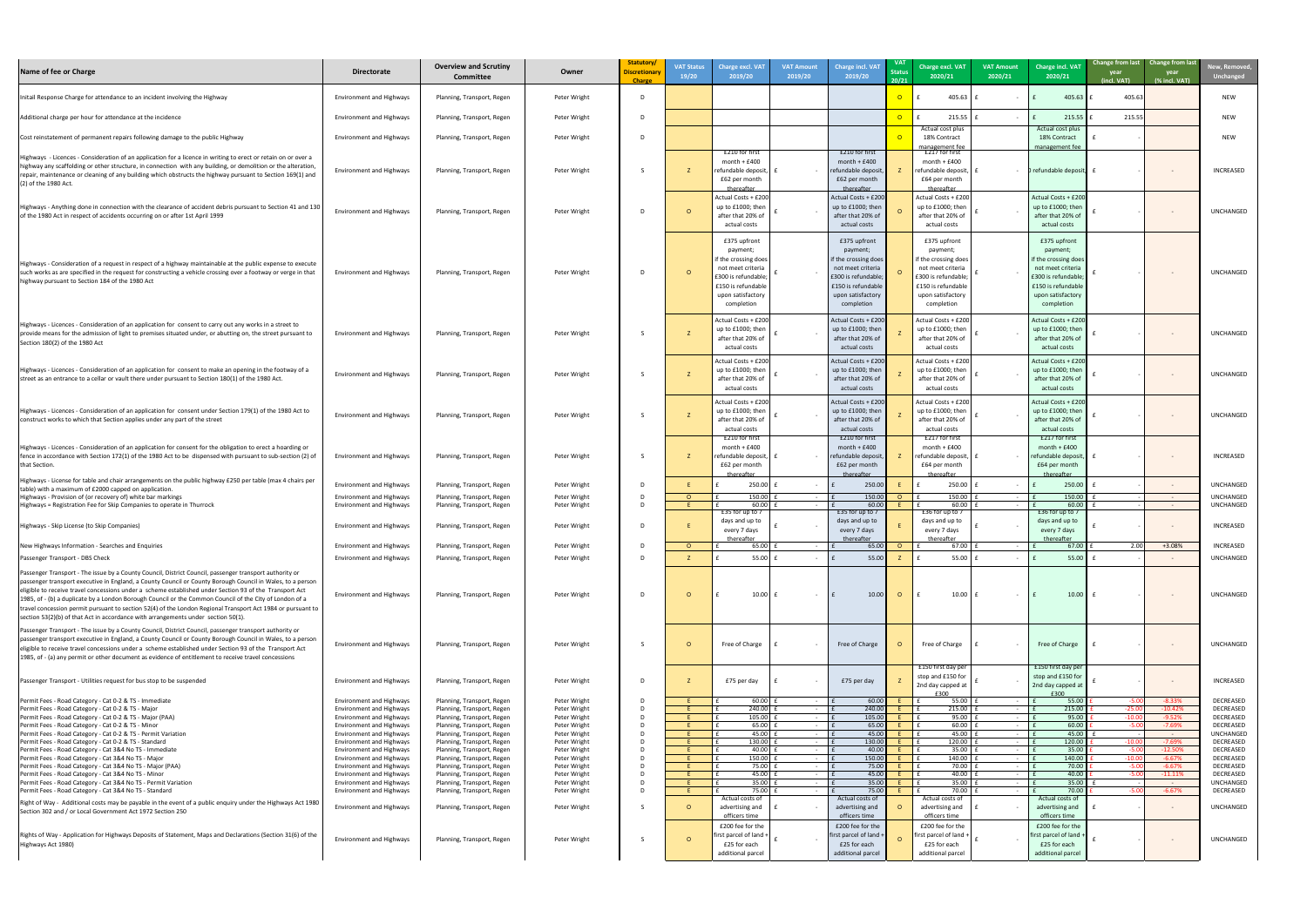| New, Removed,<br>Unchanged |
|----------------------------|
|                            |
| UNCHANGED<br>UNCHANGED     |
| UNCHANGED                  |
| UNCHANGED<br><b>NEW</b>    |
|                            |
| UNCHANGED<br>UNCHANGED     |
|                            |
| UNCHANGED                  |
| UNCHANGED                  |
| INCREASED                  |
| UNCHANGED                  |
| UNCHANGED                  |
| INCREASED                  |
| UNCHANGED                  |
| UNCHANGED                  |
|                            |
|                            |
| UNCHANGED                  |
| UNCHANGED                  |
| UNCHANGED                  |
| UNCHANGED                  |
| UNCHANGED                  |
| UNCHANGED                  |
| UNCHANGED                  |
| UNCHANGED                  |
| UNCHANGED                  |
| UNCHANGED                  |
| UNCHANGED                  |
| UNCHANGED                  |
| UNCHANGED                  |
| UNCHANGED                  |
| UNCHANGED                  |
| UNCHANGED                  |
| UNCHANGED<br>UNCHANGED     |
| UNCHANGED                  |
| UNCHANGED                  |
| UNCHANGED                  |
| UNCHANGED                  |
| UNCHANGED                  |
| UNCHANGED                  |
| UNCHANGED<br>UNCHANGED     |
| UNCHANGED                  |
| UNCHANGED                  |
| UNCHANGED                  |
| UNCHANGED                  |
| UNCHANGED                  |
| UNCHANGED                  |
| UNCHANGED                  |
| UNCHANGED                  |

| Name of fee or Charge                                                                                                                                                                                                                                                                                                            | <b>Directorate</b>                                                 | <b>Overview and Scrutiny</b><br><b>Committee</b>         | Owner                             | Statutory/<br><b>Discretionary</b><br><b>Charge</b> | <b>VAT Status</b><br>19/20 | <b>Charge excl. VAT</b><br>2019/20                                             | <b>VAT Amount</b><br>2019/20 | <b>Charge incl. VAT</b><br>2019/20                                                 | <b>VAT</b><br><b>Status</b><br>20/21 | Charge excl. VAT<br>2020/21                                                     | <b>VAT Amount</b><br>2020/21 | <b>Charge incl. VAT</b><br>2020/21                                                 | Change from last Change from last<br>year<br>(incl. VAT) | year<br>(% incl. VAT)                  | New, Remove<br><b>Unchanged</b>      |
|----------------------------------------------------------------------------------------------------------------------------------------------------------------------------------------------------------------------------------------------------------------------------------------------------------------------------------|--------------------------------------------------------------------|----------------------------------------------------------|-----------------------------------|-----------------------------------------------------|----------------------------|--------------------------------------------------------------------------------|------------------------------|------------------------------------------------------------------------------------|--------------------------------------|---------------------------------------------------------------------------------|------------------------------|------------------------------------------------------------------------------------|----------------------------------------------------------|----------------------------------------|--------------------------------------|
| Rights of Way - Local Authority Recovery of Costs for Public Path Orders Regulations 1993<br>Rights of Way - Public Path Creation Order (section 25 and 26 of the Highways Act 1980)                                                                                                                                             | <b>Environment and Highways</b><br><b>Environment and Highways</b> | Planning, Transport, Regen<br>Planning, Transport, Regen | Peter Wright<br>Peter Wright      |                                                     |                            | 1,800.00<br>1,000.00                                                           | $\sim$<br>$\sim$             | 1,800.0<br>1,000.0                                                                 | $\Omega$                             | 1,800.00<br>1,000.00                                                            |                              | 1,800.00<br>1.000.00                                                               |                                                          | $\sim$ $ \sim$<br>$\sim 100$           | UNCHANGED<br><b>UNCHANGED</b>        |
|                                                                                                                                                                                                                                                                                                                                  |                                                                    |                                                          |                                   |                                                     |                            | $E2,500$ minimum                                                               |                              | £2,500 minimur                                                                     |                                      | $E2,500$ minimum                                                                |                              | £2,500 minimun                                                                     |                                                          |                                        |                                      |
| Stopping up of public highway - section 116 & 117 highways act 1980                                                                                                                                                                                                                                                              | <b>Environment and Highways</b>                                    | Planning, Transport, Regen                               | Peter Wright                      |                                                     | - 0                        | charge, or £65 per<br>hour in excess of                                        |                              | charge, or £65 pe<br>hour in excess of<br>this.                                    |                                      | charge, or £65 per<br>hour in excess of                                         |                              | charge, or £65 per<br>hour in excess of                                            |                                                          |                                        | UNCHANGED                            |
| Street Naming and Numbering - Re-naming of individual properties (Per property charge)                                                                                                                                                                                                                                           | <b>Environment and Highways</b>                                    | Planning, Transport, Regen                               | Peter Wright                      |                                                     | $\Omega$                   | $62.00$ f                                                                      | $\sim$ $-$                   | 62.00                                                                              | $\Omega$                             | 62.00                                                                           |                              | 62.00                                                                              |                                                          | $\sim$ $ \sim$                         | <b>UNCHANGED</b>                     |
| Street Naming and Numbering - New Properties - First address                                                                                                                                                                                                                                                                     | <b>Environment and Highways</b>                                    | Planning, Transport, Regen                               | Peter Wright                      |                                                     |                            |                                                                                |                              |                                                                                    |                                      | 159.00                                                                          |                              | 159.00                                                                             | 159.00                                                   |                                        | <b>NEW</b>                           |
| Street Naming and Numbering - New Properties - Re-naming of a building/block flat/industrial estate                                                                                                                                                                                                                              | <b>Environment and Highways</b>                                    | Planning, Transport, Regen                               | Peter Wright                      |                                                     | $\Omega$                   | $140.00$                                                                       |                              | 140.00                                                                             |                                      | 140.00                                                                          |                              | 140.00                                                                             |                                                          | $\sim$ $ \sim$                         | <b>UNCHANGED</b>                     |
| Street Naming and Numbering - Renaming of Street where requested by residents up to 50 properties                                                                                                                                                                                                                                | <b>Environment and Highways</b>                                    | Planning, Transport, Regen                               | Peter Wright                      |                                                     | $\Omega$                   | 260.00                                                                         |                              | 260.00                                                                             | $\Omega$                             | 260.00                                                                          |                              | 260.00                                                                             |                                                          | $\sim$ $ \sim$                         | <b>UNCHANGED</b>                     |
| Street Naming and Numbering - Renaming of Street where requested by residents 51 and over properties                                                                                                                                                                                                                             | <b>Environment and Highways</b>                                    | Planning, Transport, Regen                               | Peter Wright                      |                                                     | $\Omega$                   | $465.00$                                                                       | $\sim$ $-$                   | 465.00                                                                             |                                      | 465.00                                                                          |                              | 465.00                                                                             |                                                          | $\sim$ $ \sim$                         | <b>UNCHANGED</b>                     |
| Street Naming and Numbering - Naming of new roads on new developments - Each new road name<br>Traffic Management - or the giving of a notice under Section 14(2) of the 1984 Act for the reason mentioned                                                                                                                        | <b>Environment and Highways</b>                                    | Planning, Transport, Regen                               | Peter Wright                      |                                                     | $\Omega$                   | 205.00                                                                         | $\sim$ $ \sim$               | 205.00                                                                             | $\Omega$                             | 205.00                                                                          |                              | 205.00                                                                             |                                                          | $\sim$ $ \sim$                         | <b>UNCHANGED</b>                     |
| in Section 14(1)(a).                                                                                                                                                                                                                                                                                                             | <b>Environment and Highways</b>                                    | Planning, Transport, Regen                               | Peter Wright                      |                                                     | $\Omega$                   | 580.00                                                                         | $\sim 100$                   | 580.00                                                                             |                                      | 650.00                                                                          |                              | 650.00                                                                             | 70.00                                                    | $+12.07%$                              | <b>INCREASED</b>                     |
| Traffic Management - Anything done by a local authority in connection with or in consequence of a request<br>to the Authority, the Chief Officer of Police or any other person specified by or under an order made under<br>Section 49(4) of the 1984 Act to suspend the use of a parking place or any part of it.               | <b>Environment and Highways</b>                                    | Planning, Transport, Regen                               | Peter Wright                      |                                                     |                            | $1,000.00$ f<br><b>Actual Costs plus</b>                                       | $\sim$ $ \sim$               | 1,000.00<br><b>Actual Costs plus</b>                                               | $\Omega$                             | 1,000.00<br><b>Actual Costs plus</b>                                            |                              | 1,000.00                                                                           |                                                          |                                        | <b>UNCHANGED</b>                     |
| Traffic Management - Anything done by a local traffic authority in connection with or in consequence of an                                                                                                                                                                                                                       | <b>Environment and Highways</b>                                    | Planning, Transport, Regen                               | Peter Wright                      |                                                     |                            | £200 upto £1000;                                                               |                              | £200 upto £1000;                                                                   |                                      | £200 upto £1000;                                                                |                              | $-$ 0 upto £1000; then af                                                          |                                                          |                                        | <b>UNCHANGED</b>                     |
| event requiring traffic management measures                                                                                                                                                                                                                                                                                      |                                                                    |                                                          |                                   |                                                     |                            | hen after that 20%<br>if greater                                               |                              | then after that 209<br>if greater                                                  |                                      | then after that 20%<br>if greater                                               |                              |                                                                                    |                                                          |                                        |                                      |
| Traffic Management - Anything done by a local traffic authority in connection with or in consequence of the<br>making of an order under Section 14(1)                                                                                                                                                                            | <b>Environment and Highways</b>                                    | Planning, Transport, Regen                               | Peter Wright                      |                                                     | $\Omega$                   | $1,000.00$                                                                     |                              | 1,000.0                                                                            |                                      | 1,100.00                                                                        |                              | 1,100.00                                                                           | 100.00                                                   | $+10.00%$                              | INCREASED                            |
| Traffic Management - Consideration by a local authority of a request that, under Section 65(1) of the 1984<br>Act, it cause or permit a traffic sign (not being a sign which fulfils the conditions specified in Section 65(3A)(<br>and (ii) to be placed on or near a road to indicate the route to specified land or premises. | <b>Environment and Highways</b>                                    | Planning, Transport, Regen                               | Peter Wright                      |                                                     |                            | 165.00                                                                         | $\sim$ $ \sim$               | 165.00                                                                             |                                      | 165.00                                                                          |                              | 165.00                                                                             |                                                          |                                        | <b>UNCHANGED</b>                     |
| Traffic Management - Permitting - Fixed Penalty Notices (FPN) - Working in breach of a condition<br>(This is the same as FPN penalties under the notice system, the Authority may extend the 36 day period at its<br>discretion in any particular case)                                                                          | <b>Environment and Highways</b>                                    | Planning, Transport, Regen                               | Peter Wright                      |                                                     |                            | £120 if paid within<br>36 days, discounted<br>to £80 if paid within<br>29 days |                              | £120 if paid withir<br>36 days, discounted<br>to £80 if paid within<br>29 days     |                                      | £120 if paid within<br>36 days, discounted <br>to £80 if paid within<br>29 days |                              | £120 if paid withir<br>36 days, discounted<br>to £80 if paid within<br>29 days     |                                                          |                                        | <b>UNCHANGED</b>                     |
| Traffic Management - Permitting - Fixed Penalty Notices (FPN) - Working without a permit<br>(The Authority may extend the 36 day period at its discretion in any particular case)                                                                                                                                                | <b>Environment and Highways</b>                                    | Planning, Transport, Regen                               | Peter Wright                      |                                                     | - 0                        | £500 if paid within<br>6 days, discounted<br>to £300 if paid<br>within 29 days |                              | £500 if paid withi<br>36 days, discounter<br>to £300 if paid<br>within 29 days     |                                      | £500 if paid within<br>6 days, discounted<br>to £300 if paid<br>within 29 days  |                              | £500 if paid withi<br>36 days, discounted<br>to £300 if paid<br>within 29 days     |                                                          |                                        | UNCHANGED                            |
| Traffic Management - The placing by a local traffic authority of a traffic sign pursuant to Section 65(1) of the<br>1984 Act in accordance with a request of the kind referred to in the preceding paragraph.                                                                                                                    | <b>Environment and Highways</b>                                    | Planning, Transport, Regen                               | Peter Wright                      |                                                     | - റ                        | 165.00                                                                         | $\sim$ $ \sim$               | 165.00                                                                             | $\Omega$                             | 165.00                                                                          |                              | 165.00                                                                             |                                                          | $\sim$ $ \sim$                         | <b>UNCHANGED</b>                     |
| Traffic Management - Traffic Signal data information                                                                                                                                                                                                                                                                             | <b>Environment and Highways</b>                                    | Planning, Transport, Regen                               | Peter Wright                      |                                                     |                            | Actual Costs (min<br>charge £160) (plus<br>VAT)<br><b>Actual Costs plus</b>    |                              | <b>Actual Costs (mir</b><br>charge £160) (plus<br>VAT)<br><b>Actual Costs plus</b> |                                      | Actual Costs (min<br>charge £160) (plus<br>VAT)<br><b>Actual Costs plus</b>     |                              | <b>Actual Costs (min</b><br>charge £160) (plus<br>VAT)<br><b>Actual Costs plus</b> |                                                          |                                        | <b>UNCHANGED</b>                     |
| Traffic Management - Wide load arrangements                                                                                                                                                                                                                                                                                      | <b>Environment and Highways</b>                                    | Planning, Transport, Regen                               | Peter Wright                      |                                                     |                            | £200 upto £1000;<br>:hen after that 20% $ $<br>if greater                      |                              | £200 upto £1000;<br>then after that 20%<br>if greater                              |                                      | £200 upto £1000;<br>then after that 20%<br>if greater                           |                              | £200 upto £1000;<br>then after that 20%<br>if greater                              |                                                          |                                        | <b>UNCHANGED</b>                     |
| Advertising on bus stops timetable case - A4 SIZE - per 6 month perid                                                                                                                                                                                                                                                            | <b>Environment and Highways</b>                                    | Planning, Transport, Regen                               | Peter Wright                      |                                                     |                            | 100.00                                                                         | $20.00$ £                    | 120.00                                                                             |                                      | 100.00                                                                          | $20.00$ $f$                  | 120.00                                                                             |                                                          |                                        | <b>UNCHANGED</b>                     |
| Advertising on bus stops timetable case - A3 SIZE - per 6 month perid                                                                                                                                                                                                                                                            | <b>Environment and Highways</b>                                    | Planning, Transport, Regen                               | Peter Wright                      |                                                     |                            | 200.00                                                                         | $40.00$ £                    | 240.00                                                                             |                                      | 200.00                                                                          | $40.00$ f                    | 240.00                                                                             |                                                          |                                        | <b>UNCHANGED</b>                     |
| Car parking - Discretionary suspension of the use of on/off-street parking places for waiting/loading - charge<br>per parking space                                                                                                                                                                                              | <b>Environment and Highways</b>                                    | Planning, Transport, Regen                               | <b>Phil Carver</b>                |                                                     | $\Omega$                   | £25 per day                                                                    | $\sim$                       | £25 per day                                                                        |                                      | £25 per day                                                                     |                              | £25 per day                                                                        |                                                          |                                        |                                      |
| Car Parking - Off Street-Pay & Display Car Parking Grays Car Parks (excl. Grays Beach) - Over 1 hour under 2                                                                                                                                                                                                                     | <b>Environment and Highways</b>                                    | Planning, Transport, Regen                               | Phil Carver                       |                                                     |                            | $1.08$ $E$                                                                     | $0.22$ f                     | 1.30                                                                               |                                      | 1.08                                                                            | $0.22$ f                     | 1.30                                                                               |                                                          |                                        | <b>UNCHANGED</b>                     |
| Car Parking - Off Street-Pay & Display Car Parking Grays Car Parks (excl. Grays Beach) - Over 2 hours under 4                                                                                                                                                                                                                    | <b>Environment and Highways</b>                                    | Planning, Transport, Regen                               | <b>Phil Carver</b>                |                                                     |                            | $1.75$ $E$                                                                     | $0.35$ $f$                   | 2.10                                                                               |                                      | 1.75                                                                            | $0.35$ $E$                   | 2.10                                                                               |                                                          | $\sim$ $ \sim$                         | <b>UNCHANGED</b>                     |
| Car Parking - Off Street-Pay & Display Car Parking Grays Car Parks (excl. Grays Beach) - Over 4 hours under 6                                                                                                                                                                                                                    | <b>Environment and Highways</b>                                    | Planning, Transport, Regen                               | <b>Phil Carver</b>                |                                                     |                            | $3.08$ $E$                                                                     | $0.62$ £                     | 3.70                                                                               |                                      | 3.08                                                                            | $0.62$ $E$                   | 3.70                                                                               |                                                          | $\sim$ $ \sim$                         | <b>UNCHANGED</b>                     |
| Car Parking - Off Street-Pay & Display Car Parking Grays Car Parks (excl. Grays Beach) - Over 6 Hours                                                                                                                                                                                                                            | <b>Environment and Highways</b>                                    | Planning, Transport, Regen                               | <b>Phil Carver</b>                |                                                     |                            | 4.83                                                                           | 0.97                         | 5.80                                                                               |                                      | 4.83                                                                            | 0.97                         | 5.80                                                                               |                                                          | $\sim 100$ m $^{-1}$                   | <b>UNCHANGED</b>                     |
| Car Parking - Off Street-Pay & Display Car Parking Grays Car Parks (excl. Grays Beach) - Under 1 hour                                                                                                                                                                                                                            | <b>Environment and Highways</b>                                    | Planning, Transport, Regen                               | <b>Phil Carver</b>                |                                                     |                            | 0.58                                                                           | $0.12$ f                     | 0.70                                                                               |                                      | 0.58                                                                            | 0.12                         | 0.70                                                                               |                                                          | $\sim 100$                             | <b>UNCHANGED</b>                     |
| Car Parking - Off-Street Pay & Display Car Parking Canterbury Parade, South Ockendon - 1 to 2 hours<br>Car Parking - Off-Street Pay & Display Car Parking Canterbury Parade, South Ockendon - All day                                                                                                                            | <b>Environment and Highways</b><br><b>Environment and Highways</b> | Planning, Transport, Regen<br>Planning, Transport, Regen | Phil Carver<br><b>Phil Carver</b> |                                                     |                            | 0.50<br>1.75                                                                   | $0.10$ f<br>$0.35$ $f$       | 0.60<br>2.10                                                                       |                                      | 0.50<br>1.75                                                                    | 0.10<br>0.35                 | 0.60<br>2.10                                                                       |                                                          | $\sim 100$<br>$\sim 100$ m $^{-1}$     | <b>UNCHANGED</b><br><b>UNCHANGED</b> |
|                                                                                                                                                                                                                                                                                                                                  |                                                                    |                                                          |                                   |                                                     |                            |                                                                                |                              |                                                                                    |                                      |                                                                                 |                              |                                                                                    |                                                          |                                        |                                      |
| Car Parking - Off-Street Pay & Display Car Parking Canterbury Parade, South Ockendon - Under 1 hour                                                                                                                                                                                                                              | <b>Environment and Highways</b>                                    | Planning, Transport, Regen                               | <b>Phil Carver</b>                |                                                     |                            | Free of Charge                                                                 | $\sim$ $-$                   | Free of Charge                                                                     |                                      | Free of Charge                                                                  |                              | Free of Charge                                                                     |                                                          | $\sim$ $ \sim$                         | UNCHANGED                            |
| Car Parking - Off-Street Pay & Display Car Parking Tamarisk Road, South Ockendon - 1 to 2 hours<br>Car Parking - Off-Street Pay & Display Car Parking Tamarisk Road, South Ockendon - Over 2 hours                                                                                                                               | <b>Environment and Highways</b><br><b>Environment and Highways</b> | Planning, Transport, Regen<br>Planning, Transport, Regen | <b>Phil Carver</b><br>Phil Carver |                                                     |                            | $0.50$   1<br>$1.75$ f                                                         | $0.10$ $f$<br>$0.35$ $f$     | 0.60<br>2.10                                                                       |                                      | 0.50<br>1.75                                                                    | 0.10<br>0.35                 | 0.60<br>2.10                                                                       |                                                          | $\sim 100$ m $^{-1}$<br>$\sim$ $ \sim$ | <b>UNCHANGED</b><br><b>UNCHANGED</b> |
| Car Parking - Off-Street Pay & Display Car Parking Grays Beach - 0 to 2 hours                                                                                                                                                                                                                                                    | <b>Environment and Highways</b>                                    | Planning, Transport, Regen                               | Phil Carver                       |                                                     |                            | $0.58$ f                                                                       | $0.12$ $f$                   | 0.70                                                                               |                                      | 0.58                                                                            | 0.12                         | 0.70                                                                               |                                                          | $\sim 100$ m $^{-1}$                   | UNCHANGED                            |
| Car Parking - Off-Street Pay & Display Car Parking Grays Beach - All day                                                                                                                                                                                                                                                         | <b>Environment and Highways</b>                                    | Planning, Transport, Regen                               | Phil Carver                       |                                                     |                            | 2.67                                                                           | $0.53$ $f$                   | 3.20                                                                               |                                      | 2.67                                                                            | 0.53                         | 3.20                                                                               |                                                          |                                        | <b>UNCHANGED</b>                     |
| Car Parking - Off-Street Pay & Display Car Parking Purfleet in Cornwall House - 0-2 hours<br>Car Parking - Off-Street Pay & Display Car Parking Purfleet in Cornwall House - All day                                                                                                                                             | <b>Environment and Highways</b><br><b>Environment and Highways</b> | Planning, Transport, Regen<br>Planning, Transport, Regen | Phil Carver<br>Phil Carver        |                                                     |                            | $0.58$ $E$<br>$2.67$ £                                                         | $0.12$ $f$<br>$0.53$ $E$     | 0.70<br>3.20                                                                       |                                      | 0.58<br>2.67                                                                    | 0.12<br>$0.53$ f             | 0.70<br>3.20                                                                       |                                                          | $\sim$ $ \sim$<br>$\sim$ $ \sim$       | UNCHANGED<br>UNCHANGED               |
| Car Parking - On-Street Pay & Display - Long Stay Thames Road & Access Road to Yacht Club - 0 to 1 hour                                                                                                                                                                                                                          | <b>Environment and Highways</b>                                    | Planning, Transport, Regen                               | Phil Carver                       |                                                     | $\Omega$                   | $0.70$ $E$                                                                     | $\sim$ $ \sim$               | 0.70                                                                               | $\Omega$                             | 0.70                                                                            |                              | 0.70                                                                               |                                                          | $\sim$ $ \sim$                         | UNCHANGED                            |
| Car Parking - On-Street Pay & Display - Long Stay Thames Road & Access Road to Yacht Club - 1 to 2 hours                                                                                                                                                                                                                         | <b>Environment and Highways</b>                                    | Planning, Transport, Regen                               | Phil Carver                       |                                                     | $\Omega$                   | $1.20$ $E$                                                                     | $\sim$ $ \sim$               | 1.20                                                                               |                                      | 1.20                                                                            |                              | 1.20                                                                               |                                                          | $\sim$ $ \sim$                         | <b>UNCHANGED</b>                     |
| Car Parking - On-Street Pay & Display - Long Stay Thames Road & Access Road to Yacht Club - over 2 hours                                                                                                                                                                                                                         | <b>Environment and Highways</b>                                    | Planning, Transport, Regen                               | Phil Carver                       |                                                     | $\Omega$                   | $3.20$ $E$                                                                     | $\sim$ $ \sim$               | 3.20                                                                               | $\Omega$                             | 3.20                                                                            |                              | 3.20                                                                               |                                                          | $\sim$ $-$                             | UNCHANGED                            |
| Car Parking - On-Street Pay & Display - Short Stay (excl. Thames Road & Access Road to Yacht Club) - 0 to 1                                                                                                                                                                                                                      | <b>Environment and Highways</b>                                    | Planning, Transport, Regen                               | Phil Carver                       |                                                     | $\Omega$                   | $0.70$ £                                                                       | $\sim$ $ \sim$               | 0.70                                                                               |                                      | 0.70                                                                            |                              | 0.70                                                                               |                                                          | $\sim$ $ \sim$                         | UNCHANGED                            |
| Car Parking - On-Street Pay & Display - Short Stay (excl. Thames Road & Access Road to Yacht Club) - 1 to 2                                                                                                                                                                                                                      | <b>Environment and Highways</b>                                    | Planning, Transport, Regen                               | Phil Carver                       |                                                     | $\Omega$                   | $1.40 \mid f$                                                                  | $\sim$ $ \sim$               | 1.40                                                                               |                                      | 1.40                                                                            |                              | 1.40                                                                               |                                                          | $\sim$ $ \sim$                         | UNCHANGED                            |
| Car Parking - On-Street Pay & Display - Short Stay (excl. Thames Road & Access Road to Yacht Club) - 2 to 4                                                                                                                                                                                                                      | <b>Environment and Highways</b>                                    | Planning, Transport, Regen                               | Phil Carver                       |                                                     | $\Omega$                   | $2.30$ $E$                                                                     |                              | 2.30                                                                               |                                      | 2.30                                                                            |                              | 2.30                                                                               |                                                          | $\sim$ $ \sim$                         | UNCHANGED                            |
| Car Parking - On-Street Pay & Display Quick Stops - 0 to 30 mins                                                                                                                                                                                                                                                                 | <b>Environment and Highways</b>                                    | Planning, Transport, Regen                               | Phil Carver                       |                                                     | $\Omega$                   | $0.70$ £                                                                       |                              | 0.70                                                                               |                                      | 0.70                                                                            |                              | 0.70                                                                               |                                                          | $\sim$ $ \sim$                         | UNCHANGED                            |
| Car Parking - On-Street Pay & Display Quick Stops - 30 to 45 mins                                                                                                                                                                                                                                                                | <b>Environment and Highways</b>                                    | Planning, Transport, Regen                               | Phil Carver                       |                                                     | $\Omega$                   | 0.90                                                                           |                              | 0.90                                                                               |                                      | 0.90                                                                            |                              | 0.90                                                                               |                                                          | $\sim$ $ \sim$                         | UNCHANGED                            |
| Car Parking - On-Street Pay & Display Quick Stops - 45 mins to 1 hour                                                                                                                                                                                                                                                            | <b>Environment and Highways</b>                                    | Planning, Transport, Regen                               | Phil Carver                       |                                                     | $\circ$                    | $1.40$ f                                                                       |                              | 1.40                                                                               |                                      | 1.40                                                                            |                              | 1.40                                                                               |                                                          | $\sim$ $ \sim$                         | UNCHANGED                            |
| Car Parking - Penalty Charge Notices - Higher Level Contraventions - Penalty Charge                                                                                                                                                                                                                                              | <b>Environment and Highways</b>                                    | Planning, Transport, Regen                               | <b>Phil Carver</b>                |                                                     | $\Omega$                   | 70.00                                                                          | $\sim$ $ \sim$               | 70.00                                                                              |                                      | 70.00                                                                           | $\sim$ $ \sim$ $-$           | 70.00                                                                              |                                                          | $\sim 100$ m $^{-1}$                   | UNCHANGED                            |
| Car Parking - Penalty Charge Notices - Higher Level Contraventions - Penalty Charge paid within 14 days                                                                                                                                                                                                                          | <b>Environment and Highways</b>                                    | Planning, Transport, Regen                               | Phil Carver                       |                                                     | $\Omega$                   | $35.00$ $E$                                                                    | $\sim$ $ \sim$               | 35.00                                                                              |                                      | 35.00                                                                           |                              | 35.00                                                                              |                                                          | $\sim$ $ \sim$                         | <b>UNCHANGED</b>                     |
| Car Parking - Penalty Charge Notices - Lower Level Contraventions - Penalty Charge                                                                                                                                                                                                                                               | <b>Environment and Highways</b>                                    | Planning, Transport, Regen                               | Phil Carver                       |                                                     | $\overline{O}$             | $50.00$ $\vert$                                                                | $\sim$ $ \sim$               | 50.00                                                                              | $\Omega$                             | 50.00                                                                           |                              | 50.00                                                                              |                                                          | $\sim 100$ m $^{-1}$                   | UNCHANGED                            |
| Car Parking - Penalty Charge Notices - Lower Level Contraventions - Penalty Charge paid within 14 days                                                                                                                                                                                                                           | <b>Environment and Highways</b>                                    | Planning, Transport, Regen                               | Phil Carver                       |                                                     |                            | $25.00$ £                                                                      | $\sim$ $ \sim$               | 25.00                                                                              |                                      | 25.00                                                                           |                              | 25.00                                                                              |                                                          | $\sim$ $ \sim$                         | UNCHANGED                            |
| Parking Permits - Business Permits - Per Month thereof                                                                                                                                                                                                                                                                           | <b>Environment and Highways</b>                                    | Planning, Transport, Regen                               | Phil Carver                       |                                                     | $\Omega$                   | 40.00 $E$                                                                      | $\sim$ $ \sim$               | 40.00                                                                              | $\circ$                              | 40.00                                                                           |                              | $40.00$ £                                                                          |                                                          | $\sim 100$ m $^{-1}$                   | UNCHANGED                            |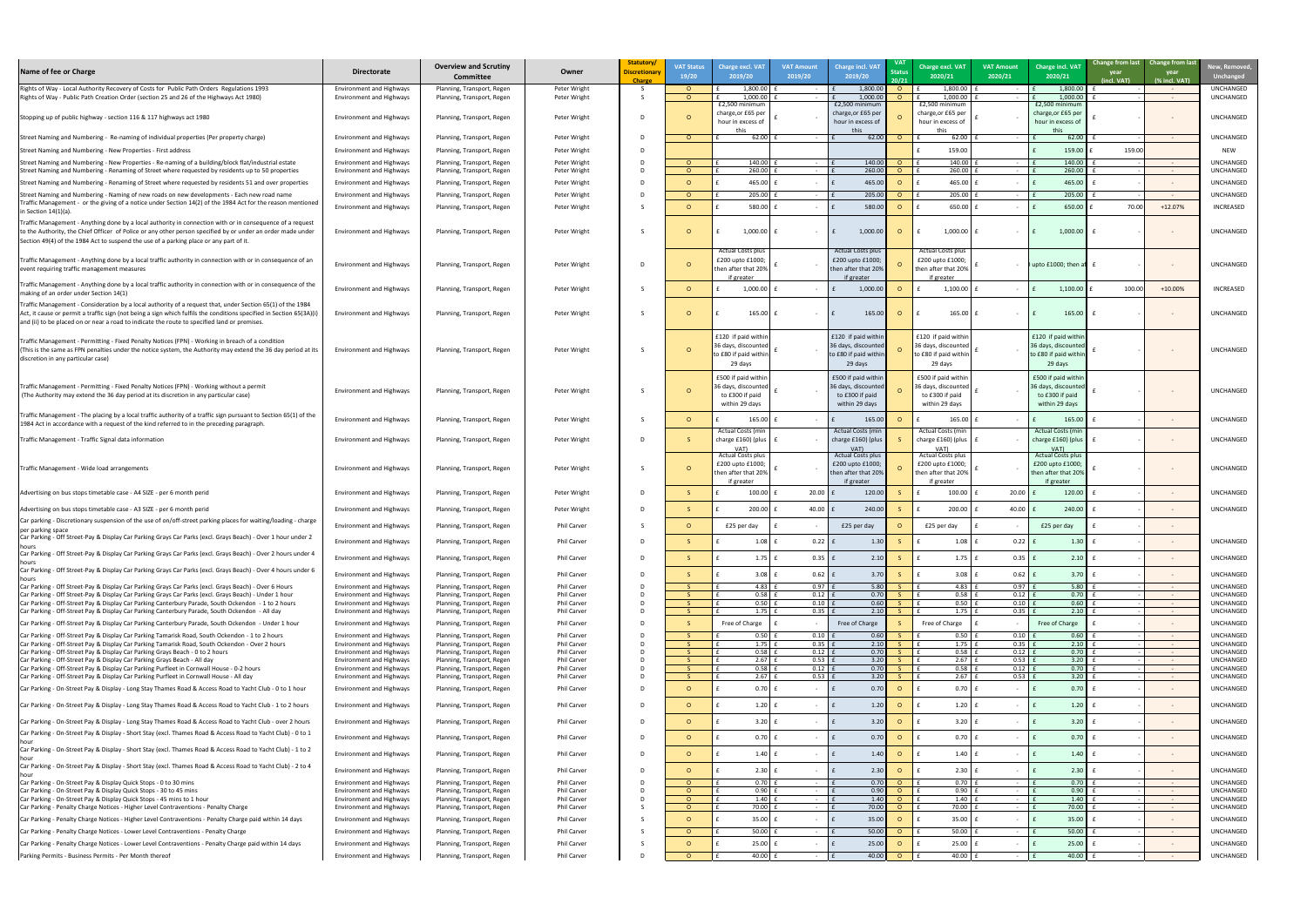| t | New, Removed,<br><b>Unchanged</b>                                                                                                                                                                                     |
|---|-----------------------------------------------------------------------------------------------------------------------------------------------------------------------------------------------------------------------|
|   | UNCHANGED<br>UNCHANGED<br><b>UNCHANGED</b><br>UNCHANGED<br>UNCHANGED<br>UNCHANGED<br><b>UNCHANGED</b><br><b>UNCHANGED</b>                                                                                             |
|   | NEW                                                                                                                                                                                                                   |
|   | UNCHANGED<br>UNCHANGED<br>UNCHANGED<br>INCREASED<br>UNCHANGED<br>UNCHANGED                                                                                                                                            |
|   | UNCHANGED                                                                                                                                                                                                             |
|   | UNCHANGED                                                                                                                                                                                                             |
|   | UNCHANGED<br>UNCHANGED<br>DECREASED<br>DECREASED<br>DECREASED<br>DECREASED<br>DECREASED<br>DECREASED<br>DECREASED<br><b>UNCHANGED</b><br>UNCHANGED<br>UNCHANGED<br>DECREASED                                          |
|   | UNCHANGED<br>UNCHANGED<br>UNCHANGED<br>UNCHANGED<br>INCREASED<br>INCREASED<br>INCREASED<br>INCREASED<br>INCREASED<br>INCREASED<br>INCREASED<br><b>INCREASED</b>                                                       |
|   | <b>INCREASED</b><br>INCREASED<br>INCREASED<br><b>INCREASED</b><br>INCREASED<br>INCREASED<br>INCREASED<br>INCREASED<br>INCREASED<br>UNCHANGED<br>INCREASED<br><b>INCREASED</b><br><b>INCREASED</b><br><b>INCREASED</b> |

| Name of fee or Charge                                                                                                                                                                                                     | <b>Directorate</b>                                                 | <b>Overview and Scrutiny</b>                             | Owner                                  | Statutory/<br><b>Discretionary</b> | <b>VAT Status</b>    | <b>Charge excl. VAT</b>             | <b>VAT Amount</b>                | <b>Charge incl. VAT</b>            | <b>VAT</b>     | Charge excl. VAT                       | <b>VAT Amount</b>        | <b>Charge incl. VAT</b>                | Change from last Change from last            | New, Remove                          |
|---------------------------------------------------------------------------------------------------------------------------------------------------------------------------------------------------------------------------|--------------------------------------------------------------------|----------------------------------------------------------|----------------------------------------|------------------------------------|----------------------|-------------------------------------|----------------------------------|------------------------------------|----------------|----------------------------------------|--------------------------|----------------------------------------|----------------------------------------------|--------------------------------------|
|                                                                                                                                                                                                                           |                                                                    | <b>Committee</b>                                         |                                        | <b>Charge</b>                      | 19/20                | 2019/20                             | 2019/20                          | 2019/20                            |                | 2020/21                                | 2020/21                  | 2020/21                                | year<br>year<br>(incl. VAT)<br>(% incl. VAT) | <b>Unchanged</b>                     |
| Parking Permits - Business Permits - Per year                                                                                                                                                                             | <b>Environment and Highways</b>                                    | Planning, Transport, Regen                               | Phil Carver                            |                                    | n.                   | 360.00                              | $\sim$                           | 360.00                             | $\circ$        | 360.00                                 |                          | 360.00                                 | $\sim 100$                                   | <b>UNCHANGED</b>                     |
| Parking Permits - Business Permits - for 6 months                                                                                                                                                                         | <b>Environment and Highways</b>                                    | Planning, Transport, Regen                               | Phil Carver                            |                                    | $\cap$               | 200.00                              | $\sim$ $ \sim$                   | 200.00                             | - റ            | 200.00                                 |                          | 200.00                                 | $\sim 100$ m $^{-1}$                         | UNCHANGED                            |
| Parking Permits - NHS Permits<br>Parking Permits - Annual Permit Commuter Car Parks Only                                                                                                                                  | <b>Environment and Highways</b><br><b>Environment and Highways</b> | Planning, Transport, Regen<br>Planning, Transport, Regen | Phil Carver<br>Phil Carver             |                                    |                      | 120.00<br>1,000.00                  | $\sim$ $ \sim$<br>$\sim$ $ \sim$ | 120.00<br>1,000.00                 | - റ            | 120.00<br>1,000.00                     | $\sim$ $-$               | 120.00<br>1,000.00                     | $\sim 100$<br>$\sim 100$                     | UNCHANGED<br>UNCHANGED               |
| Parking Permits - Non Commuter Car Parks / On Street Long Stay Only                                                                                                                                                       | <b>Environment and Highways</b>                                    | Planning, Transport, Regen                               | Phil Carver                            |                                    |                      | 500.00                              | $\sim 100$                       | 500.00                             |                | 500.00                                 |                          | 500.00                                 | $\sim 100$                                   | UNCHANGED                            |
| Parking Permits - Contractor Permits                                                                                                                                                                                      | <b>Environment and Highways</b>                                    | Planning, Transport, Regen                               | Phil Carver                            |                                    |                      | 150.00                              |                                  | 150.00                             |                | 150.00                                 |                          | 150.00                                 | $\sim 100$ m $^{-1}$                         | UNCHANGED                            |
| Parking Permits - Operational Permits<br>Parking Permits - Dispensations                                                                                                                                                  | <b>Environment and Highways</b><br><b>Environment and Highways</b> | Planning, Transport, Regen<br>Planning, Transport, Regen | Phil Carver<br>Phil Carver             |                                    | $\cap$<br>$\cap$     | 120.00<br>Free of Charge            | $\sim$                           | 120.00<br>Free of Charge           |                | 120.00<br>Free of Charge               |                          | 120.00<br>Free of Charge               | $\sim 100$                                   | UNCHANGED<br><b>UNCHANGED</b>        |
|                                                                                                                                                                                                                           |                                                                    |                                                          |                                        |                                    |                      |                                     |                                  |                                    |                |                                        |                          |                                        |                                              |                                      |
|                                                                                                                                                                                                                           |                                                                    |                                                          |                                        |                                    |                      |                                     |                                  |                                    |                | up to 5x free<br>permits per annum     |                          | up to 5x free<br>permits per annum     |                                              |                                      |
|                                                                                                                                                                                                                           |                                                                    |                                                          |                                        |                                    |                      |                                     |                                  |                                    |                | subject to justifying                  |                          | subject to justifying                  |                                              |                                      |
|                                                                                                                                                                                                                           |                                                                    |                                                          |                                        |                                    |                      |                                     |                                  |                                    |                | the need based on                      |                          | the need based on                      |                                              |                                      |
| Parking Permits - Charitable Organisations                                                                                                                                                                                | <b>Environment and Highways</b>                                    | Planning, Transport, Regen                               | <b>Phil Carver</b>                     |                                    |                      |                                     |                                  |                                    |                | the scope of the                       |                          | the scope of the                       |                                              | <b>NEW</b>                           |
|                                                                                                                                                                                                                           |                                                                    |                                                          |                                        |                                    |                      |                                     |                                  |                                    |                | charity, any                           |                          | charity, any                           |                                              |                                      |
|                                                                                                                                                                                                                           |                                                                    |                                                          |                                        |                                    |                      |                                     |                                  |                                    |                | additional permits                     |                          | additional permits<br>required will be |                                              |                                      |
|                                                                                                                                                                                                                           |                                                                    |                                                          |                                        |                                    |                      |                                     |                                  |                                    |                | required will be<br>charged at £10 per |                          | charged at £10 per                     |                                              |                                      |
|                                                                                                                                                                                                                           |                                                                    |                                                          |                                        |                                    |                      |                                     |                                  |                                    |                | additional permit                      |                          | additional permit                      |                                              |                                      |
| Parking Permits - Replacement Permits                                                                                                                                                                                     | <b>Environment and Highways</b>                                    | Planning, Transport, Regen                               | <b>Phil Carver</b>                     |                                    | $\Omega$             | 10.00                               |                                  | 10.00                              |                | 10.00                                  |                          | 10.00                                  | $\sim$ $ \sim$                               | UNCHANGED                            |
| Parking Permits - Residents Permits - Per year - 1st Permit per Household                                                                                                                                                 | <b>Environment and Highways</b>                                    | Planning, Transport, Regen                               | <b>Phil Carver</b>                     |                                    | $\cap$               | Free of Charge                      |                                  | Free of Charge                     |                | Free of Charge                         |                          | Free of Charge                         | $\sim$ $ \sim$                               | UNCHANGED                            |
| Parking Permits - Residents Permits - Per year - 2nd Permit per Household                                                                                                                                                 | <b>Environment and Highways</b>                                    | Planning, Transport, Regen                               | Phil Carver                            |                                    |                      | Free of Charge                      |                                  | Free of Charge                     |                | Free of Charge                         |                          | Free of Charge                         | $\sim$ $ \sim$                               | UNCHANGED                            |
| Parking Permits - Residents Permits - Per year - 3rd Permit per Household<br>Parking Permits - Visitor Permits - Additional Sheets of 20 per Household                                                                    | <b>Environment and Highways</b><br><b>Environment and Highways</b> | Planning, Transport, Regen<br>Planning, Transport, Regen | Phil Carver<br>Phil Carver             |                                    | $\Omega$<br>$\Omega$ | 66.00<br>6.00                       |                                  | 66.00<br>6.00                      | $\Omega$       | 68.00<br>6.00                          |                          | 68.00<br>6.00                          | $+3.03%$<br>2.00                             | <b>INCREASED</b><br>UNCHANGED        |
|                                                                                                                                                                                                                           |                                                                    |                                                          |                                        |                                    |                      |                                     |                                  |                                    |                |                                        |                          |                                        | $\sim 100$                                   |                                      |
| Highways - Consideration by a local authority of an application pursuant to any provision contained in an<br>order under Section 1,6 9 or 14 of the 1984 Act for an exemption from any prohibition or restriction imposed | <b>Environment and Highways</b>                                    | Planning, Transport, Regen                               | Phil Carver                            | - D                                |                      | 1,500.00                            |                                  | 1,500.00                           | $\Omega$       | 1,500.00                               |                          | 1,500.00                               |                                              | UNCHANGED                            |
| by the order on the stopping, parking, waiting, loading or unloading of vehicles on a road                                                                                                                                |                                                                    |                                                          |                                        |                                    |                      |                                     |                                  |                                    |                |                                        |                          |                                        |                                              |                                      |
| Traffic Management - Anything done by a local traffic authority in connection with or in consequence of a                                                                                                                 |                                                                    |                                                          |                                        |                                    |                      |                                     |                                  |                                    |                |                                        |                          |                                        |                                              |                                      |
| request to vary an order under Section 1,6,9 or 14 of the 1984 Act so as to create an exemption or exclusion                                                                                                              |                                                                    |                                                          |                                        |                                    |                      |                                     |                                  |                                    |                |                                        |                          |                                        |                                              |                                      |
| from a prohibition or restriction imposed by the Order on the stopping, parking waiting, loading or unloading                                                                                                             | <b>Environment and Highways</b>                                    | Planning, Transport, Regen                               | Phil Carver                            |                                    |                      | $1,500.00$ f                        | $\sim$ $ \sim$                   | 1,500.00                           | $\overline{O}$ | 1,500.00                               |                          | 1,500.00                               |                                              | UNCHANGED                            |
| of vehicles on a road.                                                                                                                                                                                                    |                                                                    |                                                          |                                        |                                    |                      | E220 for up to 14                   |                                  | $\frac{1}{2220}$ for up to 14      |                | $E220$ for up to $14$                  |                          | E220 for up to 14                      |                                              |                                      |
|                                                                                                                                                                                                                           |                                                                    |                                                          |                                        |                                    |                      | days, £50 for each                  |                                  | days, £50 for each                 |                | days, £50 for each                     |                          | days, £50 for each                     |                                              |                                      |
| Highways - Licences - Consideration of an application for consent temporarily to deposit building materials,<br>rubbish or other things in a street that is a highway maintainable at the public expense or to make a     |                                                                    |                                                          |                                        |                                    |                      | additional week                     |                                  | additional week                    |                | additional week                        |                          | additional week                        |                                              |                                      |
| temporary excavation in it, and the undertaking of site inspections to monitor compliance with such consent                                                                                                               | <b>Environment and Highways</b>                                    | Planning, Transport, Regen                               | Peter Wright                           |                                    |                      | thereafter, +£400                   |                                  | thereafter, +£400                  |                | thereafter, +£400                      |                          | thereafter, +£400                      |                                              | UNCHANGED                            |
| pursuant to Section 171(1), (2) (4) and (5) of the 1980 Act.                                                                                                                                                              |                                                                    |                                                          |                                        |                                    |                      | refundable deposite<br>if no damage |                                  | refundable deposit<br>if no damage |                | refundable deposite<br>if no damage    |                          | refundable deposit                     |                                              |                                      |
|                                                                                                                                                                                                                           |                                                                    |                                                          |                                        |                                    |                      | caused                              |                                  | caused                             |                | <u>caused</u>                          |                          | if no damage<br>caused                 |                                              |                                      |
| Traffic Management - Anything done by a local traffic authority in consequence of a request to revoke or                                                                                                                  |                                                                    |                                                          |                                        |                                    |                      |                                     |                                  |                                    |                |                                        |                          |                                        |                                              |                                      |
| amend an order under Section 6,32(1) (b) or 45 of the 1984 Act so that a particular length of road may cease                                                                                                              | <b>Environment and Highways</b>                                    | Planning, Transport, Regen                               | Phil Carver                            |                                    |                      | 1,500.00                            | $\sim$                           | 1,500.00                           | $\Omega$       | 1,500.00                               |                          | 1,500.00                               |                                              | UNCHANGED                            |
| to be a place where vehicles may be parked in accordance with the order.<br>Commercial Matters - Administration fee for processing Commercial & Other Applications                                                        | Finance, and IT                                                    | Planning, Transport, Regen                               | Michelle Thompson                      |                                    |                      | 50.00                               | 10.00                            | 60.00                              |                | 50.00                                  | 10.00                    | 60.00                                  | $\sim 100$                                   | UNCHANGED                            |
| Commercial Matters - Assignment of Leases (Council owned premises). Minimum Charge £900 plus VAT                                                                                                                          | Finance, and IT                                                    | Planning, Transport, Regen                               | Michelle Thompson                      |                                    |                      | POA                                 |                                  | POA                                |                | 900.00                                 | 180.00                   | 1,080.00                               | $\sim$ $-$                                   | <b>DECREASED</b>                     |
| Commercial Matters - Dilapidation Surveys and Schedules of Repair/Condition (Council Owned Premises).                                                                                                                     |                                                                    |                                                          |                                        |                                    |                      |                                     |                                  |                                    |                |                                        |                          |                                        |                                              |                                      |
| Minimum fee and hourly rate charge in preparing survey and supervising works                                                                                                                                              | Finance, and IT                                                    | Planning, Transport, Regen                               | Michelle Thompson                      |                                    |                      | POA                                 |                                  | <b>POA</b>                         |                | 500.00                                 | 100.00                   | 600.00                                 | $\sim$ $ \sim$                               | <b>DECREASED</b>                     |
| Commercial Matters - Licence to undertake alterations/building works                                                                                                                                                      | Finance, and IT                                                    | Planning, Transport, Regen                               | Michelle Thompson                      |                                    |                      | POA                                 | $\sim$                           | POA                                |                | 500.00                                 | 100.00                   | 600.00                                 | $\sim 100$                                   | <b>DECREASED</b>                     |
| Commercial Matters - Licence to vary lease terms (Council owned premises)                                                                                                                                                 | Finance, and IT                                                    | Planning, Transport, Regen                               | Michelle Thompson                      |                                    |                      | <b>POA</b>                          | $\sim$ $-$                       | POA                                |                | 675.00                                 | 135.00                   | 810.00                                 | $\sim 100$                                   | <b>DECREASED</b>                     |
| Commercial Matters - New Letting - Non Standard Commercial Shop Lease<br>Commercial Matters - New Letting - Standard Commercial Shop Lease                                                                                | Finance, and IT<br>Finance, and IT                                 | Planning, Transport, Regen<br>Planning, Transport, Regen | Michelle Thompson<br>Michelle Thompson |                                    |                      | <b>POA</b><br>POA                   |                                  | <b>POA</b><br><b>POA</b>           |                | 900.00<br>500.00                       | 180.00<br>100.00         | 1,080.00<br>600.00                     | $\sim$ $ \sim$<br>$\sim$ $ \sim$             | <b>DECREASED</b><br><b>DECREASED</b> |
| Commercial Matters - Other Processes and Consents                                                                                                                                                                         | Finance, and IT                                                    | Planning, Transport, Regen                               | Michelle Thompson                      |                                    |                      | POA                                 |                                  | POA                                |                | 500.00                                 | 100.00                   | 600.00                                 | $\sim 100$                                   | DECREASED                            |
| Non Commercial Matters - Area up to 25 Sqm - Land offering development potential either as a separate plot                                                                                                                | Finance, and IT                                                    | Planning, Transport, Regen                               | Michelle Thompson                      |                                    |                      | Negotiable                          |                                  | Negotiable                         |                | POA                                    |                          | POA                                    | $\sim$ $ \sim$                               | UNCHANGED                            |
| or if combined with other land<br>Non Commercial Matters - Area up to 25 Sqm - Sale of land at the end of the rear garden retained by the                                                                                 |                                                                    |                                                          |                                        |                                    |                      |                                     |                                  |                                    |                |                                        |                          |                                        |                                              |                                      |
| Council from a Right to Buy sale or amenity land adjoining a property sold under a Right to Buy                                                                                                                           | Finance, and IT                                                    | Planning, Transport, Regen                               | Michelle Thompson                      |                                    |                      | Negotiable                          |                                  | Negotiable                         |                | POA                                    |                          | POA                                    | $\sim$ $ \sim$                               | UNCHANGED                            |
| Non Commercial Matters - Other Processes and Consents                                                                                                                                                                     | Finance, and IT                                                    | Planning, Transport, Regen                               | Michelle Thompson                      |                                    |                      | Negotiable                          | $\sim$                           | Negotiable                         |                | POA                                    |                          | POA                                    | $\sim$ $ \sim$                               | UNCHANGED                            |
| Non Commercial Matters - Request for an easement over Council Land Applicant would also need to pay for                                                                                                                   |                                                                    |                                                          | Michelle Thompson                      |                                    |                      | Negotiable                          |                                  | Negotiable                         |                | 500.00                                 | 100.00                   | 600.00                                 |                                              | DECREASED                            |
| additional cost of works (e.g. drop kerb and crossover) and any additional legal costs affecting the title to the<br>property.                                                                                            | Finance, and IT                                                    | Planning, Transport, Regen                               |                                        |                                    |                      |                                     |                                  |                                    |                |                                        |                          |                                        | $\sim$ $-$                                   |                                      |
| Non Commercial Matters - Stanley Lazell Memorial Hall Dell Road - 1. Whole Hall hire Weekends per hour                                                                                                                    | Finance, and IT                                                    | Planning, Transport, Regen                               | Michelle Thompson                      |                                    |                      | 50.00                               |                                  | 50.00                              |                | 50.00                                  |                          | 50.00                                  |                                              | UNCHANGED                            |
|                                                                                                                                                                                                                           |                                                                    |                                                          |                                        |                                    |                      |                                     |                                  |                                    |                |                                        |                          |                                        |                                              |                                      |
| Non Commercial Matters - Stanley Lazell Memorial Hall Dell Road - 2. Whole Hall hire Weekdays per hour                                                                                                                    | Finance, and IT                                                    | Planning, Transport, Regen                               | Michelle Thompson                      |                                    |                      | $25.00$ f                           |                                  | 25.00                              |                | 25.00                                  |                          | 25.00                                  |                                              | UNCHANGED                            |
| Non Commercial Matters - Stanley Lazell Memorial Hall Dell Road - 3. Hire of Small Meeting Room per hour                                                                                                                  |                                                                    |                                                          | Michelle Thompson                      |                                    |                      | $15.00$ f                           |                                  | 15.00                              |                | 15.00                                  |                          | 15.00                                  |                                              | UNCHANGED                            |
|                                                                                                                                                                                                                           | Finance, and IT                                                    | Planning, Transport, Regen                               |                                        |                                    |                      |                                     |                                  |                                    |                |                                        |                          |                                        |                                              |                                      |
| Non Commercial Matters - Stanley Lazell Memorial Hall Dell Road - 4. Senior Citizens / Charitable<br>Organisations                                                                                                        | Finance, and IT                                                    | Planning, Transport, Regen                               | Michelle Thompson                      |                                    |                      | Negotiable                          |                                  | Negotiable                         |                | Negotiable                             |                          | Negotiable                             |                                              | UNCHANGED                            |
| Legal and Democratic Services - Council House Sales - Copy of Insurance Policy                                                                                                                                            | Finance, and IT                                                    | Corporate                                                | Tim Hallam                             |                                    |                      | 47.50 $\vert$ f                     | $9.50 \mid f$                    | 57.00                              |                | 48.93                                  | $9.79$ £                 | 58.71                                  | $+3.00%$<br>1.71                             | INCREASED                            |
| Legal and Democratic Services - Council House Sales - Copy of Landlord's Offer Notice - Full                                                                                                                              | Finance, and IT                                                    | Corporate                                                | Tim Hallam                             |                                    |                      | 36.25                               | $7.25$   1                       | 43.50                              |                | 37.34                                  | 7.47                     | 44.81                                  | 1.31<br>+3.01%                               | INCREASED                            |
| Legal and Democratic Services - Council House Sales - Copy of Landlord's Offer Notice - Part                                                                                                                              | Finance, and IT<br>Finance, and IT                                 | Corporate                                                | Tim Hallam<br>Tim Hallam               |                                    |                      | 14.58                               | $2.92$ f<br>$6.17$   1           | 17.50<br>37.00                     |                | 15.02<br>31.75                         | 3.00<br>6.35             | 18.02<br>38.11                         | 0.52<br>$+2.97%$<br>$+3.00%$                 | INCREASED<br>INCREASED               |
| Legal and Democratic Services - Council House Sales - Copy of Service Charge Certificate<br>Legal and Democratic Services - Council House Sales - Document retrieval                                                      | Finance, and IT                                                    | Corporate<br>Corporate                                   | Tim Hallam                             |                                    |                      | 30.83<br>9.58                       | 1.92                             | 11.50                              |                | 9.87                                   | 1.97                     | 11.84                                  | 1.11<br>0.34<br>+2.96%                       | INCREASED                            |
| Legal and Democratic Services - Council House Sales - Fee for Application to buy garage                                                                                                                                   | Finance, and IT                                                    | Corporate                                                | Tim Hallam                             |                                    |                      | 78.33                               | 15.67                            | 94.00                              |                | 80.68                                  | 16.14                    | 96.82                                  | 2.82<br>+3.00%                               | INCREASED                            |
| Legal and Democratic Services - Council House Sales - Lease prints                                                                                                                                                        | Finance, and IT                                                    | Corporate                                                | Tim Hallam                             |                                    | <u>റ</u>             | 70.00                               | $\sim$ $-$                       | 70.00                              | $\circ$        | 72.10                                  | $\sim$ $-$               | 72.10                                  | 2.10<br>$+3.00%$                             | INCREASED                            |
| Legal and Democratic Services - Council House Sales - Letter of Postponement concerning authorized words<br>on properties with statutory discount charge                                                                  | Finance, and IT                                                    | Corporate                                                | Tim Hallam                             |                                    |                      | $69.00$   1                         |                                  | 69.00                              |                | 71.07                                  |                          | 71.07                                  | 2.07<br>+3.00%                               | INCREASED                            |
| Legal and Democratic Services - Council House Sales - Ownership Changes Leaseholds Houses and Flats                                                                                                                       |                                                                    |                                                          | Tim Hallam                             |                                    | $\Omega$             | 46.50 $E$                           |                                  | 46.50                              | $\circ$        | 47.90                                  |                          | 47.90                                  | $+3.01%$<br>1.40                             | INCREASED                            |
|                                                                                                                                                                                                                           | Finance, and IT                                                    | Corporate                                                |                                        |                                    |                      |                                     | $\sim$ $-$                       |                                    |                |                                        |                          |                                        |                                              |                                      |
| Legal and Democratic Services - Council House Sales - Photocopying A3<br>Legal and Democratic Services - Council House Sales - Photocopying A4                                                                            | Finance, and IT<br>Finance, and IT                                 | Corporate<br>Corporate                                   | Tim Hallam<br>Tim Hallam               |                                    |                      | $1.50$   1<br>$1.00$   1            | $0.30$ f<br>$0.20$   £           | 1.80<br>1.20                       |                | 1.55<br>1.03                           | $0.31$   1<br>$0.21$   1 | 1.85<br>1.24                           | 0.05<br>$+2.78%$<br>$+3.33%$<br>0.04         | <b>INCREASED</b><br><b>INCREASED</b> |
| Legal and Democratic Services - Council House Sales - Post and Packing                                                                                                                                                    | Finance, and IT                                                    | Corporate                                                | Tim Hallam                             |                                    |                      | $3.50$ f                            |                                  | 3.50                               |                | 3.61                                   |                          | 3.61                                   | 0.11<br>$+3.14%$                             | <b>INCREASED</b>                     |
| Legal and Democratic Services - Council House Sales - Stat charge discharge - discount 3 year period                                                                                                                      | Finance, and IT                                                    | Corporate                                                | Tim Hallam                             |                                    | $\Omega$             | $71.00$ f                           |                                  | 71.00                              |                | 73.13                                  |                          | 73.13                                  | 2.13<br>+3.00%                               | <b>INCREASED</b>                     |
| Legal and Democratic Services - Council House Sales - Transfer of Equity approval and seal<br>Legal and Democratic Services - Council House Sales - Transfer prints                                                       | Finance, and IT<br>Finance, and IT                                 | Corporate<br>Corporate                                   | Tim Hallam<br>Tim Hallam               |                                    | $\Omega$             | 73.00<br>44.50                      |                                  | 73.00<br>44.50                     | - റ<br>- റ     | 75.19<br>45.84                         |                          | 75.19<br>45.84                         | 2.19<br>+3.00%<br>1.34<br>$+3.01%$           | <b>INCREASED</b><br><b>INCREASED</b> |
| Legal and Democratic Services - Miscellaneous - Authorised Guarantee Agreement                                                                                                                                            | Finance, and IT                                                    | Corporate                                                | Tim Hallam                             |                                    | $\Omega$             | 495.00                              |                                  | 495.00                             | $\Omega$       | 509.85                                 |                          | 509.85                                 | 14.85<br>+3.00%                              | <b>INCREASED</b>                     |
| Legal and Democratic Services - Miscellaneous - Commercial Lease Assignment                                                                                                                                               | Finance, and IT                                                    | Corporate                                                | Tim Hallam                             |                                    |                      | $670.00$ f                          | $\sim$                           | 670.00                             |                | 690.10                                 |                          | 690.10                                 | 20.10<br>+3.00%                              | INCREASED                            |
| Legal and Democratic Services - Miscellaneous - Commercial Lease Grant (Complex)                                                                                                                                          | Finance, and IT                                                    | Corporate                                                | Tim Hallam                             |                                    |                      | £1,250 upwards                      |                                  | £1,250 upwards                     |                | £1,250 upwards                         |                          | £1,250 upwards                         | $\sim$ $ \sim$                               | UNCHANGED                            |
| Legal and Democratic Services - Miscellaneous - Commercial Lease Grant (Simple)                                                                                                                                           | Finance, and IT                                                    | Corporate                                                | Tim Hallam                             |                                    |                      | (no maximum)<br>765.00              | $\sim$                           | (no maximum)<br>765.00             |                | (no maximum)<br>787.95                 |                          | (no maximum)<br>787.95                 | 22.95<br>+3.00%                              | INCREASED                            |
| Legal and Democratic Services - Miscellaneous - Commercial License (Simple)                                                                                                                                               | Finance, and IT                                                    | Corporate                                                | Tim Hallam                             |                                    |                      | 200.00                              | $\sim$ $ \sim$                   | 200.00                             |                | 206.00                                 |                          | 206.00                                 | 6.00<br>+3.00%                               | INCREASED                            |
| Legal and Democratic Services - Miscellaneous - Commercial License to Assign                                                                                                                                              | Finance, and IT                                                    | Corporate                                                | Tim Hallam                             |                                    |                      | 565.00                              | $\sim$ $ \sim$                   | 565.00                             |                | 581.95                                 |                          | 581.95                                 | 16.95<br>+3.00%                              | INCREASED                            |
| Legal and Democratic Services - Miscellaneous - Commercial License to Assign Plus Authorised Guarantee                                                                                                                    | Finance, and IT                                                    | Corporate                                                | Tim Hallam                             |                                    |                      | 775.00 f                            |                                  | 775.00                             |                | 798.25                                 |                          | 798.25                                 | +3.00%<br>23.25                              | INCREASED                            |
| Agreement                                                                                                                                                                                                                 |                                                                    |                                                          |                                        |                                    |                      |                                     |                                  |                                    |                |                                        |                          |                                        |                                              |                                      |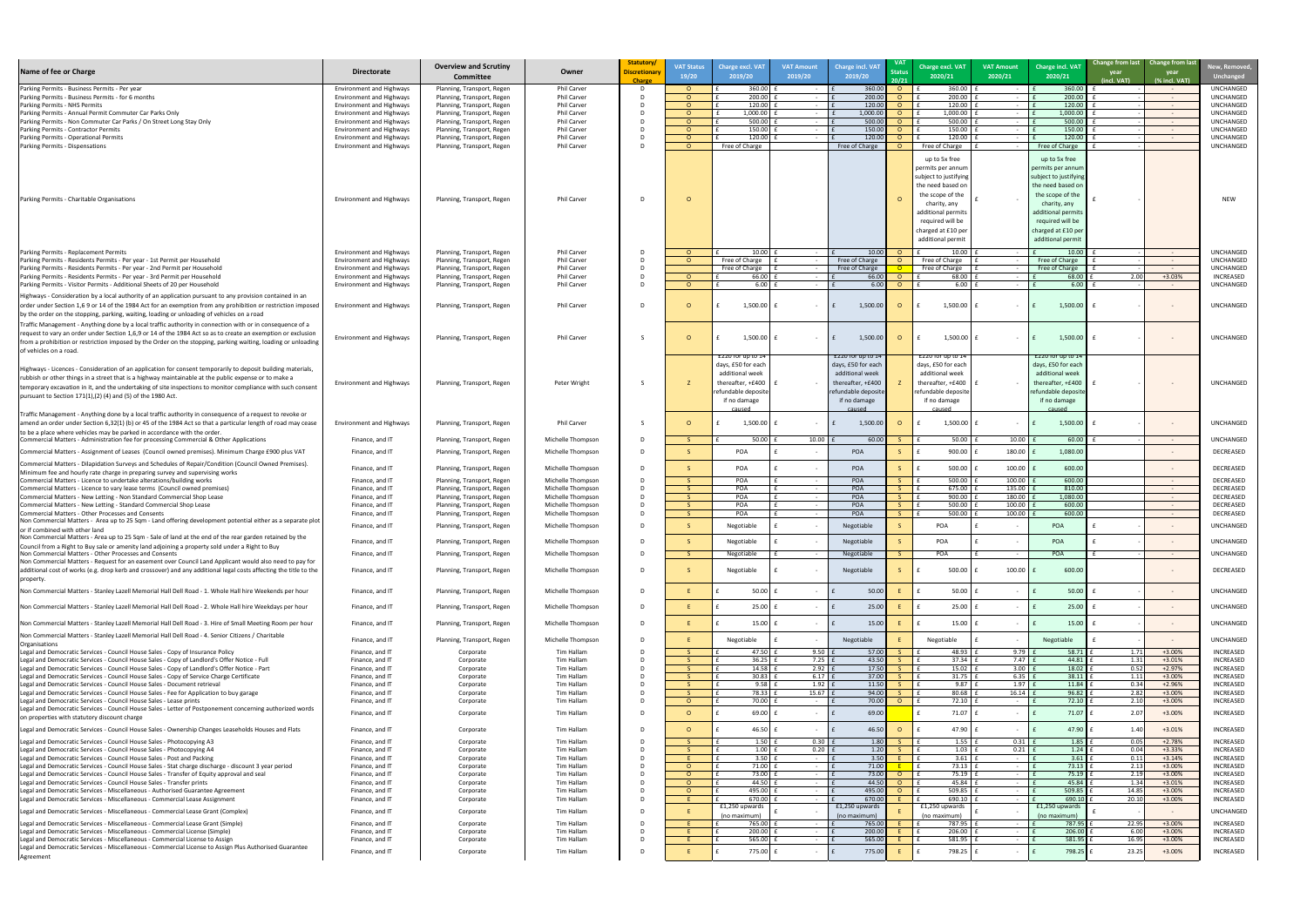| <u>New, Removed,</u><br><b>Unchanged</b> |
|------------------------------------------|
| UNCHANGED                                |
| UNCHANGED<br>INCREASED                   |
| <b>INCREASED</b><br><b>INCREASED</b>     |
| UNCHANGED                                |
| UNCHANGED                                |
| INCREASED                                |
|                                          |
| UNCHANGED                                |
| <b>INCREASED</b>                         |
| UNCHANGED                                |
| UNCHANGED                                |
| UNCHANGED                                |
| UNCHANGED                                |
| INCREASED                                |
| INCREASED                                |
| INCREASED                                |
| INCREASED                                |
| INCREASED                                |
| INCREASED<br>INCREASED                   |
| INCREASED<br>INCREASED                   |
| <b>INCREASED</b>                         |
| <b>INCREASED</b>                         |
| UNCHANGED                                |
|                                          |
|                                          |
| INCREASED<br>INCREASED                   |
| INCREASED<br>INCREASED                   |
| INCREASED                                |
| INCREASED<br>INCREASED                   |
| INCREASED                                |
| UNCHANGED                                |
| INCREASED                                |
| INCREASED                                |
| INCREASED                                |
| INCREASED                                |
| INCREASED                                |
| INCREASED                                |
| INCREASED                                |
| <b>INCREASED</b>                         |
| UNCHANGED                                |
| UNCHANGED                                |
| UNCHANGED                                |
| UNCHANGED                                |
| UNCHANGED                                |
| UNCHANGED                                |
| UNCHANGED                                |
| UNCHANGED                                |
| UNCHANGED                                |
| <b>NEW</b><br>UNCHANGED                  |
| UNCHANGED<br>UNCHANGED                   |
| UNCHANGED<br>UNCHANGED                   |

| £875 - £1,275<br>£875 - £1,275<br>Tim Hallam<br>£875 - £1,275<br>£875 - £1,275<br>Legal and Democratic Services - Miscellaneous - Commercial License to Assign Plus Deed of Variation of Lease<br>Finance, and IT<br>Corporate<br>£670 - £980<br>£670 - £980<br><b>UNCHANGED</b><br>£670 - £980<br>£670 - £980<br>Legal and Democratic Services - Miscellaneous - Commercial Deed of Variation of (Shop) Lease<br>Tim Hallam<br>Finance, and IT<br>Corporate<br>$\sim 100$ m $^{-1}$<br>$\sim 100$<br>$\sim$ $-$<br>Tim Hallam<br>18.67<br>19.23<br>112.00<br>3.36<br>$+3.00%$<br>Legal and Democratic Services - Miscellaneous - Copy of Lease<br>Finance, and IT<br>Corporate<br>93.33<br>96.13<br>115.36<br><b>INCREASED</b><br>egal and Democratic Services - Miscellaneous - Deed of Covenants<br>Tim Hallam<br>465.00<br>465.00<br>478.95<br>478.95<br>13.95<br>$+3.00%$<br>Finance, and IT<br>Corporate<br>$\sim$<br>581.95<br><b>INCREASED</b><br>Legal and Democratic Services - Miscellaneous - Landlord Licence<br>Tim Hallam<br>565.00<br>565.00<br>581.95<br>16.95<br>$+3.00%$<br>Finance, and IT<br>Corporate<br>$\Omega$<br>£2,575 upwards<br>£2,575 upwards<br>Legal and Democratic Services - Miscellaneous - Legal Charge re. drafting of document for:- Section 278<br>£2,575 upwards<br>£2,575 upwards<br><b>UNCHANGED</b><br>Tim Hallam<br>Finance, and IT<br>Corporate<br>(No set maximum)<br>(No set maximum<br>(No set maximum)<br>(No set maximum<br>(Complex)<br>Legal and Democratic Services - Miscellaneous - Legal Charge re. drafting of document for:- Deed of Variation<br>£1,030 upwards<br>£1,030 upwards<br>£1,030 upwards<br>£1,030 upwards<br><b>UNCHANGED</b><br>Finance, and IT<br>Tim Hallam<br>Corporate<br>(re. S106 or complex commercial leases or agreements)<br>(No set maximum)<br>(No set maximum)<br>(No set maximum)<br>(No set maximum<br>30.90<br>$+3.00%$<br>1,030.00<br>1,060.90<br>Tim Hallam<br>1,030.0<br>1,060.90<br>Finance, and IT<br>Corporate<br>$\sim$<br>£230 - £360<br>£230 - £360<br>£230 - £360<br>Tim Hallam<br>£230 - £360<br>Finance, and IT<br>Corporate<br>$\sim$<br>$\sim$ $ \sim$<br>Legal and Democratic Services - Miscellaneous - Legal Charge re. drafting of document for:- Section 106<br>$+3.00%$<br>$1,750.00$  <br>1,750.00<br>1,802.50<br>1,802.50<br>52.50<br>Tim Hallam<br>$\Omega$<br>Finance, and IT<br>Corporate<br>$\sim$ $ \sim$<br>(Standard)<br>£2,575 upwards<br>Legal and Democratic Services - Miscellaneous - Legal Charge re. drafting of document for:- Section 106<br>£2,575 upwards<br>£2,575 upwards<br>£2,575 upwards<br>UNCHANGED<br>Finance, and IT<br>Tim Hallam<br>Corporate<br>$\sim$ $ \sim$<br>(No set maximum)<br>(No set maximum)<br>(No set maximum)<br>(No set maximum<br>Legal and Democratic Services - Miscellaneous - Legal Charge re. drafting of document for:- Section 106<br>£2,575 upwards<br>£2,575 upwards<br>£2,575 upwards<br>£2,575 upwards<br>UNCHANGED<br>Tim Hallam<br>Finance, and IT<br>Corporate<br>$\sim$ $ \sim$<br>(No set maximum)<br>(No set maximum<br>(No set maximum)<br>(No set maximum<br>Legal and Democratic Services - Miscellaneous - Legal Charge re. drafting of document for:- Section 38<br>$2,575.00$   1<br>2,575.00<br>2,575.00<br>2,575.00<br>Tim Hallam<br>Finance, and IT<br>Corporate<br>$\Omega$<br>$\sim$ $ \sim$<br>$\sim$ $ \sim$<br>(Standard)<br>Legal and Democratic Services - Miscellaneous - Legal Charge re. drafting of document for:- Section 38<br>£2,575 upwards<br>£2,575 upwards<br>£2,575 upwards<br>£2,575 upwards<br>Finance, and IT<br>Tim Hallam<br>Corporate<br>$\sim$ $ \sim$<br>(No set maximum)<br>(No set maximum)<br>(No set maximum)<br>(No set maximum<br>(Complex)<br>$+3.00%$<br>Legal and Democratic Services - Miscellaneous - Legal Charge re. drafting of document for:- Surrenders<br>Tim Hallam<br>620.00<br>620.00<br>638.60<br>638.60<br>18.60<br>Finance, and IT<br>Corporate<br>$\Omega$<br>$\sim$ $-$<br>825.00<br>849.75<br>$+3.00%$<br>INCREASED<br>Tim Hallam<br>825.00<br>849.75<br>24.75<br>Finance, and IT<br>$\Omega$<br>$\Omega$<br>Corporate<br>$\sim$<br>Legal and Democratic Services - Miscellaneous - Legal Charge re. drafting of document for:- Verification of<br>52.00<br>52.00<br>53.56<br>53.56<br>+3.00%<br>INCREASED<br>Tim Hallam<br>1.56<br>Finance, and IT<br>$\circ$<br>Corporate<br>$\Omega$<br>$\sim$<br>Legal and Democratic Services - Miscellaneous - Legal Charge re. drafting of document for:- Wayleave<br>515.00<br>$+3.00%$<br>515.00<br>530.45<br>530.45<br>15.45<br>Tim Hallam<br>$\Omega$<br>Finance, and IT<br>Corporate<br>$\Omega$<br>$\sim$ $ \sim$<br><b>Agreement Democratic Services</b><br>746.75<br>725.00<br>725.00<br>746.75<br>21.75<br>$+3.00%$<br>Legal and Democratic Services - Miscellaneous - Licence of Alteration<br>Tim Hallam<br>Finance, and IT<br>Corporate<br>$\sim$ $-$<br>725.00<br>Legal and Democratic Services - Miscellaneous - Licences to assign Leasehold Premises<br><b>INCREASED</b><br>Tim Hallam<br>746.75<br>746.75<br>725.00<br>21.75<br>$+3.00%$<br>Finance, and IT<br>Corporate<br>85.00<br>85.00<br>87.55<br>87.55<br>2.55<br>$+3.00%$<br>egal and Democratic Services - Miscellaneous - Notice of Assignment<br>Tim Hallam<br><b>INCREASED</b><br>$\Omega$<br>Finance, and IT<br>Corporate<br>$\Omega$<br>$\sim$ $-$<br>85.00<br>85.00<br>87.55<br>87.55<br>2.55<br>$+3.00%$<br>Legal and Democratic Services - Miscellaneous - Notice of Charge<br>Tim Hallam<br>Finance, and IT<br>Corporate<br>$\Omega$<br>$\sim$<br>125.00<br>125.00<br>128.75<br>128.75<br>3.75<br>$+3.00%$<br>Tim Hallam<br>Legal and Democratic Services - Miscellaneous - Retrospective Consent<br>Finance, and IT<br>Corporate<br>$\Omega$<br>$\sim$<br>79.31<br>77.00<br>79.31<br>77.00<br>2.31<br>$+3.00%$<br><b>INCREASED</b><br>Legal and Democratic Services - Miscellaneous - Right to Buy Engrossment<br>Tim Hallam<br>Corporate<br>Finance, and IT<br>$\Omega$<br>725.00<br>746.75<br>746.75<br>21.75<br>$+3.00%$<br>725.00<br><b>INCREASED</b><br>Tim Hallam<br>Legal and Democratic Services - Miscellaneous - Sale of Garden Land/ Additional Land<br>Finance, and IT<br>Corporate<br>If under £1,000<br>If under £1,000<br>If under £1,000<br>If under £1,000<br>min charge £725<br>min charge £725<br>min charge £725<br>min charge £725<br>then incremental<br>then incremental<br>then incrementa<br>then incremental<br>Tim Hallam<br><b>UNCHANGED</b><br>Legal and Democratic Services - Miscellaneous - Sale of Land<br>Finance, and IT<br>Corporate<br>$\sim$<br>depending on value<br>depending on value<br>depending on value<br>depending on value<br>& complexity (no<br>& complexity (no<br>& complexity (no<br>& complexity (no<br>maximum)<br>maximum)<br>maximum)<br>maximum)<br>740.00<br>762.20<br><b>INCREASED</b><br>740.00<br>762.20<br>22.20<br>+3.00%<br>Tim Hallam<br>Legal and Democratic Services - Miscellaneous - Shop Leases<br>$\Omega$<br>Finance, and IT<br>Corporate<br>$\Omega$<br>$\sim 100$<br>$\sim 100$<br>1,550.00<br>1,550.00<br>1,596.50<br>1,596.50<br>$+3.00%$<br>Tim Hallam<br>46.50<br><b>INCREASED</b><br>Legal charge re drafting of document for:- Footpath/ Bridleway Creation or Diversion Agreement<br>Finance, and IT<br>Corporate<br>$\Omega$<br>$\Omega$<br>$\sim 100$<br>$\sim 100$<br>468.65<br>$+3.00%$<br>Tim Hallam<br>455.00<br>455.00<br>468.65<br>Finance, and IT<br>Corporate<br>13.65<br>$\Omega$<br>$\sim$ $ \sim$<br>30.00<br>30.00<br>$+3.00%$<br>Tim Hallam<br>30.90<br>30.90<br>0.90<br>Finance, and IT<br>Corporate<br>$\Omega$<br>$\Omega$<br>$\sim$ $ \sim$<br>515.00<br>530.45<br><b>INCREASED</b><br>Tim Hallam<br>515.00<br>530.45<br>15.45<br>$+3.00%$<br>Legal charge re drafting of document for:- Section 111 Agreement (in addition to S106 fee)<br>Finance, and IT<br>Corporate<br>$\Omega$<br>$\sim$<br>260.00<br>260.00<br>267.80<br>267.80<br>$+3.00%$<br><b>INCREASED</b><br>Tim Hallam<br>7.80<br>Legal charge re drafting of document for:- Section 142 Licence<br>Finance, and IT<br>Corporate<br>$\Omega$<br>$\sim$<br>$2,575.00$ £<br>2,575.00<br>2,652.25<br>2,652.25<br>77.25<br>$+3.00%$<br><b>Tim Hallam</b><br>Legal charge re drafting of document for:- Section 278 (Standard)<br>Finance, and IT<br>Corporate<br>$\Omega$<br>$\circ$<br>$\sim$<br>670.00<br>690.10<br>690.10<br>20.10<br>+3.00%<br>$670.00$ :<br>$\overline{O}$<br>Legal charge re drafting of document for:- Section 50 Agreement<br><b>Tim Hallam</b><br>Finance, and IT<br>$\Omega$<br>Corporate<br>Estimate in<br>Estimate in<br>Estimate in<br>Estimate in<br>Legal charge re drafting of document for:- Stopping up/ Orders etc under Highways Act<br><b>Tim Hallam</b><br>Finance, and IT<br>Corporate<br>circumstances of<br>circumstances of<br>circumstances of<br>circumstances of<br>$\sim$<br>$\sim$ $-$<br>the case<br>the case<br>the case<br>the case<br>9.60<br>$+3.00%$<br>Tim Hallam<br>320.00<br>320.00<br>329.60<br>329.60<br>Legal charge re drafting of document for:- Street License<br>$\circ$<br>Finance, and IT<br>Corporate<br>$\Omega$<br>$\sim$ $-$<br>$\sim$ $-$<br>- Legal Services - Contract & Procurement - Engrossment/ Sealing of Contract Fees - Discretionary/ No VAT<br>$+3.00%$<br>360.00<br>360.00<br>370.80<br>370.80<br>10.80<br>Tim Hallam<br>Finance, and IT<br>Corporate<br>$\sim$ $-$<br>Contract Value £750,000 to £1,500,000<br>- Legal Services - Contract & Procurement - Engrossment/ Sealing of Contract Fees - Discretionary/ No VAT<br>565.00<br>565.00<br>$+3.00%$<br>581.95<br>581.95<br>16.95<br>INCREASED<br>Tim Hallam<br>Finance, and IT<br>Corporate<br>$\sim$ $ \sim$<br>- Legal Services - Contract & Procurement - Engrossment/ Sealing of Contract Fees - Discretionary/ No VAT<br>155.00<br>155.00<br>159.65<br>159.65<br>+3.00%<br>INCREASED<br>Tim Hallam<br>Finance, and IT<br>4.65<br>Corporate<br>$\sim$ $ \sim$<br>Contract Value £100,000 to £250,000<br>Legal Services - Contract & Procurement - Engrossment/ Sealing of Contract Fees - Discretionary/ No VAT -<br>670.00<br>670.00<br>690.10<br>690.10<br>20.10<br>+3.00%<br>Tim Hallam<br>Finance, and IT<br>Corporate<br>$\sim$ $-$<br>Contract Value £2,500,000 to £5,000,000<br>- egal Services - Contract & Procurement - Engrossment/ Sealing of Contract Fees - Discretionary/ No VAT<br>260.00<br>260.00<br>267.80<br>267.80<br>$+3.00%$<br>Tim Hallam<br>7.80<br>Finance, and IT<br>Corporate<br>$\sim$<br>Contract Value £250,000 to £750,000<br>- egal Services - Contract & Procurement - Engrossment/ Sealing of Contract Fees - Discretionary/ No VAT<br>901.25<br>$+3.00%$<br>875.00<br>875.00<br>901.25<br>26.25<br>INCREASED<br>Tim Hallam<br>Finance, and IT<br>Corporate<br>Legal Services - Contract & Procurement - Engrossment/ Sealing of Contract Fees - Discretionary/ No VAT -<br>155.00<br>155.00<br>159.65<br>159.65<br>4.65<br>+3.00%<br>INCREASED<br>Tim Hallam<br>Finance, and IT<br>Corporate<br>$\sim$ $ \sim$<br>0.20<br>0.20<br><b>UNCHANGED</b><br>Photocopying:- Election expense returns (per side copied)<br>0.20<br>0.20<br>Tim Hallam<br>Finance, and IT<br>Corporate<br>$\sim 100$<br>$\sim$ $ \sim$<br>$\sim$ $-$<br>Sale of the edited register:- In data format, £20 *plus £1.50 for each 1,000 entries (or remaining part of 1,000<br><b>UNCHANGED</b><br>Tim Hallam<br>£20 *+£1.50<br>£20 *+£1.50<br>£20 *+£1.50<br>£20 $*+£1.50$<br>Finance, and IT<br>Corporate<br>$\sim$ $ \sim$<br>$\sim$ $ \sim$<br>Sale of the edited register:- In printed format, £10 *plus £5 for each 1,000 entries (or remaining part of 1,000<br>$£10 * + E5$<br>£10 *+£5<br>$£10 * + E5$<br>Finance, and IT<br>Tim Hallam<br>£10 *+£5<br>Corporate<br>$\sim$<br>$\sim$ $ \sim$<br>£20 *+£1.50<br>£20 *+£1.50<br>£20 *+£1.50<br>£20 *+£1.50<br>Finance, and IT<br>Tim Hallam<br>Corporate<br>$\sim$ $-$<br>$\sim$ $ \sim$<br>(or remaining part of 1,000 entries) in it<br>$£10 * + E5$<br>$£10*+£5$<br>$£10 * + £5$<br>£10 *+£5<br><b>UNCHANGED</b><br>Finance, and IT<br>Tim Hallam<br>Corporate<br>$\sim$ $ \sim$<br>$\sim$ $ \sim$<br>Sale of the list of overseas electors:- In data format, £20 *plus £5 for each 100 entries (or remaining part of<br>$£20 * + £1.50$<br>$£20 * + £1.50$<br>£20 *+£1.50<br><b>UNCHANGED</b><br>£20 *+£1.50<br>Finance, and IT<br>Tim Hallam<br>Corporate<br>$\sim$ $-$<br>$\sim$ $ \sim$<br>Sale of the list of overseas electors:- In printed format, £10 *plus £5 for each 100 entries (or remaining part of<br>$£10 * + E5$<br>$£10*+£5$<br>£10 *+£5<br>£10 *+£5<br>Finance, and IT<br>Tim Hallam<br>Corporate<br>$\sim$<br>$\sim$ $ \sim$<br>100 entries) in it<br>The cost of a marked document (Register or Absent vote list):- Data copies is £10 *plus £1 per 1,000 entries<br>$£10 * + £1$<br>$£10*+£1$<br>$£10 * + £1$<br>$£10*+£1$<br>Finance, and IT<br>Tim Hallam<br>Corporate<br>$\sim$ $-$<br>$\sim$ $ \sim$<br>or part thereof<br>The cost of a marked document (Register or Absent vote list):- Printed copies is £10 *plus £2 per 1,000<br>$£10 * + £2$<br>$£10 * + £2$<br>$£10 * + £2$<br>$£10 * + £2$<br><b>UNCHANGED</b><br>Finance, and IT<br>Tim Hallam<br>Corporate<br>$\sim$<br>$\sim$ $ \sim$<br>600.00<br>600.00<br>600.00<br>$\overline{O}$<br>Housing - Lease Extension - Legal cost<br>Finance, and IT<br>Tim Hallam<br><b>NEW</b><br>Corporate<br>$\sim$ $ \sim$<br>$\sim$ $ \sim$<br>47.00<br>47.00<br>47.00<br>47.00<br>Place<br>Planning, Transport, Regen<br>Anthony Fletcher<br>$\Omega$<br>$\circ$<br>$\sim$ $-$<br>$\sim$ $ \sim$<br>$\sim$<br>8.00<br>8.00<br>8.00<br>8.00<br>Local Land Charges - Additional parcel - personal search<br>Anthony Fletcher<br>Place<br>Planning, Transport, Regen<br>$\Omega$<br>$\sim$ $ \sim$<br>$\sim 100$<br>36.00<br>36.00<br>36.00<br>36.00<br>Local Land Charges - Additional parcel - residential<br>Place<br>Planning, Transport, Regen<br>Anthony Fletcher<br>$\Omega$<br>$\circ$<br>$\sim$ $-$<br>$\sim 100$<br>80.00<br>80.00<br>80.00<br>Local Land Charges - Cancellation fee for Con29 search<br>Place<br>80.00<br><b>UNCHANGED</b><br>Planning, Transport, Regen<br>Anthony Fletcher<br>$\circ$<br>$\sim$ $-$<br>$\sim 100$<br>20.00<br>$20.00$ £<br>$20.00$ f<br>$\Omega$<br>$\sim$ $ \sim$ | Name of fee or Charge                                                                                            | <b>Directorate</b> | <b>Overview and Scrutiny</b><br><b>Committee</b> | Owner            | Statutory/<br><b>Discretionary</b><br><b>Charge</b> | <b>VAT Status</b><br>19/20 | <b>Charge excl. VAT</b><br>2019/20 | <b>VAT Amount</b><br>2019/20 | <b>Charge incl. VAT</b><br>2019/20 | <b>Status</b> | Charge excl. VAT<br>2020/21 | <b>VAT Amount</b><br>2020/21 | <b>Charge incl. VAT</b><br>2020/21 | Change from last Change from last<br>year<br>(incl. VAT) | year<br>(% incl. VAT) | New, Remove<br><b>Unchanged</b> |
|-----------------------------------------------------------------------------------------------------------------------------------------------------------------------------------------------------------------------------------------------------------------------------------------------------------------------------------------------------------------------------------------------------------------------------------------------------------------------------------------------------------------------------------------------------------------------------------------------------------------------------------------------------------------------------------------------------------------------------------------------------------------------------------------------------------------------------------------------------------------------------------------------------------------------------------------------------------------------------------------------------------------------------------------------------------------------------------------------------------------------------------------------------------------------------------------------------------------------------------------------------------------------------------------------------------------------------------------------------------------------------------------------------------------------------------------------------------------------------------------------------------------------------------------------------------------------------------------------------------------------------------------------------------------------------------------------------------------------------------------------------------------------------------------------------------------------------------------------------------------------------------------------------------------------------------------------------------------------------------------------------------------------------------------------------------------------------------------------------------------------------------------------------------------------------------------------------------------------------------------------------------------------------------------------------------------------------------------------------------------------------------------------------------------------------------------------------------------------------------------------------------------------------------------------------------------------------------------------------------------------------------------------------------------------------------------------------------------------------------------------------------------------------------------------------------------------------------------------------------------------------------------------------------------------------------------------------------------------------------------------------------------------------------------------------------------------------------------------------------------------------------------------------------------------------------------------------------------------------------------------------------------------------------------------------------------------------------------------------------------------------------------------------------------------------------------------------------------------------------------------------------------------------------------------------------------------------------------------------------------------------------------------------------------------------------------------------------------------------------------------------------------------------------------------------------------------------------------------------------------------------------------------------------------------------------------------------------------------------------------------------------------------------------------------------------------------------------------------------------------------------------------------------------------------------------------------------------------------------------------------------------------------------------------------------------------------------------------------------------------------------------------------------------------------------------------------------------------------------------------------------------------------------------------------------------------------------------------------------------------------------------------------------------------------------------------------------------------------------------------------------------------------------------------------------------------------------------------------------------------------------------------------------------------------------------------------------------------------------------------------------------------------------------------------------------------------------------------------------------------------------------------------------------------------------------------------------------------------------------------------------------------------------------------------------------------------------------------------------------------------------------------------------------------------------------------------------------------------------------------------------------------------------------------------------------------------------------------------------------------------------------------------------------------------------------------------------------------------------------------------------------------------------------------------------------------------------------------------------------------------------------------------------------------------------------------------------------------------------------------------------------------------------------------------------------------------------------------------------------------------------------------------------------------------------------------------------------------------------------------------------------------------------------------------------------------------------------------------------------------------------------------------------------------------------------------------------------------------------------------------------------------------------------------------------------------------------------------------------------------------------------------------------------------------------------------------------------------------------------------------------------------------------------------------------------------------------------------------------------------------------------------------------------------------------------------------------------------------------------------------------------------------------------------------------------------------------------------------------------------------------------------------------------------------------------------------------------------------------------------------------------------------------------------------------------------------------------------------------------------------------------------------------------------------------------------------------------------------------------------------------------------------------------------------------------------------------------------------------------------------------------------------------------------------------------------------------------------------------------------------------------------------------------------------------------------------------------------------------------------------------------------------------------------------------------------------------------------------------------------------------------------------------------------------------------------------------------------------------------------------------------------------------------------------------------------------------------------------------------------------------------------------------------------------------------------------------------------------------------------------------------------------------------------------------------------------------------------------------------------------------------------------------------------------------------------------------------------------------------------------------------------------------------------------------------------------------------------------------------------------------------------------------------------------------------------------------------------------------------------------------------------------------------------------------------------------------------------------------------------------------------------------------------------------------------------------------------------------------------------------------------------------------------------------------------------------------------------------------------------------------------------------------------------------------------------------------------------------------------------------------------------------------------------------------------------------------------------------------------------------------------------------------------------------------------------------------------------------------------------------------------------------------------------------------------------------------------------------------------------------------------------------------------------------------------------------------------------------------------------------------------------------------------------------------------------------------------------------------------------------------------------------------------------------------------------------------------------------------------------------------------------------------------------------------------------------------------------------------------------------------------------------------------------------------------------------------------------------------------------------------------------------------------------------------------------------------------------------------------------------------------------------------------------------------------------------------------------------------------------------------------------------------------------------------------------------------------------------------------------------------------------------------------------------------------------------------------------------------------------------------------------------------------------------------------------------------------------------------------------------------------------------------------------------------------------------------------------------------------------------------------------------------------------------------------------------------------------------------------------------------------------------------------------------------------------------------------------------------------------------------------------------------------------------------------------------------------------------------------------------------------------------------------------------------------------------------------------------------------------------------------------------------------------------------------------------------------------------------------------------------------------------------------------------------------------------------------------------------------------------------------------------------------------------------------------------------------------------------------------------------------------------------------------------------------------------------------------------------------------------------------------------------------------------------------------------------------------------------------------------------------------------------------------------------------------------------------------------------------------------------------------------------------------------------------------------------------------------------------------------------------------------------------------------------------------------------------------------------------------------------------------------------------------------------------------------------------------------------------------------------------------------------------------------------------------------------------------------------------------------------------------------------------------------------------------------------------------------------------------------------------------------------------------------------------------------------------------------------------------------------------------------------------------------------------------------------------------------------------------------------------------------------------------------------------------------------------------------------------------------------------------------------------------------------------------------------------------------------------------------------------------------------------------------------------------------------------------------------------------------------------------------------------------------------------------------------------------------------------------------------------------------------------------------------------------------------------------------------------------------------------------------------------------------------------------------------------------------------------------------------------------------------------------------------------------------------------------------------------------------------------------------------------------------------------------------------------------------------------------------------------------------------------------------------------------------------------------------------------------------------------------------------------------------------------------|------------------------------------------------------------------------------------------------------------------|--------------------|--------------------------------------------------|------------------|-----------------------------------------------------|----------------------------|------------------------------------|------------------------------|------------------------------------|---------------|-----------------------------|------------------------------|------------------------------------|----------------------------------------------------------|-----------------------|---------------------------------|
|                                                                                                                                                                                                                                                                                                                                                                                                                                                                                                                                                                                                                                                                                                                                                                                                                                                                                                                                                                                                                                                                                                                                                                                                                                                                                                                                                                                                                                                                                                                                                                                                                                                                                                                                                                                                                                                                                                                                                                                                                                                                                                                                                                                                                                                                                                                                                                                                                                                                                                                                                                                                                                                                                                                                                                                                                                                                                                                                                                                                                                                                                                                                                                                                                                                                                                                                                                                                                                                                                                                                                                                                                                                                                                                                                                                                                                                                                                                                                                                                                                                                                                                                                                                                                                                                                                                                                                                                                                                                                                                                                                                                                                                                                                                                                                                                                                                                                                                                                                                                                                                                                                                                                                                                                                                                                                                                                                                                                                                                                                                                                                                                                                                                                                                                                                                                                                                                                                                                                                                                                                                                                                                                                                                                                                                                                                                                                                                                                                                                                                                                                                                                                                                                                                                                                                                                                                                                                                                                                                                                                                                                                                                                                                                                                                                                                                                                                                                                                                                                                                                                                                                                                                                                                                                                                                                                                                                                                                                                                                                                                                                                                                                                                                                                                                                                                                                                                                                                                                                                                                                                                                                                                                                                                                                                                                                                                                                                                                                                                                                                                                                                                                                                                                                                                                                                                                                                                                                                                                                                                                                                                                                                                                                                                                                                                                                                                                                                                                                                                                                                                                                                                                                                                                                                                                                                                                                                                                                                                                                                                                                                                                                                                                                                                                                                                                                                                                                                                                                                                                                                                                                                                                                                                                                                                                                                                                                                                                                                                                                                                                                                                                                                                                                                                                                                                                                                                                                                                                                                                                                                                                                                                                                                                                                                                                                                                                                                                                                                                                                                                                                                                                                                                                                                                                                                                                                                                                                                                                                                                                                                                                                                                                                                                                                                                                                                                                                                                                                                                                                                                                                                                                                                                                                                                                                                                                                                                                                                                                                                                                                                                                                                                                                                                                                                                                                                                                                                                                                                                                         |                                                                                                                  |                    |                                                  |                  |                                                     |                            |                                    |                              |                                    |               |                             |                              |                                    |                                                          |                       | <b>UNCHANGED</b>                |
|                                                                                                                                                                                                                                                                                                                                                                                                                                                                                                                                                                                                                                                                                                                                                                                                                                                                                                                                                                                                                                                                                                                                                                                                                                                                                                                                                                                                                                                                                                                                                                                                                                                                                                                                                                                                                                                                                                                                                                                                                                                                                                                                                                                                                                                                                                                                                                                                                                                                                                                                                                                                                                                                                                                                                                                                                                                                                                                                                                                                                                                                                                                                                                                                                                                                                                                                                                                                                                                                                                                                                                                                                                                                                                                                                                                                                                                                                                                                                                                                                                                                                                                                                                                                                                                                                                                                                                                                                                                                                                                                                                                                                                                                                                                                                                                                                                                                                                                                                                                                                                                                                                                                                                                                                                                                                                                                                                                                                                                                                                                                                                                                                                                                                                                                                                                                                                                                                                                                                                                                                                                                                                                                                                                                                                                                                                                                                                                                                                                                                                                                                                                                                                                                                                                                                                                                                                                                                                                                                                                                                                                                                                                                                                                                                                                                                                                                                                                                                                                                                                                                                                                                                                                                                                                                                                                                                                                                                                                                                                                                                                                                                                                                                                                                                                                                                                                                                                                                                                                                                                                                                                                                                                                                                                                                                                                                                                                                                                                                                                                                                                                                                                                                                                                                                                                                                                                                                                                                                                                                                                                                                                                                                                                                                                                                                                                                                                                                                                                                                                                                                                                                                                                                                                                                                                                                                                                                                                                                                                                                                                                                                                                                                                                                                                                                                                                                                                                                                                                                                                                                                                                                                                                                                                                                                                                                                                                                                                                                                                                                                                                                                                                                                                                                                                                                                                                                                                                                                                                                                                                                                                                                                                                                                                                                                                                                                                                                                                                                                                                                                                                                                                                                                                                                                                                                                                                                                                                                                                                                                                                                                                                                                                                                                                                                                                                                                                                                                                                                                                                                                                                                                                                                                                                                                                                                                                                                                                                                                                                                                                                                                                                                                                                                                                                                                                                                                                                                                                                                                                         |                                                                                                                  |                    |                                                  |                  |                                                     |                            |                                    |                              |                                    |               |                             |                              |                                    |                                                          |                       |                                 |
|                                                                                                                                                                                                                                                                                                                                                                                                                                                                                                                                                                                                                                                                                                                                                                                                                                                                                                                                                                                                                                                                                                                                                                                                                                                                                                                                                                                                                                                                                                                                                                                                                                                                                                                                                                                                                                                                                                                                                                                                                                                                                                                                                                                                                                                                                                                                                                                                                                                                                                                                                                                                                                                                                                                                                                                                                                                                                                                                                                                                                                                                                                                                                                                                                                                                                                                                                                                                                                                                                                                                                                                                                                                                                                                                                                                                                                                                                                                                                                                                                                                                                                                                                                                                                                                                                                                                                                                                                                                                                                                                                                                                                                                                                                                                                                                                                                                                                                                                                                                                                                                                                                                                                                                                                                                                                                                                                                                                                                                                                                                                                                                                                                                                                                                                                                                                                                                                                                                                                                                                                                                                                                                                                                                                                                                                                                                                                                                                                                                                                                                                                                                                                                                                                                                                                                                                                                                                                                                                                                                                                                                                                                                                                                                                                                                                                                                                                                                                                                                                                                                                                                                                                                                                                                                                                                                                                                                                                                                                                                                                                                                                                                                                                                                                                                                                                                                                                                                                                                                                                                                                                                                                                                                                                                                                                                                                                                                                                                                                                                                                                                                                                                                                                                                                                                                                                                                                                                                                                                                                                                                                                                                                                                                                                                                                                                                                                                                                                                                                                                                                                                                                                                                                                                                                                                                                                                                                                                                                                                                                                                                                                                                                                                                                                                                                                                                                                                                                                                                                                                                                                                                                                                                                                                                                                                                                                                                                                                                                                                                                                                                                                                                                                                                                                                                                                                                                                                                                                                                                                                                                                                                                                                                                                                                                                                                                                                                                                                                                                                                                                                                                                                                                                                                                                                                                                                                                                                                                                                                                                                                                                                                                                                                                                                                                                                                                                                                                                                                                                                                                                                                                                                                                                                                                                                                                                                                                                                                                                                                                                                                                                                                                                                                                                                                                                                                                                                                                                                                                                                         |                                                                                                                  |                    |                                                  |                  |                                                     |                            |                                    |                              |                                    |               |                             |                              |                                    |                                                          |                       | <b>INCREASED</b>                |
|                                                                                                                                                                                                                                                                                                                                                                                                                                                                                                                                                                                                                                                                                                                                                                                                                                                                                                                                                                                                                                                                                                                                                                                                                                                                                                                                                                                                                                                                                                                                                                                                                                                                                                                                                                                                                                                                                                                                                                                                                                                                                                                                                                                                                                                                                                                                                                                                                                                                                                                                                                                                                                                                                                                                                                                                                                                                                                                                                                                                                                                                                                                                                                                                                                                                                                                                                                                                                                                                                                                                                                                                                                                                                                                                                                                                                                                                                                                                                                                                                                                                                                                                                                                                                                                                                                                                                                                                                                                                                                                                                                                                                                                                                                                                                                                                                                                                                                                                                                                                                                                                                                                                                                                                                                                                                                                                                                                                                                                                                                                                                                                                                                                                                                                                                                                                                                                                                                                                                                                                                                                                                                                                                                                                                                                                                                                                                                                                                                                                                                                                                                                                                                                                                                                                                                                                                                                                                                                                                                                                                                                                                                                                                                                                                                                                                                                                                                                                                                                                                                                                                                                                                                                                                                                                                                                                                                                                                                                                                                                                                                                                                                                                                                                                                                                                                                                                                                                                                                                                                                                                                                                                                                                                                                                                                                                                                                                                                                                                                                                                                                                                                                                                                                                                                                                                                                                                                                                                                                                                                                                                                                                                                                                                                                                                                                                                                                                                                                                                                                                                                                                                                                                                                                                                                                                                                                                                                                                                                                                                                                                                                                                                                                                                                                                                                                                                                                                                                                                                                                                                                                                                                                                                                                                                                                                                                                                                                                                                                                                                                                                                                                                                                                                                                                                                                                                                                                                                                                                                                                                                                                                                                                                                                                                                                                                                                                                                                                                                                                                                                                                                                                                                                                                                                                                                                                                                                                                                                                                                                                                                                                                                                                                                                                                                                                                                                                                                                                                                                                                                                                                                                                                                                                                                                                                                                                                                                                                                                                                                                                                                                                                                                                                                                                                                                                                                                                                                                                                                                                         |                                                                                                                  |                    |                                                  |                  |                                                     |                            |                                    |                              |                                    |               |                             |                              |                                    |                                                          |                       |                                 |
|                                                                                                                                                                                                                                                                                                                                                                                                                                                                                                                                                                                                                                                                                                                                                                                                                                                                                                                                                                                                                                                                                                                                                                                                                                                                                                                                                                                                                                                                                                                                                                                                                                                                                                                                                                                                                                                                                                                                                                                                                                                                                                                                                                                                                                                                                                                                                                                                                                                                                                                                                                                                                                                                                                                                                                                                                                                                                                                                                                                                                                                                                                                                                                                                                                                                                                                                                                                                                                                                                                                                                                                                                                                                                                                                                                                                                                                                                                                                                                                                                                                                                                                                                                                                                                                                                                                                                                                                                                                                                                                                                                                                                                                                                                                                                                                                                                                                                                                                                                                                                                                                                                                                                                                                                                                                                                                                                                                                                                                                                                                                                                                                                                                                                                                                                                                                                                                                                                                                                                                                                                                                                                                                                                                                                                                                                                                                                                                                                                                                                                                                                                                                                                                                                                                                                                                                                                                                                                                                                                                                                                                                                                                                                                                                                                                                                                                                                                                                                                                                                                                                                                                                                                                                                                                                                                                                                                                                                                                                                                                                                                                                                                                                                                                                                                                                                                                                                                                                                                                                                                                                                                                                                                                                                                                                                                                                                                                                                                                                                                                                                                                                                                                                                                                                                                                                                                                                                                                                                                                                                                                                                                                                                                                                                                                                                                                                                                                                                                                                                                                                                                                                                                                                                                                                                                                                                                                                                                                                                                                                                                                                                                                                                                                                                                                                                                                                                                                                                                                                                                                                                                                                                                                                                                                                                                                                                                                                                                                                                                                                                                                                                                                                                                                                                                                                                                                                                                                                                                                                                                                                                                                                                                                                                                                                                                                                                                                                                                                                                                                                                                                                                                                                                                                                                                                                                                                                                                                                                                                                                                                                                                                                                                                                                                                                                                                                                                                                                                                                                                                                                                                                                                                                                                                                                                                                                                                                                                                                                                                                                                                                                                                                                                                                                                                                                                                                                                                                                                                                                                         |                                                                                                                  |                    |                                                  |                  |                                                     |                            |                                    |                              |                                    |               |                             |                              |                                    |                                                          |                       |                                 |
|                                                                                                                                                                                                                                                                                                                                                                                                                                                                                                                                                                                                                                                                                                                                                                                                                                                                                                                                                                                                                                                                                                                                                                                                                                                                                                                                                                                                                                                                                                                                                                                                                                                                                                                                                                                                                                                                                                                                                                                                                                                                                                                                                                                                                                                                                                                                                                                                                                                                                                                                                                                                                                                                                                                                                                                                                                                                                                                                                                                                                                                                                                                                                                                                                                                                                                                                                                                                                                                                                                                                                                                                                                                                                                                                                                                                                                                                                                                                                                                                                                                                                                                                                                                                                                                                                                                                                                                                                                                                                                                                                                                                                                                                                                                                                                                                                                                                                                                                                                                                                                                                                                                                                                                                                                                                                                                                                                                                                                                                                                                                                                                                                                                                                                                                                                                                                                                                                                                                                                                                                                                                                                                                                                                                                                                                                                                                                                                                                                                                                                                                                                                                                                                                                                                                                                                                                                                                                                                                                                                                                                                                                                                                                                                                                                                                                                                                                                                                                                                                                                                                                                                                                                                                                                                                                                                                                                                                                                                                                                                                                                                                                                                                                                                                                                                                                                                                                                                                                                                                                                                                                                                                                                                                                                                                                                                                                                                                                                                                                                                                                                                                                                                                                                                                                                                                                                                                                                                                                                                                                                                                                                                                                                                                                                                                                                                                                                                                                                                                                                                                                                                                                                                                                                                                                                                                                                                                                                                                                                                                                                                                                                                                                                                                                                                                                                                                                                                                                                                                                                                                                                                                                                                                                                                                                                                                                                                                                                                                                                                                                                                                                                                                                                                                                                                                                                                                                                                                                                                                                                                                                                                                                                                                                                                                                                                                                                                                                                                                                                                                                                                                                                                                                                                                                                                                                                                                                                                                                                                                                                                                                                                                                                                                                                                                                                                                                                                                                                                                                                                                                                                                                                                                                                                                                                                                                                                                                                                                                                                                                                                                                                                                                                                                                                                                                                                                                                                                                                                                                                         |                                                                                                                  |                    |                                                  |                  |                                                     |                            |                                    |                              |                                    |               |                             |                              |                                    |                                                          |                       |                                 |
|                                                                                                                                                                                                                                                                                                                                                                                                                                                                                                                                                                                                                                                                                                                                                                                                                                                                                                                                                                                                                                                                                                                                                                                                                                                                                                                                                                                                                                                                                                                                                                                                                                                                                                                                                                                                                                                                                                                                                                                                                                                                                                                                                                                                                                                                                                                                                                                                                                                                                                                                                                                                                                                                                                                                                                                                                                                                                                                                                                                                                                                                                                                                                                                                                                                                                                                                                                                                                                                                                                                                                                                                                                                                                                                                                                                                                                                                                                                                                                                                                                                                                                                                                                                                                                                                                                                                                                                                                                                                                                                                                                                                                                                                                                                                                                                                                                                                                                                                                                                                                                                                                                                                                                                                                                                                                                                                                                                                                                                                                                                                                                                                                                                                                                                                                                                                                                                                                                                                                                                                                                                                                                                                                                                                                                                                                                                                                                                                                                                                                                                                                                                                                                                                                                                                                                                                                                                                                                                                                                                                                                                                                                                                                                                                                                                                                                                                                                                                                                                                                                                                                                                                                                                                                                                                                                                                                                                                                                                                                                                                                                                                                                                                                                                                                                                                                                                                                                                                                                                                                                                                                                                                                                                                                                                                                                                                                                                                                                                                                                                                                                                                                                                                                                                                                                                                                                                                                                                                                                                                                                                                                                                                                                                                                                                                                                                                                                                                                                                                                                                                                                                                                                                                                                                                                                                                                                                                                                                                                                                                                                                                                                                                                                                                                                                                                                                                                                                                                                                                                                                                                                                                                                                                                                                                                                                                                                                                                                                                                                                                                                                                                                                                                                                                                                                                                                                                                                                                                                                                                                                                                                                                                                                                                                                                                                                                                                                                                                                                                                                                                                                                                                                                                                                                                                                                                                                                                                                                                                                                                                                                                                                                                                                                                                                                                                                                                                                                                                                                                                                                                                                                                                                                                                                                                                                                                                                                                                                                                                                                                                                                                                                                                                                                                                                                                                                                                                                                                                                                                                         |                                                                                                                  |                    |                                                  |                  |                                                     |                            |                                    |                              |                                    |               |                             |                              |                                    |                                                          |                       |                                 |
|                                                                                                                                                                                                                                                                                                                                                                                                                                                                                                                                                                                                                                                                                                                                                                                                                                                                                                                                                                                                                                                                                                                                                                                                                                                                                                                                                                                                                                                                                                                                                                                                                                                                                                                                                                                                                                                                                                                                                                                                                                                                                                                                                                                                                                                                                                                                                                                                                                                                                                                                                                                                                                                                                                                                                                                                                                                                                                                                                                                                                                                                                                                                                                                                                                                                                                                                                                                                                                                                                                                                                                                                                                                                                                                                                                                                                                                                                                                                                                                                                                                                                                                                                                                                                                                                                                                                                                                                                                                                                                                                                                                                                                                                                                                                                                                                                                                                                                                                                                                                                                                                                                                                                                                                                                                                                                                                                                                                                                                                                                                                                                                                                                                                                                                                                                                                                                                                                                                                                                                                                                                                                                                                                                                                                                                                                                                                                                                                                                                                                                                                                                                                                                                                                                                                                                                                                                                                                                                                                                                                                                                                                                                                                                                                                                                                                                                                                                                                                                                                                                                                                                                                                                                                                                                                                                                                                                                                                                                                                                                                                                                                                                                                                                                                                                                                                                                                                                                                                                                                                                                                                                                                                                                                                                                                                                                                                                                                                                                                                                                                                                                                                                                                                                                                                                                                                                                                                                                                                                                                                                                                                                                                                                                                                                                                                                                                                                                                                                                                                                                                                                                                                                                                                                                                                                                                                                                                                                                                                                                                                                                                                                                                                                                                                                                                                                                                                                                                                                                                                                                                                                                                                                                                                                                                                                                                                                                                                                                                                                                                                                                                                                                                                                                                                                                                                                                                                                                                                                                                                                                                                                                                                                                                                                                                                                                                                                                                                                                                                                                                                                                                                                                                                                                                                                                                                                                                                                                                                                                                                                                                                                                                                                                                                                                                                                                                                                                                                                                                                                                                                                                                                                                                                                                                                                                                                                                                                                                                                                                                                                                                                                                                                                                                                                                                                                                                                                                                                                                                                                         | Legal and Democratic Services - Miscellaneous - Legal Charge re. drafting of document for:- Easements            |                    |                                                  |                  |                                                     |                            |                                    |                              |                                    |               |                             |                              |                                    |                                                          |                       | <b>INCREASED</b>                |
|                                                                                                                                                                                                                                                                                                                                                                                                                                                                                                                                                                                                                                                                                                                                                                                                                                                                                                                                                                                                                                                                                                                                                                                                                                                                                                                                                                                                                                                                                                                                                                                                                                                                                                                                                                                                                                                                                                                                                                                                                                                                                                                                                                                                                                                                                                                                                                                                                                                                                                                                                                                                                                                                                                                                                                                                                                                                                                                                                                                                                                                                                                                                                                                                                                                                                                                                                                                                                                                                                                                                                                                                                                                                                                                                                                                                                                                                                                                                                                                                                                                                                                                                                                                                                                                                                                                                                                                                                                                                                                                                                                                                                                                                                                                                                                                                                                                                                                                                                                                                                                                                                                                                                                                                                                                                                                                                                                                                                                                                                                                                                                                                                                                                                                                                                                                                                                                                                                                                                                                                                                                                                                                                                                                                                                                                                                                                                                                                                                                                                                                                                                                                                                                                                                                                                                                                                                                                                                                                                                                                                                                                                                                                                                                                                                                                                                                                                                                                                                                                                                                                                                                                                                                                                                                                                                                                                                                                                                                                                                                                                                                                                                                                                                                                                                                                                                                                                                                                                                                                                                                                                                                                                                                                                                                                                                                                                                                                                                                                                                                                                                                                                                                                                                                                                                                                                                                                                                                                                                                                                                                                                                                                                                                                                                                                                                                                                                                                                                                                                                                                                                                                                                                                                                                                                                                                                                                                                                                                                                                                                                                                                                                                                                                                                                                                                                                                                                                                                                                                                                                                                                                                                                                                                                                                                                                                                                                                                                                                                                                                                                                                                                                                                                                                                                                                                                                                                                                                                                                                                                                                                                                                                                                                                                                                                                                                                                                                                                                                                                                                                                                                                                                                                                                                                                                                                                                                                                                                                                                                                                                                                                                                                                                                                                                                                                                                                                                                                                                                                                                                                                                                                                                                                                                                                                                                                                                                                                                                                                                                                                                                                                                                                                                                                                                                                                                                                                                                                                                                                                         | Legal and Democratic Services - Miscellaneous - Legal Charge re. drafting of document for:- Rent Reviews         |                    |                                                  |                  |                                                     |                            |                                    |                              |                                    |               |                             |                              |                                    |                                                          |                       | <b>UNCHANGED</b>                |
|                                                                                                                                                                                                                                                                                                                                                                                                                                                                                                                                                                                                                                                                                                                                                                                                                                                                                                                                                                                                                                                                                                                                                                                                                                                                                                                                                                                                                                                                                                                                                                                                                                                                                                                                                                                                                                                                                                                                                                                                                                                                                                                                                                                                                                                                                                                                                                                                                                                                                                                                                                                                                                                                                                                                                                                                                                                                                                                                                                                                                                                                                                                                                                                                                                                                                                                                                                                                                                                                                                                                                                                                                                                                                                                                                                                                                                                                                                                                                                                                                                                                                                                                                                                                                                                                                                                                                                                                                                                                                                                                                                                                                                                                                                                                                                                                                                                                                                                                                                                                                                                                                                                                                                                                                                                                                                                                                                                                                                                                                                                                                                                                                                                                                                                                                                                                                                                                                                                                                                                                                                                                                                                                                                                                                                                                                                                                                                                                                                                                                                                                                                                                                                                                                                                                                                                                                                                                                                                                                                                                                                                                                                                                                                                                                                                                                                                                                                                                                                                                                                                                                                                                                                                                                                                                                                                                                                                                                                                                                                                                                                                                                                                                                                                                                                                                                                                                                                                                                                                                                                                                                                                                                                                                                                                                                                                                                                                                                                                                                                                                                                                                                                                                                                                                                                                                                                                                                                                                                                                                                                                                                                                                                                                                                                                                                                                                                                                                                                                                                                                                                                                                                                                                                                                                                                                                                                                                                                                                                                                                                                                                                                                                                                                                                                                                                                                                                                                                                                                                                                                                                                                                                                                                                                                                                                                                                                                                                                                                                                                                                                                                                                                                                                                                                                                                                                                                                                                                                                                                                                                                                                                                                                                                                                                                                                                                                                                                                                                                                                                                                                                                                                                                                                                                                                                                                                                                                                                                                                                                                                                                                                                                                                                                                                                                                                                                                                                                                                                                                                                                                                                                                                                                                                                                                                                                                                                                                                                                                                                                                                                                                                                                                                                                                                                                                                                                                                                                                                                                                                         |                                                                                                                  |                    |                                                  |                  |                                                     |                            |                                    |                              |                                    |               |                             |                              |                                    |                                                          |                       | INCREASED                       |
|                                                                                                                                                                                                                                                                                                                                                                                                                                                                                                                                                                                                                                                                                                                                                                                                                                                                                                                                                                                                                                                                                                                                                                                                                                                                                                                                                                                                                                                                                                                                                                                                                                                                                                                                                                                                                                                                                                                                                                                                                                                                                                                                                                                                                                                                                                                                                                                                                                                                                                                                                                                                                                                                                                                                                                                                                                                                                                                                                                                                                                                                                                                                                                                                                                                                                                                                                                                                                                                                                                                                                                                                                                                                                                                                                                                                                                                                                                                                                                                                                                                                                                                                                                                                                                                                                                                                                                                                                                                                                                                                                                                                                                                                                                                                                                                                                                                                                                                                                                                                                                                                                                                                                                                                                                                                                                                                                                                                                                                                                                                                                                                                                                                                                                                                                                                                                                                                                                                                                                                                                                                                                                                                                                                                                                                                                                                                                                                                                                                                                                                                                                                                                                                                                                                                                                                                                                                                                                                                                                                                                                                                                                                                                                                                                                                                                                                                                                                                                                                                                                                                                                                                                                                                                                                                                                                                                                                                                                                                                                                                                                                                                                                                                                                                                                                                                                                                                                                                                                                                                                                                                                                                                                                                                                                                                                                                                                                                                                                                                                                                                                                                                                                                                                                                                                                                                                                                                                                                                                                                                                                                                                                                                                                                                                                                                                                                                                                                                                                                                                                                                                                                                                                                                                                                                                                                                                                                                                                                                                                                                                                                                                                                                                                                                                                                                                                                                                                                                                                                                                                                                                                                                                                                                                                                                                                                                                                                                                                                                                                                                                                                                                                                                                                                                                                                                                                                                                                                                                                                                                                                                                                                                                                                                                                                                                                                                                                                                                                                                                                                                                                                                                                                                                                                                                                                                                                                                                                                                                                                                                                                                                                                                                                                                                                                                                                                                                                                                                                                                                                                                                                                                                                                                                                                                                                                                                                                                                                                                                                                                                                                                                                                                                                                                                                                                                                                                                                                                                                                                                         |                                                                                                                  |                    |                                                  |                  |                                                     |                            |                                    |                              |                                    |               |                             |                              |                                    |                                                          |                       |                                 |
|                                                                                                                                                                                                                                                                                                                                                                                                                                                                                                                                                                                                                                                                                                                                                                                                                                                                                                                                                                                                                                                                                                                                                                                                                                                                                                                                                                                                                                                                                                                                                                                                                                                                                                                                                                                                                                                                                                                                                                                                                                                                                                                                                                                                                                                                                                                                                                                                                                                                                                                                                                                                                                                                                                                                                                                                                                                                                                                                                                                                                                                                                                                                                                                                                                                                                                                                                                                                                                                                                                                                                                                                                                                                                                                                                                                                                                                                                                                                                                                                                                                                                                                                                                                                                                                                                                                                                                                                                                                                                                                                                                                                                                                                                                                                                                                                                                                                                                                                                                                                                                                                                                                                                                                                                                                                                                                                                                                                                                                                                                                                                                                                                                                                                                                                                                                                                                                                                                                                                                                                                                                                                                                                                                                                                                                                                                                                                                                                                                                                                                                                                                                                                                                                                                                                                                                                                                                                                                                                                                                                                                                                                                                                                                                                                                                                                                                                                                                                                                                                                                                                                                                                                                                                                                                                                                                                                                                                                                                                                                                                                                                                                                                                                                                                                                                                                                                                                                                                                                                                                                                                                                                                                                                                                                                                                                                                                                                                                                                                                                                                                                                                                                                                                                                                                                                                                                                                                                                                                                                                                                                                                                                                                                                                                                                                                                                                                                                                                                                                                                                                                                                                                                                                                                                                                                                                                                                                                                                                                                                                                                                                                                                                                                                                                                                                                                                                                                                                                                                                                                                                                                                                                                                                                                                                                                                                                                                                                                                                                                                                                                                                                                                                                                                                                                                                                                                                                                                                                                                                                                                                                                                                                                                                                                                                                                                                                                                                                                                                                                                                                                                                                                                                                                                                                                                                                                                                                                                                                                                                                                                                                                                                                                                                                                                                                                                                                                                                                                                                                                                                                                                                                                                                                                                                                                                                                                                                                                                                                                                                                                                                                                                                                                                                                                                                                                                                                                                                                                                                                                         | (complex financial obligations or in-kind works                                                                  |                    |                                                  |                  |                                                     |                            |                                    |                              |                                    |               |                             |                              |                                    |                                                          |                       |                                 |
|                                                                                                                                                                                                                                                                                                                                                                                                                                                                                                                                                                                                                                                                                                                                                                                                                                                                                                                                                                                                                                                                                                                                                                                                                                                                                                                                                                                                                                                                                                                                                                                                                                                                                                                                                                                                                                                                                                                                                                                                                                                                                                                                                                                                                                                                                                                                                                                                                                                                                                                                                                                                                                                                                                                                                                                                                                                                                                                                                                                                                                                                                                                                                                                                                                                                                                                                                                                                                                                                                                                                                                                                                                                                                                                                                                                                                                                                                                                                                                                                                                                                                                                                                                                                                                                                                                                                                                                                                                                                                                                                                                                                                                                                                                                                                                                                                                                                                                                                                                                                                                                                                                                                                                                                                                                                                                                                                                                                                                                                                                                                                                                                                                                                                                                                                                                                                                                                                                                                                                                                                                                                                                                                                                                                                                                                                                                                                                                                                                                                                                                                                                                                                                                                                                                                                                                                                                                                                                                                                                                                                                                                                                                                                                                                                                                                                                                                                                                                                                                                                                                                                                                                                                                                                                                                                                                                                                                                                                                                                                                                                                                                                                                                                                                                                                                                                                                                                                                                                                                                                                                                                                                                                                                                                                                                                                                                                                                                                                                                                                                                                                                                                                                                                                                                                                                                                                                                                                                                                                                                                                                                                                                                                                                                                                                                                                                                                                                                                                                                                                                                                                                                                                                                                                                                                                                                                                                                                                                                                                                                                                                                                                                                                                                                                                                                                                                                                                                                                                                                                                                                                                                                                                                                                                                                                                                                                                                                                                                                                                                                                                                                                                                                                                                                                                                                                                                                                                                                                                                                                                                                                                                                                                                                                                                                                                                                                                                                                                                                                                                                                                                                                                                                                                                                                                                                                                                                                                                                                                                                                                                                                                                                                                                                                                                                                                                                                                                                                                                                                                                                                                                                                                                                                                                                                                                                                                                                                                                                                                                                                                                                                                                                                                                                                                                                                                                                                                                                                                                                                                         | (complex with Affordable Housing obligations)                                                                    |                    |                                                  |                  |                                                     |                            |                                    |                              |                                    |               |                             |                              |                                    |                                                          |                       |                                 |
|                                                                                                                                                                                                                                                                                                                                                                                                                                                                                                                                                                                                                                                                                                                                                                                                                                                                                                                                                                                                                                                                                                                                                                                                                                                                                                                                                                                                                                                                                                                                                                                                                                                                                                                                                                                                                                                                                                                                                                                                                                                                                                                                                                                                                                                                                                                                                                                                                                                                                                                                                                                                                                                                                                                                                                                                                                                                                                                                                                                                                                                                                                                                                                                                                                                                                                                                                                                                                                                                                                                                                                                                                                                                                                                                                                                                                                                                                                                                                                                                                                                                                                                                                                                                                                                                                                                                                                                                                                                                                                                                                                                                                                                                                                                                                                                                                                                                                                                                                                                                                                                                                                                                                                                                                                                                                                                                                                                                                                                                                                                                                                                                                                                                                                                                                                                                                                                                                                                                                                                                                                                                                                                                                                                                                                                                                                                                                                                                                                                                                                                                                                                                                                                                                                                                                                                                                                                                                                                                                                                                                                                                                                                                                                                                                                                                                                                                                                                                                                                                                                                                                                                                                                                                                                                                                                                                                                                                                                                                                                                                                                                                                                                                                                                                                                                                                                                                                                                                                                                                                                                                                                                                                                                                                                                                                                                                                                                                                                                                                                                                                                                                                                                                                                                                                                                                                                                                                                                                                                                                                                                                                                                                                                                                                                                                                                                                                                                                                                                                                                                                                                                                                                                                                                                                                                                                                                                                                                                                                                                                                                                                                                                                                                                                                                                                                                                                                                                                                                                                                                                                                                                                                                                                                                                                                                                                                                                                                                                                                                                                                                                                                                                                                                                                                                                                                                                                                                                                                                                                                                                                                                                                                                                                                                                                                                                                                                                                                                                                                                                                                                                                                                                                                                                                                                                                                                                                                                                                                                                                                                                                                                                                                                                                                                                                                                                                                                                                                                                                                                                                                                                                                                                                                                                                                                                                                                                                                                                                                                                                                                                                                                                                                                                                                                                                                                                                                                                                                                                                                                         |                                                                                                                  |                    |                                                  |                  |                                                     |                            |                                    |                              |                                    |               |                             |                              |                                    |                                                          |                       | UNCHANGED                       |
|                                                                                                                                                                                                                                                                                                                                                                                                                                                                                                                                                                                                                                                                                                                                                                                                                                                                                                                                                                                                                                                                                                                                                                                                                                                                                                                                                                                                                                                                                                                                                                                                                                                                                                                                                                                                                                                                                                                                                                                                                                                                                                                                                                                                                                                                                                                                                                                                                                                                                                                                                                                                                                                                                                                                                                                                                                                                                                                                                                                                                                                                                                                                                                                                                                                                                                                                                                                                                                                                                                                                                                                                                                                                                                                                                                                                                                                                                                                                                                                                                                                                                                                                                                                                                                                                                                                                                                                                                                                                                                                                                                                                                                                                                                                                                                                                                                                                                                                                                                                                                                                                                                                                                                                                                                                                                                                                                                                                                                                                                                                                                                                                                                                                                                                                                                                                                                                                                                                                                                                                                                                                                                                                                                                                                                                                                                                                                                                                                                                                                                                                                                                                                                                                                                                                                                                                                                                                                                                                                                                                                                                                                                                                                                                                                                                                                                                                                                                                                                                                                                                                                                                                                                                                                                                                                                                                                                                                                                                                                                                                                                                                                                                                                                                                                                                                                                                                                                                                                                                                                                                                                                                                                                                                                                                                                                                                                                                                                                                                                                                                                                                                                                                                                                                                                                                                                                                                                                                                                                                                                                                                                                                                                                                                                                                                                                                                                                                                                                                                                                                                                                                                                                                                                                                                                                                                                                                                                                                                                                                                                                                                                                                                                                                                                                                                                                                                                                                                                                                                                                                                                                                                                                                                                                                                                                                                                                                                                                                                                                                                                                                                                                                                                                                                                                                                                                                                                                                                                                                                                                                                                                                                                                                                                                                                                                                                                                                                                                                                                                                                                                                                                                                                                                                                                                                                                                                                                                                                                                                                                                                                                                                                                                                                                                                                                                                                                                                                                                                                                                                                                                                                                                                                                                                                                                                                                                                                                                                                                                                                                                                                                                                                                                                                                                                                                                                                                                                                                                                                                                         |                                                                                                                  |                    |                                                  |                  |                                                     |                            |                                    |                              |                                    |               |                             |                              |                                    |                                                          |                       | <b>UNCHANGED</b>                |
|                                                                                                                                                                                                                                                                                                                                                                                                                                                                                                                                                                                                                                                                                                                                                                                                                                                                                                                                                                                                                                                                                                                                                                                                                                                                                                                                                                                                                                                                                                                                                                                                                                                                                                                                                                                                                                                                                                                                                                                                                                                                                                                                                                                                                                                                                                                                                                                                                                                                                                                                                                                                                                                                                                                                                                                                                                                                                                                                                                                                                                                                                                                                                                                                                                                                                                                                                                                                                                                                                                                                                                                                                                                                                                                                                                                                                                                                                                                                                                                                                                                                                                                                                                                                                                                                                                                                                                                                                                                                                                                                                                                                                                                                                                                                                                                                                                                                                                                                                                                                                                                                                                                                                                                                                                                                                                                                                                                                                                                                                                                                                                                                                                                                                                                                                                                                                                                                                                                                                                                                                                                                                                                                                                                                                                                                                                                                                                                                                                                                                                                                                                                                                                                                                                                                                                                                                                                                                                                                                                                                                                                                                                                                                                                                                                                                                                                                                                                                                                                                                                                                                                                                                                                                                                                                                                                                                                                                                                                                                                                                                                                                                                                                                                                                                                                                                                                                                                                                                                                                                                                                                                                                                                                                                                                                                                                                                                                                                                                                                                                                                                                                                                                                                                                                                                                                                                                                                                                                                                                                                                                                                                                                                                                                                                                                                                                                                                                                                                                                                                                                                                                                                                                                                                                                                                                                                                                                                                                                                                                                                                                                                                                                                                                                                                                                                                                                                                                                                                                                                                                                                                                                                                                                                                                                                                                                                                                                                                                                                                                                                                                                                                                                                                                                                                                                                                                                                                                                                                                                                                                                                                                                                                                                                                                                                                                                                                                                                                                                                                                                                                                                                                                                                                                                                                                                                                                                                                                                                                                                                                                                                                                                                                                                                                                                                                                                                                                                                                                                                                                                                                                                                                                                                                                                                                                                                                                                                                                                                                                                                                                                                                                                                                                                                                                                                                                                                                                                                                                                                                         |                                                                                                                  |                    |                                                  |                  |                                                     |                            |                                    |                              |                                    |               |                             |                              |                                    |                                                          |                       | <b>INCREASED</b>                |
|                                                                                                                                                                                                                                                                                                                                                                                                                                                                                                                                                                                                                                                                                                                                                                                                                                                                                                                                                                                                                                                                                                                                                                                                                                                                                                                                                                                                                                                                                                                                                                                                                                                                                                                                                                                                                                                                                                                                                                                                                                                                                                                                                                                                                                                                                                                                                                                                                                                                                                                                                                                                                                                                                                                                                                                                                                                                                                                                                                                                                                                                                                                                                                                                                                                                                                                                                                                                                                                                                                                                                                                                                                                                                                                                                                                                                                                                                                                                                                                                                                                                                                                                                                                                                                                                                                                                                                                                                                                                                                                                                                                                                                                                                                                                                                                                                                                                                                                                                                                                                                                                                                                                                                                                                                                                                                                                                                                                                                                                                                                                                                                                                                                                                                                                                                                                                                                                                                                                                                                                                                                                                                                                                                                                                                                                                                                                                                                                                                                                                                                                                                                                                                                                                                                                                                                                                                                                                                                                                                                                                                                                                                                                                                                                                                                                                                                                                                                                                                                                                                                                                                                                                                                                                                                                                                                                                                                                                                                                                                                                                                                                                                                                                                                                                                                                                                                                                                                                                                                                                                                                                                                                                                                                                                                                                                                                                                                                                                                                                                                                                                                                                                                                                                                                                                                                                                                                                                                                                                                                                                                                                                                                                                                                                                                                                                                                                                                                                                                                                                                                                                                                                                                                                                                                                                                                                                                                                                                                                                                                                                                                                                                                                                                                                                                                                                                                                                                                                                                                                                                                                                                                                                                                                                                                                                                                                                                                                                                                                                                                                                                                                                                                                                                                                                                                                                                                                                                                                                                                                                                                                                                                                                                                                                                                                                                                                                                                                                                                                                                                                                                                                                                                                                                                                                                                                                                                                                                                                                                                                                                                                                                                                                                                                                                                                                                                                                                                                                                                                                                                                                                                                                                                                                                                                                                                                                                                                                                                                                                                                                                                                                                                                                                                                                                                                                                                                                                                                                                                                                         | Legal and Democratic Services - Miscellaneous - Legal Charge re. drafting of document for:- Transfer of Open     |                    |                                                  |                  |                                                     |                            |                                    |                              |                                    |               |                             |                              |                                    |                                                          |                       |                                 |
|                                                                                                                                                                                                                                                                                                                                                                                                                                                                                                                                                                                                                                                                                                                                                                                                                                                                                                                                                                                                                                                                                                                                                                                                                                                                                                                                                                                                                                                                                                                                                                                                                                                                                                                                                                                                                                                                                                                                                                                                                                                                                                                                                                                                                                                                                                                                                                                                                                                                                                                                                                                                                                                                                                                                                                                                                                                                                                                                                                                                                                                                                                                                                                                                                                                                                                                                                                                                                                                                                                                                                                                                                                                                                                                                                                                                                                                                                                                                                                                                                                                                                                                                                                                                                                                                                                                                                                                                                                                                                                                                                                                                                                                                                                                                                                                                                                                                                                                                                                                                                                                                                                                                                                                                                                                                                                                                                                                                                                                                                                                                                                                                                                                                                                                                                                                                                                                                                                                                                                                                                                                                                                                                                                                                                                                                                                                                                                                                                                                                                                                                                                                                                                                                                                                                                                                                                                                                                                                                                                                                                                                                                                                                                                                                                                                                                                                                                                                                                                                                                                                                                                                                                                                                                                                                                                                                                                                                                                                                                                                                                                                                                                                                                                                                                                                                                                                                                                                                                                                                                                                                                                                                                                                                                                                                                                                                                                                                                                                                                                                                                                                                                                                                                                                                                                                                                                                                                                                                                                                                                                                                                                                                                                                                                                                                                                                                                                                                                                                                                                                                                                                                                                                                                                                                                                                                                                                                                                                                                                                                                                                                                                                                                                                                                                                                                                                                                                                                                                                                                                                                                                                                                                                                                                                                                                                                                                                                                                                                                                                                                                                                                                                                                                                                                                                                                                                                                                                                                                                                                                                                                                                                                                                                                                                                                                                                                                                                                                                                                                                                                                                                                                                                                                                                                                                                                                                                                                                                                                                                                                                                                                                                                                                                                                                                                                                                                                                                                                                                                                                                                                                                                                                                                                                                                                                                                                                                                                                                                                                                                                                                                                                                                                                                                                                                                                                                                                                                                                                                                                         |                                                                                                                  |                    |                                                  |                  |                                                     |                            |                                    |                              |                                    |               |                             |                              |                                    |                                                          |                       |                                 |
|                                                                                                                                                                                                                                                                                                                                                                                                                                                                                                                                                                                                                                                                                                                                                                                                                                                                                                                                                                                                                                                                                                                                                                                                                                                                                                                                                                                                                                                                                                                                                                                                                                                                                                                                                                                                                                                                                                                                                                                                                                                                                                                                                                                                                                                                                                                                                                                                                                                                                                                                                                                                                                                                                                                                                                                                                                                                                                                                                                                                                                                                                                                                                                                                                                                                                                                                                                                                                                                                                                                                                                                                                                                                                                                                                                                                                                                                                                                                                                                                                                                                                                                                                                                                                                                                                                                                                                                                                                                                                                                                                                                                                                                                                                                                                                                                                                                                                                                                                                                                                                                                                                                                                                                                                                                                                                                                                                                                                                                                                                                                                                                                                                                                                                                                                                                                                                                                                                                                                                                                                                                                                                                                                                                                                                                                                                                                                                                                                                                                                                                                                                                                                                                                                                                                                                                                                                                                                                                                                                                                                                                                                                                                                                                                                                                                                                                                                                                                                                                                                                                                                                                                                                                                                                                                                                                                                                                                                                                                                                                                                                                                                                                                                                                                                                                                                                                                                                                                                                                                                                                                                                                                                                                                                                                                                                                                                                                                                                                                                                                                                                                                                                                                                                                                                                                                                                                                                                                                                                                                                                                                                                                                                                                                                                                                                                                                                                                                                                                                                                                                                                                                                                                                                                                                                                                                                                                                                                                                                                                                                                                                                                                                                                                                                                                                                                                                                                                                                                                                                                                                                                                                                                                                                                                                                                                                                                                                                                                                                                                                                                                                                                                                                                                                                                                                                                                                                                                                                                                                                                                                                                                                                                                                                                                                                                                                                                                                                                                                                                                                                                                                                                                                                                                                                                                                                                                                                                                                                                                                                                                                                                                                                                                                                                                                                                                                                                                                                                                                                                                                                                                                                                                                                                                                                                                                                                                                                                                                                                                                                                                                                                                                                                                                                                                                                                                                                                                                                                                                                                         | <b>Proof of Life</b>                                                                                             |                    |                                                  |                  |                                                     |                            |                                    |                              |                                    |               |                             |                              |                                    |                                                          |                       |                                 |
|                                                                                                                                                                                                                                                                                                                                                                                                                                                                                                                                                                                                                                                                                                                                                                                                                                                                                                                                                                                                                                                                                                                                                                                                                                                                                                                                                                                                                                                                                                                                                                                                                                                                                                                                                                                                                                                                                                                                                                                                                                                                                                                                                                                                                                                                                                                                                                                                                                                                                                                                                                                                                                                                                                                                                                                                                                                                                                                                                                                                                                                                                                                                                                                                                                                                                                                                                                                                                                                                                                                                                                                                                                                                                                                                                                                                                                                                                                                                                                                                                                                                                                                                                                                                                                                                                                                                                                                                                                                                                                                                                                                                                                                                                                                                                                                                                                                                                                                                                                                                                                                                                                                                                                                                                                                                                                                                                                                                                                                                                                                                                                                                                                                                                                                                                                                                                                                                                                                                                                                                                                                                                                                                                                                                                                                                                                                                                                                                                                                                                                                                                                                                                                                                                                                                                                                                                                                                                                                                                                                                                                                                                                                                                                                                                                                                                                                                                                                                                                                                                                                                                                                                                                                                                                                                                                                                                                                                                                                                                                                                                                                                                                                                                                                                                                                                                                                                                                                                                                                                                                                                                                                                                                                                                                                                                                                                                                                                                                                                                                                                                                                                                                                                                                                                                                                                                                                                                                                                                                                                                                                                                                                                                                                                                                                                                                                                                                                                                                                                                                                                                                                                                                                                                                                                                                                                                                                                                                                                                                                                                                                                                                                                                                                                                                                                                                                                                                                                                                                                                                                                                                                                                                                                                                                                                                                                                                                                                                                                                                                                                                                                                                                                                                                                                                                                                                                                                                                                                                                                                                                                                                                                                                                                                                                                                                                                                                                                                                                                                                                                                                                                                                                                                                                                                                                                                                                                                                                                                                                                                                                                                                                                                                                                                                                                                                                                                                                                                                                                                                                                                                                                                                                                                                                                                                                                                                                                                                                                                                                                                                                                                                                                                                                                                                                                                                                                                                                                                                                                                                         |                                                                                                                  |                    |                                                  |                  |                                                     |                            |                                    |                              |                                    |               |                             |                              |                                    |                                                          |                       | INCREASED                       |
|                                                                                                                                                                                                                                                                                                                                                                                                                                                                                                                                                                                                                                                                                                                                                                                                                                                                                                                                                                                                                                                                                                                                                                                                                                                                                                                                                                                                                                                                                                                                                                                                                                                                                                                                                                                                                                                                                                                                                                                                                                                                                                                                                                                                                                                                                                                                                                                                                                                                                                                                                                                                                                                                                                                                                                                                                                                                                                                                                                                                                                                                                                                                                                                                                                                                                                                                                                                                                                                                                                                                                                                                                                                                                                                                                                                                                                                                                                                                                                                                                                                                                                                                                                                                                                                                                                                                                                                                                                                                                                                                                                                                                                                                                                                                                                                                                                                                                                                                                                                                                                                                                                                                                                                                                                                                                                                                                                                                                                                                                                                                                                                                                                                                                                                                                                                                                                                                                                                                                                                                                                                                                                                                                                                                                                                                                                                                                                                                                                                                                                                                                                                                                                                                                                                                                                                                                                                                                                                                                                                                                                                                                                                                                                                                                                                                                                                                                                                                                                                                                                                                                                                                                                                                                                                                                                                                                                                                                                                                                                                                                                                                                                                                                                                                                                                                                                                                                                                                                                                                                                                                                                                                                                                                                                                                                                                                                                                                                                                                                                                                                                                                                                                                                                                                                                                                                                                                                                                                                                                                                                                                                                                                                                                                                                                                                                                                                                                                                                                                                                                                                                                                                                                                                                                                                                                                                                                                                                                                                                                                                                                                                                                                                                                                                                                                                                                                                                                                                                                                                                                                                                                                                                                                                                                                                                                                                                                                                                                                                                                                                                                                                                                                                                                                                                                                                                                                                                                                                                                                                                                                                                                                                                                                                                                                                                                                                                                                                                                                                                                                                                                                                                                                                                                                                                                                                                                                                                                                                                                                                                                                                                                                                                                                                                                                                                                                                                                                                                                                                                                                                                                                                                                                                                                                                                                                                                                                                                                                                                                                                                                                                                                                                                                                                                                                                                                                                                                                                                                                                                         |                                                                                                                  |                    |                                                  |                  |                                                     |                            |                                    |                              |                                    |               |                             |                              |                                    |                                                          |                       | INCREASED                       |
|                                                                                                                                                                                                                                                                                                                                                                                                                                                                                                                                                                                                                                                                                                                                                                                                                                                                                                                                                                                                                                                                                                                                                                                                                                                                                                                                                                                                                                                                                                                                                                                                                                                                                                                                                                                                                                                                                                                                                                                                                                                                                                                                                                                                                                                                                                                                                                                                                                                                                                                                                                                                                                                                                                                                                                                                                                                                                                                                                                                                                                                                                                                                                                                                                                                                                                                                                                                                                                                                                                                                                                                                                                                                                                                                                                                                                                                                                                                                                                                                                                                                                                                                                                                                                                                                                                                                                                                                                                                                                                                                                                                                                                                                                                                                                                                                                                                                                                                                                                                                                                                                                                                                                                                                                                                                                                                                                                                                                                                                                                                                                                                                                                                                                                                                                                                                                                                                                                                                                                                                                                                                                                                                                                                                                                                                                                                                                                                                                                                                                                                                                                                                                                                                                                                                                                                                                                                                                                                                                                                                                                                                                                                                                                                                                                                                                                                                                                                                                                                                                                                                                                                                                                                                                                                                                                                                                                                                                                                                                                                                                                                                                                                                                                                                                                                                                                                                                                                                                                                                                                                                                                                                                                                                                                                                                                                                                                                                                                                                                                                                                                                                                                                                                                                                                                                                                                                                                                                                                                                                                                                                                                                                                                                                                                                                                                                                                                                                                                                                                                                                                                                                                                                                                                                                                                                                                                                                                                                                                                                                                                                                                                                                                                                                                                                                                                                                                                                                                                                                                                                                                                                                                                                                                                                                                                                                                                                                                                                                                                                                                                                                                                                                                                                                                                                                                                                                                                                                                                                                                                                                                                                                                                                                                                                                                                                                                                                                                                                                                                                                                                                                                                                                                                                                                                                                                                                                                                                                                                                                                                                                                                                                                                                                                                                                                                                                                                                                                                                                                                                                                                                                                                                                                                                                                                                                                                                                                                                                                                                                                                                                                                                                                                                                                                                                                                                                                                                                                                                                                                         |                                                                                                                  |                    |                                                  |                  |                                                     |                            |                                    |                              |                                    |               |                             |                              |                                    |                                                          |                       |                                 |
|                                                                                                                                                                                                                                                                                                                                                                                                                                                                                                                                                                                                                                                                                                                                                                                                                                                                                                                                                                                                                                                                                                                                                                                                                                                                                                                                                                                                                                                                                                                                                                                                                                                                                                                                                                                                                                                                                                                                                                                                                                                                                                                                                                                                                                                                                                                                                                                                                                                                                                                                                                                                                                                                                                                                                                                                                                                                                                                                                                                                                                                                                                                                                                                                                                                                                                                                                                                                                                                                                                                                                                                                                                                                                                                                                                                                                                                                                                                                                                                                                                                                                                                                                                                                                                                                                                                                                                                                                                                                                                                                                                                                                                                                                                                                                                                                                                                                                                                                                                                                                                                                                                                                                                                                                                                                                                                                                                                                                                                                                                                                                                                                                                                                                                                                                                                                                                                                                                                                                                                                                                                                                                                                                                                                                                                                                                                                                                                                                                                                                                                                                                                                                                                                                                                                                                                                                                                                                                                                                                                                                                                                                                                                                                                                                                                                                                                                                                                                                                                                                                                                                                                                                                                                                                                                                                                                                                                                                                                                                                                                                                                                                                                                                                                                                                                                                                                                                                                                                                                                                                                                                                                                                                                                                                                                                                                                                                                                                                                                                                                                                                                                                                                                                                                                                                                                                                                                                                                                                                                                                                                                                                                                                                                                                                                                                                                                                                                                                                                                                                                                                                                                                                                                                                                                                                                                                                                                                                                                                                                                                                                                                                                                                                                                                                                                                                                                                                                                                                                                                                                                                                                                                                                                                                                                                                                                                                                                                                                                                                                                                                                                                                                                                                                                                                                                                                                                                                                                                                                                                                                                                                                                                                                                                                                                                                                                                                                                                                                                                                                                                                                                                                                                                                                                                                                                                                                                                                                                                                                                                                                                                                                                                                                                                                                                                                                                                                                                                                                                                                                                                                                                                                                                                                                                                                                                                                                                                                                                                                                                                                                                                                                                                                                                                                                                                                                                                                                                                                                                                                         |                                                                                                                  |                    |                                                  |                  |                                                     |                            |                                    |                              |                                    |               |                             |                              |                                    |                                                          |                       | <b>INCREASED</b>                |
|                                                                                                                                                                                                                                                                                                                                                                                                                                                                                                                                                                                                                                                                                                                                                                                                                                                                                                                                                                                                                                                                                                                                                                                                                                                                                                                                                                                                                                                                                                                                                                                                                                                                                                                                                                                                                                                                                                                                                                                                                                                                                                                                                                                                                                                                                                                                                                                                                                                                                                                                                                                                                                                                                                                                                                                                                                                                                                                                                                                                                                                                                                                                                                                                                                                                                                                                                                                                                                                                                                                                                                                                                                                                                                                                                                                                                                                                                                                                                                                                                                                                                                                                                                                                                                                                                                                                                                                                                                                                                                                                                                                                                                                                                                                                                                                                                                                                                                                                                                                                                                                                                                                                                                                                                                                                                                                                                                                                                                                                                                                                                                                                                                                                                                                                                                                                                                                                                                                                                                                                                                                                                                                                                                                                                                                                                                                                                                                                                                                                                                                                                                                                                                                                                                                                                                                                                                                                                                                                                                                                                                                                                                                                                                                                                                                                                                                                                                                                                                                                                                                                                                                                                                                                                                                                                                                                                                                                                                                                                                                                                                                                                                                                                                                                                                                                                                                                                                                                                                                                                                                                                                                                                                                                                                                                                                                                                                                                                                                                                                                                                                                                                                                                                                                                                                                                                                                                                                                                                                                                                                                                                                                                                                                                                                                                                                                                                                                                                                                                                                                                                                                                                                                                                                                                                                                                                                                                                                                                                                                                                                                                                                                                                                                                                                                                                                                                                                                                                                                                                                                                                                                                                                                                                                                                                                                                                                                                                                                                                                                                                                                                                                                                                                                                                                                                                                                                                                                                                                                                                                                                                                                                                                                                                                                                                                                                                                                                                                                                                                                                                                                                                                                                                                                                                                                                                                                                                                                                                                                                                                                                                                                                                                                                                                                                                                                                                                                                                                                                                                                                                                                                                                                                                                                                                                                                                                                                                                                                                                                                                                                                                                                                                                                                                                                                                                                                                                                                                                                                                                         |                                                                                                                  |                    |                                                  |                  |                                                     |                            |                                    |                              |                                    |               |                             |                              |                                    |                                                          |                       | <b>INCREASED</b>                |
|                                                                                                                                                                                                                                                                                                                                                                                                                                                                                                                                                                                                                                                                                                                                                                                                                                                                                                                                                                                                                                                                                                                                                                                                                                                                                                                                                                                                                                                                                                                                                                                                                                                                                                                                                                                                                                                                                                                                                                                                                                                                                                                                                                                                                                                                                                                                                                                                                                                                                                                                                                                                                                                                                                                                                                                                                                                                                                                                                                                                                                                                                                                                                                                                                                                                                                                                                                                                                                                                                                                                                                                                                                                                                                                                                                                                                                                                                                                                                                                                                                                                                                                                                                                                                                                                                                                                                                                                                                                                                                                                                                                                                                                                                                                                                                                                                                                                                                                                                                                                                                                                                                                                                                                                                                                                                                                                                                                                                                                                                                                                                                                                                                                                                                                                                                                                                                                                                                                                                                                                                                                                                                                                                                                                                                                                                                                                                                                                                                                                                                                                                                                                                                                                                                                                                                                                                                                                                                                                                                                                                                                                                                                                                                                                                                                                                                                                                                                                                                                                                                                                                                                                                                                                                                                                                                                                                                                                                                                                                                                                                                                                                                                                                                                                                                                                                                                                                                                                                                                                                                                                                                                                                                                                                                                                                                                                                                                                                                                                                                                                                                                                                                                                                                                                                                                                                                                                                                                                                                                                                                                                                                                                                                                                                                                                                                                                                                                                                                                                                                                                                                                                                                                                                                                                                                                                                                                                                                                                                                                                                                                                                                                                                                                                                                                                                                                                                                                                                                                                                                                                                                                                                                                                                                                                                                                                                                                                                                                                                                                                                                                                                                                                                                                                                                                                                                                                                                                                                                                                                                                                                                                                                                                                                                                                                                                                                                                                                                                                                                                                                                                                                                                                                                                                                                                                                                                                                                                                                                                                                                                                                                                                                                                                                                                                                                                                                                                                                                                                                                                                                                                                                                                                                                                                                                                                                                                                                                                                                                                                                                                                                                                                                                                                                                                                                                                                                                                                                                                                                                         |                                                                                                                  |                    |                                                  |                  |                                                     |                            |                                    |                              |                                    |               |                             |                              |                                    |                                                          |                       |                                 |
|                                                                                                                                                                                                                                                                                                                                                                                                                                                                                                                                                                                                                                                                                                                                                                                                                                                                                                                                                                                                                                                                                                                                                                                                                                                                                                                                                                                                                                                                                                                                                                                                                                                                                                                                                                                                                                                                                                                                                                                                                                                                                                                                                                                                                                                                                                                                                                                                                                                                                                                                                                                                                                                                                                                                                                                                                                                                                                                                                                                                                                                                                                                                                                                                                                                                                                                                                                                                                                                                                                                                                                                                                                                                                                                                                                                                                                                                                                                                                                                                                                                                                                                                                                                                                                                                                                                                                                                                                                                                                                                                                                                                                                                                                                                                                                                                                                                                                                                                                                                                                                                                                                                                                                                                                                                                                                                                                                                                                                                                                                                                                                                                                                                                                                                                                                                                                                                                                                                                                                                                                                                                                                                                                                                                                                                                                                                                                                                                                                                                                                                                                                                                                                                                                                                                                                                                                                                                                                                                                                                                                                                                                                                                                                                                                                                                                                                                                                                                                                                                                                                                                                                                                                                                                                                                                                                                                                                                                                                                                                                                                                                                                                                                                                                                                                                                                                                                                                                                                                                                                                                                                                                                                                                                                                                                                                                                                                                                                                                                                                                                                                                                                                                                                                                                                                                                                                                                                                                                                                                                                                                                                                                                                                                                                                                                                                                                                                                                                                                                                                                                                                                                                                                                                                                                                                                                                                                                                                                                                                                                                                                                                                                                                                                                                                                                                                                                                                                                                                                                                                                                                                                                                                                                                                                                                                                                                                                                                                                                                                                                                                                                                                                                                                                                                                                                                                                                                                                                                                                                                                                                                                                                                                                                                                                                                                                                                                                                                                                                                                                                                                                                                                                                                                                                                                                                                                                                                                                                                                                                                                                                                                                                                                                                                                                                                                                                                                                                                                                                                                                                                                                                                                                                                                                                                                                                                                                                                                                                                                                                                                                                                                                                                                                                                                                                                                                                                                                                                                                                                                         |                                                                                                                  |                    |                                                  |                  |                                                     |                            |                                    |                              |                                    |               |                             |                              |                                    |                                                          |                       |                                 |
|                                                                                                                                                                                                                                                                                                                                                                                                                                                                                                                                                                                                                                                                                                                                                                                                                                                                                                                                                                                                                                                                                                                                                                                                                                                                                                                                                                                                                                                                                                                                                                                                                                                                                                                                                                                                                                                                                                                                                                                                                                                                                                                                                                                                                                                                                                                                                                                                                                                                                                                                                                                                                                                                                                                                                                                                                                                                                                                                                                                                                                                                                                                                                                                                                                                                                                                                                                                                                                                                                                                                                                                                                                                                                                                                                                                                                                                                                                                                                                                                                                                                                                                                                                                                                                                                                                                                                                                                                                                                                                                                                                                                                                                                                                                                                                                                                                                                                                                                                                                                                                                                                                                                                                                                                                                                                                                                                                                                                                                                                                                                                                                                                                                                                                                                                                                                                                                                                                                                                                                                                                                                                                                                                                                                                                                                                                                                                                                                                                                                                                                                                                                                                                                                                                                                                                                                                                                                                                                                                                                                                                                                                                                                                                                                                                                                                                                                                                                                                                                                                                                                                                                                                                                                                                                                                                                                                                                                                                                                                                                                                                                                                                                                                                                                                                                                                                                                                                                                                                                                                                                                                                                                                                                                                                                                                                                                                                                                                                                                                                                                                                                                                                                                                                                                                                                                                                                                                                                                                                                                                                                                                                                                                                                                                                                                                                                                                                                                                                                                                                                                                                                                                                                                                                                                                                                                                                                                                                                                                                                                                                                                                                                                                                                                                                                                                                                                                                                                                                                                                                                                                                                                                                                                                                                                                                                                                                                                                                                                                                                                                                                                                                                                                                                                                                                                                                                                                                                                                                                                                                                                                                                                                                                                                                                                                                                                                                                                                                                                                                                                                                                                                                                                                                                                                                                                                                                                                                                                                                                                                                                                                                                                                                                                                                                                                                                                                                                                                                                                                                                                                                                                                                                                                                                                                                                                                                                                                                                                                                                                                                                                                                                                                                                                                                                                                                                                                                                                                                                                                                         |                                                                                                                  |                    |                                                  |                  |                                                     |                            |                                    |                              |                                    |               |                             |                              |                                    |                                                          |                       |                                 |
|                                                                                                                                                                                                                                                                                                                                                                                                                                                                                                                                                                                                                                                                                                                                                                                                                                                                                                                                                                                                                                                                                                                                                                                                                                                                                                                                                                                                                                                                                                                                                                                                                                                                                                                                                                                                                                                                                                                                                                                                                                                                                                                                                                                                                                                                                                                                                                                                                                                                                                                                                                                                                                                                                                                                                                                                                                                                                                                                                                                                                                                                                                                                                                                                                                                                                                                                                                                                                                                                                                                                                                                                                                                                                                                                                                                                                                                                                                                                                                                                                                                                                                                                                                                                                                                                                                                                                                                                                                                                                                                                                                                                                                                                                                                                                                                                                                                                                                                                                                                                                                                                                                                                                                                                                                                                                                                                                                                                                                                                                                                                                                                                                                                                                                                                                                                                                                                                                                                                                                                                                                                                                                                                                                                                                                                                                                                                                                                                                                                                                                                                                                                                                                                                                                                                                                                                                                                                                                                                                                                                                                                                                                                                                                                                                                                                                                                                                                                                                                                                                                                                                                                                                                                                                                                                                                                                                                                                                                                                                                                                                                                                                                                                                                                                                                                                                                                                                                                                                                                                                                                                                                                                                                                                                                                                                                                                                                                                                                                                                                                                                                                                                                                                                                                                                                                                                                                                                                                                                                                                                                                                                                                                                                                                                                                                                                                                                                                                                                                                                                                                                                                                                                                                                                                                                                                                                                                                                                                                                                                                                                                                                                                                                                                                                                                                                                                                                                                                                                                                                                                                                                                                                                                                                                                                                                                                                                                                                                                                                                                                                                                                                                                                                                                                                                                                                                                                                                                                                                                                                                                                                                                                                                                                                                                                                                                                                                                                                                                                                                                                                                                                                                                                                                                                                                                                                                                                                                                                                                                                                                                                                                                                                                                                                                                                                                                                                                                                                                                                                                                                                                                                                                                                                                                                                                                                                                                                                                                                                                                                                                                                                                                                                                                                                                                                                                                                                                                                                                                                                                         |                                                                                                                  |                    |                                                  |                  |                                                     |                            |                                    |                              |                                    |               |                             |                              |                                    |                                                          |                       |                                 |
|                                                                                                                                                                                                                                                                                                                                                                                                                                                                                                                                                                                                                                                                                                                                                                                                                                                                                                                                                                                                                                                                                                                                                                                                                                                                                                                                                                                                                                                                                                                                                                                                                                                                                                                                                                                                                                                                                                                                                                                                                                                                                                                                                                                                                                                                                                                                                                                                                                                                                                                                                                                                                                                                                                                                                                                                                                                                                                                                                                                                                                                                                                                                                                                                                                                                                                                                                                                                                                                                                                                                                                                                                                                                                                                                                                                                                                                                                                                                                                                                                                                                                                                                                                                                                                                                                                                                                                                                                                                                                                                                                                                                                                                                                                                                                                                                                                                                                                                                                                                                                                                                                                                                                                                                                                                                                                                                                                                                                                                                                                                                                                                                                                                                                                                                                                                                                                                                                                                                                                                                                                                                                                                                                                                                                                                                                                                                                                                                                                                                                                                                                                                                                                                                                                                                                                                                                                                                                                                                                                                                                                                                                                                                                                                                                                                                                                                                                                                                                                                                                                                                                                                                                                                                                                                                                                                                                                                                                                                                                                                                                                                                                                                                                                                                                                                                                                                                                                                                                                                                                                                                                                                                                                                                                                                                                                                                                                                                                                                                                                                                                                                                                                                                                                                                                                                                                                                                                                                                                                                                                                                                                                                                                                                                                                                                                                                                                                                                                                                                                                                                                                                                                                                                                                                                                                                                                                                                                                                                                                                                                                                                                                                                                                                                                                                                                                                                                                                                                                                                                                                                                                                                                                                                                                                                                                                                                                                                                                                                                                                                                                                                                                                                                                                                                                                                                                                                                                                                                                                                                                                                                                                                                                                                                                                                                                                                                                                                                                                                                                                                                                                                                                                                                                                                                                                                                                                                                                                                                                                                                                                                                                                                                                                                                                                                                                                                                                                                                                                                                                                                                                                                                                                                                                                                                                                                                                                                                                                                                                                                                                                                                                                                                                                                                                                                                                                                                                                                                                                                                                         |                                                                                                                  |                    |                                                  |                  |                                                     |                            |                                    |                              |                                    |               |                             |                              |                                    |                                                          |                       |                                 |
|                                                                                                                                                                                                                                                                                                                                                                                                                                                                                                                                                                                                                                                                                                                                                                                                                                                                                                                                                                                                                                                                                                                                                                                                                                                                                                                                                                                                                                                                                                                                                                                                                                                                                                                                                                                                                                                                                                                                                                                                                                                                                                                                                                                                                                                                                                                                                                                                                                                                                                                                                                                                                                                                                                                                                                                                                                                                                                                                                                                                                                                                                                                                                                                                                                                                                                                                                                                                                                                                                                                                                                                                                                                                                                                                                                                                                                                                                                                                                                                                                                                                                                                                                                                                                                                                                                                                                                                                                                                                                                                                                                                                                                                                                                                                                                                                                                                                                                                                                                                                                                                                                                                                                                                                                                                                                                                                                                                                                                                                                                                                                                                                                                                                                                                                                                                                                                                                                                                                                                                                                                                                                                                                                                                                                                                                                                                                                                                                                                                                                                                                                                                                                                                                                                                                                                                                                                                                                                                                                                                                                                                                                                                                                                                                                                                                                                                                                                                                                                                                                                                                                                                                                                                                                                                                                                                                                                                                                                                                                                                                                                                                                                                                                                                                                                                                                                                                                                                                                                                                                                                                                                                                                                                                                                                                                                                                                                                                                                                                                                                                                                                                                                                                                                                                                                                                                                                                                                                                                                                                                                                                                                                                                                                                                                                                                                                                                                                                                                                                                                                                                                                                                                                                                                                                                                                                                                                                                                                                                                                                                                                                                                                                                                                                                                                                                                                                                                                                                                                                                                                                                                                                                                                                                                                                                                                                                                                                                                                                                                                                                                                                                                                                                                                                                                                                                                                                                                                                                                                                                                                                                                                                                                                                                                                                                                                                                                                                                                                                                                                                                                                                                                                                                                                                                                                                                                                                                                                                                                                                                                                                                                                                                                                                                                                                                                                                                                                                                                                                                                                                                                                                                                                                                                                                                                                                                                                                                                                                                                                                                                                                                                                                                                                                                                                                                                                                                                                                                                                                                                         |                                                                                                                  |                    |                                                  |                  |                                                     |                            |                                    |                              |                                    |               |                             |                              |                                    |                                                          |                       |                                 |
|                                                                                                                                                                                                                                                                                                                                                                                                                                                                                                                                                                                                                                                                                                                                                                                                                                                                                                                                                                                                                                                                                                                                                                                                                                                                                                                                                                                                                                                                                                                                                                                                                                                                                                                                                                                                                                                                                                                                                                                                                                                                                                                                                                                                                                                                                                                                                                                                                                                                                                                                                                                                                                                                                                                                                                                                                                                                                                                                                                                                                                                                                                                                                                                                                                                                                                                                                                                                                                                                                                                                                                                                                                                                                                                                                                                                                                                                                                                                                                                                                                                                                                                                                                                                                                                                                                                                                                                                                                                                                                                                                                                                                                                                                                                                                                                                                                                                                                                                                                                                                                                                                                                                                                                                                                                                                                                                                                                                                                                                                                                                                                                                                                                                                                                                                                                                                                                                                                                                                                                                                                                                                                                                                                                                                                                                                                                                                                                                                                                                                                                                                                                                                                                                                                                                                                                                                                                                                                                                                                                                                                                                                                                                                                                                                                                                                                                                                                                                                                                                                                                                                                                                                                                                                                                                                                                                                                                                                                                                                                                                                                                                                                                                                                                                                                                                                                                                                                                                                                                                                                                                                                                                                                                                                                                                                                                                                                                                                                                                                                                                                                                                                                                                                                                                                                                                                                                                                                                                                                                                                                                                                                                                                                                                                                                                                                                                                                                                                                                                                                                                                                                                                                                                                                                                                                                                                                                                                                                                                                                                                                                                                                                                                                                                                                                                                                                                                                                                                                                                                                                                                                                                                                                                                                                                                                                                                                                                                                                                                                                                                                                                                                                                                                                                                                                                                                                                                                                                                                                                                                                                                                                                                                                                                                                                                                                                                                                                                                                                                                                                                                                                                                                                                                                                                                                                                                                                                                                                                                                                                                                                                                                                                                                                                                                                                                                                                                                                                                                                                                                                                                                                                                                                                                                                                                                                                                                                                                                                                                                                                                                                                                                                                                                                                                                                                                                                                                                                                                                                                                         |                                                                                                                  |                    |                                                  |                  |                                                     |                            |                                    |                              |                                    |               |                             |                              |                                    |                                                          |                       |                                 |
|                                                                                                                                                                                                                                                                                                                                                                                                                                                                                                                                                                                                                                                                                                                                                                                                                                                                                                                                                                                                                                                                                                                                                                                                                                                                                                                                                                                                                                                                                                                                                                                                                                                                                                                                                                                                                                                                                                                                                                                                                                                                                                                                                                                                                                                                                                                                                                                                                                                                                                                                                                                                                                                                                                                                                                                                                                                                                                                                                                                                                                                                                                                                                                                                                                                                                                                                                                                                                                                                                                                                                                                                                                                                                                                                                                                                                                                                                                                                                                                                                                                                                                                                                                                                                                                                                                                                                                                                                                                                                                                                                                                                                                                                                                                                                                                                                                                                                                                                                                                                                                                                                                                                                                                                                                                                                                                                                                                                                                                                                                                                                                                                                                                                                                                                                                                                                                                                                                                                                                                                                                                                                                                                                                                                                                                                                                                                                                                                                                                                                                                                                                                                                                                                                                                                                                                                                                                                                                                                                                                                                                                                                                                                                                                                                                                                                                                                                                                                                                                                                                                                                                                                                                                                                                                                                                                                                                                                                                                                                                                                                                                                                                                                                                                                                                                                                                                                                                                                                                                                                                                                                                                                                                                                                                                                                                                                                                                                                                                                                                                                                                                                                                                                                                                                                                                                                                                                                                                                                                                                                                                                                                                                                                                                                                                                                                                                                                                                                                                                                                                                                                                                                                                                                                                                                                                                                                                                                                                                                                                                                                                                                                                                                                                                                                                                                                                                                                                                                                                                                                                                                                                                                                                                                                                                                                                                                                                                                                                                                                                                                                                                                                                                                                                                                                                                                                                                                                                                                                                                                                                                                                                                                                                                                                                                                                                                                                                                                                                                                                                                                                                                                                                                                                                                                                                                                                                                                                                                                                                                                                                                                                                                                                                                                                                                                                                                                                                                                                                                                                                                                                                                                                                                                                                                                                                                                                                                                                                                                                                                                                                                                                                                                                                                                                                                                                                                                                                                                                                                                                         |                                                                                                                  |                    |                                                  |                  |                                                     |                            |                                    |                              |                                    |               |                             |                              |                                    |                                                          |                       |                                 |
|                                                                                                                                                                                                                                                                                                                                                                                                                                                                                                                                                                                                                                                                                                                                                                                                                                                                                                                                                                                                                                                                                                                                                                                                                                                                                                                                                                                                                                                                                                                                                                                                                                                                                                                                                                                                                                                                                                                                                                                                                                                                                                                                                                                                                                                                                                                                                                                                                                                                                                                                                                                                                                                                                                                                                                                                                                                                                                                                                                                                                                                                                                                                                                                                                                                                                                                                                                                                                                                                                                                                                                                                                                                                                                                                                                                                                                                                                                                                                                                                                                                                                                                                                                                                                                                                                                                                                                                                                                                                                                                                                                                                                                                                                                                                                                                                                                                                                                                                                                                                                                                                                                                                                                                                                                                                                                                                                                                                                                                                                                                                                                                                                                                                                                                                                                                                                                                                                                                                                                                                                                                                                                                                                                                                                                                                                                                                                                                                                                                                                                                                                                                                                                                                                                                                                                                                                                                                                                                                                                                                                                                                                                                                                                                                                                                                                                                                                                                                                                                                                                                                                                                                                                                                                                                                                                                                                                                                                                                                                                                                                                                                                                                                                                                                                                                                                                                                                                                                                                                                                                                                                                                                                                                                                                                                                                                                                                                                                                                                                                                                                                                                                                                                                                                                                                                                                                                                                                                                                                                                                                                                                                                                                                                                                                                                                                                                                                                                                                                                                                                                                                                                                                                                                                                                                                                                                                                                                                                                                                                                                                                                                                                                                                                                                                                                                                                                                                                                                                                                                                                                                                                                                                                                                                                                                                                                                                                                                                                                                                                                                                                                                                                                                                                                                                                                                                                                                                                                                                                                                                                                                                                                                                                                                                                                                                                                                                                                                                                                                                                                                                                                                                                                                                                                                                                                                                                                                                                                                                                                                                                                                                                                                                                                                                                                                                                                                                                                                                                                                                                                                                                                                                                                                                                                                                                                                                                                                                                                                                                                                                                                                                                                                                                                                                                                                                                                                                                                                                                                                                         | Legal charge re drafting of document for:- Grazing Licence                                                       |                    |                                                  |                  |                                                     |                            |                                    |                              |                                    |               |                             |                              |                                    |                                                          |                       | <b>INCREASED</b>                |
|                                                                                                                                                                                                                                                                                                                                                                                                                                                                                                                                                                                                                                                                                                                                                                                                                                                                                                                                                                                                                                                                                                                                                                                                                                                                                                                                                                                                                                                                                                                                                                                                                                                                                                                                                                                                                                                                                                                                                                                                                                                                                                                                                                                                                                                                                                                                                                                                                                                                                                                                                                                                                                                                                                                                                                                                                                                                                                                                                                                                                                                                                                                                                                                                                                                                                                                                                                                                                                                                                                                                                                                                                                                                                                                                                                                                                                                                                                                                                                                                                                                                                                                                                                                                                                                                                                                                                                                                                                                                                                                                                                                                                                                                                                                                                                                                                                                                                                                                                                                                                                                                                                                                                                                                                                                                                                                                                                                                                                                                                                                                                                                                                                                                                                                                                                                                                                                                                                                                                                                                                                                                                                                                                                                                                                                                                                                                                                                                                                                                                                                                                                                                                                                                                                                                                                                                                                                                                                                                                                                                                                                                                                                                                                                                                                                                                                                                                                                                                                                                                                                                                                                                                                                                                                                                                                                                                                                                                                                                                                                                                                                                                                                                                                                                                                                                                                                                                                                                                                                                                                                                                                                                                                                                                                                                                                                                                                                                                                                                                                                                                                                                                                                                                                                                                                                                                                                                                                                                                                                                                                                                                                                                                                                                                                                                                                                                                                                                                                                                                                                                                                                                                                                                                                                                                                                                                                                                                                                                                                                                                                                                                                                                                                                                                                                                                                                                                                                                                                                                                                                                                                                                                                                                                                                                                                                                                                                                                                                                                                                                                                                                                                                                                                                                                                                                                                                                                                                                                                                                                                                                                                                                                                                                                                                                                                                                                                                                                                                                                                                                                                                                                                                                                                                                                                                                                                                                                                                                                                                                                                                                                                                                                                                                                                                                                                                                                                                                                                                                                                                                                                                                                                                                                                                                                                                                                                                                                                                                                                                                                                                                                                                                                                                                                                                                                                                                                                                                                                                                                                         | Legal charge re drafting of document for:- Reg of Assign                                                         |                    |                                                  |                  |                                                     |                            |                                    |                              |                                    |               |                             |                              |                                    |                                                          |                       | <b>INCREASED</b>                |
|                                                                                                                                                                                                                                                                                                                                                                                                                                                                                                                                                                                                                                                                                                                                                                                                                                                                                                                                                                                                                                                                                                                                                                                                                                                                                                                                                                                                                                                                                                                                                                                                                                                                                                                                                                                                                                                                                                                                                                                                                                                                                                                                                                                                                                                                                                                                                                                                                                                                                                                                                                                                                                                                                                                                                                                                                                                                                                                                                                                                                                                                                                                                                                                                                                                                                                                                                                                                                                                                                                                                                                                                                                                                                                                                                                                                                                                                                                                                                                                                                                                                                                                                                                                                                                                                                                                                                                                                                                                                                                                                                                                                                                                                                                                                                                                                                                                                                                                                                                                                                                                                                                                                                                                                                                                                                                                                                                                                                                                                                                                                                                                                                                                                                                                                                                                                                                                                                                                                                                                                                                                                                                                                                                                                                                                                                                                                                                                                                                                                                                                                                                                                                                                                                                                                                                                                                                                                                                                                                                                                                                                                                                                                                                                                                                                                                                                                                                                                                                                                                                                                                                                                                                                                                                                                                                                                                                                                                                                                                                                                                                                                                                                                                                                                                                                                                                                                                                                                                                                                                                                                                                                                                                                                                                                                                                                                                                                                                                                                                                                                                                                                                                                                                                                                                                                                                                                                                                                                                                                                                                                                                                                                                                                                                                                                                                                                                                                                                                                                                                                                                                                                                                                                                                                                                                                                                                                                                                                                                                                                                                                                                                                                                                                                                                                                                                                                                                                                                                                                                                                                                                                                                                                                                                                                                                                                                                                                                                                                                                                                                                                                                                                                                                                                                                                                                                                                                                                                                                                                                                                                                                                                                                                                                                                                                                                                                                                                                                                                                                                                                                                                                                                                                                                                                                                                                                                                                                                                                                                                                                                                                                                                                                                                                                                                                                                                                                                                                                                                                                                                                                                                                                                                                                                                                                                                                                                                                                                                                                                                                                                                                                                                                                                                                                                                                                                                                                                                                                                                                                         |                                                                                                                  |                    |                                                  |                  |                                                     |                            |                                    |                              |                                    |               |                             |                              |                                    |                                                          |                       |                                 |
|                                                                                                                                                                                                                                                                                                                                                                                                                                                                                                                                                                                                                                                                                                                                                                                                                                                                                                                                                                                                                                                                                                                                                                                                                                                                                                                                                                                                                                                                                                                                                                                                                                                                                                                                                                                                                                                                                                                                                                                                                                                                                                                                                                                                                                                                                                                                                                                                                                                                                                                                                                                                                                                                                                                                                                                                                                                                                                                                                                                                                                                                                                                                                                                                                                                                                                                                                                                                                                                                                                                                                                                                                                                                                                                                                                                                                                                                                                                                                                                                                                                                                                                                                                                                                                                                                                                                                                                                                                                                                                                                                                                                                                                                                                                                                                                                                                                                                                                                                                                                                                                                                                                                                                                                                                                                                                                                                                                                                                                                                                                                                                                                                                                                                                                                                                                                                                                                                                                                                                                                                                                                                                                                                                                                                                                                                                                                                                                                                                                                                                                                                                                                                                                                                                                                                                                                                                                                                                                                                                                                                                                                                                                                                                                                                                                                                                                                                                                                                                                                                                                                                                                                                                                                                                                                                                                                                                                                                                                                                                                                                                                                                                                                                                                                                                                                                                                                                                                                                                                                                                                                                                                                                                                                                                                                                                                                                                                                                                                                                                                                                                                                                                                                                                                                                                                                                                                                                                                                                                                                                                                                                                                                                                                                                                                                                                                                                                                                                                                                                                                                                                                                                                                                                                                                                                                                                                                                                                                                                                                                                                                                                                                                                                                                                                                                                                                                                                                                                                                                                                                                                                                                                                                                                                                                                                                                                                                                                                                                                                                                                                                                                                                                                                                                                                                                                                                                                                                                                                                                                                                                                                                                                                                                                                                                                                                                                                                                                                                                                                                                                                                                                                                                                                                                                                                                                                                                                                                                                                                                                                                                                                                                                                                                                                                                                                                                                                                                                                                                                                                                                                                                                                                                                                                                                                                                                                                                                                                                                                                                                                                                                                                                                                                                                                                                                                                                                                                                                                                                                                         |                                                                                                                  |                    |                                                  |                  |                                                     |                            |                                    |                              |                                    |               |                             |                              |                                    |                                                          |                       | <b>INCREASED</b>                |
|                                                                                                                                                                                                                                                                                                                                                                                                                                                                                                                                                                                                                                                                                                                                                                                                                                                                                                                                                                                                                                                                                                                                                                                                                                                                                                                                                                                                                                                                                                                                                                                                                                                                                                                                                                                                                                                                                                                                                                                                                                                                                                                                                                                                                                                                                                                                                                                                                                                                                                                                                                                                                                                                                                                                                                                                                                                                                                                                                                                                                                                                                                                                                                                                                                                                                                                                                                                                                                                                                                                                                                                                                                                                                                                                                                                                                                                                                                                                                                                                                                                                                                                                                                                                                                                                                                                                                                                                                                                                                                                                                                                                                                                                                                                                                                                                                                                                                                                                                                                                                                                                                                                                                                                                                                                                                                                                                                                                                                                                                                                                                                                                                                                                                                                                                                                                                                                                                                                                                                                                                                                                                                                                                                                                                                                                                                                                                                                                                                                                                                                                                                                                                                                                                                                                                                                                                                                                                                                                                                                                                                                                                                                                                                                                                                                                                                                                                                                                                                                                                                                                                                                                                                                                                                                                                                                                                                                                                                                                                                                                                                                                                                                                                                                                                                                                                                                                                                                                                                                                                                                                                                                                                                                                                                                                                                                                                                                                                                                                                                                                                                                                                                                                                                                                                                                                                                                                                                                                                                                                                                                                                                                                                                                                                                                                                                                                                                                                                                                                                                                                                                                                                                                                                                                                                                                                                                                                                                                                                                                                                                                                                                                                                                                                                                                                                                                                                                                                                                                                                                                                                                                                                                                                                                                                                                                                                                                                                                                                                                                                                                                                                                                                                                                                                                                                                                                                                                                                                                                                                                                                                                                                                                                                                                                                                                                                                                                                                                                                                                                                                                                                                                                                                                                                                                                                                                                                                                                                                                                                                                                                                                                                                                                                                                                                                                                                                                                                                                                                                                                                                                                                                                                                                                                                                                                                                                                                                                                                                                                                                                                                                                                                                                                                                                                                                                                                                                                                                                                                                                         |                                                                                                                  |                    |                                                  |                  |                                                     |                            |                                    |                              |                                    |               |                             |                              |                                    |                                                          |                       | <b>INCREASED</b>                |
|                                                                                                                                                                                                                                                                                                                                                                                                                                                                                                                                                                                                                                                                                                                                                                                                                                                                                                                                                                                                                                                                                                                                                                                                                                                                                                                                                                                                                                                                                                                                                                                                                                                                                                                                                                                                                                                                                                                                                                                                                                                                                                                                                                                                                                                                                                                                                                                                                                                                                                                                                                                                                                                                                                                                                                                                                                                                                                                                                                                                                                                                                                                                                                                                                                                                                                                                                                                                                                                                                                                                                                                                                                                                                                                                                                                                                                                                                                                                                                                                                                                                                                                                                                                                                                                                                                                                                                                                                                                                                                                                                                                                                                                                                                                                                                                                                                                                                                                                                                                                                                                                                                                                                                                                                                                                                                                                                                                                                                                                                                                                                                                                                                                                                                                                                                                                                                                                                                                                                                                                                                                                                                                                                                                                                                                                                                                                                                                                                                                                                                                                                                                                                                                                                                                                                                                                                                                                                                                                                                                                                                                                                                                                                                                                                                                                                                                                                                                                                                                                                                                                                                                                                                                                                                                                                                                                                                                                                                                                                                                                                                                                                                                                                                                                                                                                                                                                                                                                                                                                                                                                                                                                                                                                                                                                                                                                                                                                                                                                                                                                                                                                                                                                                                                                                                                                                                                                                                                                                                                                                                                                                                                                                                                                                                                                                                                                                                                                                                                                                                                                                                                                                                                                                                                                                                                                                                                                                                                                                                                                                                                                                                                                                                                                                                                                                                                                                                                                                                                                                                                                                                                                                                                                                                                                                                                                                                                                                                                                                                                                                                                                                                                                                                                                                                                                                                                                                                                                                                                                                                                                                                                                                                                                                                                                                                                                                                                                                                                                                                                                                                                                                                                                                                                                                                                                                                                                                                                                                                                                                                                                                                                                                                                                                                                                                                                                                                                                                                                                                                                                                                                                                                                                                                                                                                                                                                                                                                                                                                                                                                                                                                                                                                                                                                                                                                                                                                                                                                                                                                         |                                                                                                                  |                    |                                                  |                  |                                                     |                            |                                    |                              |                                    |               |                             |                              |                                    |                                                          |                       | <b>UNCHANGED</b>                |
|                                                                                                                                                                                                                                                                                                                                                                                                                                                                                                                                                                                                                                                                                                                                                                                                                                                                                                                                                                                                                                                                                                                                                                                                                                                                                                                                                                                                                                                                                                                                                                                                                                                                                                                                                                                                                                                                                                                                                                                                                                                                                                                                                                                                                                                                                                                                                                                                                                                                                                                                                                                                                                                                                                                                                                                                                                                                                                                                                                                                                                                                                                                                                                                                                                                                                                                                                                                                                                                                                                                                                                                                                                                                                                                                                                                                                                                                                                                                                                                                                                                                                                                                                                                                                                                                                                                                                                                                                                                                                                                                                                                                                                                                                                                                                                                                                                                                                                                                                                                                                                                                                                                                                                                                                                                                                                                                                                                                                                                                                                                                                                                                                                                                                                                                                                                                                                                                                                                                                                                                                                                                                                                                                                                                                                                                                                                                                                                                                                                                                                                                                                                                                                                                                                                                                                                                                                                                                                                                                                                                                                                                                                                                                                                                                                                                                                                                                                                                                                                                                                                                                                                                                                                                                                                                                                                                                                                                                                                                                                                                                                                                                                                                                                                                                                                                                                                                                                                                                                                                                                                                                                                                                                                                                                                                                                                                                                                                                                                                                                                                                                                                                                                                                                                                                                                                                                                                                                                                                                                                                                                                                                                                                                                                                                                                                                                                                                                                                                                                                                                                                                                                                                                                                                                                                                                                                                                                                                                                                                                                                                                                                                                                                                                                                                                                                                                                                                                                                                                                                                                                                                                                                                                                                                                                                                                                                                                                                                                                                                                                                                                                                                                                                                                                                                                                                                                                                                                                                                                                                                                                                                                                                                                                                                                                                                                                                                                                                                                                                                                                                                                                                                                                                                                                                                                                                                                                                                                                                                                                                                                                                                                                                                                                                                                                                                                                                                                                                                                                                                                                                                                                                                                                                                                                                                                                                                                                                                                                                                                                                                                                                                                                                                                                                                                                                                                                                                                                                                                                                                         |                                                                                                                  |                    |                                                  |                  |                                                     |                            |                                    |                              |                                    |               |                             |                              |                                    |                                                          |                       | INCREASED                       |
|                                                                                                                                                                                                                                                                                                                                                                                                                                                                                                                                                                                                                                                                                                                                                                                                                                                                                                                                                                                                                                                                                                                                                                                                                                                                                                                                                                                                                                                                                                                                                                                                                                                                                                                                                                                                                                                                                                                                                                                                                                                                                                                                                                                                                                                                                                                                                                                                                                                                                                                                                                                                                                                                                                                                                                                                                                                                                                                                                                                                                                                                                                                                                                                                                                                                                                                                                                                                                                                                                                                                                                                                                                                                                                                                                                                                                                                                                                                                                                                                                                                                                                                                                                                                                                                                                                                                                                                                                                                                                                                                                                                                                                                                                                                                                                                                                                                                                                                                                                                                                                                                                                                                                                                                                                                                                                                                                                                                                                                                                                                                                                                                                                                                                                                                                                                                                                                                                                                                                                                                                                                                                                                                                                                                                                                                                                                                                                                                                                                                                                                                                                                                                                                                                                                                                                                                                                                                                                                                                                                                                                                                                                                                                                                                                                                                                                                                                                                                                                                                                                                                                                                                                                                                                                                                                                                                                                                                                                                                                                                                                                                                                                                                                                                                                                                                                                                                                                                                                                                                                                                                                                                                                                                                                                                                                                                                                                                                                                                                                                                                                                                                                                                                                                                                                                                                                                                                                                                                                                                                                                                                                                                                                                                                                                                                                                                                                                                                                                                                                                                                                                                                                                                                                                                                                                                                                                                                                                                                                                                                                                                                                                                                                                                                                                                                                                                                                                                                                                                                                                                                                                                                                                                                                                                                                                                                                                                                                                                                                                                                                                                                                                                                                                                                                                                                                                                                                                                                                                                                                                                                                                                                                                                                                                                                                                                                                                                                                                                                                                                                                                                                                                                                                                                                                                                                                                                                                                                                                                                                                                                                                                                                                                                                                                                                                                                                                                                                                                                                                                                                                                                                                                                                                                                                                                                                                                                                                                                                                                                                                                                                                                                                                                                                                                                                                                                                                                                                                                                                                                         |                                                                                                                  |                    |                                                  |                  |                                                     |                            |                                    |                              |                                    |               |                             |                              |                                    |                                                          |                       | INCREASED                       |
|                                                                                                                                                                                                                                                                                                                                                                                                                                                                                                                                                                                                                                                                                                                                                                                                                                                                                                                                                                                                                                                                                                                                                                                                                                                                                                                                                                                                                                                                                                                                                                                                                                                                                                                                                                                                                                                                                                                                                                                                                                                                                                                                                                                                                                                                                                                                                                                                                                                                                                                                                                                                                                                                                                                                                                                                                                                                                                                                                                                                                                                                                                                                                                                                                                                                                                                                                                                                                                                                                                                                                                                                                                                                                                                                                                                                                                                                                                                                                                                                                                                                                                                                                                                                                                                                                                                                                                                                                                                                                                                                                                                                                                                                                                                                                                                                                                                                                                                                                                                                                                                                                                                                                                                                                                                                                                                                                                                                                                                                                                                                                                                                                                                                                                                                                                                                                                                                                                                                                                                                                                                                                                                                                                                                                                                                                                                                                                                                                                                                                                                                                                                                                                                                                                                                                                                                                                                                                                                                                                                                                                                                                                                                                                                                                                                                                                                                                                                                                                                                                                                                                                                                                                                                                                                                                                                                                                                                                                                                                                                                                                                                                                                                                                                                                                                                                                                                                                                                                                                                                                                                                                                                                                                                                                                                                                                                                                                                                                                                                                                                                                                                                                                                                                                                                                                                                                                                                                                                                                                                                                                                                                                                                                                                                                                                                                                                                                                                                                                                                                                                                                                                                                                                                                                                                                                                                                                                                                                                                                                                                                                                                                                                                                                                                                                                                                                                                                                                                                                                                                                                                                                                                                                                                                                                                                                                                                                                                                                                                                                                                                                                                                                                                                                                                                                                                                                                                                                                                                                                                                                                                                                                                                                                                                                                                                                                                                                                                                                                                                                                                                                                                                                                                                                                                                                                                                                                                                                                                                                                                                                                                                                                                                                                                                                                                                                                                                                                                                                                                                                                                                                                                                                                                                                                                                                                                                                                                                                                                                                                                                                                                                                                                                                                                                                                                                                                                                                                                                                                                                         |                                                                                                                  |                    |                                                  |                  |                                                     |                            |                                    |                              |                                    |               |                             |                              |                                    |                                                          |                       |                                 |
|                                                                                                                                                                                                                                                                                                                                                                                                                                                                                                                                                                                                                                                                                                                                                                                                                                                                                                                                                                                                                                                                                                                                                                                                                                                                                                                                                                                                                                                                                                                                                                                                                                                                                                                                                                                                                                                                                                                                                                                                                                                                                                                                                                                                                                                                                                                                                                                                                                                                                                                                                                                                                                                                                                                                                                                                                                                                                                                                                                                                                                                                                                                                                                                                                                                                                                                                                                                                                                                                                                                                                                                                                                                                                                                                                                                                                                                                                                                                                                                                                                                                                                                                                                                                                                                                                                                                                                                                                                                                                                                                                                                                                                                                                                                                                                                                                                                                                                                                                                                                                                                                                                                                                                                                                                                                                                                                                                                                                                                                                                                                                                                                                                                                                                                                                                                                                                                                                                                                                                                                                                                                                                                                                                                                                                                                                                                                                                                                                                                                                                                                                                                                                                                                                                                                                                                                                                                                                                                                                                                                                                                                                                                                                                                                                                                                                                                                                                                                                                                                                                                                                                                                                                                                                                                                                                                                                                                                                                                                                                                                                                                                                                                                                                                                                                                                                                                                                                                                                                                                                                                                                                                                                                                                                                                                                                                                                                                                                                                                                                                                                                                                                                                                                                                                                                                                                                                                                                                                                                                                                                                                                                                                                                                                                                                                                                                                                                                                                                                                                                                                                                                                                                                                                                                                                                                                                                                                                                                                                                                                                                                                                                                                                                                                                                                                                                                                                                                                                                                                                                                                                                                                                                                                                                                                                                                                                                                                                                                                                                                                                                                                                                                                                                                                                                                                                                                                                                                                                                                                                                                                                                                                                                                                                                                                                                                                                                                                                                                                                                                                                                                                                                                                                                                                                                                                                                                                                                                                                                                                                                                                                                                                                                                                                                                                                                                                                                                                                                                                                                                                                                                                                                                                                                                                                                                                                                                                                                                                                                                                                                                                                                                                                                                                                                                                                                                                                                                                                                                                                                         | Contract Value £1,500,000 to £2,500,000                                                                          |                    |                                                  |                  |                                                     |                            |                                    |                              |                                    |               |                             |                              |                                    |                                                          |                       |                                 |
|                                                                                                                                                                                                                                                                                                                                                                                                                                                                                                                                                                                                                                                                                                                                                                                                                                                                                                                                                                                                                                                                                                                                                                                                                                                                                                                                                                                                                                                                                                                                                                                                                                                                                                                                                                                                                                                                                                                                                                                                                                                                                                                                                                                                                                                                                                                                                                                                                                                                                                                                                                                                                                                                                                                                                                                                                                                                                                                                                                                                                                                                                                                                                                                                                                                                                                                                                                                                                                                                                                                                                                                                                                                                                                                                                                                                                                                                                                                                                                                                                                                                                                                                                                                                                                                                                                                                                                                                                                                                                                                                                                                                                                                                                                                                                                                                                                                                                                                                                                                                                                                                                                                                                                                                                                                                                                                                                                                                                                                                                                                                                                                                                                                                                                                                                                                                                                                                                                                                                                                                                                                                                                                                                                                                                                                                                                                                                                                                                                                                                                                                                                                                                                                                                                                                                                                                                                                                                                                                                                                                                                                                                                                                                                                                                                                                                                                                                                                                                                                                                                                                                                                                                                                                                                                                                                                                                                                                                                                                                                                                                                                                                                                                                                                                                                                                                                                                                                                                                                                                                                                                                                                                                                                                                                                                                                                                                                                                                                                                                                                                                                                                                                                                                                                                                                                                                                                                                                                                                                                                                                                                                                                                                                                                                                                                                                                                                                                                                                                                                                                                                                                                                                                                                                                                                                                                                                                                                                                                                                                                                                                                                                                                                                                                                                                                                                                                                                                                                                                                                                                                                                                                                                                                                                                                                                                                                                                                                                                                                                                                                                                                                                                                                                                                                                                                                                                                                                                                                                                                                                                                                                                                                                                                                                                                                                                                                                                                                                                                                                                                                                                                                                                                                                                                                                                                                                                                                                                                                                                                                                                                                                                                                                                                                                                                                                                                                                                                                                                                                                                                                                                                                                                                                                                                                                                                                                                                                                                                                                                                                                                                                                                                                                                                                                                                                                                                                                                                                                                                                                         |                                                                                                                  |                    |                                                  |                  |                                                     |                            |                                    |                              |                                    |               |                             |                              |                                    |                                                          |                       |                                 |
|                                                                                                                                                                                                                                                                                                                                                                                                                                                                                                                                                                                                                                                                                                                                                                                                                                                                                                                                                                                                                                                                                                                                                                                                                                                                                                                                                                                                                                                                                                                                                                                                                                                                                                                                                                                                                                                                                                                                                                                                                                                                                                                                                                                                                                                                                                                                                                                                                                                                                                                                                                                                                                                                                                                                                                                                                                                                                                                                                                                                                                                                                                                                                                                                                                                                                                                                                                                                                                                                                                                                                                                                                                                                                                                                                                                                                                                                                                                                                                                                                                                                                                                                                                                                                                                                                                                                                                                                                                                                                                                                                                                                                                                                                                                                                                                                                                                                                                                                                                                                                                                                                                                                                                                                                                                                                                                                                                                                                                                                                                                                                                                                                                                                                                                                                                                                                                                                                                                                                                                                                                                                                                                                                                                                                                                                                                                                                                                                                                                                                                                                                                                                                                                                                                                                                                                                                                                                                                                                                                                                                                                                                                                                                                                                                                                                                                                                                                                                                                                                                                                                                                                                                                                                                                                                                                                                                                                                                                                                                                                                                                                                                                                                                                                                                                                                                                                                                                                                                                                                                                                                                                                                                                                                                                                                                                                                                                                                                                                                                                                                                                                                                                                                                                                                                                                                                                                                                                                                                                                                                                                                                                                                                                                                                                                                                                                                                                                                                                                                                                                                                                                                                                                                                                                                                                                                                                                                                                                                                                                                                                                                                                                                                                                                                                                                                                                                                                                                                                                                                                                                                                                                                                                                                                                                                                                                                                                                                                                                                                                                                                                                                                                                                                                                                                                                                                                                                                                                                                                                                                                                                                                                                                                                                                                                                                                                                                                                                                                                                                                                                                                                                                                                                                                                                                                                                                                                                                                                                                                                                                                                                                                                                                                                                                                                                                                                                                                                                                                                                                                                                                                                                                                                                                                                                                                                                                                                                                                                                                                                                                                                                                                                                                                                                                                                                                                                                                                                                                                                                                         |                                                                                                                  |                    |                                                  |                  |                                                     |                            |                                    |                              |                                    |               |                             |                              |                                    |                                                          |                       | INCREASED                       |
|                                                                                                                                                                                                                                                                                                                                                                                                                                                                                                                                                                                                                                                                                                                                                                                                                                                                                                                                                                                                                                                                                                                                                                                                                                                                                                                                                                                                                                                                                                                                                                                                                                                                                                                                                                                                                                                                                                                                                                                                                                                                                                                                                                                                                                                                                                                                                                                                                                                                                                                                                                                                                                                                                                                                                                                                                                                                                                                                                                                                                                                                                                                                                                                                                                                                                                                                                                                                                                                                                                                                                                                                                                                                                                                                                                                                                                                                                                                                                                                                                                                                                                                                                                                                                                                                                                                                                                                                                                                                                                                                                                                                                                                                                                                                                                                                                                                                                                                                                                                                                                                                                                                                                                                                                                                                                                                                                                                                                                                                                                                                                                                                                                                                                                                                                                                                                                                                                                                                                                                                                                                                                                                                                                                                                                                                                                                                                                                                                                                                                                                                                                                                                                                                                                                                                                                                                                                                                                                                                                                                                                                                                                                                                                                                                                                                                                                                                                                                                                                                                                                                                                                                                                                                                                                                                                                                                                                                                                                                                                                                                                                                                                                                                                                                                                                                                                                                                                                                                                                                                                                                                                                                                                                                                                                                                                                                                                                                                                                                                                                                                                                                                                                                                                                                                                                                                                                                                                                                                                                                                                                                                                                                                                                                                                                                                                                                                                                                                                                                                                                                                                                                                                                                                                                                                                                                                                                                                                                                                                                                                                                                                                                                                                                                                                                                                                                                                                                                                                                                                                                                                                                                                                                                                                                                                                                                                                                                                                                                                                                                                                                                                                                                                                                                                                                                                                                                                                                                                                                                                                                                                                                                                                                                                                                                                                                                                                                                                                                                                                                                                                                                                                                                                                                                                                                                                                                                                                                                                                                                                                                                                                                                                                                                                                                                                                                                                                                                                                                                                                                                                                                                                                                                                                                                                                                                                                                                                                                                                                                                                                                                                                                                                                                                                                                                                                                                                                                                                                                                                                         |                                                                                                                  |                    |                                                  |                  |                                                     |                            |                                    |                              |                                    |               |                             |                              |                                    |                                                          |                       | INCREASED                       |
|                                                                                                                                                                                                                                                                                                                                                                                                                                                                                                                                                                                                                                                                                                                                                                                                                                                                                                                                                                                                                                                                                                                                                                                                                                                                                                                                                                                                                                                                                                                                                                                                                                                                                                                                                                                                                                                                                                                                                                                                                                                                                                                                                                                                                                                                                                                                                                                                                                                                                                                                                                                                                                                                                                                                                                                                                                                                                                                                                                                                                                                                                                                                                                                                                                                                                                                                                                                                                                                                                                                                                                                                                                                                                                                                                                                                                                                                                                                                                                                                                                                                                                                                                                                                                                                                                                                                                                                                                                                                                                                                                                                                                                                                                                                                                                                                                                                                                                                                                                                                                                                                                                                                                                                                                                                                                                                                                                                                                                                                                                                                                                                                                                                                                                                                                                                                                                                                                                                                                                                                                                                                                                                                                                                                                                                                                                                                                                                                                                                                                                                                                                                                                                                                                                                                                                                                                                                                                                                                                                                                                                                                                                                                                                                                                                                                                                                                                                                                                                                                                                                                                                                                                                                                                                                                                                                                                                                                                                                                                                                                                                                                                                                                                                                                                                                                                                                                                                                                                                                                                                                                                                                                                                                                                                                                                                                                                                                                                                                                                                                                                                                                                                                                                                                                                                                                                                                                                                                                                                                                                                                                                                                                                                                                                                                                                                                                                                                                                                                                                                                                                                                                                                                                                                                                                                                                                                                                                                                                                                                                                                                                                                                                                                                                                                                                                                                                                                                                                                                                                                                                                                                                                                                                                                                                                                                                                                                                                                                                                                                                                                                                                                                                                                                                                                                                                                                                                                                                                                                                                                                                                                                                                                                                                                                                                                                                                                                                                                                                                                                                                                                                                                                                                                                                                                                                                                                                                                                                                                                                                                                                                                                                                                                                                                                                                                                                                                                                                                                                                                                                                                                                                                                                                                                                                                                                                                                                                                                                                                                                                                                                                                                                                                                                                                                                                                                                                                                                                                                                                                         |                                                                                                                  |                    |                                                  |                  |                                                     |                            |                                    |                              |                                    |               |                             |                              |                                    |                                                          |                       |                                 |
|                                                                                                                                                                                                                                                                                                                                                                                                                                                                                                                                                                                                                                                                                                                                                                                                                                                                                                                                                                                                                                                                                                                                                                                                                                                                                                                                                                                                                                                                                                                                                                                                                                                                                                                                                                                                                                                                                                                                                                                                                                                                                                                                                                                                                                                                                                                                                                                                                                                                                                                                                                                                                                                                                                                                                                                                                                                                                                                                                                                                                                                                                                                                                                                                                                                                                                                                                                                                                                                                                                                                                                                                                                                                                                                                                                                                                                                                                                                                                                                                                                                                                                                                                                                                                                                                                                                                                                                                                                                                                                                                                                                                                                                                                                                                                                                                                                                                                                                                                                                                                                                                                                                                                                                                                                                                                                                                                                                                                                                                                                                                                                                                                                                                                                                                                                                                                                                                                                                                                                                                                                                                                                                                                                                                                                                                                                                                                                                                                                                                                                                                                                                                                                                                                                                                                                                                                                                                                                                                                                                                                                                                                                                                                                                                                                                                                                                                                                                                                                                                                                                                                                                                                                                                                                                                                                                                                                                                                                                                                                                                                                                                                                                                                                                                                                                                                                                                                                                                                                                                                                                                                                                                                                                                                                                                                                                                                                                                                                                                                                                                                                                                                                                                                                                                                                                                                                                                                                                                                                                                                                                                                                                                                                                                                                                                                                                                                                                                                                                                                                                                                                                                                                                                                                                                                                                                                                                                                                                                                                                                                                                                                                                                                                                                                                                                                                                                                                                                                                                                                                                                                                                                                                                                                                                                                                                                                                                                                                                                                                                                                                                                                                                                                                                                                                                                                                                                                                                                                                                                                                                                                                                                                                                                                                                                                                                                                                                                                                                                                                                                                                                                                                                                                                                                                                                                                                                                                                                                                                                                                                                                                                                                                                                                                                                                                                                                                                                                                                                                                                                                                                                                                                                                                                                                                                                                                                                                                                                                                                                                                                                                                                                                                                                                                                                                                                                                                                                                                                                                                                         | Contract Value exceeding £5,000,000                                                                              |                    |                                                  |                  |                                                     |                            |                                    |                              |                                    |               |                             |                              |                                    |                                                          |                       |                                 |
|                                                                                                                                                                                                                                                                                                                                                                                                                                                                                                                                                                                                                                                                                                                                                                                                                                                                                                                                                                                                                                                                                                                                                                                                                                                                                                                                                                                                                                                                                                                                                                                                                                                                                                                                                                                                                                                                                                                                                                                                                                                                                                                                                                                                                                                                                                                                                                                                                                                                                                                                                                                                                                                                                                                                                                                                                                                                                                                                                                                                                                                                                                                                                                                                                                                                                                                                                                                                                                                                                                                                                                                                                                                                                                                                                                                                                                                                                                                                                                                                                                                                                                                                                                                                                                                                                                                                                                                                                                                                                                                                                                                                                                                                                                                                                                                                                                                                                                                                                                                                                                                                                                                                                                                                                                                                                                                                                                                                                                                                                                                                                                                                                                                                                                                                                                                                                                                                                                                                                                                                                                                                                                                                                                                                                                                                                                                                                                                                                                                                                                                                                                                                                                                                                                                                                                                                                                                                                                                                                                                                                                                                                                                                                                                                                                                                                                                                                                                                                                                                                                                                                                                                                                                                                                                                                                                                                                                                                                                                                                                                                                                                                                                                                                                                                                                                                                                                                                                                                                                                                                                                                                                                                                                                                                                                                                                                                                                                                                                                                                                                                                                                                                                                                                                                                                                                                                                                                                                                                                                                                                                                                                                                                                                                                                                                                                                                                                                                                                                                                                                                                                                                                                                                                                                                                                                                                                                                                                                                                                                                                                                                                                                                                                                                                                                                                                                                                                                                                                                                                                                                                                                                                                                                                                                                                                                                                                                                                                                                                                                                                                                                                                                                                                                                                                                                                                                                                                                                                                                                                                                                                                                                                                                                                                                                                                                                                                                                                                                                                                                                                                                                                                                                                                                                                                                                                                                                                                                                                                                                                                                                                                                                                                                                                                                                                                                                                                                                                                                                                                                                                                                                                                                                                                                                                                                                                                                                                                                                                                                                                                                                                                                                                                                                                                                                                                                                                                                                                                                                                                         | Variations/ Novations (where original contract value exceeds £250,000)                                           |                    |                                                  |                  |                                                     |                            |                                    |                              |                                    |               |                             |                              |                                    |                                                          |                       |                                 |
|                                                                                                                                                                                                                                                                                                                                                                                                                                                                                                                                                                                                                                                                                                                                                                                                                                                                                                                                                                                                                                                                                                                                                                                                                                                                                                                                                                                                                                                                                                                                                                                                                                                                                                                                                                                                                                                                                                                                                                                                                                                                                                                                                                                                                                                                                                                                                                                                                                                                                                                                                                                                                                                                                                                                                                                                                                                                                                                                                                                                                                                                                                                                                                                                                                                                                                                                                                                                                                                                                                                                                                                                                                                                                                                                                                                                                                                                                                                                                                                                                                                                                                                                                                                                                                                                                                                                                                                                                                                                                                                                                                                                                                                                                                                                                                                                                                                                                                                                                                                                                                                                                                                                                                                                                                                                                                                                                                                                                                                                                                                                                                                                                                                                                                                                                                                                                                                                                                                                                                                                                                                                                                                                                                                                                                                                                                                                                                                                                                                                                                                                                                                                                                                                                                                                                                                                                                                                                                                                                                                                                                                                                                                                                                                                                                                                                                                                                                                                                                                                                                                                                                                                                                                                                                                                                                                                                                                                                                                                                                                                                                                                                                                                                                                                                                                                                                                                                                                                                                                                                                                                                                                                                                                                                                                                                                                                                                                                                                                                                                                                                                                                                                                                                                                                                                                                                                                                                                                                                                                                                                                                                                                                                                                                                                                                                                                                                                                                                                                                                                                                                                                                                                                                                                                                                                                                                                                                                                                                                                                                                                                                                                                                                                                                                                                                                                                                                                                                                                                                                                                                                                                                                                                                                                                                                                                                                                                                                                                                                                                                                                                                                                                                                                                                                                                                                                                                                                                                                                                                                                                                                                                                                                                                                                                                                                                                                                                                                                                                                                                                                                                                                                                                                                                                                                                                                                                                                                                                                                                                                                                                                                                                                                                                                                                                                                                                                                                                                                                                                                                                                                                                                                                                                                                                                                                                                                                                                                                                                                                                                                                                                                                                                                                                                                                                                                                                                                                                                                                                                                         |                                                                                                                  |                    |                                                  |                  |                                                     |                            |                                    |                              |                                    |               |                             |                              |                                    |                                                          |                       |                                 |
|                                                                                                                                                                                                                                                                                                                                                                                                                                                                                                                                                                                                                                                                                                                                                                                                                                                                                                                                                                                                                                                                                                                                                                                                                                                                                                                                                                                                                                                                                                                                                                                                                                                                                                                                                                                                                                                                                                                                                                                                                                                                                                                                                                                                                                                                                                                                                                                                                                                                                                                                                                                                                                                                                                                                                                                                                                                                                                                                                                                                                                                                                                                                                                                                                                                                                                                                                                                                                                                                                                                                                                                                                                                                                                                                                                                                                                                                                                                                                                                                                                                                                                                                                                                                                                                                                                                                                                                                                                                                                                                                                                                                                                                                                                                                                                                                                                                                                                                                                                                                                                                                                                                                                                                                                                                                                                                                                                                                                                                                                                                                                                                                                                                                                                                                                                                                                                                                                                                                                                                                                                                                                                                                                                                                                                                                                                                                                                                                                                                                                                                                                                                                                                                                                                                                                                                                                                                                                                                                                                                                                                                                                                                                                                                                                                                                                                                                                                                                                                                                                                                                                                                                                                                                                                                                                                                                                                                                                                                                                                                                                                                                                                                                                                                                                                                                                                                                                                                                                                                                                                                                                                                                                                                                                                                                                                                                                                                                                                                                                                                                                                                                                                                                                                                                                                                                                                                                                                                                                                                                                                                                                                                                                                                                                                                                                                                                                                                                                                                                                                                                                                                                                                                                                                                                                                                                                                                                                                                                                                                                                                                                                                                                                                                                                                                                                                                                                                                                                                                                                                                                                                                                                                                                                                                                                                                                                                                                                                                                                                                                                                                                                                                                                                                                                                                                                                                                                                                                                                                                                                                                                                                                                                                                                                                                                                                                                                                                                                                                                                                                                                                                                                                                                                                                                                                                                                                                                                                                                                                                                                                                                                                                                                                                                                                                                                                                                                                                                                                                                                                                                                                                                                                                                                                                                                                                                                                                                                                                                                                                                                                                                                                                                                                                                                                                                                                                                                                                                                                                                                         | entries) in it                                                                                                   |                    |                                                  |                  |                                                     |                            |                                    |                              |                                    |               |                             |                              |                                    |                                                          |                       |                                 |
|                                                                                                                                                                                                                                                                                                                                                                                                                                                                                                                                                                                                                                                                                                                                                                                                                                                                                                                                                                                                                                                                                                                                                                                                                                                                                                                                                                                                                                                                                                                                                                                                                                                                                                                                                                                                                                                                                                                                                                                                                                                                                                                                                                                                                                                                                                                                                                                                                                                                                                                                                                                                                                                                                                                                                                                                                                                                                                                                                                                                                                                                                                                                                                                                                                                                                                                                                                                                                                                                                                                                                                                                                                                                                                                                                                                                                                                                                                                                                                                                                                                                                                                                                                                                                                                                                                                                                                                                                                                                                                                                                                                                                                                                                                                                                                                                                                                                                                                                                                                                                                                                                                                                                                                                                                                                                                                                                                                                                                                                                                                                                                                                                                                                                                                                                                                                                                                                                                                                                                                                                                                                                                                                                                                                                                                                                                                                                                                                                                                                                                                                                                                                                                                                                                                                                                                                                                                                                                                                                                                                                                                                                                                                                                                                                                                                                                                                                                                                                                                                                                                                                                                                                                                                                                                                                                                                                                                                                                                                                                                                                                                                                                                                                                                                                                                                                                                                                                                                                                                                                                                                                                                                                                                                                                                                                                                                                                                                                                                                                                                                                                                                                                                                                                                                                                                                                                                                                                                                                                                                                                                                                                                                                                                                                                                                                                                                                                                                                                                                                                                                                                                                                                                                                                                                                                                                                                                                                                                                                                                                                                                                                                                                                                                                                                                                                                                                                                                                                                                                                                                                                                                                                                                                                                                                                                                                                                                                                                                                                                                                                                                                                                                                                                                                                                                                                                                                                                                                                                                                                                                                                                                                                                                                                                                                                                                                                                                                                                                                                                                                                                                                                                                                                                                                                                                                                                                                                                                                                                                                                                                                                                                                                                                                                                                                                                                                                                                                                                                                                                                                                                                                                                                                                                                                                                                                                                                                                                                                                                                                                                                                                                                                                                                                                                                                                                                                                                                                                                                                                                         | entries) in it                                                                                                   |                    |                                                  |                  |                                                     |                            |                                    |                              |                                    |               |                             |                              |                                    |                                                          |                       | UNCHANGED                       |
|                                                                                                                                                                                                                                                                                                                                                                                                                                                                                                                                                                                                                                                                                                                                                                                                                                                                                                                                                                                                                                                                                                                                                                                                                                                                                                                                                                                                                                                                                                                                                                                                                                                                                                                                                                                                                                                                                                                                                                                                                                                                                                                                                                                                                                                                                                                                                                                                                                                                                                                                                                                                                                                                                                                                                                                                                                                                                                                                                                                                                                                                                                                                                                                                                                                                                                                                                                                                                                                                                                                                                                                                                                                                                                                                                                                                                                                                                                                                                                                                                                                                                                                                                                                                                                                                                                                                                                                                                                                                                                                                                                                                                                                                                                                                                                                                                                                                                                                                                                                                                                                                                                                                                                                                                                                                                                                                                                                                                                                                                                                                                                                                                                                                                                                                                                                                                                                                                                                                                                                                                                                                                                                                                                                                                                                                                                                                                                                                                                                                                                                                                                                                                                                                                                                                                                                                                                                                                                                                                                                                                                                                                                                                                                                                                                                                                                                                                                                                                                                                                                                                                                                                                                                                                                                                                                                                                                                                                                                                                                                                                                                                                                                                                                                                                                                                                                                                                                                                                                                                                                                                                                                                                                                                                                                                                                                                                                                                                                                                                                                                                                                                                                                                                                                                                                                                                                                                                                                                                                                                                                                                                                                                                                                                                                                                                                                                                                                                                                                                                                                                                                                                                                                                                                                                                                                                                                                                                                                                                                                                                                                                                                                                                                                                                                                                                                                                                                                                                                                                                                                                                                                                                                                                                                                                                                                                                                                                                                                                                                                                                                                                                                                                                                                                                                                                                                                                                                                                                                                                                                                                                                                                                                                                                                                                                                                                                                                                                                                                                                                                                                                                                                                                                                                                                                                                                                                                                                                                                                                                                                                                                                                                                                                                                                                                                                                                                                                                                                                                                                                                                                                                                                                                                                                                                                                                                                                                                                                                                                                                                                                                                                                                                                                                                                                                                                                                                                                                                                                                                                         | Sale of the full register and the notices of alteration:- In data format, £20 *plus £1.50 for each 1,000 entries |                    |                                                  |                  |                                                     |                            |                                    |                              |                                    |               |                             |                              |                                    |                                                          |                       | UNCHANGED                       |
|                                                                                                                                                                                                                                                                                                                                                                                                                                                                                                                                                                                                                                                                                                                                                                                                                                                                                                                                                                                                                                                                                                                                                                                                                                                                                                                                                                                                                                                                                                                                                                                                                                                                                                                                                                                                                                                                                                                                                                                                                                                                                                                                                                                                                                                                                                                                                                                                                                                                                                                                                                                                                                                                                                                                                                                                                                                                                                                                                                                                                                                                                                                                                                                                                                                                                                                                                                                                                                                                                                                                                                                                                                                                                                                                                                                                                                                                                                                                                                                                                                                                                                                                                                                                                                                                                                                                                                                                                                                                                                                                                                                                                                                                                                                                                                                                                                                                                                                                                                                                                                                                                                                                                                                                                                                                                                                                                                                                                                                                                                                                                                                                                                                                                                                                                                                                                                                                                                                                                                                                                                                                                                                                                                                                                                                                                                                                                                                                                                                                                                                                                                                                                                                                                                                                                                                                                                                                                                                                                                                                                                                                                                                                                                                                                                                                                                                                                                                                                                                                                                                                                                                                                                                                                                                                                                                                                                                                                                                                                                                                                                                                                                                                                                                                                                                                                                                                                                                                                                                                                                                                                                                                                                                                                                                                                                                                                                                                                                                                                                                                                                                                                                                                                                                                                                                                                                                                                                                                                                                                                                                                                                                                                                                                                                                                                                                                                                                                                                                                                                                                                                                                                                                                                                                                                                                                                                                                                                                                                                                                                                                                                                                                                                                                                                                                                                                                                                                                                                                                                                                                                                                                                                                                                                                                                                                                                                                                                                                                                                                                                                                                                                                                                                                                                                                                                                                                                                                                                                                                                                                                                                                                                                                                                                                                                                                                                                                                                                                                                                                                                                                                                                                                                                                                                                                                                                                                                                                                                                                                                                                                                                                                                                                                                                                                                                                                                                                                                                                                                                                                                                                                                                                                                                                                                                                                                                                                                                                                                                                                                                                                                                                                                                                                                                                                                                                                                                                                                                                                                                         | Sale of the full register and the notices of alteration:- In printed format, £10 *plus £5 for each 1,000 entries |                    |                                                  |                  |                                                     |                            |                                    |                              |                                    |               |                             |                              |                                    |                                                          |                       |                                 |
|                                                                                                                                                                                                                                                                                                                                                                                                                                                                                                                                                                                                                                                                                                                                                                                                                                                                                                                                                                                                                                                                                                                                                                                                                                                                                                                                                                                                                                                                                                                                                                                                                                                                                                                                                                                                                                                                                                                                                                                                                                                                                                                                                                                                                                                                                                                                                                                                                                                                                                                                                                                                                                                                                                                                                                                                                                                                                                                                                                                                                                                                                                                                                                                                                                                                                                                                                                                                                                                                                                                                                                                                                                                                                                                                                                                                                                                                                                                                                                                                                                                                                                                                                                                                                                                                                                                                                                                                                                                                                                                                                                                                                                                                                                                                                                                                                                                                                                                                                                                                                                                                                                                                                                                                                                                                                                                                                                                                                                                                                                                                                                                                                                                                                                                                                                                                                                                                                                                                                                                                                                                                                                                                                                                                                                                                                                                                                                                                                                                                                                                                                                                                                                                                                                                                                                                                                                                                                                                                                                                                                                                                                                                                                                                                                                                                                                                                                                                                                                                                                                                                                                                                                                                                                                                                                                                                                                                                                                                                                                                                                                                                                                                                                                                                                                                                                                                                                                                                                                                                                                                                                                                                                                                                                                                                                                                                                                                                                                                                                                                                                                                                                                                                                                                                                                                                                                                                                                                                                                                                                                                                                                                                                                                                                                                                                                                                                                                                                                                                                                                                                                                                                                                                                                                                                                                                                                                                                                                                                                                                                                                                                                                                                                                                                                                                                                                                                                                                                                                                                                                                                                                                                                                                                                                                                                                                                                                                                                                                                                                                                                                                                                                                                                                                                                                                                                                                                                                                                                                                                                                                                                                                                                                                                                                                                                                                                                                                                                                                                                                                                                                                                                                                                                                                                                                                                                                                                                                                                                                                                                                                                                                                                                                                                                                                                                                                                                                                                                                                                                                                                                                                                                                                                                                                                                                                                                                                                                                                                                                                                                                                                                                                                                                                                                                                                                                                                                                                                                                                                                         | (or remaining part of 1,000 entries) in it                                                                       |                    |                                                  |                  |                                                     |                            |                                    |                              |                                    |               |                             |                              |                                    |                                                          |                       |                                 |
|                                                                                                                                                                                                                                                                                                                                                                                                                                                                                                                                                                                                                                                                                                                                                                                                                                                                                                                                                                                                                                                                                                                                                                                                                                                                                                                                                                                                                                                                                                                                                                                                                                                                                                                                                                                                                                                                                                                                                                                                                                                                                                                                                                                                                                                                                                                                                                                                                                                                                                                                                                                                                                                                                                                                                                                                                                                                                                                                                                                                                                                                                                                                                                                                                                                                                                                                                                                                                                                                                                                                                                                                                                                                                                                                                                                                                                                                                                                                                                                                                                                                                                                                                                                                                                                                                                                                                                                                                                                                                                                                                                                                                                                                                                                                                                                                                                                                                                                                                                                                                                                                                                                                                                                                                                                                                                                                                                                                                                                                                                                                                                                                                                                                                                                                                                                                                                                                                                                                                                                                                                                                                                                                                                                                                                                                                                                                                                                                                                                                                                                                                                                                                                                                                                                                                                                                                                                                                                                                                                                                                                                                                                                                                                                                                                                                                                                                                                                                                                                                                                                                                                                                                                                                                                                                                                                                                                                                                                                                                                                                                                                                                                                                                                                                                                                                                                                                                                                                                                                                                                                                                                                                                                                                                                                                                                                                                                                                                                                                                                                                                                                                                                                                                                                                                                                                                                                                                                                                                                                                                                                                                                                                                                                                                                                                                                                                                                                                                                                                                                                                                                                                                                                                                                                                                                                                                                                                                                                                                                                                                                                                                                                                                                                                                                                                                                                                                                                                                                                                                                                                                                                                                                                                                                                                                                                                                                                                                                                                                                                                                                                                                                                                                                                                                                                                                                                                                                                                                                                                                                                                                                                                                                                                                                                                                                                                                                                                                                                                                                                                                                                                                                                                                                                                                                                                                                                                                                                                                                                                                                                                                                                                                                                                                                                                                                                                                                                                                                                                                                                                                                                                                                                                                                                                                                                                                                                                                                                                                                                                                                                                                                                                                                                                                                                                                                                                                                                                                                                                                                         | 100 entries) in it                                                                                               |                    |                                                  |                  |                                                     |                            |                                    |                              |                                    |               |                             |                              |                                    |                                                          |                       |                                 |
|                                                                                                                                                                                                                                                                                                                                                                                                                                                                                                                                                                                                                                                                                                                                                                                                                                                                                                                                                                                                                                                                                                                                                                                                                                                                                                                                                                                                                                                                                                                                                                                                                                                                                                                                                                                                                                                                                                                                                                                                                                                                                                                                                                                                                                                                                                                                                                                                                                                                                                                                                                                                                                                                                                                                                                                                                                                                                                                                                                                                                                                                                                                                                                                                                                                                                                                                                                                                                                                                                                                                                                                                                                                                                                                                                                                                                                                                                                                                                                                                                                                                                                                                                                                                                                                                                                                                                                                                                                                                                                                                                                                                                                                                                                                                                                                                                                                                                                                                                                                                                                                                                                                                                                                                                                                                                                                                                                                                                                                                                                                                                                                                                                                                                                                                                                                                                                                                                                                                                                                                                                                                                                                                                                                                                                                                                                                                                                                                                                                                                                                                                                                                                                                                                                                                                                                                                                                                                                                                                                                                                                                                                                                                                                                                                                                                                                                                                                                                                                                                                                                                                                                                                                                                                                                                                                                                                                                                                                                                                                                                                                                                                                                                                                                                                                                                                                                                                                                                                                                                                                                                                                                                                                                                                                                                                                                                                                                                                                                                                                                                                                                                                                                                                                                                                                                                                                                                                                                                                                                                                                                                                                                                                                                                                                                                                                                                                                                                                                                                                                                                                                                                                                                                                                                                                                                                                                                                                                                                                                                                                                                                                                                                                                                                                                                                                                                                                                                                                                                                                                                                                                                                                                                                                                                                                                                                                                                                                                                                                                                                                                                                                                                                                                                                                                                                                                                                                                                                                                                                                                                                                                                                                                                                                                                                                                                                                                                                                                                                                                                                                                                                                                                                                                                                                                                                                                                                                                                                                                                                                                                                                                                                                                                                                                                                                                                                                                                                                                                                                                                                                                                                                                                                                                                                                                                                                                                                                                                                                                                                                                                                                                                                                                                                                                                                                                                                                                                                                                                                                                         |                                                                                                                  |                    |                                                  |                  |                                                     |                            |                                    |                              |                                    |               |                             |                              |                                    |                                                          |                       | <b>UNCHANGED</b>                |
|                                                                                                                                                                                                                                                                                                                                                                                                                                                                                                                                                                                                                                                                                                                                                                                                                                                                                                                                                                                                                                                                                                                                                                                                                                                                                                                                                                                                                                                                                                                                                                                                                                                                                                                                                                                                                                                                                                                                                                                                                                                                                                                                                                                                                                                                                                                                                                                                                                                                                                                                                                                                                                                                                                                                                                                                                                                                                                                                                                                                                                                                                                                                                                                                                                                                                                                                                                                                                                                                                                                                                                                                                                                                                                                                                                                                                                                                                                                                                                                                                                                                                                                                                                                                                                                                                                                                                                                                                                                                                                                                                                                                                                                                                                                                                                                                                                                                                                                                                                                                                                                                                                                                                                                                                                                                                                                                                                                                                                                                                                                                                                                                                                                                                                                                                                                                                                                                                                                                                                                                                                                                                                                                                                                                                                                                                                                                                                                                                                                                                                                                                                                                                                                                                                                                                                                                                                                                                                                                                                                                                                                                                                                                                                                                                                                                                                                                                                                                                                                                                                                                                                                                                                                                                                                                                                                                                                                                                                                                                                                                                                                                                                                                                                                                                                                                                                                                                                                                                                                                                                                                                                                                                                                                                                                                                                                                                                                                                                                                                                                                                                                                                                                                                                                                                                                                                                                                                                                                                                                                                                                                                                                                                                                                                                                                                                                                                                                                                                                                                                                                                                                                                                                                                                                                                                                                                                                                                                                                                                                                                                                                                                                                                                                                                                                                                                                                                                                                                                                                                                                                                                                                                                                                                                                                                                                                                                                                                                                                                                                                                                                                                                                                                                                                                                                                                                                                                                                                                                                                                                                                                                                                                                                                                                                                                                                                                                                                                                                                                                                                                                                                                                                                                                                                                                                                                                                                                                                                                                                                                                                                                                                                                                                                                                                                                                                                                                                                                                                                                                                                                                                                                                                                                                                                                                                                                                                                                                                                                                                                                                                                                                                                                                                                                                                                                                                                                                                                                                                                                                         |                                                                                                                  |                    |                                                  |                  |                                                     |                            |                                    |                              |                                    |               |                             |                              |                                    |                                                          |                       | <b>UNCHANGED</b>                |
|                                                                                                                                                                                                                                                                                                                                                                                                                                                                                                                                                                                                                                                                                                                                                                                                                                                                                                                                                                                                                                                                                                                                                                                                                                                                                                                                                                                                                                                                                                                                                                                                                                                                                                                                                                                                                                                                                                                                                                                                                                                                                                                                                                                                                                                                                                                                                                                                                                                                                                                                                                                                                                                                                                                                                                                                                                                                                                                                                                                                                                                                                                                                                                                                                                                                                                                                                                                                                                                                                                                                                                                                                                                                                                                                                                                                                                                                                                                                                                                                                                                                                                                                                                                                                                                                                                                                                                                                                                                                                                                                                                                                                                                                                                                                                                                                                                                                                                                                                                                                                                                                                                                                                                                                                                                                                                                                                                                                                                                                                                                                                                                                                                                                                                                                                                                                                                                                                                                                                                                                                                                                                                                                                                                                                                                                                                                                                                                                                                                                                                                                                                                                                                                                                                                                                                                                                                                                                                                                                                                                                                                                                                                                                                                                                                                                                                                                                                                                                                                                                                                                                                                                                                                                                                                                                                                                                                                                                                                                                                                                                                                                                                                                                                                                                                                                                                                                                                                                                                                                                                                                                                                                                                                                                                                                                                                                                                                                                                                                                                                                                                                                                                                                                                                                                                                                                                                                                                                                                                                                                                                                                                                                                                                                                                                                                                                                                                                                                                                                                                                                                                                                                                                                                                                                                                                                                                                                                                                                                                                                                                                                                                                                                                                                                                                                                                                                                                                                                                                                                                                                                                                                                                                                                                                                                                                                                                                                                                                                                                                                                                                                                                                                                                                                                                                                                                                                                                                                                                                                                                                                                                                                                                                                                                                                                                                                                                                                                                                                                                                                                                                                                                                                                                                                                                                                                                                                                                                                                                                                                                                                                                                                                                                                                                                                                                                                                                                                                                                                                                                                                                                                                                                                                                                                                                                                                                                                                                                                                                                                                                                                                                                                                                                                                                                                                                                                                                                                                                                                                                         |                                                                                                                  |                    |                                                  |                  |                                                     |                            |                                    |                              |                                    |               |                             |                              |                                    |                                                          |                       |                                 |
|                                                                                                                                                                                                                                                                                                                                                                                                                                                                                                                                                                                                                                                                                                                                                                                                                                                                                                                                                                                                                                                                                                                                                                                                                                                                                                                                                                                                                                                                                                                                                                                                                                                                                                                                                                                                                                                                                                                                                                                                                                                                                                                                                                                                                                                                                                                                                                                                                                                                                                                                                                                                                                                                                                                                                                                                                                                                                                                                                                                                                                                                                                                                                                                                                                                                                                                                                                                                                                                                                                                                                                                                                                                                                                                                                                                                                                                                                                                                                                                                                                                                                                                                                                                                                                                                                                                                                                                                                                                                                                                                                                                                                                                                                                                                                                                                                                                                                                                                                                                                                                                                                                                                                                                                                                                                                                                                                                                                                                                                                                                                                                                                                                                                                                                                                                                                                                                                                                                                                                                                                                                                                                                                                                                                                                                                                                                                                                                                                                                                                                                                                                                                                                                                                                                                                                                                                                                                                                                                                                                                                                                                                                                                                                                                                                                                                                                                                                                                                                                                                                                                                                                                                                                                                                                                                                                                                                                                                                                                                                                                                                                                                                                                                                                                                                                                                                                                                                                                                                                                                                                                                                                                                                                                                                                                                                                                                                                                                                                                                                                                                                                                                                                                                                                                                                                                                                                                                                                                                                                                                                                                                                                                                                                                                                                                                                                                                                                                                                                                                                                                                                                                                                                                                                                                                                                                                                                                                                                                                                                                                                                                                                                                                                                                                                                                                                                                                                                                                                                                                                                                                                                                                                                                                                                                                                                                                                                                                                                                                                                                                                                                                                                                                                                                                                                                                                                                                                                                                                                                                                                                                                                                                                                                                                                                                                                                                                                                                                                                                                                                                                                                                                                                                                                                                                                                                                                                                                                                                                                                                                                                                                                                                                                                                                                                                                                                                                                                                                                                                                                                                                                                                                                                                                                                                                                                                                                                                                                                                                                                                                                                                                                                                                                                                                                                                                                                                                                                                                                                                                         | entries or part thereof                                                                                          |                    |                                                  |                  |                                                     |                            |                                    |                              |                                    |               |                             |                              |                                    |                                                          |                       |                                 |
|                                                                                                                                                                                                                                                                                                                                                                                                                                                                                                                                                                                                                                                                                                                                                                                                                                                                                                                                                                                                                                                                                                                                                                                                                                                                                                                                                                                                                                                                                                                                                                                                                                                                                                                                                                                                                                                                                                                                                                                                                                                                                                                                                                                                                                                                                                                                                                                                                                                                                                                                                                                                                                                                                                                                                                                                                                                                                                                                                                                                                                                                                                                                                                                                                                                                                                                                                                                                                                                                                                                                                                                                                                                                                                                                                                                                                                                                                                                                                                                                                                                                                                                                                                                                                                                                                                                                                                                                                                                                                                                                                                                                                                                                                                                                                                                                                                                                                                                                                                                                                                                                                                                                                                                                                                                                                                                                                                                                                                                                                                                                                                                                                                                                                                                                                                                                                                                                                                                                                                                                                                                                                                                                                                                                                                                                                                                                                                                                                                                                                                                                                                                                                                                                                                                                                                                                                                                                                                                                                                                                                                                                                                                                                                                                                                                                                                                                                                                                                                                                                                                                                                                                                                                                                                                                                                                                                                                                                                                                                                                                                                                                                                                                                                                                                                                                                                                                                                                                                                                                                                                                                                                                                                                                                                                                                                                                                                                                                                                                                                                                                                                                                                                                                                                                                                                                                                                                                                                                                                                                                                                                                                                                                                                                                                                                                                                                                                                                                                                                                                                                                                                                                                                                                                                                                                                                                                                                                                                                                                                                                                                                                                                                                                                                                                                                                                                                                                                                                                                                                                                                                                                                                                                                                                                                                                                                                                                                                                                                                                                                                                                                                                                                                                                                                                                                                                                                                                                                                                                                                                                                                                                                                                                                                                                                                                                                                                                                                                                                                                                                                                                                                                                                                                                                                                                                                                                                                                                                                                                                                                                                                                                                                                                                                                                                                                                                                                                                                                                                                                                                                                                                                                                                                                                                                                                                                                                                                                                                                                                                                                                                                                                                                                                                                                                                                                                                                                                                                                                                                                         | Local Land Charges - Additional parcel - commercial                                                              |                    |                                                  |                  |                                                     |                            |                                    |                              |                                    |               |                             |                              |                                    |                                                          |                       | UNCHANGED                       |
|                                                                                                                                                                                                                                                                                                                                                                                                                                                                                                                                                                                                                                                                                                                                                                                                                                                                                                                                                                                                                                                                                                                                                                                                                                                                                                                                                                                                                                                                                                                                                                                                                                                                                                                                                                                                                                                                                                                                                                                                                                                                                                                                                                                                                                                                                                                                                                                                                                                                                                                                                                                                                                                                                                                                                                                                                                                                                                                                                                                                                                                                                                                                                                                                                                                                                                                                                                                                                                                                                                                                                                                                                                                                                                                                                                                                                                                                                                                                                                                                                                                                                                                                                                                                                                                                                                                                                                                                                                                                                                                                                                                                                                                                                                                                                                                                                                                                                                                                                                                                                                                                                                                                                                                                                                                                                                                                                                                                                                                                                                                                                                                                                                                                                                                                                                                                                                                                                                                                                                                                                                                                                                                                                                                                                                                                                                                                                                                                                                                                                                                                                                                                                                                                                                                                                                                                                                                                                                                                                                                                                                                                                                                                                                                                                                                                                                                                                                                                                                                                                                                                                                                                                                                                                                                                                                                                                                                                                                                                                                                                                                                                                                                                                                                                                                                                                                                                                                                                                                                                                                                                                                                                                                                                                                                                                                                                                                                                                                                                                                                                                                                                                                                                                                                                                                                                                                                                                                                                                                                                                                                                                                                                                                                                                                                                                                                                                                                                                                                                                                                                                                                                                                                                                                                                                                                                                                                                                                                                                                                                                                                                                                                                                                                                                                                                                                                                                                                                                                                                                                                                                                                                                                                                                                                                                                                                                                                                                                                                                                                                                                                                                                                                                                                                                                                                                                                                                                                                                                                                                                                                                                                                                                                                                                                                                                                                                                                                                                                                                                                                                                                                                                                                                                                                                                                                                                                                                                                                                                                                                                                                                                                                                                                                                                                                                                                                                                                                                                                                                                                                                                                                                                                                                                                                                                                                                                                                                                                                                                                                                                                                                                                                                                                                                                                                                                                                                                                                                                                                                                         |                                                                                                                  |                    |                                                  |                  |                                                     |                            |                                    |                              |                                    |               |                             |                              |                                    |                                                          |                       | <b>UNCHANGED</b>                |
|                                                                                                                                                                                                                                                                                                                                                                                                                                                                                                                                                                                                                                                                                                                                                                                                                                                                                                                                                                                                                                                                                                                                                                                                                                                                                                                                                                                                                                                                                                                                                                                                                                                                                                                                                                                                                                                                                                                                                                                                                                                                                                                                                                                                                                                                                                                                                                                                                                                                                                                                                                                                                                                                                                                                                                                                                                                                                                                                                                                                                                                                                                                                                                                                                                                                                                                                                                                                                                                                                                                                                                                                                                                                                                                                                                                                                                                                                                                                                                                                                                                                                                                                                                                                                                                                                                                                                                                                                                                                                                                                                                                                                                                                                                                                                                                                                                                                                                                                                                                                                                                                                                                                                                                                                                                                                                                                                                                                                                                                                                                                                                                                                                                                                                                                                                                                                                                                                                                                                                                                                                                                                                                                                                                                                                                                                                                                                                                                                                                                                                                                                                                                                                                                                                                                                                                                                                                                                                                                                                                                                                                                                                                                                                                                                                                                                                                                                                                                                                                                                                                                                                                                                                                                                                                                                                                                                                                                                                                                                                                                                                                                                                                                                                                                                                                                                                                                                                                                                                                                                                                                                                                                                                                                                                                                                                                                                                                                                                                                                                                                                                                                                                                                                                                                                                                                                                                                                                                                                                                                                                                                                                                                                                                                                                                                                                                                                                                                                                                                                                                                                                                                                                                                                                                                                                                                                                                                                                                                                                                                                                                                                                                                                                                                                                                                                                                                                                                                                                                                                                                                                                                                                                                                                                                                                                                                                                                                                                                                                                                                                                                                                                                                                                                                                                                                                                                                                                                                                                                                                                                                                                                                                                                                                                                                                                                                                                                                                                                                                                                                                                                                                                                                                                                                                                                                                                                                                                                                                                                                                                                                                                                                                                                                                                                                                                                                                                                                                                                                                                                                                                                                                                                                                                                                                                                                                                                                                                                                                                                                                                                                                                                                                                                                                                                                                                                                                                                                                                                                                                         |                                                                                                                  |                    |                                                  |                  |                                                     |                            |                                    |                              |                                    |               |                             |                              |                                    |                                                          |                       | <b>UNCHANGED</b>                |
|                                                                                                                                                                                                                                                                                                                                                                                                                                                                                                                                                                                                                                                                                                                                                                                                                                                                                                                                                                                                                                                                                                                                                                                                                                                                                                                                                                                                                                                                                                                                                                                                                                                                                                                                                                                                                                                                                                                                                                                                                                                                                                                                                                                                                                                                                                                                                                                                                                                                                                                                                                                                                                                                                                                                                                                                                                                                                                                                                                                                                                                                                                                                                                                                                                                                                                                                                                                                                                                                                                                                                                                                                                                                                                                                                                                                                                                                                                                                                                                                                                                                                                                                                                                                                                                                                                                                                                                                                                                                                                                                                                                                                                                                                                                                                                                                                                                                                                                                                                                                                                                                                                                                                                                                                                                                                                                                                                                                                                                                                                                                                                                                                                                                                                                                                                                                                                                                                                                                                                                                                                                                                                                                                                                                                                                                                                                                                                                                                                                                                                                                                                                                                                                                                                                                                                                                                                                                                                                                                                                                                                                                                                                                                                                                                                                                                                                                                                                                                                                                                                                                                                                                                                                                                                                                                                                                                                                                                                                                                                                                                                                                                                                                                                                                                                                                                                                                                                                                                                                                                                                                                                                                                                                                                                                                                                                                                                                                                                                                                                                                                                                                                                                                                                                                                                                                                                                                                                                                                                                                                                                                                                                                                                                                                                                                                                                                                                                                                                                                                                                                                                                                                                                                                                                                                                                                                                                                                                                                                                                                                                                                                                                                                                                                                                                                                                                                                                                                                                                                                                                                                                                                                                                                                                                                                                                                                                                                                                                                                                                                                                                                                                                                                                                                                                                                                                                                                                                                                                                                                                                                                                                                                                                                                                                                                                                                                                                                                                                                                                                                                                                                                                                                                                                                                                                                                                                                                                                                                                                                                                                                                                                                                                                                                                                                                                                                                                                                                                                                                                                                                                                                                                                                                                                                                                                                                                                                                                                                                                                                                                                                                                                                                                                                                                                                                                                                                                                                                                                                                                         | Local Land Charges - Charges for a copy of the local land charges search                                         | Place              | Planning, Transport, Regen                       | Anthony Fletcher |                                                     |                            |                                    |                              |                                    | $\circ$       | 20.00                       |                              |                                    |                                                          | $\sim 100$ m $^{-1}$  | UNCHANGED                       |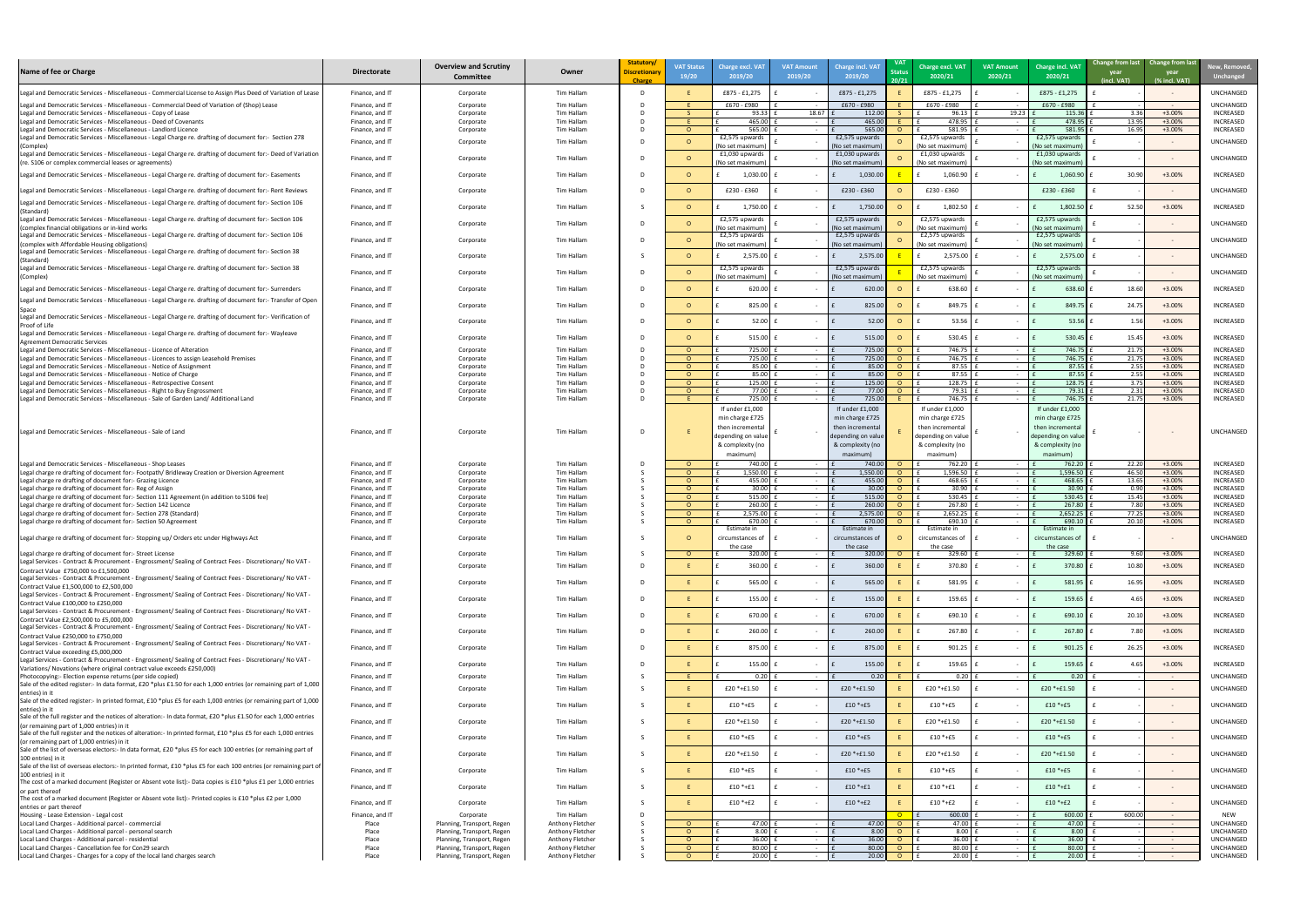| New, Removed,<br>Unchanged                       |
|--------------------------------------------------|
| UNCHANGED<br>UNCHANGED<br>UNCHANGED<br>UNCHANGED |
| UNCHANGED<br>UNCHANGED                           |
| UNCHANGED<br>UNCHANGED                           |
| NEW                                              |
| UNCHANGED                                        |
| UNCHANGED                                        |
| UNCHANGED                                        |
| UNCHANGED                                        |
| UNCHANGED                                        |
| UNCHANGED                                        |
| UNCHANGED<br>UNCHANGED                           |
| UNCHANGED                                        |
| UNCHANGED<br>UNCHANGED                           |
| UNCHANGED                                        |
| UNCHANGED<br>UNCHANGED                           |
| UNCHANGED                                        |
| UNCHANGED                                        |
| UNCHANGED<br>UNCHANGED                           |
| UNCHANGED                                        |
| UNCHANGED                                        |
| UNCHANGED                                        |
| UNCHANGED<br>UNCHANGED                           |
| UNCHANGED<br>UNCHANGED                           |
| <b>UNCHANGED</b>                                 |
| UNCHANGED                                        |
| UNCHANGED                                        |
| UNCHANGED                                        |
| UNCHANGED                                        |
| UNCHANGED                                        |
| UNCHANGED                                        |
| UNCHANGED                                        |
| UNCHANGED                                        |
| UNCHANGED                                        |
| UNCHANGED                                        |
| UNCHANGED                                        |
| NEW                                              |
| <b>NFW</b><br>NEW                                |
| NEW                                              |
| <b>INCREASED</b>                                 |
|                                                  |
| UNCHANGED                                        |
| UNCHANGED<br><b>INCREASED</b><br>UNCHANGED       |
|                                                  |

| Name of fee or Charge                                                                                                                                                                                                                                          | <b>Directorate</b> | <b>Overview and Scrutiny</b><br><b>Committee</b>         | Owner                                                | Statutory/<br><b>Discretionary</b><br>Charge | <b>VAT Status</b><br>19/20 | Charge excl. VA<br>2019/20                                 | <b>VAT Amount</b><br>2019/20 | <b>Charge incl. VAT</b><br>2019/20                        | <b>VAT</b><br>20/21 | <b>Charge excl. VAT</b><br>2020/21 | <b>VAT Amount</b><br>2020/21 | Charge incl. VAT<br>2020/21 | Change from last Change from last<br>year<br>(incl. VAT)<br>(% incl. VAT) | <b>New, Remove</b><br><b>Unchanged</b> |
|----------------------------------------------------------------------------------------------------------------------------------------------------------------------------------------------------------------------------------------------------------------|--------------------|----------------------------------------------------------|------------------------------------------------------|----------------------------------------------|----------------------------|------------------------------------------------------------|------------------------------|-----------------------------------------------------------|---------------------|------------------------------------|------------------------------|-----------------------------|---------------------------------------------------------------------------|----------------------------------------|
| Local Land Charges - Con290 - Per question                                                                                                                                                                                                                     | Place              | Planning, Transport, Regen                               | Anthony Fletcher                                     |                                              |                            | 29.00                                                      | 5.80                         | 34.80                                                     |                     | 29.00                              | 5.80                         | 34.80                       | $\sim 100$                                                                | <b>UNCHANGED</b>                       |
| Local Land Charges - Copy of agreements and tree preservation orders<br>Local Land Charges - Copy of planning decision and enforcement notices                                                                                                                 | Place<br>Place     | Planning, Transport, Regen<br>Planning, Transport, Regen | Anthony Fletcher<br>Anthony Fletcher                 |                                              |                            | 30.00<br>15.00                                             | $\sim$ $-$                   | 30.00<br>15.00                                            |                     | 30.00<br>15.00                     |                              | 30.00<br>15.00              | $\sim 100$<br>$\sim 100$                                                  | <b>UNCHANGED</b><br>UNCHANGED          |
| Local Land Charges - Copy of smoke control older                                                                                                                                                                                                               | Place              | Planning, Transport, Regen                               | Anthony Fletcher                                     |                                              |                            | 7.00                                                       |                              | 7.00                                                      |                     | 7.00                               |                              | 7.00                        | $\sim 100$                                                                | UNCHANGED                              |
| Local Land Charges - Electronic Format - Con29R Search - commercial                                                                                                                                                                                            | Place              | Planning, Transport, Regen                               | Anthony Fletcher                                     |                                              |                            | 155.00                                                     | 31.00                        | 186.00                                                    |                     | 155.00                             | 31.00                        | 186.00                      | $\sim$ $ \sim$                                                            | UNCHANGED                              |
| Local Land Charges - Electronic Format - Con29R Search - residential<br>Local Land Charges - Form LLC1 Only                                                                                                                                                    | Place<br>Place     | Planning, Transport, Regen<br>Planning, Transport, Regen | Anthony Fletcher<br>Anthony Fletcher                 |                                              |                            | 113.33<br>39.00                                            | 22.67                        | 136.00<br>39.00                                           |                     | 113.33<br>39.00                    | 22.67                        | 136.00<br>39.00             | $\sim$ $ \sim$<br>$\sim 100$                                              | UNCHANGED<br><b>UNCHANGED</b>          |
| Local Land Charges - Personal search request and viewing of information                                                                                                                                                                                        | Place              | Planning, Transport, Regen                               | Anthony Fletcher                                     |                                              |                            | Free of Charge                                             |                              | Free of Charge                                            |                     | Free of Charge                     |                              | Free of Charge              | $\sim$ $ \sim$                                                            | <b>UNCHANGED</b>                       |
| Local Land Charges - Assisted Personal Search                                                                                                                                                                                                                  | Place              | Planning, Transport, Regen                               | Anthony Fletcher                                     | D                                            |                            |                                                            |                              |                                                           |                     | $£30 - £40$<br>depending on        |                              | $£30 - £40$<br>depending on |                                                                           | <b>NEW</b>                             |
| Animal Feed (Hygiene, Sampling etc. & Enforcement) Regulations 2015 - Regulation 13 - Manufacture only, or                                                                                                                                                     |                    |                                                          |                                                      |                                              |                            |                                                            |                              |                                                           |                     | number of<br><u>questions</u>      |                              | number of<br>questions      |                                                                           |                                        |
| manufacture and placing on the market, of certain additives or pre-mixtures as referred to in Article 10(1)(a)<br>or (b) of Regulation 183/2005 other than those feed additives specified in regulation 2(4), or of premixtures<br>of such additives           | Place              | Cleaner, Greener, Safer                                  | <b>Charlotte Edwards</b>                             |                                              |                            | 451.00                                                     |                              | 451.00                                                    | $\Omega$            | 451.00                             |                              | 451.00                      |                                                                           | <b>UNCHANGED</b>                       |
| Animal Feed (Hygiene, Sampling etc. & Enforcement) Regulations 2015 - Regulation 13 - Placing on the<br>market of substances referred to above                                                                                                                 | Place              | Cleaner, Greener, Safer                                  | <b>Charlotte Edwards</b>                             |                                              |                            | 226.00                                                     |                              | 226.00                                                    |                     | 226.00                             |                              | 226.00                      |                                                                           | UNCHANGED                              |
| Explosives Regulations 2014 - Regulation $13$ – Five years licence where no separation distances apply                                                                                                                                                         | Place              | Cleaner, Greener, Safer                                  | <b>Charlotte Edwards</b>                             |                                              |                            | $238.00$ :                                                 |                              | 238.00                                                    |                     | 238.00                             |                              | 238.00                      | $\sim$ $ \sim$                                                            | UNCHANGED                              |
| Explosives Regulations 2014 - Regulation 13 - Five years licence where separation distances apply                                                                                                                                                              | Place              | Cleaner, Greener, Safer                                  | <b>Charlotte Edwards</b>                             |                                              | $\Omega$                   | $423.00$   1                                               |                              | 423.00                                                    | $\circ$             | 423.00                             |                              | 423.00                      | $\sim$ $ \sim$                                                            | <b>UNCHANGED</b>                       |
| Explosives Regulations 2014 - Regulation $13$ – Five years renewal where no separation distances apply                                                                                                                                                         | Place              | Cleaner, Greener, Safer                                  | Charlotte Edwards                                    |                                              |                            | 185.00                                                     |                              | 185.00                                                    |                     | 185.00                             |                              | 185.00                      | $\sim$ $ \sim$                                                            | UNCHANGED                              |
| Explosives Regulations 2014 - Regulation $13$ – Five years renewal where separation distances apply                                                                                                                                                            | Place              | Cleaner, Greener, Safer                                  | <b>Charlotte Edwards</b>                             |                                              | $\cap$                     | 326.00                                                     |                              | 326.00                                                    |                     | 326.00                             |                              | 326.00                      | $\sim$ $ \sim$                                                            | <b>UNCHANGED</b>                       |
| Explosives Regulations 2014 - Regulation 13 - Four years licence where no separation distances apply                                                                                                                                                           | Place              | Cleaner, Greener, Safer                                  | <b>Charlotte Edwards</b>                             |                                              |                            | $206.00$ f                                                 |                              | 206.00                                                    |                     | 206.00                             |                              | 206.00                      | $\sim$ $ \sim$                                                            | <b>UNCHANGED</b>                       |
| Explosives Regulations 2014 - Regulation 13 - Four years licence where separation distances apply                                                                                                                                                              | Place              | Cleaner, Greener, Safer                                  | <b>Charlotte Edwards</b>                             |                                              | $\Omega$                   | 374.00                                                     | $\sim$ $-$                   | 374.00                                                    | $\Omega$            | 374.00                             |                              | 374.00                      | $\sim$ $ \sim$                                                            | UNCHANGED                              |
| Explosives Regulations 2014 - Regulation $13$ – Four years renewal where no separation distances apply                                                                                                                                                         | Place              | Cleaner, Greener, Safer                                  | <b>Charlotte Edwards</b>                             |                                              |                            | $152.00$   1                                               |                              | 152.00                                                    |                     | 152.00                             |                              | 152.00                      | $\sim$ $ \sim$                                                            | UNCHANGED                              |
|                                                                                                                                                                                                                                                                |                    |                                                          |                                                      |                                              |                            |                                                            |                              |                                                           |                     |                                    |                              |                             |                                                                           |                                        |
| Explosives Regulations 2014 - Regulation 13 - Four years renewal where separation distances apply<br>Explosives Regulations 2014 - Regulation 13 – One year licence where no separation distances apply                                                        | Place<br>Place     | Cleaner, Greener, Safer<br>Cleaner, Greener, Safer       | Charlotte Edwards<br>Charlotte Edwards               |                                              |                            | 266.00<br>109.00                                           | $\sim$<br>$\sim$ $-$         | 266.00<br>109.00                                          | $\Omega$<br>- റ     | 266.00<br>109.00                   |                              | 266.00<br>109.00            | $\sim$ $ \sim$<br>$\sim 10^{-10}$                                         | UNCHANGED<br>UNCHANGED                 |
| Explosives Regulations 2014 - Regulation 13 - One year licence where separation distances apply                                                                                                                                                                | Place              | Cleaner, Greener, Safer                                  | <b>Charlotte Edwards</b>                             |                                              |                            | 185.00                                                     | $\sim$ $-$                   | 185.00                                                    | - റ                 | 185.00                             |                              | 185.00                      | $\sim 100$                                                                | UNCHANGED                              |
| Explosives Regulations 2014 - Regulation 13 - One year renewal where separation distances apply                                                                                                                                                                | Place              | Cleaner, Greener, Safer                                  | Charlotte Edwards                                    |                                              |                            | 86.00                                                      |                              | 86.00                                                     |                     | 86.00                              |                              | 86.00                       | $\sim 100$                                                                | UNCHANGED                              |
| Explosives Regulations 2014 - Regulation 13 - Renewal where no separation distances apply                                                                                                                                                                      | Place              | Cleaner, Greener, Safer                                  | Charlotte Edwards                                    |                                              |                            | 54.00                                                      |                              | 54.00                                                     | $\cap$ $\cap$       | 54.00                              |                              | 54.00                       |                                                                           | UNCHANGED                              |
| Explosives Regulations 2014 - Regulation $13$ – Three years licence where no separation distances apply                                                                                                                                                        | Place              | Cleaner, Greener, Safer                                  | <b>Charlotte Edwards</b>                             |                                              |                            | 173.00                                                     |                              | 173.00                                                    | - O                 | 173.00                             |                              | 173.00                      | $\sim$ $ \sim$                                                            | UNCHANGED                              |
| Explosives Regulations 2014 - Regulation 13 - Three years licence where separation distances apply                                                                                                                                                             | Place              | Cleaner, Greener, Safer                                  | <b>Charlotte Edwards</b>                             |                                              | $\cap$                     | 304.00                                                     |                              | 304.00                                                    | $\Omega$            | 304.00                             |                              | 304.00                      | $\sim$ $ \sim$                                                            | UNCHANGED                              |
| Explosives Regulations 2014 - Regulation 13 - Three years renewal where no separation distances apply<br>Explosives Regulations 2014 - Regulation 13 - Three years renewal where separation distances apply                                                    | Place              | Cleaner, Greener, Safer                                  | <b>Charlotte Edwards</b><br><b>Charlotte Edwards</b> |                                              |                            | 120.00<br>206.00                                           |                              | 120.00<br>206.00                                          |                     | 120.00<br>206.00                   |                              | 120.00<br>206.00            | $\sim$ $ \sim$                                                            | UNCHANGED<br>UNCHANGED                 |
|                                                                                                                                                                                                                                                                | Place              | Cleaner, Greener, Safer                                  |                                                      |                                              |                            |                                                            |                              |                                                           |                     |                                    |                              |                             | $\sim$ $ \sim$                                                            |                                        |
| Explosives Regulations 2014 - Regulation 13 - Two years licence where no separation distances apply                                                                                                                                                            | Place              | Cleaner, Greener, Safer                                  | <b>Charlotte Edwards</b>                             |                                              |                            | 141.00                                                     |                              | 141.00                                                    | $\circ$             | 141.00                             |                              | 141.00                      | $\sim$ $ \sim$                                                            | UNCHANGED                              |
| Explosives Regulations 2014 - Regulation 13 - Two years licence where separation distances apply                                                                                                                                                               | Place              | Cleaner, Greener, Safer                                  | Charlotte Edwards                                    |                                              |                            | 243.00                                                     |                              | 243.00                                                    | $\Omega$            | 243.00                             |                              | 243.00                      | $\sim 100$                                                                | UNCHANGED                              |
| Explosives Regulations 2014 - Regulation $13 - Two$ years renewal where no separation distances apply                                                                                                                                                          | Place              | Cleaner, Greener, Safer                                  | Charlotte Edwards                                    |                                              |                            | 86.00                                                      |                              | 86.00                                                     |                     | 86.00                              |                              | 86.00                       | $\sim$ $ \sim$                                                            | UNCHANGED                              |
| Explosives Regulations 2014 - Regulation 13 - Two years renewal where separation distances apply                                                                                                                                                               | Place              | Cleaner, Greener, Safer                                  | <b>Charlotte Edwards</b>                             |                                              |                            | 147.00                                                     | $\sim$                       | 147.00                                                    |                     | 147.00                             |                              | 147.00                      | $\sim 100$                                                                | <b>UNCHANGED</b>                       |
| Explosives Regulations 2014 - Regulation 16 - Any other variation                                                                                                                                                                                              | Place              | Cleaner, Greener, Safer                                  | <b>Charlotte Edwards</b>                             |                                              |                            | Reasonable Costs                                           |                              | <b>Reasonable Costs</b>                                   |                     | Reasonable Costs                   |                              |                             | $\sim$ $ \sim$                                                            | <b>UNCHANGED</b>                       |
| Explosives Regulations 2014 - Regulation 16 - Varying a licence (name or address)<br>Explosives Regulations 2014 - Regulation 17 - Replacement of licence                                                                                                      | Place<br>Place     | Cleaner, Greener, Safer<br>Cleaner, Greener, Safer       | Charlotte Edwards<br><b>Charlotte Edwards</b>        |                                              |                            | 36.00<br>36.00                                             | $\sim$                       | 36.00<br>36.00                                            |                     | 36.00<br>36.00                     |                              | 36.00<br>36.00              | $\sim$ $ \sim$<br>$\sim 100$ m $^{-1}$                                    | UNCHANGED<br>UNCHANGED                 |
| Explosives Regulations 2014 - Regulation 17 - Transfer of licence                                                                                                                                                                                              | Place              | Cleaner, Greener, Safer                                  | <b>Charlotte Edwards</b>                             |                                              |                            | 36.00                                                      |                              | 36.00                                                     |                     | 36.00                              |                              | 36.00                       | $\sim$ $ \sim$                                                            | <b>UNCHANGED</b>                       |
| Fireworks Regulations 2004 - Regulation 9 - Licence for the sale of fireworks outside of prescribed period<br>fireworks (one year)                                                                                                                             | Place              | Cleaner, Greener, Safer                                  | <b>Charlotte Edwards</b>                             |                                              |                            | 500.00                                                     |                              | 500.00                                                    |                     | 500.00                             |                              | 500.00                      | $\sim$ $ \sim$                                                            | <b>UNCHANGED</b>                       |
| Petroleum (Consolidation) Regulations 2014 - Regulation 14 - Licence to keep petroleum (domestic/private<br>use) - Exceeding 50,000 litres (one year)                                                                                                          | Place              | Cleaner, Greener, Safer                                  | Charlotte Edwards                                    |                                              |                            | $125.00$                                                   |                              | 125.00                                                    |                     | 125.00                             |                              | 125.00                      |                                                                           | <b>UNCHANGED</b>                       |
| Petroleum (Consolidation) Regulations 2014 - Regulation 14 - Licence to keep petroleum (domestic/private<br>use) - Over 2,500 litres but not exceeding 50,000 litres (one year)                                                                                | Place              | Cleaner, Greener, Safer                                  | <b>Charlotte Edwards</b>                             |                                              |                            | 60.00                                                      |                              | 60.00                                                     |                     | 60.00                              |                              | 60.00                       | $\sim$                                                                    | <b>UNCHANGED</b>                       |
| Petroleum (Consolidation) Regulations 2014 - Regulation 14 - Licence to keep petroleum (domestic/private<br>use) - Under 2,500 litres (one year)                                                                                                               | Place              | Cleaner, Greener, Safer                                  | <b>Charlotte Edwards</b>                             |                                              |                            | 44.00                                                      |                              | 44.00                                                     |                     | 44.00                              |                              | 44.00                       | $\sim$                                                                    | <b>UNCHANGED</b>                       |
| Petroleum (Consolidation) Regulations 2014 - Regulation 6 - Storage certificate to keep petroleum - Exceeding<br>50,000 litres (one year)                                                                                                                      | Place              | Cleaner, Greener, Safer                                  | <b>Charlotte Edwards</b>                             |                                              |                            | $125.00$                                                   |                              | 125.00                                                    |                     | 125.00                             |                              | 125.00                      | $\sim$                                                                    | <b>UNCHANGED</b>                       |
| Petroleum (Consolidation) Regulations 2014 - Regulation 6 - Storage certificate to keep petroleum - Over<br>2,500 litres but not exceeding 50,000 litres (one year)                                                                                            | Place              | Cleaner, Greener, Safer                                  | <b>Charlotte Edwards</b>                             |                                              |                            | 60.00                                                      |                              | 60.00                                                     |                     | 60.00                              |                              | 60.00                       | $\sim$ $ \sim$                                                            | UNCHANGED                              |
| Petroleum (Consolidation) Regulations 2014 - Regulation 6 - Storage certificate to keep petroleum- Under<br>2,500 litres (one year)                                                                                                                            | Place              | Cleaner, Greener, Safer                                  | <b>Charlotte Edwards</b>                             |                                              |                            | 44.00                                                      |                              | 44.00                                                     |                     | 44.00                              |                              | 44.00                       | $\sim$ $ \sim$                                                            | UNCHANGED                              |
| Public Protection - Fee Schedule for the Testing and/or Verification of Weighing and Measuring Equipment<br>where no specialist equipment is required - Per officer, per hour                                                                                  | Place              | Cleaner, Greener, Safer                                  | <b>Charlotte Edwards</b>                             | - D                                          |                            | 76.00                                                      | $15.20$ $E$                  | 91.20                                                     |                     | 76.00                              | $15.20$ f                    | 91.20                       | $\sim$ $ \sim$                                                            | UNCHANGED                              |
| Public Protection - Fee Schedule for the Testing and/or Verification of Weighing and Measuring Equipment<br>where specialist equipment is required - price on application. Will be charged at Hourly rate per officer, plus<br>any specialist equipment costs. | Place              | Cleaner, Greener, Safer                                  | Charlotte Edwards                                    |                                              |                            | POA - £76 per Hour<br>per Officer, plus<br>equipment costs | Plus VAT                     | POA - £76 per Hou<br>per Officer, plus<br>equipment costs |                     | our per officer, plus e            |                              |                             |                                                                           | UNCHANGED                              |
| Public Protection - Licences - Other Sales and Service Charges - Trading Standards Complex Business advice                                                                                                                                                     | Place              | Cleaner, Greener, Safer                                  | <b>Charlotte Edwards</b>                             | D.                                           |                            | 76.00                                                      | $15.20$ £                    | 91.20                                                     |                     | 76.00                              | 15.20                        | 91.20                       | $\sim$                                                                    | UNCHANGED                              |
| This will be charged on an hourly basis initially. Price is hourly per officer.<br>Public Protection - Licences - Other Sales and Service Charges - Voluntary Surrender of Foods                                                                               | Place              | Cleaner, Greener, Safer                                  | <b>Charlotte Edwards</b>                             |                                              | $\Omega$                   | 60.00                                                      |                              | 60.00                                                     | $\Omega$            | 60.00                              |                              | 60.00                       | $\sim 100$                                                                | UNCHANGED                              |
| Public Protection - Control of Dogs - Statutory Charge                                                                                                                                                                                                         | Place              | Cleaner, Greener, Safer                                  | Charlotte Edwards - Dog Control                      |                                              |                            |                                                            |                              |                                                           |                     | 25.00                              |                              | 25.00                       | 25.00                                                                     | <b>NEW</b>                             |
| Public Protection - Control of Dogs - Call Out Charge - Out of hours Monday - Friday, 5pm - 10pm                                                                                                                                                               | Place              | Cleaner, Greener, Safer                                  | Charlotte Edwards - Dog Control                      |                                              |                            |                                                            |                              |                                                           | $\overline{O}$      | 70.00                              |                              | 70.00                       | 70.00                                                                     | <b>NEW</b>                             |
| Public Protection - Control of Dogs - Call Out Charge - Normal Hours Monday – Friday, 8am – 5pm                                                                                                                                                                | Place              | Cleaner, Greener, Safer                                  | Charlotte Edwards - Dog Control                      |                                              |                            |                                                            |                              |                                                           | $\overline{O}$      | 70.00                              |                              | 70.00                       | 70.00                                                                     | <b>NEW</b>                             |
| Public Protection - Control of Dogs - Call Out Charge - Out of hours Weekends 8am - 10pm                                                                                                                                                                       | Place              | Cleaner, Greener, Safer                                  | Charlotte Edwards - Dog Control                      |                                              |                            |                                                            |                              |                                                           | $\overline{O}$      | 70.00                              |                              | 70.00                       | 70.00                                                                     | <b>NEW</b>                             |
| Public Protection - Control of Dogs - Kennelling per day                                                                                                                                                                                                       | Place              | Cleaner, Greener, Safer                                  | Charlotte Edwards - Dog Control                      |                                              |                            | 14.00                                                      |                              | 14.00                                                     | - 0                 | 20.00                              |                              | 20.00                       | +42.86%<br>6.00                                                           | INCREASED                              |
| Public Protection - Fee Schedule for the Testing and Verification of Weighing and Measuring Equipment -<br>Certificate of Errors - For supplying a certificate containing results of errors found on testing. Certificate                                      | Place              | Cleaner, Greener, Safer                                  | Charlotte Edwards - Dog Control                      | D.                                           |                            | 40.00                                                      | 8.00                         | 48.00                                                     |                     | 40.00                              | $8.00$ $E$                   | 48.00                       |                                                                           | UNCHANGED                              |
| supplied at request of submitter; fee applies when no other fee is payable<br>Public Protection - COMAH - Administration - Hourly rate                                                                                                                         |                    | Cleaner, Greener, Safer                                  | Cheryl Wells                                         |                                              |                            | $13.50$ $\pm$                                              |                              | 13.50                                                     |                     |                                    |                              | 13.50                       |                                                                           | UNCHANGED                              |
| Public Protection - COMAH - Senior Emergency Planner - Hourly Rate                                                                                                                                                                                             | Place<br>Place     | Cleaner, Greener, Safer                                  | Cheryl Wells                                         |                                              |                            | 23.00                                                      |                              | 23.00                                                     |                     | 13.50<br>25.20                     |                              | 25.20                       | $\sim$ $ \sim$<br>2.20<br>+9.57%                                          | <b>INCREASED</b>                       |
| Public Protection - COMAH - Emergency Planning Manager - Hourly Rate                                                                                                                                                                                           | Place              | Cleaner, Greener, Safer                                  | Cheryl Wells                                         |                                              |                            | 36.00                                                      | $\sim$ $ \sim$               | 36.00                                                     |                     | 36.00                              | <b>Contract Contract</b>     | 36.00                       | $\sim 100$ m $^{-1}$                                                      | UNCHANGED                              |
| Alcohol and Entertainment Licences - Additional Fees - Additional annual fee payable if applicable 5,000 to<br>9,999                                                                                                                                           | Place              | Cleaner, Greener, Safer                                  | James Game / Paul Adams                              |                                              |                            | $1,000.00$                                                 | $\sim$                       | 1,000.00                                                  |                     | TBC                                |                              |                             |                                                                           |                                        |
| Alcohol and Entertainment Licences - Additional Fees - Additional annual fee payable if applicable 10,000 to<br>14,999                                                                                                                                         | Place              | Cleaner, Greener, Safer                                  | James Game / Paul Adams                              |                                              |                            | $2,000.00$                                                 |                              | 2,000.00<br>$\mathsf{F}$                                  |                     | TBC                                |                              |                             | $\sim$ $ \sim$                                                            |                                        |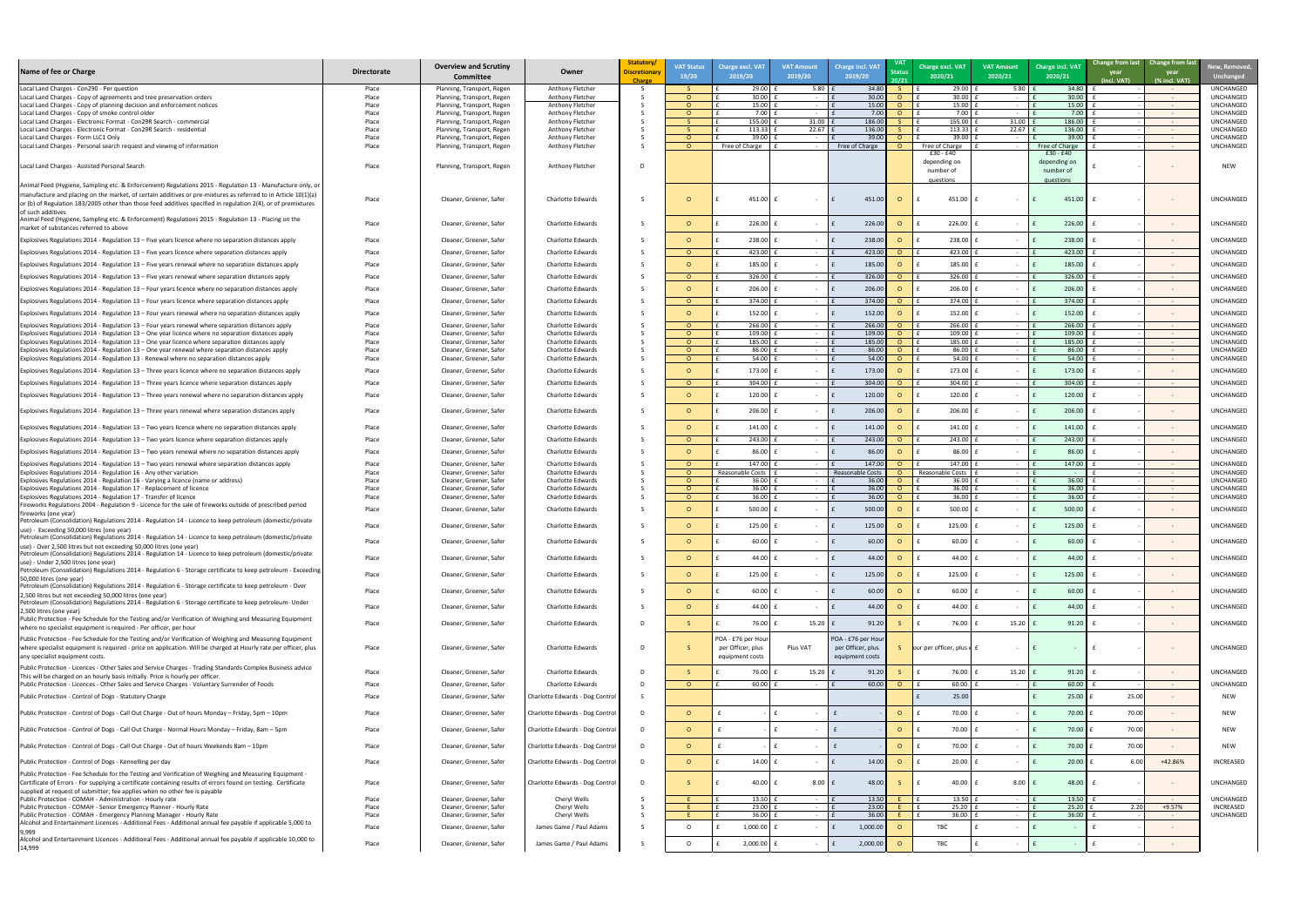| Name of fee or Charge                                                                                                                                                                                              | <b>Directorate</b> | <b>Overview and Scrutiny</b><br><b>Committee</b> | Owner                   | Statutory/<br><b>Discretionary</b> | <b>VAT Status</b><br>19/20 | <b>Charge excl. VAT</b><br>2019/20 | <b>VAT Amount</b><br>2019/20 | <b>Charge incl. VAT</b><br>2019/20 | <b>Status</b><br>20/21 | Charge excl. VAT<br>2020/21 | <b>VAT Amount</b><br>2020/21 | Charge incl. VAT<br>2020/21   | year<br>(incl. VAT) | Change from last Change from last<br>year<br>(% incl. VAT) |
|--------------------------------------------------------------------------------------------------------------------------------------------------------------------------------------------------------------------|--------------------|--------------------------------------------------|-------------------------|------------------------------------|----------------------------|------------------------------------|------------------------------|------------------------------------|------------------------|-----------------------------|------------------------------|-------------------------------|---------------------|------------------------------------------------------------|
| Alcohol and Entertainment Licences - Additional Fees - Additional annual fee payable if applicable 15,000 to<br>19,999                                                                                             | Place              | Cleaner, Greener, Safer                          | James Game / Paul Adams |                                    | $\circ$                    | 4,000.00                           |                              | 4,000.00                           |                        | TBC                         |                              |                               |                     |                                                            |
| Alcohol and Entertainment Licences - Additional Fees - Additional annual fee payable if applicable 20,000 to                                                                                                       | Place              | Cleaner, Greener, Safer                          | James Game / Paul Adams |                                    | $\Omega$                   | $8,000.00$                         |                              | 8,000.00                           |                        | TBC                         |                              |                               |                     |                                                            |
| 29,999<br>Alcohol and Entertainment Licences - Additional Fees - Additional annual fee payable if applicable 30,000 to                                                                                             | Place              | Cleaner, Greener, Safer                          | James Game / Paul Adams |                                    | $\circ$                    | $16,000.00$ f                      | $\sim$                       | 16,000.0                           |                        | TBC                         |                              |                               |                     |                                                            |
| 39,999<br>Alcohol and Entertainment Licences - Additional Fees - Additional annual fee payable if applicable 40,000 to                                                                                             | Place              | Cleaner, Greener, Safer                          | James Game / Paul Adams |                                    | $\Omega$                   | $24,000.00$ f                      |                              | 24,000.0                           |                        | TBC                         |                              |                               |                     |                                                            |
| 49,999<br>Alcohol and Entertainment Licences - Additional Fees - Additional annual fee payable if applicable 50,000 to                                                                                             | Place              | Cleaner, Greener, Safer                          | James Game / Paul Adams |                                    | $\circ$                    | 32,000.00                          | $\sim$                       | 32,000.0                           |                        | TBC                         |                              |                               |                     |                                                            |
| 59,999<br>Alcohol and Entertainment Licences - Additional Fees - Additional annual fee payable if applicable 60,000 to                                                                                             |                    |                                                  | James Game / Paul Adams |                                    | $\Omega$                   | 40,000.00                          |                              |                                    |                        | TBC                         |                              |                               |                     |                                                            |
| 69,999<br>Alcohol and Entertainment Licences - Additional Fees - Additional annual fee payable if applicable 70,000 to                                                                                             | Place              | Cleaner, Greener, Safer                          |                         |                                    |                            |                                    |                              | 40,000.0                           |                        |                             |                              |                               |                     |                                                            |
| 79,999<br>Alcohol and Entertainment Licences - Additional Fees - Additional annual fee payable if applicable 80,000 to                                                                                             | Place              | Cleaner, Greener, Safer                          | James Game / Paul Adams |                                    | $\circ$                    | 48,000.00 f                        |                              | 48,000.0                           |                        | TBC                         |                              |                               |                     |                                                            |
| 89,999<br>Alcohol and Entertainment Licences - Additional Fees - Additional annual fee payable if applicable 90,000 and                                                                                            | Place              | Cleaner, Greener, Safer                          | James Game / Paul Adams |                                    | $\Omega$                   | 56,000.00                          | $\sim$                       | 56,000.0                           |                        | TBC                         |                              |                               |                     |                                                            |
|                                                                                                                                                                                                                    | Place              | Cleaner, Greener, Safer                          | James Game / Paul Adams |                                    | $\circ$                    | $64,000.00$ f                      | $\sim$                       | 64,000.0                           |                        | TBC                         |                              |                               |                     |                                                            |
| Alcohol and Entertainment Licences - Additional Fees - Attendance at any one time 5,000 to 9,999                                                                                                                   | Place              | Cleaner, Greener, Safer                          | James Game / Paul Adams |                                    | $\circ$                    | 1,000.00                           | $\sim$ 100 $\mu$             | 1,000.00                           |                        | TBC                         |                              |                               |                     |                                                            |
| Alcohol and Entertainment Licences - Additional Fees - Attendance at any one time 10,000 to 14,999                                                                                                                 | Place              | Cleaner, Greener, Safer                          | James Game / Paul Adams |                                    | $\circ$                    | $2,000.00$                         | $\sim$                       | 2,000.00<br>$\mathbf{f}$           |                        | TBC                         |                              |                               |                     |                                                            |
| Alcohol and Entertainment Licences - Additional Fees - Attendance at any one time 15,000 to 19,999                                                                                                                 | Place              | Cleaner, Greener, Safer                          | James Game / Paul Adams |                                    | $\circ$                    | 4,000.00                           | $\sim$                       | 4,000.00                           |                        | TBC                         |                              |                               |                     |                                                            |
| Alcohol and Entertainment Licences - Additional Fees - Attendance at any one time 20,000 to 29,999                                                                                                                 | Place              | Cleaner, Greener, Safer                          | James Game / Paul Adams |                                    | $\circ$                    | 8,000.00                           |                              | 8,000.00                           |                        | TBC                         |                              |                               |                     |                                                            |
| Alcohol and Entertainment Licences - Additional Fees - Attendance at any one time 30,000 to 39,999                                                                                                                 | Place              | Cleaner, Greener, Safer                          | James Game / Paul Adams |                                    | $\circ$                    | 16,000.00                          | $\sim$                       | 16,000.00                          |                        | TBC                         |                              |                               |                     |                                                            |
| Alcohol and Entertainment Licences - Additional Fees - Attendance at any one time 40,000 to 49,999                                                                                                                 | Place              | Cleaner, Greener, Safer                          | James Game / Paul Adams |                                    | $\circ$                    | $24,000.00$ f                      |                              | 24,000.00                          |                        | TBC                         |                              |                               |                     |                                                            |
| Alcohol and Entertainment Licences - Additional Fees - Attendance at any one time 50,000 to 59,999                                                                                                                 | Place              | Cleaner, Greener, Safer                          | James Game / Paul Adams |                                    | $\circ$                    | $32,000.00$ f                      |                              | 32,000.00                          |                        | TBC                         |                              |                               |                     |                                                            |
| Alcohol and Entertainment Licences - Additional Fees - Attendance at any one time 60,000 to 69,999                                                                                                                 | Place              | Cleaner, Greener, Safer                          | James Game / Paul Adams |                                    | $\Omega$                   | 40,000.00   f                      |                              | 40,000.00                          |                        | <b>TBC</b>                  | $\sim$                       |                               |                     |                                                            |
| Alcohol and Entertainment Licences - Additional Fees - Attendance at any one time 70,000 to 79,999                                                                                                                 | Place              | Cleaner, Greener, Safer                          | James Game / Paul Adams |                                    | $\circ$                    | 48,000.00 F                        |                              | 48,000.0<br>$\mathbf{f}$           | . O                    | TBC                         |                              |                               |                     |                                                            |
| Alcohol and Entertainment Licences - Additional Fees - Attendance at any one time 80,000 to 89,999                                                                                                                 | Place              | Cleaner, Greener, Safer                          | James Game / Paul Adams |                                    | $\Omega$                   | $56,000.00$ f                      | $\sim$                       | 56,000.0                           |                        | TBC                         |                              |                               |                     |                                                            |
| Alcohol and Entertainment Licences - Additional Fees - Attendance at any one time 90,000 and over                                                                                                                  | Place              | Cleaner, Greener, Safer                          | James Game / Paul Adams |                                    | $\circ$                    | $64,000.00$                        |                              | 64,000.0                           |                        | TBC                         |                              |                               |                     |                                                            |
| Alcohol and Entertainment Licences - Club Premises Certificates - Annual Charge - A = None to £4,400                                                                                                               | Place              | Cleaner, Greener, Safer                          | James Game / Paul Adams |                                    | $\Omega$                   | 70.00                              | $\sim$                       | 70.00                              |                        | TBC                         |                              |                               |                     |                                                            |
| Alcohol and Entertainment Licences - Club Premises Certificates - Annual Charge - B = £4,301 to £33,000                                                                                                            |                    |                                                  |                         |                                    |                            | $180.00$                           |                              |                                    |                        | TBC                         |                              |                               |                     |                                                            |
|                                                                                                                                                                                                                    | Place              | Cleaner, Greener, Safer                          | James Game / Paul Adams |                                    | $\circ$                    |                                    | $-$                          | 180.00                             |                        |                             |                              |                               |                     |                                                            |
| Alcohol and Entertainment Licences - Club Premises Certificates - Annual Charge - C = £33,001 to £87,000                                                                                                           | Place              | Cleaner, Greener, Safer                          | James Game / Paul Adams |                                    | $\circ$                    | $295.00$                           | $\sim$                       | 295.00                             |                        | TBC                         |                              |                               |                     |                                                            |
| Alcohol and Entertainment Licences - Club Premises Certificates - Annual Charge - D = £87,001 to £125,000                                                                                                          | Place              | Cleaner, Greener, Safer                          | James Game / Paul Adams |                                    | $\circ$                    | $320.00$                           | $\sim$                       | 320.00                             |                        | TBC                         |                              |                               |                     |                                                            |
| Alcohol and Entertainment Licences - Club Premises Certificates - Annual Charge - E = £125,000 plus<br>Alcohol and Entertainment Licences - Club Premises Certificates - New Application & Variation - A = None to | Place              | Cleaner, Greener, Safer                          | James Game / Paul Adams |                                    | $\circ$                    | $350.00$ f                         | $\sim$ $-$                   | 350.00                             |                        | TBC                         |                              |                               |                     |                                                            |
| £4,400                                                                                                                                                                                                             | Place              | Cleaner, Greener, Safer                          | James Game / Paul Adams |                                    | $\circ$                    | $100.00$ f                         | $\sim 100$                   | 100.00                             |                        | TBC                         |                              |                               |                     |                                                            |
| Alcohol and Entertainment Licences - Club Premises Certificates - New Application & Variation - B = £4,301 to<br>£33,000                                                                                           | Place              | Cleaner, Greener, Safer                          | James Game / Paul Adams |                                    | $\circ$                    | $190.00$ f                         | $\sim 100$                   | 190.00                             |                        | TBC                         |                              |                               |                     |                                                            |
| Alcohol and Entertainment Licences - Club Premises Certificates - New Application & Variation - C = £33,001<br>to £87,000                                                                                          | Place              | Cleaner, Greener, Safer                          | James Game / Paul Adams |                                    | $\circ$                    | $315.00$ f                         | $\sim$                       | 315.00                             |                        | TBC                         |                              |                               |                     |                                                            |
| Alcohol and Entertainment Licences - Club Premises Certificates - New Application & Variation - D = £87,001<br>to £125,000                                                                                         | Place              | Cleaner, Greener, Safer                          | James Game / Paul Adams |                                    | $\circ$                    | 450.00 f                           | $\sim$ 100 $\mu$             | 450.00                             |                        | TBC                         |                              |                               |                     |                                                            |
| Alcohol and Entertainment Licences - Club Premises Certificates - New Application & Variation - E = £125,000                                                                                                       | Place              | Cleaner, Greener, Safer                          | James Game / Paul Adams |                                    | $\circ$                    | $635.00$                           | $-$                          | 635.00                             |                        | TBC                         |                              |                               |                     |                                                            |
| Alcohol and Entertainment Licences - Other Fees - Application for a provisional statement where premises<br>being built etc.                                                                                       | Place              | Cleaner, Greener, Safer                          | James Game / Paul Adams |                                    | $\circ$                    | $315.00$ f                         | $\sim$                       | 315.00                             |                        | TBC                         |                              |                               |                     |                                                            |
| Alcohol and Entertainment Licences - Other Fees - Application for the grant or renewal of a personal licence                                                                                                       | Place              | Cleaner, Greener, Safer                          | James Game / Paul Adams |                                    | $\circ$                    | 37.00                              | $\sim$                       | 37.00                              |                        | TBC                         |                              |                               |                     |                                                            |
| Alcohol and Entertainment Licences - Other Fees - Application for transfer of premises licence                                                                                                                     | Place              | Cleaner, Greener, Safer                          | James Game / Paul Adams |                                    | $\circ$                    | $23.00$   1                        |                              | 23.00                              |                        | TBC                         |                              |                               |                     |                                                            |
| Alcohol and Entertainment Licences - Other Fees - Application to vary licence to specify individual as premises                                                                                                    | Place              | Cleaner, Greener, Safer                          | James Game / Paul Adams |                                    | $\circ$                    | 23.00                              | $-$                          | 23.00                              |                        | TBC                         |                              |                               |                     |                                                            |
| supervisor<br>Alcohol and Entertainment Licences - Other Fees - Change of relevant registered address of club                                                                                                      | Place              | Cleaner, Greener, Safer                          | James Game / Paul Adams |                                    | $\circ$                    | $10.50$                            |                              | 10.50                              |                        | TBC                         |                              |                               |                     |                                                            |
| Alcohol and Entertainment Licences - Other Fees - Duty to notify change of name or address                                                                                                                         | Place              | Cleaner, Greener, Safer                          | James Game / Paul Adams |                                    | $\Omega$                   | $10.50$ f                          | $\sim$                       | 10.50                              |                        | TBC                         |                              |                               |                     |                                                            |
| Alcohol and Entertainment Licences - Other Fees - Notification of change of name or address                                                                                                                        | Place              | Cleaner, Greener, Safer                          | James Game / Paul Adams |                                    | $\circ$                    | $10.50$ £                          | $\sim$                       | 10.50                              |                        | TBC                         |                              |                               |                     |                                                            |
| Alcohol and Entertainment Licences - Other Fees - Notification of change of name or alteration of rules of                                                                                                         | Place              | Cleaner, Greener, Safer                          | James Game / Paul Adams |                                    | $\circ$                    | $10.50$ $f$                        | $\sim$                       | 10.50                              |                        | TBC                         |                              | Ι£                            |                     |                                                            |
| club                                                                                                                                                                                                               |                    |                                                  |                         |                                    |                            |                                    |                              |                                    |                        |                             |                              |                               |                     |                                                            |
| Alcohol and Entertainment Licences - Other Fees - Right of freeholder etc. to be notified of licensing matters                                                                                                     | Place              | Cleaner, Greener, Safer                          | James Game / Paul Adams |                                    | $\circ$                    | $21.00$ $E$                        | $\sim$                       | 21.00                              |                        | TBC                         |                              | Ι£                            |                     |                                                            |
| Alcohol and Entertainment Licences - Other Fees - Temporary event notice                                                                                                                                           | Place              | Cleaner, Greener, Safer                          | James Game / Paul Adams | -S.                                | $\circ$                    | $21.00$ $f$                        | $\sim 100$                   | 21.00<br>$\mathbf{f}$              | $\circ$                | TBC                         |                              | E<br><b>Contract Contract</b> |                     |                                                            |
| Alcohol and Entertainment Licences - Other Fees - Theft, loss etc. of certificate or summary                                                                                                                       | Place              | Cleaner, Greener, Safer                          | James Game / Paul Adams |                                    | $\circ$                    | $10.50$ £                          | $\sim 100$                   | 10.50<br>$\mathbf{f}$              |                        | TBC                         |                              | l £                           |                     |                                                            |
| Alcohol and Entertainment Licences - Other Fees - Theft, loss etc. of personal licence                                                                                                                             | Place              | Cleaner, Greener, Safer                          | James Game / Paul Adams | -S                                 | $\overline{O}$             | $10.50$ $E$                        | $\sim 100$                   | 10.50<br>£                         |                        | TBC                         |                              | l £                           |                     |                                                            |
| Alcohol and Entertainment Licences - Other Fees - Theft, loss etc. of premises licence or summary                                                                                                                  | Place              | Cleaner, Greener, Safer                          | James Game / Paul Adams |                                    | $\circ$                    | $10.50$ $E$                        | $\sim$                       | 10.50                              |                        | TBC                         |                              |                               |                     |                                                            |
| Alcohol and Entertainment Licences - Other Fees - Theft, loss etc. of temporary event notice                                                                                                                       | Place              | Cleaner, Greener, Safer                          | James Game / Paul Adams | - S                                | $\circ$                    | $10.50$ $E$                        | $\sim$                       | 10.50                              |                        | TBC                         |                              | I £                           |                     |                                                            |
| Alcohol and Entertainment Licences - Premises Licenses - Annual Charge - A = None to £4,400                                                                                                                        | Place              | Cleaner, Greener, Safer                          | James Game / Paul Adams |                                    | $\circ$                    | $70.00$ f                          | $\sim$                       | 70.00                              |                        | TBC                         |                              |                               |                     |                                                            |
| Alcohol and Entertainment Licences - Premises Licenses - Annual Charge - B = £4,301 to £33,000                                                                                                                     | Place              | Cleaner, Greener, Safer                          | James Game / Paul Adams |                                    | $\circ$                    | $180.00$ £                         | $\sim$                       | 180.00                             |                        | TBC                         |                              |                               |                     |                                                            |
| Alcohol and Entertainment Licences - Premises Licenses - Annual Charge - C = £33,001 to £87,000                                                                                                                    | Place              | Cleaner, Greener, Safer                          | James Game / Paul Adams |                                    | $\circ$                    | 295.00                             | $\sim$                       | 295.00                             |                        | TBC                         |                              |                               |                     |                                                            |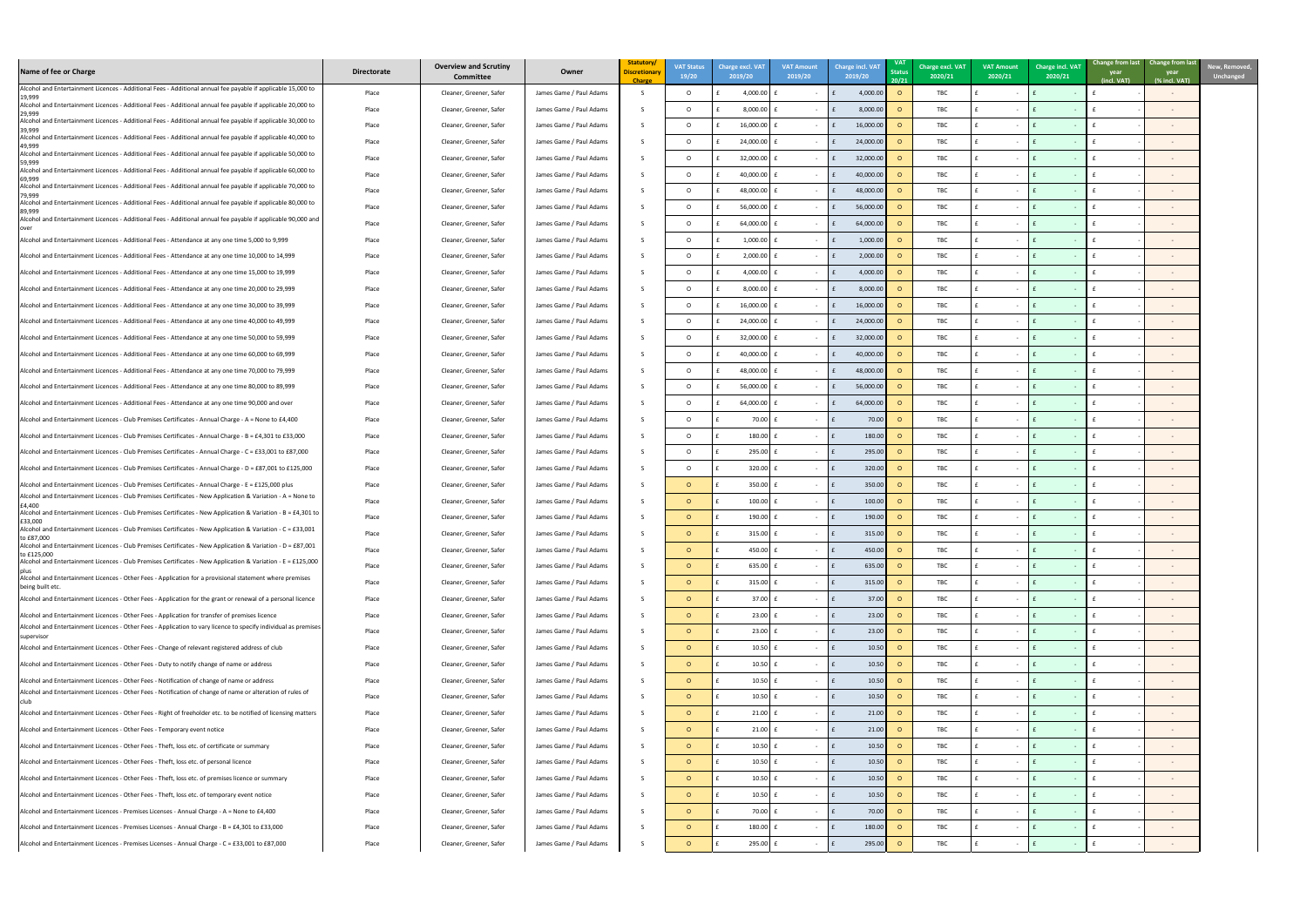| Name of fee or Charge                                                                                                                                                                             | <b>Directorate</b> | <b>Overview and Scrutiny</b><br><b>Committee</b> | Owner                   | Statutory/<br><b>Discretionary</b> | <b>VAT Status</b><br>19/20 | <b>Charge excl. VAT</b><br>2019/20 | <b>VAT Amount</b><br>2019/20 | <b>Charge incl. VAT</b><br>2019/20 | <b>Status</b><br>20/21 | <b>Charge excl. VAT</b><br>2020/21 | <b>VAT Amount</b><br>2020/21 | Charge incl. VAT<br>2020/21 | year<br>(incl. VAT) | Change from last Change from last<br>year<br>$%$ incl. VAT) |
|---------------------------------------------------------------------------------------------------------------------------------------------------------------------------------------------------|--------------------|--------------------------------------------------|-------------------------|------------------------------------|----------------------------|------------------------------------|------------------------------|------------------------------------|------------------------|------------------------------------|------------------------------|-----------------------------|---------------------|-------------------------------------------------------------|
| Alcohol and Entertainment Licences - Premises Licenses - Annual Charge - D = £87,001 to £125,000                                                                                                  | Place              | Cleaner, Greener, Safer                          | James Game / Paul Adams |                                    | $\circ$                    | 320.00                             |                              | 320.00                             |                        | TBC                                |                              |                             |                     |                                                             |
| Alcohol and Entertainment Licences - Premises Licenses - Annual Charge - E = £125,000 plus                                                                                                        | Place              | Cleaner, Greener, Safer                          | James Game / Paul Adams |                                    | $\circ$                    | 350.00                             |                              | 350.00                             |                        | TBC                                |                              | I £                         |                     |                                                             |
| Alcohol and Entertainment Licences - Premises Licenses - New Application & Variation - A = None to £4,400                                                                                         | Place              | Cleaner, Greener, Safer                          | James Game / Paul Adams |                                    | $\circ$                    | $100.00$                           |                              | 100.00                             |                        | TBC                                |                              | Ι£                          |                     |                                                             |
| Alcohol and Entertainment Licences - Premises Licenses - New Application & Variation - B = £4,301 to £33,000                                                                                      | Place              | Cleaner, Greener, Safer                          | James Game / Paul Adams |                                    | $\Omega$                   | 190.00                             |                              | 190.00                             |                        | TBC                                |                              | Ιf                          |                     |                                                             |
| Alcohol and Entertainment Licences - Premises Licenses - New Application & Variation - C = £33,001 to<br>£87,000                                                                                  | Place              | Cleaner, Greener, Safer                          | James Game / Paul Adams |                                    | $\circ$                    | $315.00$ f                         |                              | 315.00                             |                        | TBC                                |                              | Ι£                          |                     |                                                             |
| Alcohol and Entertainment Licences - Premises Licenses - New Application & Variation - D = £87,001 to<br>£125,000                                                                                 | Place              | Cleaner, Greener, Safer                          | James Game / Paul Adams |                                    | $\Omega$                   | 450.00                             |                              | 450.00                             |                        | <b>TBC</b>                         |                              |                             |                     |                                                             |
| Alcohol and Entertainment Licences - Premises Licenses - New Application & Variation - E = £125,000 plus                                                                                          | Place              | Cleaner, Greener, Safer                          | James Game / Paul Adams |                                    | $\circ$                    | 635.00                             |                              | 635.00                             |                        | TBC                                |                              | Ι£                          |                     |                                                             |
| Gambling Licences - Adult Gaming Centre Premises Licence - Annual Fee                                                                                                                             | Place              | Cleaner, Greener, Safer                          | James Game / Paul Adams |                                    | $\Omega$                   | 800.00                             | $-$                          | 800.0                              |                        | <b>TBC</b>                         |                              |                             |                     |                                                             |
| Gambling Licences - Adult Gaming Centre Premises Licence - Application fee for reinstatement of a licence                                                                                         | Place              | Cleaner, Greener, Safer                          | James Game / Paul Adams |                                    | $\Omega$                   | 1,000.00                           |                              | 1,000.0                            |                        | TBC                                |                              | I £                         |                     |                                                             |
| Gambling Licences - Adult Gaming Centre Premises Licence - Application fee in respect of Premises Licence                                                                                         | Place              | Cleaner, Greener, Safer                          | James Game / Paul Adams |                                    | $\circ$                    | 1,600.00                           | $\sim$                       | 1,600.0                            |                        | TBC                                |                              | Ι£                          |                     |                                                             |
| Gambling Licences - Adult Gaming Centre Premises Licence - Application fee in respect of Provisional                                                                                              | Place              | Cleaner, Greener, Safer                          | James Game / Paul Adams |                                    | $\circ$                    | 1,600.00                           |                              | 1,600.00                           |                        | TBC                                |                              | Ι£                          |                     |                                                             |
| Statement<br>Gambling Licences - Adult Gaming Centre Premises Licence - Application fee to transfer a licence                                                                                     | Place              | Cleaner, Greener, Safer                          | James Game / Paul Adams |                                    | $\circ$                    | 1,000.00                           |                              | 1,000.00                           |                        | TBC                                |                              | Ι£                          |                     |                                                             |
| Gambling Licences - Adult Gaming Centre Premises Licence - Application fee to vary a licence                                                                                                      | Place              | Cleaner, Greener, Safer                          | James Game / Paul Adams |                                    | $\Omega$                   | 800.00                             |                              | 800.00                             |                        | TBC                                |                              |                             |                     |                                                             |
| Gambling Licences - Annual fee for Club Gaming or Machine Permit                                                                                                                                  | Place              | Cleaner, Greener, Safer                          | James Game / Paul Adams |                                    | $\circ$                    | 50.00                              |                              | 50.00                              |                        | TBC                                |                              |                             |                     |                                                             |
| Gambling Licences - Application for Club Gaming or Machine Permit                                                                                                                                 | Place              | Cleaner, Greener, Safer                          | James Game / Paul Adams |                                    | $\circ$                    | 200.00                             |                              | 200.00                             |                        | TBC                                |                              |                             |                     |                                                             |
|                                                                                                                                                                                                   |                    |                                                  |                         |                                    |                            |                                    |                              |                                    |                        |                                    |                              |                             |                     |                                                             |
| Gambling Licences - Application for Club Gaming or Machine Permit (existing holder)<br>Gambling Licences - Application for Club Gaming or Machine Permit (holding Certificate under licensing act | Place              | Cleaner, Greener, Safer                          | James Game / Paul Adams |                                    | $\circ$                    | 100.00                             |                              | 100.00                             |                        | TBC                                |                              |                             |                     |                                                             |
| Gambling Licences - Application for Prize Gaming Permit & Family Entertainment Centre Gaming Machine                                                                                              | Place              | Cleaner, Greener, Safer                          | James Game / Paul Adams |                                    | $\Omega$                   | $100.00$ $E$                       | $\sim$                       | 100.00                             |                        | <b>TBC</b>                         |                              | I £                         |                     |                                                             |
| Permit                                                                                                                                                                                            | Place              | Cleaner, Greener, Safer                          | James Game / Paul Adams |                                    | $\circ$                    | 300.00                             |                              | 300.00                             |                        | TBC                                |                              | Ι£                          |                     |                                                             |
| Gambling Licences - Application to Vary Club Gaming or Machine Permit                                                                                                                             | Place              | Cleaner, Greener, Safer                          | James Game / Paul Adams |                                    | $\circ$                    | 100.00                             |                              | 100.00                             |                        | TBC                                |                              | Ι£                          |                     |                                                             |
| Gambling Licences - Betting Premises (Track) Licence - Annual Fee                                                                                                                                 | Place              | Cleaner, Greener, Safer                          | James Game / Paul Adams |                                    | $\circ$                    | 1,000.00                           |                              | 1,000.00                           |                        | TBC                                |                              | Ι£                          |                     |                                                             |
| Gambling Licences - Betting Premises (Track) Licence - Application fee for reinstatement of a licence                                                                                             | Place              | Cleaner, Greener, Safer                          | James Game / Paul Adams |                                    | $\circ$                    | 950.00                             |                              | 950.0                              |                        | <b>TBC</b>                         |                              | Ι£                          |                     |                                                             |
| Gambling Licences - Betting Premises (Track) Licence - Application fee in respect of Premises Licence                                                                                             | Place              | Cleaner, Greener, Safer                          | James Game / Paul Adams |                                    | $\circ$                    | $2,500.00$                         |                              | 2,500.0                            |                        | <b>TBC</b>                         |                              | Ι£                          |                     |                                                             |
| Gambling Licences - Betting Premises (Track) Licence - Application fee in respect of Provisional Statement                                                                                        | Place              | Cleaner, Greener, Safer                          | James Game / Paul Adams |                                    | $\circ$                    | 2,500.00                           | $\sim$                       | 2,500.00                           |                        | TBC                                |                              | Ι£                          |                     |                                                             |
| Gambling Licences - Betting Premises (Track) Licence - Application fee to transfer a licence                                                                                                      | Place              | Cleaner, Greener, Safer                          | James Game / Paul Adams |                                    | $\circ$                    | 950.00                             | $\sim$                       | 950.00                             |                        | TBC                                |                              | Ι£                          |                     |                                                             |
| Gambling Licences - Betting Premises (Track) Licence - Application fee to vary a licence                                                                                                          | Place              | Cleaner, Greener, Safer                          | James Game / Paul Adams |                                    | $\circ$                    | 1,250.00                           | $\sim$ 100 $\mu$             | 1,250.00                           |                        | TBC                                |                              | I £                         |                     |                                                             |
| Gambling Licences - Bingo Premises Licence - Annual Fee                                                                                                                                           | Place              | Cleaner, Greener, Safer                          | James Game / Paul Adams | D.                                 | $\circ$                    | $800.00$                           | $\sim$                       | 800.00                             |                        | TBC                                | $\sim$                       | I £                         |                     |                                                             |
| Gambling Licences - Bingo Premises Licence - Application fee for reinstatement of a licence                                                                                                       | Place              | Cleaner, Greener, Safer                          | James Game / Paul Adams |                                    | $\overline{O}$             | 1,000.00                           | $\sim$                       | 1,000.00                           |                        | TBC                                |                              | I £                         |                     |                                                             |
| Gambling Licences - Bingo Premises Licence - Application fee in respect of Premises Licence                                                                                                       | Place              | Cleaner, Greener, Safer                          | James Game / Paul Adams |                                    | $\overline{O}$             | 3,000.00                           |                              | 3,000.00                           |                        | TBC                                |                              | I £                         |                     |                                                             |
| Gambling Licences - Bingo Premises Licence - Application fee in respect of Provisional Statement                                                                                                  | Place              | Cleaner, Greener, Safer                          | James Game / Paul Adams |                                    | $\circ$                    | $3,000.00$ £                       | $\sim$                       | 3,000.00                           |                        | TBC                                |                              | Ι£                          |                     |                                                             |
| Gambling Licences - Bingo Premises Licence - Application fee to transfer a licence                                                                                                                | Place              | Cleaner, Greener, Safer                          | James Game / Paul Adams |                                    | $\circ$                    | $1,000.00$ f                       |                              | 1,000.00                           |                        | TBC                                |                              |                             |                     |                                                             |
| Gambling Licences - Bingo Premises Licence - Application fee to vary a licence                                                                                                                    | Place              | Cleaner, Greener, Safer                          | James Game / Paul Adams |                                    | $\circ$                    | $1,500.00$ £                       |                              | 1,500.00                           |                        | TBC                                |                              | Ι£                          |                     |                                                             |
| Gambling Licences - Change of name on Prize gaming Permit & Family Entertainment Centre Gaming Machine<br>Permit                                                                                  | Place              | Cleaner, Greener, Safer                          | James Game / Paul Adams |                                    | $\circ$                    | 25.00                              | $\sim$                       | 25.00                              |                        | TBC                                |                              |                             |                     |                                                             |
| Gambling Licences - Copy of Club Gaming or Machine Permit                                                                                                                                         | Place              | Cleaner, Greener, Safer                          | James Game / Paul Adams |                                    | $\circ$                    | $15.00$ $E$                        |                              | 15.00                              |                        | TBC                                |                              | Ι£                          |                     |                                                             |
| Gambling Licences - Copy of Prize gaming Permit & Family Entertainment Centre Gaming Machine Permit                                                                                               | Place              | Cleaner, Greener, Safer                          | James Game / Paul Adams |                                    | $\circ$                    | $15.00$ f                          | $-$                          | 15.00                              |                        | TBC                                |                              | Ι£                          |                     |                                                             |
| Gambling Licences - Copy of the Premises Licence                                                                                                                                                  | Place              | Cleaner, Greener, Safer                          | James Game / Paul Adams |                                    | $\circ$                    | $15.00$ $E$                        |                              | 15.00                              |                        | TBC                                |                              | Ι£                          |                     |                                                             |
| Gambling Licences - Family Entertainment Centre Premises Licence - Annual Fee                                                                                                                     | Place              | Cleaner, Greener, Safer                          | James Game / Paul Adams |                                    | $\circ$                    | 600.00                             |                              | 600.00                             |                        | TBC                                |                              | Ι£                          |                     |                                                             |
| Gambling Licences - Family Entertainment Centre Premises Licence - Application fee for reinstatement of a                                                                                         | Place              | Cleaner, Greener, Safer                          | James Game / Paul Adams |                                    | $\circ$                    | 800.00                             |                              | 800.00                             |                        | TBC                                |                              | Ι£                          |                     |                                                             |
| licence<br>Gambling Licences - Family Entertainment Centre Premises Licence - Application fee in respect of Premises                                                                              | Place              | Cleaner, Greener, Safer                          | James Game / Paul Adams |                                    | $\circ$                    | $1,600.00$ f                       | $\sim$                       | 1,600.00                           |                        | TBC                                |                              | Ι£                          |                     |                                                             |
| Licence<br>Gambling Licences - Family Entertainment Centre Premises Licence - Application fee in respect of Provisional                                                                           | Place              | Cleaner, Greener, Safer                          | James Game / Paul Adams |                                    | $\circ$                    | $1,600.00$                         | $\sim$                       | 1,600.00                           |                        | TBC                                |                              | I £                         |                     |                                                             |
| Statement<br>Gambling Licences - Family Entertainment Centre Premises Licence - Application fee to transfer a licence                                                                             | Place              | Cleaner, Greener, Safer                          | James Game / Paul Adams | D.                                 | $\circ$                    | $800.00$ f                         | $\sim$ $-$                   | 800.00<br>£                        |                        | TBC                                | $\sim$                       | $\mathsf{E}$                |                     |                                                             |
| Gambling Licences - Family Entertainment Centre Premises Licence - Application fee to vary a licence                                                                                              | Place              | Cleaner, Greener, Safer                          | James Game / Paul Adams | D.                                 | $\circ$                    | $800.00$ f                         | $\sim$ $-$                   | 800.00                             |                        | TBC                                | $\sim$                       | I £                         |                     |                                                             |
|                                                                                                                                                                                                   |                    |                                                  |                         |                                    |                            |                                    |                              |                                    |                        |                                    |                              |                             |                     |                                                             |
| Gambling Licences - Large Casino Premises Licence - Annual Fee                                                                                                                                    | Place              | Cleaner, Greener, Safer                          | James Game / Paul Adams | D                                  | $\overline{O}$             | 10,000.00                          | $\sim$ $-$                   | 10,000.00<br>£                     |                        | TBC                                |                              | I £                         |                     |                                                             |
| Gambling Licences - Large Casino Premises Licence - Application fee for reinstatement of a licence                                                                                                | Place              | Cleaner, Greener, Safer                          | James Game / Paul Adams |                                    | $\overline{O}$             | 2,150.00                           | $\sim$                       | 2,150.00                           |                        | TBC                                |                              | Ι£                          |                     |                                                             |
| Gambling Licences - Large Casino Premises Licence - Application fee in respect of Premises Licence                                                                                                | Place              | Cleaner, Greener, Safer                          | James Game / Paul Adams | D                                  | $\circ$                    | 10,000.00                          | $\sim$                       | 10,000.00                          |                        | TBC                                |                              | $\mathsf{E}$                |                     |                                                             |
| Gambling Licences - Large Casino Premises Licence - Application fee in respect of Provisional Statement                                                                                           | Place              | Cleaner, Greener, Safer                          | James Game / Paul Adams |                                    | $\circ$                    | 10,000.00                          |                              | 10,000.00                          |                        | TBC                                |                              |                             |                     |                                                             |
| Gambling Licences - Large Casino Premises Licence - Application fee to transfer a licence                                                                                                         | Place              | Cleaner, Greener, Safer                          | James Game / Paul Adams |                                    | $\circ$                    | 2,150.00                           |                              | 2,150.00                           |                        | TBC                                |                              | Ι£                          |                     |                                                             |
| Gambling Licences - Large Casino Premises Licence - Application fee to vary a licence                                                                                                             | Place              | Cleaner, Greener, Safer                          | James Game / Paul Adams |                                    | $\circ$                    | 5,000.00                           |                              | 5,000.00                           |                        | TBC                                |                              |                             |                     |                                                             |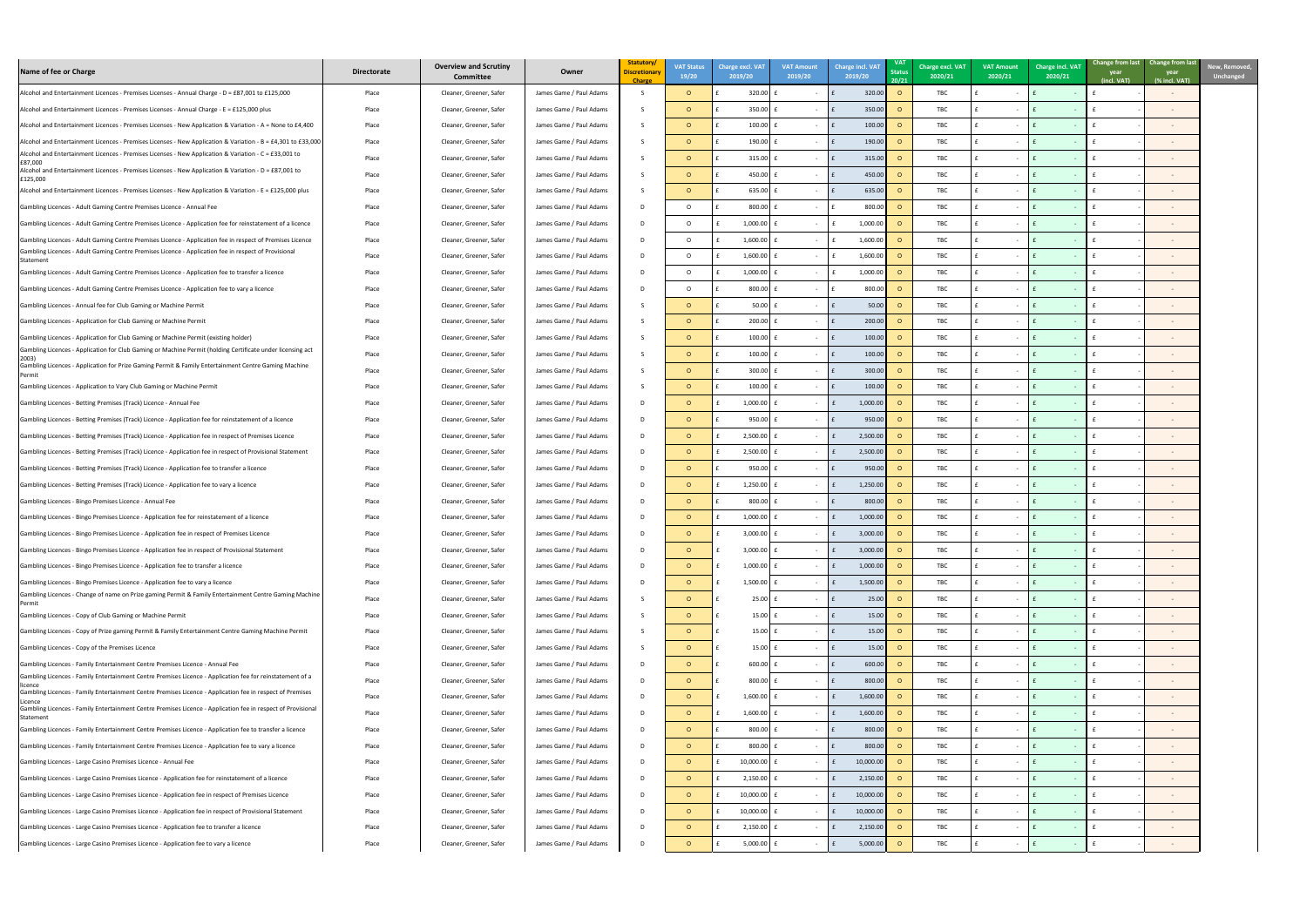| Name of fee or Charge                                                                                                                                                         | <b>Directorate</b> | <b>Overview and Scrutiny</b><br><b>Committee</b> | Owner                                              | Statutory/<br><b>Discretionary</b><br><b>Charge</b> | <b>VAT Status</b><br>19/20 | <b>Charge excl. VAT</b><br>2019/20 | <b>VAT Amount</b><br>2019/20 | <b>Charge incl. VAT</b><br>2019/20    | <b>Status</b><br>20/21 | Charge excl. VAT<br>2020/21 | <b>VAT Amount</b><br>2020/21 | <b>Charge incl. VAT</b><br>2020/21 | Change from last Change from last<br>year<br>(incl. VAT) | year<br>$%$ incl. VAT) | <b>New, Remove</b><br><b>Unchanged</b> |
|-------------------------------------------------------------------------------------------------------------------------------------------------------------------------------|--------------------|--------------------------------------------------|----------------------------------------------------|-----------------------------------------------------|----------------------------|------------------------------------|------------------------------|---------------------------------------|------------------------|-----------------------------|------------------------------|------------------------------------|----------------------------------------------------------|------------------------|----------------------------------------|
| Gambling Licences - Notification of change of circumstances fro premises Licence                                                                                              | Place              | Cleaner, Greener, Safer                          | James Game / Paul Adams                            |                                                     |                            | 50.00                              |                              | 50.00                                 |                        | TBC                         |                              |                                    |                                                          |                        |                                        |
| Gambling Licences - Occasional Use Notice                                                                                                                                     | Place              | Cleaner, Greener, Safer                          | James Game / Paul Adams                            |                                                     |                            |                                    |                              |                                       |                        | TBC                         |                              |                                    |                                                          | $\sim$                 | <b>NEW</b>                             |
| Gambling Licences - Regional casino premises Licence                                                                                                                          | Place              | Cleaner, Greener, Safer                          | James Game / Paul Adams                            |                                                     |                            | 15,000.00                          |                              | 15,000.00                             |                        | TBC                         |                              |                                    |                                                          |                        |                                        |
| Gambling Licences - Regional Casino Premises Licence - Annual Fee                                                                                                             | Place              | Cleaner, Greener, Safer                          | James Game / Paul Adams                            | D.                                                  |                            | 15,000.00                          |                              | 15,000.00                             |                        | TBC                         |                              |                                    |                                                          |                        |                                        |
| Gambling Licences - Regional Casino Premises Licence - Application fee for reinstatement of a licence                                                                         | Place              | Cleaner, Greener, Safer                          | James Game / Paul Adams                            | D.                                                  |                            | 6,500.00                           |                              | 6,500.00                              |                        | TBC                         |                              |                                    |                                                          |                        |                                        |
| Gambling Licences - Regional Casino Premises Licence - Application fee in respect of Premises Licence                                                                         | Place              | Cleaner, Greener, Safer                          | James Game / Paul Adams                            | D.                                                  |                            | 15,000.00                          |                              | 15,000.0                              |                        | TBC                         |                              |                                    |                                                          |                        |                                        |
| Gambling Licences - Regional Casino Premises Licence - Application fee in respect of Provisional Statement                                                                    | Place              | Cleaner, Greener, Safer                          | James Game / Paul Adams                            | D.                                                  |                            | 15,000.00                          |                              | 15,000.0                              |                        | TBC                         |                              |                                    |                                                          |                        |                                        |
| Gambling Licences - Regional Casino Premises Licence - Application fee to transfer a licence                                                                                  | Place              | Cleaner, Greener, Safer                          | James Game / Paul Adams                            | D.                                                  |                            | 6,500.00                           |                              | 6,500.                                |                        | TBC                         |                              |                                    |                                                          |                        |                                        |
| Gambling Licences - Regional Casino Premises Licence - Application fee to vary a licence                                                                                      | Place              | Cleaner, Greener, Safer                          | James Game / Paul Adams                            | D                                                   |                            | $7,500.00$ :                       | $\sim 100$ m $^{-1}$         | 7,500.00<br>I£.                       |                        | TBC                         |                              |                                    |                                                          |                        |                                        |
| Gambling Licences - Renewal of a Club Gaming or Machine Permit                                                                                                                | Place              | Cleaner, Greener, Safer                          | James Game / Paul Adams                            |                                                     |                            | $200.00$ £                         |                              | 200.00                                |                        | TBC                         |                              |                                    |                                                          |                        |                                        |
| Gambling Licences - Renewal of Prize gaming Permit & Family Entertainment Centre Gaming Machine Permit                                                                        | Place              | Cleaner, Greener, Safer                          | James Game / Paul Adams                            |                                                     |                            | $300.00$ f                         |                              | 300.00                                |                        | TBC                         |                              |                                    |                                                          |                        |                                        |
| Gambling Licences - Small Casino Premises Licence - Annual Fee                                                                                                                | Place              | Cleaner, Greener, Safer                          | James Game / Paul Adams                            | D.                                                  |                            | $5,000.00$ :                       | $\sim$ $-$                   | 5,000.00<br>Ιf                        |                        | TBC                         |                              |                                    |                                                          |                        |                                        |
| Gambling Licences - Small Casino Premises Licence - Application fee for reinstatement of a licence                                                                            | Place              | Cleaner, Greener, Safer                          | James Game / Paul Adams                            | D.                                                  |                            | 1,800.00                           | $\sim$ 100 $\sim$            | 1,800.00                              |                        | TBC                         |                              |                                    |                                                          |                        |                                        |
| Gambling Licences - Small Casino Premises Licence - Application fee in respect of Premises Licence                                                                            | Place              | Cleaner, Greener, Safer                          | James Game / Paul Adams                            | D.                                                  |                            | 8,000.00                           |                              | 8,000.00                              |                        | TBC                         |                              |                                    |                                                          |                        |                                        |
| Gambling Licences - Small Casino Premises Licence - Application fee in respect of Provisional Statement                                                                       | Place              | Cleaner, Greener, Safer                          | James Game / Paul Adams                            | D                                                   |                            | 8,000.00                           |                              | 8,000.00                              |                        | TBC                         |                              |                                    |                                                          |                        |                                        |
| Gambling Licences - Small Casino Premises Licence - Application fee to transfer a licence                                                                                     | Place              | Cleaner, Greener, Safer                          | James Game / Paul Adams                            | D                                                   |                            | $1,800.00$ :                       | $\sim$                       | 1,800.00<br>l f                       |                        | TBC                         |                              |                                    |                                                          |                        |                                        |
| Gambling Licences - Small Casino Premises Licence - Application fee to vary a licence                                                                                         | Place              | Cleaner, Greener, Safer                          | James Game / Paul Adams                            |                                                     |                            | 4,000.00 f                         |                              | 4,000.00<br>I£.                       |                        | <b>TBC</b>                  |                              |                                    |                                                          |                        |                                        |
| Gambling Licences - Temporary Use Notice                                                                                                                                      | Place              | Cleaner, Greener, Safer                          | James Game / Paul Adams                            |                                                     |                            | $500.00$ £                         |                              | 500.00<br>l f                         |                        | TBC                         |                              |                                    |                                                          |                        |                                        |
| Lotteries and Amusements act 1976 - Annual fee (1st Jan to 31st Dec)                                                                                                          | Place              | Cleaner, Greener, Safer                          | James Game / Paul Adams                            |                                                     |                            | $20.00$ f                          |                              | 20.00                                 |                        | TBC                         |                              |                                    |                                                          |                        |                                        |
| Lotteries and Amusements act 1976 - Initial Registration Fee                                                                                                                  | Place              | Cleaner, Greener, Safer                          | James Game / Paul Adams                            |                                                     |                            | $40.00$ :                          |                              | 40.00                                 |                        | TBC                         |                              |                                    |                                                          |                        |                                        |
| Massage and Special Treatment Licences - New                                                                                                                                  | Place              | Cleaner, Greener, Safer                          | James Game / Paul Adams                            | D.                                                  |                            | 130.00 $E$                         |                              | 130.00                                | $\circ$                | 130.00                      |                              | 130.00                             |                                                          | $\sim$ $ \sim$         | UNCHANGED                              |
| Massage and Special Treatment Licences - Renewal                                                                                                                              | Place              | Cleaner, Greener, Safer                          | James Game / Paul Adams                            | D.                                                  |                            | $70.00$ :                          |                              | 70.00                                 |                        | TBC                         |                              |                                    |                                                          |                        |                                        |
| Massage and Special Treatment Licences - Renewed Licence                                                                                                                      | Place              | Cleaner, Greener, Safer                          | James Game / Paul Adams                            | D.                                                  |                            | $70.00$ :                          |                              | 70.00                                 |                        | TBC                         |                              |                                    |                                                          |                        |                                        |
| Massage and Special Treatment Licences - Replacement Licence (Address change or change of ownership)                                                                          | Place              | Cleaner, Greener, Safer                          | James Game / Paul Adams                            | D                                                   |                            | 130.00 $E$                         | $\sim$                       | 130.00                                |                        | TBC                         |                              |                                    |                                                          |                        |                                        |
| Other Sales and Service Charges - Drain Testing, per hour                                                                                                                     | Place              | Cleaner, Greener, Safer                          | James Game / Paul Adams                            |                                                     |                            | $45.00$ $E$                        | $9.00$ $f$                   | 54.00                                 |                        | TBC                         |                              |                                    |                                                          |                        |                                        |
| Public Protection - Hackney Carriage Licences - Drivers Licences - HC & PH New (Combined Licence) 1 year                                                                      | Place              | Cleaner, Greener, Safer                          | James Game / Paul Adams                            | D                                                   |                            | $175.00$ $E$                       | $\sim$                       | $\mathsf{F}$<br>175.00                |                        | <b>TBC</b>                  |                              |                                    |                                                          | $\sim$ $-$             |                                        |
| Public Protection - Hackney Carriage Licences - Drivers Licences - HC & PH New (Combined Licence) 2 years                                                                     | Place              | Cleaner, Greener, Safer                          | James Game / Paul Adams                            | D                                                   |                            | $310.00$ $E$                       | $\sim 100$ m $^{-1}$         | 310.00<br>$\mathsf{E}$                |                        | TBC                         |                              |                                    |                                                          | $\sim$ $-$             |                                        |
| Public Protection - Hackney Carriage Licences - Drivers Licences - HC & PH New (Combined Licence) 3 years                                                                     | Place              | Cleaner, Greener, Safer                          | James Game / Paul Adams                            | D                                                   |                            | 445.00 $E$                         | $\sim$ $ \sim$               | 445.00                                |                        | TBC                         |                              |                                    |                                                          |                        |                                        |
| Public Protection - Hackney Carriage Licences - Drivers Licences - HC & PH Renewal (Combined Licence) 1 year                                                                  | Place              | Cleaner, Greener, Safer                          | James Game / Paul Adams                            | D                                                   |                            | 135.00 $E$                         | $\sim$ $ \sim$               | 135.00                                |                        | TBC                         |                              |                                    |                                                          |                        |                                        |
| Public Protection - Hackney Carriage Licences - Drivers Licences - HC & PH Renewal (Combined Licence) 2                                                                       | Place              | Cleaner, Greener, Safer                          | James Game / Paul Adams                            | D                                                   |                            | $270.00$ £                         | $\sim$ $-$                   | 270.00                                |                        | TBC                         |                              |                                    |                                                          |                        |                                        |
| Public Protection - Hackney Carriage Licences - Drivers Licences - HC & PH Renewal (Combined Licence) 3                                                                       | Place              | Cleaner, Greener, Safer                          | James Game / Paul Adams                            | D                                                   |                            | 405.00 $E$                         | $\sim$                       | 405.00                                |                        | TBC                         |                              |                                    |                                                          |                        |                                        |
| years<br>Public Protection - Hackney Carriage Licences - Drivers Licences - HC New 1 year                                                                                     | Place              | Cleaner, Greener, Safer                          | James Game / Paul Adams                            | D                                                   |                            | $140.00$ £                         | $\sim$                       | 140.00                                |                        | TBC                         |                              |                                    |                                                          |                        |                                        |
| Public Protection - Hackney Carriage Licences - Drivers Licences - HC New 2 years                                                                                             | Place              | Cleaner, Greener, Safer                          | James Game / Paul Adams                            | D                                                   |                            | $240.00$ £                         | $\sim$                       | 240.00                                |                        | TBC                         |                              |                                    |                                                          |                        |                                        |
| Public Protection - Hackney Carriage Licences - Drivers Licences - HC New 3 years                                                                                             | Place              | Cleaner, Greener, Safer                          | James Game / Paul Adams                            | D                                                   |                            | 340.00 $E$                         |                              | 340.00                                |                        | TBC                         |                              |                                    |                                                          |                        |                                        |
| Public Protection - Hackney Carriage Licences - Drivers Licences - HC Renewal 1 year                                                                                          | Place              | Cleaner, Greener, Safer                          | James Game / Paul Adams                            | D.                                                  |                            | $100.00$ $E$                       |                              | 100.00                                |                        | TBC                         |                              |                                    |                                                          |                        |                                        |
| Public Protection - Hackney Carriage Licences - Drivers Licences - HC Renewal 2 years                                                                                         | Place              | Cleaner, Greener, Safer                          | James Game / Paul Adams                            | D                                                   |                            | $200.00$ £                         |                              | 200.00                                | $\circ$                | TBC                         |                              |                                    |                                                          |                        |                                        |
| Public Protection - Hackney Carriage Licences - Drivers Licences - HC Renewal 3 years                                                                                         | Place              | Cleaner, Greener, Safer                          | James Game / Paul Adams                            | D                                                   | $\Omega$                   | $300.00$ £                         |                              | 300.00                                |                        | TBC                         |                              |                                    |                                                          | $\sim$ $ \sim$         |                                        |
| Public Protection - Hackney Carriage Licences - Drivers Licences - PH New 1 year                                                                                              | Place              | Cleaner, Greener, Safer                          | James Game / Paul Adams                            | D                                                   |                            | 116.00 $E$                         | $\sim$ $-$                   | l f<br>116.00                         |                        | TBC                         |                              |                                    |                                                          | $\sim$ $ \sim$         |                                        |
| Public Protection - Hackney Carriage Licences - Drivers Licences - PH New 2 year                                                                                              | Place              | Cleaner, Greener, Safer                          | James Game / Paul Adams                            | D                                                   |                            | 192.00 $E$                         | $\sim$                       | 192.00<br>Ιf                          |                        | TBC                         |                              |                                    |                                                          | $\sim$ $ \sim$         |                                        |
| Public Protection - Hackney Carriage Licences - Drivers Licences - PH New 3 year                                                                                              | Place              | Cleaner, Greener, Safer                          | James Game / Paul Adams                            | D                                                   |                            | $268.00$ £                         | $\sim$ $-$                   | 268.00                                |                        | TBC                         |                              |                                    |                                                          | $\sim$                 |                                        |
|                                                                                                                                                                               |                    |                                                  |                                                    | D                                                   |                            | $76.00$ £                          |                              |                                       |                        |                             |                              |                                    |                                                          |                        |                                        |
| Public Protection - Hackney Carriage Licences - Drivers Licences - PH Renewal 1 year<br>Public Protection - Hackney Carriage Licences - Drivers Licences - PH Renewal 2 years | Place<br>Place     | Cleaner, Greener, Safer                          | James Game / Paul Adams<br>James Game / Paul Adams | D                                                   | $\Omega$                   | $152.00$ $E$                       | $\sim$                       | 76.00<br>$\mathsf{E}$<br>152.00       | $\circ$<br>$\circ$     | TBC<br>TBC                  |                              |                                    |                                                          | $\sim$ $-$             |                                        |
| Public Protection - Hackney Carriage Licences - Drivers Licences - PH Renewal 3 years                                                                                         |                    | Cleaner, Greener, Safer                          |                                                    |                                                     |                            | $228.00$ £                         | $\sim$ $ \sim$               | $\mathsf{E}$                          |                        |                             |                              |                                    |                                                          | $\sim$ $ \sim$         |                                        |
|                                                                                                                                                                               | Place              | Cleaner, Greener, Safer                          | James Game / Paul Adams                            | D                                                   | $\circ$                    |                                    | $\sim 100$                   | 228.00                                | - 0                    | TBC                         |                              |                                    |                                                          |                        |                                        |
| Public Protection - Hackney Carriage Licences - Other Charges - Additional Knowledge test                                                                                     | Place              | Cleaner, Greener, Safer                          | James Game / Paul Adams                            | D                                                   | $\Omega$                   | 22.00 $E$                          |                              | $\mathsf{E}$<br>22.00<br>$\mathsf{F}$ |                        | TBC                         |                              |                                    |                                                          | $\sim$ $ \sim$         |                                        |
| Public Protection - Hackney Carriage Licences - Other Charges - Checking and sealing taximeters                                                                               | Place              | Cleaner, Greener, Safer                          | James Game / Paul Adams                            | D                                                   | $\overline{O}$             | $20.00$ £                          | $\sim$ $ \sim$               | 20.00                                 |                        | TBC                         |                              |                                    |                                                          | $\sim$ $ \sim$         |                                        |
| Public Protection - Hackney Carriage Licences - Other Charges - DBS                                                                                                           | Place              | Cleaner, Greener, Safer                          | James Game / Paul Adams                            | D                                                   |                            | $66.00$ f                          | $\sim 100$ m $^{-1}$         | 66.00<br>l f                          |                        | TBC                         |                              |                                    |                                                          | $\sim$ $ \sim$         |                                        |
| Public Protection - Hackney Carriage Licences - Other Charges - Replacement Drivers Badges                                                                                    | Place              | Cleaner, Greener, Safer                          | James Game / Paul Adams                            | D                                                   |                            | 20.00                              |                              | 20.00                                 |                        | TBC                         |                              |                                    |                                                          |                        |                                        |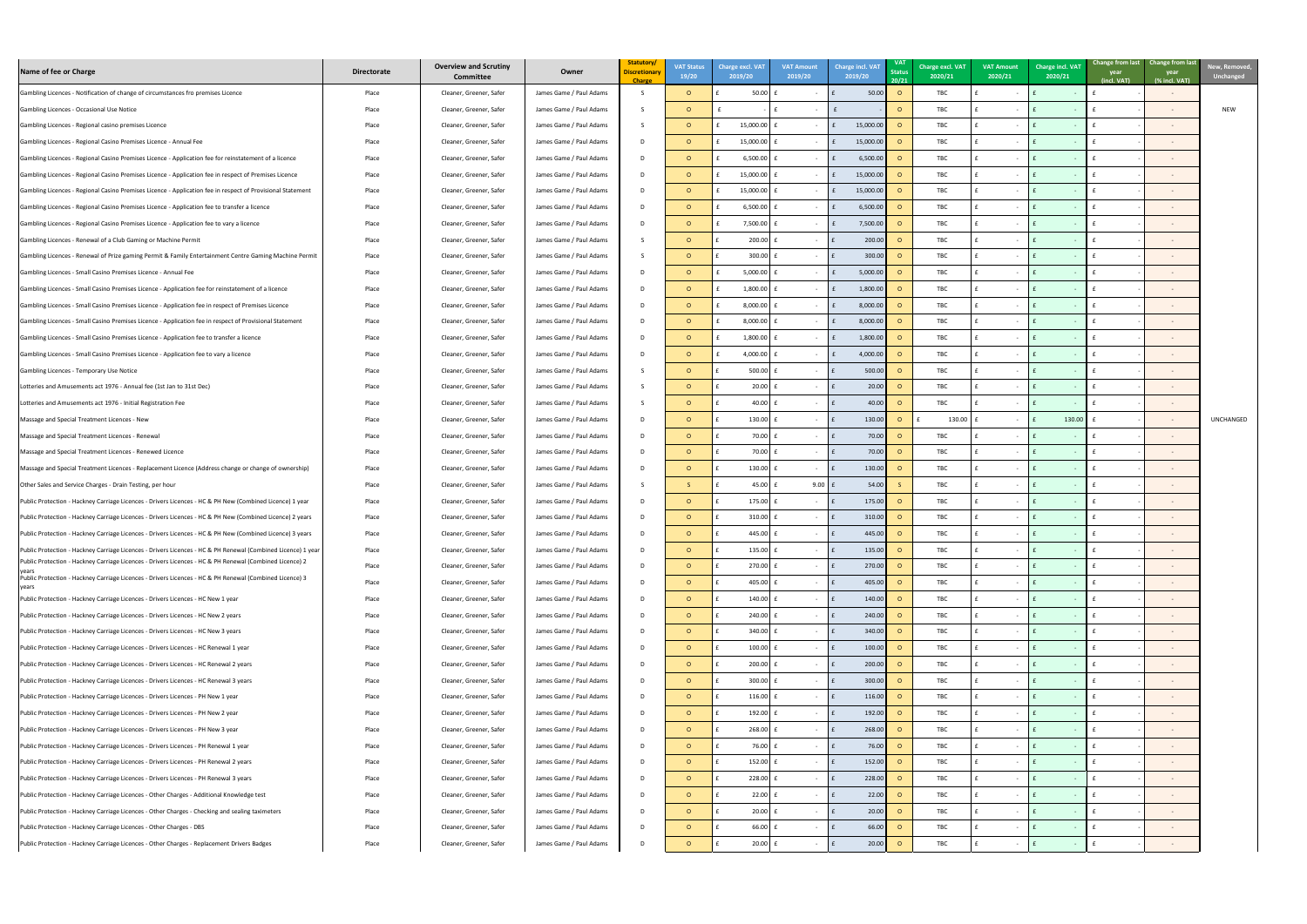

| Name of fee or Charge                                                                                                                                                                                            | <b>Directorate</b> | <b>Overview and Scrutiny</b><br><b>Committee</b>         | Owner                                              | Statutory/<br><b>Discretionary</b><br><b>Charge</b> | <b>VAT Status</b><br>19/20 | <b>Charge excl. VAT</b><br>2019/20 | <b>VAT Amount</b><br>2019/20 | Charge incl. VAT<br>2019/20 | <b>VAT</b><br><b>Status</b><br>20/21 | Charge excl. VAT<br>2020/21 | <b>VAT Amount</b><br>2020/21 | Charge incl. VAT<br>2020/21 | Change from last Change from last<br>year<br>(incl. VAT) | year<br>(% incl. VAT)        | New, Remove<br><b>Unchanged</b> |
|------------------------------------------------------------------------------------------------------------------------------------------------------------------------------------------------------------------|--------------------|----------------------------------------------------------|----------------------------------------------------|-----------------------------------------------------|----------------------------|------------------------------------|------------------------------|-----------------------------|--------------------------------------|-----------------------------|------------------------------|-----------------------------|----------------------------------------------------------|------------------------------|---------------------------------|
| Public Protection - Hackney Carriage Licences - Other Charges - Replacement Plate, mounting Bracket &<br>Vehicle ID card                                                                                         | Place              | Cleaner, Greener, Safer                                  | James Game / Paul Adams                            | D.                                                  |                            | 25.00                              |                              | 25.0                        |                                      | <b>TBC</b>                  |                              |                             |                                                          |                              |                                 |
| Public Protection - Hackney Carriage Licences - Other Charges - Replacement door stickers                                                                                                                        | Place              | Cleaner, Greener, Safer                                  | James Game / Paul Adams                            | D.                                                  |                            | 7.00 $E$                           | $\sim$ $ \sim$               | 7.00<br>l f                 |                                      | TBC                         |                              |                             |                                                          |                              |                                 |
| Public Protection - Hackney Carriage Licences - Private Hire Operations - Operations having 1 vehicle 1 year                                                                                                     | Place              | Cleaner, Greener, Safer                                  | James Game / Paul Adams                            | D.                                                  |                            | 70.00                              |                              | 70.00                       |                                      | TBC                         |                              |                             |                                                          |                              |                                 |
| Public Protection - Hackney Carriage Licences - Private Hire Operations - Operations having 1 vehicle 5 years                                                                                                    | Place              | Cleaner, Greener, Safer                                  | James Game / Paul Adams                            | D.                                                  |                            | $350.00$ :                         |                              | 350.00                      |                                      | TBC                         |                              |                             |                                                          |                              |                                 |
| Public Protection - Hackney Carriage Licences - Private Hire Operations - Operations having 11-20 vehicles 1                                                                                                     | Place              | Cleaner, Greener, Safer                                  | James Game / Paul Adams                            | D.                                                  |                            | 738.00                             |                              | 738.00                      |                                      | TBC                         |                              |                             |                                                          |                              |                                 |
| Public Protection - Hackney Carriage Licences - Private Hire Operations - Operations having 11-20 vehicles 5                                                                                                     | Place              | Cleaner, Greener, Safer                                  | James Game / Paul Adams                            | D.                                                  |                            | 3,690.00                           |                              | 3,690.00                    |                                      | TBC                         |                              |                             |                                                          |                              |                                 |
| <b>Vears</b><br>Public Protection - Hackney Carriage Licences - Private Hire Operations - Operations having 2-5 vehicles 1 year                                                                                  | Place              | Cleaner, Greener, Safer                                  | James Game / Paul Adams                            | D.                                                  |                            | 241.00                             |                              | 241.00                      |                                      | TBC                         |                              |                             |                                                          |                              |                                 |
| Public Protection - Hackney Carriage Licences - Private Hire Operations - Operations having 2-5 vehicles 5                                                                                                       |                    |                                                          |                                                    |                                                     |                            |                                    |                              |                             |                                      |                             |                              |                             |                                                          |                              |                                 |
| Public Protection - Hackney Carriage Licences - Private Hire Operations - Operations having 6-10 vehicles 1                                                                                                      | Place              | Cleaner, Greener, Safer                                  | James Game / Paul Adams                            | D                                                   |                            | $1,205.00$ :                       |                              | 1,205.00<br>I£.             |                                      | TBC                         |                              |                             |                                                          |                              |                                 |
| Public Protection - Hackney Carriage Licences - Private Hire Operations - Operations having 6-10 vehicles 5                                                                                                      | Place              | Cleaner, Greener, Safer                                  | James Game / Paul Adams                            | D.                                                  |                            | 498.00                             |                              | 498.00                      |                                      | TBC                         |                              |                             |                                                          |                              |                                 |
| Public Protection - Hackney Carriage Licences - Private Hire Operations - Operations having more than 21                                                                                                         | Place              | Cleaner, Greener, Safer                                  | James Game / Paul Adams                            | D.                                                  |                            | $2,490.00$ f                       | $\sim$ $ \sim$               | 2,490.00<br>$\mathsf{E}$    |                                      | TBC                         |                              |                             |                                                          |                              |                                 |
| vehicles 1 year                                                                                                                                                                                                  | Place              | Cleaner, Greener, Safer                                  | James Game / Paul Adams                            | D                                                   |                            | $918.00$ $E$                       |                              | 918.00<br>$\mathsf{F}$      |                                      | TBC                         |                              |                             |                                                          |                              |                                 |
| Public Protection - Hackney Carriage Licences - Private Hire Operations - Operations having more than 21<br>vehicles 5 years                                                                                     | Place              | Cleaner, Greener, Safer                                  | James Game / Paul Adams                            | D.                                                  |                            | $4,590.00$ f                       | $\sim$ $ \sim$               | 4,590.00<br>$\mathsf{E}$    |                                      | TBC                         |                              |                             |                                                          |                              |                                 |
| Public Protection - Hackney Carriage Licences - Vehicle Licences - Hackney Carriage (HC)                                                                                                                         | Place              | Cleaner, Greener, Safer                                  | James Game / Paul Adams                            | D                                                   |                            | $217.00$ :                         |                              | 217.00                      |                                      | TBC                         |                              |                             |                                                          |                              |                                 |
| Public Protection - Hackney Carriage Licences - Vehicle Licences - Hackney Carriage (HC) (Wheelchair<br>Accessible)                                                                                              | Place              | Cleaner, Greener, Safer                                  | James Game / Paul Adams                            | D.                                                  |                            | $167.00$ :                         |                              | 167.00                      |                                      | TBC                         |                              |                             |                                                          |                              |                                 |
| Public Protection - Hackney Carriage Licences - Vehicle Licences - Private Hire Vehicle (PHV)                                                                                                                    | Place              | Cleaner, Greener, Safer                                  | James Game / Paul Adams                            | D                                                   |                            | $313.00$ f                         |                              | 313.00                      |                                      | TBC                         |                              |                             |                                                          |                              |                                 |
| Public Protection - Hackney Carriage Licences - Vehicle Licences - Private Hire Vehicle (PHV) (Wheelchair<br>Accessible)                                                                                         | Place              | Cleaner, Greener, Safer                                  | James Game / Paul Adams                            | D.                                                  |                            | $263.00$ :                         |                              | 263.00                      |                                      | TBC                         |                              |                             |                                                          |                              |                                 |
| Public Protection - Hackney Carriage Licences - Vehicle Licences - Vehicle Compliance Test                                                                                                                       | Place              | Cleaner, Greener, Safer                                  | James Game / Paul Adams                            |                                                     |                            | $45.00$ £                          | $\sim$                       | 45.00<br>Ιf                 | $\Omega$                             | <b>TBC</b>                  |                              |                             |                                                          |                              |                                 |
| Public Protection - Hackney Carriage Licences - Vehicle Licences - Vehicle Replacement                                                                                                                           | Place              | Cleaner, Greener, Safer                                  | James Game / Paul Adams                            | D.                                                  |                            | 40.00                              |                              | 40.0                        |                                      | TBC                         |                              |                             |                                                          |                              |                                 |
| Public Protection - Licences - Other Sales and Service Charges - Street Trading Consents - Class A1                                                                                                              | Place              | Cleaner, Greener, Safer                                  | James Game / Paul Adams                            | D.                                                  |                            | 1,400.00                           |                              | 1,400.00<br>I f             |                                      | TBC                         |                              |                             |                                                          |                              |                                 |
| Public Protection - Licences - Other Sales and Service Charges - Street Trading Consents - Class A1 - Trading                                                                                                    | Place              | Cleaner, Greener, Safer                                  | James Game / Paul Adams                            | D.                                                  |                            | 1,500.00                           |                              | 1,500.                      |                                      | TBC                         |                              |                             |                                                          |                              |                                 |
| between 11pm and 2am<br>[Public Protection - Licences - Other Sales and Service Charges - Street Trading Consents - Class A2                                                                                     | Place              | Cleaner, Greener, Safer                                  | James Game / Paul Adams                            | D.                                                  |                            | 1,200.00                           |                              | 1,200.                      |                                      | TBC                         |                              |                             |                                                          |                              |                                 |
|                                                                                                                                                                                                                  |                    |                                                          |                                                    |                                                     |                            |                                    |                              |                             |                                      |                             |                              |                             |                                                          |                              |                                 |
| Public Protection - Licences - Other Sales and Service Charges - Street Trading Consents - Class A3<br>Public Protection - Licences - Mobile vehicle remaining on any one site less than one hour in any 24 hour | Place              | Cleaner, Greener, Safer                                  | James Game / Paul Adams                            |                                                     |                            | 1,200.00                           |                              | 1,200.<br>I£.               |                                      | TBC                         |                              |                             |                                                          |                              |                                 |
| period - Class B<br>Public Protection - Licences - Other Sales and Service Charges - Expedited Food Export certificates (where                                                                                   | Place              | Cleaner, Greener, Safer                                  | James Game / Paul Adams                            | D.                                                  |                            | 800.00                             |                              | 800.0                       |                                      | TBC                         |                              |                             |                                                          |                              |                                 |
| available)<br>Public Protection - Licences - Other Sales and Service Charges - Animal-Related Licences - Animal Boarding                                                                                         | Place              | Cleaner, Greener, Safer                                  | James Game / Paul Adams                            | D.                                                  |                            | 130.00                             |                              | 130.0                       |                                      | TBC                         |                              |                             |                                                          |                              |                                 |
| Establishment - plus appointed vets fee charge                                                                                                                                                                   | Place              | Cleaner, Greener, Safer                                  | James Game / Paul Adams                            | D.                                                  |                            | 272.00                             | $\sim$ $ \sim$               | 272.00                      |                                      | TBC                         |                              |                             |                                                          |                              |                                 |
| Public Protection - Licences - Other Sales and Service Charges - Animal-Related Licences - Animal Breeding<br>Establishment - plus appointed vets fee charge                                                     | Place              | Cleaner, Greener, Safer                                  | James Game / Paul Adams                            | D.                                                  |                            | $272.00$ :                         | $\sim 100$ m $^{-1}$         | 272.00<br>l f               |                                      | TBC                         |                              |                             |                                                          |                              |                                 |
| Public Protection - Licences - Other Sales and Service Charges - Animal-Related Licences - Dangerous Wild<br>Animals - plus appointed vets fee charge                                                            | Place              | Cleaner, Greener, Safer                                  | James Game / Paul Adams                            | D.                                                  |                            | $272.00$ :                         |                              | 272.00<br>$\mathsf{I}$      |                                      | <b>TBC</b>                  |                              |                             |                                                          |                              |                                 |
| Public Protection - Licences - Other Sales and Service Charges - Animal-Related Licences - Performing Animals<br>(Registration) - plus appointed vets fee charge                                                 | Place              | Cleaner, Greener, Safer                                  | James Game / Paul Adams                            | D.                                                  |                            | 110.00                             |                              | l f<br>110.00               |                                      | <b>TBC</b>                  |                              |                             |                                                          |                              |                                 |
| Public Protection - Licences - Other Sales and Service Charges - Animal-Related Licences - Pet Shop - plus<br>appointed vets fee charge                                                                          | Place              | Cleaner, Greener, Safer                                  | James Game / Paul Adams                            | D.                                                  |                            | 272.00                             |                              | 272.00                      |                                      | TBC                         |                              |                             |                                                          |                              |                                 |
| Public Protection - Licences - Other Sales and Service Charges - Animal-Related Licences - Riding<br>Establishment - plus appointed vets fee charge                                                              | Place              | Cleaner, Greener, Safer                                  | James Game / Paul Adams                            | D                                                   |                            | $272.00$ :                         |                              | 272.00<br>l f               |                                      | TBC                         |                              |                             |                                                          |                              |                                 |
| Public Protection - Licences - Other Sales and Service Charges - Animal-Related Licences - Zoo - plus appointed<br>vets fee charge                                                                               | Place              | Cleaner, Greener, Safer                                  | James Game / Paul Adams                            | D.                                                  |                            | 272.00                             |                              | 272.00                      |                                      | TBC                         |                              |                             |                                                          |                              |                                 |
| Public Protection - Licences - Other Sales and Service Charges - Food Export certificates                                                                                                                        | Place              | Cleaner, Greener, Safer                                  | James Game / Paul Adams                            | D.                                                  |                            | 65.00                              |                              | 65.0                        |                                      | <b>TBC</b>                  |                              |                             |                                                          |                              |                                 |
| Public Protection - Licences - Other Sales and Service Charges - Street Trading Consents - Class A1 (Trading                                                                                                     | Place              | Cleaner, Greener, Safer                                  | James Game / Paul Adams                            | D.                                                  |                            | 1,500.00                           |                              | 1,500.00                    |                                      | TBC                         |                              |                             |                                                          |                              |                                 |
| between 11pm and 2am)<br>Public Protection - Licences - Other Sales and Service Charges - Street Trading Consents - Class B                                                                                      | Place              | Cleaner, Greener, Safer                                  | James Game / Paul Adams                            | D.                                                  |                            | 650.00                             |                              | 650.00                      |                                      | TBC                         |                              |                             |                                                          |                              |                                 |
| Public Protection - Sex Establishment Licences - Application for new licence                                                                                                                                     | Place              | Cleaner, Greener, Safer                                  | James Game / Paul Adams                            |                                                     |                            | 3,698.00                           |                              | 3,698.00                    |                                      | TBC                         |                              |                             |                                                          |                              |                                 |
| Public Protection - Sex Establishment Licences - Application for renewed licence                                                                                                                                 | Place              | Cleaner, Greener, Safer                                  | James Game / Paul Adams                            |                                                     |                            | 2,698.00                           |                              | 2,698.00                    |                                      | TBC                         |                              |                             |                                                          |                              |                                 |
|                                                                                                                                                                                                                  |                    |                                                          |                                                    | D.                                                  |                            | $100.00$ :                         |                              |                             |                                      | TBC                         |                              |                             |                                                          |                              |                                 |
| Public Protection - Sex Establishment Licences - Application for transfer                                                                                                                                        | Place              | Cleaner, Greener, Safer                                  | James Game / Paul Adams                            |                                                     |                            |                                    |                              | 100.00                      |                                      |                             |                              |                             |                                                          |                              |                                 |
| Registration of Persons for Exhibition and Training of performing animals - Copies of Register Entries<br>Residents Services - Registration - Approved Premises Regulations - Application for Approval           | Place<br>Place     | Cleaner, Greener, Safer<br>Cleaner, Greener, Safer       | James Game / Paul Adams<br>James Game / Paul Adams | D                                                   |                            | $5.00$ $E$<br>2,000.00             | $\sim$<br>$\sim$ $ \sim$     | -5.00<br>2,000.00           |                                      | TBC<br>TBC                  | $\sim 100$                   | $\sim 100$ m $^{-1}$        |                                                          | $\sim 100$ m $^{-1}$         |                                 |
| Scrap Metal Dealers Site Licence<br>Scrap Metal Dealers Collectors Licence                                                                                                                                       | Place<br>Place     | Cleaner, Greener, Safer<br>Cleaner, Greener, Safer       | James Game / Paul Adams<br>James Game / Paul Adams | D<br>$\mathsf{D}$                                   |                            | 494.00<br>315.00                   | $\sim$<br>$\sim$             | 494.00<br>315.00            | $\cap$                               | TBC<br><b>TBC</b>           |                              |                             |                                                          | $\sim$<br>$\sim$             |                                 |
| Scrap Metal Dealers Site Licence - Renewal                                                                                                                                                                       | Place              | Cleaner, Greener, Safer                                  | James Game / Paul Adams                            | D.                                                  |                            | 408.00                             |                              | 408.00                      |                                      | <b>TBC</b>                  |                              |                             |                                                          | $\sim$                       |                                 |
| Scrap Metal Dealers Collectors Licence - Renewal<br>Scrap Metal Dealers Site Licence - Variation                                                                                                                 | Place<br>Place     | Cleaner, Greener, Safer<br>Cleaner, Greener, Safer       | James Game / Paul Adams<br>James Game / Paul Adams | D<br>D                                              |                            | 262.00<br>112.00                   |                              | 262.00<br>112.00            | - റ<br>- റ                           | <b>TBC</b><br>TBC           |                              |                             |                                                          | $\sim$<br>$\sim$             |                                 |
| Scrap Metal Dealers Collectors Licence - Variation                                                                                                                                                               | Place              | Cleaner, Greener, Safer                                  | James Game / Paul Adams                            | $\mathsf{D}$                                        |                            | 112.00                             |                              | 112.00                      |                                      | TBC.                        |                              |                             |                                                          | $\sim$                       |                                 |
| Pre application fees - Householder - written only<br>Pre application fees - Householder - written with 1/2 hour meeting                                                                                          | Place<br>Place     | Planning, Transport, Regen<br>Planning, Transport, Regen | Jonathan Keen<br>Jonathan Keen                     | D.<br>$\mathsf{D}$                                  |                            | 50.00<br>80.00                     | 10.00<br>$16.00$ f           | 60.00<br>96.00              |                                      | 50.00<br>80.00              | 10.00<br>16.00               | 60.00<br>96.00              |                                                          | $\sim 10^{-1}$<br>$\sim 100$ | UNCHANGED<br>UNCHANGED          |
| Pre application fees - Householder - proposales in conservation areas/works to listed building inc. 1/2 hour                                                                                                     | Place              | Planning, Transport, Regen                               | Jonathan Keen                                      | D.                                                  |                            | 280.00                             | $56.00$ $E$                  | 336.00                      |                                      | 280.00                      | 56.00                        | 336.00                      |                                                          | $\sim$ $-$                   | UNCHANGED                       |
| meeting (with planning officer and conservation officer)<br>Pre application fees - Householder - single dwelling (replacement and residential annexe) inc. 1/2 hour                                              |                    |                                                          |                                                    |                                                     |                            |                                    |                              |                             |                                      |                             |                              |                             |                                                          |                              |                                 |
| meeting                                                                                                                                                                                                          | Place              | Planning, Transport, Regen                               | Jonathan Keen                                      | D                                                   |                            | 150.00                             | $30.00$ E                    | 180.00                      |                                      | 150.00                      | 30.00                        | 180.00                      |                                                          | $\sim$                       | UNCHANGED                       |
| Pre application fees - Householder - single dwelling (replacement or residential annexe) in conservation are or<br>listed building, inc. 1/2 hour meeting (with planning officer and conservation officer)       | Place              | Planning, Transport, Regen                               | Jonathan Keen                                      | D                                                   |                            | 350.00                             | $70.00$ £                    | 420.00                      |                                      | 350.00                      | 70.00                        | 420.00                      |                                                          | $\sim$ $-$                   | UNCHANGED                       |
| Pre application fees - Householder - Alterations to listed building (whether residentail or commercial) inc/ 1/2                                                                                                 | Place              | Planning, Transport, Regen                               | Jonathan Keen                                      | D.                                                  |                            | $280.00$ :                         | 56.00 $E$                    | 336.00                      |                                      | 280.00                      | 56.00                        | 336.00                      |                                                          | $\sim$                       | UNCHANGED                       |
| hour meeting, (with planning officer and conservation officer)<br>Pre application fees - Minor development inc. 1 hour meeting                                                                                   | Place              | Planning, Transport, Regen                               | Jonathan Keen                                      | D.                                                  |                            | 430.00 $E$                         | 86.00 $E$                    | 516.00                      |                                      | 430.00 $E$                  | $86.00$ £                    | $516.00$ £                  |                                                          | $\sim 10^{-1}$               | UNCHANGED                       |
|                                                                                                                                                                                                                  |                    |                                                          |                                                    |                                                     |                            |                                    |                              |                             |                                      |                             |                              |                             |                                                          |                              |                                 |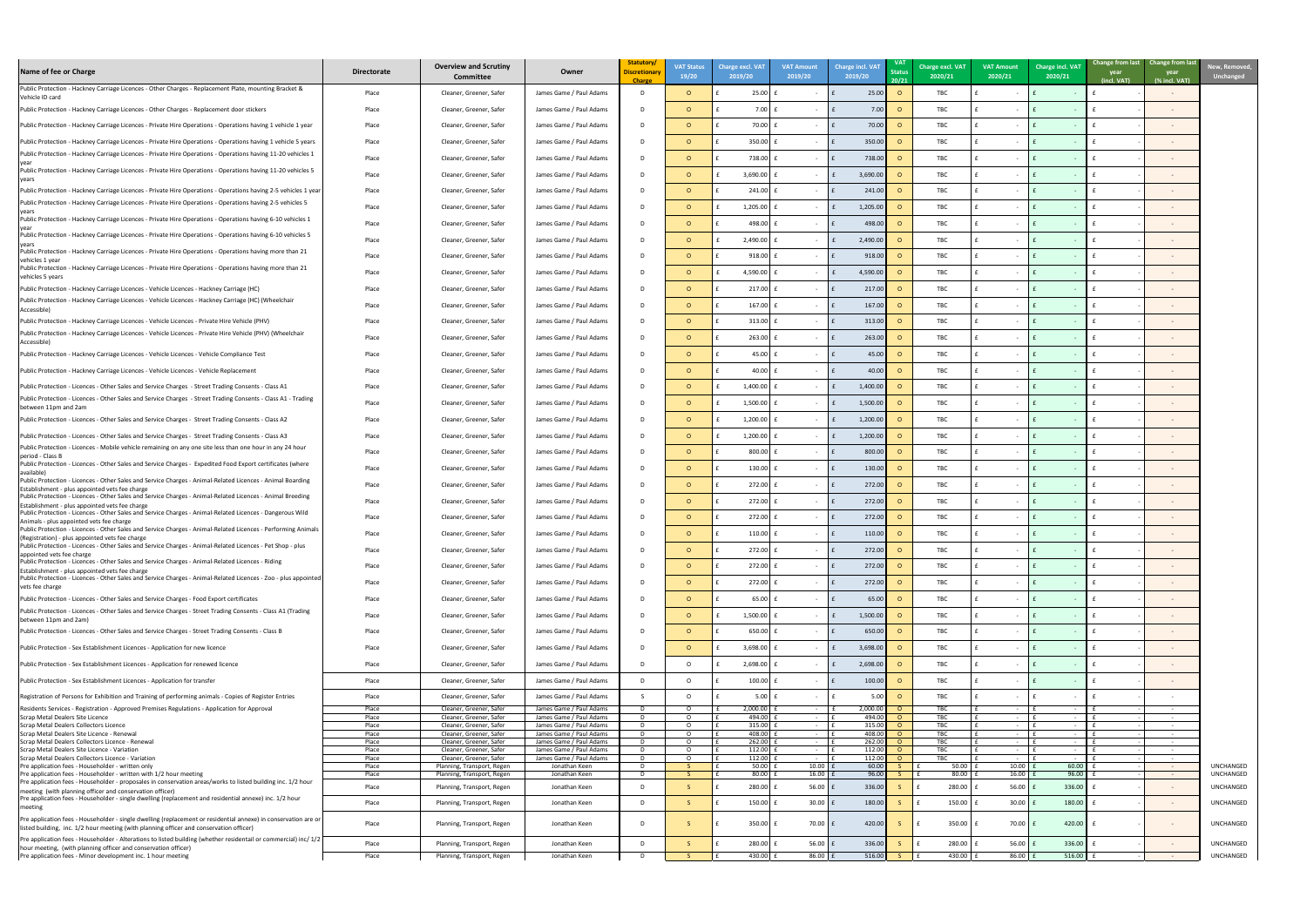| New, Removed,<br><b>Unchanged</b> |
|-----------------------------------|
| UNCHANGED<br>UNCHANGED            |
| UNCHANGED                         |
| UNCHANGED<br>UNCHANGED            |
| UNCHANGED                         |
| UNCHANGED                         |
| <b>UNCHANGED</b><br>UNCHANGED     |
| UNCHANGED<br>UNCHANGED            |
| UNCHANGED                         |
| UNCHANGED                         |
| UNCHANGED                         |
| UNCHANGED                         |
| UNCHANGED                         |
| UNCHANGED                         |
| UNCHANGED                         |
|                                   |
| UNCHANGED<br>UNCHANGED            |
| UNCHANGED                         |
|                                   |
| UNCHANGED<br>UNCHANGED            |
|                                   |
| UNCHANGED                         |
|                                   |
|                                   |
|                                   |
| UNCHANGED                         |
|                                   |
|                                   |
|                                   |
| <b>UNCHANGED</b>                  |
|                                   |
|                                   |
| UNCHANGED                         |
|                                   |
| UNCHANGED                         |
| UNCHANGED                         |
|                                   |
|                                   |
| UNCHANGED                         |
|                                   |
|                                   |
| UNCHANGED                         |
|                                   |
|                                   |
| UNCHANGED                         |
|                                   |
|                                   |
| UNCHANGED                         |
|                                   |
| UNCHANGED                         |
| UNCHANGED                         |
|                                   |
| UNCHANGED                         |

| Name of fee or Charge                                                                                         | <b>Directorate</b> | <b>Overview and Scrutiny</b><br><b>Committee</b>         | Owner                          | Statutory/<br><b>Discretionar</b><br><b>Charge</b> | <b>VAT Status</b><br>19/20 | <b>Charge excl. VAT</b><br>2019/20         | <b>VAT Amount</b><br>2019/20 | <b>Charge incl. VAT</b><br>2019/20                                                                         | <b>VAT</b><br>20/21 | Charge excl. VAT<br>2020/21                | <b>VAT Amount</b><br>2020/21 | <b>Charge incl. VAT</b><br>2020/21        | Change from last Change from last<br>year<br><b>year</b><br>(incl. VAT)<br>(% incl. VAT) | New, Remove<br><b>Unchanged</b>      |
|---------------------------------------------------------------------------------------------------------------|--------------------|----------------------------------------------------------|--------------------------------|----------------------------------------------------|----------------------------|--------------------------------------------|------------------------------|------------------------------------------------------------------------------------------------------------|---------------------|--------------------------------------------|------------------------------|-------------------------------------------|------------------------------------------------------------------------------------------|--------------------------------------|
| Pre application fees - Major development inc. 1 hour meeting                                                  | Place              | Planning, Transport, Regen                               | Jonathan Keen                  |                                                    |                            | 1,440.00                                   | 288.00                       | 1,728.00                                                                                                   |                     | 1,440.00                                   | 288.00                       | 1,728.00                                  | $\sim$ $-$                                                                               | <b>UNCHANGED</b>                     |
| Pre application fees - Strategic development<br>Pre application fees - Follow up meetings Minor               | Place<br>Place     | Planning, Transport, Regen<br>Planning, Transport, Regen | Jonathan Keen<br>Jonathan Keen |                                                    |                            | POA<br>£120 per hour                       | $\sim$                       | POA<br>£120 per hour                                                                                       |                     | POA<br>£120 per hour                       |                              | <b>POA</b><br>£120 per hour               | $\sim 100$<br>$\sim 100$                                                                 | <b>UNCHANGED</b><br><b>UNCHANGED</b> |
| Pre application fees - Follow up meetings Major                                                               | Place              | Planning, Transport, Regen                               | Jonathan Keen                  |                                                    |                            | £360 per hour                              | $\sim$                       | £360 per hour                                                                                              |                     | £360 per hour                              |                              | £360 per hour                             | $\sim 100$                                                                               | <b>UNCHANGED</b>                     |
| Pre application fees - Follow up meetings Householder                                                         | Place              | Planning, Transport, Regen                               | Jonathan Keen                  | D.                                                 |                            | £50 per hour                               | $\sim$                       | £50 per hour                                                                                               |                     | £50 per hour                               |                              | £50 per hour                              | $\sim$ $ \sim$                                                                           | UNCHANGED                            |
| Pre application fees - Additional attendance (ecology/listed building) in additon to follow up meeting cost   | Place              | Planning, Transport, Regen                               | Jonathan Keen                  |                                                    |                            | £200 per hour per                          |                              | £200 per hour per                                                                                          |                     | £200 per hour per                          |                              | £200 per hour per                         | $\sim$ $ \sim$                                                                           | UNCHANGED                            |
| Planning Performance Agreement (PPA) - Small urban extensions (up to 1,499 units) p.a.                        | Place              | Planning, Transport, Regen                               | Jonathan Keen                  |                                                    |                            | specialist<br>75,000.00                    | 15,000.00                    | specialist<br>90,000.00                                                                                    |                     | specialist<br>£75,000                      | 15,000.00                    | specialist<br>90,000.00                   |                                                                                          | UNCHANGED                            |
| Planning Performance Agreement (PPA) - Large urban extensions (over 1,500 units) p.a.                         | Place              | Planning, Transport, Regen                               | Jonathan Keen                  |                                                    |                            | 100,000.00                                 | 20,000.00                    | 120,000.0                                                                                                  |                     | £100,000                                   | 20,000.00                    | 120,000.00                                | $\sim 100$ m $^{-1}$<br>$\sim 100$ km s $^{-1}$                                          | <b>UNCHANGED</b>                     |
| Planning Performance Agreement (PPA) - New settlement p.a.                                                    | Place              | Planning, Transport, Regen                               | Jonathan Keen                  |                                                    |                            | 150,000.00                                 | 30,000.00                    | 180,000.0                                                                                                  |                     | £150,000                                   | 30,000.00                    | 180,000.00                                | $\sim$ $ \sim$                                                                           | <b>UNCHANGED</b>                     |
| Planning Performance Agreement (PPA) - Others (10 to 99 units) p.a.                                           | Place              | Planning, Transport, Regen                               | Jonathan Keen                  |                                                    |                            | 10,000.00                                  | 2,000.00                     | 12,000.00                                                                                                  |                     | £10,000                                    | 2,000.00                     | 12,000.00                                 | $\sim$ $ \sim$                                                                           | <b>UNCHANGED</b>                     |
| Planning Performance Agreement (PPA) - Others (100 - 499 units) p.a.                                          | Place              | Planning, Transport, Regen                               | Jonathan Keen                  |                                                    |                            | 25,000.00                                  | 5,000.00                     | 30,000.00                                                                                                  |                     | £25,000                                    | 5,000.00                     | 30,000.00                                 | $\sim$ $ \sim$                                                                           | UNCHANGED                            |
| Planning Performance Agreement (PPA) - Others (over 500 units and over) p.a.                                  | Place              | Planning, Transport, Regen                               | Jonathan Keen                  |                                                    |                            | 50,000.00                                  | 10,000.00                    | 60,000.00                                                                                                  |                     | £50,000                                    | 10,000.00                    | 60,000.00                                 | $\sim$ $ \sim$                                                                           | UNCHANGED                            |
| Sites not more than 2.5 Hectares (charge per 0.1 hectare)                                                     | Place              | Planning, Transport, Regen                               | Jonathan Keen                  |                                                    |                            | 462 per 0.1 hectare                        |                              | 462 per 0.1 hectare                                                                                        |                     | 462 per 0.1 hectare                        |                              | 462 per 0.1 hectare                       | $\sim$ $ \sim$                                                                           | <b>UNCHANGED</b>                     |
|                                                                                                               |                    |                                                          |                                |                                                    |                            | $£11,432 + £138$ per                       |                              | £11,432 + £138 per                                                                                         |                     | £11,432 + £138 per                         |                              | £11,432 + £138 per                        |                                                                                          |                                      |
| Sites with more than 2.5 Hectares (charge per 0.1 hectare, capped at maximum of £125k)                        | Place              | Planning, Transport, Regen                               | Jonathan Keen                  |                                                    |                            | 0.1 hectare; up to a                       |                              | 0.1 hectare; up to a                                                                                       |                     | 0.1 hectare; up to a                       |                              | 0.1 hectare; up to a                      | $\sim$ $ \sim$                                                                           | UNCHANGED                            |
|                                                                                                               |                    |                                                          |                                |                                                    |                            | maximum of                                 |                              | maximum of                                                                                                 |                     | maximum of                                 |                              | maximum of                                |                                                                                          |                                      |
| Alterations or extensions to a single dwelling, excluding flats, including works within the boundary          | Place              | Planning, Transport, Regen                               | Jonathan Keen                  |                                                    | $\cap$                     | £150,000<br>206.00                         | $\sim$                       | £150,000<br>206.00                                                                                         | $\Omega$            | £150,000<br>£206                           |                              | £150,000<br>206.00                        | $\sim 100$ m $^{-1}$                                                                     | UNCHANGED                            |
|                                                                                                               |                    |                                                          |                                |                                                    |                            |                                            |                              |                                                                                                            |                     |                                            |                              |                                           |                                                                                          |                                      |
| Alterations or extensions to two or more dwellings, or one or more flats, including works within boundary     | Place              | Planning, Transport, Regen                               | Jonathan Keen                  |                                                    |                            | 407.00                                     |                              | 407.00                                                                                                     |                     | £407                                       |                              | 407.00                                    | $\sim 100$                                                                               | UNCHANGED                            |
| New dwellings, up to a maximum of 50 (per dwelling charge)                                                    | Place              | Planning, Transport, Regen                               | Jonathan Keen                  |                                                    |                            | £462 per dwelling                          |                              | £462 per dwellin                                                                                           |                     | £462 per dwelling                          |                              | £462 per dwelling                         | $\sim$ $ \sim$                                                                           | <b>UNCHANGED</b>                     |
|                                                                                                               |                    |                                                          |                                |                                                    |                            | £22,859 + £138 per                         |                              | £22,859 + £138 per                                                                                         |                     | £22,859 + £138 per                         |                              | £22,859 + £138 per                        |                                                                                          |                                      |
|                                                                                                               |                    |                                                          |                                |                                                    |                            | additional dwelling                        |                              | additional dwelling                                                                                        |                     | additional dwelling                        |                              | additional dwelling                       |                                                                                          |                                      |
| New dwellings, for more than 50                                                                               | Place              | Planning, Transport, Regen                               | Jonathan Keen                  |                                                    |                            | in excess of 50, up                        |                              | in excess of 50, up                                                                                        |                     | in excess of 50, up                        |                              | in excess of 50, $up$                     |                                                                                          | <b>UNCHANGED</b>                     |
|                                                                                                               |                    |                                                          |                                |                                                    |                            | to a maximum of                            |                              | to a maximum o                                                                                             |                     | to a maximum of                            |                              | to a maximum of                           |                                                                                          |                                      |
|                                                                                                               |                    |                                                          |                                |                                                    |                            | £300,000                                   |                              | £300,000                                                                                                   |                     | £300,000                                   |                              | £300,000                                  |                                                                                          |                                      |
| No increase in gross floor space, or an increase of no more than 40 square metres                             | Place              | Planning, Transport, Regen                               | Jonathan Keen                  |                                                    | $\Omega$                   | 234.00<br>462.00                           |                              | 234.00                                                                                                     |                     | £234                                       |                              | 234.00                                    | $\sim$ $ \sim$                                                                           | UNCHANGED<br>UNCHANGED               |
| An increase of floor space more than 40 square metres, but not more than 75 square metres                     | Place              | Planning, Transport, Regen                               | Jonathan Keen                  |                                                    |                            | £462 for each 75                           |                              | 462.0<br>£462 for each 75                                                                                  |                     | £462<br>£462 for each 75                   |                              | 462.00<br>£462 for each 75                | $\sim 100$                                                                               |                                      |
| An increase of floor space more that 75 square metres, but not more that 3,750 square metres                  | Place              | Planning, Transport, Regen                               | Jonathan Keen                  |                                                    |                            | square metres, or                          |                              | square metres, or                                                                                          |                     | square metres, or                          |                              | square metres, or                         |                                                                                          | UNCHANGED                            |
|                                                                                                               |                    |                                                          |                                |                                                    |                            | part thereof                               |                              | part thereof                                                                                               |                     | part thereof                               |                              | part thereof                              |                                                                                          |                                      |
| A site area of no more than 465 square metres                                                                 | Place              | Planning, Transport, Regen                               | Jonathan Keen                  |                                                    |                            | 96.00                                      |                              | 96.00                                                                                                      | $\circ$             | £96                                        |                              | 96.00                                     | $\sim$ $ \sim$                                                                           | UNCHANGED                            |
| a site area of more than 465 square metres, but not more than 540 square metres                               | Place              | Planning, Transport, Regen                               | Jonathan Keen                  |                                                    | . റ                        | 462.00<br><b>£462 for the first</b>        | $\sim$ $ \sim$               | 462.00<br><b>E462 for the first</b>                                                                        |                     | £462<br><b>£462 for the first</b>          |                              | 462.00<br><b>E462 for the first</b>       | $\sim 100$ m $^{-1}$                                                                     | UNCHANGED                            |
|                                                                                                               |                    |                                                          |                                |                                                    |                            | 540 square metres                          |                              | 540 square metres                                                                                          |                     | 540 square metres                          |                              | 540 square metres                         |                                                                                          |                                      |
|                                                                                                               |                    |                                                          |                                |                                                    |                            | + £462 for each                            |                              | + £462 for each                                                                                            |                     | + £462 for each                            |                              | + £462 for each                           |                                                                                          |                                      |
| A site area of more than 540 square metres, but not more than 4,215 square metres                             | Place              | Planning, Transport, Regen                               | Jonathan Keen                  |                                                    |                            | additional 540                             |                              | additional 540                                                                                             |                     | additional 540                             |                              | additional 540                            | $\sim$ $ \sim$                                                                           | UNCHANGED                            |
|                                                                                                               |                    |                                                          |                                |                                                    |                            | square metres, or                          |                              | square metres, c                                                                                           |                     | square metres, or                          |                              | square metres, or                         |                                                                                          |                                      |
|                                                                                                               |                    |                                                          |                                |                                                    |                            | part thereof, in                           |                              | part thereof, in                                                                                           |                     | part thereof, in                           |                              | part thereof, in                          |                                                                                          |                                      |
|                                                                                                               |                    |                                                          |                                |                                                    |                            | excess of 540                              |                              | excess of 540                                                                                              |                     | excess of 540                              |                              | excess of 540                             |                                                                                          |                                      |
|                                                                                                               |                    |                                                          |                                |                                                    |                            | <u>square metre:</u><br>£22,858 + £138 for |                              | <u>square metre</u><br>£22,858 + £138 fo                                                                   |                     | <u>square metres</u><br>£22,858 + £138 for |                              | <u>square metres</u><br>£22,858 + £138 fo |                                                                                          |                                      |
|                                                                                                               |                    |                                                          |                                |                                                    |                            | each addiitonal 75                         |                              | each addiitonal 75                                                                                         |                     | each addiitonal 75                         |                              | each addiitonal 75                        |                                                                                          |                                      |
|                                                                                                               |                    |                                                          |                                |                                                    |                            | square metres, or                          |                              | square metres, or                                                                                          |                     | square metres, or                          |                              | square metres, or                         |                                                                                          |                                      |
| A site area of more than 4,215 square metres                                                                  | Place              |                                                          |                                |                                                    |                            | part thereof, in                           |                              | part thereof, in                                                                                           |                     | part thereof, in                           |                              | part thereof, in                          |                                                                                          | UNCHANGED                            |
|                                                                                                               |                    | Planning, Transport, Regen                               | Jonathan Keen                  |                                                    |                            | excess of 75 square                        |                              | excess of 75 square                                                                                        |                     | excess of 75 square                        |                              | excess of 75 square                       | $\sim$ $ \sim$                                                                           |                                      |
|                                                                                                               |                    |                                                          |                                |                                                    |                            | meters, up to a                            |                              | meters, up to a                                                                                            |                     | meters, up to a                            |                              | meters, up to a                           |                                                                                          |                                      |
|                                                                                                               |                    |                                                          |                                |                                                    |                            | maximum of                                 |                              | maximum of                                                                                                 |                     | maximum of                                 |                              | maximum of                                |                                                                                          |                                      |
|                                                                                                               |                    |                                                          |                                |                                                    |                            | £300,000                                   |                              | £300,000                                                                                                   |                     | £300,000                                   |                              | £300,000                                  |                                                                                          |                                      |
| A site area of not more than 5 hectares                                                                       | Place              | Planning, Transport, Regen                               | Jonathan Keen                  |                                                    |                            | £462 for each 0.1                          |                              | £462 for each 0.2                                                                                          |                     | £462 for each 0.1<br>hectare, or part      |                              | £462 for each 0.1                         |                                                                                          | UNCHANGED                            |
|                                                                                                               |                    |                                                          |                                |                                                    |                            | hectare, or part                           |                              | hectare, or part                                                                                           |                     |                                            |                              | hectare, or part                          |                                                                                          |                                      |
|                                                                                                               |                    |                                                          |                                |                                                    |                            | thereof<br>E22,858 + E138 for              |                              | $\begin{array}{c}\n\text{thereof} \\ \begin{array}{c}\n\text{f22,858 + f138 to}\n\end{array}\n\end{array}$ |                     | thereof<br>EZZ,858 + E138 for              |                              | thereof<br>E22,858 + E138 foi             |                                                                                          |                                      |
|                                                                                                               |                    |                                                          |                                |                                                    |                            | each 0.1 hectare, or                       |                              | each 0.1 hectare, o                                                                                        |                     | each 0.1 hectare, or                       |                              | each 0.1 hectare, o                       |                                                                                          |                                      |
|                                                                                                               |                    |                                                          |                                |                                                    |                            | part thereof, in                           |                              | part thereof, in                                                                                           |                     | part thereof, in                           |                              | part thereof, in                          |                                                                                          |                                      |
| A site area of more than 5 hectares                                                                           | Place              | Planning, Transport, Regen                               | Jonathan Keen                  |                                                    |                            | excess of 5                                |                              | excess of 5                                                                                                |                     | excess of 5                                |                              | excess of 5                               |                                                                                          | UNCHANGED                            |
|                                                                                                               |                    |                                                          |                                |                                                    |                            | hectares, up to a<br>maximum of            |                              | hectares, up to a<br>maximum of                                                                            |                     | hectares, up to a<br>maximum of            |                              | hectares, up to a<br>maximum of           |                                                                                          |                                      |
|                                                                                                               |                    |                                                          |                                |                                                    |                            | £300,000                                   |                              | £300,000                                                                                                   |                     | £300,000                                   |                              | £300,000                                  |                                                                                          |                                      |
| Car parks, service roads or other accesses, for existing uses                                                 | Place              | Planning, Transport, Regen                               | Jonathan Keen                  |                                                    | $\Omega$                   | 234.00                                     | $\sim 100$ m $^{-1}$         | 234.00                                                                                                     |                     | 234.00                                     | <b>Contract Contract</b>     | 234.00                                    | $\sim 100$ m $^{-1}$                                                                     | UNCHANGED                            |
|                                                                                                               |                    |                                                          |                                |                                                    |                            | £234 for each 0.1                          |                              | £234 for each 0.1                                                                                          |                     | £234 for each 0.1                          |                              | £234 for each 0.1                         |                                                                                          |                                      |
| A site of not more than 15 hectares                                                                           | Place              | Planning, Transport, Regen                               | Jonathan Keen                  |                                                    |                            | hectare, or part<br>thereof                | $\sim$ $ \sim$               | hectare, or part                                                                                           |                     | hectare, or part                           |                              | hectare, or part                          | $\sim$                                                                                   | UNCHANGED                            |
|                                                                                                               |                    |                                                          |                                |                                                    |                            | E34,934 + E138 for                         |                              | $\boxed{\frac{\text{thereof}}{\text{E34,934 + E138 f0}}}$                                                  |                     | thereof<br>E34,934 + E138 for              |                              | thereof<br>E34,934 + E138 for             |                                                                                          |                                      |
|                                                                                                               |                    |                                                          |                                |                                                    |                            | each 0.1 hectare, or                       |                              | each 0.1 hectare, o                                                                                        |                     | each 0.1 hectare, o                        |                              | each 0.1 hectare, o                       |                                                                                          |                                      |
|                                                                                                               |                    |                                                          |                                |                                                    |                            | part thereof, in                           |                              | part thereof, in                                                                                           |                     | part thereof, in                           |                              | part thereof, in                          |                                                                                          |                                      |
| A site area of more than 15 hectares                                                                          | Place              | Planning, Transport, Regen                               | Jonathan Keen                  |                                                    |                            | excess of 15                               |                              | excess of 15                                                                                               | _റ_                 | excess of 15                               |                              | excess of 15                              |                                                                                          | UNCHANGED                            |
|                                                                                                               |                    |                                                          |                                |                                                    |                            | hectares, up to a                          |                              | hectares, up to a                                                                                          |                     | hectares, up to a                          |                              | hectares, up to a                         |                                                                                          |                                      |
|                                                                                                               |                    |                                                          |                                |                                                    |                            | maximum of                                 |                              | maximum of                                                                                                 |                     | maximum of                                 |                              | maximum of                                |                                                                                          |                                      |
|                                                                                                               |                    |                                                          |                                |                                                    |                            | $\frac{f78000}{f234}$ for each 0.1         |                              | $\frac{f78000}{f234}$ for each 0.1                                                                         |                     | $\frac{f78000}{f234}$ for each 0.1         |                              | $\frac{f78000}{f234}$ for each 0.1        |                                                                                          |                                      |
| A site area of not more that 15 hectares                                                                      | Place              | Planning, Transport, Regen                               | Jonathan Keen                  |                                                    |                            | hectare, or part                           |                              | hectare, or part                                                                                           |                     | hectare, or part                           |                              | hectare, or part                          | $\sim$ $ \sim$                                                                           | UNCHANGED                            |
|                                                                                                               |                    |                                                          |                                |                                                    |                            | thereof<br>E34,934 + E138 for              |                              | $\begin{array}{c}\n \text{thereeof} \\  \hline\n \text{E34,934 + E138 to}\n \end{array}$                   |                     | thereof<br>E34,934 + E138 for              |                              | thereof<br>E34,934 + E138 foi             |                                                                                          |                                      |
|                                                                                                               |                    |                                                          |                                |                                                    |                            | each 0.1 hectare, or                       |                              | each 0.1 hectare, o                                                                                        |                     | each 0.1 hectare, o                        |                              | each 0.1 hectare, o                       |                                                                                          |                                      |
|                                                                                                               |                    |                                                          |                                |                                                    |                            | part thereof, in                           |                              | part thereof, in                                                                                           |                     | part thereof, in                           |                              | part thereof, in                          |                                                                                          |                                      |
| A site area of more than 15 hectares                                                                          | Place              | Planning, Transport, Regen                               | Jonathan Keen                  |                                                    |                            | excess of 15                               |                              | excess of 15                                                                                               |                     | excess of 15                               |                              | excess of 15                              |                                                                                          | UNCHANGED                            |
|                                                                                                               |                    |                                                          |                                |                                                    |                            | hectares, up to a                          |                              | hectares, up to a                                                                                          |                     | hectares, up to a                          |                              | hectares, up to a                         |                                                                                          |                                      |
|                                                                                                               |                    |                                                          |                                |                                                    |                            | maximum of                                 |                              | maximum of                                                                                                 |                     | maximum of                                 |                              | maximum of                                |                                                                                          |                                      |
|                                                                                                               |                    |                                                          |                                |                                                    |                            | £78,000                                    |                              | £78,000                                                                                                    |                     | £78,000                                    |                              | f78000                                    |                                                                                          |                                      |
|                                                                                                               |                    |                                                          |                                |                                                    |                            | £234 for each 0.1                          |                              | £234 for each 0.1                                                                                          |                     | £234 for each 0.1                          |                              | £234 for each 0.1                         |                                                                                          |                                      |
| Other operations not coming within any of the above categories, for any site area                             | Place              | Planning, Transport, Regen                               | Jonathan Keen                  |                                                    |                            | hectare, or part<br>thereof, up to a       |                              | hectare, or part<br>thereof, up to a                                                                       |                     | hectare, or part<br>thereof, up to a       |                              | hectare, or part<br>thereof, up to a      | $\sim$ $ \sim$                                                                           | UNCHANGED                            |
|                                                                                                               |                    |                                                          |                                |                                                    |                            | maximum of £2,028                          |                              | maximum of £2,02                                                                                           |                     | maximum of £2,028                          |                              | maximum of £2,028                         |                                                                                          |                                      |
|                                                                                                               |                    |                                                          |                                |                                                    |                            | Same as full                               |                              | Same as full                                                                                               |                     | Same as full                               |                              | Same as full                              |                                                                                          |                                      |
| Lawful development certificate, existing use, in breach of planning condition                                 | Place              | Planning, Transport, Regen                               | Jonathan Keen                  |                                                    |                            | application                                |                              | application                                                                                                |                     | application                                |                              | application                               |                                                                                          | UNCHANGED                            |
| Lawful development certificate, existing use lawful development certificate where is is lawful to comply with |                    |                                                          |                                |                                                    |                            |                                            |                              |                                                                                                            |                     |                                            |                              |                                           |                                                                                          |                                      |
| a particular condition                                                                                        | Place              | Planning, Transport, Regen                               | Jonathan Keen                  |                                                    |                            | $234.00$ f                                 |                              | 234.00                                                                                                     |                     | 234.00                                     |                              | 234.00                                    | $\sim$ $ \sim$                                                                           | UNCHANGED                            |
| Lawful development certificate, proposed use                                                                  | Place              | Planning, Transport, Regen                               | Jonathan Keen                  |                                                    |                            | half the normal                            |                              | half the normal                                                                                            | O                   | half the normal                            |                              | half the normal                           | $\sim$ $ \sim$                                                                           | UNCHANGED                            |
|                                                                                                               |                    |                                                          |                                |                                                    |                            | planning fee                               |                              | planning fee                                                                                               |                     | planning fee                               |                              | planning fee                              |                                                                                          |                                      |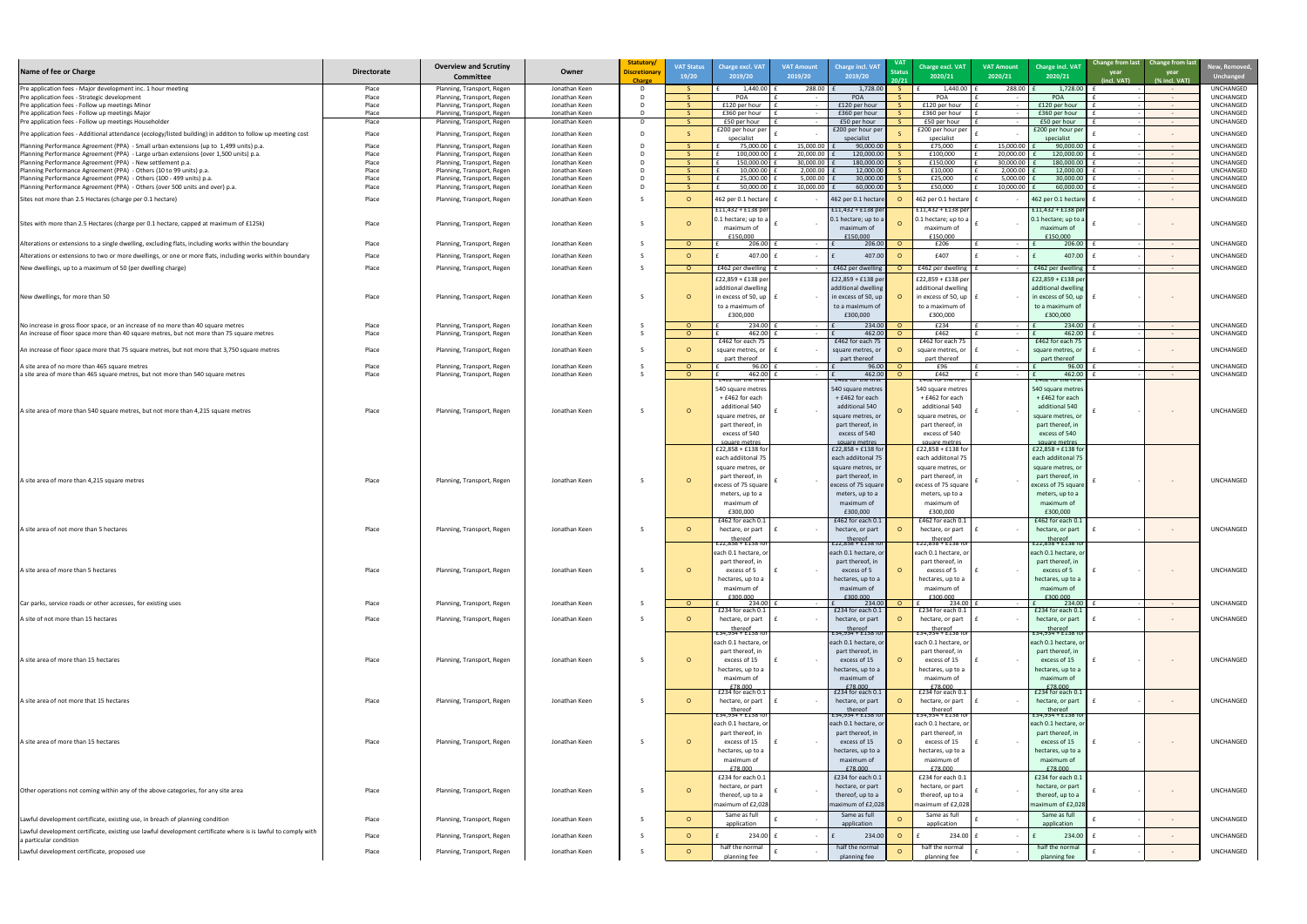| New, Removed,<br><b>Unchanged</b> |
|-----------------------------------|
| UNCHANGED                         |
| UNCHANGED                         |
| UNCHANGED                         |
| UNCHANGED                         |
| UNCHANGED                         |
| UNCHANGED                         |
| UNCHANGED                         |
|                                   |
| UNCHANGED<br>UNCHANGED            |
| UNCHANGED                         |
| UNCHANGED                         |
| UNCHANGED<br>UNCHANGED            |
| <b>UNCHANGED</b>                  |
| <b>NEW</b>                        |
| UNCHANGED                         |
|                                   |
| <b>UNCHANGED</b>                  |
| UNCHANGED                         |
|                                   |
| UNCHANGED                         |
| UNCHANGED                         |
| UNCHANGED                         |
| UNCHANGED                         |
| UNCHANGED                         |
|                                   |
| UNCHANGED                         |
| UNCHANGED                         |
| UNCHANGED                         |
| UNCHANGED                         |

| Name of fee or Charge                                                                                                                                         | <b>Directorate</b> | <b>Overview and Scrutiny</b><br><b>Committee</b>         | Owner                          | Statutory/<br><b>Discretionar</b><br><b>Charge</b> | <b>VAT Status</b><br>19/20 | <b>Charge excl. VAT</b><br>2019/20       | <b>VAT Amount</b><br>2019/20 | <b>Charge incl. VAT</b><br>2019/20      | <b>VAT</b><br><b>Status</b><br>20/21 | Charge excl. VAT<br>2020/21              | <b>VAT Amount</b><br>2020/21 | Charge incl. VAT<br>2020/21             | Change from last Change from last<br>year<br>year<br>(incl. VAT)<br>(% incl. VAT) | New, Remove<br><b>Unchanged</b> |
|---------------------------------------------------------------------------------------------------------------------------------------------------------------|--------------------|----------------------------------------------------------|--------------------------------|----------------------------------------------------|----------------------------|------------------------------------------|------------------------------|-----------------------------------------|--------------------------------------|------------------------------------------|------------------------------|-----------------------------------------|-----------------------------------------------------------------------------------|---------------------------------|
| Agricultural and Forestry buildings and operations, or demolition of buildings                                                                                | Place              | Planning, Transport, Regen                               | Jonathan Keen                  |                                                    | റ<br>$\cap$                | 96.00<br>462.00                          |                              | 96.00                                   | $\circ$                              | 96.00<br>462.00                          |                              | 96.00                                   | $\sim 100$                                                                        | <b>UNCHANGED</b>                |
| Telecomuniications code systems operators                                                                                                                     | Place              | Planning, Transport, Regen                               | Jonathan Keen                  |                                                    |                            | Full fee due, or if                      |                              | 462.00<br>Full fee due, or if           | - 0                                  | Full fee due, or if                      |                              | 462.00<br>Full fee due, or if           | $\sim 100$                                                                        | UNCHANGED                       |
| Application for approval of reserved matters following outline approval                                                                                       | Place              | Planning, Transport, Regen                               | Jonathan Keen                  |                                                    |                            | full fee already paid   1                |                              | full fee already paid                   |                                      | full fee already paid                    |                              | full fee already paid                   | $\sim$ $ \sim$                                                                    | UNCHANGED                       |
|                                                                                                                                                               |                    |                                                          |                                |                                                    |                            | then £462 due                            |                              | then £462 due                           |                                      | then £462 due                            |                              | then £462 due                           |                                                                                   |                                 |
| Application for removal or variation of a condition following granting of planning permission                                                                 | Place              | Planning, Transport, Regen                               | Jonathan Keen                  |                                                    | $\Omega$                   | 234.00<br>£34 per request for            | $\sim$ 100 $\sim$            | 234.00<br>£34 per request fo            | $\Omega$                             | 234.00<br>£34 per request for            | <b>Contract Contract</b>     | 234.00<br>£34 per request fo            | $\sim$ $ \sim$                                                                    | UNCHANGED                       |
| Request for confirmation that one or more planning conditions have been complied with                                                                         | Place              | Planning, Transport, Regen                               | Jonathan Keen                  |                                                    |                            | the householder,                         |                              | the householder                         |                                      | the householder,                         |                              | the householder                         | $\sim$ $ \sim$                                                                    | UNCHANGED                       |
|                                                                                                                                                               |                    |                                                          |                                |                                                    |                            | otherwise £116 per<br>reguest            |                              | otherwise £116 per<br>request           |                                      | otherwise £116 per<br>reguest            |                              | otherwise £116 per<br>request           |                                                                                   |                                 |
| Not more than 50 dwellings                                                                                                                                    | Place              | Planning, Transport, Regen                               | Jonathan Keen                  |                                                    |                            | £462 per dwelling                        |                              | £462 per dwelling                       |                                      | £462 per dwelling                        |                              | £462 per dwelling                       | $\sim$ $ \sim$                                                                    | UNCHANGED                       |
|                                                                                                                                                               |                    |                                                          |                                |                                                    |                            | $E22,859 + E138$ for<br>each dwelling in |                              | $£22,859 + £138$ fc<br>each dwelling in |                                      | $£22,859 + £138$ for<br>each dwelling in |                              | $£22,859 + £138$ fo<br>each dwelling in |                                                                                   |                                 |
| More than 50 dwellings                                                                                                                                        | Place              | Planning, Transport, Regen                               | Jonathan Keen                  |                                                    |                            | excess of 50, up to $\vert$ f            |                              | excess of 50, up to                     |                                      | excess of 50, up to                      |                              | excess of 50, up to                     | $\sim$ $ \sim$                                                                    | UNCHANGED                       |
|                                                                                                                                                               |                    |                                                          |                                |                                                    |                            | a maximum of<br>£300,000                 |                              | a maximum of<br>£300.000                |                                      | a maximum of<br>£300.000                 |                              | a maximum of<br>£300,000                |                                                                                   |                                 |
| Other changes of use of a building or land                                                                                                                    | Place              | Planning, Transport, Regen                               | Jonathan Keen                  |                                                    | $\cap$                     | 462.00                                   | $\sim$ $-$                   | 462.00                                  | $\overline{O}$                       | £462                                     |                              | 462.00                                  | $\sim$ $ \sim$                                                                    | <b>UNCHANGED</b>                |
| Advertising relating to the business on the premises<br>Advance signs that are not situated on or visable from the site, directing the public to the business | Place<br>Place     | Planning, Transport, Regen<br>Planning, Transport, Regen | Jonathan Keen<br>Jonathan Keen |                                                    | $\Omega$<br>$\Omega$       | 132.00<br>$132.00$   1                   | $\sim$<br>$\sim$             | 132.00<br>132.00                        | $\Omega$                             | £132<br>£132                             |                              | 132.00<br>132.00                        | $\sim 100$ m $^{-1}$<br>$\sim 100$ m $^{-1}$                                      | <b>UNCHANGED</b><br>UNCHANGED   |
| other advertisements                                                                                                                                          | Place              | Planning, Transport, Regen                               | Jonathan Keen                  |                                                    | റ                          | 462.00                                   |                              | 462.00                                  | $\Omega$                             | £462                                     |                              | 462.00                                  | $\sim$ $ \sim$                                                                    | <b>UNCHANGED</b>                |
| Applications in respect of householder developments                                                                                                           | Place              | Planning, Transport, Regen                               | Jonathan Keen                  |                                                    | $\cap$                     | 34.00                                    | $\sim$                       | 34.00                                   | $\Omega$                             | 34.00                                    |                              | 34.00                                   | $\sim 100$ m $^{-1}$                                                              | <b>UNCHANGED</b>                |
| Applications in respect of any other developments                                                                                                             | Place              | Planning, Transport, Regen                               | Jonathan Keen                  |                                                    | $\cap$                     | 234.00                                   | $\sim$                       | 234.00                                  | $\Omega$                             | 234.00                                   |                              | 234.00                                  | $\sim 100$ m $^{-1}$                                                              | UNCHANGED                       |
| Permitted Devleopment Rights removed                                                                                                                          | Place              | Planning, Transport, Regen                               | Jonathan Keen                  |                                                    | $\Omega$                   | 96.00                                    | $\sim$                       | 96.00                                   | - റ                                  | 96.00                                    |                              | 96.00                                   | $\sim$ $ \sim$                                                                    | UNCHANGED                       |
| [Fee for processing invalid application re-submission that are re-submitted still as invalid (per submission)                                                 | Place              | Planning, Transport, Regen                               | Jonathan Keen                  |                                                    | $\cap$                     |                                          |                              |                                         |                                      |                                          |                              | 25.00                                   | 25.00                                                                             | NEW                             |
| Transport Development - Accident data provision                                                                                                               | Place              | Planning, Transport, Regen                               | Mat Kiely                      | $\Gamma$                                           |                            | 170.00                                   | $\sim$ $ \sim$               | 170.00                                  |                                      | 170.00                                   |                              | 170.00                                  | $\sim$ $ \sim$                                                                    | UNCHANGED                       |
|                                                                                                                                                               |                    |                                                          |                                |                                                    |                            | min fee £5k                              |                              | min fee £5k                             |                                      | min fee £5k                              |                              | min fee £5k                             |                                                                                   |                                 |
|                                                                                                                                                               |                    |                                                          |                                |                                                    |                            | 9% of cost.                              |                              | 9% of cost                              |                                      | 9% of cost.                              |                              | 9% of cost.                             |                                                                                   |                                 |
| Transport Development - Commercial access; no adoptable road (fee is for checking drawing and supervision<br>works)                                           | Place              | Planning, Transport, Regen                               | Mat Kiely                      |                                                    |                            | Hoarding - Deposit   f                   |                              | Hoarding - Deposit                      |                                      | Hoarding - Deposit                       |                              | Hoarding - Deposit                      | $\sim$ $ \sim$                                                                    | UNCHANGED                       |
|                                                                                                                                                               |                    |                                                          |                                |                                                    |                            | £200 per spm, fee                        |                              | £200 per spm, fee                       |                                      | £200 per spm, fee                        |                              | £200 per spm, fee                       |                                                                                   |                                 |
|                                                                                                                                                               |                    |                                                          |                                |                                                    |                            | 10% of deposit                           |                              | 10% of deposit                          |                                      | 10% of deposit                           |                              | 10% of deposit                          |                                                                                   |                                 |
|                                                                                                                                                               |                    |                                                          |                                |                                                    |                            | Min Fee £5k                              |                              | Min Fee £5k                             |                                      | Min Fee £5k                              |                              | Min Fee £5k                             |                                                                                   |                                 |
|                                                                                                                                                               |                    |                                                          |                                |                                                    |                            | 10% of cost; split                       |                              | 10% of cost; split                      |                                      | 10% of cost; split                       |                              | 10% of cost; split                      |                                                                                   |                                 |
|                                                                                                                                                               |                    |                                                          |                                |                                                    |                            | over 4% for                              |                              | over 4% for                             |                                      | over 4% for                              |                              | over 4% for                             |                                                                                   |                                 |
| Transport Development - Commercial access; with adoptable distributor road Section 278 agreement (Fee is                                                      |                    |                                                          |                                |                                                    |                            | checking drawings                        |                              | checking drawings                       |                                      | checking drawings                        |                              | checking drawings                       |                                                                                   |                                 |
| for checking drawings and supervision of works)                                                                                                               | Place              | Planning, Transport, Regen                               | Mat Kiely                      |                                                    |                            | and 6% supervision                       |                              | and 6% supervision                      |                                      | and 6% supervision                       |                              | and 6% supervision                      | $\sim$ $ \sim$                                                                    | UNCHANGED                       |
|                                                                                                                                                               |                    |                                                          |                                |                                                    |                            | Hoarding - Deposit                       |                              | Hoarding - Deposit                      |                                      | Hoarding - Deposit                       |                              | Hoarding - Deposit                      |                                                                                   |                                 |
|                                                                                                                                                               |                    |                                                          |                                |                                                    |                            | £120 per spm, fee                        |                              | £120 per spm, fee                       |                                      | £120 per spm, fee                        |                              | £120 per spm, fee                       |                                                                                   |                                 |
|                                                                                                                                                               |                    |                                                          |                                |                                                    |                            | 10% of deposit                           |                              | 10% of deposit                          |                                      | 10% of deposit                           |                              | 10% of deposit                          |                                                                                   |                                 |
|                                                                                                                                                               |                    |                                                          |                                |                                                    |                            | 25% of bond figure                       |                              | 25% of bond figure                      |                                      | 25% of bond figure                       |                              | 25% of bond figure                      |                                                                                   |                                 |
|                                                                                                                                                               |                    |                                                          |                                |                                                    |                            | over a 60 year                           |                              | over a 60 year                          |                                      | over a 60 year                           |                              | over a 60 year                          |                                                                                   |                                 |
| Transport Development - Commuted sums for highway & ancillary works arising from development                                                                  | Place              | Planning, Transport, Regen                               | Mat Kiely                      |                                                    |                            | period - reduction                       |                              | period - reduction                      |                                      | period - reduction                       |                              | period - reduction                      | $\sim$ $ \sim$                                                                    | UNCHANGED                       |
|                                                                                                                                                               |                    |                                                          |                                |                                                    |                            | factor 3.5% per                          |                              | factor 3.5% per                         |                                      | factor 3.5% per                          |                              | factor 3.5% per                         |                                                                                   |                                 |
| Transport Development - Crane oversail licence (temporary during construction). Applicable when cranes                                                        |                    |                                                          |                                |                                                    |                            |                                          |                              | annum                                   |                                      | annum                                    |                              | annum                                   |                                                                                   | <b>UNCHANGED</b>                |
| operate over the public highway                                                                                                                               | Place              | Planning, Transport, Regen                               | Mat Kiely                      |                                                    |                            | $200.00$ f                               | $\sim$ $-$                   | 200.00                                  | $\Omega$                             | 200.00                                   |                              | 200.00                                  | $\sim$ $ \sim$                                                                    |                                 |
| Transport Development - Crane oversail licence (temporary during construction). Applicable when cranes<br>operate over the public highway - Deposit           | Place              | Planning, Transport, Regen                               | Mat Kiely                      |                                                    |                            | £500-£5000                               |                              | £500-£5000                              |                                      | £500-£5000                               |                              | £500-£5000                              | $\sim$ $ \sim$                                                                    | <b>UNCHANGED</b>                |
|                                                                                                                                                               |                    |                                                          |                                |                                                    |                            | Purchase price set                       |                              | Purchase price set                      |                                      | Purchase price set                       |                              | Purchase price set                      |                                                                                   |                                 |
| Transport Development - Department Publications                                                                                                               | Place              | Planning, Transport, Regen                               | Mat Kiely                      |                                                    |                            | by Delegated                             |                              | by Delegated                            |                                      | by Delegated                             |                              | by Delegated                            | $\sim$ $ \sim$                                                                    | UNCHANGED                       |
|                                                                                                                                                               |                    |                                                          |                                |                                                    |                            | Officer                                  |                              | Officer                                 |                                      | Officer                                  |                              | Officer                                 |                                                                                   |                                 |
| Transport Development - Development Control Design guide for the constructions of adoptable works                                                             | Place              | Planning, Transport, Regen                               | Mat Kiely                      | D                                                  |                            | 60.00                                    | $\sim$ $ \sim$               | 60.00                                   | $Z \Box$                             | 60.00                                    |                              | 60.00                                   | $\sim$ $ \sim$                                                                    | <b>UNCHANGED</b>                |
|                                                                                                                                                               |                    |                                                          |                                |                                                    |                            | Min Fee £5k                              |                              | Min Fee £5k                             |                                      | Min Fee £5k                              |                              | Min Fee £5k                             |                                                                                   |                                 |
|                                                                                                                                                               |                    |                                                          |                                |                                                    |                            | 10% of cost; split                       |                              | 10% of cost; split                      |                                      | 10% of cost; split                       |                              | 10% of cost; split                      |                                                                                   |                                 |
|                                                                                                                                                               |                    |                                                          |                                |                                                    |                            | over 4% for                              |                              | over 4% for                             |                                      | over 4% for                              |                              | over 4% for                             |                                                                                   |                                 |
| Transport Development - Flat only development's; no adoptable road (fee is for checking drawing and                                                           | Place              | Planning, Transport, Regen                               | Mat Kiely                      |                                                    |                            | checking drawings                        |                              | checking drawings                       |                                      | checking drawings                        |                              | checking drawings                       | $\sim$ $ \sim$                                                                    | <b>UNCHANGED</b>                |
| supervision of works)                                                                                                                                         |                    |                                                          |                                |                                                    |                            | and 6% supervision                       |                              | and 6% supervision                      |                                      | and 6% supervision                       |                              | and 6% supervision                      |                                                                                   |                                 |
|                                                                                                                                                               |                    |                                                          |                                |                                                    |                            | Hoarding - deposit<br>£120 per spm, fee  |                              | Hoarding - deposit<br>£120 per spm, fee |                                      | Hoarding - deposit<br>£120 per spm, fee  |                              | Hoarding - deposit<br>£120 per spm, fee |                                                                                   |                                 |
|                                                                                                                                                               |                    |                                                          |                                |                                                    |                            | 10% of deposit                           |                              | 10% of deposit                          |                                      | 10% of deposit                           |                              | 10% of deposit                          |                                                                                   |                                 |
|                                                                                                                                                               |                    |                                                          |                                |                                                    |                            |                                          |                              |                                         |                                      |                                          |                              |                                         |                                                                                   |                                 |
| Transport Development - Incidental Technical Information                                                                                                      | Place              | Planning, Transport, Regen                               | Mat Kiely                      |                                                    |                            | Case by case basis $\vert$ i             |                              | Case by case basis                      |                                      | Case by case basis                       |                              | Case by case basis                      | $\sim$ $ \sim$                                                                    | UNCHANGED                       |
|                                                                                                                                                               |                    |                                                          |                                |                                                    |                            | UP to £30k min £5k                       |                              | UP to £30k min £5k                      |                                      | UP to £30k min £5k                       |                              | UP to £30k min £5k                      |                                                                                   |                                 |
|                                                                                                                                                               |                    |                                                          |                                |                                                    |                            | Up to £1m, 10% of                        |                              | Up to £1m, 10% of                       |                                      | Up to £1m, 10% of                        |                              | Up to £1m, 10% of                       |                                                                                   |                                 |
|                                                                                                                                                               |                    |                                                          |                                |                                                    |                            | cost                                     |                              | cost                                    |                                      | cost                                     |                              | cost                                    |                                                                                   |                                 |
|                                                                                                                                                               |                    |                                                          |                                |                                                    |                            | Over £1m, 6% pf                          |                              | Over £1m, 6% pf                         |                                      | Over £1m, 6% pf                          |                              | Over £1m, 6% pf                         |                                                                                   |                                 |
| Transport Development - New Adoptable Residential Estate Road with standard Bellmouth Section 278 (Fee is                                                     |                    |                                                          |                                |                                                    |                            | cost                                     |                              | cost                                    |                                      | cost                                     |                              | cost                                    |                                                                                   |                                 |
| for checking drawings and supervision of works)                                                                                                               | Place              | Planning, Transport, Regen                               | Mat Kiely                      |                                                    | $\Omega$                   | Hording deposit   £<br>£120 per sqm of   |                              | Hording deposit<br>£120 per sqm of      |                                      | Hording deposit<br>£120 per sqm of       |                              | Hording deposit<br>£120 per sqm of      | $\sim$ $ \sim$                                                                    | UNCHANGED                       |
|                                                                                                                                                               |                    |                                                          |                                |                                                    |                            | highway enclosed                         |                              | highway enclosed                        |                                      | highway enclosed                         |                              | highway enclosed                        |                                                                                   |                                 |
|                                                                                                                                                               |                    |                                                          |                                |                                                    |                            | Hoarding fee 10%                         |                              | Hoarding fee 10%                        |                                      | Hoarding fee 10%                         |                              | Hoarding fee 10%                        |                                                                                   |                                 |
|                                                                                                                                                               |                    |                                                          |                                |                                                    |                            | of deposit, min                          |                              | of deposit, min                         |                                      | of deposit, min                          |                              | of deposit, min                         |                                                                                   |                                 |
|                                                                                                                                                               |                    |                                                          |                                |                                                    |                            | £600                                     |                              | £600                                    |                                      | £600                                     |                              | £600                                    |                                                                                   |                                 |
|                                                                                                                                                               |                    |                                                          |                                |                                                    |                            | UP to £30k min £5k                       |                              | UP to £30k min £5k                      |                                      | UP to £30k min £5k                       |                              | UP to £30k min £5k                      |                                                                                   |                                 |
|                                                                                                                                                               |                    |                                                          |                                |                                                    |                            | Up to £1m, 10% of                        |                              | Up to £1m, 10% of                       |                                      | Up to $f1m$ , 10% of                     |                              | Up to £1m, 10% of                       |                                                                                   |                                 |
|                                                                                                                                                               |                    |                                                          |                                |                                                    |                            | cost                                     |                              | cost                                    |                                      | cost                                     |                              | cost                                    |                                                                                   |                                 |
|                                                                                                                                                               |                    |                                                          |                                |                                                    |                            | Over £1m, 6% pf                          |                              | Over £1m, 6% pf                         |                                      | Over £1m, 6% pf                          |                              | Over £1m, 6% pf                         |                                                                                   |                                 |
| Transport Development - New Adoptable Residential Estate Road with standard Bellmouth Section 38 (Fee is                                                      | Place              | Planning, Transport, Regen                               | Mat Kiely                      |                                                    | - റ                        | cost<br>Hording deposit   £              | $\sim 100$                   | cost<br>Hording deposit                 |                                      | cost<br>Hording deposit                  |                              | cost<br>Hording deposit                 | $\sim$ $ \sim$                                                                    | UNCHANGED                       |
| for checking drawings and supervision of works)                                                                                                               |                    |                                                          |                                |                                                    |                            | £120 per sqm of                          |                              | £120 per sqm of                         |                                      | £120 per sqm of                          |                              | £120 per sqm of                         |                                                                                   |                                 |
|                                                                                                                                                               |                    |                                                          |                                |                                                    |                            | highway enclosed                         |                              | highway enclosed                        |                                      | highway enclosed                         |                              | highway enclosed                        |                                                                                   |                                 |
|                                                                                                                                                               |                    |                                                          |                                |                                                    |                            | Hoarding fee 10%                         |                              | Hoarding fee 10%                        |                                      | Hoarding fee 10%                         |                              | Hoarding fee 10%                        |                                                                                   |                                 |
|                                                                                                                                                               |                    |                                                          |                                |                                                    |                            | of deposit, min                          |                              | of deposit, min                         |                                      | of deposit, min                          |                              | of deposit, min                         |                                                                                   |                                 |
|                                                                                                                                                               |                    |                                                          |                                |                                                    |                            | £600                                     |                              | £600                                    |                                      | £600                                     |                              | £600                                    |                                                                                   |                                 |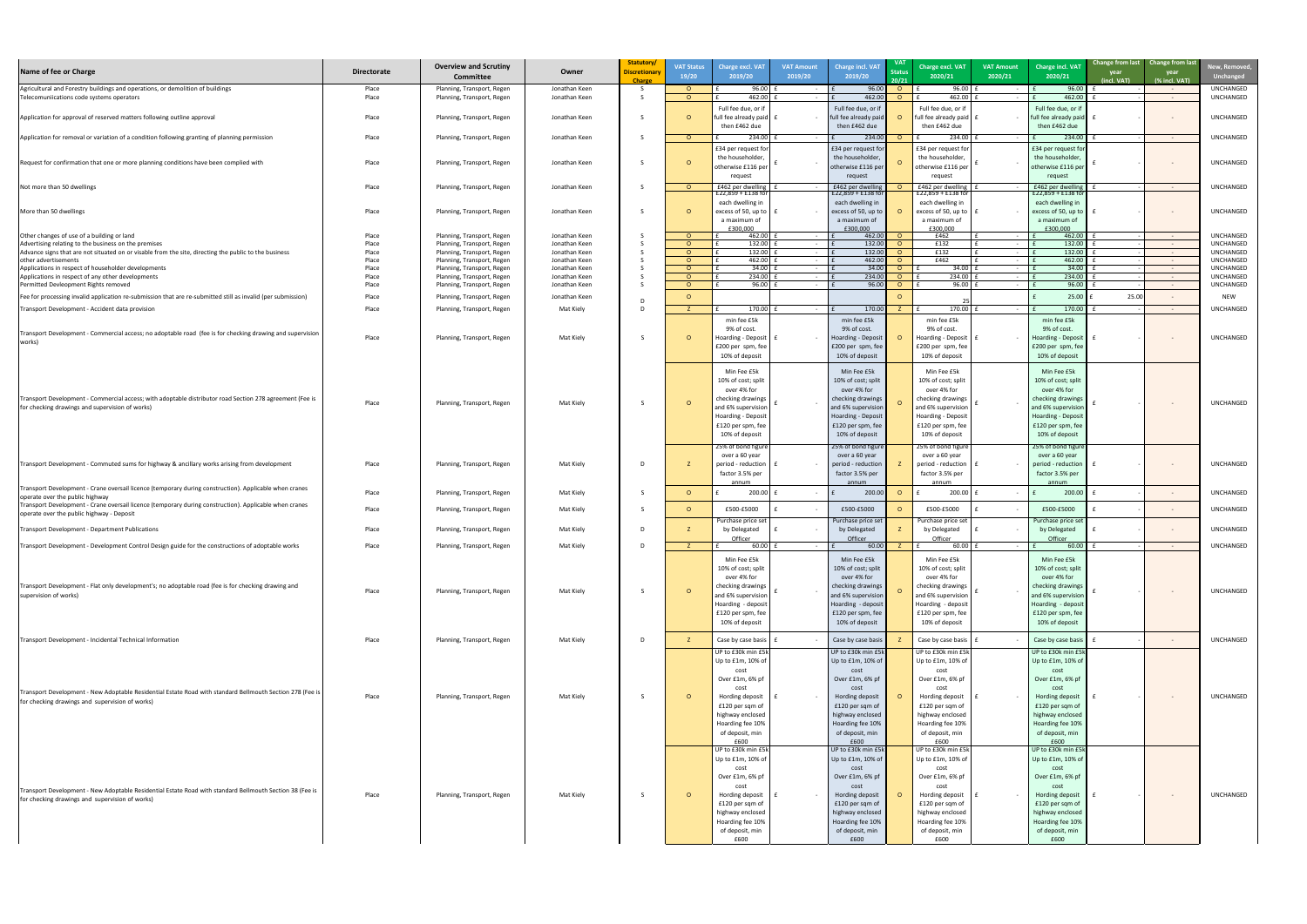| t | New, Removed,<br><b>Unchanged</b>                                                                                    |  |
|---|----------------------------------------------------------------------------------------------------------------------|--|
|   | <b>UNCHANGED</b>                                                                                                     |  |
|   | <b>UNCHANGED</b><br><b>UNCHANGED</b><br>DECREASED<br><b>DECREASED</b><br><b>DECREASED</b><br><b>INCREASED</b>        |  |
|   | <b>NEW</b>                                                                                                           |  |
|   | <b>NEW</b>                                                                                                           |  |
|   | <b>NEW</b>                                                                                                           |  |
|   | <b>NEW</b>                                                                                                           |  |
|   | <b>NEW</b>                                                                                                           |  |
|   | <b>NEW</b><br><b>NEW</b>                                                                                             |  |
|   | <b>UNCHANGED</b><br><b>UNCHANGED</b>                                                                                 |  |
|   | <b>UNCHANGED</b>                                                                                                     |  |
|   | UNCHANGED<br>UNCHANGED                                                                                               |  |
|   | <b>UNCHANGED</b><br><b>UNCHANGED</b>                                                                                 |  |
|   | <b>UNCHANGED</b><br><b>UNCHANGED</b>                                                                                 |  |
|   | <b>UNCHANGED</b><br>UNCHANGED<br>UNCHANGED<br>UNCHANGED<br><b>UNCHANGED</b><br><b>UNCHANGED</b>                      |  |
|   | <b>UNCHANGED</b><br><b>UNCHANGED</b><br><b>UNCHANGED</b><br><b>UNCHANGED</b><br><b>UNCHANGED</b><br><b>UNCHANGED</b> |  |
|   | <b>UNCHANGED</b><br><b>UNCHANGED</b><br>UNCHANGED<br>UNCHANGED<br>UNCHANGED<br>UNCHANGED                             |  |
|   | <b>UNCHANGED</b><br>UNCHANGED<br>UNCHANGED                                                                           |  |
|   | UNCHANGED<br><b>UNCHANGED</b><br><b>UNCHANGED</b><br><b>UNCHANGED</b>                                                |  |

| Name of fee or Charge                                                                                                                                                                                                | <b>Directorate</b> | <b>Overview and Scrutiny</b><br><b>Committee</b>         | Owner                            | Statutory/<br><b>Discretionary</b><br><b>Charge</b> | <b>VAT Status</b><br>19/20 | <b>Charge excl. VAT</b><br>2019/20      | <b>VAT Amount</b><br>2019/20 | <b>Charge incl. VAT</b><br>2019/20  | <b>VAT</b><br>20/21 | Charge excl. VAT<br>2020/21             | <b>VAT Amount</b><br>2020/21 | <b>Charge incl. VAT</b><br>2020/21  | Change from last Change from last<br>year<br>(incl. VAT) | year<br>(% incl. VAT)              | New, Remove<br><b>Unchanged</b> |
|----------------------------------------------------------------------------------------------------------------------------------------------------------------------------------------------------------------------|--------------------|----------------------------------------------------------|----------------------------------|-----------------------------------------------------|----------------------------|-----------------------------------------|------------------------------|-------------------------------------|---------------------|-----------------------------------------|------------------------------|-------------------------------------|----------------------------------------------------------|------------------------------------|---------------------------------|
|                                                                                                                                                                                                                      |                    |                                                          |                                  |                                                     |                            | UP to £30k min £5k                      |                              | UP to £30k min £5k                  |                     | UP to £30k min £5k                      |                              | UP to £30k min £5k                  |                                                          |                                    |                                 |
|                                                                                                                                                                                                                      |                    |                                                          |                                  |                                                     |                            | Up to £1m, 10% of<br>cost               |                              | Up to £1m, 10% of<br>cost           |                     | Up to $£1m$ , 10% of<br>cost            |                              | Up to £1m, 10% of<br>cost           |                                                          |                                    |                                 |
|                                                                                                                                                                                                                      |                    |                                                          |                                  |                                                     |                            | Over £1m, 6% pf                         |                              | Over £1m, 6% pf                     |                     | Over £1m, 6% pf                         |                              | Over £1m, 6% pf                     |                                                          |                                    |                                 |
| Transport Development - Residential Estate Road Bellmouth to private drive, access to distributor roads or<br>higher category by Section 278 agreement (Fee is for checking drawings and supervision of works) Lower | Place              |                                                          | Mat Kiely                        |                                                     | $\Omega$                   | cost<br>Hording deposit $\parallel$ f   |                              | cost<br>Hording deposit             |                     | cost<br>Hording deposit                 |                              | cost<br>Hording deposit             |                                                          |                                    | UNCHANGED                       |
| category roads serving 5 units - Section 184 cross over application                                                                                                                                                  |                    | Planning, Transport, Regen                               |                                  |                                                     |                            | £120 per sqm of                         |                              | £120 per sqm of                     |                     | £120 per sqm of                         |                              | £120 per sqm of                     |                                                          | $\sim$ $ \sim$                     |                                 |
|                                                                                                                                                                                                                      |                    |                                                          |                                  |                                                     |                            | highway enclosed                        |                              | highway enclosed                    |                     | highway enclosed                        |                              | highway enclosed                    |                                                          |                                    |                                 |
|                                                                                                                                                                                                                      |                    |                                                          |                                  |                                                     |                            | Hoarding fee 10%<br>of deposit, min     |                              | Hoarding fee 10%<br>of deposit, min |                     | Hoarding fee 10%<br>of deposit, min     |                              | Hoarding fee 10%<br>of deposit, min |                                                          |                                    |                                 |
|                                                                                                                                                                                                                      |                    |                                                          |                                  |                                                     |                            | £600                                    |                              | £600                                |                     | £600                                    |                              | £600                                |                                                          |                                    |                                 |
| Transport Development - Temporary Construction Access Licence                                                                                                                                                        | Place              | Planning, Transport, Regen                               | Mat Kiely                        |                                                     | $\Omega$                   | $200.00$   1                            | $\sim$                       | 200.00                              | $\overline{O}$      | 200.00                                  |                              | 200.00                              |                                                          | $\sim$ $ \sim$                     | <b>UNCHANGED</b>                |
| Transport Development - Temporary Construction Access Licence - Deposit<br>Travel Plans - Monitoring Travel Plans - Large Developments                                                                               | Place<br>Place     | Planning, Transport, Regen<br>Planning, Transport, Regen | Mat Kiely<br>Mat Kiely           |                                                     | $\Omega$                   | £500-£5000<br>2,593.50                  | $\sim$                       | £500-£5000<br>2,593.50              |                     | £500-£5000<br>1,025.00                  |                              | £500-£5000<br>1,025.00              | $-1,568.50$                                              | $\sim 100$ m $^{-1}$<br>$-60.48%$  | <b>UNCHANGED</b><br>DECREASED   |
| Travel Plans - Monitoring Travel Plans - Large developments where two or more land-uses on-site exceed the                                                                                                           | Place              | Planning, Transport, Regen                               | Mat Kiely                        |                                                     |                            | 3,895.50                                | $\sim$                       | 3,895.50                            |                     | 2,050.00                                |                              | 2,050.00                            | $-1,845.50$                                              | $-47.38%$                          | DECREASED                       |
| DfT thresholds, or the development in total is double the threshold<br>Travel Plans - Monitoring Travel Plans - Small Developments                                                                                   | Place              | Planning, Transport, Regen                               | Mat Kiely                        |                                                     |                            | 908.50                                  | $\sim 100$                   | 908.50                              |                     | 525.00                                  | $\sim$ $-$                   | 525.00                              | $-383.5$                                                 | $-42.21%$                          | DECREASED                       |
|                                                                                                                                                                                                                      |                    |                                                          |                                  |                                                     |                            | £30.00                                  |                              | £30.00                              |                     | £40.00                                  |                              | £40.00                              |                                                          |                                    |                                 |
| Road Safety - Scooter Training (primary schools)                                                                                                                                                                     | Place              | Planning, Transport, Regen                               | Mat Kiely                        |                                                     |                            | per session                             |                              | per session                         |                     | per session                             |                              | per session                         |                                                          | $\sim$                             | INCREASED                       |
|                                                                                                                                                                                                                      |                    |                                                          |                                  |                                                     |                            | (10 pupils max)                         |                              | (10 pupils max)                     |                     | $(10 \text{ pupils max})$               |                              | (10 pupils max)                     |                                                          |                                    |                                 |
| Road Safety - Bikeability Training Level 1                                                                                                                                                                           | Place              | Planning, Transport, Regen                               | Mat Kiely                        |                                                     |                            |                                         |                              |                                     |                     | 5.00                                    |                              | 5.00                                | 5.00                                                     |                                    | <b>NEW</b>                      |
|                                                                                                                                                                                                                      |                    |                                                          |                                  |                                                     |                            |                                         |                              |                                     |                     |                                         |                              |                                     |                                                          |                                    |                                 |
|                                                                                                                                                                                                                      |                    |                                                          |                                  |                                                     |                            |                                         |                              |                                     |                     |                                         |                              |                                     |                                                          |                                    |                                 |
| Road Safety - Bikeability Training Level 2                                                                                                                                                                           | Place              | Planning, Transport, Regen                               | Mat Kiely                        |                                                     |                            |                                         |                              |                                     |                     | 10.00                                   |                              | 10.00                               | 10.00                                                    |                                    | <b>NEW</b>                      |
|                                                                                                                                                                                                                      |                    |                                                          |                                  |                                                     |                            |                                         |                              |                                     |                     |                                         |                              |                                     |                                                          |                                    |                                 |
|                                                                                                                                                                                                                      |                    |                                                          |                                  |                                                     |                            |                                         |                              |                                     |                     |                                         |                              |                                     |                                                          |                                    |                                 |
| Road Safety - Bikeability - Learn to Ride - Under 16s                                                                                                                                                                | Place              | Planning, Transport, Regen                               | Mat Kiely                        |                                                     |                            |                                         |                              |                                     |                     | 10.00                                   |                              | 10.00                               | 10.00                                                    |                                    | <b>NEW</b>                      |
|                                                                                                                                                                                                                      |                    |                                                          |                                  |                                                     |                            |                                         |                              |                                     |                     |                                         |                              |                                     |                                                          |                                    |                                 |
| Road Safety - Bikeability - Learn to Ride - Over 16s                                                                                                                                                                 | Place              | Planning, Transport, Regen                               | Mat Kiely                        |                                                     |                            |                                         |                              |                                     |                     | 20.00                                   |                              | 20.00                               | 20.00                                                    |                                    | <b>NEW</b>                      |
|                                                                                                                                                                                                                      |                    |                                                          |                                  |                                                     |                            |                                         |                              |                                     |                     |                                         |                              |                                     |                                                          |                                    |                                 |
|                                                                                                                                                                                                                      |                    |                                                          |                                  |                                                     |                            |                                         |                              |                                     |                     |                                         |                              |                                     |                                                          |                                    |                                 |
| Road Safety - Bikeability - Balance Bikes                                                                                                                                                                            | Place              | Planning, Transport, Regen                               | Mat Kiely                        |                                                     |                            |                                         |                              |                                     |                     | 60.00                                   |                              | 60.00                               | 60.00                                                    |                                    | <b>NEW</b>                      |
|                                                                                                                                                                                                                      |                    |                                                          |                                  |                                                     |                            |                                         |                              |                                     |                     |                                         |                              |                                     |                                                          |                                    |                                 |
|                                                                                                                                                                                                                      |                    |                                                          |                                  |                                                     |                            |                                         |                              |                                     |                     |                                         |                              |                                     |                                                          |                                    |                                 |
| Road Safety - Bikeability - Learn to Ride - Over 16s                                                                                                                                                                 | Place              | Planning, Transport, Regen                               | Mat Kiely                        |                                                     |                            |                                         |                              |                                     |                     | 20.00                                   |                              | 20.00                               | 20.00                                                    |                                    | <b>NEW</b>                      |
|                                                                                                                                                                                                                      |                    |                                                          |                                  |                                                     |                            |                                         |                              |                                     |                     |                                         |                              |                                     |                                                          |                                    |                                 |
| Lead Local Flood Authoirty - Ordinary Watercourse Land Drainage Consent<br>Animal Feed (Hygiene, Sampling etc. & Enforcement) Regulations 2015 - Regulation 13 - Manufacture &                                       | Place              | Planning, Transport, Regen                               | Mat Kiely                        |                                                     |                            |                                         |                              |                                     |                     | 50.00                                   |                              | 50.00                               | 50.00                                                    | $\sim$ $ \sim$                     | <b>NEW</b>                      |
| placing on the market products derived from vegetable oil and blended fats                                                                                                                                           | Place              | Cleaner, Greener, Safer                                  | Paul Adams                       |                                                     | $\Omega$                   | $451.00$ f                              |                              | 451.00                              | $\Omega$            | 451.00                                  |                              | 451.00                              |                                                          | $\sim$ $ \sim$                     | UNCHANGED                       |
| Public Protection - Licences - Other Sales and Service Charges - Skin Piercing Registrations - Registration of                                                                                                       | Place              | Cleaner, Greener, Safer                                  | Paul Adams                       |                                                     |                            | £130 license<br>charge plus £70 per   £ |                              | £130 license<br>charge plus £70 per |                     | £130 license<br>charge plus £70 per   £ |                              |                                     |                                                          |                                    | UNCHANGED                       |
| acupuncture, tattooing, ear piercing and electrolysis                                                                                                                                                                |                    |                                                          |                                  |                                                     |                            | employee                                |                              | employee                            |                     | employee                                |                              |                                     |                                                          |                                    |                                 |
| Public Protection - Other Environmental Protection Charges - Contaminated Land enquiries - Residents -flat                                                                                                           | Place              | Cleaner, Greener, Safer                                  | Peter Reynolds                   |                                                     | $\Omega$                   | $30.00$   1                             |                              | 30.00                               |                     | 30.00                                   |                              | 30.00                               |                                                          | $\sim$ $-$                         | UNCHANGED                       |
| Public Protection - Other Environmental Protection Charges - Contaminated Land enquiries - Solicitors /                                                                                                              |                    |                                                          |                                  |                                                     |                            |                                         |                              |                                     |                     |                                         |                              |                                     |                                                          |                                    |                                 |
| Potential home owners per hour                                                                                                                                                                                       | Place              | Cleaner, Greener, Safer                                  | Peter Reynolds                   |                                                     | $\Omega$                   | $65.00$ f                               |                              | 65.00                               |                     | 65.00                                   |                              | 65.00                               |                                                          | $\sim$ $ \sim$                     | UNCHANGED                       |
| Public Protection - Other Environmental Protection Charges - Environmental surveys - Private Companies per<br>hour                                                                                                   | Place              | Cleaner, Greener, Safer                                  | Peter Reynolds                   |                                                     | $\Omega$                   | $65.00$   1                             |                              | 65.00                               |                     | 65.00                                   |                              | 65.00                               |                                                          | $\sim$ $ \sim$                     | <b>UNCHANGED</b>                |
| Public Protection - Other Environmental Protection Charges - High Hedges Fixed Charge for all other owners                                                                                                           | Place              | Cleaner, Greener, Safer                                  | Peter Reynolds                   |                                                     |                            | $500.00$ f                              |                              | 500.00                              |                     | 500.00                                  |                              | 500.00                              |                                                          | $\sim$ $ \sim$                     | UNCHANGED                       |
| Public Protection - Other Environmental Protection Charges - High Hedges Fixed Charge for owners on                                                                                                                  |                    |                                                          |                                  |                                                     |                            |                                         |                              |                                     |                     |                                         |                              |                                     |                                                          |                                    |                                 |
| Benefits                                                                                                                                                                                                             | Place              | Cleaner, Greener, Safer                                  | Peter Reynolds                   |                                                     |                            | $250.00$ f                              |                              | 250.00                              |                     | 250.00                                  |                              | 250.00                              |                                                          | $\sim$ $ \sim$                     | UNCHANGED                       |
| Public Protection - Other Environmental Protection Charges - Nuisance and public health EP officers charges<br>per hour                                                                                              | Place              | Cleaner, Greener, Safer                                  | Peter Reynolds                   |                                                     |                            | $32.00$ f                               |                              | 32.00                               |                     | 32.00                                   |                              | 32.00                               |                                                          | $\sim$ $ \sim$                     | UNCHANGED                       |
| Public Protection - Other Environmental Protection Charges - Service of notice 10 properties drainage per                                                                                                            | Place              | Cleaner, Greener, Safer                                  | Peter Reynolds                   |                                                     |                            | $65.00$ f                               |                              | 65.00                               |                     | 65.00                                   |                              | 65.00                               |                                                          | $\sim$ $ \sim$                     | UNCHANGED                       |
|                                                                                                                                                                                                                      |                    |                                                          |                                  |                                                     |                            |                                         |                              |                                     |                     |                                         |                              |                                     |                                                          |                                    |                                 |
| Public Protection - Other Environmental Protection Charges - Swimming pool sampling (e-coli etc) per sample                                                                                                          | Place              | Cleaner, Greener, Safer                                  | Peter Reynolds                   |                                                     | $\Omega$                   | $50.00$ f                               |                              | 50.00                               |                     | 50.00                                   |                              | 50.00                               |                                                          | $\sim$ $ \sim$                     | UNCHANGED                       |
| LA-IPPC Charges- Application                                                                                                                                                                                         | Place              | Cleaner, Greener, Safer                                  | Peter Reynolds                   |                                                     | റ                          | 3,363.00                                | $\sim$                       | 3,363.00                            | $\Omega$            | 3,363.00                                |                              | 3,363.00                            |                                                          | $\sim 10^{-10}$                    | UNCHANGED                       |
| LA-IPPC Charges - Application - Additional Fee for Operating without a Permit<br>LA-IPPC Charges - Application - Annual Subsistence High                                                                             | Place<br>Place     | Cleaner, Greener, Safer<br>Cleaner, Greener, Safer       | Peter Reynolds<br>Peter Reynolds |                                                     |                            | 1,188.00<br>2,233.00                    |                              | 1,188.00<br>2,233.00                |                     | 1,188.00<br>2,233.00                    |                              | 1,188.00<br>2,233.00                |                                                          | $\sim 100$<br>$\sim 100$ m $^{-1}$ | UNCHANGED<br>UNCHANGED          |
| LA-IPPC Charges - Application - Annual Subsistence Low                                                                                                                                                               | PidCe              | Cleaner, Greener, Safer                                  | Peter Reynolds                   |                                                     |                            | 1,446.00                                |                              | 1,446.00                            | $\cap$              | 1,446.00                                |                              | 1,446.00                            |                                                          |                                    | <b>UNCHANGED</b>                |
| LA-IPPC Charges - Application - Annual Subsistence Medium                                                                                                                                                            | Place              | Cleaner, Greener, Safer                                  | Peter Reynolds                   |                                                     |                            | 1,610.00                                |                              | 1,610.00                            | $\Omega$            | 1,610.00                                |                              | 1,610.00                            |                                                          | $\sim$ $ \sim$                     | UNCHANGED                       |
| LA-IPPC-Charges - Application-Annual Subsistence-High                                                                                                                                                                | Place              | Cleaner, Greener, Safer                                  | Peter Reynolds                   |                                                     | $\Omega$                   | 2,333.00                                |                              | 2,333.00                            | $\Omega$            | 2,333.00                                |                              | 2,333.00                            |                                                          | $\sim$ $ \sim$                     | UNCHANGED                       |
| LA-IPPC Charges - Application - Late Payment Fee<br>LA-IPPC Charges - Application - Partial Transfer                                                                                                                 | Place<br>Place     | Cleaner, Greener, Safer<br>Cleaner, Greener, Safer       | Peter Reynolds<br>Peter Reynolds |                                                     | $\Omega$<br>$\Omega$       | 52.00<br>698.00                         | $\sim$                       | 52.00<br>698.00                     | - റ<br>$\Omega$     | 52.00<br>698.00                         |                              | 52.00<br>698.00                     |                                                          | $\sim 100$<br>$\sim$ $ \sim$       | <b>UNCHANGED</b><br>UNCHANGED   |
| LA-IPPC Charges - Application - Substantial Variation                                                                                                                                                                | Place              | Cleaner, Greener, Safer                                  | Peter Reynolds                   |                                                     | $\Omega$                   | 202.00                                  | $\sim$                       | 202.00                              | - റ                 | 202.00                                  |                              | 202.00                              |                                                          | $\sim$ $ \sim$                     | <b>UNCHANGED</b>                |
| LA-IPPC Charges - Application - Surrender                                                                                                                                                                            | Place              | Cleaner, Greener, Safer                                  | Peter Reynolds                   |                                                     | $\Omega$                   | 698.00                                  | $\sim$ $ \sim$               | 698.00                              | - റ                 | 698.00                                  |                              | 698.00                              |                                                          | $\sim$ $ \sim$                     | UNCHANGED                       |
| LA-IPPC Charges - Application - Transfer                                                                                                                                                                             | Place              | Cleaner, Greener, Safer                                  | Peter Reynolds                   |                                                     | $\Omega$                   | 225.00                                  | $\sim$ $ \sim$               | 225.00                              | - റ                 | 225.00                                  |                              | 225.00                              |                                                          | $\sim 100$ m $^{-1}$               | UNCHANGED                       |
| LAPC Charges-Application Fee Standard process (includes solvent emission activites)                                                                                                                                  | Place              | Cleaner, Greener, Safer                                  | Peter Reynolds                   |                                                     | $\Omega$                   | 1,650.00                                | $\sim$ $ \sim$               | 1,650.00                            |                     | 1,650.00                                |                              | 1,650.00                            |                                                          | $\sim$ $ \sim$                     | UNCHANGED                       |
| LAPC Charges Additional fee for operating without a permit<br>LAPC Charges Applicatiuon fee for PVR1 and Drycleaners                                                                                                 | Place<br>Place     | Cleaner, Greener, Safer<br>Cleaner, Greener, Safer       | Peter Reynolds<br>Peter Reynolds |                                                     | $\Omega$<br>$\Omega$       | 1,188.00<br>155.00                      | $\sim$ $ \sim$<br>$\sim$     | 1,188.00<br>155.00                  | - റ                 | 1,188.00<br>155.00                      |                              | 1,188.00<br>155.00                  |                                                          | $\sim$ $ \sim$<br>$\sim$ $ \sim$   | UNCHANGED<br><b>UNCHANGED</b>   |
| LAPC charges Application fee for PVR1& II combined                                                                                                                                                                   | Place              | Cleaner, Greener, Safer                                  | Peter Reynolds                   |                                                     | $\Omega$                   | 257.00                                  |                              | 257.00                              | $\Omega$            | 257.00                                  |                              | 257.00                              |                                                          | $\sim 100$ m $^{-1}$               | UNCHANGED                       |
| LAPC Charges - VR's and other reduced fee activities                                                                                                                                                                 | Place              | Cleaner, Greener, Safer                                  | Peter Reynolds                   |                                                     |                            | 362.00                                  |                              | 362.00                              |                     | 362.00                                  |                              | 362.00                              |                                                          | $\sim$ $ \sim$                     | <b>UNCHANGED</b>                |
| LAPC Charges Reduced fee activitiews Additional fee for operating without a permit                                                                                                                                   | Place              | Cleaner, Greener, Safer                                  | Peter Reynolds                   |                                                     | $\Omega$                   | 99.00                                   |                              | 99.00                               |                     | 99.00                                   |                              | 99.00                               |                                                          | $\sim$ $ \sim$                     | UNCHANGED                       |
| LAPC-Charges Application Fee Mobile Plant not using simplified permits                                                                                                                                               | Place              | Cleaner, Greener, Safer                                  | Peter Reynolds                   |                                                     | $\Omega$                   | 1,650.00                                |                              | 1,650.00                            |                     | 1,650.00                                |                              | 1,650.00                            |                                                          | $\sim$ $ \sim$                     | UNCHANGED                       |
| LAPC-Charges Application Fee Mobile Plant not using simplified permits for the 3rd to seventh application                                                                                                            | Place              | Cleaner, Greener, Safer                                  | Peter Reynolds                   |                                                     | $\Omega$                   | $985.00$ f                              |                              | 985.00                              |                     | 985.00                                  |                              | 985.00                              |                                                          | $\sim$ $ \sim$                     | <b>UNCHANGED</b>                |
| LAPC -Charges Application Fee Mobile Plant not using simplified permits for the eigth and subsequent                                                                                                                 | Place              | Cleaner, Greener, Safer                                  | Peter Reynolds                   |                                                     |                            | 308.00 $E$                              |                              | 308.00                              |                     | 308.00                                  |                              | 308.00                              |                                                          | $\sim$ $ \sim$                     | UNCHANGED                       |
| 'permits<br>LAPPC Charges - Annual Subsistence Charge - Where the additional amount must be charged where a permit                                                                                                   |                    |                                                          |                                  |                                                     |                            |                                         |                              |                                     |                     |                                         |                              |                                     |                                                          |                                    |                                 |
| is for a combined Part B and waste installation *                                                                                                                                                                    | Place              | Cleaner, Greener, Safer                                  | Peter Reynolds                   |                                                     | $\Omega$                   | 310.00 $E$                              | $\sim$ $-$                   | 310.00                              |                     | 310.00                                  |                              | 310.00                              |                                                          | $\sim$ $ \sim$                     | UNCHANGED                       |
| LAPPC Charges - Annual Subsistence Charge - Standard process - LOW                                                                                                                                                   | Place              | Cleaner, Greener, Safer                                  | Peter Reynolds                   |                                                     | $\circ$                    | 772.00                                  | $\sim$ $ \sim$               | 772.00                              | $\overline{O}$      | 772.00                                  | $\sim$ $-$                   | 772.00                              |                                                          | $\sim 100$ m $^{-1}$               | UNCHANGED                       |
| LAPC Charges Annual subsitance charge Low additional fee when permit is for a combined Pert B and Waste<br>Installation                                                                                              | Place              | Cleaner, Greener, Safer                                  | Peter Reynolds                   |                                                     |                            | $103.00$   1                            |                              | 103.00                              | $\circ$             | 103.00                                  |                              | 103.00                              |                                                          | $\sim$ $ \sim$                     | UNCHANGED                       |
| LAPPC Charges - Annual Subsistence Charge - Standard process Medium                                                                                                                                                  | Place              | Cleaner, Greener, Safer                                  | Peter Reynolds                   |                                                     |                            | 1,161.00                                |                              | 1,161.00                            | $\overline{O}$      | 1,161.00                                |                              | 1,161.00                            |                                                          | $\sim 100$                         | UNCHANGED                       |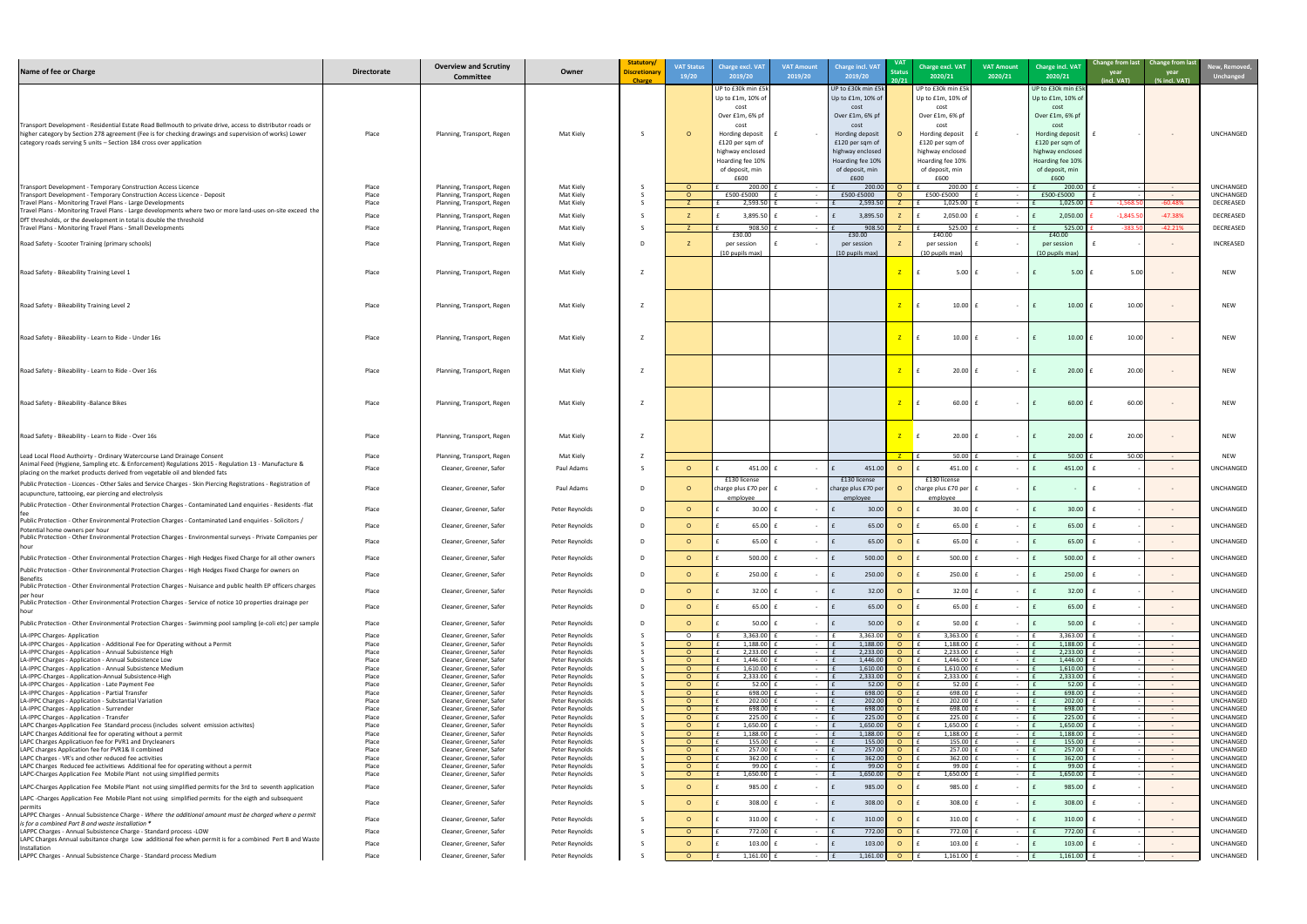| New, Removed,<br><b>Unchanged</b> |
|-----------------------------------|
| UNCHANGED                         |
| UNCHANGED                         |
| UNCHANGED                         |
| UNCHANGED                         |
| UNCHANGED<br>UNCHANGED            |
| UNCHANGED                         |
| UNCHANGED<br>UNCHANGED            |
| UNCHANGED                         |
| UNCHANGED<br>UNCHANGED            |
| UNCHANGED                         |
| UNCHANGED                         |
|                                   |
| UNCHANGED                         |
| UNCHANGED                         |
| UNCHANGED                         |
| UNCHANGED                         |
| UNCHANGED                         |
| UNCHANGED                         |
| UNCHANGED<br>UNCHANGED            |
| UNCHANGED                         |
| UNCHANGED                         |
| UNCHANGED<br>UNCHANGED            |
| UNCHANGED<br>UNCHANGED            |
| UNCHANGED                         |
| UNCHANGED                         |
| UNCHANGED<br>UNCHANGED            |
| UNCHANGED                         |
| UNCHANGED                         |
| UNCHANGED                         |
| UNCHANGED                         |
| UNCHANGED                         |
| UNCHANGED                         |
| UNCHANGED                         |
| UNCHANGED                         |
| UNCHANGED                         |
| UNCHANGED                         |
| UNCHANGED                         |
| UNCHANGED                         |
| UNCHANGED                         |
| UNCHANGED                         |
| UNCHANGED                         |
| UNCHANGED                         |
| UNCHANGED                         |
| UNCHANGED                         |
| UNCHANGED                         |
| UNCHANGED                         |
| UNCHANGED                         |
| UNCHANGED                         |
| UNCHANGED                         |

| Name of fee or Charge                                                                                                                                                                  | <b>Directorate</b> | <b>Overview and Scrutiny</b><br><b>Committee</b>   | Owner                            | Statutory/<br><b>Discretionary</b><br>Charge | <b>VAT Status</b><br>19/20 | <b>Charge excl. VAT</b><br>2019/20 | <b>VAT Amount</b><br>2019/20     | <b>Charge incl. VAT</b><br>2019/20 |          | Charge excl. VAT<br>2020/21 | <b>VAT Amount</b><br>2020/21 | Charge incl. VAT<br>2020/21 | <b>year</b><br>(incl. VAT) | Change from last Change from last<br>year<br>(% incl. VAT) | New, Remove<br><b>Unchanged</b>      |
|----------------------------------------------------------------------------------------------------------------------------------------------------------------------------------------|--------------------|----------------------------------------------------|----------------------------------|----------------------------------------------|----------------------------|------------------------------------|----------------------------------|------------------------------------|----------|-----------------------------|------------------------------|-----------------------------|----------------------------|------------------------------------------------------------|--------------------------------------|
| LAPC- Charges Annual sunsistence fee Medium additional fee additional fee when permit is for a combined<br>Pert B and Waste Installation t                                             | Place              | Cleaner, Greener, Safer                            | Peter Reynolds                   |                                              |                            | 156.00                             |                                  | 156.00                             | $\Omega$ | 156.00                      |                              | 156.00                      |                            | $\sim$ $-$                                                 | UNCHANGED                            |
| LAPPC Charges - Annual Subsistence Charge - Standard process High                                                                                                                      | Place              | Cleaner, Greener, Safer                            | Peter Reynolds                   |                                              | $\Omega$                   | 1,747.00                           | $\sim$ $-$                       | 1,747.00                           | $\Omega$ | 1,747.00                    |                              | 1,747.00                    |                            | $\sim$ $ \sim$                                             | UNCHANGED                            |
| LAPC Charges -Annual subsistence Charge High additional fee additional fee when permit is for a combined<br>Pert B and Waste Installation                                              | Place              | Cleaner, Greener, Safer                            | Peter Reynolds                   |                                              | $\Omega$                   | $207.00$ f                         | $\sim$ $ \sim$                   | 207.00                             | $\circ$  | 207.00                      |                              | 207.00                      |                            | $\sim$ $ \sim$                                             | <b>UNCHANGED</b>                     |
| LAPPC Charges Annual subsistence fee charges - PVR 1 and Dry Cleaners low                                                                                                              | Place              | Cleaner, Greener, Safer                            | Peter Reynolds                   |                                              | $\Omega$                   | 79.00                              |                                  | 79.00                              |          | 79.00                       |                              | 79.00                       |                            | $\sim$ $ \sim$                                             | <b>UNCHANGED</b>                     |
| LAPPC Charges Annual subsistence fee charges - PVR 1 and Dry Cleaners Medium<br>LAPPC Charges Annual subsistence fee charges - PVR 1 and Dry Cleaners High                             | Place<br>Place     | Cleaner, Greener, Safer<br>Cleaner, Greener, Safer | Peter Reynolds<br>Peter Reynolds |                                              | $\Omega$<br>$\Omega$       | 158.00<br>$237.00$ f               |                                  | 158.00<br>237.00                   | - 0      | 158.00<br>237.00            |                              | 158.00<br>237.00            |                            | $\sim$ $ \sim$<br>$\sim$ $ \sim$                           | <b>UNCHANGED</b><br><b>UNCHANGED</b> |
| LAPC Charges - Annual subsistence fee PVR1 and II combined Low                                                                                                                         | Place              | Cleaner, Greener, Safer                            | Peter Reynolds                   |                                              | $\Omega$                   | 113.00                             | $\sim$                           | 113.00                             | <u>റ</u> | 113.00                      |                              | 113.00                      |                            | $\sim$ $ \sim$                                             | <b>UNCHANGED</b>                     |
| LAPC Charges - Annual subsistence fee PVR1 and II combined Medium<br>LAPC Charges - Annual subsistence fee PVR1 and II combined High                                                   | Place<br>Place     | Cleaner, Greener, Safer<br>Cleaner, Greener, Safer | Peter Reynolds<br>Peter Reynolds |                                              | $\Omega$<br>$\Omega$       | 226.00<br>341.00                   | $\sim$ $ \sim$<br>$\sim$ $ \sim$ | 226.00<br>341.00                   |          | 226.00<br>341.00            | $\sim$ $-$                   | 226.00<br>341.00            |                            | $\sim 100$<br>$\sim$ $ \sim$                               | <b>UNCHANGED</b><br><b>UNCHANGED</b> |
| LAPC Charges - Annual subsistence fee VR's and other Reduced Fees Low                                                                                                                  | Place              | Cleaner, Greener, Safer                            | Peter Reynolds                   |                                              | $\Omega$                   | 228.00                             | $\sim$ $ \sim$                   | 228.00                             |          | 228.00                      |                              | 228.00                      |                            | $\sim$ $ \sim$                                             | <b>UNCHANGED</b>                     |
| LAPC Charges - Annual subsistence fee VR's and other Reduced Fees Medium<br>LAPC Charges - Annual subsistence fee VR's and other Reduced Fees High                                     | Place<br>Place     | Cleaner, Greener, Safer<br>Cleaner, Greener, Safer | Peter Reynolds<br>Peter Reynolds |                                              | $\Omega$<br>$\Omega$       | 365.00<br>543.00                   | $\sim$ $ \sim$<br>$\sim 100$     | 365.00<br>543.00                   |          | 365.00<br>543.00            | $\sim$ $-$<br>$\sim$         | 365.00<br>543.00            |                            | $\sim 100$<br>$\sim 100$                                   | <b>UNCHANGED</b><br>UNCHANGED        |
| LAPPC Charges - Mobile Plant Charges (Not using Simplified Permits) - Subsistence Fee for the first and                                                                                | Place              | Cleaner, Greener, Safer                            | Peter Reynolds                   |                                              |                            | 646.00                             |                                  | 646.00                             |          | 646.00                      |                              | 646.00                      |                            | $\sim$ $-$                                                 | UNCHANGED                            |
| second permit Low<br>LAPPC Charges - Mobile Plant Charges (Not using Simplified Permits) - Subsistence Fee for the first and<br>second permit medium                                   | Place              | Cleaner, Greener, Safer                            | Peter Reynolds                   |                                              |                            | 1,034.00                           |                                  | 1,034.00                           |          | 1,034.00                    |                              | 1,034.00                    |                            |                                                            | UNCHANGED                            |
| LAPPC Charges - Mobile Plant Charges (Not using Simplified Permits) - Subsistence Fee for the first and                                                                                | Place              | Cleaner, Greener, Safer                            | Peter Reynolds                   |                                              |                            | 1,506.00                           |                                  | 1,506.00                           |          | 1,506.00                    |                              | 1,506.00                    |                            |                                                            | UNCHANGED                            |
| second permit high<br>LAPPC Charges - Mobile Plant Charges (Not using Simplified Permits) - Subsistence Fee for the third to                                                           |                    |                                                    |                                  |                                              |                            |                                    |                                  |                                    |          |                             |                              |                             |                            |                                                            |                                      |
| seventh permit Low                                                                                                                                                                     | Place              | Cleaner, Greener, Safer                            | Peter Reynolds                   |                                              |                            | 385.00                             |                                  | 385.00                             |          | 385.00                      |                              | 385.00                      |                            | $\sim$ $-$                                                 | UNCHANGED                            |
| LLAPPC Charges - Mobile Plant Charges (Not using Simplified Permits) - Subsistence Fee for the third to<br>seventh permit medium                                                       | Place              | Cleaner, Greener, Safer                            | Peter Reynolds                   |                                              |                            | 617.00                             |                                  | 617.00                             |          | 617.00                      |                              | 617.00                      |                            | $\sim$ $-$                                                 | UNCHANGED                            |
| LAPPC Charges - Mobile Plant Charges (Not using Simplified Permits) - Subsistence Fee for the third to                                                                                 | Place              | Cleaner, Greener, Safer                            | Peter Reynolds                   |                                              |                            | 924.00                             |                                  | 924.00                             |          | 924.00                      |                              | 924.00                      |                            | $\sim$ $ \sim$                                             | UNCHANGED                            |
| seventh permit High<br>LAPPC Charges - Mobile Plant Charges (Not using Simplified Permits) - Subsistence Fee for theeight and                                                          | Place              | Cleaner, Greener, Safer                            | Peter Reynolds                   |                                              |                            | 198.00                             |                                  | 198.00                             |          | 198.00                      |                              | 198.00                      |                            | $\sim$ $-$                                                 | UNCHANGED                            |
| subsequent permit permit Low<br>LAPPC Charges - Mobile Plant Charges (Not using Simplified Permits) - Subsistence Fee for theeight and                                                 | Place              | Cleaner, Greener, Safer                            | Peter Reynolds                   |                                              |                            | 316.00                             | $\sim$ $-$                       | 316.00                             |          | 316.00                      |                              | 316.00                      |                            | $\sim$ $ \sim$                                             | UNCHANGED                            |
| subsequent permit permit Medium<br>LAPPC Charges - Mobile Plant Charges (Not using Simplified Permits) - Subsistence Fee for theeight and                                              |                    |                                                    |                                  |                                              |                            |                                    |                                  |                                    |          |                             |                              |                             |                            |                                                            |                                      |
| subsequent permit permit High                                                                                                                                                          | Place              | Cleaner, Greener, Safer                            | Peter Reynolds                   |                                              | $\Omega$                   | $473.00$ f                         | $\sim$ $-$                       | 473.00                             | $\Omega$ | 473.00                      |                              | 473.00                      |                            | $\sim$ $ \sim$                                             | UNCHANGED                            |
| LAPPC Charges - Late Payment fee<br>*When a Part B installation is subject to reporting under the E-PRTR Regulation and additional £103                                                | Place              | Cleaner, Greener, Safer                            | Peter Reynolds                   |                                              | <u>റ</u>                   | 52.00                              |                                  | 52.00                              | $\circ$  | 52.00                       |                              | 52.00                       |                            | $\sim$ $ \sim$                                             | UNCHANGED                            |
| shoulds be added to the annaul subsitence charges                                                                                                                                      | Place              | Cleaner, Greener, Safer                            | Peter Reynolds                   |                                              |                            | $103.00$ f                         |                                  | 103.00                             | $\Omega$ | 103.00                      |                              | 103.00                      |                            |                                                            | UNCHANGED                            |
| LAPPC Charges - Standerd Process tranfer<br>LAPPC Charges - Standerd Process partial transfer tranfer                                                                                  | Place<br>Place     | Cleaner, Greener, Safer<br>Cleaner, Greener, Safer | Peter Reynolds<br>Peter Reynolds |                                              | $\Omega$<br>$\Omega$       | $169.00$ f<br>497.00               |                                  | 169.00<br>497.00                   |          | 169.00<br>497.00            |                              | 169.00<br>497.00            |                            | $\sim$ $ \sim$<br>$\sim$ $ \sim$                           | <b>UNCHANGED</b><br><b>UNCHANGED</b> |
| LAPPC Charges - New operator at Low risk reduced fee activity Extra one off subsistence charge                                                                                         | Place              | Cleaner, Greener, Safer                            | Peter Reynolds                   |                                              |                            | 78.00                              |                                  | 78.00                              |          | 78.00                       |                              | 78.00                       |                            | $\sim$ $ \sim$                                             | <b>UNCHANGED</b>                     |
| LAPPC Charges - new operator at Low risk reduced fee activity Extra one off subsistence charge<br>LAPPC Charges - Surrender all part B activities                                      | Place<br>Place     | Cleaner, Greener, Safer<br>Cleaner, Greener, Safer | Peter Reynolds<br>Peter Reynolds |                                              | $\Omega$<br>$\Omega$       | 189.00                             | $\sim$                           | 189.00                             | $\Omega$ | 189.00<br>$\sim$            |                              | 189.00                      |                            | $\sim$ $ \sim$<br>$\sim 100$                               | <b>UNCHANGED</b><br><b>UNCHANGED</b> |
| LAPPC Charges - Reduced fees activities transfer                                                                                                                                       | Place              | Cleaner, Greener, Safer                            | Peter Reynolds                   |                                              | $\Omega$                   |                                    |                                  |                                    | $\Omega$ | $\sim$                      |                              |                             |                            | $\sim$ $ \sim$                                             | <b>UNCHANGED</b>                     |
| LAPPC Charges - Reduced fees activities pertial transfer<br>LAPPC Charges - Temporary transfer for mobiles - First Transfer                                                            | Place<br>Place     | Cleaner, Greener, Safer<br>Cleaner, Greener, Safer | Peter Reynolds<br>Peter Reynolds |                                              | $\Omega$<br>$\Omega$       | 47.00<br>53.00                     | $\sim$                           | 47.00<br>53.00                     |          | 47.00<br>53.00              |                              | 47.00<br>53.00              |                            | $\sim$ $ \sim$<br>$\sim$ $ \sim$                           | <b>UNCHANGED</b><br>UNCHANGED        |
| LAPPC Charges - Temporary transfer for mobiles - repeat transfer forllowing enforcement or warning                                                                                     | Place              | Cleaner, Greener, Safer                            | Peter Reynolds                   |                                              | $\Omega$                   | 53.00                              | $\sim$                           | 53.00                              |          | 53.00                       |                              | 53.00                       |                            | $\sim 100$                                                 | UNCHANGED                            |
| LAPPC Charges -Substantial change Standard process<br>LAPPC Charges - Substantial change Standard process where the sunstantial change results in a new PPC                            | Place              | Cleaner, Greener, Safer                            | Peter Reynolds                   |                                              | $\Omega$                   | 1,050.00                           | $\sim$ $-$                       | 1,050.00                           |          | 1,050.00                    |                              | 1,050.00                    |                            | $\sim$ $ \sim$                                             | UNCHANGED                            |
| activity                                                                                                                                                                               | Place              | Cleaner, Greener, Safer                            | Peter Reynolds                   |                                              |                            | 1,650.00                           | $\sim 100$                       | 1,650.00                           |          | 1,650.00                    |                              | 1,650.00                    |                            | $\sim$                                                     | UNCHANGED                            |
| LAPPC Charges - (partB) mobile plant charges (not using simplified permits) Application fee number of<br>permits 1                                                                     | Place              | Cleaner, Greener, Safer                            | Peter Reynolds                   |                                              |                            | 1,650.00                           | $\sim$ $-$                       | 1,650.00                           | $\Omega$ | 1,650.00                    |                              | 1,650.00                    |                            |                                                            | UNCHANGED                            |
| LAPPC Charges - (partB) mobile plant charges (not using simplifids permits) Application fee number of                                                                                  | Place              | Cleaner, Greener, Safer                            | Peter Reynolds                   |                                              |                            | 1,650.00                           |                                  | 1,650.00                           |          | 1,650.00                    |                              | 1,650.00                    |                            |                                                            | UNCHANGED                            |
| permits 2<br>LAPPC Charges - (partB) mobile plant charges (not using simplified permits) Application fee number of                                                                     |                    |                                                    |                                  |                                              |                            |                                    |                                  |                                    |          |                             |                              |                             |                            |                                                            |                                      |
| permits 3 4 5 6 and 7<br>LAPPC Charges - (partB) mobile plant charges (not using simplified permits) Application fee number of                                                         | Place              | Cleaner, Greener, Safer                            | Peter Reynolds                   |                                              |                            | 985.00                             |                                  | 985.00                             |          | 985.00                      |                              | 985.00                      |                            | $\sim$ $-$                                                 | UNCHANGED                            |
| permits 8 and over                                                                                                                                                                     | Place              | Cleaner, Greener, Safer                            | Peter Reynolds                   |                                              |                            | 498.00                             |                                  | 498.00                             |          | 498.00                      |                              | 498.00                      |                            | $\sim$ $-$                                                 | UNCHANGED                            |
| LAPPC Charges - (partB) mobile plant charges (not using simplified permits) annual subsistance fee low fee<br>number of permits1and 2                                                  | Place              | Cleaner, Greener, Safer                            | Peter Reynolds                   |                                              |                            | 646.00                             |                                  | 646.00                             |          | 646.00                      |                              | 646.00                      |                            | $\sim$ $-$                                                 | UNCHANGED                            |
| LAPPC Charges - (partB) mobile plant charges (not using simplified permits) annual subsistance fee low                                                                                 | Place              | Cleaner, Greener, Safer                            | Peter Reynolds                   |                                              |                            | 385.00                             |                                  | 385.00                             |          | 385.00                      |                              | 385.00                      |                            | $\sim$ $-$                                                 | UNCHANGED                            |
| number of permits 3,4 5,6,7<br>LAPPC Charges - (partB) mobile plant charges (not using simplified permits) annual subsistance fee low                                                  |                    |                                                    |                                  |                                              |                            |                                    |                                  |                                    |          |                             |                              |                             |                            |                                                            |                                      |
| number of permits 8 and over                                                                                                                                                           | Place              | Cleaner, Greener, Safer                            | Peter Reynolds                   |                                              | $\Omega$                   | 198.00                             |                                  | 198.00                             |          | 198.00                      |                              | 198.00                      |                            | $\sim$ $ \sim$                                             | UNCHANGED                            |
| LAPPC Charges - (partB) mobile plant charges (not using simplified permits) annual subsistance feeMedium<br>number of permits 1 and 2                                                  | Place              | Cleaner, Greener, Safer                            | Peter Reynolds                   |                                              |                            | 1,034.00                           | $\sim$ $-$                       | 1,034.00                           | - 0      | 1,034.00                    |                              | 1,034.00                    |                            | $\sim$ $ \sim$                                             | UNCHANGED                            |
| LAPPC Charges - (partB) mobile plant charges (not using simplified permits) annual subsistance feeMedium                                                                               | Place              | Cleaner, Greener, Safer                            | Peter Reynolds                   |                                              | $\Omega$                   | 617.00                             |                                  | 617.00                             |          | 617.00                      |                              | 617.00                      |                            | $\sim$ $ \sim$                                             | UNCHANGED                            |
| number of permits 3,4,5,6&7<br>LAPPC Charges - (partB) mobile plant charges (not using simplified permits) annual subsistance feeMedium                                                |                    |                                                    |                                  |                                              |                            |                                    |                                  |                                    |          |                             |                              |                             |                            |                                                            |                                      |
| number of permits 8 and over                                                                                                                                                           | Place              | Cleaner, Greener, Safer                            | Peter Reynolds                   |                                              | $\Omega$                   | 316.00                             |                                  | 316.00                             |          | 316.00                      |                              | 316.00                      |                            | $\sim$ $ \sim$                                             | <b>UNCHANGED</b>                     |
| LAPPC Charges - (partB) mobile plant charges (not using simplified permits) annual subsistance fee High<br>number of permits 1 and 2                                                   | Place              | Cleaner, Greener, Safer                            | Peter Reynolds                   |                                              |                            | 1,506.00                           | $\sim$ $-$                       | 1,506.00                           |          | 1,506.00                    |                              | 1,506.00                    |                            | $\sim$ $-$                                                 | <b>UNCHANGED</b>                     |
| LAPPC Charges - (partB) mobile plant charges (not using simplified permits) annual subsistance fee High                                                                                | Place              | Cleaner, Greener, Safer                            | Peter Reynolds                   |                                              |                            | 924.00                             |                                  | 924.00                             | $\Omega$ | 924.00                      |                              | 924.00                      |                            |                                                            | UNCHANGED                            |
| number of permits 3,4,5,6 &7<br>LAPPC Charges - (partB) mobile plant charges (not using simplified permits) annual subsistance fee High                                                |                    |                                                    |                                  |                                              |                            |                                    |                                  |                                    |          |                             |                              |                             |                            |                                                            |                                      |
| number of permits 8 and over                                                                                                                                                           | Place              | Cleaner, Greener, Safer                            | Peter Reynolds                   |                                              | $\Omega$                   | 473.00 $\pm$                       | $\sim 100$                       | 473.00                             | $\Omega$ | 473.00                      |                              | 473.00                      |                            | $\sim$ $-$                                                 | UNCHANGED                            |
| Cultural Services - Thameside Theatre and Central Complex - Performance Surcharge<br>Cultural Services - Thameside Theatre and Central Complex - Room Hire - Thameside Two (40 sq mtr) | Place              | Cleaner, Greener, Safer                            | Stephen Taylor                   |                                              |                            | 125.00                             | 25.00                            | 150.00                             |          | 125.00                      | 25.00                        | 150.00                      |                            | $\sim$ $ \sim$                                             | UNCHANGED                            |
| Monday to Saturday. Only available Sunday if Theatre in use.                                                                                                                           | Place              | Cleaner, Greener, Safer                            | Stephen Taylor                   |                                              |                            | $21.00$ f                          | $\sim 100$                       | 21.00                              |          | 21.00                       |                              | 21.00                       |                            | $\sim$ $ \sim$                                             | UNCHANGED                            |
| Cultural Services - Thameside Theatre and Central Complex - Room Hire - Third Floor Foyer Monday to<br>Saturday only                                                                   | Place              | Cleaner, Greener, Safer                            | Stephen Taylor                   |                                              |                            | $15.00$ f                          | $\sim$ $ \sim$                   | 15.00                              |          | 15.00                       |                              | 15.00                       |                            | $\sim$ $ \sim$                                             | UNCHANGED                            |
|                                                                                                                                                                                        |                    |                                                    |                                  |                                              |                            |                                    |                                  |                                    |          |                             |                              |                             |                            |                                                            |                                      |
| Cultural Services - Thameside Theatre and Central Complex - Gallery Booking Deposit                                                                                                    | Place              | Cleaner, Greener, Safer                            | Stephen Taylor                   |                                              |                            | 25.00                              |                                  | 25.00                              |          | 25.00                       |                              | 25.00                       |                            | $\sim$ $ \sim$                                             | UNCHANGED                            |
| Cultural Services - Thameside Theatre and Central Complex - Printing of tickets for external venues up to 500<br>tickets where we are not acting as box office.                        | Place              | Cleaner, Greener, Safer                            | Stephen Taylor                   |                                              |                            | 41.67                              | $8.33 \mid f$                    | 50.00                              |          | 41.67                       | $8.33 \mid f$                | 50.00                       |                            | $\sim$                                                     | UNCHANGED                            |
| Cultural Services - Thameside Theatre and Central Complex - Additional batches of up to 500 tickets for<br>external venues where we are not acting as box office.                      | Place              | Cleaner, Greener, Safer                            | Stephen Taylor                   |                                              |                            | 20.83                              | $4.17$ $E$                       | 25.00                              |          | 20.83                       | $4.17$ $E$                   | 25.00                       |                            | $\sim$ $ \sim$                                             | UNCHANGED                            |
| Cultural Services - Thameside Theatre and Central Complex - Printing of tickets for theatre events where hirer                                                                         | Place              | Cleaner, Greener, Safer                            | Stephen Taylor                   |                                              |                            | $20.83$ f                          | $4.17$ $E$                       | 25.00                              |          | 20.83                       | $4.17 \mid f$                | 25.00                       |                            | $\sim$ $ \sim$                                             | UNCHANGED                            |
| wishes to be their own box office. For up to 315 tickets.<br>Cultural Services - Thameside Theatre and Central Complex - Additional batches of up to 315 tickets for                   |                    |                                                    |                                  |                                              |                            |                                    |                                  |                                    |          |                             |                              |                             |                            |                                                            |                                      |
| theatre events where we are not acting as box office.                                                                                                                                  | Place              | Cleaner, Greener, Safer                            | Stephen Taylor                   |                                              |                            | $10.42$ f                          | $2.08$ $f$                       | 12.50                              |          | 10.42                       | $2.08$ $E$                   | 12.50                       |                            | $\sim$ $ \sim$                                             | UNCHANGED                            |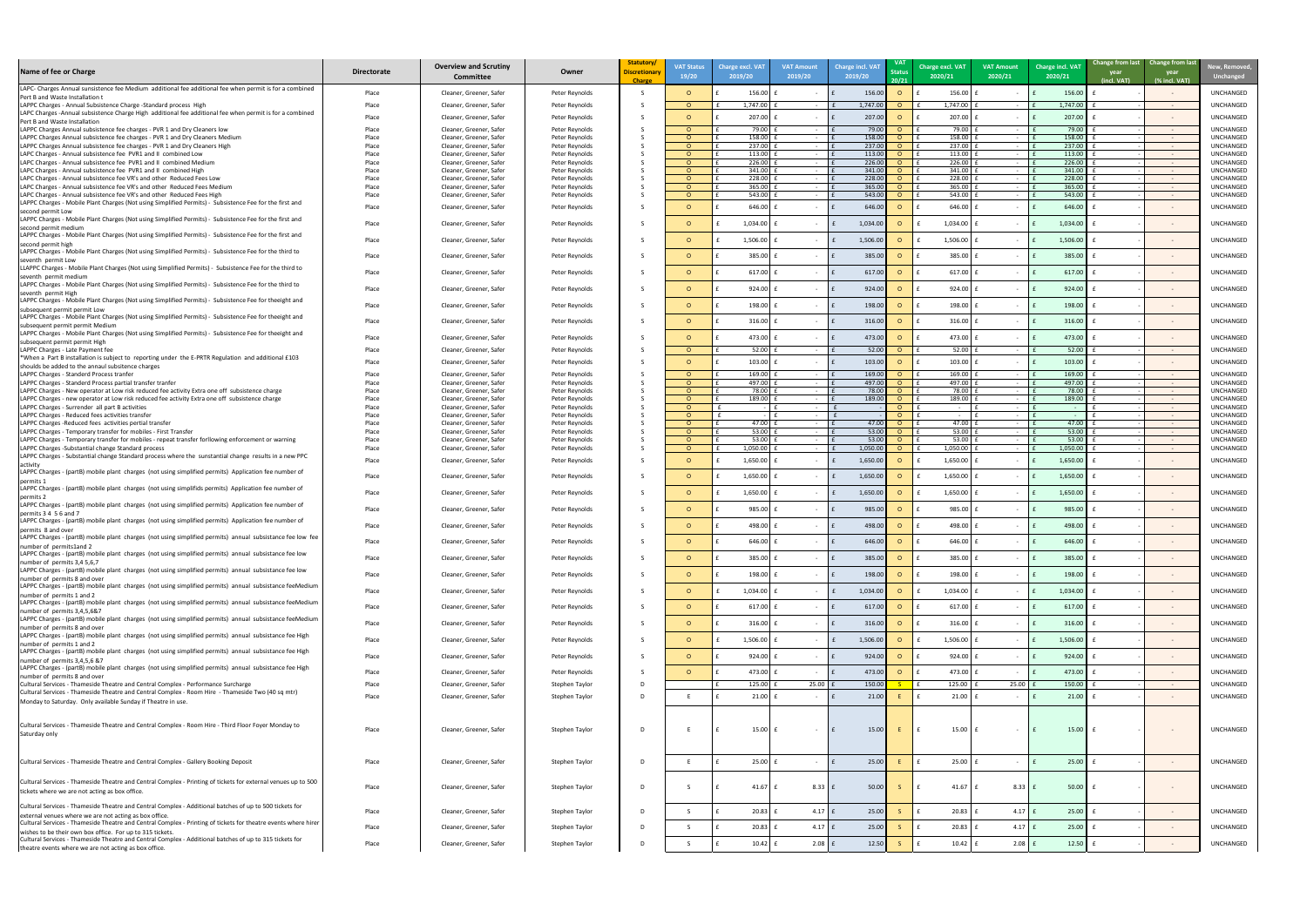| New, Removed,<br><b>Unchanged</b> |  |
|-----------------------------------|--|
| <b>UNCHANGED</b>                  |  |
| <b>UNCHANGED</b>                  |  |
| <b>INCREASED</b>                  |  |
| INCREASED                         |  |
| INCREASED                         |  |
| <b>INCREASED</b>                  |  |
| <b>INCREASED</b>                  |  |
| <b>INCREASED</b>                  |  |
| <b>INCREASED</b>                  |  |
| INCREASED                         |  |
| INCREASED                         |  |
| <b>INCREASED</b>                  |  |
| INCREASED                         |  |
| INCREASED                         |  |
| <b>INCREASED</b>                  |  |
| INCREASED                         |  |
| INCREASED                         |  |
| <b>INCREASED</b>                  |  |
| INCREASED                         |  |
| <b>INCREASED</b>                  |  |

| Name of fee or Charge                                                                                                                                                                                                                 | <b>Directorate</b> | <b>Overview and Scrutiny</b><br>Committee | Owner          | Statutory/<br><b>Discretionary</b><br><b>Charge</b> | <b>VAT Status</b><br>19/20 |              | <b>Charge excl. VAT</b><br>2019/20 | <b>VAT Amount</b><br>2019/20 | Charge incl. VAT<br>2019/20 | <b>VAT</b><br><b>Status</b><br>20/21 | Charge excl. VAT<br>2020/21 | <b>VAT Amount</b><br>2020/21 | Charge incl. VAT<br>2020/21 | Change from last Change from last<br>year<br>year<br>(incl. VAT)<br>(% incl. VAT) | New, Remove<br><b>Unchanged</b> |
|---------------------------------------------------------------------------------------------------------------------------------------------------------------------------------------------------------------------------------------|--------------------|-------------------------------------------|----------------|-----------------------------------------------------|----------------------------|--------------|------------------------------------|------------------------------|-----------------------------|--------------------------------------|-----------------------------|------------------------------|-----------------------------|-----------------------------------------------------------------------------------|---------------------------------|
| Cultural Services - Thameside Theatre and Central Complex - Surcharge for staff and bar with Foyer booking                                                                                                                            | Place              | Cleaner, Greener, Safer                   | Stephen Taylor | $\overline{D}$                                      |                            |              | 41.67 $\vert$ f                    | $8.33 \mid f$                | 50.00                       |                                      | 41.67                       | 8.33                         | 50.00                       | $\sim$ $ \sim$                                                                    | UNCHANGED                       |
| Cultural Services - Thameside Theatre and Central Complex - Extra Staff - For technical or Front of house<br>work. Charged per hour.                                                                                                  | Place              | Cleaner, Greener, Safer                   | Stephen Taylor | D                                                   |                            |              | $15.00$ $E$                        | $3.00$ $f$                   | 18.00                       |                                      | 15.00                       | $3.00 \mid f$                | 18.00                       | $\sim$ $ \sim$                                                                    | <b>UNCHANGED</b>                |
| Cultural Services - Thameside Theatre and Central Complex - Bubble Machine                                                                                                                                                            | Place              | Cleaner, Greener, Safer                   | Stephen Taylor | - D                                                 |                            |              | 23.00 $E$                          | $4.60 \mid f$                | 27.60                       |                                      | 24.00                       | $4.80$ $f$                   | 28.80                       | $+4.35%$<br>1.20                                                                  | INCREASED                       |
| Cultural Services - Thameside Theatre and Central Complex - Follow Spot                                                                                                                                                               | Place              | Cleaner, Greener, Safer                   | Stephen Taylor | D                                                   |                            |              | $23.00$ $E$                        | $4.60 \mid f$                | 27.60                       | $\sim$ S $\sim$                      | 24.00                       | $4.80$ $f$                   | 28.80                       | $+4.35%$<br>1.20                                                                  | INCREASED                       |
| Cultural Services - Thameside Theatre and Central Complex - Haze                                                                                                                                                                      | Place              | Cleaner, Greener, Safer                   | Stephen Taylor | D                                                   |                            |              | $23.00$ £                          | $4.60 \mid f$                | 27.60                       | S                                    | 24.00                       | $4.80 \mid f$                | 28.80                       | $+4.35%$<br>1.20                                                                  | <b>INCREASED</b>                |
| Cultural Services - Thameside Theatre and Central Complex - Yamaha 503 Digital Piano                                                                                                                                                  | Place              | Cleaner, Greener, Safer                   | Stephen Taylor | D                                                   |                            |              | $23.00$ $f$                        | $4.60 \mid f$                | 27.60                       |                                      | 24.00                       | $4.80$ $f$                   | 28.80                       | $+4.35%$<br>1.20                                                                  | <b>INCREASED</b>                |
| Cultural Services - Thameside Theatre and Central Complex - Portable Video Projector                                                                                                                                                  | Place              | Cleaner, Greener, Safer                   | Stephen Taylor | D                                                   |                            | $\mathbf{f}$ | $23.00$ $E$                        | $4.60 \mid f$                | 27.60                       | $\overline{\mathsf{S}}$              | $24.00$ $E$                 | $4.80$ $f$                   | 28.80                       | $+4.35%$<br>1.20                                                                  | <b>INCREASED</b>                |
| Cultural Services - Thameside Theatre and Central Complex - Pyroflash                                                                                                                                                                 | Place              | Cleaner, Greener, Safer                   | Stephen Taylor | D                                                   |                            | $\mathbf{f}$ | $23.00$ £                          | $4.60 \mid f$                | 27.60                       | S.                                   | $24.00$ $f$<br>$\mathsf{E}$ | $4.80$ $f$                   | 28.80                       | $+4.35%$<br>1.20                                                                  | INCREASED                       |
| Cultural Services - Thameside Theatre and Central Complex - Radio Microphone System Price per 4<br>microphones                                                                                                                        | Place              | Cleaner, Greener, Safer                   | Stephen Taylor | D                                                   |                            |              | 23.00 $E$                          | $4.60 \mid f$                | 27.60                       | $\sim$ 5 $\sim$                      | $24.00$ $f$                 | $4.80$ $f$                   | 28.80                       | $+4.35%$<br>1.20                                                                  | INCREASED                       |
| Cultural Services - Thameside Theatre and Central Complex - Smoke Machines                                                                                                                                                            | Place              | Cleaner, Greener, Safer                   | Stephen Taylor | -D                                                  |                            |              | $23.00$ f                          | $4.60 \mid f$                | 27.60                       | $\overline{\mathcal{S}}$             | 24.00                       | $4.80$ $f$                   | 28.80                       | $+4.35%$<br>1.20                                                                  | INCREASED                       |
| Cultural Services - Thameside Theatre and Central Complex - Snow Machines                                                                                                                                                             | Place              | Cleaner, Greener, Safer                   | Stephen Taylor | -D                                                  |                            |              | 23.00 $E$                          | 4.60 $\vert$ £               | 27.60                       | -S.                                  | 24.00                       | $4.80$ f                     | 28.80                       | $+4.35%$<br>1.20                                                                  | <b>INCREASED</b>                |
| Cultural Services - Thameside Theatre and Central Complex - Star Cloth                                                                                                                                                                | Place              | Cleaner, Greener, Safer                   | Stephen Taylor | D                                                   |                            |              | $23.00$ $E$                        | 4.60 $\vert$ £               | 27.60                       |                                      | 24.00                       | $4.80 \mid f$                | 28.80                       | $+4.35%$<br>1.20                                                                  | INCREASED                       |
| Cultural Services - Thameside Theatre and Central Complex - UV Lighting                                                                                                                                                               | Place              | Cleaner, Greener, Safer                   | Stephen Taylor | D                                                   |                            |              | 23.00 $E$                          | $4.60 \mid f$                | 27.60                       |                                      | $24.00$ f                   | $4.80 \mid f$                | 28.80                       | $+4.35%$<br>1.20                                                                  | <b>INCREASED</b>                |
| Cultural Services - Thameside Theatre and Central Complex - Museum as additional dressing rooms - Only<br>available after museum closing times 5pm-11pm (Additional cleaning costs may be incurred if guidelines are<br>not followed) | Place              | Cleaner, Greener, Safer                   | Stephen Taylor | D                                                   |                            |              | $53.00 \mid f$                     |                              | 53.00<br>$\mathsf{F}$       |                                      | 68.00<br>$\Box$             |                              | 68.00                       | 15.00<br>+28.30%                                                                  | <b>INCREASED</b>                |
| Cultural Services - Thameside Theatre and Central Complex - Digital Cinema Projector                                                                                                                                                  | Place              | Cleaner, Greener, Safer                   | Stephen Taylor | D                                                   |                            |              | $53.00$ $E$                        | $10.60$ $f$                  | 63.60                       | S.                                   | 55.00                       | $11.00$ $E$                  | 66.00                       | $+3.77%$<br>2.40                                                                  | INCREASED                       |
| Cultural Services - Thameside Theatre and Central Complex - Flame Machine                                                                                                                                                             | Place              | Cleaner, Greener, Safer                   | Stephen Taylor |                                                     |                            |              | $53.00$ $\vert$ f                  | $10.60$ £                    | 63.60                       |                                      | $55.00$ f                   | $11.00$ $E$                  | 66.00                       | $+3.77%$<br>2.40                                                                  | INCREASED                       |
| Cultural Services - Thameside Theatre and Central Complex - Emlarged Orchestra Pit                                                                                                                                                    | Place              | Cleaner, Greener, Safer                   | Stephen Taylor | D                                                   |                            |              | 53.00 $\vert$ £                    | $10.60$ $f$                  | 63.60                       |                                      | $55.00$ $E$                 | $11.00 \mid f$               | 66.00                       | $+3.77%$<br>2.40                                                                  | INCREASED                       |
| Cultural Services - Thameside Theatre and Central Complex - PA in Foyer                                                                                                                                                               | Place              | Cleaner, Greener, Safer                   | Stephen Taylor | D                                                   |                            |              | 53.00 $\vert$ £                    | $10.60$ $f$                  | 63.60                       |                                      | $55.00$ $f$                 | $11.00 \mid f$               | 66.00                       | $+3.77%$<br>2.40                                                                  | INCREASED                       |
| Cultural Services - Thameside Theatre and Central Complex - Set up and Remove Stage in Foyer                                                                                                                                          | Place              | Cleaner, Greener, Safer                   | Stephen Taylor | D                                                   |                            |              | 53.00 $E$                          | $10.60$ $f$                  | 63.60                       |                                      | $55.00$ $E$                 | $11.00 \mid f$               | 66.00                       | 2.40<br>$+3.77%$                                                                  | INCREASED                       |
| Cultural Services - Thameside Theatre and Central Complex - Off Peak Tariff - Commercial Organisations<br>Mondays and Tuesdays in January, February and August only. Standard block 18:00 to 23:00                                    | Place              | Cleaner, Greener, Safer                   | Stephen Taylor | D                                                   |                            |              | $61.00$ $E$                        | $12.20$ $f$                  | 73.20                       | S.                                   | 63.00                       | $12.60$ $E$                  | $75.60$ $\vert$ f           | $+3.28%$<br>2.40                                                                  | INCREASED                       |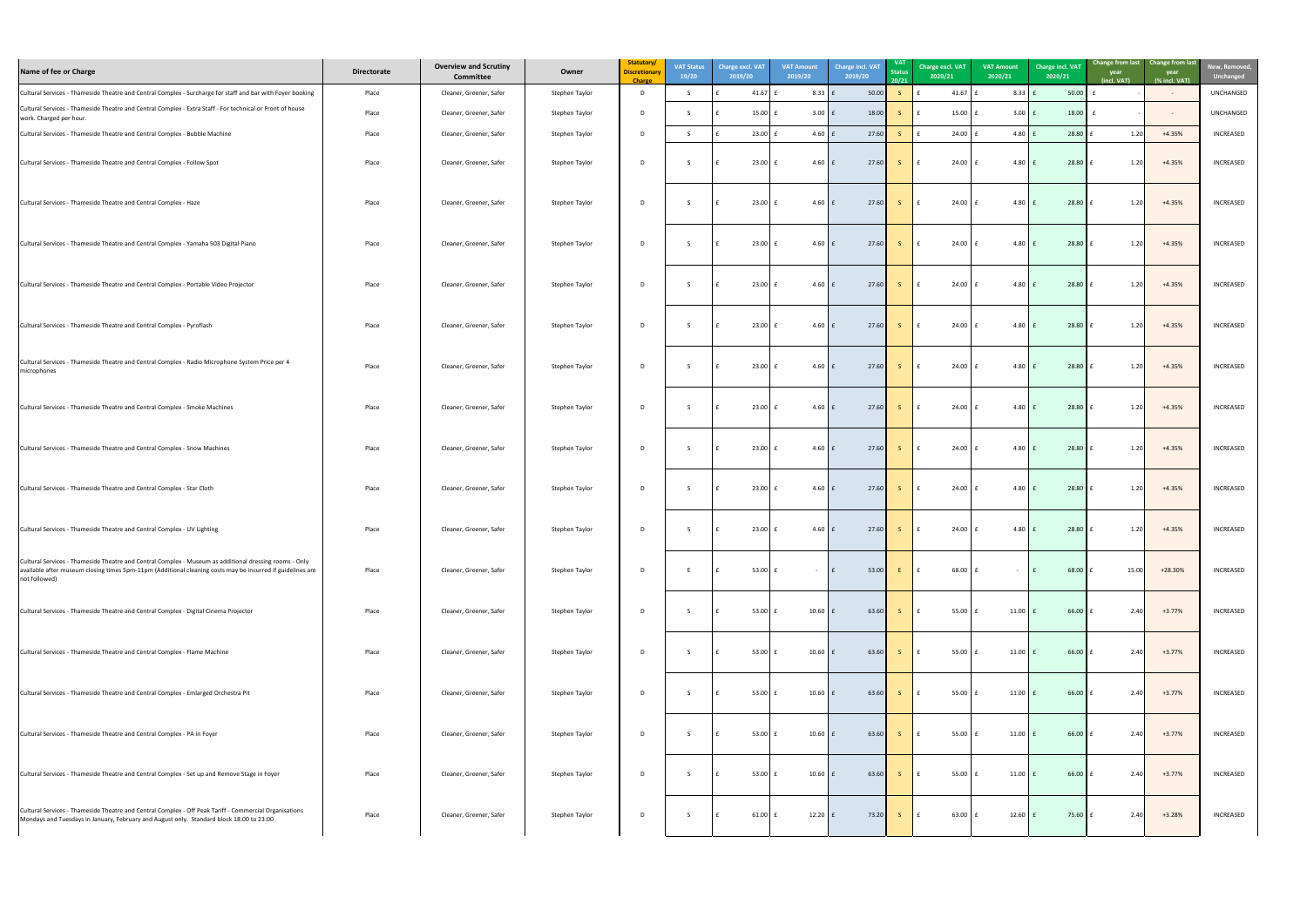| lew, Removed,<br><b>Unchanged</b> |
|-----------------------------------|
| INCREASED                         |
| INCREASED                         |
| INCREASED                         |
| INCREASED                         |
| INCREASED                         |
| INCREASED                         |
| INCREASED                         |
| INCREASED                         |
| INCREASED                         |
| INCREASED                         |
| INCREASED                         |
| INCREASED                         |
| INCREASED                         |
| INCREASED                         |
| INCREASED                         |
| INCREASED                         |
| INCREASED                         |
| INCREASED                         |
| INCREASED                         |
| INCREASED                         |
| INCREASED                         |
| <b>INCREASED</b>                  |
| INCREASED                         |
| INCREASED                         |
| <b>INCREASED</b>                  |

| Name of fee or Charge                                                                                                                                                                                                                                                                                                                            | <b>Directorate</b> | <b>Overview and Scrutiny</b><br><b>Committee</b> | Owner          | Statutory/<br>Discretionary<br>Charge | <b>VAT Status</b><br>19/20 | <b>Charge excl. VA1</b><br>2019/20 | <b>VAT Amount</b><br>2019/20 | <b>Charge incl. VAT</b><br>2019/20 | <b>VAT</b><br>Status<br>20/21 | Charge excl. VAT<br>2020/21 | <b>VAT Amount</b><br>2020/21 | <b>Charge incl. VAT</b><br>2020/21 | Change from last Change from last<br>year<br>(incl. VAT) | year<br>(% incl. VAT) | <b>New, Remov</b><br>Unchanged |
|--------------------------------------------------------------------------------------------------------------------------------------------------------------------------------------------------------------------------------------------------------------------------------------------------------------------------------------------------|--------------------|--------------------------------------------------|----------------|---------------------------------------|----------------------------|------------------------------------|------------------------------|------------------------------------|-------------------------------|-----------------------------|------------------------------|------------------------------------|----------------------------------------------------------|-----------------------|--------------------------------|
| Cultural Services - Thameside Theatre and Central Complex - Off Peak Tariff - Commercial Organisations<br>Mondays and Tuesdays in January, February and August only. Standard Fee per hour between 09:00 to 18:00                                                                                                                                | Place              | Cleaner, Greener, Safer                          | Stephen Taylor |                                       |                            | 264.00                             | $52.80$ $E$                  | 316.80                             |                               | $272.00$ £                  | 54.40                        | 326.40                             | 9.60                                                     | $+3.03%$              | <b>INCREASED</b>               |
| Cultural Services - Thameside Theatre and Central Complex - Off Peak Tariff - Commercial Organisations<br>Mondays and Tuesdays in January, February and August only. Additional hour after 23:00                                                                                                                                                 | Place              | Cleaner, Greener, Safer                          | Stephen Taylor |                                       |                            | 140.00                             | 28.00                        | 168.00                             |                               | 144.00 $E$                  | 28.80                        | 172.80                             | 4.80                                                     | $+2.86%$              | <b>INCREASED</b>               |
| Cultural Services - Thameside Theatre and Central Complex - Tariff 1 - Thurrock based non profit<br>organisations, members of Thurrock Arts Council and Thurrock Schools and Colleges - Additional hours after<br>23.00 - Fridays - 1) Thurrock Council services and DFE funded schools and academies                                            | Place              | Cleaner, Greener, Safer                          | Stephen Taylor |                                       |                            | 175.00 $E$                         | $\sim$ $ \sim$               | 175.00                             |                               | $180.00$ $E$                |                              | 180.00                             | 5.00                                                     | $+2.86%$              | <b>INCREASED</b>               |
| Cultural Services - Thameside Theatre and Central Complex - Tariff 1 - Thurrock based non profit<br>organisations, members of Thurrock Arts Council and Thurrock Schools and Colleges - Additional hours after<br>23.00 - Fridays - 2) Thurrock based non-profit organisations and members of Thurrock Arts Council                              | Place              | Cleaner, Greener, Safer                          | Stephen Taylor |                                       |                            | $175.00$ f                         | $35.00$ f                    | 210.00                             |                               | $180.00$ $E$                | 36.00                        | 216.00                             | 6.001                                                    | $+2.86%$              | <b>INCREASED</b>               |
| Cultural Services - Thameside Theatre and Central Complex - Tariff 1 - Thurrock based non profit<br>organisations, members of Thurrock Arts Council and Thurrock Schools and Colleges - Additional hours after<br>23.00 - Saturday - 1) Thurrock Council services and DFE funded schools and academies                                           | Place              | Cleaner, Greener, Safer                          | Stephen Taylor |                                       |                            | 254.00                             |                              | 254.00                             |                               | $262.00$ £                  |                              | 262.00                             | 8.00                                                     | $+3.15%$              | <b>INCREASED</b>               |
| Cultural Services - Thameside Theatre and Central Complex - Tariff 1 - Thurrock based non profit<br>organisations, members of Thurrock Arts Council and Thurrock Schools and Colleges - Additional hours after<br>23.00 - Saturday - 2) Thurrock based non-profit organisations and members of Thurrock Arts Council                             | Place              | Cleaner, Greener, Safer                          | Stephen Taylor |                                       |                            | 254.00                             | 50.80                        | 304.80                             |                               | $262.00$ £                  | $52.40$ $\pm$                | 314.40                             | 9.60                                                     | $+3.15%$              | <b>INCREASED</b>               |
| Cultural Services - Thameside Theatre and Central Complex - Tariff 1 - Thurrock based non profit<br>organisations, members of Thurrock Arts Council and Thurrock Schools and Colleges - Additional hours after<br>23.00 - Sundays - 1) Thurrock Council services and DFE funded schools and academies                                            | Place              | Cleaner, Greener, Safer                          | Stephen Taylor |                                       |                            | 254.00                             |                              | 254.00                             |                               | $262.00$ £                  |                              | 262.00                             | 8.00                                                     | $+3.15%$              | <b>INCREASED</b>               |
| Cultural Services - Thameside Theatre and Central Complex - Tariff 1 - Thurrock based non profit<br>organisations, members of Thurrock Arts Council and Thurrock Schools and Colleges - Additional hours after<br>23.00 - Sundays - 2) Thurrock based non-profit organisations and members of Thurrock Arts Council                              | Place              | Cleaner, Greener, Safer                          | Stephen Taylor |                                       |                            | 254.00                             | 50.80                        | 304.80                             |                               | $262.00$ £                  | $52.40$ $\pm$                | 314.40                             | 9.60                                                     | $+3.15%$              | <b>INCREASED</b>               |
| Cultural Services - Thameside Theatre and Central Complex - Tariff 1 - Thurrock based non profit<br>organisations, members of Thurrock Arts Council and Thurrock Schools and Colleges - Standard fee per hour<br>09.00 to 18.00 - Friday - 1) Thurrock Council services and DFE funded schools and academies                                     | Place              | Cleaner, Greener, Safer                          | Stephen Taylor |                                       |                            | 77.00                              |                              | 77.00                              |                               | $81.00$ $E$                 |                              | 81.00                              | 4.00                                                     | +5.19%                | <b>INCREASED</b>               |
| Cultural Services - Thameside Theatre and Central Complex - Tariff 1 - Thurrock based non profit<br>organisations, members of Thurrock Arts Council and Thurrock Schools and Colleges - Standard fee per hour<br>09.00 to 18.00 - Friday - 2) Thurrock based non-profit organisations and members of Thurrock Arts Council                       | Place              | Cleaner, Greener, Safer                          | Stephen Taylor |                                       |                            | 77.00                              | $15.40$ f                    | 92.40                              | -S -                          | 81.00                       | $16.20$ $E$                  | 97.20                              | 4.80                                                     | +5.19%                | <b>INCREASED</b>               |
| Cultural Services - Thameside Theatre and Central Complex - Tariff 1 - Thurrock based non profit<br>organisations, members of Thurrock Arts Council and Thurrock Schools and Colleges - Standard fee per hour<br>09.00 to 18.00 - Monday to Thursday - 1) Thurrock Council services and DFE funded schools and academies                         | Place              | Cleaner, Greener, Safer                          | Stephen Taylor |                                       |                            | 61.00                              |                              | 61.00                              |                               | $63.00$ £                   |                              | 63.00                              | 2.00                                                     | $+3.28%$              | INCREASED                      |
| Cultural Services - Thameside Theatre and Central Complex - Tariff 1 - Thurrock based non profit<br>organisations, members of Thurrock Arts Council and Thurrock Schools and Colleges - Standard fee per hour<br>09.00 to 18.00 - Monday to Thursday - 2) Thurrock based non-profit organisations and members of Thurrock<br><b>Arts Council</b> | Place              | Cleaner, Greener, Safer                          | Stephen Taylor |                                       |                            | $61.00$   1                        | 12.20                        | 73.20                              |                               | $63.00$ $E$                 | 12.60                        | 75.60                              |                                                          | $+3.28%$              | <b>INCREASED</b>               |
| Cultural Services - Thameside Theatre and Central Complex - Tariff 1 - Thurrock based non profit<br>organisations, members of Thurrock Arts Council and Thurrock Schools and Colleges - Standard fee per hour<br>09.00 to 23.00 - Sunday - 1) Thurrock Council services and DFE funded schools and academies                                     | Place              | Cleaner, Greener, Safer                          | Stephen Taylor |                                       |                            | 125.00                             |                              | 125.00                             |                               | 129.00                      |                              | 129.00                             | 4.00                                                     | $+3.20%$              | <b>INCREASED</b>               |
| Cultural Services - Thameside Theatre and Central Complex - Tariff 1 - Thurrock based non profit<br>organisations, members of Thurrock Arts Council and Thurrock Schools and Colleges - Standard fee per hour<br>09.00 to 23.00 - Sunday - 2) Thurrock based non-profit organisations and members of Thurrock Arts Council                       | Place              | Cleaner, Greener, Safer                          | Stephen Taylor |                                       |                            | $125.00$                           | $25.00$ f                    | 150.00                             |                               | $129.00$ $E$                | 25.80                        | 154.80                             | 4.80                                                     | $+3.20%$              | <b>INCREASED</b>               |
| Cultural Services - Thameside Theatre and Central Complex - Tariff 1 - Thurrock based non profit<br>organisations, members of Thurrock Arts Council and Thurrock Schools and Colleges - Standard fee Period<br>18.00 to 23.00 - Friday - 1) Thurrock Council services and DFE funded schools and academies                                       | Place              | Cleaner, Greener, Safer                          | Stephen Taylor |                                       |                            | 484.00                             |                              | 484.00                             |                               | $499.00$ f                  |                              | 499.00                             | 15.00                                                    | $+3.10%$              | <b>INCREASED</b>               |
| Cultural Services - Thameside Theatre and Central Complex - Tariff 1 - Thurrock based non profit<br>organisations, members of Thurrock Arts Council and Thurrock Schools and Colleges - Standard fee Period<br>18.00 to 23.00 - Friday - 2) Thurrock based non-profit organisations and members of Thurrock Arts Council                         | Place              | Cleaner, Greener, Safer                          | Stephen Taylor |                                       |                            | 484.00                             | 96.80                        | 580.80                             |                               | 499.00 E                    | 99.80                        | 598.80                             | 18.00                                                    | $+3.10%$              | <b>INCREASED</b>               |
| Cultural Services - Thameside Theatre and Central Complex - Tariff 1 - Thurrock based non profit<br>organisations, members of Thurrock Arts Council and Thurrock Schools and Colleges - Standard fee Period<br>18.00 to 23.00 - Monday to Thursday - 1) Thurrock Council services and DFE funded schools and academies                           | Place              | Cleaner, Greener, Safer                          | Stephen Taylor |                                       |                            | $264.00$ f                         | - 14                         | 264.00                             |                               | $272.00$ £                  |                              | 272.00                             | 8.00                                                     | $+3.03%$              | <b>INCREASED</b>               |
| Cultural Services - Thameside Theatre and Central Complex - Tariff 1 - Thurrock based non profit<br>organisations, members of Thurrock Arts Council and Thurrock Schools and Colleges - Standard fee Period<br>18.00 to 23.00 - Monday to Thursday - 2) Thurrock based non-profit organisations and members of Thurrock<br><b>Arts Council</b>   | Place              | Cleaner, Greener, Safer                          | Stephen Taylor |                                       |                            | $264.00$ f                         | $52.80$ $E$                  | 316.80                             | $S \cup E$                    | $272.00$ £                  | $54.40$ $\pm$                | 326.40                             | 9.60                                                     | $+3.03%$              | <b>INCREASED</b>               |
| Cultural Services - Thameside Theatre and Central Complex - Tariff 1 - Thurrock based non profit<br>organisations, members of Thurrock Arts Council and Thurrock Schools and Colleges - Standard fee Period<br>18.00 to 23.00 - Saturday - 1) Thurrock Council services and DFE funded schools and academies                                     | Place              | Cleaner, Greener, Safer                          | Stephen Taylor |                                       |                            | $638.00$ f                         |                              | 638.00                             |                               | $657.00$ £                  |                              | 657.00                             | 19.00                                                    | $+2.98%$              | <b>INCREASED</b>               |
| Cultural Services - Thameside Theatre and Central Complex - Tariff 1 - Thurrock based non profit<br>organisations, members of Thurrock Arts Council and Thurrock Schools and Colleges - Standard fee Period<br>[18.00 to 23.00 - Saturday - 2] Thurrock based non-profit organisations and members of Thurrock Arts Council                      | Place              | Cleaner, Greener, Safer                          | Stephen Taylor |                                       |                            | $638.00$ f                         | $127.60$ $E$                 | 765.60                             |                               | 657.00 $E$                  | $131.40$ $E$                 | 788.40                             | 22.80                                                    | $+2.98%$              | <b>INCREASED</b>               |
| Cultural Services - Thameside Theatre and Central Complex - Tariff 1 - Thurrock based non profit<br>organisations, members of Thurrock Arts Council and Thurrock Schools and Colleges - Standard fee Period per<br>additional hour after 11pm Mon-Thurs - 1) Thurrock Council services and DFE funded schools and academies                      | Place              | Cleaner, Greener, Safer                          | Stephen Taylor |                                       |                            | $140.00$                           | $\sim$ $ \sim$               | 140.00                             |                               | 144.00 E                    |                              | 144.00                             | 4.00                                                     | $+2.86%$              | <b>INCREASED</b>               |
| Cultural Services - Thameside Theatre and Central Complex - Tariff 1 - Thurrock based non profit<br>organisations, members of Thurrock Arts Council and Thurrock Schools and Colleges - Standard fee Period per<br>additional hour after 11pm Mon-Thurs - 2) Thurrock based non-profit organisations and members of                              | Place              | Cleaner, Greener, Safer                          | Stephen Taylor |                                       |                            | $140.00$                           | 28.00 $E$                    | 168.00                             |                               | 144.00 £                    | $28.80$ $E$                  | 172.80                             | 4.80                                                     | $+2.86%$              | INCREASED                      |
| <b>Thurrock Arts Council</b><br>Cultural Services - Thameside Theatre and Central Complex - Tariff 1 - Thurrock based non profit<br>organisations, members of Thurrock Arts Council and Thurrock Schools and Colleges -Standard fee per hour<br>08.00 to 18.00 - Saturday - 1) Thurrock Council services and DFE funded schools and academies    | Place              | Cleaner, Greener, Safer                          | Stephen Taylor |                                       |                            | 99.00                              |                              | 99.00                              |                               | 102.00                      |                              | 102.00                             | 3.00                                                     | $+3.03%$              | INCREASED                      |
| Cultural Services - Thameside Theatre and Central Complex - Tariff 1 - Thurrock based non profit<br>organisations, members of Thurrock Arts Council and Thurrock Schools and Colleges -Standard fee per hour<br>08.00 to 18.00 - Saturday - 2) Thurrock based non-profit organisations and members of Thurrock Arts Council                      | Place              | Cleaner, Greener, Safer                          | Stephen Taylor |                                       |                            | 99.00                              | 19.80                        | 118.80                             |                               | 102.00 £                    | 20.40                        | 122.40                             | $3.60\textsf{I}$                                         | $+3.03%$              | INCREASED                      |
| Cultural Services - Thameside Theatre and Central Complex - Tariff 3 - Commercial organisations - Additional<br>hours after 23.00 - Monday to Thursday                                                                                                                                                                                           | Place              | Cleaner, Greener, Safer                          | Stephen Taylor |                                       |                            | 203.00                             | 40.60 $\vert$ f              | 243.60                             |                               | 209.00                      | 41.80                        | 250.80                             | 7.20                                                     | $+2.96%$              | <b>INCREASED</b>               |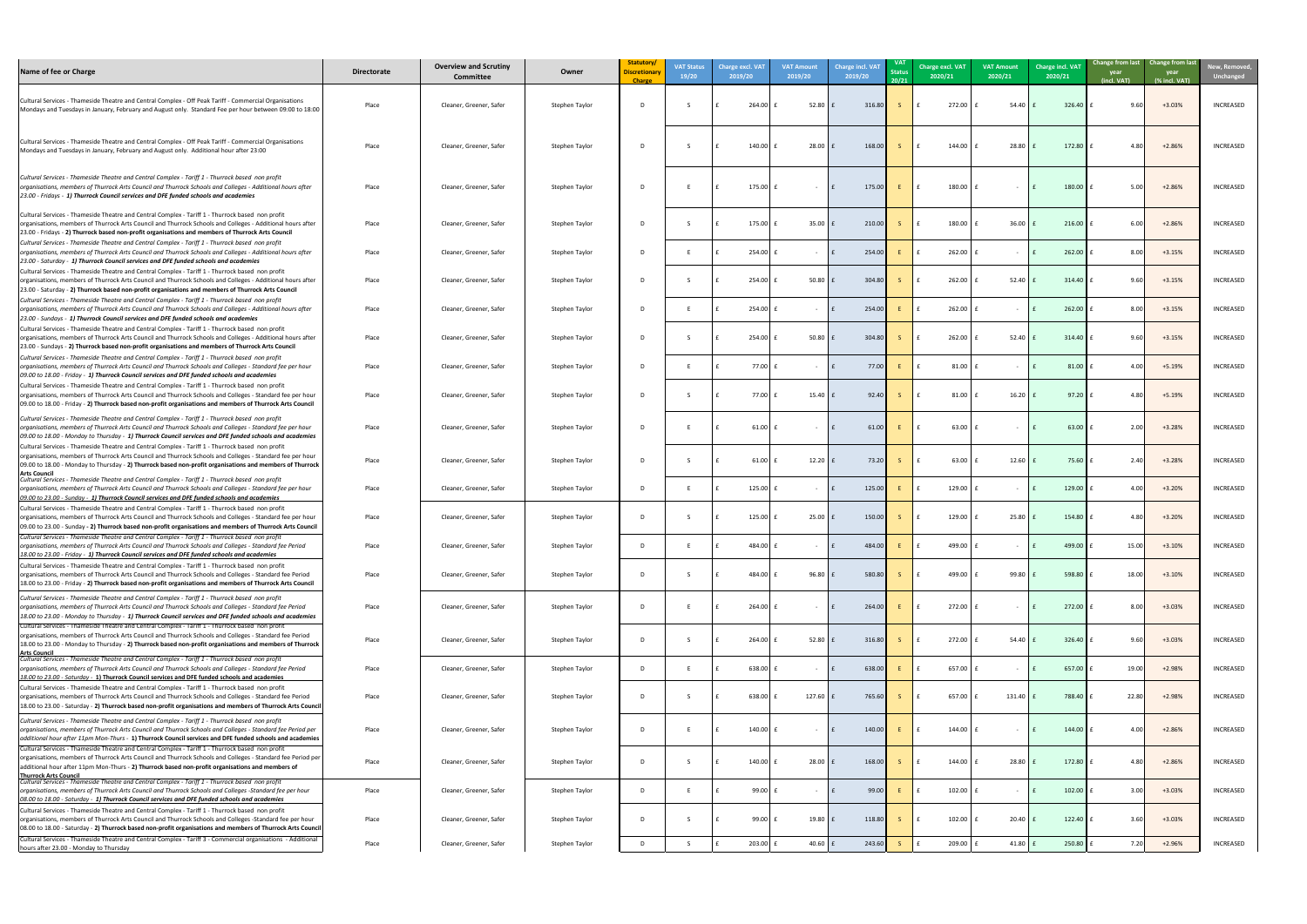

| Name of fee or Charge                                                                                                                                                                                        | <b>Directorate</b>               | <b>Overview and Scrutiny</b><br><b>Committee</b>   | Owner                                                        | Statutory/<br>Discretionary<br><b>Charge</b> | <b>VAT Status</b><br>19/20 | <b>Charge excl. VAT</b><br>2019/20                                                                                                                       | <b>VAT Amount</b><br>2019/20 | <b>Charge incl. VAT</b><br>2019/20                                                                                                                      | 20/21          | Charge excl. VAT<br>2020/21                                                                                                                              | <b>VAT Amount</b><br>2020/21 | <b>Charge incl. VAT</b><br>2020/21                                                                                                                      | <b>Change from last</b> Change from last<br>year<br>year<br>(incl. VAT)<br>(% incl. VAT) | New, Remove<br><b>Unchanged</b>      |
|--------------------------------------------------------------------------------------------------------------------------------------------------------------------------------------------------------------|----------------------------------|----------------------------------------------------|--------------------------------------------------------------|----------------------------------------------|----------------------------|----------------------------------------------------------------------------------------------------------------------------------------------------------|------------------------------|---------------------------------------------------------------------------------------------------------------------------------------------------------|----------------|----------------------------------------------------------------------------------------------------------------------------------------------------------|------------------------------|---------------------------------------------------------------------------------------------------------------------------------------------------------|------------------------------------------------------------------------------------------|--------------------------------------|
| Cultural Services - Thameside Theatre and Central Complex - Tariff 3 - Commercial organisations - Additional<br>hours after 23.00 - Saturday                                                                 | Place                            | Cleaner, Greener, Safer                            | Stephen Taylor                                               | -n                                           |                            | 332.00                                                                                                                                                   | 66.40                        | 398.4                                                                                                                                                   |                | 342.00                                                                                                                                                   | 68.40                        | 410.40                                                                                                                                                  | $+3.01%$<br>12.00                                                                        | INCREASED                            |
| Cultural Services - Thameside Theatre and Central Complex - Tariff 3 - Commercial organisations - Friday per<br>hour 08.00 to 18.00                                                                          | Place                            | Cleaner, Greener, Safer                            | Stephen Taylor                                               | D.                                           |                            | 155.00                                                                                                                                                   | $31.00$ f                    | 186.00                                                                                                                                                  |                | 160.00                                                                                                                                                   | 32.00                        | 192.00                                                                                                                                                  | $+3.23%$<br>6.00                                                                         | INCREASED                            |
| Cultural Services - Thameside Theatre and Central Complex - Tariff 3 - Commercial organisations - Monday to<br>Thursday per hour 08.00 to 18.00                                                              | Place                            | Cleaner, Greener, Safer                            | Stephen Taylor                                               | D                                            |                            | 150.00                                                                                                                                                   | 30.00                        | 180.00                                                                                                                                                  |                | 154.00                                                                                                                                                   | 30.80                        | 184.80                                                                                                                                                  | $+2.67%$                                                                                 | INCREASED                            |
| Cultural Services - Thameside Theatre and Central Complex - Tariff 3 - Commercial organisations - Saturday<br>per hour 08.00 to 18.00                                                                        | Place                            | Cleaner, Greener, Safer                            | Stephen Taylor                                               | D.                                           |                            | 170.00                                                                                                                                                   | 34.00                        | 204.00                                                                                                                                                  |                | 175.00                                                                                                                                                   | 35.00                        | 210.00                                                                                                                                                  | $+2.94%$<br>6.00                                                                         | <b>INCREASED</b>                     |
| Cultural Services - Thameside Theatre and Central Complex - Tariff 3 - Commercial organisations - Standard                                                                                                   | Place                            | Cleaner, Greener, Safer                            | Stephen Taylor                                               | D.                                           |                            | 875.00                                                                                                                                                   | 175.00                       | 1,050.00                                                                                                                                                |                | 901.00                                                                                                                                                   | 180.20                       | 1,081.20                                                                                                                                                | $+2.97%$<br>31.20                                                                        | <b>INCREASED</b>                     |
| Fee per period - 18.00 to 23.00 - Friday<br>Cultural Services - Thameside Theatre and Central Complex - Tariff 3 - Commercial organisations - Standard                                                       | Place                            | Cleaner, Greener, Safer                            | Stephen Taylor                                               | D.                                           |                            | 1,186.00                                                                                                                                                 | 237.20                       | 1,423.20                                                                                                                                                |                | 1,222.00                                                                                                                                                 | 244.40                       | 1,466.40                                                                                                                                                | 43.20<br>+3.04%                                                                          | <b>INCREASED</b>                     |
| Fee per period - 18.00 to 23.00 - Saturday<br>Cultural Services - Thameside Theatre and Central Complex - Tariff 3 - Commercial organisations - Additional                                                   | Place                            | Cleaner, Greener, Safer                            | Stephen Taylor                                               | D.                                           |                            | $224.00$   1                                                                                                                                             | 44.80                        | 268.80                                                                                                                                                  |                | 231.00                                                                                                                                                   | 46.20                        | 277.20                                                                                                                                                  | $+3.13%$<br>8.40                                                                         | <b>INCREASED</b>                     |
| hours after 23.00 - Friday<br>Cultural Services - Thameside Theatre and Central Complex - Tariff 3 - Commercial organisations - Additional                                                                   | Place                            | Cleaner, Greener, Safer                            | Stephen Taylor                                               | D.                                           |                            | $332.00$   1                                                                                                                                             | 66.40                        | 398.40                                                                                                                                                  |                | 342.00                                                                                                                                                   | 68.40                        | 410.40                                                                                                                                                  | $+3.01%$<br>12.00                                                                        | <b>INCREASED</b>                     |
| hours after 23.00 - Sunday<br>Cultural Services - Thameside Theatre and Central Complex - Tariff 3 - Commercial organisations - Standard                                                                     | Place                            | Cleaner, Greener, Safer                            | Stephen Taylor                                               | D.                                           |                            | 546.00                                                                                                                                                   | 109.20 $\vert$ f             | 655.20                                                                                                                                                  |                | 562.00                                                                                                                                                   | 112.40                       | 674.40                                                                                                                                                  | $+2.93%$<br>19.20                                                                        | <b>INCREASED</b>                     |
| Fee per period - 18.00 to 23.00 - Monday to Thursday<br>Cultural Services - Thameside Theatre and Central Complex - Tariff 3 - Commercial organisations - Sunday per                                         | Place                            | Cleaner, Greener, Safer                            | Stephen Taylor                                               | D.                                           |                            | 200.00                                                                                                                                                   | $40.00$ f                    | 240.00                                                                                                                                                  |                | 206.00                                                                                                                                                   | 41.20                        | 247.20                                                                                                                                                  | +3.00%<br>7.20                                                                           | INCREASED                            |
| hour 09.00 to 23.00<br>Heritage - School Visits (Coalhouse Fort or Thurrock Museum) - per class                                                                                                              | Place                            | Cleaner, Greener, Safer                            | Stephen Taylor / Hazel Sacco                                 | D.                                           |                            | $150.00$                                                                                                                                                 |                              | 150.00                                                                                                                                                  |                | 150.00                                                                                                                                                   |                              | 150.00                                                                                                                                                  | $\sim 100$                                                                               | UNCHANGED                            |
| Heritage - Historical and Education Talks - New Talks<br>Heritage - Historical and Education Talks - Existing Talks                                                                                          | Place<br>Place                   | Cleaner, Greener, Safer<br>Cleaner, Greener, Safer | Stephen Taylor / Hazel Sacco<br>Stephen Taylor / Hazel Sacco | D.                                           |                            | 100.00<br>70.00                                                                                                                                          |                              | 100.00<br>70.00                                                                                                                                         |                | 100.00<br>70.00                                                                                                                                          |                              | 100.00<br>70.00                                                                                                                                         | $\sim$ $ \sim$                                                                           | <b>UNCHANGED</b><br><b>UNCHANGED</b> |
| Heritage - Historical and Education Talks at Thurrock Museum - per person charge                                                                                                                             | Place                            | Cleaner, Greener, Safer                            | Stephen Taylor / Hazel Sacco                                 |                                              |                            | 4.00                                                                                                                                                     |                              | 4.00                                                                                                                                                    |                | 4.00                                                                                                                                                     |                              | 4.00                                                                                                                                                    | $\sim$ $ \sim$<br>$\sim 100$                                                             | <b>UNCHANGED</b>                     |
| Heritage - Informal Education Sessions - Children (Coalhouse or Thurrock Museum) - per child                                                                                                                 | Place                            | Cleaner, Greener, Safer                            | Stephen Taylor / Hazel Sacco                                 |                                              |                            | 5.00                                                                                                                                                     |                              | 5.00                                                                                                                                                    |                | 5.00                                                                                                                                                     |                              | 5.00                                                                                                                                                    | $\sim 100$                                                                               | <b>UNCHANGED</b>                     |
| Heritage - Informal Education Sessions - Toddlers (Coalhouse or Thurrock Museum) - per child                                                                                                                 | Place                            | Cleaner, Greener, Safer                            | Stephen Taylor / Hazel Sacco                                 |                                              |                            | 3.00                                                                                                                                                     |                              | 3.00                                                                                                                                                    |                | 3.00                                                                                                                                                     |                              | 3.00                                                                                                                                                    | $\sim 100$                                                                               | <b>UNCHANGED</b>                     |
| Heritage - Topic Loan Boxes - per box, per half term<br>Heritage - Research and Readers Tickets, per person, per annum                                                                                       | Place<br>Place                   | Cleaner, Greener, Safer<br>Cleaner, Greener, Safer | Stephen Taylor / Hazel Sacco<br>Stephen Taylor / Hazel Sacco | D.                                           |                            | 20.00<br>8.33                                                                                                                                            | 1.67                         | 20.00<br>10.00                                                                                                                                          |                | 20.00<br>8.33                                                                                                                                            | 1.67                         | 20.00<br>10.00                                                                                                                                          | $\sim 100$<br>-0.0<br>$\sim$ $ \sim$                                                     | <b>UNCHANGED</b><br>UNCHANGED        |
| Town Centre Management - Promotional Activity Space, Grays - Commercial (per day)                                                                                                                            | Place                            | Planning, Transport, Regen                         | Stephen Taylor                                               | D.                                           |                            |                                                                                                                                                          |                              |                                                                                                                                                         |                | 110.00                                                                                                                                                   | 22.00                        | 132.00                                                                                                                                                  | 132.00                                                                                   | <b>NEW</b>                           |
| Town Centre Management - Promotional Activity Space, Grays - Charity (per day)                                                                                                                               | Place                            | Planning, Transport, Regen                         | Stephen Taylor                                               | D.                                           |                            |                                                                                                                                                          |                              |                                                                                                                                                         |                | 40.00                                                                                                                                                    | 8.00                         | 48.00                                                                                                                                                   | 48.00                                                                                    | <b>NEW</b>                           |
| Town Centre Management - Promotional Activity Space, Corringham - Commercial (per day)                                                                                                                       | Place                            | Planning, Transport, Regen                         | Stephen Taylor                                               |                                              |                            |                                                                                                                                                          |                              |                                                                                                                                                         |                | 100.00                                                                                                                                                   | $20.00$ $E$                  | 120.00                                                                                                                                                  | 120.00                                                                                   |                                      |
| Town Centre Management - Promotional Activity Space, Corringham - Charity (per day)                                                                                                                          | Place                            | Planning, Transport, Regen                         | Stephen Taylor                                               | D.                                           |                            |                                                                                                                                                          |                              |                                                                                                                                                         |                | 36.00                                                                                                                                                    | 7.20                         | 43.20                                                                                                                                                   | 43.20                                                                                    | <b>NEW</b>                           |
| Building Control Fees - Upon application with the Thurrock Council Building Control department                                                                                                               | Place                            | Planning, Transport, Regen                         | Stuart Ffyfe                                                 | D.                                           |                            | POA                                                                                                                                                      | $\sim$                       | POA                                                                                                                                                     |                | POA                                                                                                                                                      | $\sim$ $-$                   | <b>POA</b>                                                                                                                                              | $\sim 100$                                                                               | UNCHANGED                            |
| Safety of Sports Grounds Safety Certificate - Amendment of certificate                                                                                                                                       | Place                            | Cleaner, Greener, Safer                            | Tony spackling                                               |                                              |                            | 56.65                                                                                                                                                    | $\sim$                       | 56.6                                                                                                                                                    | $\Omega$       | 56.65                                                                                                                                                    |                              | 56.65                                                                                                                                                   | $\sim 100$                                                                               | <b>UNCHANGED</b>                     |
| Safety of Sports Grounds Safety Certificate - Application for issue of certificate                                                                                                                           | Place                            | Cleaner, Greener, Safer                            | Tony spackling                                               |                                              |                            | 113.30                                                                                                                                                   | $\sim$                       | 113.30                                                                                                                                                  | $\overline{O}$ | 113.30                                                                                                                                                   | $\sim$ $ \sim$               | 113.30                                                                                                                                                  | $\sim 100$                                                                               | UNCHANGED                            |
| Safety of Sports Grounds Safety Certificate - Replacement or transfer of certificate<br>Public Protection - Provision of information concerning Health and Safety at work effective from1st April            | Place                            | Cleaner, Greener, Safer                            | Tony spackling                                               |                                              | $\Omega$                   | 52.50                                                                                                                                                    | $\sim$ $ \sim$               | 52.50                                                                                                                                                   | $\overline{O}$ | 52.50                                                                                                                                                    | $\sim 100$ m $^{-1}$         | 52.50                                                                                                                                                   | $\sim 100$ m $^{-1}$                                                                     | UNCHANGED                            |
| 1999 - Factual Statement / Voluntary Disclosure (Postage Included)                                                                                                                                           | Place                            | Cleaner, Greener, Safer                            | Tony spackling                                               | D.                                           |                            | 75.00                                                                                                                                                    | 15.00                        | 90.00                                                                                                                                                   |                | 75.00                                                                                                                                                    | 15.00                        | 90.00                                                                                                                                                   | $\sim$ $ \sim$                                                                           | UNCHANGED                            |
| Public Protection - Provision of information concerning Health and Safety at work effective from1st April<br>1999 - Photographs (Postage Included)                                                           | Place                            | Cleaner, Greener, Safer                            | Tony spackling                                               | D.                                           |                            | $2.00$ f                                                                                                                                                 | $0.40$ $E$                   | 2.40                                                                                                                                                    |                | 2.00                                                                                                                                                     | $0.40$ :                     | 2.40                                                                                                                                                    | $\sim$ $ \sim$                                                                           | UNCHANGED                            |
| Public Protection - Provision of information concerning Health and Safety at work effective from1st April                                                                                                    | Place                            | Cleaner, Greener, Safer                            | Tony spackling                                               | D.                                           |                            | $0.50$   1                                                                                                                                               | $0.10$ $f$                   | 0.60                                                                                                                                                    |                | 0.50                                                                                                                                                     | $0.10$ $f$                   | 0.60                                                                                                                                                    | $\sim$ $ \sim$                                                                           | <b>UNCHANGED</b>                     |
| 1999 - Photocopying / copies of Public Registers                                                                                                                                                             |                                  |                                                    |                                                              |                                              |                            |                                                                                                                                                          |                              |                                                                                                                                                         |                |                                                                                                                                                          |                              |                                                                                                                                                         |                                                                                          |                                      |
| Lawful development certificate<br><b>Prior Approval</b>                                                                                                                                                      | Place<br>Place                   |                                                    |                                                              |                                              |                            |                                                                                                                                                          |                              |                                                                                                                                                         |                |                                                                                                                                                          |                              |                                                                                                                                                         |                                                                                          |                                      |
| <b>Reserved Matters</b>                                                                                                                                                                                      | Place                            |                                                    |                                                              |                                              |                            |                                                                                                                                                          |                              |                                                                                                                                                         |                |                                                                                                                                                          |                              |                                                                                                                                                         |                                                                                          |                                      |
| Approval, variation or discharge of condition                                                                                                                                                                | Place                            |                                                    |                                                              |                                              |                            |                                                                                                                                                          |                              |                                                                                                                                                         |                |                                                                                                                                                          |                              |                                                                                                                                                         | ----                                                                                     |                                      |
| Change of use of a building to use as one or more separate dwelling houses or other cases                                                                                                                    | Place                            |                                                    |                                                              |                                              |                            |                                                                                                                                                          |                              |                                                                                                                                                         |                |                                                                                                                                                          |                              |                                                                                                                                                         |                                                                                          |                                      |
| <b>Advertising</b><br>Application for a non-material amendment following a grant of planning permission                                                                                                      | Place<br>Place                   |                                                    |                                                              |                                              |                            |                                                                                                                                                          |                              |                                                                                                                                                         |                |                                                                                                                                                          |                              |                                                                                                                                                         | ----                                                                                     |                                      |
| An increase of floor space more than 3,750 square metres                                                                                                                                                     | Place                            | Planning, Transport, Regen                         | Jonathan Keen                                                |                                              |                            | £22,859 + £138 for<br>each additional 75<br>square meters, or<br>part thereof, in<br>excess of 3,750<br>square metres, up<br>to a maximum of<br>£300,000 |                              | £22,859 + £138 fc<br>each additional 75<br>square meters, or<br>part thereof, in<br>excess of 3,750<br>square metres, up<br>to a maximum of<br>£300,000 |                | £22,859 + £138 for<br>each additional 75<br>square meters, or<br>part thereof, in<br>excess of 3,750<br>square metres, up<br>to a maximum of<br>£300,000 |                              | £22,859 + £138 fo<br>each additional 75<br>square meters, or<br>part thereof, in<br>excess of 3,750<br>square metres, up<br>to a maximum of<br>£300,000 | $\sim$ $-$                                                                               | UNCHANGED                            |
| Cultural Service - Thameside Theatre - Bronze Technical Package                                                                                                                                              | Place                            | Cleaner, Greener, Safer                            | Stephen Taylor                                               | n.                                           |                            |                                                                                                                                                          |                              |                                                                                                                                                         |                | 83.33                                                                                                                                                    | 16.67                        | 100.00                                                                                                                                                  | 100.00<br>$\sim$ $ \sim$                                                                 | NEW                                  |
| Cultural Service - Thameside Theatre - Silver Technical Package                                                                                                                                              | Place                            | Cleaner, Greener, Safer                            | Stephen Taylor                                               | $\sqrt{2}$                                   |                            |                                                                                                                                                          |                              |                                                                                                                                                         |                | 116.67                                                                                                                                                   | 23.33                        | 140.00                                                                                                                                                  | 140.00                                                                                   | <b>NEW</b>                           |
| Cultural Service - Thameside Theatre - Gold Technical Package                                                                                                                                                | Place                            | Cleaner, Greener, Safer                            | Stephen Taylor                                               | $\Gamma$                                     |                            |                                                                                                                                                          |                              |                                                                                                                                                         |                | 133.33                                                                                                                                                   | 26.67                        | 160.00                                                                                                                                                  | 160.00                                                                                   | <b>NEW</b>                           |
| Cultural Service - Thameside Theatre - Platinum Technical Package<br>Cultural Service - Thameside Theatre - Foyer Party Package                                                                              | Place<br>Place                   | Cleaner, Greener, Safer<br>Cleaner, Greener, Safer | Stephen Taylor<br>Stephen Taylor                             | $\Gamma$<br>$\Gamma$                         |                            |                                                                                                                                                          |                              |                                                                                                                                                         |                | 250.00<br>250.00                                                                                                                                         | 50.00<br>50.00               | 300.00<br>300.00                                                                                                                                        | 300.00<br>300.00                                                                         | <b>NEW</b><br><b>NEW</b>             |
| Cultural Service - Thameside Theatre - Outdoor events Package                                                                                                                                                | Place                            | Cleaner, Greener, Safer                            | Stephen Taylor                                               | $\Gamma$                                     |                            |                                                                                                                                                          |                              |                                                                                                                                                         |                | 800.00                                                                                                                                                   | 160.00                       | 960.00                                                                                                                                                  | 960.00                                                                                   | <b>NEW</b>                           |
| Cultural Service - Thameside Theatre - Indoor Events Package                                                                                                                                                 | Place                            | Cleaner, Greener, Safer                            | Stephen Taylor                                               | $\Gamma$                                     |                            |                                                                                                                                                          |                              |                                                                                                                                                         |                | 800.00                                                                                                                                                   | 160.00                       | 960.00                                                                                                                                                  | 960.00<br>$\sim$ $ \sim$                                                                 | <b>NEW</b>                           |
| <b>All Outline Applications</b>                                                                                                                                                                              | Place                            |                                                    |                                                              |                                              |                            |                                                                                                                                                          |                              |                                                                                                                                                         |                |                                                                                                                                                          |                              |                                                                                                                                                         |                                                                                          |                                      |
| <b>Household Applications</b>                                                                                                                                                                                | Place                            |                                                    |                                                              |                                              |                            |                                                                                                                                                          |                              |                                                                                                                                                         |                |                                                                                                                                                          |                              |                                                                                                                                                         |                                                                                          |                                      |
| <b>Full Applications and first submissions of reserved matters</b><br>Erection of Buildings, excluding dwellings, agricultural, glasshouse, plant and machinery                                              | Place<br>Place                   |                                                    |                                                              |                                              |                            |                                                                                                                                                          |                              |                                                                                                                                                         |                |                                                                                                                                                          |                              |                                                                                                                                                         |                                                                                          |                                      |
| <b>Erection of Buildings on land used for agriculture</b>                                                                                                                                                    | Place                            |                                                    |                                                              |                                              |                            |                                                                                                                                                          |                              |                                                                                                                                                         |                |                                                                                                                                                          |                              |                                                                                                                                                         |                                                                                          |                                      |
| <b>Erection of galsshouses on land used from agriculture</b>                                                                                                                                                 | Place                            |                                                    |                                                              |                                              |                            |                                                                                                                                                          |                              |                                                                                                                                                         |                |                                                                                                                                                          |                              |                                                                                                                                                         |                                                                                          |                                      |
| Applications for other than building works                                                                                                                                                                   | Place                            |                                                    |                                                              |                                              |                            |                                                                                                                                                          |                              |                                                                                                                                                         |                |                                                                                                                                                          |                              |                                                                                                                                                         | ,,,,,,,,,,                                                                               |                                      |
| Waste, use of land for disposal of refuse or waste materials or deposit of material remaining after                                                                                                          | Place                            |                                                    |                                                              |                                              |                            |                                                                                                                                                          |                              |                                                                                                                                                         |                |                                                                                                                                                          |                              |                                                                                                                                                         |                                                                                          |                                      |
| extraction or storage of minerals                                                                                                                                                                            |                                  |                                                    |                                                              |                                              |                            |                                                                                                                                                          |                              |                                                                                                                                                         |                |                                                                                                                                                          |                              |                                                                                                                                                         |                                                                                          |                                      |
| Other operations, winning and working of materials                                                                                                                                                           | Place                            |                                                    |                                                              |                                              |                            |                                                                                                                                                          |                              |                                                                                                                                                         |                |                                                                                                                                                          |                              |                                                                                                                                                         |                                                                                          |                                      |
| Residents Services - Registration - Approved Premises Regulations - Request for Review                                                                                                                       | Strategy comms and cust services | Cleaner, Greener, Safer                            | James Game / Paul Adams                                      | D.                                           |                            | $1,915.00$   1                                                                                                                                           |                              | 1,915.00                                                                                                                                                | $\Omega$       | 1,915.00                                                                                                                                                 |                              | 1,915.00                                                                                                                                                | $\sim$                                                                                   | UNCHANGED                            |
| Residents Services - Registration - Certificates issued by Registrar/Superintendent Registrar - Short Certificate<br>of Birth - (15 day service (previously 2 hour service - law changed to statutory fee))  | Strategy comms and cust services | Cleaner, Greener, Safer                            | Lynn Whipps                                                  |                                              |                            | 11.00                                                                                                                                                    |                              | 11.00                                                                                                                                                   | $\Omega$       | 11.00                                                                                                                                                    |                              | 11.00                                                                                                                                                   | $\sim$ $-$                                                                               | UNCHANGED                            |
| Residents Services - Registration - Certificates issued by Registrar/ Superintendent Registrar - Short<br>Certificate of Birth - 24 hour service                                                             | Strategy comms and cust services | Cleaner, Greener, Safer                            | Lynn Whipps                                                  |                                              |                            | 35.00                                                                                                                                                    |                              | 35.00                                                                                                                                                   | $\Omega$       | 35.00                                                                                                                                                    |                              | 35.00                                                                                                                                                   | $\sim$ $ \sim$                                                                           | <b>UNCHANGED</b>                     |
| Residents Services - Registration - Certificates issued by Registrar/Superintendent Registrar - Standard<br>Certificate of Birth (15 day service (previously 2 hour service - law changed to statutory fee)) | Strategy comms and cust services | Cleaner, Greener, Safer                            | Lynn Whipps                                                  |                                              |                            | $11.00$ f                                                                                                                                                |                              | 11.00                                                                                                                                                   | $\circ$        | 11.00                                                                                                                                                    |                              | 11.00                                                                                                                                                   |                                                                                          | UNCHANGED                            |
| Residents Services - Registration - Certificates issued by Registrar/Superintendent Registrar - Standard<br>Certificate of Birth (24 hour service)                                                           | Strategy comms and cust services | Cleaner, Greener, Safer                            | Lynn Whipps                                                  |                                              |                            | $35.00$ $\vert$ 1                                                                                                                                        |                              | 35.00                                                                                                                                                   | $\overline{O}$ | 35.00                                                                                                                                                    |                              | 35.00                                                                                                                                                   |                                                                                          | UNCHANGED                            |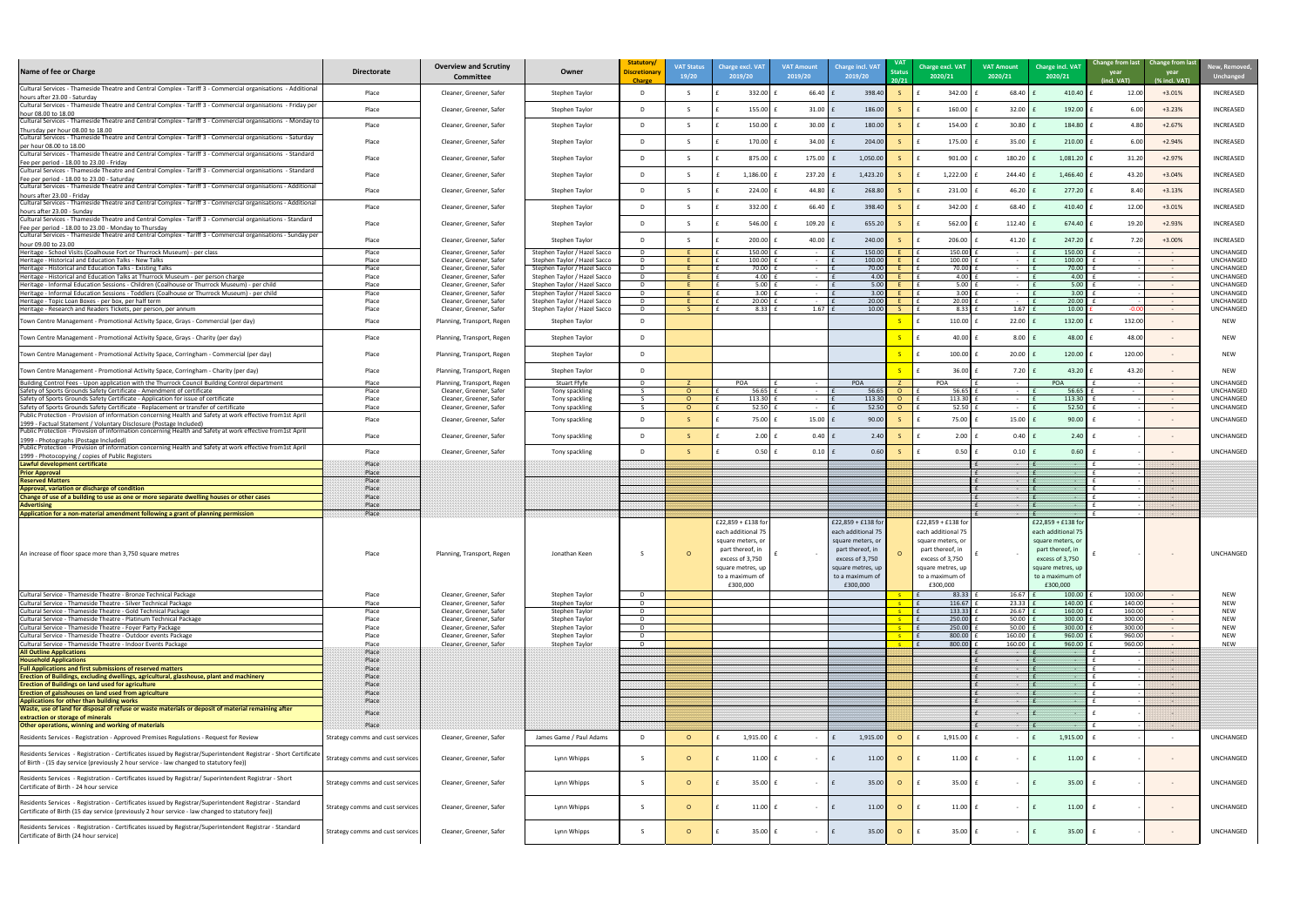| New, Removed,<br><b>Unchanged</b> |
|-----------------------------------|
| UNCHANGED                         |
| UNCHANGED                         |
| UNCHANGED                         |
| UNCHANGED                         |
| UNCHANGED                         |
| UNCHANGED                         |
| UNCHANGED                         |
| INCREASED                         |
| INCREASED                         |
| INCREASED                         |
| UNCHANGED                         |
| UNCHANGED                         |
| UNCHANGED                         |
| UNCHANGED                         |
| UNCHANGED                         |
| UNCHANGED                         |
| UNCHANGED                         |
| UNCHANGED                         |
| UNCHANGED                         |
| UNCHANGED                         |
| INCREASED                         |
| UNCHANGED                         |
| UNCHANGED                         |
| UNCHANGED<br>NEW                  |
| NEW                               |
| NEW<br>NEW                        |
| <b>NEW</b>                        |
| <b>NEW</b>                        |
| UNCHANGED                         |
| UNCHANGED                         |
| UNCHANGED                         |
| UNCHANGED                         |
| UNCHANGED                         |
| UNCHANGED                         |
| UNCHANGED                         |

| Name of fee or Charge                                                                                                                                                                                             | <b>Directorate</b>                                                 | <b>Overview and Scrutiny</b><br><b>Committee</b>      | Owner                       | Statutory/<br><b>Discretionary</b><br>Charge | <b>VAT Status</b><br>19/20 | <b>Charge excl. VAT</b><br>2019/20 | <b>VAT Amount</b><br>2019/20 | <b>Charge incl. VAT</b><br>2019/20 | Status<br>20/21                          | Charge excl. VAT<br>2020/21 | <b>VAT Amount</b><br>2020/21 | <b>Charge incl. VAT</b><br>2020/21 | Change from last Change from last<br>year<br>(incl. VAT) | year<br>(% incl. VAT)             | New, Remove<br><b>Unchanged</b> |
|-------------------------------------------------------------------------------------------------------------------------------------------------------------------------------------------------------------------|--------------------------------------------------------------------|-------------------------------------------------------|-----------------------------|----------------------------------------------|----------------------------|------------------------------------|------------------------------|------------------------------------|------------------------------------------|-----------------------------|------------------------------|------------------------------------|----------------------------------------------------------|-----------------------------------|---------------------------------|
| Residents Services - Registration - Certificates issued by Registrar/ Superintendent Registrar - Standard<br>Certificate of Death (15 day service (previously 2 hour service - law changed to statutory fee))     | Strategy comms and cust services                                   | Cleaner, Greener, Safer                               | Lynn Whipps                 |                                              |                            | 11.00                              |                              | 11.00                              | $\overline{O}$                           | 11.00                       |                              | 11.00                              |                                                          |                                   | UNCHANGED                       |
| Residents Services - Registration - Certificates issued by Registrar/Superintendent Registrar - Standard<br>Certificate of Death (24 hour service)                                                                | Strategy comms and cust services                                   | Cleaner, Greener, Safer                               | Lynn Whipps                 |                                              |                            | 35.00                              |                              | 35.00                              | $\Omega$                                 | 35.00                       |                              | 35.00                              |                                                          |                                   | UNCHANGED                       |
| Residents Services - Registration - Certificates issued by Registrar/Superintendent Registrar - Standard<br>Certificate of Marriage (15 day service (previously 2 hour service - law changed to statutory fee))   | Strategy comms and cust services                                   | Cleaner, Greener, Safer                               | Lynn Whipps                 |                                              |                            | 11.00                              |                              | 11.00                              | $\Omega$                                 | 11.00                       |                              | 11.00                              |                                                          |                                   | UNCHANGED                       |
| Residents Services - Registration - Certificates issued by Registrar/Superintendent Registrar - Standard<br>Certificate of Marriage (24 hour service)                                                             | Strategy comms and cust services                                   | Cleaner, Greener, Safer                               | Lynn Whipps                 |                                              |                            | 35.00                              |                              | 35.00                              | $\circ$                                  | 35.00                       |                              | 35.00                              |                                                          |                                   | UNCHANGED                       |
| Residents Services - Registration - Deposit for all ceremonies at Approved premises                                                                                                                               | Strategy comms and cust services                                   | Cleaner, Greener, Safer                               | Lynn Whipps                 | D.                                           |                            | 100.00                             |                              | 100.00                             | $\Omega$                                 | 100.00                      |                              | 100.00                             |                                                          |                                   | UNCHANGED                       |
| Residents Services - Registration - Deposit for all ceremonies at Register Office marriage Room                                                                                                                   | Strategy comms and cust services                                   | Cleaner, Greener, Safer                               | Lynn Whipps                 | D.                                           |                            | 46.00                              |                              | 46.OC                              | - 0                                      | 46.00                       |                              | 46.00                              |                                                          |                                   | UNCHANGED                       |
| Residents Services - Registration - Deposit for Notice of Marriage Appointment                                                                                                                                    | Strategy comms and cust services                                   | Cleaner, Greener, Safer                               | Lynn Whipps                 | D.                                           |                            | 35.00                              |                              | 35.00                              |                                          | 35.00                       |                              | 35.00                              |                                                          | $\sim$ $ \sim$                    | <b>UNCHANGED</b>                |
| Residents Services - Registration - Fees for superintendent Registrar attendance at approved premises for<br>Marriage/Civil Partnership (Monday to Friday)                                                        | Strategy comms and cust services                                   | Cleaner, Greener, Safer                               | Lynn Whipps                 | D.                                           |                            | 465.00                             |                              | 465.00                             |                                          | 495.00                      |                              | 495.00                             | 30.00                                                    | $+6.45%$                          | INCREASED                       |
| Residents Services - Registration - Fees for superintendent Registrar attendance at approved premises for                                                                                                         | Strategy comms and cust services                                   | Cleaner, Greener, Safer                               | Lynn Whipps                 | D.                                           |                            | 500.00                             |                              | 500.0                              |                                          | 540.00                      |                              | 540.00                             | 40.00                                                    | +8.00%                            | INCREASED                       |
| Marriage/Civil Partnership (Saturday)<br>Residents Services - Registration - Fees for superintendent Registrar attendance at approved premises for<br>Marriage/Civil Partnership (Sunday, Bank or Public Holiday) | Strategy comms and cust services                                   | Cleaner, Greener, Safer                               | Lynn Whipps                 | D.                                           |                            | 575.00                             |                              | 575.00                             | $\circ$                                  | 615.00                      |                              | 615.00                             | 40.00                                                    | +6.96%                            | INCREASED                       |
| Residents Services - Registration - Fees for superintendent Registrar attendance at Register Office for Naming<br>Ceremonies/ Renewal of Vows/Commitment Ceremony (Civil Ceremonies Ltd Partnership) Saturday     | Strategy comms and cust services                                   | Cleaner, Greener, Safer                               | Lynn Whipps                 |                                              |                            | 340.00                             |                              | 340.00                             | $\circ$                                  | 340.00                      |                              | 340.00                             |                                                          |                                   | UNCHANGED                       |
| Residents Services - Fees for Superintendent Registrar attendance at Approved Premise for Naming<br>[Ceremonies/Renewal of Vows/Commitment Ceremony (Civil Ceremonies Ltd Partnership) (Monday to Friday)         | Strategy comms and cust services                                   | Cleaner, Greener, Safer                               | Lynn Whipps                 |                                              |                            | 310.00                             |                              | 310.00                             | $\circ$                                  | 310.00                      |                              | 310.00                             |                                                          |                                   | UNCHANGED                       |
| Residents Services - Fees for Superintendent Registrar attendance at Approved Premise for Naming<br>(Ceremonies/Renewal of Vows/Commitment Ceremony (Civil Ceremonies Ltd Partnership) (Saturday)                 | Strategy comms and cust services                                   | Cleaner, Greener, Safer                               | Lynn Whipps                 | D                                            |                            | 360.00                             |                              | 360.00                             |                                          | 360.00                      |                              | 360.00                             |                                                          | $\sim$ $-$                        | UNCHANGED                       |
| Residents Services - Fees for Superintendent Registrar attendance at Approved Premise for Naming<br>Ceremonies/Renewal of Vows/Commitment Ceremony (Civil Ceremonies Ltd Partnership) (Sunday)                    | Strategy comms and cust services                                   | Cleaner, Greener, Safer                               | Lynn Whipps                 |                                              |                            | 410.00 $E$                         |                              | 410.00<br>Ι£                       | $\circ$                                  | 410.00                      |                              | 410.00                             |                                                          |                                   | UNCHANGED                       |
| Residents Services - Registration - Ceremonies held in Thameside Theatre (Monday to Friday)                                                                                                                       | Strategy comms and cust services                                   | Cleaner, Greener, Safer                               | Lynn Whipps                 |                                              |                            | 270.00                             |                              | 270.00                             | $\circ$                                  | 270.00                      |                              | 270.00                             |                                                          | $\sim$                            | <b>UNCHANGED</b>                |
| [Residents Services - Registration - Ceremonies held in Thameside Theatre (Saturday PM)                                                                                                                           | Strategy comms and cust services                                   | Cleaner, Greener, Safer                               | Lynn Whipps                 | D.                                           |                            | 400.00                             |                              | 400.00                             | $\Omega$                                 | 400.00                      |                              | 400.00                             |                                                          | $\sim$ $ \sim$                    | <b>UNCHANGED</b>                |
| [Residents Services - Registration - Ceremonies held in Thameside Theatre (Saturday AM)                                                                                                                           | Strategy comms and cust services                                   | Cleaner, Greener, Safer                               | Lynn Whipps                 | D.                                           |                            | 330.00                             |                              | 330.00                             | $\Omega$                                 | 330.00                      |                              | 330.00                             |                                                          | $\sim$                            | UNCHANGED                       |
| Residents Services - Registration - Hawthorne Suite - Thameside (Monday to Friday)                                                                                                                                | Strategy comms and cust services                                   | Cleaner, Greener, Safer                               | Lynn Whipps                 | D.                                           |                            | 220.00                             |                              | 220.00                             | $\Omega$                                 | 220.00                      |                              | 220.00                             |                                                          | $\sim$                            | <b>UNCHANGED</b>                |
| Residents Services - Registration - Hawthorne Suite - Thameside (Saturday PM)                                                                                                                                     | Strategy comms and cust services                                   | Cleaner, Greener, Safer                               | Lynn Whipps                 | D.                                           |                            | 350.00                             |                              | 350.00                             | - 0                                      | 350.00                      |                              | 350.00                             |                                                          |                                   | <b>UNCHANGED</b>                |
| Residents Services - Registration - Hawthorne Suite - Thameside (Saturday AM)                                                                                                                                     | Strategy comms and cust services                                   | Cleaner, Greener, Safer                               | Lynn Whipps                 | D.                                           |                            | 280.00                             |                              | 280.00                             |                                          | 280.00                      |                              | 280.00                             |                                                          |                                   | <b>UNCHANGED</b>                |
| Residents Services - Registration - Postage and Packing Charge (1st Class Recorded)                                                                                                                               | Strategy comms and cust services                                   | Cleaner, Greener, Safer                               | Lynn Whipps                 | D.                                           |                            | 2.50                               |                              | 2.5 <sub>0</sub>                   |                                          | 3.00                        |                              | 3.00                               | 0.50                                                     | $+20.00%$                         | <b>INCREASED</b>                |
| Residents Services - Registration - Private Citizenship Ceremony (Monday to Saturday)                                                                                                                             | Strategy comms and cust services                                   | Cleaner, Greener, Safer                               | Lynn Whipps                 |                                              |                            | 160.00                             |                              | 160.00                             |                                          | 160.00                      |                              | 160.00                             |                                                          | $\sim$                            | <b>UNCHANGED</b>                |
|                                                                                                                                                                                                                   |                                                                    |                                                       |                             | D.                                           |                            |                                    |                              |                                    |                                          |                             |                              | 35.00                              |                                                          |                                   | <b>UNCHANGED</b>                |
| Residents Services - Registration - Re-Schedule of Appointment/ Ceremony<br>Public Protection - COMAH - Consultative activities for non-COMAH Sites                                                               | Strategy comms and cust services                                   | Cleaner, Greener, Safer<br>Planning, Transport, Regen | Lynn Whipps<br>Cheryl Wells |                                              |                            | 35.00<br>POA                       |                              | 35.00<br>POA                       | $\Omega$                                 | 35.00<br>POA                |                              | POA                                |                                                          | $\sim$ $ \sim$<br>$\sim 10^{-10}$ | <b>UNCHANGED</b>                |
| The following Burial charges are applicable to residents of the Borough of Thurrock.<br>Non Residents are required to pay double the Burial fees set out below, also included is the charge for non               |                                                                    | Cleaner, Greener, Safer                               | <b>Darren Spring</b>        |                                              |                            |                                    |                              |                                    |                                          |                             |                              |                                    |                                                          |                                   |                                 |
| residents aged 5 and under.                                                                                                                                                                                       |                                                                    |                                                       |                             |                                              |                            |                                    |                              |                                    |                                          |                             |                              |                                    |                                                          |                                   |                                 |
| Outdoor event application processing<br>Tempory Permit                                                                                                                                                            | <b>Environment and Highways</b><br><b>Environment and Highways</b> | Cleaner, Greener, Safer<br>Planning, Transport, Regen | Jahur Ali<br>Phil Carver    | D.<br>D.                                     |                            |                                    |                              |                                    | $\mathcal{S}$<br>$\overline{\mathsf{O}}$ | 25.00<br>10.00              | 5.00                         | 30.00<br>10.00                     | 30.00<br>10.00                                           | $\sim$ $ \sim$                    | <b>NEW</b><br><b>NEW</b>        |
| Non Statutory Housing Reports - Ready to rent                                                                                                                                                                     | Adults, housing and Health                                         | Housing                                               | Dulal Ahmed                 | D.                                           |                            |                                    |                              |                                    | $\overline{O}$                           | REMOVED                     |                              | REMOVED                            |                                                          | $\sim$ $ \sim$                    | <b>NEW</b>                      |
| [Resident Services - Registration - Postage and Packing Charge (Special Delivery 24hr Guaranteed)                                                                                                                 | Strategy comms and cust services                                   | Cleaner, Greener, Safer                               | Lynn Whipps                 | D.                                           |                            |                                    |                              |                                    | $\overline{O}$                           | 9.50                        |                              | 9.50                               | 9.50                                                     |                                   | <b>NEW</b>                      |
| Administration Charge to complete PD2 / Proof of Life Confirmation forms                                                                                                                                          | Strategy comms and cust services                                   | Cleaner, Greener, Safer                               | Lynn Whipps                 | D                                            |                            |                                    |                              |                                    | $\circ$                                  | 35.00                       |                              | 35.00                              | 35.00                                                    |                                   | <b>NEW</b>                      |
| Residents Services - Registration - Fees for superintendent Registrar attendance at approved premises for<br>Marriage/Civil PartnershiResidents Services - for all ceremonies in The Lacey Marriage Room          | Strategy comms and cust services                                   | Cleaner, Greener, Safer                               | Lynn Whipps                 | -D                                           |                            |                                    |                              |                                    | $\Omega$                                 | 146.00                      |                              | 146.00                             | 146.00                                                   |                                   | <b>NEW</b>                      |
| Consideration by Registrar / Superintendent Registrar of a correction                                                                                                                                             | Strategy comms and cust services                                   | Cleaner, Greener, Safer                               | Lynn Whipps                 |                                              |                            | $75.00$ f                          |                              | 75.00<br>Ιf                        | $\overline{O}$                           | 75.00                       |                              | 75.00                              |                                                          |                                   | UNCHANGED                       |
| Consideration by the Registrar General of a correction                                                                                                                                                            | Strategy comms and cust services                                   | Cleaner, Greener, Safer                               | Lynn Whipps                 |                                              |                            | 90.00                              |                              | $\mathsf{E}$<br>90.00              | $\overline{O}$                           | $90.00$ £                   |                              | 90.00                              |                                                          |                                   | <b>UNCHANGED</b>                |
| Consideration by Superintendent Registrar of a divorce obtained outside of the British Isles                                                                                                                      | Strategy comms and cust services                                   | Cleaner, Greener, Safer                               | Lynn Whipps                 |                                              |                            | 50.00                              | $\sim$ $-$                   | 50.00                              | $\overline{O}$                           | 50.00                       |                              | 50.00                              |                                                          | $\sim$ $ \sim$                    | UNCHANGED                       |
| Consideration by the Registrar General of a divorce obtained outside of the British Isles                                                                                                                         | Strategy comms and cust services                                   | Cleaner, Greener, Safer                               | Lynn Whipps                 |                                              |                            | 75.00                              | $\sim$ 100 $\sim$            | 75.00                              | $\circ$                                  | 75.00                       |                              | 75.00                              |                                                          |                                   | <b>UNCHANGED</b>                |
| Consideration by the registration authority of a civil partnership dissolution obtained outside of the British<br>Isles                                                                                           | Strategy comms and cust services                                   | Cleaner, Greener, Safer                               | Lynn Whipps                 |                                              |                            | $50.00$ f                          | $\sim$                       | 50.00<br>l f                       | $\circ$                                  | $50.00$ $E$                 |                              | 50.00                              |                                                          | $\sim$                            | <b>UNCHANGED</b>                |
| Consideration by the Registrar General of a civil partnership dissolution obtained outside of the British Isles                                                                                                   | Strategy comms and cust services                                   | Cleaner, Greener, Safer                               | Lynn Whipps                 |                                              | $\Omega$                   | $75.00$ £                          | $\sim 100$                   | 75.00<br>$\mathsf{E}$              | $\overline{O}$                           | $75.00$ $f$                 |                              | 75.00                              |                                                          |                                   | <b>UNCHANGED</b>                |
| RWP - Reduce statutory waiting period on a notice of marriage or civil partnership                                                                                                                                | Strategy comms and cust services                                   | Cleaner, Greener, Safer                               | Lynn Whipps                 |                                              |                            | 60.00                              | $\sim$                       | 60.00                              | $\overline{O}$                           | $60.00$ £                   |                              | 60.00                              |                                                          |                                   | UNCHANGED                       |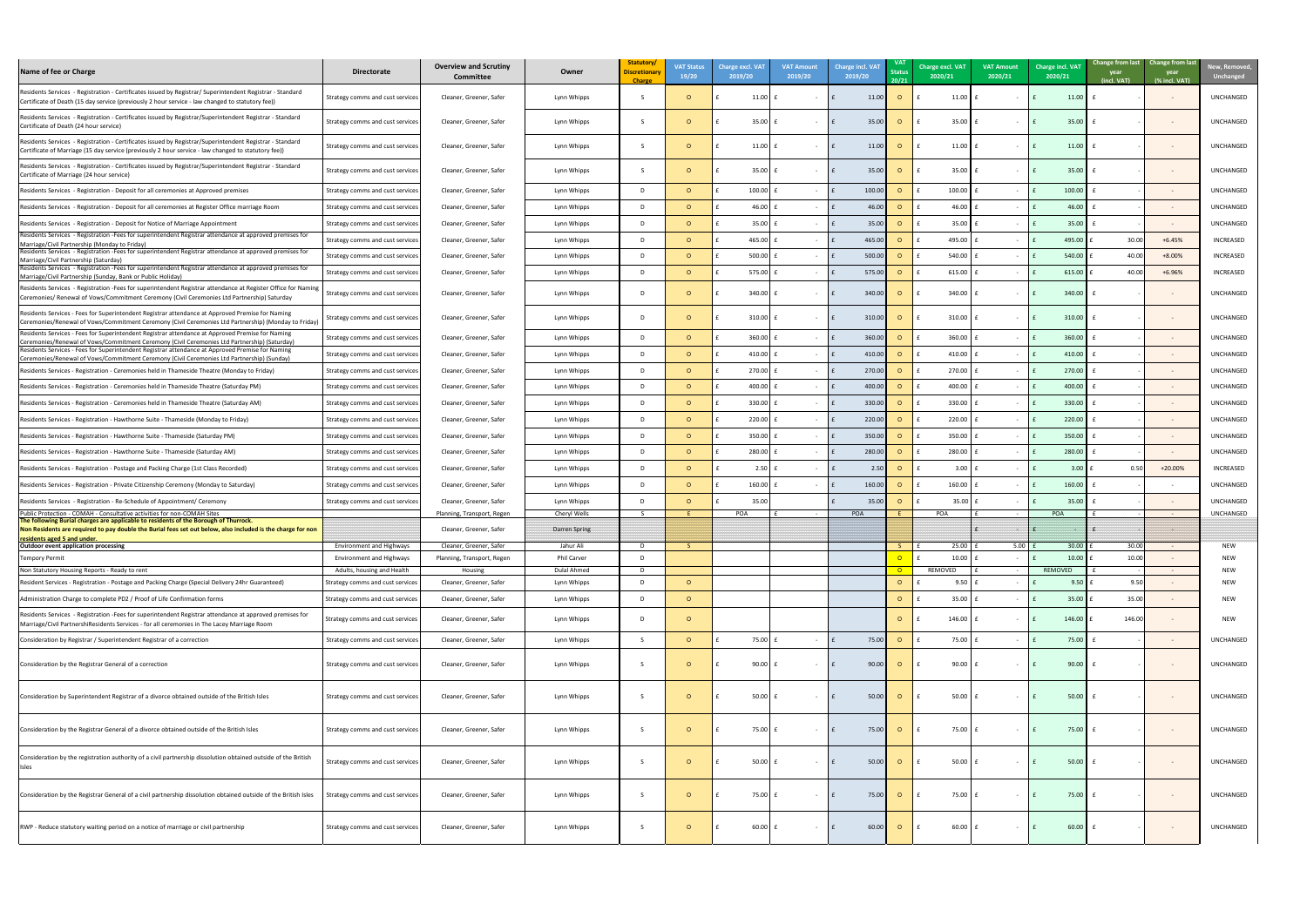| New, Removed,<br><b>Unchanged</b> |
|-----------------------------------|
| UNCHANGED                         |
| UNCHANGED                         |
| UNCHANGED                         |
| UNCHANGED                         |
| UNCHANGED                         |
| UNCHANGED                         |
| UNCHANGED                         |
| UNCHANGED                         |
| UNCHANGED                         |
| UNCHANGED                         |
| UNCHANGED                         |

| Name of fee or Charge                                                                                                                                                                     | <b>Directorate</b>               | <b>Overview and Scrutiny</b><br><b>Committee</b> | Owner       | Statutory/<br><b>Discretionary</b><br><b>Charge</b> | <b>VAT Status</b><br>19/20 | <b>Charge excl. VAT</b><br>2019/20 | <b>VAT Amount</b><br>2019/20 | Charge incl. VAT<br>2019/20 | <b>VAT</b><br><b>Status</b><br>20/21 | <b>Charge excl. VAT</b><br>2020/21 | <b>VAT Amount</b><br>2020/21 | Charge incl. VAT<br>2020/21 | Change from last Change from last<br>year<br>(incl. VAT) | year<br>(% incl. VAT) | New, Remove<br><b>Unchanged</b> |
|-------------------------------------------------------------------------------------------------------------------------------------------------------------------------------------------|----------------------------------|--------------------------------------------------|-------------|-----------------------------------------------------|----------------------------|------------------------------------|------------------------------|-----------------------------|--------------------------------------|------------------------------------|------------------------------|-----------------------------|----------------------------------------------------------|-----------------------|---------------------------------|
| RGL - Registrar General's Licence for marriage and civil partnership                                                                                                                      | Strategy comms and cust services | Cleaner, Greener, Safer                          | Lynn Whipps |                                                     |                            | 15.00                              |                              | 15.00                       | $\circ$                              | 15.00                              |                              | 15.00                       |                                                          | $\sim$ $ \sim$        | UNCHANGED                       |
| Attendance at the civil partnership registration at the Register Office                                                                                                                   | Strategy comms and cust services | Cleaner, Greener, Safer                          | Lynn Whipps |                                                     |                            | 46.00                              | $\sim$ $ \sim$               | 46.00                       | $\circ$                              | 46.00                              |                              | 46.00                       |                                                          | $\sim$ $-$            | <b>UNCHANGED</b>                |
| Attendance at a registered building for a civil partnership ceremony                                                                                                                      | Strategy comms and cust services | Cleaner, Greener, Safer                          | Lynn Whipps |                                                     |                            | 86.00                              | $\sim$ $-$                   | 86.00                       | $\circ$                              | 86.00                              |                              | 86.00                       |                                                          | $\sim$ $-$            | UNCHANGED                       |
| Attendance at a registered building for a marriage ceremony                                                                                                                               | Strategy comms and cust services | Cleaner, Greener, Safer                          | Lynn Whipps |                                                     |                            | 86.00                              | $\sim$                       | 86.00                       | $\circ$                              | 86.00                              |                              | 86.00                       |                                                          | $\sim$ $-$            | <b>UNCHANGED</b>                |
| Conversion of a civil partnership into marrige at the Register Office                                                                                                                     | Strategy comms and cust services | Cleaner, Greener, Safer                          | Lynn Whipps |                                                     |                            | 45.00                              | $\sim$                       | 45.00                       | $\circ$                              | 45.00                              |                              | 45.00                       |                                                          | $\sim$ $-$            | <b>UNCHANGED</b>                |
| Conversion of a civil partnership into marriage - Two stage procedure on other premises, completing the<br>declaration                                                                    | Strategy comms and cust services | Cleaner, Greener, Safer                          | Lynn Whipps | -S                                                  |                            | 27.00 $E$                          | $\sim$ $ \sim$               | 27.00                       | $\overline{O}$                       | $27.00$ £                          |                              | 27.00                       | £                                                        | $\sim$ $-$            | UNCHANGED                       |
| Conversion of a civil partnership into marrige - Two stage procedure on other premises, signing the<br>declaration in a relgious building registered for the marriage of same sex couples | Strategy comms and cust services | Cleaner, Greener, Safer                          | Lynn Whipps | -S                                                  | <u>റ</u>                   | 91.00 $\vert$ £                    | $\sim$ $ \sim$               | 91.00<br>l f                | $\overline{O}$                       | $91.00$ $E$                        |                              | 91.00                       | £                                                        | $\sim$                | <b>UNCHANGED</b>                |
| Change of forename added within 12 months of birth registration                                                                                                                           | Strategy comms and cust services | Cleaner, Greener, Safer                          | Lynn Whipps | -S                                                  | $\Omega$                   | $40.00$ f                          | $\sim$ $ \sim$               | 40.00                       | $\overline{O}$                       | 40.00                              |                              | 40.00                       |                                                          | $\sim$ $-$            | UNCHANGED                       |
| Search in indexes by the applicant personally for not more than six successive hours                                                                                                      | Strategy comms and cust services | Cleaner, Greener, Safer                          | Lynn Whipps |                                                     |                            | 18.00                              |                              | 18.00<br>E                  | $\overline{O}$                       | $18.00 \text{ } \text{ }$ f        |                              | 18.00                       |                                                          |                       | UNCHANGED                       |
| Residents Services - Registration - Civil Partnership certificate (Full or short) - 24 hour service                                                                                       | Strategy comms and cust services | Cleaner, Greener, Safer                          | Lynn Whipps | -S                                                  | . O                        | $35.00$ f                          | $\sim 100$                   | 35.00<br>E                  | $\overline{O}$                       | $35.00$ £                          | <b>Contract Contract</b>     | 35.00                       | £                                                        | $\sim$ $ \sim$        | UNCHANGED                       |
| Residents Services - Registration - Civil Partnership certificate (Full or short) - 15 day service                                                                                        | Strategy comms and cust services | Cleaner, Greener, Safer                          | Lynn Whipps |                                                     | $\circ$                    | $11.00$ $f$                        | $\sim 100$ m $^{-1}$         | 11.00                       | $\overline{O}$                       | $11.00$ $f$                        |                              | 11.00                       | £                                                        | $\sim 100$            | UNCHANGED                       |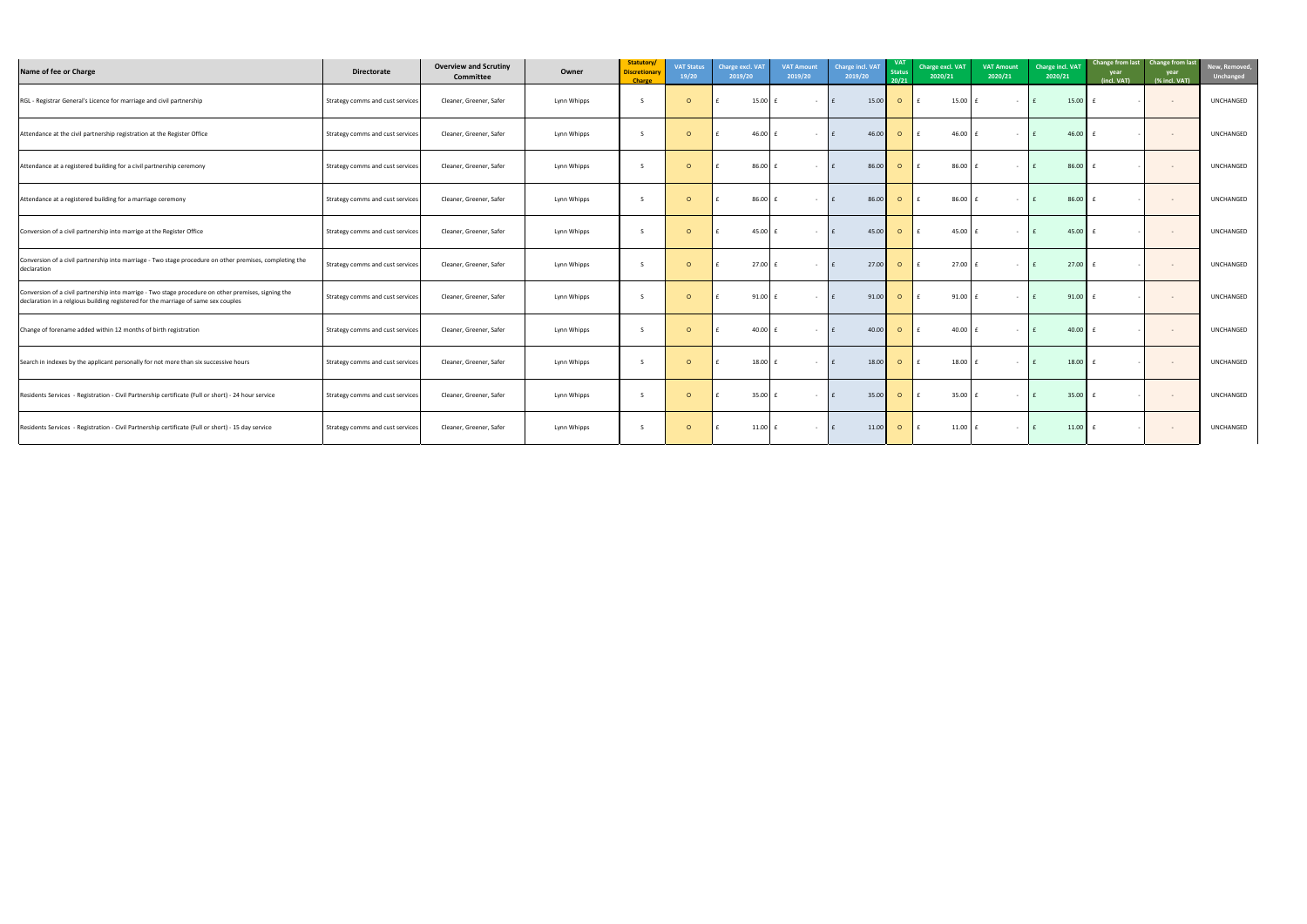| Name of fee or Charge                                                                                                                                                                                                       | <b>Directorate</b>                                       | <b>Overview and Scrutiny</b><br><b>Committee</b> | Owner                      | Statutory/<br><b>Discretionary</b><br><b>Charge</b> | <b>VAT Status</b><br>19/20 | <b>Charge excl. VAT</b><br>2019/20 | <b>VAT Amount</b><br>2019/20 | <b>Charge incl. VAT</b><br>2019/20 | <b>VAT</b><br>20/21 | <b>Charge excl. VAT</b><br>2020/21 | <b>VAT Amount</b><br>2020/21 | Charge incl. VAT<br>2020/21 | Change from last<br>year<br>(incl. VAT) | <b>Change from last</b><br>year<br>(% incl. VAT) | New, Remov<br>Unchange |
|-----------------------------------------------------------------------------------------------------------------------------------------------------------------------------------------------------------------------------|----------------------------------------------------------|--------------------------------------------------|----------------------------|-----------------------------------------------------|----------------------------|------------------------------------|------------------------------|------------------------------------|---------------------|------------------------------------|------------------------------|-----------------------------|-----------------------------------------|--------------------------------------------------|------------------------|
| HMOs 5 year License (Fees for single tenancies and shared houses) - 4 to 5 people - Landlord Accredited                                                                                                                     | Adults, housing and Health                               | Housing                                          | <b>Dulal Ahmed</b>         | D.                                                  | $\Omega$                   |                                    |                              |                                    |                     | REMOVED                            |                              |                             |                                         | $\sim$                                           | REMOVED                |
| HMOs 5 year License (Fees for single tenancies and shared houses) - 4 to 5 people - Non Accredited                                                                                                                          | Adults, housing and Health                               | Housing                                          | Dulal Ahmed                | -D                                                  | $\Omega$                   |                                    |                              |                                    |                     | REMOVED                            | $\sim$                       | $\sim$ $ \sim$              |                                         | $\sim$ $ \sim$                                   | REMOVED                |
| HMO's 12 month temporary License (Fee for single tenancies and shared houses) - 4 to 5 people - Landlord<br>Accredited                                                                                                      | Adults, housing and Health                               | Housing                                          | Dulal Ahmed                | D                                                   |                            |                                    |                              |                                    |                     | REMOVED                            |                              |                             |                                         | $\sim$                                           | REMOVED                |
| HMO's 12 month temporary License (Fee for single tenancies and shared houses) - 4 to 5 people - Non<br>Accredited                                                                                                           | Adults, housing and Health                               | Housing                                          | Dulal Ahmed                | D                                                   |                            |                                    |                              |                                    |                     | REMOVED                            |                              |                             |                                         |                                                  | REMOVED                |
| HMO's 12 month temporary License (Fee for single tenancies and shared houses) - 6 to 10 people - Landlord<br>Accredited                                                                                                     | Adults, housing and Health                               | Housing                                          | Dulal Ahmed                | D                                                   |                            |                                    |                              |                                    |                     | REMOVED                            |                              |                             |                                         | $\sim$                                           | REMOVED                |
| HMO's 12 month temporary License (Fee for single tenancies and shared houses) - 6 to 10 people - Non<br>Accredited                                                                                                          | Adults, housing and Health                               | Housing                                          | Dulal Ahmed                | -D                                                  |                            |                                    |                              |                                    |                     | REMOVED                            | $\sim$                       |                             |                                         | $\sim$                                           | REMOVED                |
| HMO's 12 month temporary License (Fee for single tenancies and shared houses) - 11 to 15 people - Landlord<br>Accredited                                                                                                    | Adults, housing and Health                               | Housing                                          | Dulal Ahmed                | -D                                                  |                            |                                    |                              |                                    |                     | REMOVED                            |                              |                             |                                         | $\sim$                                           | REMOVED                |
| HMO's 12 month temporary License (Fee for single tenancies and shared houses) - 11 to 15 people - Non<br>Accredited                                                                                                         | Adults, housing and Health                               | Housing                                          | Dulal Ahmed                | -D                                                  |                            |                                    |                              |                                    |                     | REMOVED                            |                              |                             |                                         | $\sim$                                           | REMOVED                |
| HMO's 12 month temporary License (Fee for single tenancies and shared houses) - 16 to 20 people - Landlord<br>Accredited                                                                                                    | Adults, housing and Health                               | Housing                                          | Dulal Ahmed                | D                                                   |                            |                                    |                              |                                    |                     | REMOVED                            | $\sim$                       |                             |                                         |                                                  | REMOVED                |
| HMO's 12 month temporary License (Fee for single tenancies and shared houses) - 16 to 20 people - Non<br>Accredited                                                                                                         | Adults, housing and Health                               | Housing                                          | Dulal Ahmed                | D                                                   |                            |                                    |                              |                                    |                     | REMOVED                            | $\sim$                       |                             |                                         | $\sim$                                           | REMOVED                |
| HMO's 12 month temporary License (Fee for single tenancies and shared houses) - 21 to 29 people - Landlord<br>Accredited                                                                                                    | Adults, housing and Health                               | Housing                                          | Dulal Ahmed                | D                                                   |                            |                                    |                              |                                    |                     | REMOVED                            | $\sim$                       |                             |                                         | $\sim$                                           | REMOVED                |
| HMO's 12 month temporary License (Fee for single tenancies and shared houses) - 21 to 29 people - Non<br>Accredited                                                                                                         | Adults, housing and Health                               | Housing                                          | Dulal Ahmed                | D                                                   |                            |                                    |                              |                                    |                     | REMOVED                            | $\sim$                       |                             |                                         | $\sim$                                           | REMOVED                |
| HMO's 12 month temporary License (Fee for single tenancies and shared houses) - 30 or more - Landlord<br>Accredited                                                                                                         | Adults, housing and Health                               | Housing                                          | Dulal Ahmed                | D.                                                  |                            |                                    |                              |                                    |                     | REMOVED                            |                              |                             |                                         |                                                  | REMOVED                |
| HMO's 12 month temporary License (Fee for single tenancies and shared houses) - 30 or more - Non<br>Accredited                                                                                                              | Adults, housing and Health                               | Housing                                          | Dulal Ahmed                | D                                                   |                            |                                    |                              |                                    |                     | REMOVED                            |                              |                             |                                         |                                                  | REMOVED                |
| Renewable HMO's License (5 year-no changes or management regulation breaches) - 4 to 5 units - Landlord<br>Accredited<br>Renewable HMO's License (5 year-no changes or management regulation breaches) - 4 to 5 units - Non | Adults, housing and Health                               | Housing                                          | Dulal Ahmed                | D.                                                  |                            |                                    |                              | 560.00                             |                     | REMOVED                            |                              |                             |                                         |                                                  | REMOVED                |
| Accredited                                                                                                                                                                                                                  | Adults, housing and Health                               | Housing                                          | Dulal Ahmed                | D.                                                  |                            |                                    |                              |                                    |                     | REMOVED                            |                              |                             |                                         | $\sim$                                           | REMOVED                |
| Other Misc. Income - License Variation - Landlord Accredited                                                                                                                                                                | Adults, housing and Health                               | Housing                                          | Dulal Ahmed                | D.                                                  | $\Omega$                   |                                    |                              |                                    |                     | REMOVED                            | $\sim$                       |                             |                                         | $\sim$                                           | REMOVED                |
| Other Misc. Income - License Variation - Non Accredited<br>Other Misc. Income - Permitted number changes - Landlord Accredited                                                                                              | Adults, housing and Health<br>Adults, housing and Health | Housing<br>Housing                               | Dulal Ahmed<br>Dulal Ahmed | D.<br>D.                                            | $\Omega$<br>$\Omega$       |                                    |                              |                                    | - 0                 | REMOVED<br>REMOVED                 |                              |                             |                                         | $\sim$<br>$\sim$                                 | REMOVED<br>REMOVED     |
| Other Misc. Income - Permitted number changes - Non Accredited                                                                                                                                                              | Adults, housing and Health                               | Housing                                          | Dulal Ahmed                | D.                                                  | $\Omega$                   |                                    |                              |                                    |                     | REMOVED                            |                              |                             |                                         | $\sim$                                           | REMOVED                |
| License Holder Change - Fee reduced by 50% if application for new license within 12 month of issue and                                                                                                                      | Adults, housing and Health                               | Housing                                          | Dulal Ahmed                | D.                                                  |                            |                                    |                              |                                    |                     | REMOVED                            |                              |                             |                                         | $\sim$                                           | REMOVED                |
| subject to property condition/inspection - 4 to 5 people - Landlord Accredited<br>License Holder Change - Fee reduced by 50% if application for new license within 12 month of issue and                                    |                                                          | Housing                                          | Dulal Ahmed                | D.                                                  | $\Omega$                   |                                    |                              |                                    |                     | REMOVED                            | $\sim$                       |                             |                                         |                                                  | REMOVED                |
| subject to property condition/inspection - 4 to 5 people - Non Accredited<br>License Holder Change - Fee reduced by 50% if application for new license within 12 month of issue and                                         | Adults, housing and Health                               |                                                  |                            |                                                     |                            |                                    |                              |                                    |                     |                                    |                              |                             |                                         | $\sim$                                           |                        |
| subject to property condition/inspection - 6 to 10 people - Landlord Accredited                                                                                                                                             | Adults, housing and Health                               | Housing                                          | Dulal Ahmed                | D.                                                  | $\Omega$                   |                                    |                              |                                    |                     | REMOVED                            | $\sim$                       |                             |                                         | $\sim$                                           | REMOVED                |
| License Holder Change - Fee reduced by 50% if application for new license within 12 month of issue and                                                                                                                      | Adults, housing and Health                               | Housing                                          | Dulal Ahmed                | D.                                                  | $\Omega$                   |                                    |                              |                                    |                     | REMOVED                            | $\sim$                       |                             |                                         |                                                  | REMOVED                |
| subject to property condition/ inspection - 6 to 10 people - Non Accredited<br>License Holder Change - Fee reduced by 50% if application for new license within 12 month of issue and                                       |                                                          |                                                  | Dulal Ahmed                | D.                                                  | $\Omega$                   |                                    |                              |                                    |                     | REMOVED                            |                              |                             |                                         |                                                  | REMOVED                |
| subject to property condition/inspection - 11 to 15 people - Landlord Accredited<br>License Holder Change - Fee reduced by 50% if application for new license within 12 month of issue and                                  | Adults, housing and Health                               | Housing                                          |                            |                                                     |                            |                                    |                              |                                    |                     |                                    |                              |                             |                                         |                                                  |                        |
| subject to property condition/inspection - 11 to 15 people - Non Accredited                                                                                                                                                 | Adults, housing and Health                               | Housing                                          | Dulal Ahmed                | D.                                                  | $\Omega$                   |                                    |                              |                                    |                     | REMOVED                            |                              |                             |                                         |                                                  | REMOVED                |
| License Holder Change - Fee reduced by 50% if application for new license within 12 month of issue and<br>subject to property condition/inspection - 16 to 20 people - Landlord Accredited                                  | Adults, housing and Health                               | Housing                                          | Dulal Ahmed                | -D                                                  | $\Omega$                   |                                    |                              |                                    |                     | REMOVED                            |                              |                             |                                         |                                                  | REMOVED                |
| License Holder Change - Fee reduced by 50% if application for new license within 12 month of issue and                                                                                                                      | Adults, housing and Health                               | Housing                                          | Dulal Ahmed                | D.                                                  | $\Omega$                   |                                    |                              |                                    |                     | REMOVED                            |                              |                             |                                         | $\sim$                                           | REMOVED                |
| subject to property condition/inspection - 16 to 20 people - Non Accredited<br>License Holder Change - Fee reduced by 50% if application for new license within 12 month of issue and                                       |                                                          |                                                  |                            |                                                     |                            |                                    |                              |                                    |                     |                                    |                              |                             |                                         |                                                  |                        |
| subject to property condition/ inspection - 21 to 29 people - Landlord Accredited                                                                                                                                           | Adults, housing and Health                               | Housing                                          | Dulal Ahmed                | D.                                                  | $\Omega$                   |                                    |                              |                                    |                     | REMOVED                            |                              |                             |                                         |                                                  | REMOVED                |
| License Holder Change - Fee reduced by 50% if application for new license within 12 month of issue and<br>subject to property condition/ inspection - 21 to 29 people - Non Accredited                                      | Adults, housing and Health                               | Housing                                          | Dulal Ahmed                | D.                                                  | $\Omega$                   |                                    |                              |                                    |                     | REMOVED                            |                              |                             |                                         |                                                  | REMOVED                |
| License Holder Change - Fee reduced by 50% if application for new license within 12 month of issue and                                                                                                                      | Adults, housing and Health                               | Housing                                          | Dulal Ahmed                | D.                                                  |                            |                                    |                              |                                    |                     | REMOVED                            |                              |                             |                                         |                                                  | REMOVED                |
| subject to property condition/inspection - 30 or more - Landlord Accredited<br>License Holder Change - Fee reduced by 50% if application for new license within 12 month of issue and                                       |                                                          |                                                  |                            |                                                     |                            |                                    |                              |                                    |                     |                                    |                              |                             |                                         |                                                  |                        |
| subject to property condition/inspection - 30 or more - Non Accredited                                                                                                                                                      | Adults, housing and Health                               | Housing                                          | Dulal Ahmed                |                                                     |                            |                                    |                              |                                    |                     | REMOVED                            |                              |                             |                                         |                                                  | REMOVED                |
| Failure to notify changes in ownership or management (non-license holder) - Landlord Accredited                                                                                                                             | Adults, housing and Health                               | Housing                                          | Dulal Ahmed                | D                                                   |                            |                                    |                              |                                    | $\Omega$            | REMOVED                            | $\sim$ $-$                   |                             |                                         | $\sim$                                           | REMOVED                |
| Failure to notify changes in ownership or management (non-license holder) - Non Accredited                                                                                                                                  | Adults, housing and Health                               | Housing                                          | Dulal Ahmed                | D                                                   | $\Omega$                   |                                    |                              |                                    | $\Omega$            | REMOVED                            | $\sim$                       |                             |                                         | $\sim$                                           | REMOVED                |
| Non Statutory Housing Reports - HMO reports for support providers - 1 Bed accomodation<br>Non Statutory Housing Reports - HMO reports for support providers - 2 Bed accomodation                                            | Adults, housing and Health<br>Adults, housing and Health | Housing<br>Housing                               | Dulal Ahmed<br>Dulal Ahmed | D<br>D                                              | $\Omega$<br>$\Omega$       | 185.00<br>$220.00$ :               |                              | 185.00<br>220.00                   |                     | REMOVED<br>REMOVED                 |                              | removed<br>removed          |                                         | $\sim$<br>$\sim$                                 | REMOVED<br>REMOVED     |
| Non Statutory Housing Reports - HMO reports for support providers - 3 Bed accomodation                                                                                                                                      | Adults, housing and Health                               | Housing                                          | Dulal Ahmed                | -D                                                  | $\Omega$                   | $250.00$ :                         |                              | 250.00                             |                     | REMOVED                            |                              | removed                     |                                         | $\sim$                                           | REMOVED                |
| Non Statutory Housing Reports - HMO reports for support providers - 4 Bed accomodation                                                                                                                                      | Adults, housing and Health                               | Housing                                          | Dulal Ahmed                | -D                                                  | $\Omega$                   | 325.00                             |                              | 325.00                             |                     | REMOVED                            |                              | removed                     |                                         | $\sim$ $ \sim$                                   | REMOVED                |
| Non Statutory Housing Reports - HMO reports for support providers - 5 Bed accomodation                                                                                                                                      | Adults, housing and Health                               | Housing                                          | Dulal Ahmed                | D                                                   | $\Omega$                   | 380.00                             |                              | 380.00                             |                     | REMOVED                            |                              | removed                     |                                         | $\sim$ $ \sim$                                   | REMOVED                |
| Non Statutory Housing Reports - HMO reports for support providers - 6 Bed accomodation                                                                                                                                      | Adults, housing and Health                               | Housing                                          | Dulal Ahmed                | D.                                                  | $\Omega$                   | 495.00                             |                              | 495.00                             |                     | REMOVED                            |                              | removed                     |                                         | $\sim$                                           | REMOVED                |
| 10% discount HMOs 5 year License - 4 to 5 units - Landlord Accredited                                                                                                                                                       | Adults, housing and Health                               | Housing                                          | Dulal Ahmed                | D.                                                  |                            |                                    |                              |                                    |                     | REMOVED                            |                              |                             |                                         | $\sim$                                           | REMOVED                |
| 10% discount HMOs 5 year License - 4 to 5 units - Non Accredited                                                                                                                                                            | Adults, housing and Health                               | Housing                                          | Dulal Ahmed                | D.                                                  | $\Omega$                   |                                    |                              |                                    |                     | REMOVED                            |                              |                             |                                         | $\sim$                                           | REMOVED                |
| 10% Discount HMOs 5 year License - 6 to 10 units - Landlord Accredited                                                                                                                                                      | Adults, housing and Health                               | Housing                                          | Dulal Ahmed                | D                                                   | $\Omega$                   |                                    |                              |                                    |                     | REMOVED                            |                              |                             |                                         | $\sim$                                           | REMOVED                |
| 10% discount HMOs 5 year License - 6 to 10 units - Non Accredited                                                                                                                                                           | Adults, housing and Health                               | Housing                                          | Dulal Ahmed                | D                                                   | $\Omega$                   |                                    |                              |                                    |                     | REMOVED                            |                              |                             |                                         | $\sim$                                           | REMOVED                |
| 10% discount 5 year License - 11 to 15 people - Landlord Accredited                                                                                                                                                         | Adults, housing and Health                               | Housing                                          | Dulal Ahmed                | D                                                   |                            |                                    |                              |                                    |                     | REMOVED                            |                              |                             |                                         |                                                  | REMOVED                |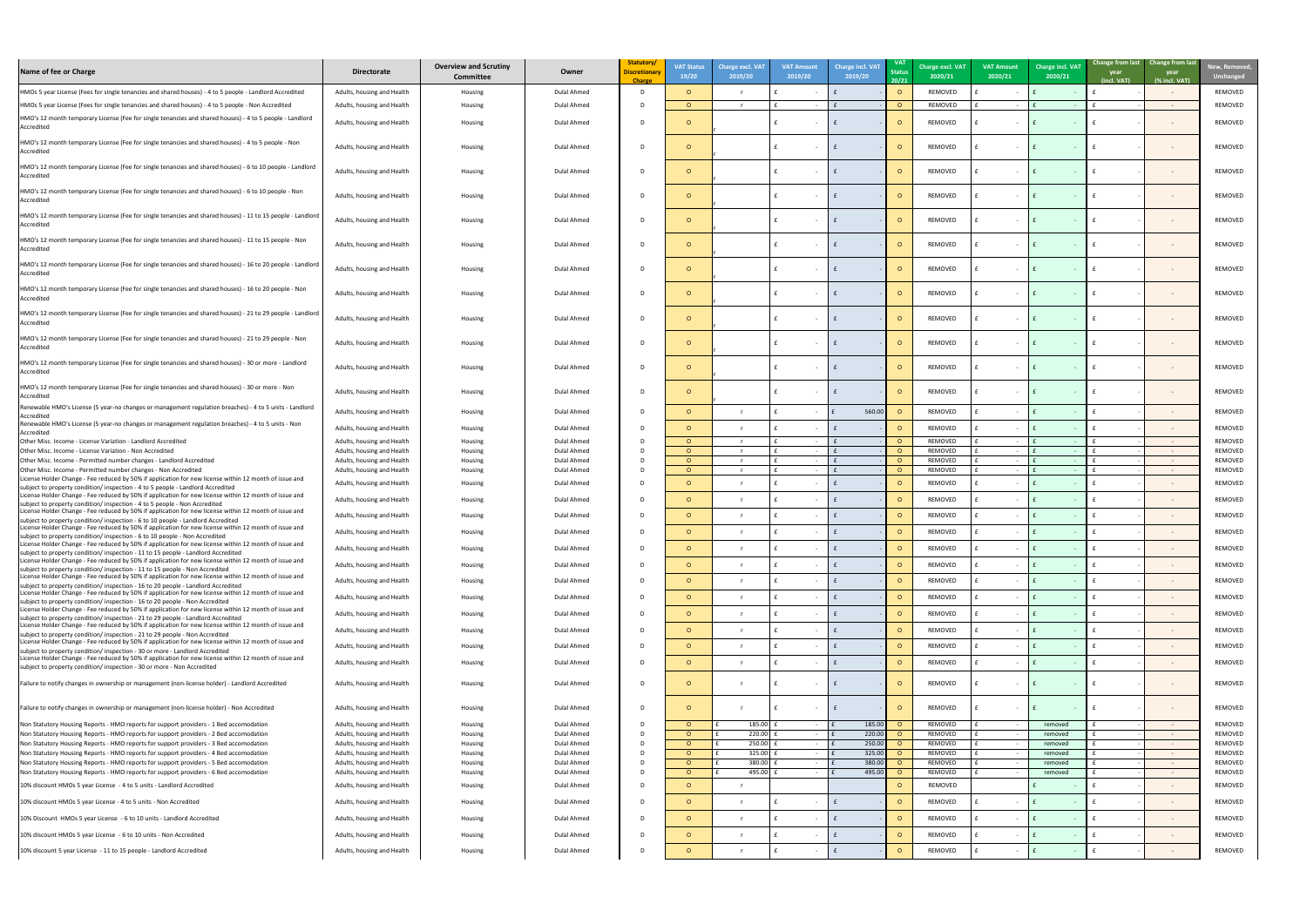

| Name of fee or Charge                                                                                                                                                                                                  | <b>Directorate</b>                                       | <b>Overview and Scrutiny</b><br><b>Committee</b> | Owner                                        | Statutory/<br><b>Discretionary</b><br><b>Charge</b> | <b>VAT Status</b><br>19/20 | <b>Charge excl. VA1</b><br>2019/20 | <b>VAT Amount</b><br>2019/20 | <b>Charge incl. VAT</b><br>2019/20 | <b>Status</b><br>20/21 | Charge excl. VAT<br>2020/21 | <b>VAT Amount</b><br>2020/21 | Charge incl. VAT<br>2020/21 | year<br>(incl. VAT) | Change from last Change from last<br>year<br>(% incl. VAT) | New, Remov<br><b>Unchanged</b> |
|------------------------------------------------------------------------------------------------------------------------------------------------------------------------------------------------------------------------|----------------------------------------------------------|--------------------------------------------------|----------------------------------------------|-----------------------------------------------------|----------------------------|------------------------------------|------------------------------|------------------------------------|------------------------|-----------------------------|------------------------------|-----------------------------|---------------------|------------------------------------------------------------|--------------------------------|
| 10% discount HMOs 5 year License - 11 to 15 people - Non Accredited                                                                                                                                                    | Adults, housing and Health                               | Housing                                          | <b>Dulal Ahmed</b>                           | D.                                                  | $\Omega$                   | r                                  |                              |                                    |                        | REMOVED                     |                              |                             |                     | $\sim$                                                     | REMOVED                        |
| 10 % discount HMOs 5 year License - 16 to 20 people - Landlord Accredited                                                                                                                                              | Adults, housing and Health                               | Housing                                          | Dulal Ahmed                                  |                                                     | $\Omega$                   | $\mathsf{r}$                       |                              |                                    |                        | REMOVED                     |                              |                             |                     | $\sim$                                                     | REMOVED                        |
| 10% discount HMOs 5 year License - 16 to 20 people - Non Accredited                                                                                                                                                    | Adults, housing and Health                               | Housing                                          | Dulal Ahmed                                  |                                                     | $\Omega$                   | $\mathsf{r}$                       |                              |                                    |                        | REMOVED                     |                              |                             |                     | $\sim$ $-$                                                 | REMOVED                        |
| 10% discount HMOs 5 year License - 21 to 29 people - Landlord Accredited                                                                                                                                               | Adults, housing and Health                               | Housing                                          | Dulal Ahmed                                  |                                                     | $\Omega$                   | $\mathsf{r}$                       |                              |                                    |                        | REMOVED                     | $\sim$                       |                             |                     | $\sim$ $-$                                                 | REMOVED                        |
|                                                                                                                                                                                                                        |                                                          |                                                  |                                              |                                                     |                            |                                    |                              |                                    |                        |                             |                              |                             |                     |                                                            |                                |
| 10% discount HMOs 5 year License - 21 to 29 people - Non Accredited                                                                                                                                                    | Adults, housing and Health                               | Housing                                          | Dulal Ahmed                                  |                                                     | $\circ$                    | $\mathsf{r}$                       | $\sim$                       |                                    |                        | REMOVED                     | $\sim$                       |                             |                     | $\sim$ $-$                                                 | REMOVED                        |
| 10% discount HMOs 5 year License - 30 or more people - Landlord Accredited                                                                                                                                             | Adults, housing and Health                               | Housing                                          | Dulal Ahmed                                  |                                                     | $\circ$                    | <b>r</b>                           |                              |                                    |                        | REMOVED                     |                              |                             |                     | $\sim$                                                     | REMOVED                        |
| 10% discount HMOs 5 year License - 30 or more people - Non Accredited                                                                                                                                                  | Adults, housing and Health                               | Housing                                          | Dulal Ahmed                                  |                                                     | $\Omega$                   | $\mathsf{r}$                       |                              |                                    |                        | REMOVED                     |                              |                             |                     | $\sim$                                                     | REMOVED                        |
| 15% capped discount HMOs 5 year License - 4 to 5 units - for more than 2 properites Landlord Accredited                                                                                                                | Adults, housing and Health                               | Housing                                          | Dulal Ahmed                                  |                                                     | $\Omega$                   |                                    |                              |                                    |                        | REMOVED                     |                              |                             |                     | $\sim$                                                     | REMOVED                        |
| 15% discount HMOs 5 year License - 4 to 5 units - for more than 2 properites Non Accredited                                                                                                                            | Adults, housing and Health                               | Housing                                          | Dulal Ahmed                                  |                                                     | $\Omega$                   |                                    |                              |                                    |                        | REMOVED                     |                              |                             |                     | $\sim$                                                     | REMOVED                        |
| 15% Discount HMOs 5 year License - 6 to 10 units - for more than 2 properites Landlord Accredited                                                                                                                      | Adults, housing and Health                               | Housing                                          | Dulal Ahmed                                  |                                                     | $\Omega$                   |                                    |                              |                                    |                        | REMOVED                     |                              |                             |                     | $\sim$                                                     | REMOVED                        |
| 15% discount HMOs 5 year License - 6 to 10 units - for more than 2 properites Non Accredited                                                                                                                           | Adults, housing and Health                               | Housing                                          | Dulal Ahmed                                  |                                                     | $\Omega$                   |                                    |                              |                                    |                        | REMOVED                     |                              |                             |                     | $\sim$                                                     | REMOVED                        |
| 15% discount 5 year License - 11 to 15 people - for more than 2 properites Landlord Accredited                                                                                                                         | Adults, housing and Health                               | Housing                                          | Dulal Ahmed                                  |                                                     | $\Omega$                   |                                    |                              |                                    |                        | REMOVED                     |                              |                             |                     | $\sim$ $ \sim$                                             | REMOVED                        |
| 15% discount HMOs 5 year License - 11 to 15 people - for more than 2 properites Non Accredited                                                                                                                         | Adults, housing and Health                               | Housing                                          | Dulal Ahmed                                  |                                                     | $\circ$                    |                                    |                              |                                    |                        | REMOVED                     |                              |                             |                     | $\sim$                                                     | REMOVED                        |
| 15 % discount HMOs 5 year License - 16 to 20 people - for more than 2 properites Landlord Accredited                                                                                                                   | Adults, housing and Health                               | Housing                                          | Dulal Ahmed                                  |                                                     | $\Omega$                   | <b>r</b>                           |                              |                                    |                        | REMOVED                     | $\sim$                       |                             |                     | $\sim$                                                     | REMOVED                        |
| 15% discount HMOs 5 year License - 16 to 20 people - for more than 2 properites Non Accredited                                                                                                                         | Adults, housing and Health                               | Housing                                          | Dulal Ahmed                                  |                                                     | $\Omega$                   | $\mathsf{r}$                       |                              |                                    |                        | REMOVED                     | $\sim$                       |                             |                     | $\sim$ $-$                                                 | REMOVED                        |
|                                                                                                                                                                                                                        |                                                          |                                                  |                                              |                                                     |                            |                                    |                              |                                    |                        |                             |                              |                             |                     |                                                            |                                |
| 15% discount HMOs 5 year License - 21 to 29 people - for more than 2 properites Landlord Accredited                                                                                                                    | Adults, housing and Health                               | Housing                                          | Dulal Ahmed                                  |                                                     | $\circ$                    | r                                  |                              |                                    |                        | REMOVED                     | $\sim$                       |                             |                     | $\sim$                                                     | REMOVED                        |
| 15% discount HMOs 5 year License - 21 to 29 people - for more than 2 properites Non Accredited                                                                                                                         | Adults, housing and Health                               | Housing                                          | Dulal Ahmed                                  |                                                     |                            |                                    |                              |                                    |                        | REMOVED                     |                              |                             |                     |                                                            | REMOVED                        |
| 15% discount HMOs 5 year License - 30 or more people - for more than 2 properites Landlord Accredited                                                                                                                  | Adults, housing and Health                               | Housing                                          | <b>Dulal Ahmed</b>                           |                                                     | $\Omega$                   | $\mathbf{r}$                       |                              |                                    | $\Omega$               | REMOVED                     |                              |                             |                     | $\sim$ $-$                                                 | REMOVED                        |
| 15% discount HMOs 5 year License - 30 or more people - for more than 2 properites Non Accredited                                                                                                                       | Adults, housing and Health                               | Housing                                          | <b>Dulal Ahmed</b>                           |                                                     | $\Omega$                   |                                    |                              |                                    |                        | REMOVED                     |                              |                             |                     | $\sim$                                                     | REMOVED                        |
| Mobile Homes annual licence fee                                                                                                                                                                                        | Adults, housing and Health                               | Housing                                          | Dulal Ahmed                                  | വ                                                   |                            |                                    |                              |                                    |                        | REMOVED                     |                              |                             |                     | $\sim$                                                     | REMOVED                        |
| Mobile Homes annual licence fee                                                                                                                                                                                        | Adults, housing and Health                               | Housing                                          | <b>Dulal Ahmed</b>                           | - D                                                 |                            |                                    |                              |                                    |                        | REMOVED                     |                              |                             |                     | $\sim$                                                     | REMOVED                        |
| Mobile Homes annual licence fee                                                                                                                                                                                        | Adults, housing and Health                               | Housing                                          | <b>Dulal Ahmed</b>                           | വ                                                   |                            |                                    |                              |                                    |                        | REMOVED                     |                              |                             |                     | $\sim$ $-$                                                 | REMOVED                        |
| Mobile Homes annual licence fee                                                                                                                                                                                        | Adults, housing and Health                               | Housing                                          | <b>Dulal Ahmed</b>                           |                                                     | $\Omega$                   |                                    |                              |                                    |                        | REMOVED                     |                              |                             |                     | $\sim$                                                     | REMOVED                        |
| Mobile Homes annual licence fee                                                                                                                                                                                        | Adults, housing and Health                               | Housing                                          | <b>Dulal Ahmed</b>                           |                                                     |                            |                                    |                              |                                    |                        | REMOVED                     |                              |                             |                     |                                                            | REMOVED                        |
| Thursday Friday evening + Sat hall or room<br>Cultureal Services - Libraries - Visa Services                                                                                                                           | Adults, housing and Health<br>Adults, housing and Health | Children's<br>Health & Wellbeing                 | Michele Lucus/Jaki Bradley<br>Natalie Warren |                                                     |                            | remove                             |                              | remove                             |                        | REMOVED<br>REMOVED          |                              | removed                     |                     | $\sim$<br>$\sim 100$ m $^{-1}$                             | REMOVED<br>REMOVED             |
| Cultural Services - CD Rom print outs - Colour                                                                                                                                                                         | Adults, housing and Health                               | Health & Wellbeing                               | Natalie Warren                               |                                                     |                            | 0.25                               | 0.05                         | 0.30                               |                        | REMOVED                     | $\sim$                       |                             |                     | $\sim 100$ m $^{-1}$                                       | REMOVED                        |
| Cultural Services - Microfilm Prints - Per page from old machine (new machine is same as printouts)<br>Cultural Services - Premises Hire - Other organisations and non public meetings of political parties - Per hour | Adults, housing and Health<br>Adults, housing and Health | Health & Wellbeing<br>Health & Wellbeing         | Natalie Warren<br>Natalie Warren             |                                                     |                            | 0.25<br>35.00                      | $0.05$ $f$                   | 0.30<br>35.00                      |                        | REMOVED<br>REMOVED          | $\sim$<br>$\sim$             |                             |                     | $\sim$ $ \sim$<br>$\sim$ $-$                               | REMOVED<br>REMOVED             |
| Under 24 sq.m<br>Cultural Services - Premises Hire - Commercial organisations and public meetings held by political parties - Pe                                                                                       |                                                          | Health & Wellbeing                               | Natalie Warren                               |                                                     |                            | 35.00                              |                              |                                    |                        | REMOVED                     |                              |                             |                     |                                                            | REMOVED                        |
| hour - 24 to 70 sq.m. Sole use outside of opening times.<br>Cultural Services - Premises Hire - Commercial organisations and public meetings held by political parties - Per                                           | Adults, housing and Health                               |                                                  |                                              |                                                     |                            |                                    |                              | 35.00                              |                        |                             | $\sim$                       |                             |                     | $\sim$                                                     |                                |
| hour - Over 70 sq.m. Sole use outside of opening times.<br>Cultural Services - Premises Hire - Commercial organisations and public meetings held by political parties - Per                                            | Adults, housing and Health                               | Health & Wellbeing                               | Natalie Warren                               |                                                     |                            | 25.00                              |                              | 25.00                              |                        | REMOVED                     |                              |                             |                     | $\sim$ $-$                                                 | REMOVED                        |
| hour - Under 24 sq.m. Sole use outside of opening times.                                                                                                                                                               | Adults, housing and Health                               | Health & Wellbeing                               | Natalie Warren                               |                                                     |                            | 20.00                              |                              | 20.00                              |                        | REMOVED                     |                              |                             |                     | $\sim$ $-$                                                 | REMOVED                        |
| Cultural Services - Premises Hire - Other organisations and non public meetings of political parties - Per hour<br>24 to 70 sq.m. Sole use outside opening times.                                                      | Adults, housing and Health                               | Health & Wellbeing                               | Natalie Warren                               |                                                     |                            | 20.00                              |                              | 20.00                              |                        | REMOVED                     |                              |                             |                     | $\sim$ $-$                                                 | REMOVED                        |
| Cultural Services - Premises Hire - Other organisations and non public meetings of political parties - Per hour<br>Over 70 sq.m. Sole use outside opening times.                                                       | Adults, housing and Health                               | Health & Wellbeing                               | Natalie Warren                               |                                                     |                            | 20.00                              |                              | 20.00                              |                        | REMOVED                     |                              |                             |                     | $\sim$ $-$                                                 | REMOVED                        |
| Cultural Services - Premises Hire - Other organisations and non public meetings of political parties - Per hour<br>Under 24 sq.m. Sole use outside opening times.                                                      | Adults, housing and Health                               | Health & Wellbeing                               | Natalie Warren                               |                                                     |                            | $25.00$ f                          |                              | 25.00                              |                        | REMOVED                     |                              |                             |                     |                                                            | REMOVED                        |
| Cultural Services - Premises Hire - Commercial organisations and public meetings held by political parties - Per<br>hour - 24 to 70 sq.m. Sole use during opening times.                                               | Adults, housing and Health                               | Health & Wellbeing                               | Natalie Warren                               |                                                     |                            | 20.00                              |                              | 20.00                              |                        | REMOVED                     |                              |                             |                     | $\sim$                                                     | REMOVED                        |
| Cultural Services - Premises Hire - Commercial organisations and public meetings held by political parties - Pei<br>hour - Under 24 sq.m. Sole use during opening times.                                               | Adults, housing and Health                               | Health & Wellbeing                               | Natalie Warren                               |                                                     |                            | 15.00                              |                              | 15.00                              |                        | REMOVED                     |                              |                             |                     | $\sim$                                                     | REMOVED                        |
| Cultural Services - Premises Hire - Other organisations and non public meetings of political parties - Per hour<br>24 to 70 sq.m. Sole use during opening times.                                                       | Adults, housing and Health                               | Health & Wellbeing                               | Natalie Warren                               |                                                     |                            | 15.00                              |                              | 15.00                              |                        | REMOVED                     |                              |                             |                     | $\sim$                                                     | REMOVED                        |
| Cultural Services - Premises Hire - Other organisations and non public meetings of political parties - Per hour                                                                                                        | Adults, housing and Health                               | Health & Wellbeing                               | Natalie Warren                               |                                                     |                            | 5.00                               |                              | 5.00                               |                        | REMOVED                     |                              |                             |                     | $\sim$                                                     | REMOVED                        |
| Under 24 sq.m. Sole use during opening times.<br>Cultural Services - Premises Hire - Other Organisations and community groups - part use e.g. hire of table                                                            | Adults, housing and Health                               | Health & Wellbeing                               | Natalie Warren                               |                                                     |                            | $10.00$                            |                              | 10.00                              |                        | REMOVED                     |                              |                             |                     | $\sim$                                                     | REMOVED                        |
| space during opening times<br>Cultural Services - Premises Hire - Community Groups - meeting room during opening times                                                                                                 | Adults, housing and Health                               | Health & Wellbeing                               | Natalie Warren                               |                                                     |                            | 25% Commission<br>or minimum hire  |                              | 25% Commission<br>or minimum hire  |                        | REMOVED                     |                              |                             |                     | $\sim$                                                     | REMOVED                        |
| Cultural Services - Exhibitions - Exhibition Space - Exhibition of works or crafts by individual artists and                                                                                                           | Adults, housing and Health                               | Health & Wellbeing                               | Natalie Warren                               |                                                     |                            | charge<br>0.50 L                   |                              | charge<br>0.50                     |                        | REMOVED                     |                              |                             |                     | $\sim$                                                     | REMOVED                        |
| craftsmen<br>Learning and Universal Outcomes - After School Club - Holiday Club - Per day                                                                                                                              | Children's                                               | Children's                                       | Andrea Winston                               |                                                     |                            | REMOVED                            |                              |                                    |                        | REMOVED                     |                              |                             |                     |                                                            | REMOVED                        |
| Learning and Universal Outcomes - Nursery Places- After school club per week                                                                                                                                           | Children's                                               | Children's                                       | Michelle Lucas                               |                                                     |                            | REMOVED                            |                              |                                    |                        | REMOVED                     |                              |                             |                     | $\sim$                                                     | REMOVED                        |
| Learning and Universal Outcomes - Nursery Places - After school club per day                                                                                                                                           | Children's                                               | Children's                                       | Michelle Lucas                               |                                                     |                            | REMOVED                            |                              |                                    |                        | REMOVED                     |                              |                             |                     | $\sim$                                                     | REMOVED                        |
| Learning and Universal Outcomes - Nursery Places - Holiday club per day<br>Learning and Universal Outcomes - Nursery Places - Holiday club per week                                                                    | Children's<br>Children's                                 | Children's<br>Children's                         | Michelle Lucas<br>Michelle Lucas             |                                                     |                            | REMOVED<br>REMOVED                 |                              |                                    |                        | REMOVED<br>REMOVED          |                              |                             |                     | $\sim$<br>$\sim$ $ \sim$                                   | REMOVED<br>REMOVED             |
| Learning and Universal Outcomes - Nursery Places -non- core hours premium hourly rate                                                                                                                                  | Children's                                               | Children's                                       | Michelle Lucas                               |                                                     |                            | REMOVED                            |                              |                                    |                        | REMOVED                     |                              |                             |                     | $\sim$                                                     | REMOVED                        |
|                                                                                                                                                                                                                        |                                                          |                                                  |                                              |                                                     |                            |                                    |                              |                                    |                        |                             |                              |                             |                     |                                                            |                                |